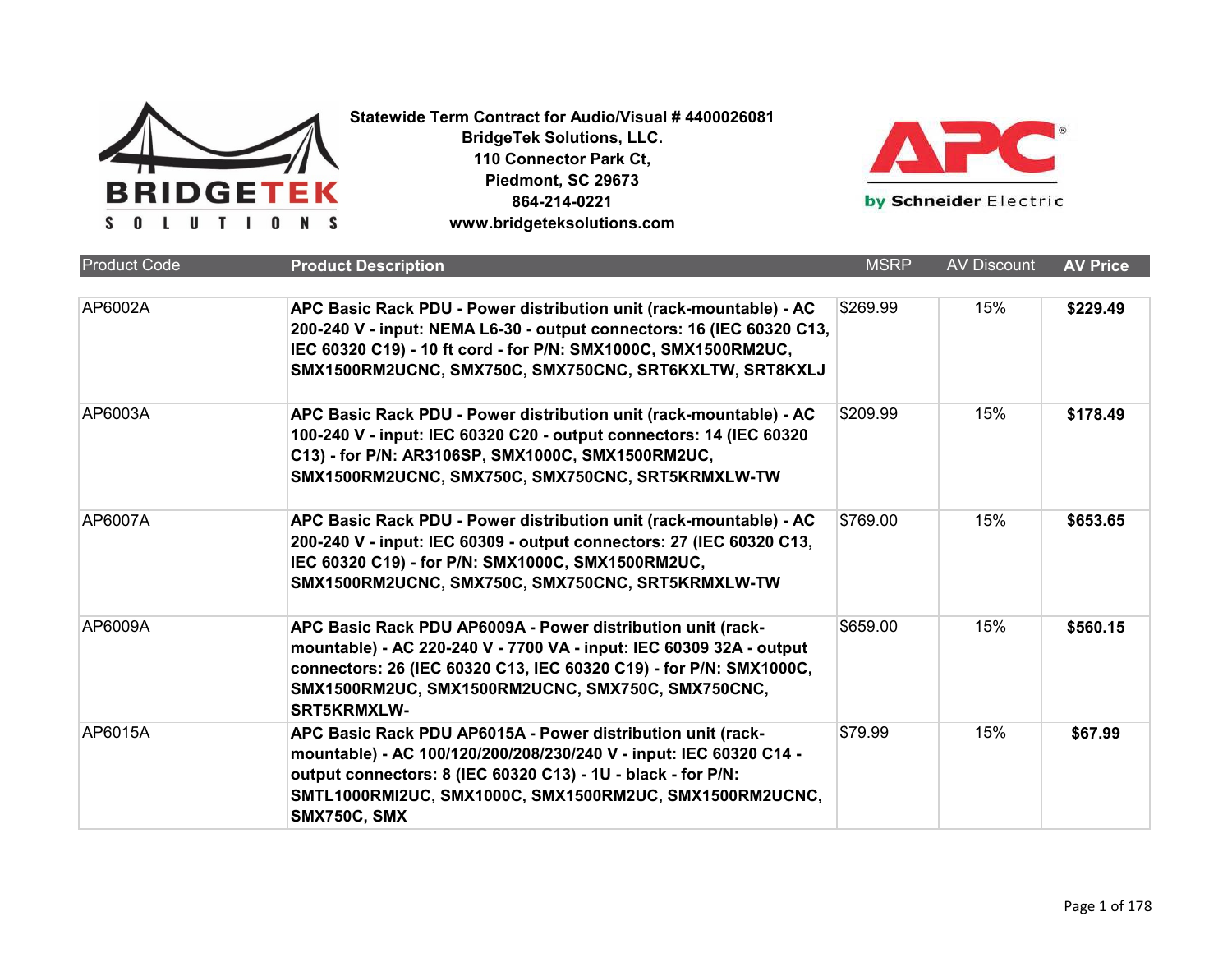



Product Code **Product Description** MSRP AV Discount **AV Price** AP6020A **APC Basic Rack PDU AP6020A - Power distribution unit (rack-**\$99.99 15% **\$84.99**  \$179.99 15% **\$152.99**  \$299.99 15% **\$254.99** 

| AFOUZUA | APU DASIC RACK PDU APOUZUA - POWER GISTRIQUION UNIT (TACK-<br>mountable) - AC 100-240 V - input: IEC 60320 C20 - output connectors:<br>13 (IEC 60320 C13) - for P/N: SMTL1000RMI2UC, SMX1000C,<br>SMX1500RM2UC, SMX1500RM2UCNC, SMX750C, SMX750CNC                   | ຈອອ.ອອ   | 1070. | J04.JJ   |
|---------|----------------------------------------------------------------------------------------------------------------------------------------------------------------------------------------------------------------------------------------------------------------------|----------|-------|----------|
| AP6031A | APC Basic Rack PDU AP6031A - Power distribution unit (rack-<br>mountable) - AC 200-240 V - input: NEMA L6-30 - output connectors: 4<br>(IEC 60320 C19) - 12 ft cord - for P/N: SMTL1000RMI2UC, SMX1000C,<br>SMX1500RM2UC, SMX1500RM2UCNC, SMX750C, SMX750CNC         | \$179.99 | 15%   | \$152.99 |
| AP6037A | APC Basic Rack PDU - Power distribution unit (rack-mountable) - AC<br>200-240 V - 3-phase - input: NEMA L15-30 - output connectors: 3 (IEC<br>60320 C19) - 12 ft cord - for P/N: SMTL1000RMI2UC, SMX1000C,<br>SMX1500RM2UC, SMX1500RM2UCNC, SMX750C, SMX750CNC       | \$299.99 | 15%   | \$254.99 |
| AP6039A | APC Basic Rack PDU - Power distribution unit (rack-mountable) - AC<br>200-240 V - input: IEC 60309 60A - output connectors: 3 (IEC 60320<br>C19) - 12 ft - for P/N: SCL500RMI1UC, SCL500RMI1UNC,<br>SMTL1000RMI2UC, SMTL750RMI2UC, SMX1500RM2UCNC                    | \$589.00 | 15%   | \$500.65 |
| AP6120A | APC Basic Rack PDU AP6120A - Power distribution unit (rack-<br>mountable) - AC 100-240 V - input: IEC 60320 C20 - output connectors:<br>9 (IEC 60320 C13, IEC 60320 C19) - for P/N: SMTL1000RMI2UC,<br>SMX1000C, SMX1500RM2UC, SMX1500RM2UCNC, SMX750C,<br>SMX750CNC | \$119.99 | 15%   | \$101.99 |
| AP7400  | APC - PDU mounting brackets - black - 0U (pack of 2)                                                                                                                                                                                                                 | \$59.99  | 15%   | \$50.99  |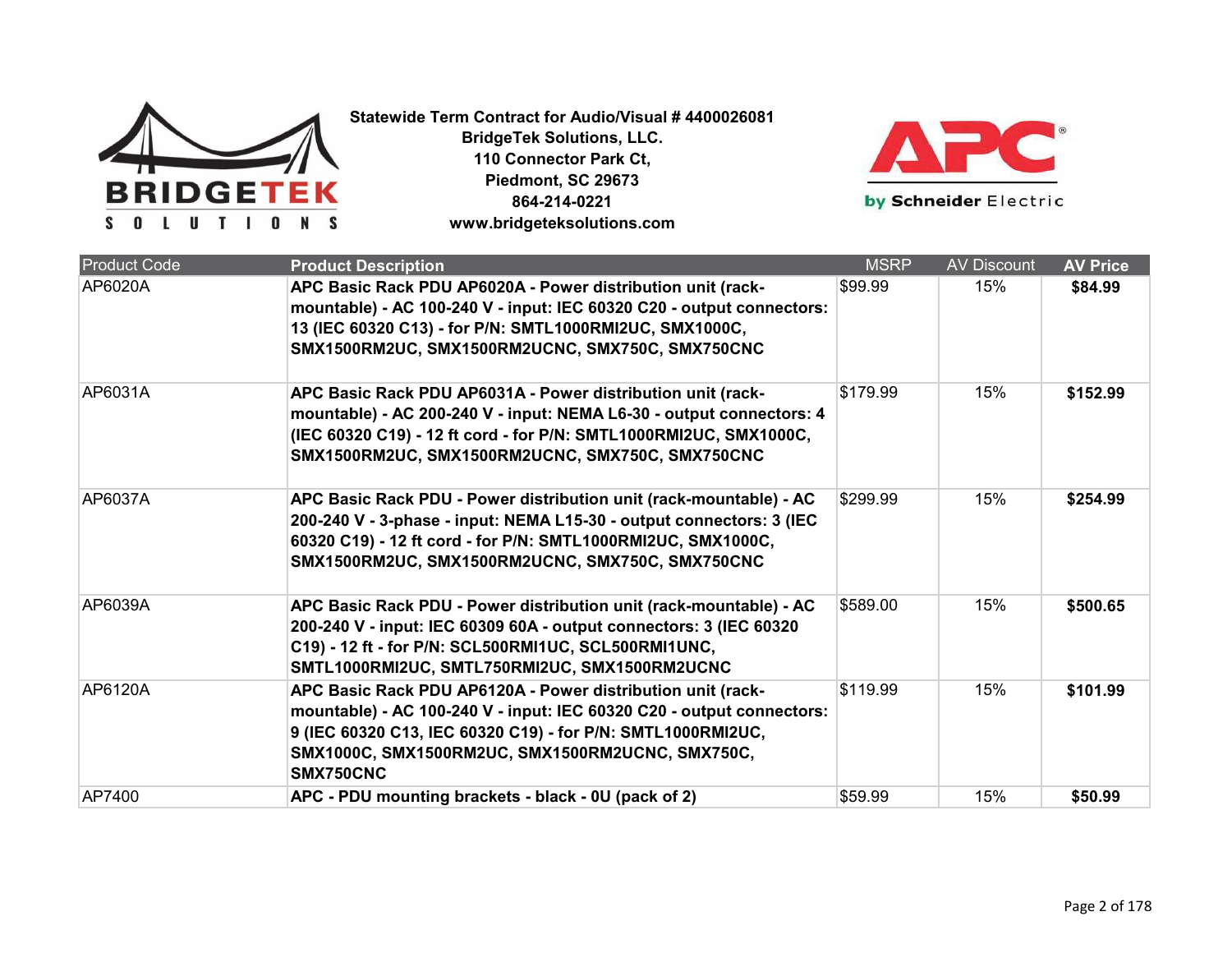



Product Code **Product Description** MSRP AV Discount **AV Price** AP7516 **APC Basic Rack PDU - Power distribution strip (rack-mountable) - AC 208 V - 3-phase - input: Hubbell CS8365C - output connectors: 6 (IEC 60320 C19) - 1U - 8 ft cord - for P/N: SMTL1000RMI2UC, SMX1000C, SMX1500RM2UC, SMX1500RM2UCNC, SMX750C, SMX750CNC** \$839.00 15% **\$713.15**  AP7530 **APC Basic Rack-Mount PDU - Power distribution strip (rackmountable) - AC 120 V - 2.4 kW - input: NEMA L5-20 - output connectors: 24 (NEMA 5-20) - 10 ft cord - black - for P/N: SMX1000C, SMX1500RM2UC, SMX1500RM2UCNC, SMX750C, SMX750CNC, SRT5KRMXLW-TW** \$349.99 15% **\$297.49**  AP7532 **APC Basic Rack PDU Zero U - Power distribution strip (rackmountable) - AC 120 V - input: NEMA L5-30 - output connectors: 24 (NEMA 5-20) - 10 ft cord - black - for P/N: SMX1000C, SMX1500RM2UC, SMX1500RM2UCNC, SMX750C, SMX750CNC, SRT5KRMXLW-TW** \$429.00 15% **\$364.65**  AP7532J **APC Basic Rack PDU Zero U - Power distribution strip (rackmountable) - AC 100 V - input: NEMA L5-30 - output connectors: 24 (NEMA 5-15) - 0U - 10 ft cord - black - for P/N: SMX1500RMNCUS, SMX1500RMUS, SRT1000RMXLI, SRT10RMXLIX806, SRT5KRMXLW-TW** \$379.99 15% **\$322.99**  AP7540 **APC Basic Rack-Mount PDU - Power distribution strip (rackmountable) - AC 208 V - 4.16 kW - input: NEMA L6-20 - output connectors: 24 (IEC 60320 C13, IEC 60320 C19) - black - for P/N: SMX1000C, SMX1500RM2UC, SMX1500RM2UCNC, SMX750C, SMX750CNC, SRT6KXLTW,** \$349.99 15% **\$297.49**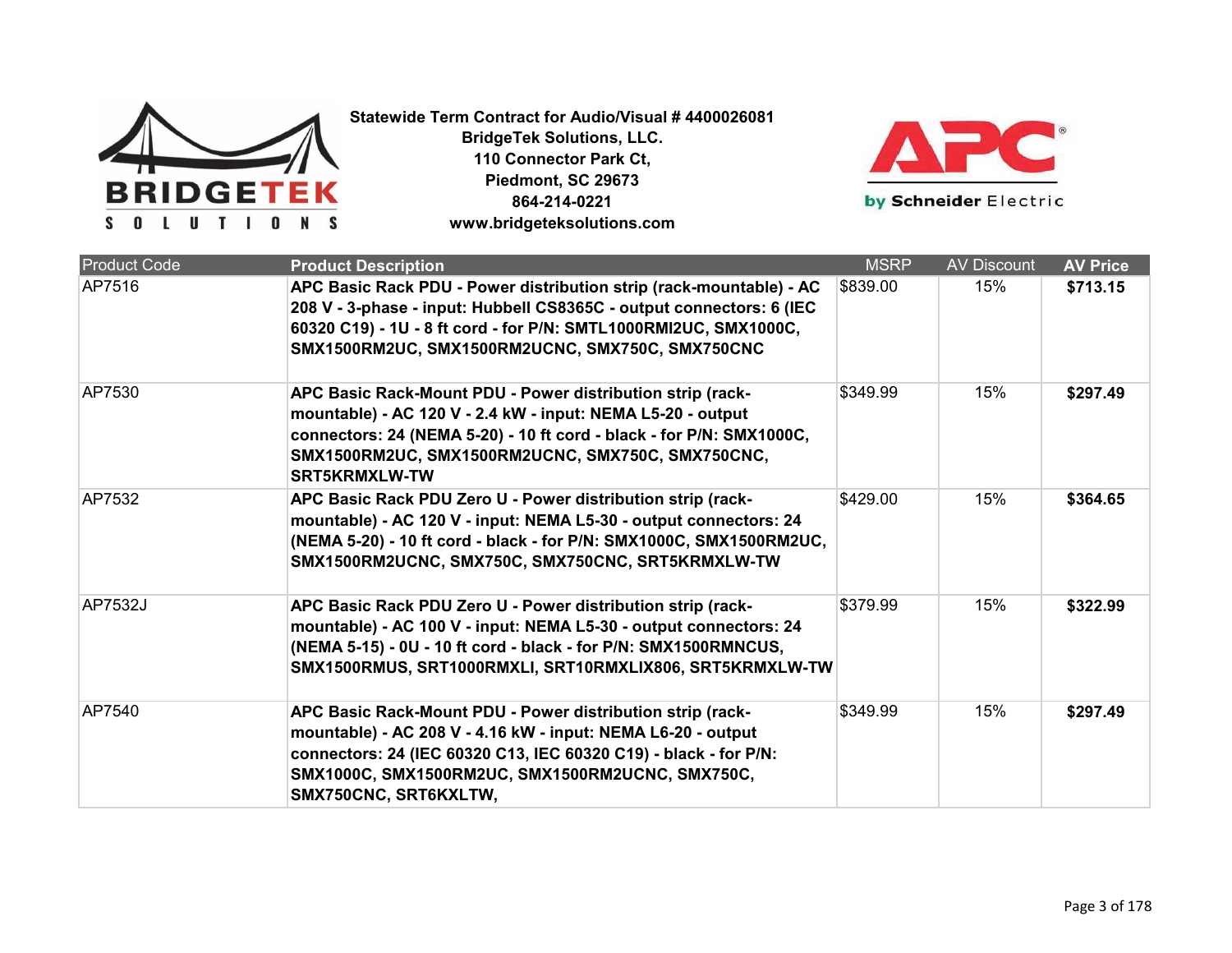



Product Code **Product Description** MSRP AV Discount **AV Price** AP7541 **APC Basic Rack PDU Zero U - Power distribution unit (rack-mountable) \$419.00 15% \$356.15 - AC 200/208 V - 4992 VA - input: NEMA L6-30 - output connectors: 24 (IEC 60320 C13, IEC 60320 C19) - 0U - black - for P/N: SMX1000C, SMX1500RM2UC, SMX1500RM2UCNC, SMX750C, SMX750CNC, SR** AP7551 **APC Basic Rack-Mount PDU - Power distribution strip (rackmountable) - AC 230 V - 3680 Watt - input: IEC 60309 - output connectors: 24 (IEC 60320 C13, IEC 60320 C19) - 3 ft cord - black - for P/N: SMX1500RMNCUS, SRT1000RMXLI, SRT1000RMXLI-NC, SRT10RMXLIX8** \$349.99 15% **\$297.49**  AP7552 **APC Basic Rack-Mount PDU - Power distribution strip (rackmountable) - AC 230 V - 3680 Watt - input: IEC 60320 C20 - output connectors: 24 (IEC 60320 C13, IEC 60320 C19) - 10 ft cord - black - for P/N: SMX1000C, SMX1500RM2UC, SMX1500RM2UCNC, SMX750C, SMX7** \$349.99 15% **\$297.49**  AP7553 **APC Basic Rack PDU Zero U - Power distribution strip (rackmountable) - AC 230 V - input: IEC 60309 - output connectors: 24 (IEC 60320 C13, IEC 60320 C19) - 0U - 10 ft cord - black - for P/N: SMX1500RMNCUS, SRT1000RMXLI, SRT1000RMXLI-NC, SRT10RMXLIX806, S** \$429.00 15% **\$364.65**  AP7554 **APC Basic Rack PDU Zero U - Power distribution panel (rackmountable) - AC 230 V - input: IEC 60309 - output connectors: 24 (IEC 60320 C13, IEC 60320 C19) - 0U - black - for P/N: SMX1500RMNCUS, SRT1000RMXLI, SRT1000RMXLI-NC, SRT10RMXLIX806, SRT5KRMXLW-TW** \$379.99 15% **\$322.99**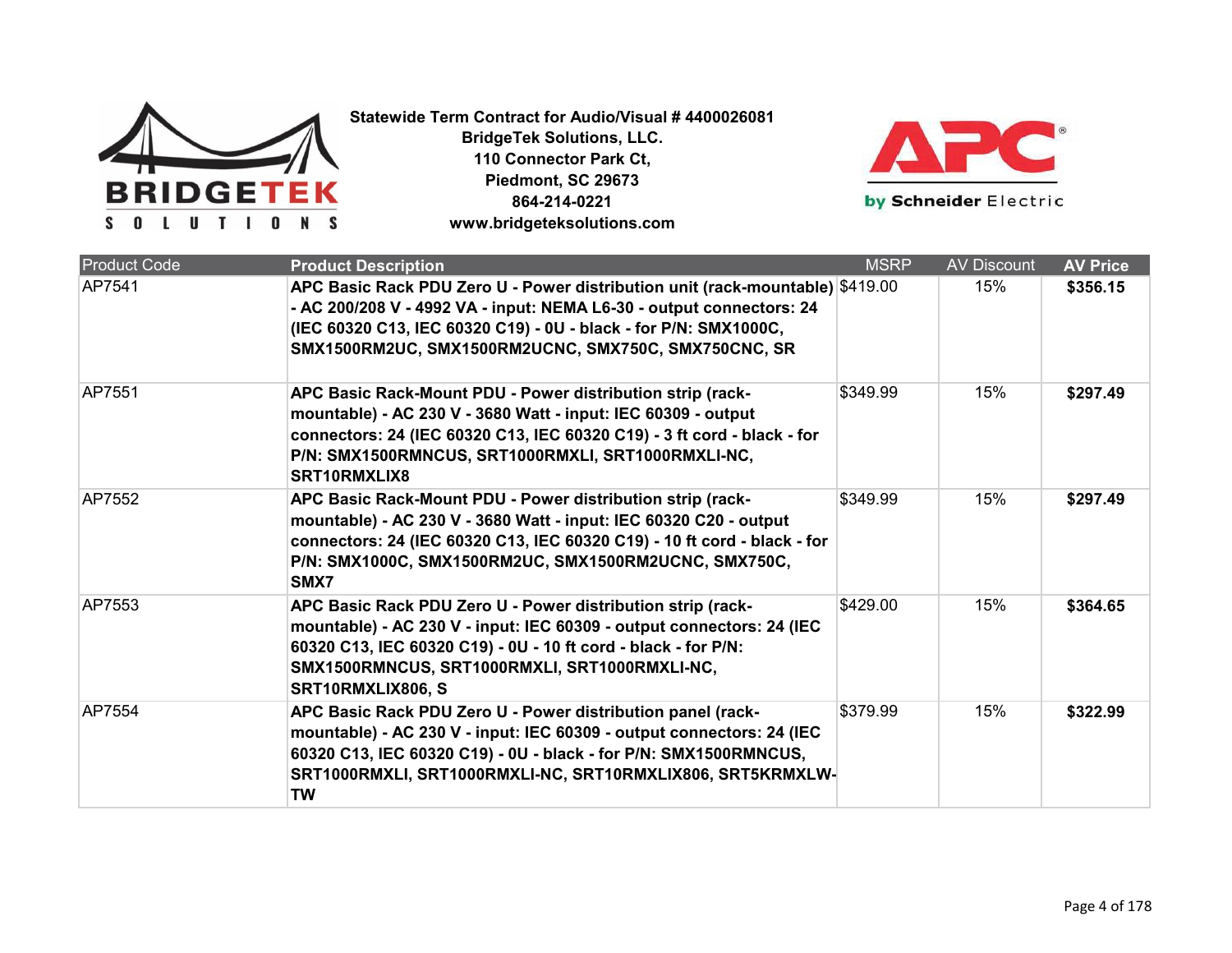



Product Code **Product Description** MSRP AV Discount **AV Price** AP7557NA **APC Basic Rack PDU Zero U - Power distribution unit (rack-mountable) \$969.00 15% \$823.65 - AC 400 V - 11 kW - input: IEC 60309 20A - output connectors: 42 (IEC 60320 C13, IEC 60320 C19) - 0U - black - for P/N: SMX1000C, SMX1500RM2UC, SMX1500RM2UCNC, SMX750C, SMX750CNC, SRT5K** AP7562 **APC Basic Rack-Mount PDU - Power distribution strip (rackmountable) - AC 208 V - 5.7 kW - input: NEMA L21-20 - output connectors: 42 (NEMA 5-20) - black - for P/N: SMX1000C, SMX1500RM2UC, SMX1500RM2UCNC, SMX750C, SMX750CNC, SRT5KRMXLW-TW** \$429.00 15% **\$364.65**  AP7563 **APC Basic Rack-Mount PDU - Power distribution strip (rackmountable) - AC 208 V - 5.7 kW - input: NEMA L21-20 - output connectors: 27 (NEMA 5-20) - black - for P/N: SMX1000C, SMX1500RM2UC, SMX1500RM2UCNC, SMX750C, SMX750CNC, SRT5KRMXLW-TW** \$429.00 15% **\$364.65**  AP7564 **APC Basic Rack-Mount PDU - Power distribution strip (rackmountable) - AC 208 V - 5.7 kW - input: NEMA L21-20 - output connectors: 42 (IEC 60320 C13, IEC 60320 C19) - black - for P/N: SMX1000C, SMX1500RM2UC, SMX1500RM2UCNC, SMX750C, SMX750CNC, SRT5KRMXLW-** \$429.00 15% **\$364.65**  AP7568 **APC Basic Rack PDU Zero U - Power distribution strip (rackmountable) - AC 208 V - output connectors: 36 (IEC 60320 C13, IEC 60320 C19) - 0U - 3 ft cord - black - for P/N: SMX1000C, SMX1500RM2UC, SMX1500RM2UCNC, SMX750C, SMX750CNC, SRT5KRMXLW-TW** \$849.00 15% **\$721.65**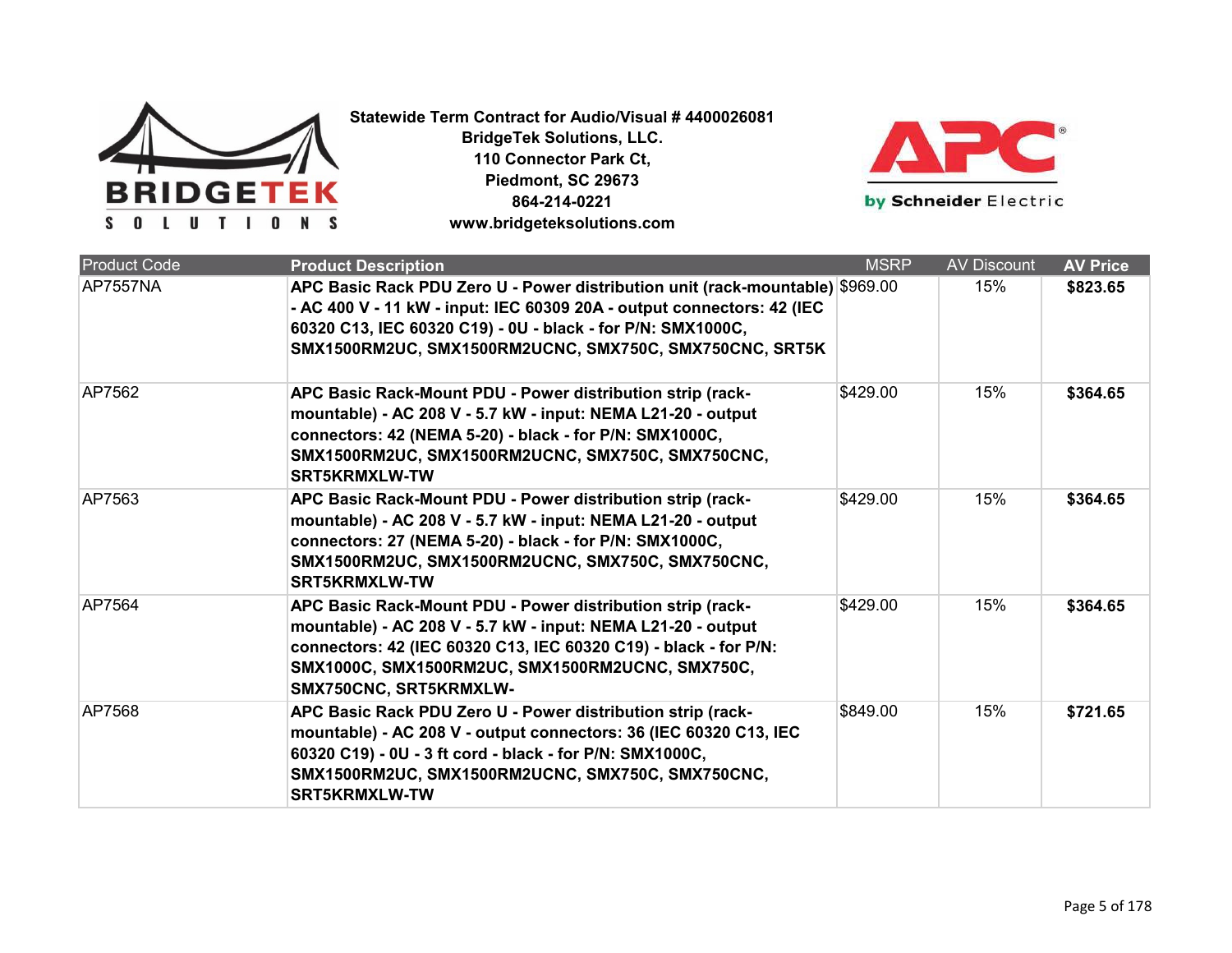



Product Code **Product Description** MSRP AV Discount **AV Price** AP7580 **APC Basic Rack-Mount PDU - Power distribution strip (rackmountable) - AC 208 V - input: NEMA L14-30 - output connectors: 4 (NEMA L5-20) - 2U - 28 ft cord - black - for P/N: SMTL1000RMI2UC, SMX1000C, SMX1500RM2UC, SMX1500RM2UCNC, SMX750C, SMX750CNC** \$579.00 15% **\$492.15**  AP7581 **APC Basic Rack-Mount PDU - Power distribution strip (rackmountable) - AC 208 V - input: NEMA L14-30 - output connectors: 4 (NEMA L6-20) - 2U - 28 ft cord - black - for P/N: SMTL1000RMI2UC, SMX1000C, SMX1500RM2UC, SMX1500RM2UCNC, SMX750C, SMX750CNC** \$579.00 15% **\$492.15**  AP7582 **APC Basic Rack-Mount PDU - Power distribution strip (rackmountable) - AC 120 V - input: NEMA L14-30 - output connectors: 12 (NEMA 5-20) - 2U - 28 ft cord - black - for P/N: SMTL1000RMI2UC, SMX1000C, SMX1500RM2UC, SMX1500RM2UCNC, SMX750C, SMX750CNC** \$579.00 15% **\$492.15**  AP7583 **APC Basic Rack PDU - Power distribution strip (rack-mountable) - AC 120/208 V - input: NEMA L14-30 - output connectors: 4 (NEMA L5-30) - 2U - 28 ft cord - black - for P/N: SMTL1000RMI2UC, SMX1000C, SMX1500RM2UC, SMX1500RM2UCNC, SMX750C, SMX750CNC** \$579.00 15% **\$492.15**  AP7584 **APC Basic Rack PDU - Power distribution strip (rack-mountable) - AC 120/208 V - input: NEMA L14-30 - output connectors: 4 (NEMA L6-30) - 2U - 28 ft cord - black - for P/N: SMTL1000RMI2UC, SMX1000C, SMX1500RM2UC, SMX1500RM2UCNC, SMX750C, SMX750CNC** \$579.00 15% **\$492.15**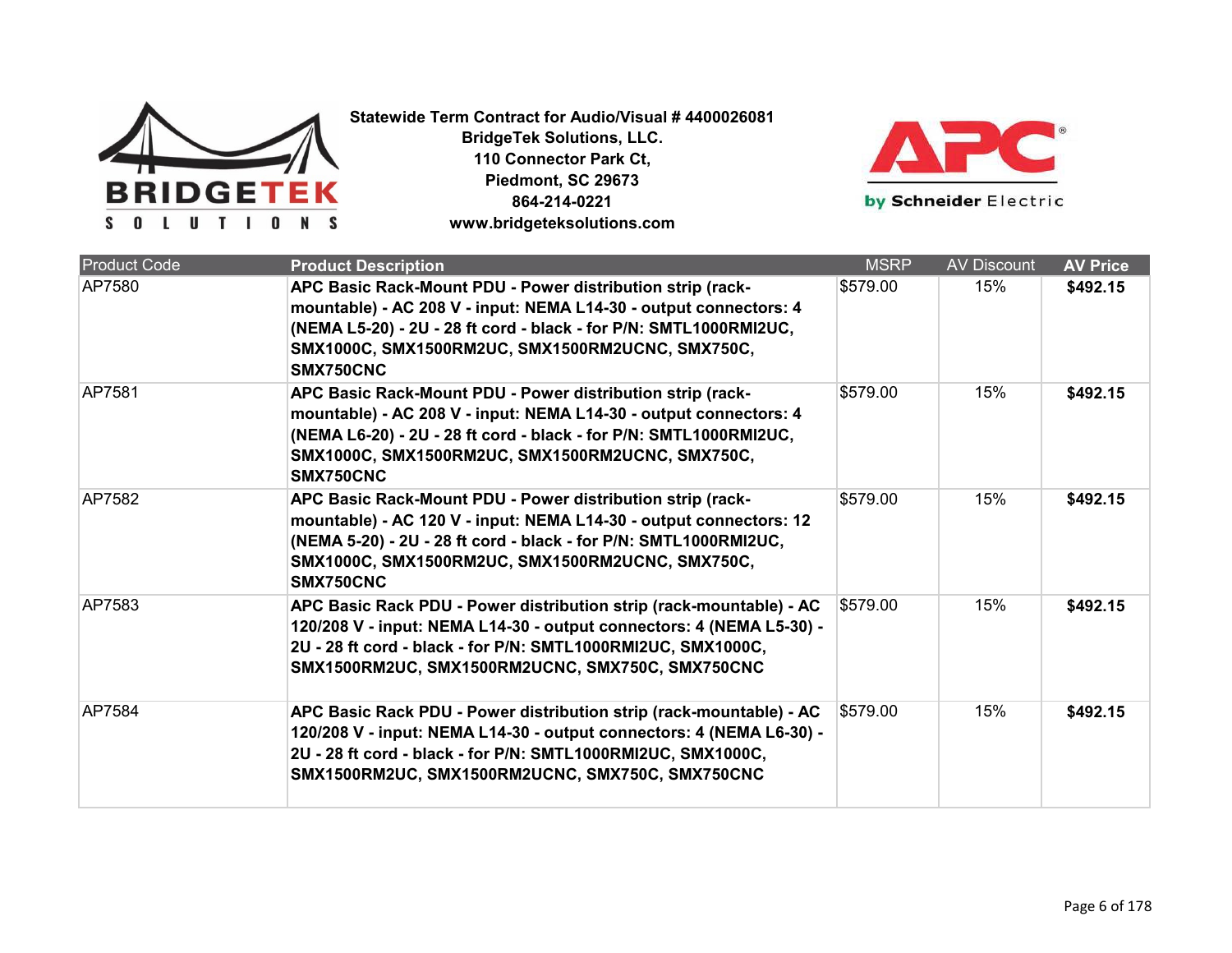



| <b>Product Code</b> | <b>Product Description</b>                                                                                                                                                                                                                                                       | <b>MSRP</b> | <b>AV Discount</b> | <b>AV Price</b> |
|---------------------|----------------------------------------------------------------------------------------------------------------------------------------------------------------------------------------------------------------------------------------------------------------------------------|-------------|--------------------|-----------------|
| AP7592              | APC Basic Rack PDU Zero U - Power distribution strip (rack-<br>mountable) - AC 120/208 V - input: NEMA L21-20 - output connectors:<br>42 (NEMA 5-20) - 0U - 10 ft cord - black - for P/N: SMX1000C,<br>SMX1500RM2UC, SMX1500RM2UCNC, SMX750C, SMX750CNC,<br><b>SRT5KRMXLW-TW</b> | \$439.00    | 15%                | \$373.15        |
| AP7598              | APC Basic Rack PDU Zero U - Power distribution strip (rack-<br>mountable) - AC 208 V - output connectors: 36 (IEC 60320 C13, IEC<br>60320 C19) - 0U - 10 ft cord - black - for P/N: SMX1000C,<br>SMX1500RM2UC, SMX1500RM2UCNC, SMX750C, SMX750CNC,<br><b>SRT5KRMXLW-TW</b>       | \$869.00    | 15%                | \$738.65        |
| AP7768              | APC - Rack rail kit - black - for P/N: AP4421, AP4423, AP4424, AP4430,<br>AP4432, AP4433, AP4434, AP4452, AP4452J, AP4453                                                                                                                                                        | \$79.99     | 15%                | \$67.99         |
| AP7769              | APC - Cable retention bracket - black - for P/N: AP4421, AP4423,<br>AP4424, AP4430, AP4432, AP4433, AP4434, AP4452, AP4452J, AP4453                                                                                                                                              | \$79.99     | 15%                | \$67.99         |
| AP7800B             | APC Metered Rack PDU AP7800B - Power distribution unit (rack-<br>mountable) - AC 100/120 V - input: NEMA 5-15 - output connectors: 8<br>(NEMA 5-15) - 1U - 12 ft cord - for P/N: SMTL1000RMI2UC, SMX1000C,<br>SMX1500RM2UC, SMX1500RM2UCNC, SMX750C, SMX750CNC                   | \$539.00    | 15%                | \$458.15        |
| AP7801B             | APC Metered Rack PDU AP7801B - Power distribution unit (rack-<br>mountable) - AC 120 V - 1.9 kW - input: NEMA L5-20 - output<br>connectors: 8 (NEMA 5-20) - 1U - 12 ft cord - for P/N:<br>SMTL1000RMI2UC, SMX1000C, SMX1500RM2UC, SMX1500RM2UCNC,<br>SMX750C, SMX750CNC          | \$629.00    | 15%                | \$534.65        |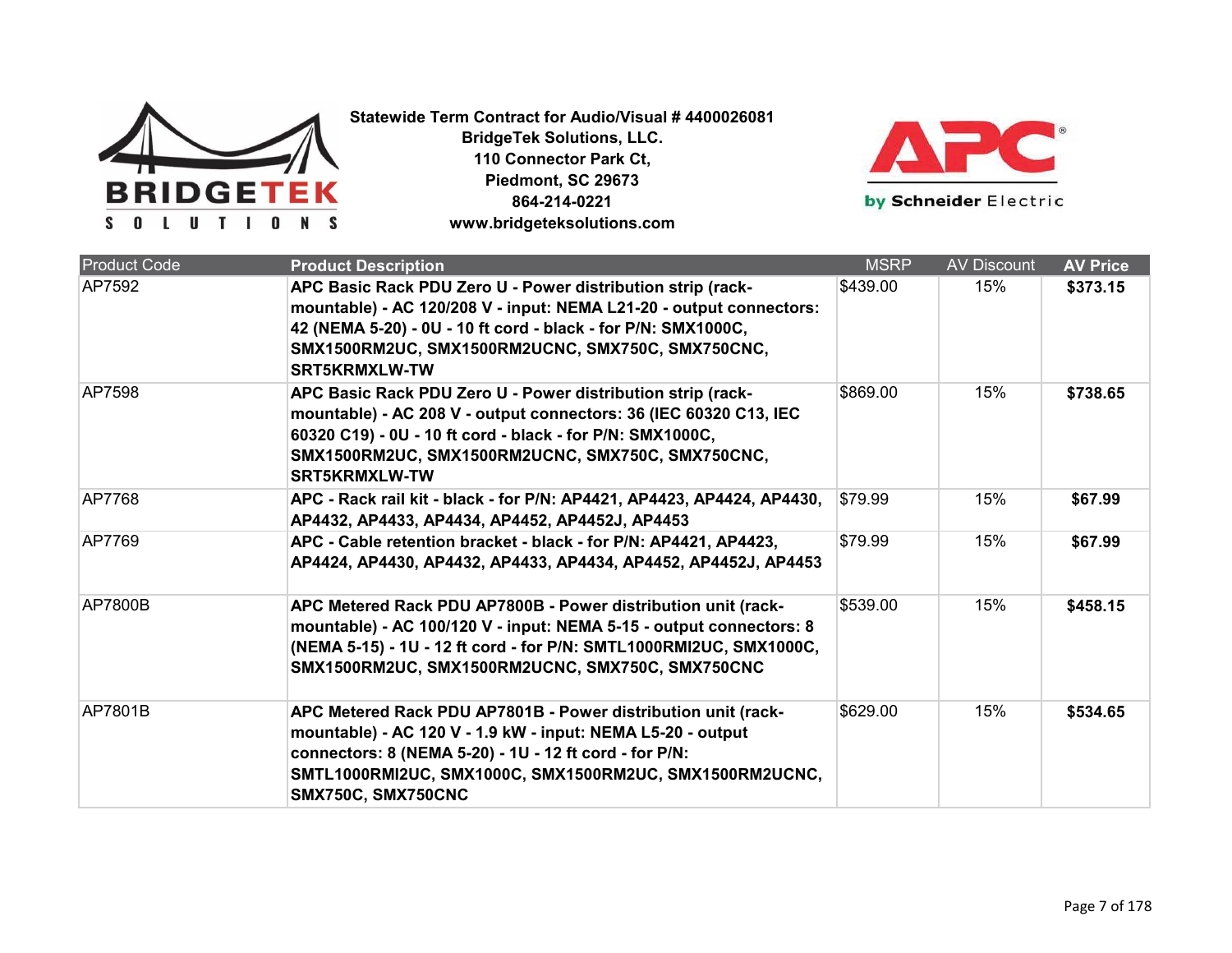



by Schneider Electric

| <b>Product Code</b> | <b>Product Description</b>                                                                                                                                                                                                                                                          | <b>MSRP</b> | <b>AV Discount</b> | <b>AV Price</b> |
|---------------------|-------------------------------------------------------------------------------------------------------------------------------------------------------------------------------------------------------------------------------------------------------------------------------------|-------------|--------------------|-----------------|
| AP7802B             | APC Metered Rack PDU AP7802B - Power distribution unit (rack-<br>mountable) - AC 100/120 V - input: NEMA L5-30 - output connectors: 16<br>(NEMA 5-20) - 2U - 12 ft cord - for P/N: SMTL1000RMI2UC, SMX1000C,<br>SMX1500RM2UC, SMX1500RM2UCNC, SMX750C, SMX750CNC                    | \$969.00    | 15%                | \$823.65        |
| AP7811B             | APC Metered Rack PDU AP7811B - Power distribution unit (rack-<br>mountable) - AC 200/208/230 V - Ethernet - input: NEMA L6-30 - output<br>connectors: 16 (IEC 60320 C13, IEC 60320 C19) - 2U - for P/N:<br>SMTL1000RMI2UC, SMX1000C, SMX1500RM2UC, SMX1500RM2UCNC,<br><b>SMX750</b> | \$949.00    | 15%                | \$806.65        |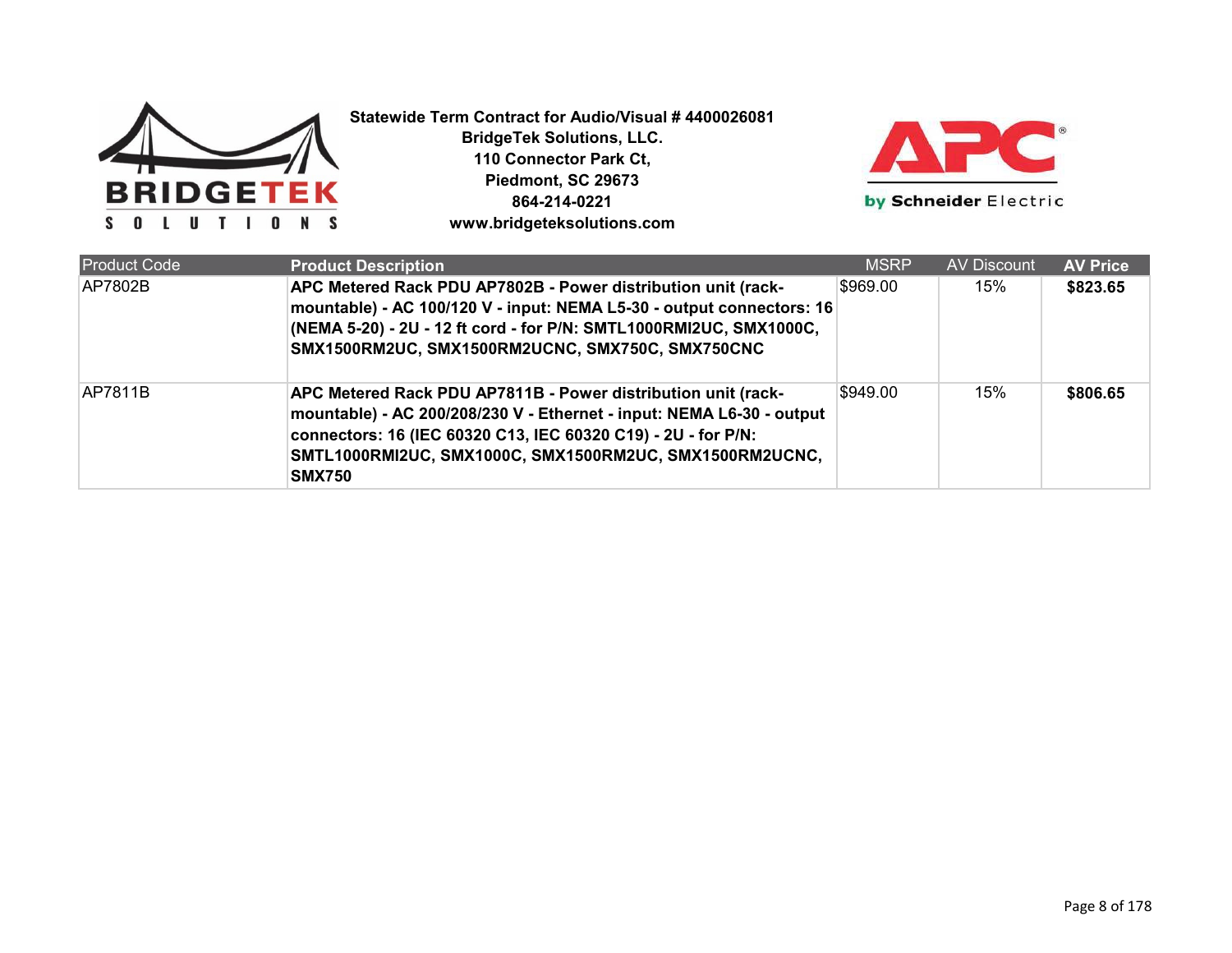



Product Code **Product Description** MSRP AV Discount **AV Price** AP7820B **APC Metered Rack PDU AP7820B - Power distribution unit (rackmountable) - AC 200/208/230 V - 2300 VA - Ethernet 10/100 - input: IEC 60320 C14 - output connectors: 8 (IEC 60320 C13) - 1U - 6.5 ft cord - for P/N: SMTL1000RMI2UC, SMX1000C, SMX1500RM2UC, SMX1** \$539.00 15% **\$458.15**  AP7821B **APC Metered Rack PDU AP7821B - Power distribution unit (rackmountable) - AC 100-240 V - Ethernet 10/100 - input: IEC 60320 C20 output connectors: 8 (IEC 60320 C13) - 1U - 8 ft cord - for P/N: SMTL1000RMI2UC, SMX1000C, SMX1500RM2UC, SMX1500RM2UCNC, SMX7** \$589.00 15% **\$500.65**  AP7822B **APC Metered Rack PDU AP7822B - Power distribution unit (rackmountable) - AC 200/208/230 V - input: IEC 60309 32A - output connectors: 16 (IEC 60320 C13, IEC 60320 C19) - 2U - 12 ft cord - for P/N: SCL400RMJ1U, SCL500RMI1UC, SCL500RMI1UNC, SMTL1000RMI2UC,** \$969.00 15% **\$823.65**  AP7850B **APC Metered Rack PDU AP7850B - Power distribution unit (rackmountable) - AC 230 V - input: IEC 60320 C14 - output connectors: 16 (IEC 60320 C13) - 0U - 10 ft cord - for P/N: SMTL750RMI2UC, SMX1000C, SMX1500RM2UC, SMX1500RM2UCNC, SMX750C, SMX750CNC** \$599.00 15% **\$509.15**  AP7869B **APC Metered Rack PDU AP7869B - Power distribution unit (rackmountable) - AC 208 V - 14.4 kW - 3-phase - RS-232 - input: CS8365 output connectors: 30 (IEC 60320 C13, IEC 60320 C19, NEMA L6-30) - 0U - 35.8 in cord - black - for P/N: SMX1000C, SMX1500RM2U** \$1,775.00 15% **\$1,508.75**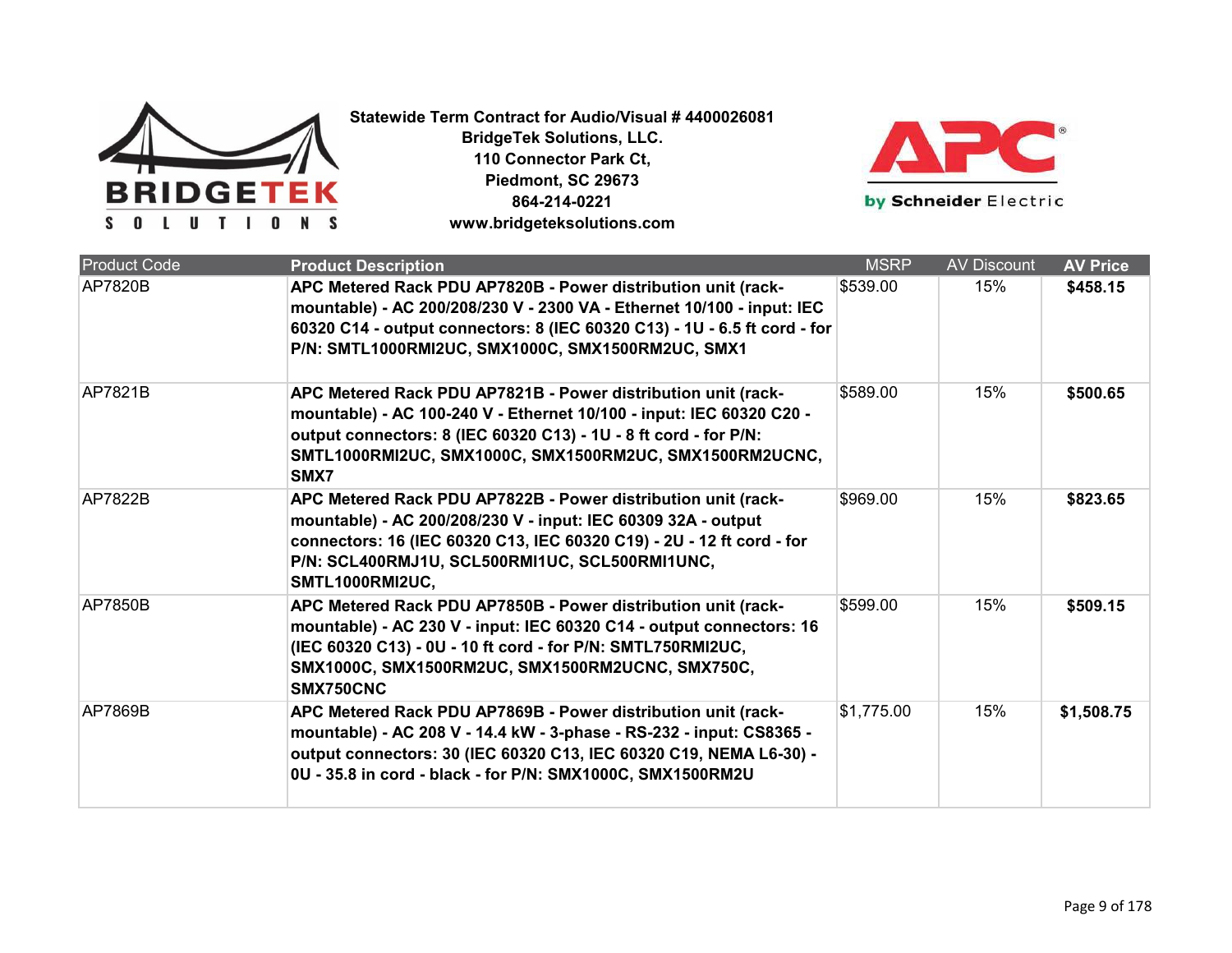



Product Code **Product Description** MSRP AV Discount **AV Price** AP7899B **APC Metered Rack PDU AP7899B - Power distribution unit (rackmountable) - AC 208 V - 14.4 kW - 3-phase - RS-232 - input: CS8365 output connectors: 30 (IEC 60320 C13, IEC 60320 C19, NEMA L6-30) - 0U - 10 ft cord - black - for P/N: SMX1000C, SMX1500RM2UC,** \$1,925.00 15% **\$1,636.25**  AP7900B **APC Switched Rack PDU AP7900B - Power distribution unit (rackmountable) - AC 100-120 V - input: NEMA 5-15P - output connectors: 8 (NEMA 5-15) - 1U - 12 ft cord - for P/N: SMTL1000RMI2UC, SMX1000C, SMX1500RM2UC, SMX1500RM2UCNC, SMX750C, SMX750CNC** \$759.00 15% **\$645.15**  AP7901B **APC Switched Rack PDU AP7901B - Power distribution unit (rackmountable) - AC 120 V - input: NEMA L5-20 - output connectors: 8 (NEMA 5-20) - 1U - 12 ft cord - black - for P/N: SMTL1000RMI2UC, SMX1000C, SMX1500RM2UC, SMX1500RM2UCNC, SMX750C, SMX750CNC** \$859.00 15% **\$730.15**  AP7902B **APC Switched Rack PDU AP7902B - Power distribution unit (rackmountable) - AC 100/120 V - 2880 VA - input: NEMA L5-30P - output connectors: 16 (NEMA 5-20R) - 2U - 10 ft cord - black - for P/N: SMTL1000RMI2UC, SMX1000C, SMX1500RM2UC, SMX1500RM2UCNC, SMX750** \$1,225.00 15% **\$1,041.25**  AP7911B **APC Switched Rack PDU AP7911B - Power distribution strip (rackmountable) - AC 208 V - Ethernet 10/100 - input: NEMA L6-30 - output connectors: 16 (IEC 60320 C13) - 2U - 12 ft cord - black - for P/N: SMTL1000RMI2UC, SMX1000C, SMX1500RM2UC, SMX1500RM2UCNC,** \$1,200.00 15% **\$1,020.00**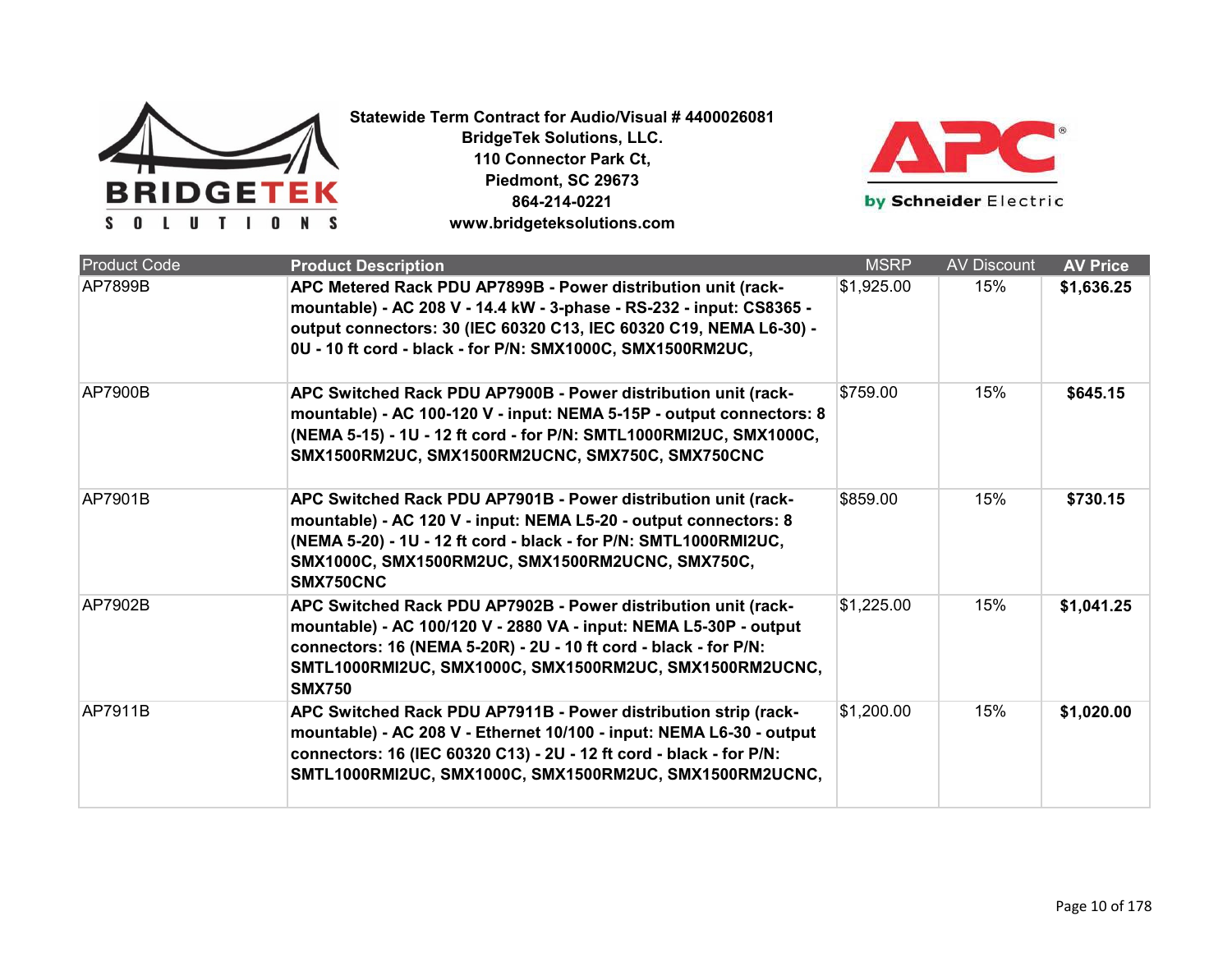



Product Code **Product Description** MSRP AV Discount **AV Price** AP7920B **APC Switched Rack PDU AP7920B - Power distribution strip - AC 200/208/230 V - 2300 VA - Ethernet - input: IEC 60320 C14 - output connectors: 8 (IEC 60320 C13) - 1U - 19" - black - for P/N: SMTL1000RMI2UC, SMX1000C, SMX1500RM2UC, SMX1500RM2UCNC, SMX750C, S** \$759.00 15% **\$645.15**  AP7921B **APC Switched Rack PDU - Power distribution unit (rack-mountable) - AC 208-230 V - Ethernet, RS-232 - input: IEC 60320 C20 - output connectors: 8 (IEC 60320 C13) - 1U - 8 ft cord - for P/N: SMTL1000RMI2UC, SMX1000C, SMX1500RM2UC, SMX1500RM2UCNC, SMX750C, S** \$859.00 15% **\$730.15**  AP7922B **APC Switched Rack PDU AP7922B - Power distribution unit (rackmountable) - AC 230 V - Ethernet 10/100 - input: IEC 60309 32A - output connectors: 16 (IEC 60320 C13) - 2U - 12 ft cord - for P/N: SCL400RMJ1U, SCL500RMI1UC, SCL500RMI1UNC, SMTL1000RMI2UC, SMT** \$1,225.00 15% **\$1,041.25**  AP7968B **APC Switched Rack PDU AP7968B - Power distribution unit (rackmountable) - AC 200-240 V - 3-phase - input: CS8365C - output connectors: 24 (IEC 60320 C13, IEC 60320 C19) - 35.8 in cord - for P/N: SMX1000C, SMX1500RM2UC, SMX1500RM2UCNC, SMX750C, SMX750CNC,** \$1,900.00 15% **\$1,615.00**  AP7998B **APC Switched Rack PDU AP7998B - Power distribution unit (rackmountable) - AC 208 V - 12.5 kW - RS-232 - input: CS8365 - output connectors: 24 (IEC 60320 C13, IEC 60320 C19) - 0U - 10 ft cord - black for P/N: SMX1000C, SMX1500RM2UC, SMX1500RM2UCNC, SMX7** \$1,900.00 15% **\$1,615.00**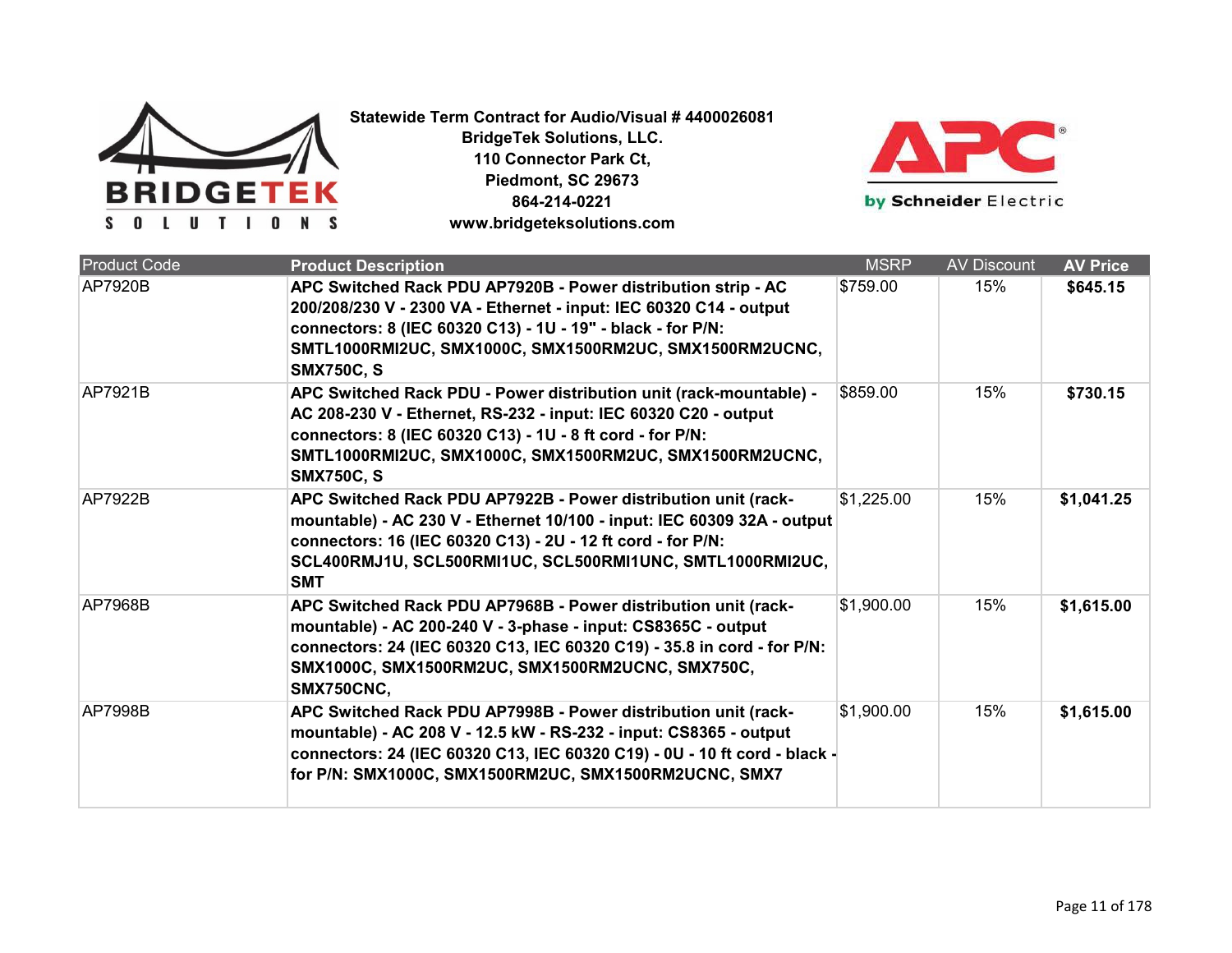



Product Code **Product Description** MSRP AV Discount **AV Price** AP8441 **APC Metered-by-Outlet Rack PDU 2G - Power distribution unit (rackmountable) - AC 200/208/230 V - Ethernet, RS-232 - input: NEMA L6-30 output connectors: 24 - 0U - black - for P/N: SMX1000C, SMX1500RM2UC, SMX1500RM2UCNC, SMX750C, SMX750CNC, SRT6KXLTW, S** \$1,600.00 15% **\$1,360.00**  AP8459NA3 **APC Metered-by-Outlet Rack PDU 2G - Power distribution unit (rackmountable) - AC 200/208/230 V - Ethernet, RS-232, USB - input: NEMA L6-20 - output connectors: 24 - 0U - Canada, United States - black - for P/N: SMX1000C, SMX1500RM2UC, SMX1500RM2UCNC, SMX** \$1,450.00 15% **\$1,232.50**  AP8459WW **APC Metered-by-Outlet Rack PDU 2G - Power distribution unit (rackmountable) - AC 200/208/230 V - Ethernet - input: IEC 60320 C20 output connectors: 24 - 0U - black - for P/N: SMX1000C, SMX1500RM2UC, SMX1500RM2UCNC, SMX750C, SMX750CNC, SRT5KRMXLW-TW** \$1,425.00 15% **\$1,211.25**  AP8481 **APC Metered-by-Outlet Rack PDU 2G - Power distribution unit (rackmountable) - AC 400 V - 3-phase - RS-232 - output connectors: 24 - 0U black - for P/N: SMX1000C, SMX1500RM2UC, SMX1500RM2UCNC, SMX750C, SMX750CNC, SRT5KRMXLW-TW** \$2,200.00 15% **\$1,870.00**  AP8632 **APC Metered-by-Outlet with Switching Rack PDU ZeroU 2G - Power distribution unit (rack-mountable) - AC 100/120 V - 2880 VA - Ethernet 10/100, RS-232, USB - input: NEMA L5-30 - output connectors: 24 - 0U black - for P/N: SMX1000C, SMX1500RM2UC, SMX1500RM** \$1,900.00 15% **\$1,615.00**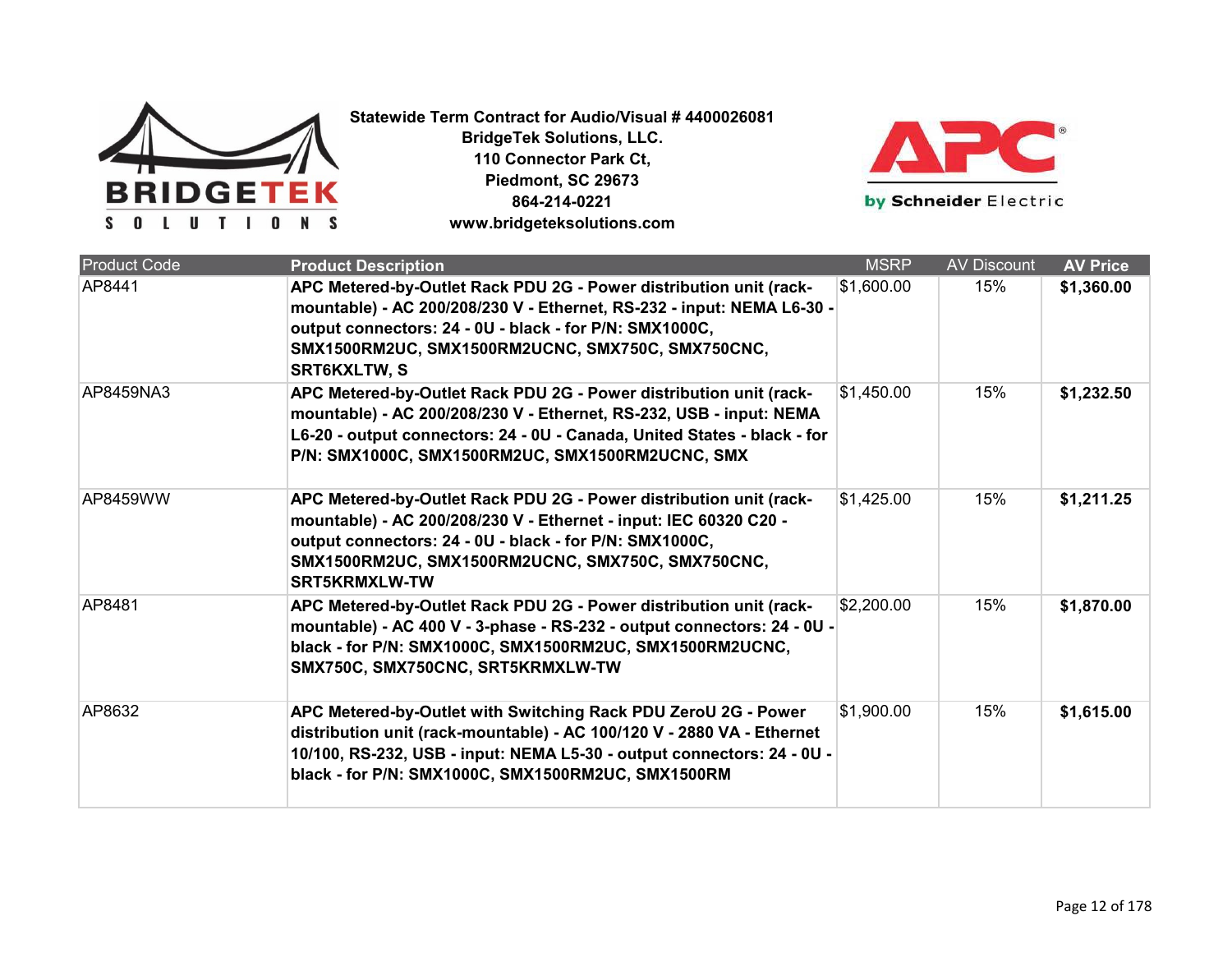



Product Code **Product Description** MSRP AV Discount **AV Price** AP8641 **APC Switched Rack PDU 2G Zero U - Power distribution unit (rackmountable) - AC 200/208/230 V - Ethernet 10/100, RS-232 - input: NEMA L6-30 - output connectors: 24 - 0U - black - for P/N: SMX1000C, SMX1500RM2UC, SMX1500RM2UCNC, SMX750C, SMX750CNC, SRT6KXL** \$2,000.00 15% **\$1,700.00**  AP8653 **APC Switched Rack PDU 2G Zero U - Power distribution unit (rackmountable) - AC 200/208/230 V - Ethernet 10/100, RS-232 - input: IEC 60309 - output connectors: 24 - 0U - black - for P/N: SMX1500RMNCUS, SRT1000RMXLI, SRT1000RMXLI-NC, SRT10RMXLIX806, SRT5KR** \$2,125.00 15% **\$1,806.25**  AP8659 **APC Metered-by-Outlet with Switching Rack PDU ZeroU 2G - Power distribution unit (rack-mountable) - AC 200/208/230 V - 3.3 kW - Ethernet 10/100 - input: IEC 60320 C20 - output connectors: 24 - 0U black - for P/N: SMX1000C, SMX1500RM2UC, SMX1500RM2UCNC,** \$1,650.00 15% **\$1,402.50**  AP8659NA3 **APC Metered-by-Outlet with Switching Rack PDU ZeroU 2G - Power distribution unit (rack-mountable) - AC 200/208/230 V - 3.3 kW - Ethernet 10/100 - input: NEMA L6-20 - output connectors: 24 - 0U black - for P/N: SMX1000C, SMX1500RM2UC, SMX1500RM2UCNC, SMX** \$1,700.00 15% **\$1,445.00**  AP8661 **APC Switched Rack PDU 2G Zero U - Power distribution unit (rackmountable) - AC 208 V - Ethernet 10/100, RS-232 - input: NEMA L21-20 output connectors: 24 - 0U - Canada, United States - black - for P/N: SMX1000C, SMX1500RM2UC, SMX1500RM2UCNC, SMX750C, S** \$2,150.00 15% **\$1,827.50**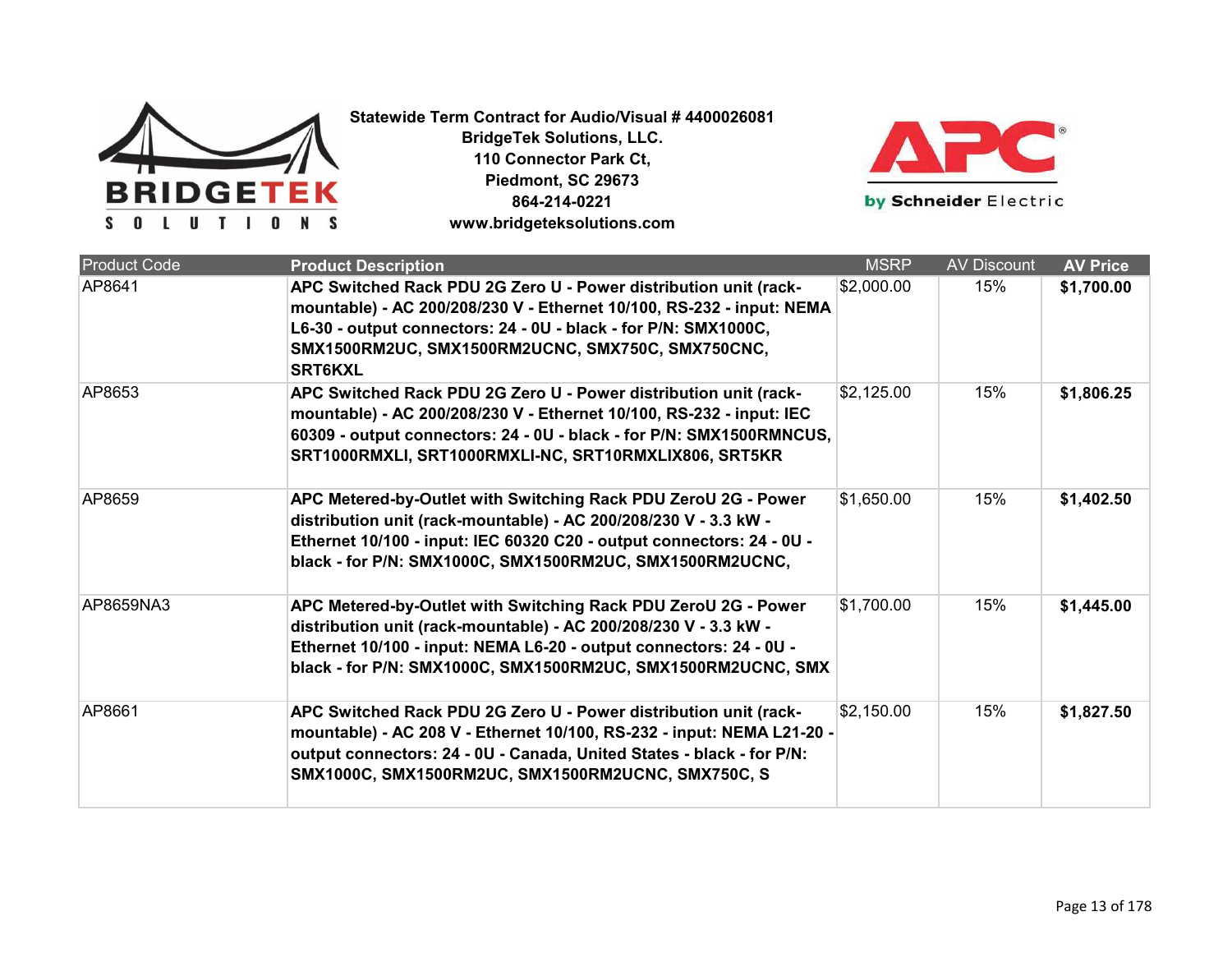



Product Code **Product Description** MSRP AV Discount **AV Price** AP8681 **APC Metered-by-Outlet with Switching Rack PDU ZeroU 2G - Power distribution unit (rack-mountable) - AC 400 V - 11 kW - 3-phase - Ethernet 10/100 - output connectors: 24 - 0U - black - for P/N: SMX1000C, SMX1500RM2UC, SMX1500RM2UCNC, SMX750C, SMX750CNC, SR** \$2,475.00 15% **\$2,103.75**  AP8702R-NA **APC - Power cable - IEC 60320 C13 to IEC 60320 C14 - 10 A - 2 ft - 90° connector - black - North America - for P/N: SCL500RMI1UC, SCL500RMI1UNC, SMT3000I-AR, SMT3000R2I-AR, SMTL750RMI2UC, SRT1500RMXLI** \$69.99 15% **\$59.49**  AP8702R-WW **APC - Power cable - IEC 60320 C13 to IEC 60320 C14 - 10 A - 2 ft - 90° connector - black - Worldwide - for P/N: SCL500RMI1UC, SCL500RMI1UNC, SMTL750RMI2UC, SRT1500RMXLI, SRT1500XLI, SRT2200XLI-KR** \$69.99 15% **\$59.49**  AP8702S-NA **APC - Power cable - IEC 60320 C13 to IEC 60320 C14 - 10 A - 2 ft - black - North America - for P/N: SCL500RMI1UC, SCL500RMI1UNC, SMT3000I-AR, SMT3000R2I-AR, SMTL750RMI2UC, SRT1500RMXLI** \$69.99 15% **\$59.49**  AP8702S-NAX340 **APC - Power cable - IEC 60320 C13 to IEC 60320 C14 - 10 A - 2 ft - red - North America - for P/N: SCL500RMI1UC, SCL500RMI1UNC, SMT3000I-AR, SMT3000R2I-AR, SMTL750RMI2UC, SRT1500RMXLI** \$69.99 15% **\$59.49**  AP8702S-NAX590 **APC - Power cable - IEC 60320 C13 to IEC 60320 C14 - 10 A - 2 ft - blue - North America - for P/N: SCL500RMI1UC, SCL500RMI1UNC, SMT3000I-AR, SMT3000R2I-AR, SMTL750RMI2UC, SRT1500RMXLI** \$69.99 15% **\$59.49**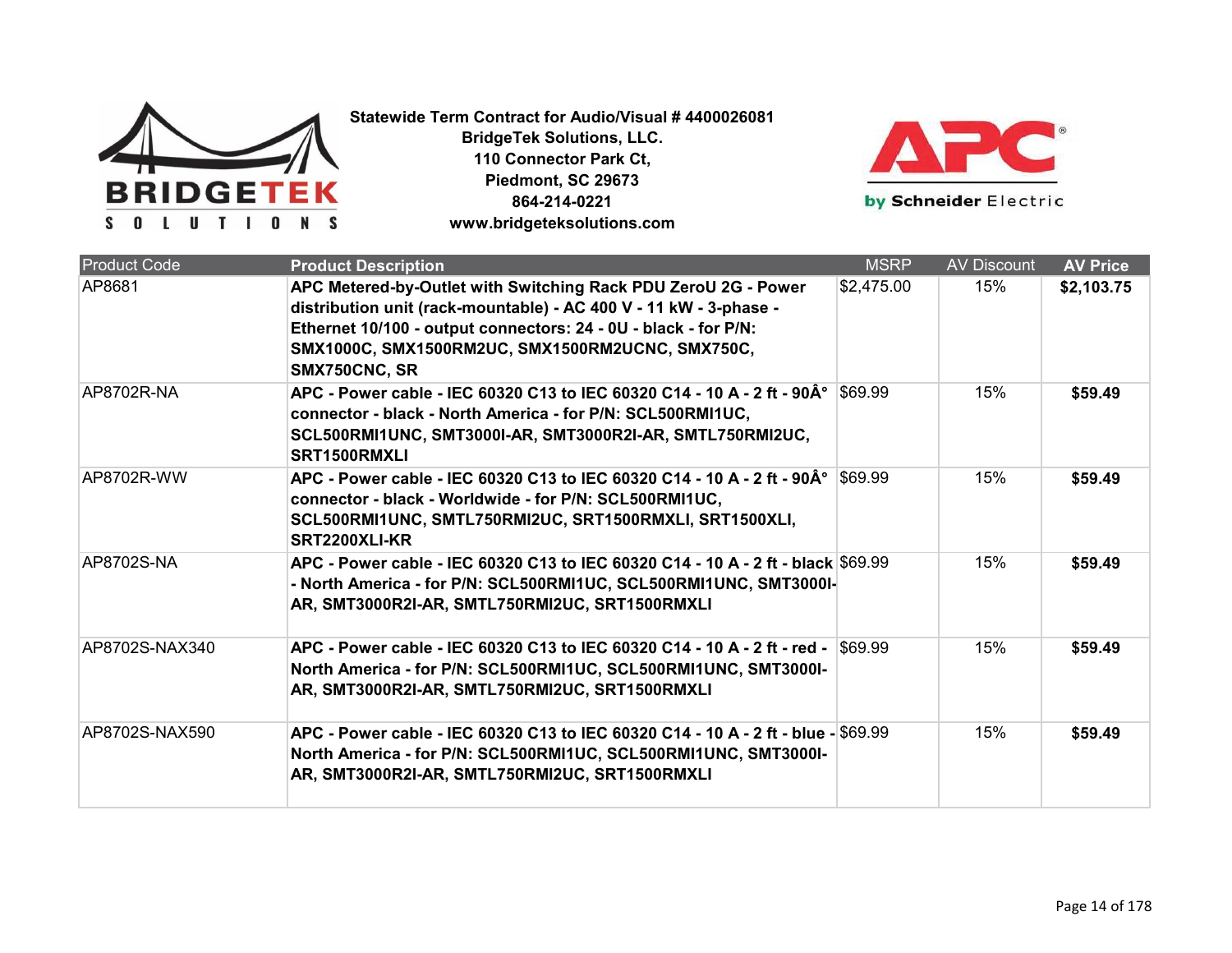



Product Code **Product Description** MSRP AV Discount **AV Price** AP8702S-WW **APC - Power cable - IEC 60320 C13 to IEC 60320 C14 - 10 A - 2 ft - black - Worldwide - for P/N: SCL500RMI1UC, SCL500RMI1UNC, SMTL750RMI2UC, SRT1500RMXLI, SRT1500XLI, SRT2200XLI-KR** \$69.99 15% **\$59.49**  AP8703S-NAX590 **Schneider Electric Color Coded Locking Power Cords - Power cable - IEC 60320 C14 to IEC 60320 C13 - 3 ft - blue (pack of 6)** \$89.99 15% **\$76.49**  AP8704R-NA **|APC-Power cable-IEC 60320 C13 to IEC 60320 C14-10 A-4 ft-90° |\$119.99 | 15% | \$101.99 connector - black - North America - for P/N: SCL500RMI1UC, SCL500RMI1UNC, SMT3000I-AR, SMT3000R2I-AR, SMTL750RMI2UC, SRT1500RMXLI** AP8704S-NA **APC - Power cable - IEC 60320 C13 to IEC 60320 C14 - 10 A - 4 ft - black - North America - for P/N: SCL500RMI1UC, SCL500RMI1UNC, SMT3000I-AR, SMT3000R2I-AR, SMTL750RMI2UC, SRT1500RMXLI** \$119.99 15% **\$101.99**  AP8704S-NAX340 **APC - Power cable - IEC 60320 C13 to IEC 60320 C14 - 10 A - 4 ft - red -**  \$109.99 15% **\$93.49 North America - for P/N: SCL500RMI1UC, SCL500RMI1UNC, SMT3000I-AR, SMT3000R2I-AR, SMTL750RMI2UC, SRT1500RMXLI** AP8704S-WW **APC - Power cable - IEC 60320 C13 to IEC 60320 C14 - 10 A - 4 ft - black - for P/N: SCL500RMI1UC, SCL500RMI1UNC, SMTL750RMI2UC, SRT1500RMXLI, SRT1500XLI, SRT2200XLI-KR** \$119.99 15% **\$101.99**  AP8706R-NA **APC - Power cable - IEC 60320 C13 to IEC 60320 C14 - 10 A - 6 ft - 90Ű**  $$159.99$ **connector - black - North America - for P/N: SCL500RMI1UC, SCL500RMI1UNC, SMT3000I-AR, SMT3000R2I-AR, SMTL750RMI2UC, SRT1500RMXLI** \$159.99 15% **\$135.99**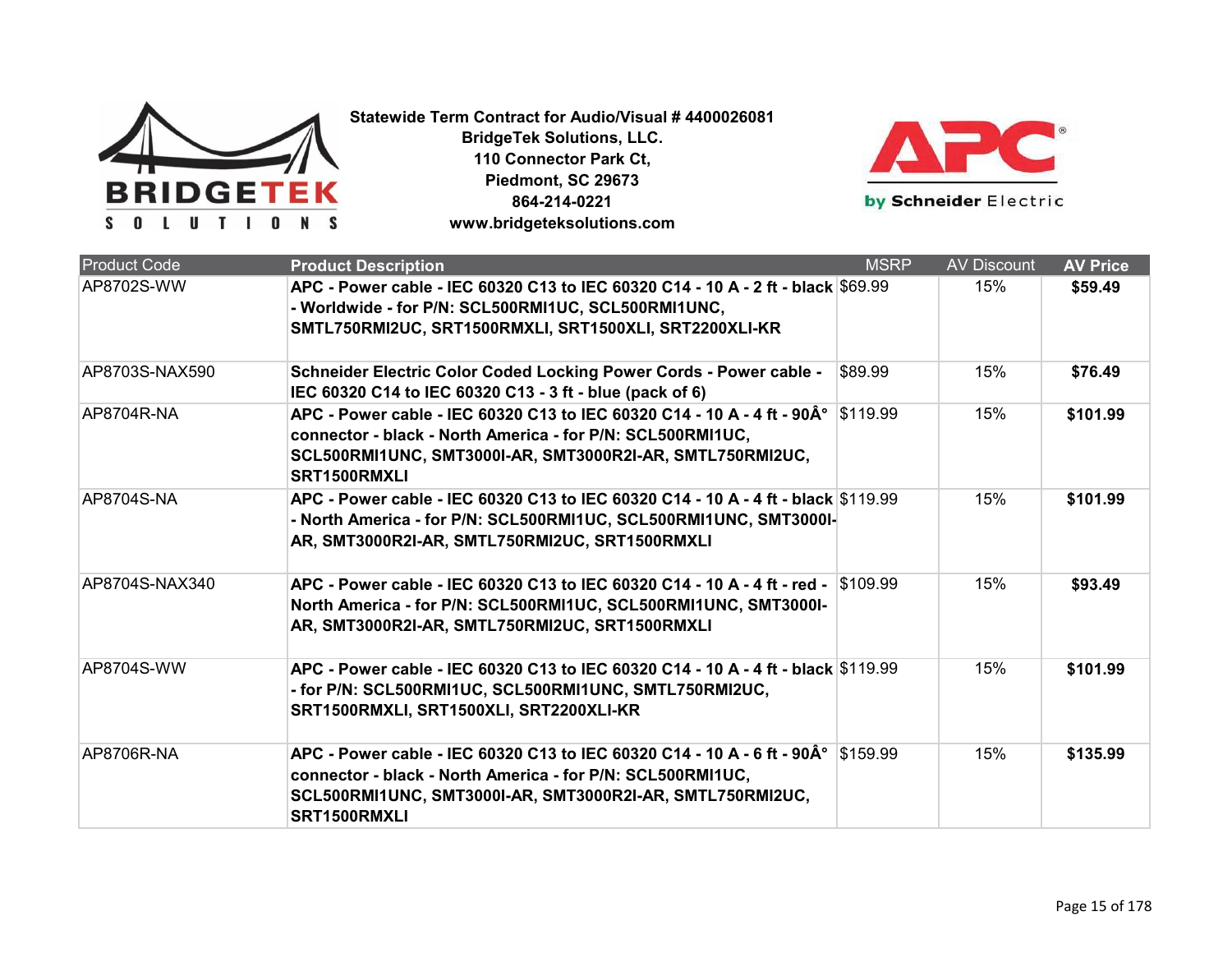



Product Code **Product Description** MSRP AV Discount **AV Price** AP8706R-WW **|APC-Power cable-IEC 60320 C13 to IEC 60320 C14-10 A-6 ft-90° |\$159.99 | 15% | \$135.99 connector - black - Worldwide - for P/N: SCL500RMI1UC, SCL500RMI1UNC, SMTL750RMI2UC, SRT1500RMXLI, SRT1500XLI, SRT2200XLI-KR** AP8706S-NA **APC - Power cable - IEC 60320 C13 to IEC 60320 C14 - 10 A - 6 ft - black - North America - for P/N: SCL500RMI1UC, SCL500RMI1UNC, SMT3000I-AR, SMT3000R2I-AR, SMTL750RMI2UC, SRT1500RMXLI** \$159.99 15% **\$135.99**  AP8706S-NAX340 **APC - Power cable - IEC 60320 C13 to IEC 60320 C14 - 10 A - 6 ft - red - North America - for P/N: SCL500RMI1UC, SCL500RMI1UNC, SMT3000I-AR, SMT3000R2I-AR, SMTL750RMI2UC, SRT1500RMXLI** \$159.99 15% **\$135.99**  AP8706S-NAX590 **APC - Power cable - IEC 60320 C13 to IEC 60320 C14 - 10 A - 6 ft - blue - North America - for P/N: SCL500RMI1UC, SCL500RMI1UNC, SMT3000I-AR, SMT3000R2I-AR, SMTL750RMI2UC, SRT1500RMXLI** \$159.99 15% **\$135.99**  AP8706S-WW **APC - Power cable - IEC 60320 C13 to IEC 60320 C14 - 10 A - 6 ft - black - Worldwide - for P/N: SCL500RMI1UC, SCL500RMI1UNC, SMTL750RMI2UC, SRT1500RMXLI, SRT1500XLI, SRT2200XLI-KR** \$159.99 15% **\$135.99**  AP8712R |**APC - Power cable - IEC 60320 C19 to IEC 60320 C20 - 16 A - 2 ft - 90° |\$139.99 | 15% | \$118.99 connector, latched - black - for P/N: SMT2200I-AR, SMT2200R2I-AR, SMT3000I-AR, SMT3000R2I-AR, SRT1500XLI, SRT2200XLI-KR** AP8712S **APC - Power cable - IEC 60320 C19 to IEC 60320 C20 - 16 A - 2 ft latched - black - for P/N: SMT2200I-AR, SMT2200R2I-AR, SMT3000I-AR, SMT3000R2I-AR, SRT1500XLI, SRT2200XLI-KR** \$139.99 15% **\$118.99**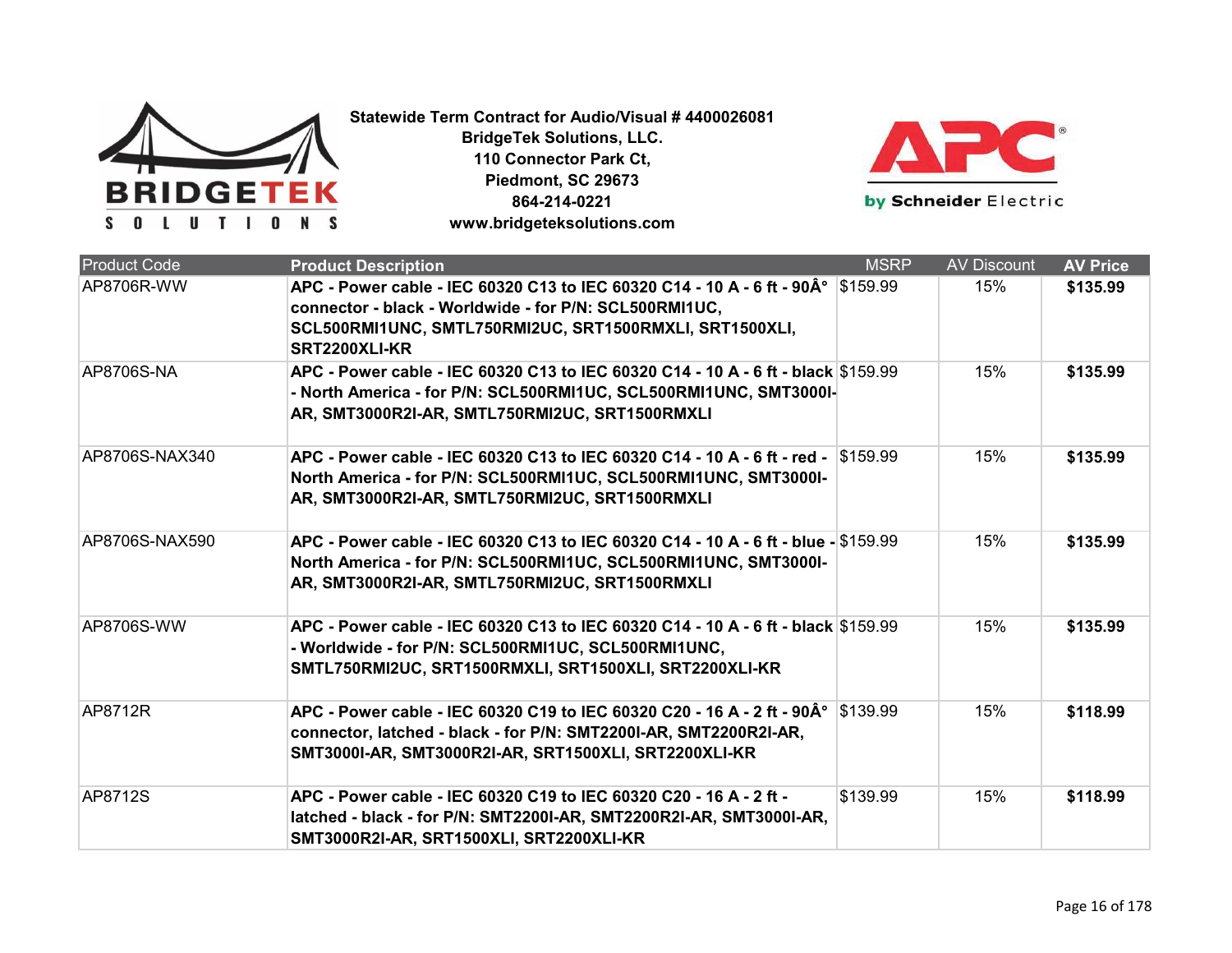



**Product Code <b>Product Description** MSRP AV Discount **AV Price** AP8712SX340 **APC - Power cable - IEC 60320 C19 to IEC 60320 C20 - 16 A - 2 ft latched - red (pack of 6) - for P/N: SMT2200I-AR, SMT2200R2I-AR, SMT3000I-AR, SMT3000R2I-AR, SMX3000HVTUS, SRT10RMXLIX806** \$139.99 15% **\$118.99**  AP8714R **APG - Power cable - IEC 60320 C19 to IEC 60320 C20 - 16 A - 4 ft - 90°** \$189.99 **connector, latched - black - for P/N: SMT2200I-AR, SMT2200R2I-AR, SMT3000I-AR, SMT3000R2I-AR, SRT1500XLI, SRT2200XLI-KR** \$189.99 15% **\$161.49**  AP8714S **APC - Power cable - IEC 60320 C19 to IEC 60320 C20 - AC 240 V - 16 A -**  \$189.99 15% **\$161.49 4 ft - latched - black - for P/N: SMT2200I-AR, SMT2200R2I-AR, SMT3000I-AR, SMT3000R2I-AR, SRT1500XLI, SRT2200XLI-KR** AP8716R **APC - Power cable - IEC 60320 C19 to IEC 60320 C20 - AC 240 V - 6 ft -**  90Ű connector - for P/N: SMT2200I-AR, SMT2200R2I-AR, SMT3000I-**AR, SMT3000R2I-AR, SRT1500XLI, SRT2200XLI-KR** \$239.99 15% **\$203.99**  AP8716S **APC - Power cable - IEC 60320 C19 to IEC 60320 C20 - AC 240 V - 6 ft for P/N: SMT2200I-AR, SMT2200R2I-AR, SMT3000I-AR, SMT3000R2I-AR, SRT1500XLI, SRT2200XLI-KR** \$239.99 15% **\$203.99**  AP8716SX340 **APC Power Cord Kit - Power cable - IEC 60320 C19 to IEC 60320 C20 - 16 A - 2 ft - red (pack of 6) - for P/N: SMT2200I-AR, SMT2200R2I-AR, SMT3000I-AR, SMT3000R2I-AR, SMX3000HVTUS, SRT10RMXLIX806** \$229.99 15% **\$195.49**  AP8716SX593 **APC - Power cable - IEC 60320 C19 to IEC 60320 C20 - 6 ft - blue - for P/N: SMT2200I-AR, SMT2200R2I-AR, SMT3000I-AR, SMT3000R2I-AR, SMX3000HVTUS, SRT10RMXLIX806** \$229.99 15% **\$195.49**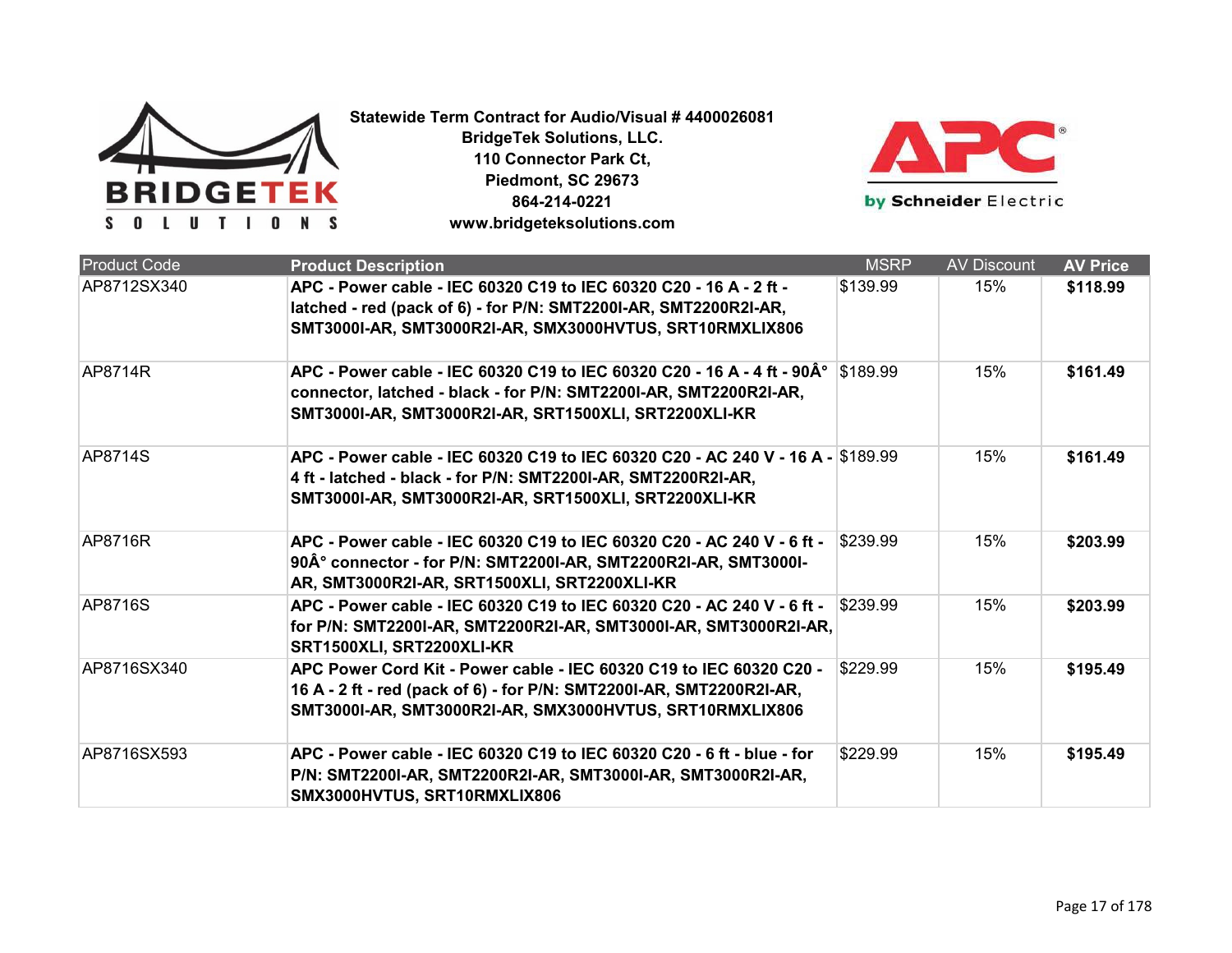



Product Code **Product Description** MSRP AV Discount **AV Price** AP8750 **APC - Power cable - NEMA 5-15 (M) to IEC 60320 C19 - AC 120 V - 15 A -**  \$39.99 15% **\$33.99 10 ft - black - for P/N: SCL400RMJ1U, SMX1000C, SMX1500RM2UC, SMX1500RM2UCNC, SMX750C, SMX750CNC** AP8751 **APC - Power cable - NEMA 5-20 (M) to IEC 60320 C19 - AC 120 V - 20 A - 10 ft - black - for P/N: SMT2200I-AR, SMT2200R2I-AR, SMT3000I-AR, SMT3000R2I-AR, SMX2KR2UNCX145** \$44.99 15% **\$38.24**  AP8752 **APC - Power cable - NEMA L5-20 (M) to IEC 60320 C19 - AC 120 V - 20 A - 10 ft - black - for P/N: SMT2200I-AR, SMT2200R2I-AR, SMT3000I-AR, SMT3000R2I-AR, SMX3000HVTUS, SRT10RMXLIX806** \$44.99 15% **\$38.24**  AP8753 **APC - Power cable - IEC 60320 C19 to NEMA L6-20 (M) - AC 240 V - 20 A - 10 ft - black - for P/N: SMT2200I-AR, SMT2200R2I-AR, SMT3000I-AR, SMT3000R2I-AR, SMX3000HVTUS, SRT10RMXLIX806** \$79.99 15% **\$67.99**  AP8756 **APC - Power cable - IEC 60320 C19 to BS 1363A (M) - AC 240 V - 13 A -**  \$49.99 15% **\$42.49 10 ft - latched - black - for P/N: SMT2200I-AR, SMT2200R2I-AR, SMT3000I-AR, SMT3000R2I-AR, SMX3000HVTUS, SRT10RMXLIX806** AP8759 **APC - Power cable - IEC 60320 C19 to hardwire 3-wire - AC 240 V - 16 A - 10 ft - black - for P/N: SMT2200I-AR, SMT2200R2I-AR, SMT3000I-AR, SMT3000R2I-AR, SRT1500XLI, SRT2200XLI-KR** \$29.99 15% **\$25.49**  AP8760 **APC - Power cable - IEC 60320 C19 to IEC 60320 C20 - 10 ft - latched black - for P/N: SMT2200I-AR, SMT2200R2I-AR, SMT3000I-AR, SMT3000R2I-AR, SRT1500XLI, SRT2200XLI-KR** \$69.99 15% **\$59.49**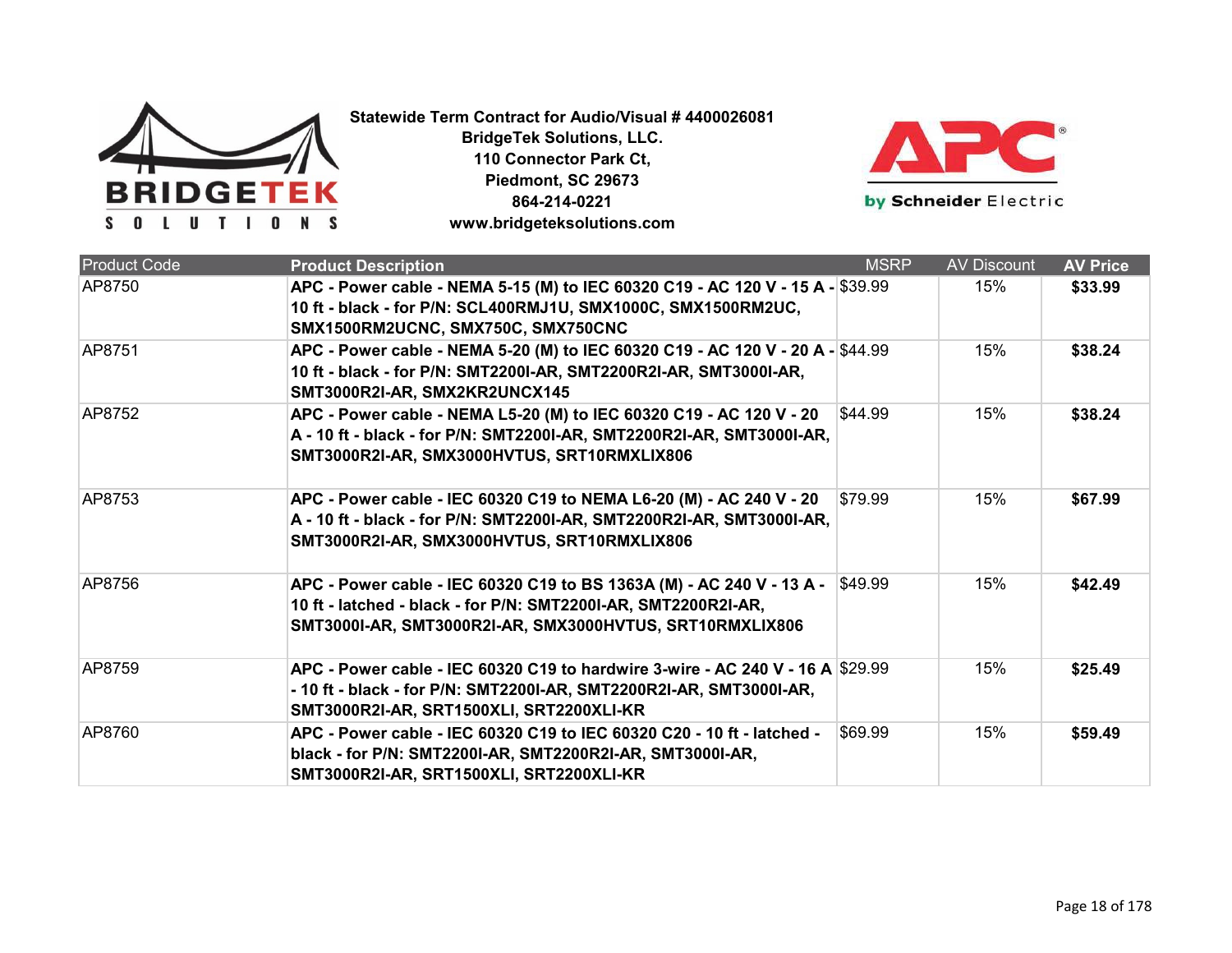



Product Code **Product Description** MSRP AV Discount **AV Price** AP8830 **APC Metered Rack PDU ZeroU 2G - Power distribution unit (rackmountable) - AC 100/120 V - 1920 VA - Ethernet 10/100, RS-232, USB input: NEMA L5-20 - output connectors: 24 - 0U - black - for P/N: SMX1000C, SMX1500RM2UC, SMX1500RM2UCNC, SMX750C, SMX750CNC** \$699.00 15% **\$594.15**  AP8831 **APC Metered Rack PDU 2G - Power distribution unit (rack-mountable) - \$659.00 15% \$560.15 AC 100/120 V - 1440 VA - Ethernet, RS-232, USB - input: NEMA 5-15P output connectors: 10 - 0U - black - for P/N: AR3106SP, SMX1000C, SMX1500RM2UC, SMX1500RM2UCNC, SMX750C, SMX750CNC, S** AP8832 **APC Metered Rack PDU ZeroU 2G - Power distribution unit (rackmountable) - AC 100/120 V - 2880 VA - RS-232 - input: NEMA L5-30 output connectors: 24 - black - for P/N: SMX1000C, SMX1500RM2UC, SMX1500RM2UCNC, SMX750C, SMX750CNC, SRT5KRMXLW-TW** \$749.00 15% **\$636.65**  AP8841 **APC Metered Rack PDU - Power distribution strip (rack-mountable) - AC 200/208/230 V - Ethernet 10/100, RS-232 - input: NEMA L6-30 output connectors: 42 (IEC 60320 C13, IEC 60320 C19) - 0U - black - for P/N: SMX1000C, SMX1500RM2UC, SMX1500RM2UCNC, SMX750** \$799.00 15% **\$679.15**  AP8853 **APC Metered Rack PDU ZeroU 2G - Power distribution strip (rackmountable) - AC 200/208/230 V - input: IEC 60309 32A - output connectors: 42 (IEC 60320 C13, IEC 60320 C19) - 0U - black - for P/N: SMX1500RMNCUS, SRT1000RMXLI, SRT1000RMXLI-NC, SRT10RMXLIX806** \$969.00 15% **\$823.65**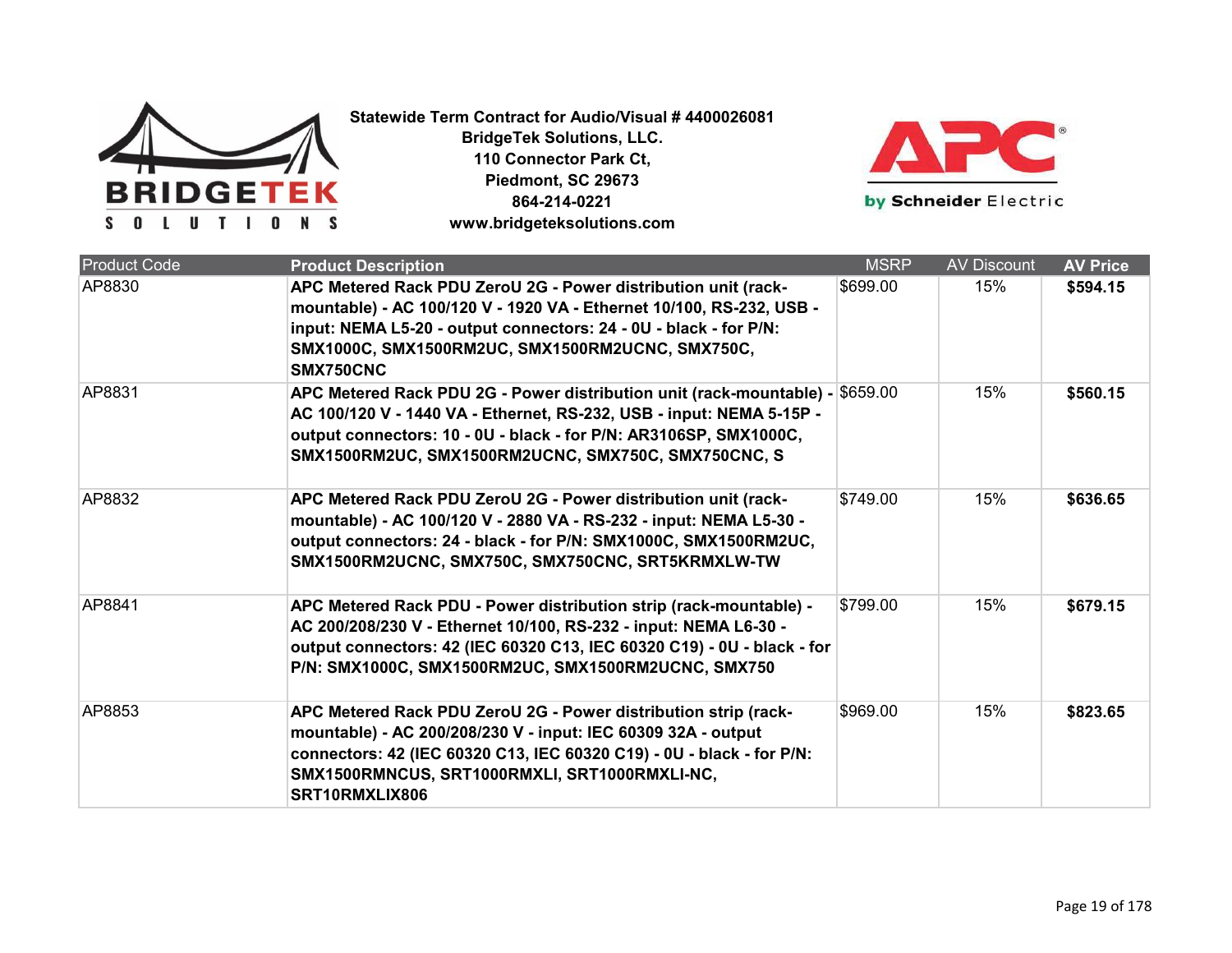



Product Code **Product Description** MSRP AV Discount **AV Price** AP8858 **APC Metered Rack PDU - Power distribution strip (rack-mountable) - AC 200/208/230 V - RS-232 - input: IEC 60320 C20 - output connectors: 20 (IEC 60320 C13, IEC 60320 C19) - black - for P/N: AR3106SP, SMX1000C, SMX1500RM2UC, SMX1500RM2UCNC, SMX750C, SMX750** \$599.00 15% **\$509.15**  AP8858EU3 **APC Metered Rack PDU ZeroU 2G - Power distribution strip (rackmountable) - AC 200/208/230 V - RS-232 - input: IEC 60309 16A - output connectors: 20 (IEC 60320 C13, IEC 60320 C19) - black - for P/N: AR3103SP, AR3106SP, SRT1000RMXLI, SRT1000RMXLI-NC, SRT10** \$889.00 15% **\$755.65**  AP8858NA3 **APC Metered Rack PDU - Power distribution strip (rack-mountable) - AC 200/208/230 V - Ethernet, RS-232 - input: NEMA L6-20 - output connectors: 20 (IEC 60320 C13, IEC 60320 C19) - 0U - black - for P/N: SMX1000C, SMX1500RM2UC, SMX1500RM2UCNC, SMX750C, SMX7** \$619.00 15% **\$526.15**  AP8861 **APC Metered Rack PDU - Power distribution strip (rack-mountable) - AC 208 V - 3-phase - RS-232 - input: NEMA L21-20 - output connectors: 48 (IEC 60320 C13, IEC 60320 C19, NEMA 5-20) - black - for P/N: SMX1000C, SMX1500RM2UC, SMX1500RM2UCNC, SMX750C, SMX75** \$859.00 15% **\$730.15**  AP8862 **|APC Metered Rack PDU 2G - Power distribution unit (rack-mountable) - \$789.00 | 15% | \$670.65 AC 208 V - 5760 VA - 3-phase - Ethernet, RS-232, USB - input: NEMA L21-20 - output connectors: 36 - 0U - black - for P/N: SMX1000C, SMX1500RM2UC, SMX1500RM2UCNC, SMX750C, SMX750CNC, SRT5**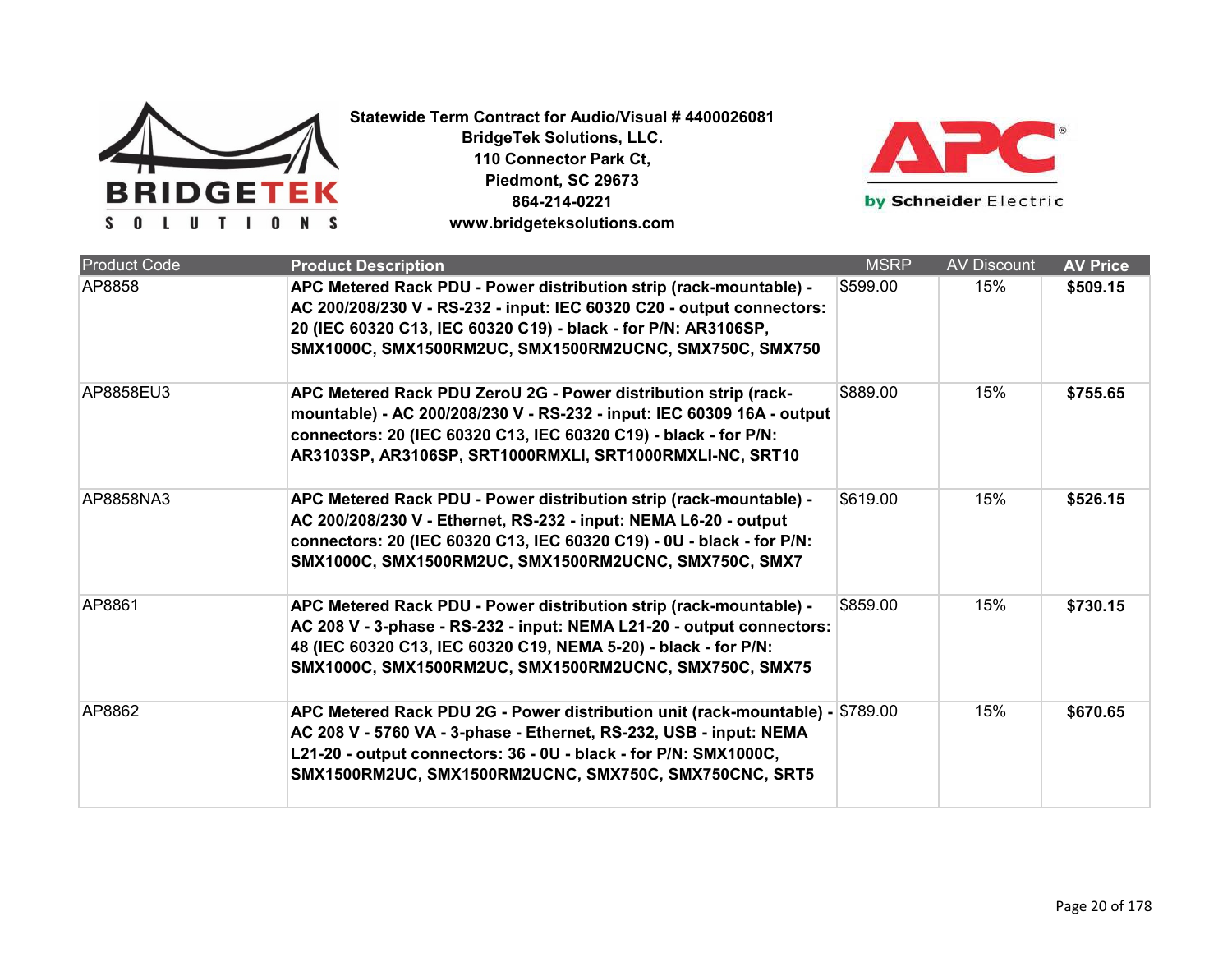



by Schneider Electric

| <b>Product Code</b> | <b>Product Description</b>                                                                                                                                                                                                                                                        | <b>MSRP</b> | <b>AV Discount</b> | <b>AV Price</b> |
|---------------------|-----------------------------------------------------------------------------------------------------------------------------------------------------------------------------------------------------------------------------------------------------------------------------------|-------------|--------------------|-----------------|
| AP8863              | APC Metered Rack PDU 2G - Power distribution unit (rack-mountable) - \$789.00<br>AC 208 V - 5760 VA - 3-phase - Ethernet, RS-232, USB - input: NEMA<br>L21-20 - output connectors: 30 - 0U - black - for P/N: SMX1000C,<br>SMX1500RM2UC, SMX1500RM2UCNC, SMX750C, SMX750CNC, SRT5 |             | 15%                | \$670.65        |
| AP8865              | APC Metered Rack PDU - Power distribution strip (rack-mountable) -<br>AC 208 V - 8.6 kW - input: NEMA L21-30 - output connectors: 44 (IEC<br>60320 C13, IEC 60320 C19, NEMA 5-20) - 0U - black - for P/N:<br>SMX1000C, SMX1500RM2UC, SMX1500RM2UCNC, SMX750C,<br>SMX750CNC,       | \$1,250.00  | 15%                | \$1,062.50      |
| AP8865BLUX667       | APC Metered Rack PDU ZeroU 2G - Power distribution unit (rack-<br>mountable) - AC 208 V - 8.6 kW - input: NEMA L21-30 - output<br>connectors: 44 (IEC 60320 C13, IEC 60320 C19, NEMA 5-20) - 0U - silk<br>blue                                                                    | \$1,225.00  | 15%                | \$1,041.25      |
| AP8865REDX667       | APC Metered Rack PDU ZeroU 2G - Power distribution unit (rack-<br>mountable) - AC 208 V - 8.6 kW - input: NEMA L21-30 - output<br>connectors: 44 (IEC 60320 C13, IEC 60320 C19, NEMA 5-20) - 0U - red<br>silk                                                                     | \$1,225.00  | 15%                | \$1,041.25      |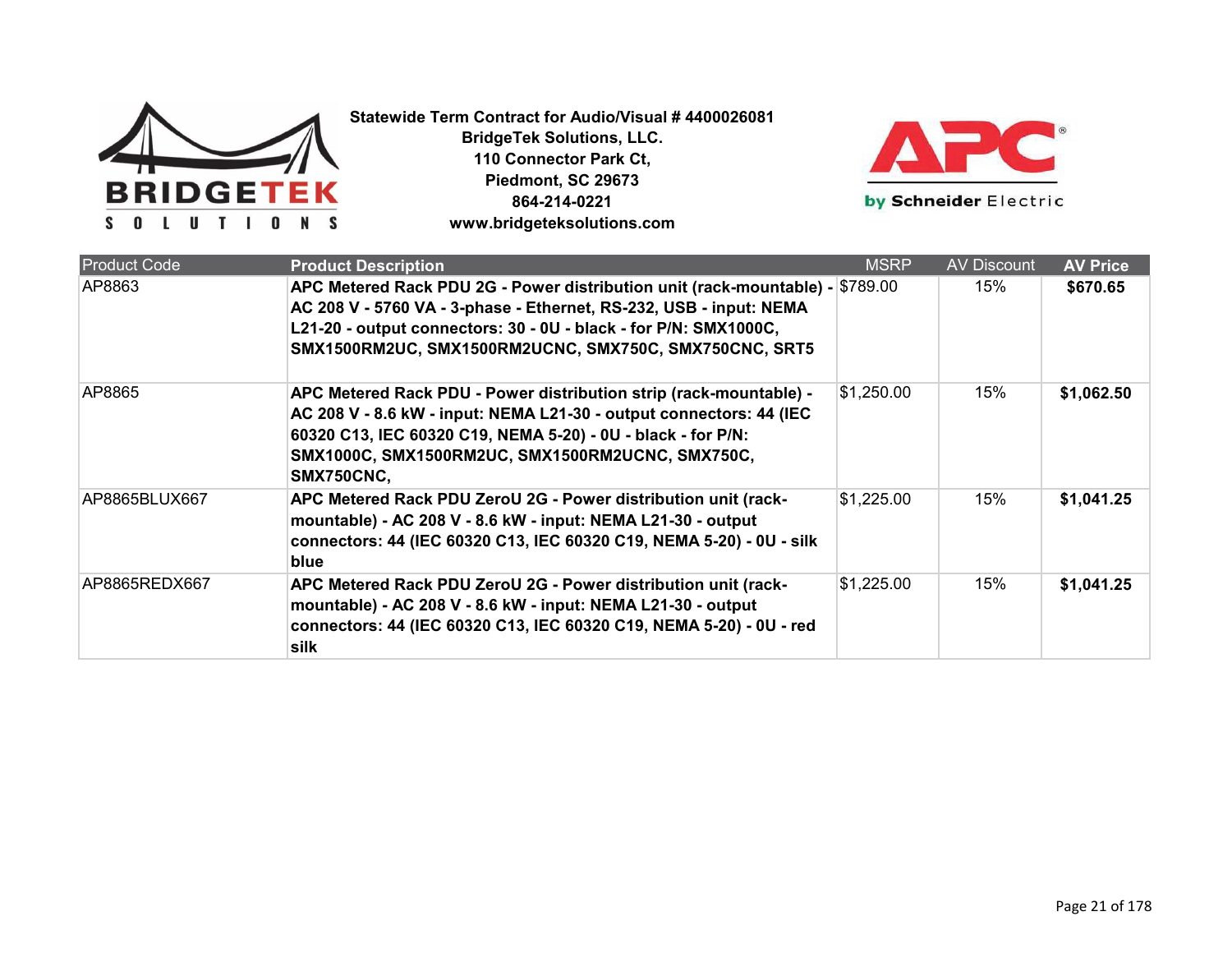



Product Code **Product Description** MSRP AV Discount **AV Price** AP8865X630 **APC Metered Rack PDU ZeroU 2G - Power distribution unit (rackmountable) - AC 208 V - 8.6 kW - input: NEMA L21-30 - output connectors: 44 - 0U - black** \$1,275.00 15% **\$1,083.75**  AP8866 **APC Metered Rack PDU - Power distribution unit (rack-mountable) - AC 208 V - 17.3 kW - 3-phase - Ethernet 10/100, RS-232 - input: IEC 60309 output connectors: 18 - 0U - Canada, United States - black - for P/N: SMX1000C, SMX1500RM2UC, SMX1500RM2UCNC, SMX** \$2,600.00 15% **\$2,210.00**  AP8866X837 **APC Metered Rack PDU Zero U - Power distribution unit (rackmountable) - AC 208 V - 17.2 kW - output connectors: 48 (IEC 60320 C13, IEC 60320 C19) - 0U** \$2,800.00 15% **\$2,380.00**  AP8867 **APC Metered Rack PDU - Power distribution unit (rack-mountable) - AC 208 V - 17.2 kW - 3-phase - Ethernet 10/100, RS-232 - input: IEC 60309 output connectors: 30 - 0U - Canada, United States - black - for P/N: SMX1000C, SMX1500RM2UC, SMX1500RM2UCNC, SMX** \$2,600.00 15% **\$2,210.00**  AP8868 **APC Metered Rack PDU - Power distribution unit (rack-mountable) - AC 208 V - 10 kW - 3-phase - Ethernet 10/100, RS-232 - output connectors: 42 - 0U - Canada, United States - black - for P/N: SMX1000C, SMX1500RM2UC, SMX1500RM2UCNC, SMX750C, SMX750CNC, SRT5** \$1,500.00 15% **\$1,275.00**  AP8870 **APC Metered Rack PDU ZeroU 2G - Power distribution unit (rackmountable) - AC 120/208 V - 5760 VA - input: NEMA L14-30 - output connectors: 30 - 0U - black - for P/N: SMX1000C, SMX1500RM2UC, SMX1500RM2UCNC, SMX750C, SMX750CNC, SRT5KRMXLW-TW** \$889.00 15% **\$755.65**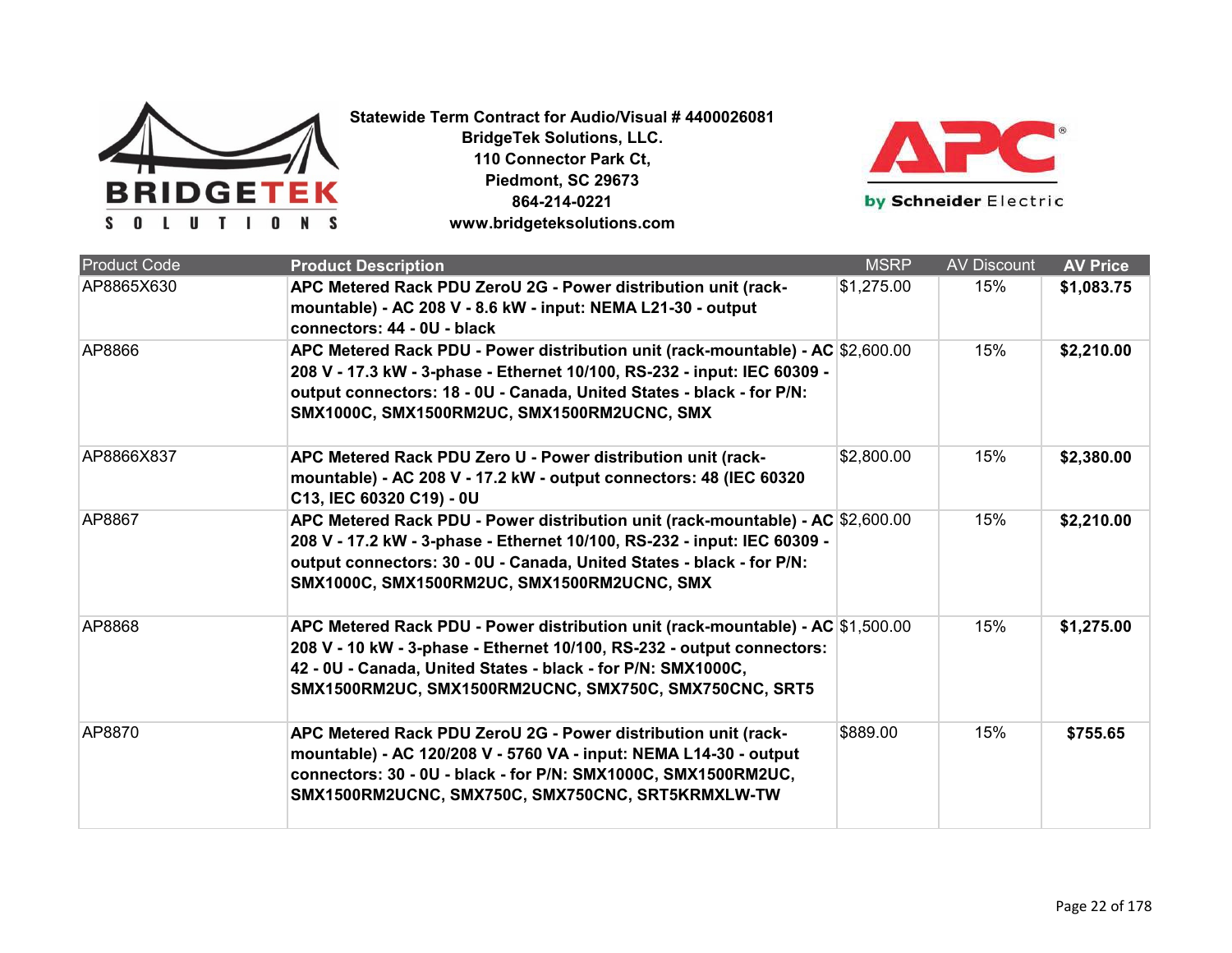



Product Code **Product Description** MSRP AV Discount **AV Price** AP8881 **APC Metered Rack PDU - Power distribution strip (rack-mountable) - AC 400 V - 11 kW - Ethernet 10/100, RS-232 - output connectors: 42 (IEC 60320 C13, IEC 60320 C19) - 0U - black - for P/N: SMX1000C, SMX1500RM2UC, SMX1500RM2UCNC, SMX750C, SMX750CNC, SRT5KR** \$1,475.00 15% **\$1,253.75**  AP8886 **APC Metered Rack PDU - Power distribution unit (rack-mountable) - AC 400 V - 3-phase - Ethernet, RS-232, USB - input: IEC 60309 32A - output connectors: 42 - 0U - black - for P/N: AR3103SP, AR3106SP, SRT1000RMXLI, SRT1000RMXLI-NC, SRT10RMXLIX806, SRT5KRMX** \$2,325.00 15% **\$1,976.25**  AP8887 **APC Metered Rack PDU - Power distribution unit (rack-mountable) - AC \$1,875.00 15% \$1,593.75 400 V - 17.3 kW - 3-phase - Ethernet 10/100, RS-232 - input: IEC 60309 output connectors: 42 - 0U - Canada, United States - black - for P/N: SMX1000C, SMX1500RM2UC, SMX1500RM2UCNC, SMX** AP8888 **APC Metered Rack PDU - Power distribution unit (rack-mountable) - AC 400 V - 23 kW - 3-phase - Ethernet 10/100, RS-232 - input: IEC 60309 output connectors: 42 - 0U - Canada, United States - black - for P/N: SMX1000C, SMX1500RM2UC, SMX1500RM2UCNC, SMX75** \$2,475.00 15% **\$2,103.75**  AP8930 **APC Switched Rack PDU 2G Zero U - Power distribution unit (rackmountable) - AC 120 V - Ethernet, RS-232 - input: NEMA L5-20 - output connectors: 24 - 0U - black - for P/N: AR3106SP, SMX1000C, SMX1500RM2UC, SMX1500RM2UCNC, SMX750C, SMX750CNC, SRT5KRMXLW-T** \$1,175.00 15% **\$998.75**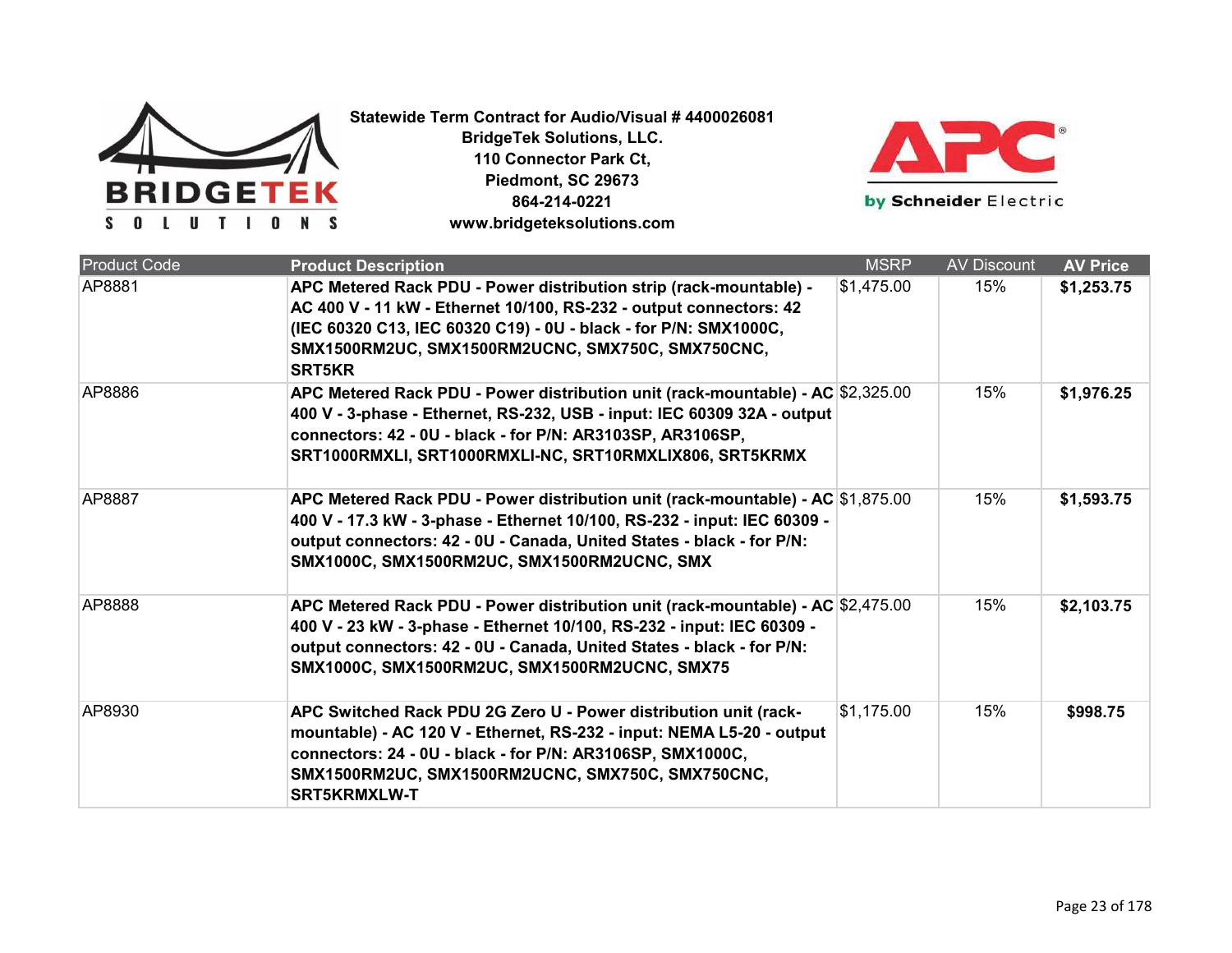



Product Code **Product Description** MSRP AV Discount **AV Price** AP8931 **APC Switched Rack PDU 2G - Power distribution unit (rack-mountable) \$1,175.00 15% <b>\$998.75 - AC 100/120 V - 1440 VA - Ethernet, RS-232, USB - input: NEMA 5-15 output connectors: 8 - 0U - black - for P/N: SCL400RMJ1U, SMX1000C, SMX1500RM2UC, SMX1500RM2UCNC, SMX750C, SMX750CNC** AP8932 **APC Switched Rack PDU 2G - Power distribution unit (rack-mountable) \$1,300.00 15% <b>\$1,105.00 - AC 100/120 V - 2880 VA - Ethernet, RS-232, USB - input: NEMA L5-30P - output connectors: 24 (NEMA 5-20R) - 0U - black - for P/N: SMX1000C, SMX1500RM2UC, SMX1500RM2UCNC, SMX750C, SMX750C** AP8953 **APC Switched Rack PDU 2G Zero U - Power distribution strip (rackmountable) - AC 200/208/230 V - RS-232 - input: IEC 60309 32A - output connectors: 24 - black - for P/N: SMX1500RMNCUS, SRT1000RMXLI, SRT1000RMXLI-NC, SRT10RMXLIX806, SRT5KRMXLW-TW** \$1,550.00 15% **\$1,317.50**  AP8958 **APC Switched Rack PDU 2G Zero U - Power distribution strip (rackmountable) - AC 200/208/230 V - RS-232 - input: IEC 60320 C20 - output connectors: 8 - black - for P/N: AR3106SP, SMX1000C, SMX1500RM2UC, SMX1500RM2UCNC, SMX750C, SMX750CNC, SRT5KRMXLW-TW** \$1,075.00 15% **\$913.75**  AP8958NA3 **APC Switched Rack PDU 2G Zero U - Power distribution strip (rackmountable) - AC 200/208/230 V - RS-232 - input: NEMA L6-20 - output connectors: 8 - Canada, United States - black - for P/N: SMX1000C, SMX1500RM2UC, SMX1500RM2UCNC, SMX750C, SMX750CNC, SRT6K** \$1,075.00 15% **\$913.75**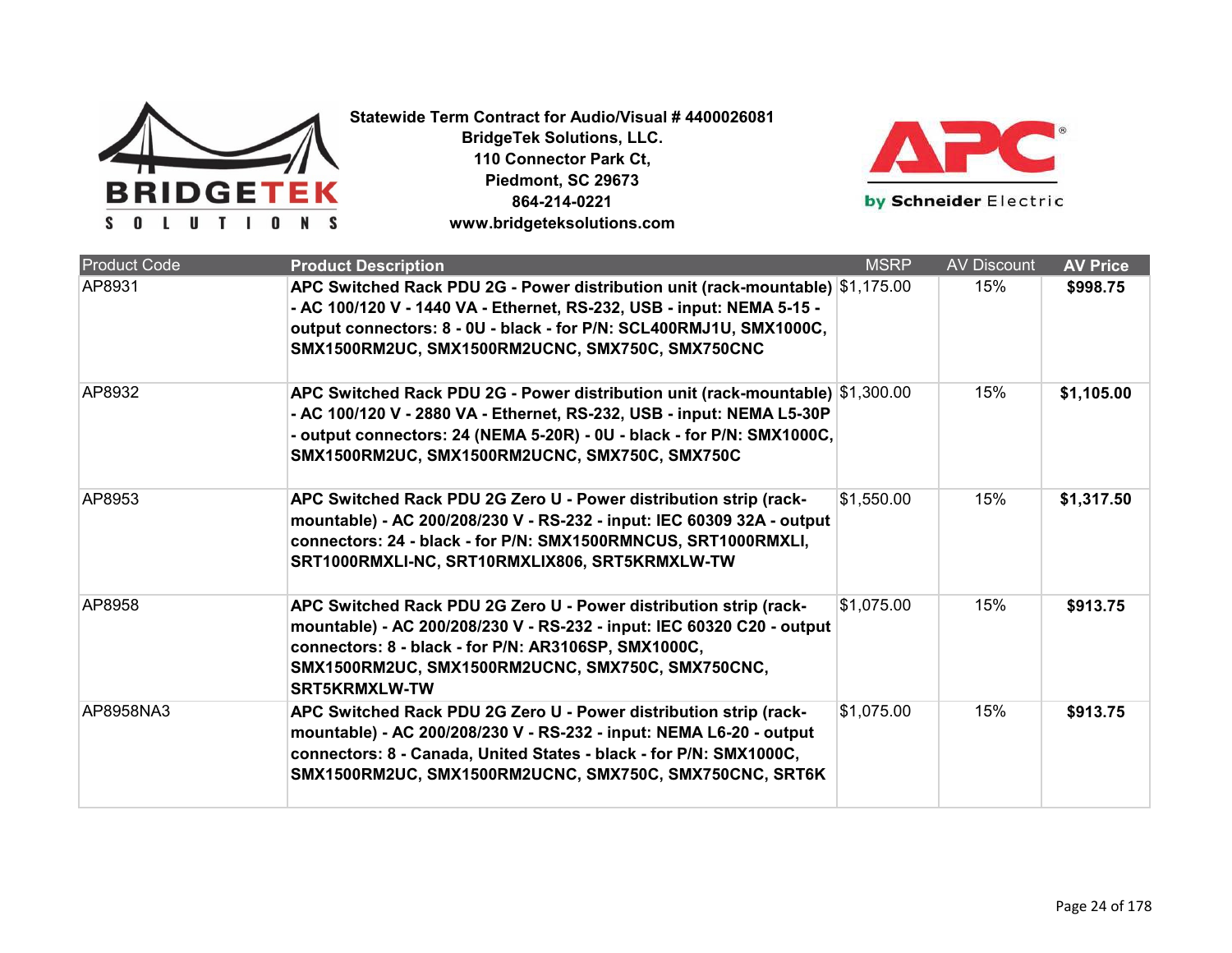



Product Code **Product Description** MSRP AV Discount **AV Price** AP8959 **APC Switched Rack PDU 2G Zero U - Power distribution strip (rackmountable) - AC 200/208/230 V - RS-232 - input: IEC 60320 C20 - output connectors: 24 - black - for P/N: SMX1000C, SMX1500RM2UC, SMX1500RM2UCNC, SMX750C, SMX750CNC, SRT5KRMXLW-TW** \$1,225.00 15% **\$1,041.25**  AP8959EU3 **APC Switched Rack PDU 2G Zero U - Power distribution strip (rackmountable) - AC 200/208/230 V - RS-232 - input: IEC 60309 16A - output connectors: 24 - black - for P/N: SMX1500RMNCUS, SRT1000RMXLI, SRT1000RMXLI-NC, SRT10RMXLIX806, SRT5KRMXLW-TW** \$1,475.00 15% **\$1,253.75**  AP8961 **APC Switched Rack PDU 2G Zero U - Power distribution strip (rackmountable) - AC 208 V - RS-232 - input: NEMA L21-20 - output connectors: 24 - Canada, United States - black - for P/N: SMX1000C, SMX1500RM2UC, SMX1500RM2UCNC, SMX750C, SMX750CNC, SRT5KRMXLW-** \$1,525.00 15% **\$1,296.25**  AP8962 **APC Switched Rack PDU 2G - Power distribution unit (rack-mountable)**  \$1,350.00 15% **\$1,147.50 - AC 208 V - 5760 VA - 3-phase - Ethernet, RS-232, USB - input: NEMA L21-20 - output connectors: 24 - 0U - black - for P/N: SMX1000C, SMX1500RM2UC, SMX1500RM2UCNC, SMX750C, SMX750CNC, SRT** AP8966 **APC Switched Rack PDU 2G - Power distribution unit (rack-mountable) - AC 208 V - 17300 VA - 3-phase - Ethernet, RS-232, USB - input: IEC 60309 60A - output connectors: 32 (IEC 60320 C13, IEC 60320 C19) - 0U - 6 ft cord - black - for P/N: SMX1000C, SMX1500** \$3,375.00 15% **\$2,868.75**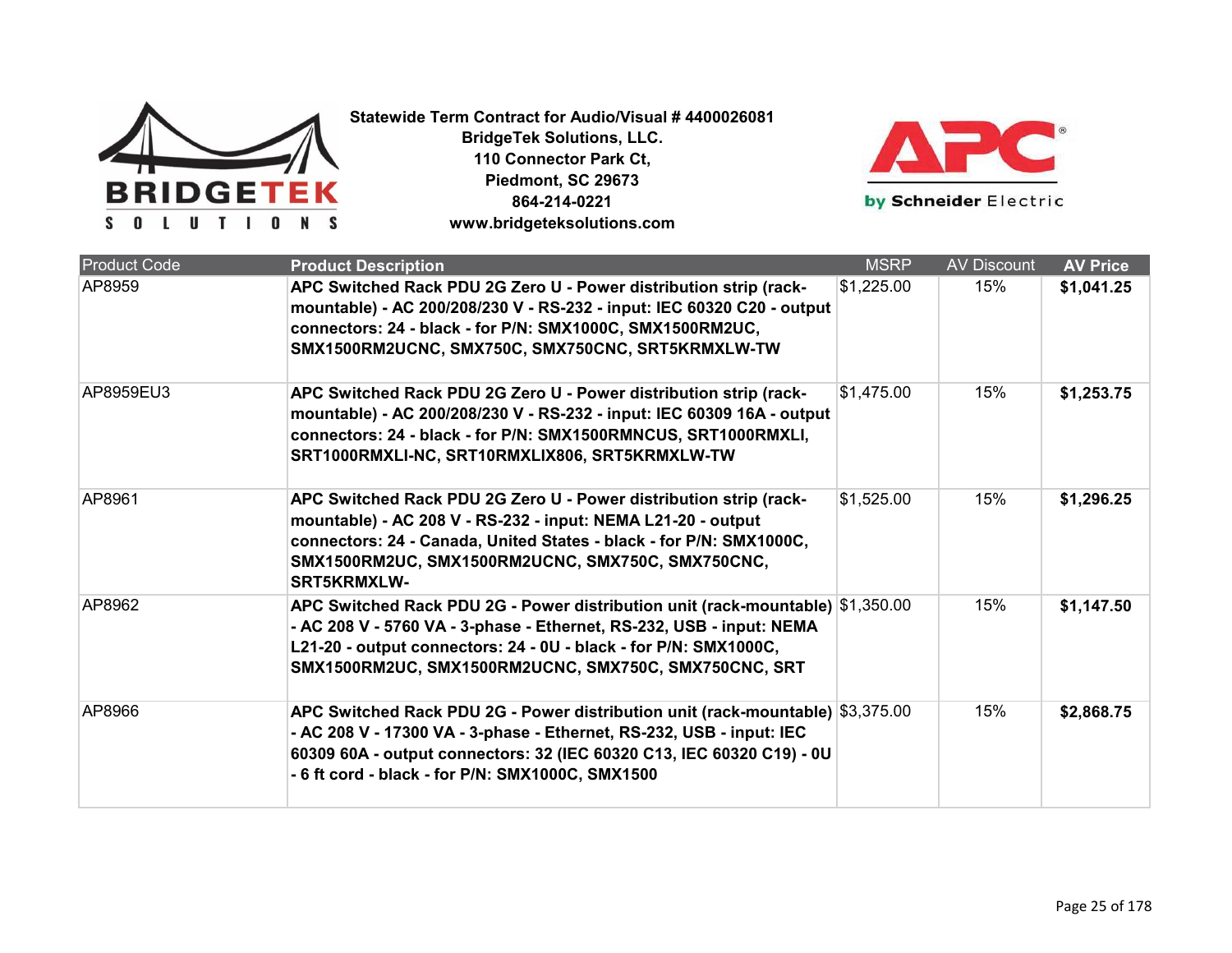



Product Code **Product Description** MSRP AV Discount **AV Price** AP8967 **APC Switched Rack PDU 2G - Power distribution unit (rack-mountable) \$3,375.00 15% <b>\$2,868.75 - AC 208 V - 17300 VA - 3-phase - Ethernet, RS-232, USB - input: IEC 60309 60A - output connectors: 48 (IEC 60320 C13, IEC 60320 C19) - 0U - 6 ft cord - black - for P/N: SMX1000C, SMX1500** AP8970 **APC Switched Rack PDU 2G - Power distribution unit (rack-mountable) \$1,600.00 15% <b>\$1,360.00 - AC 120/208 V - 5760 VA - 3-phase - Ethernet, RS-232, USB - input: NEMA L14-30 - output connectors: 24 - 0U - black - for P/N: AR3106SP, SMX1000C, SMX1500RM2UC, SMX1500RM2UCNC, SMX750C,** AP8981 **APC Switched Rack PDU 2G Zero U - Power distribution unit (rackmountable) - AC 400 V - 3-phase - Ethernet, RS-232, USB - input: IEC 60309 - output connectors: 24 - black - for P/N: SMX1000C, SMX1500RM2UC, SMX1500RM2UCNC, SMX750C, SMX750CNC, SRT5KRMXLW-TW** \$2,075.00 15% **\$1,763.75**  AP90010 **APC InfraStruXure Operations - License - 10 racks - Win** \$2,425.00 15% **\$2,061.25**  AP9110 **APC InfraStruXure Capacity - License - 10 racks** \$4,850.00 15% **\$4,122.50**  AP9160200 **APC Data Center Operation IT Optimize - License - 200 racks - Win** \$34,200.00 15% **\$29,070.00**  AP9224110 **APC 24 Port 10/100 Ethernet Switch - Switch - 24 x 10/100 - rackmountable - for P/N: AR3106SP, SCL400RMJ1U, SCL500RMI1UC, SCL500RMI1UNC, SMTL1000RMI2UC, SMTL750RMI2UC** \$379.99 15% **\$322.99**  AP9324 **APC - Rack status beacon - black, yellow - for Environmental Management System** \$209.99 15% **\$178.49 AP9325 APC - Leak sensor - orange APC 15% <b>\$381.65 \$449.00** 15% **\$381.65**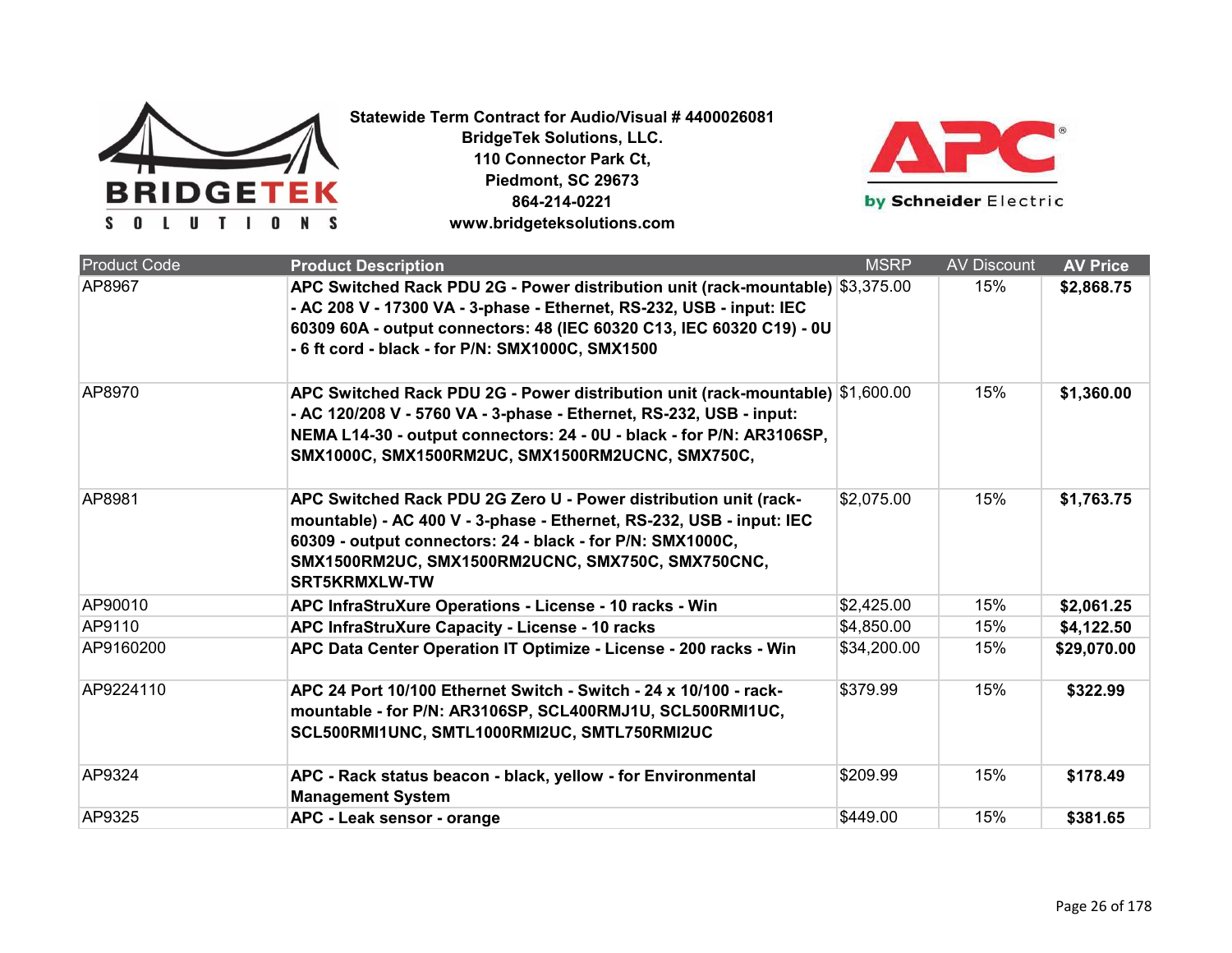



Product Code **Product Description** MSRP AV Discount **AV Price** AP9335T **APC - Temperature sensor - for P/N: GVX800K800NHS, SMX1000C, SMX1500RM2UC, SMX1500RM2UCNC, SMX750C, SMX750CNC** \$109.99 15% **\$93.49**  AP9335TH **APC - Temperature & humidity sensor - black - for P/N: GVX800K800NHS, SMX1000C, SMX1500RM2UC, SMX1500RM2UCNC, SMX750C, SMX750CNC** \$169.99 15% **\$144.49**  AP9370-10 **APC NetBotz HID Proximity Cards - RF proximity card - ivory (pack of 10) - for Rack Access PX - HID** \$79.99 15% **\$67.99**  AP940-1525A **APC - Serial cable - RJ-45 (M) to DB-9 (F) - 15 ft - for P/N: SRV1KA-TW, SRV1KI-TW, SRV2KA-TW, SRV2KI-TW, SRV3KA-TW, SRV3KI-TW, SRV6KI-TW** \$49.99 15% **\$42.49**  AP9465 **APC InfraStruXure Central Basic - Network management device - GigE rack-mountable - for P/N: AR3106SP, SCL400RMJ1U, SCL500RMI1UC, SCL500RMI1UNC, SMTL1000RMI2UC, SMTL750RMI2UC** \$3,950.00 15% **\$3,357.50**  AP9470 **APC InfraStruXure Central Standard - Network management device - 100Mb LAN - rack-mountable - TAA Compliant - for P/N: AR3106SP, SCL400RMJ1U, SCL500RMI1UC, SCL500RMI1UNC, SMTL1000RMI2UC, SMTL750RMI2UC** \$9,125.00 15% **\$7,756.25**  AP9475 **APC InfraStruXure Central Enterprise - Network management device - 100Mb LAN - rack-mountable - for P/N: AR3106SP, SCL400RMJ1U, SCL500RMI1UC, SCL500RMI1UNC, SMTL1000RMI2UC, SMTL750RMI2UC** \$16,500.00 15% **\$14,025.00**  AP94VMACT **StruxureWare Central Virtual Machine Activation Key - License - Linux,**  \$5,925.00 15% **\$5,036.25 Win - for P/N: G3HT30KHLMS, G3HT40KHL-INS, G55TUPSM20HB15S, G55TUPSM30HB15S, G55TUPSM30HS**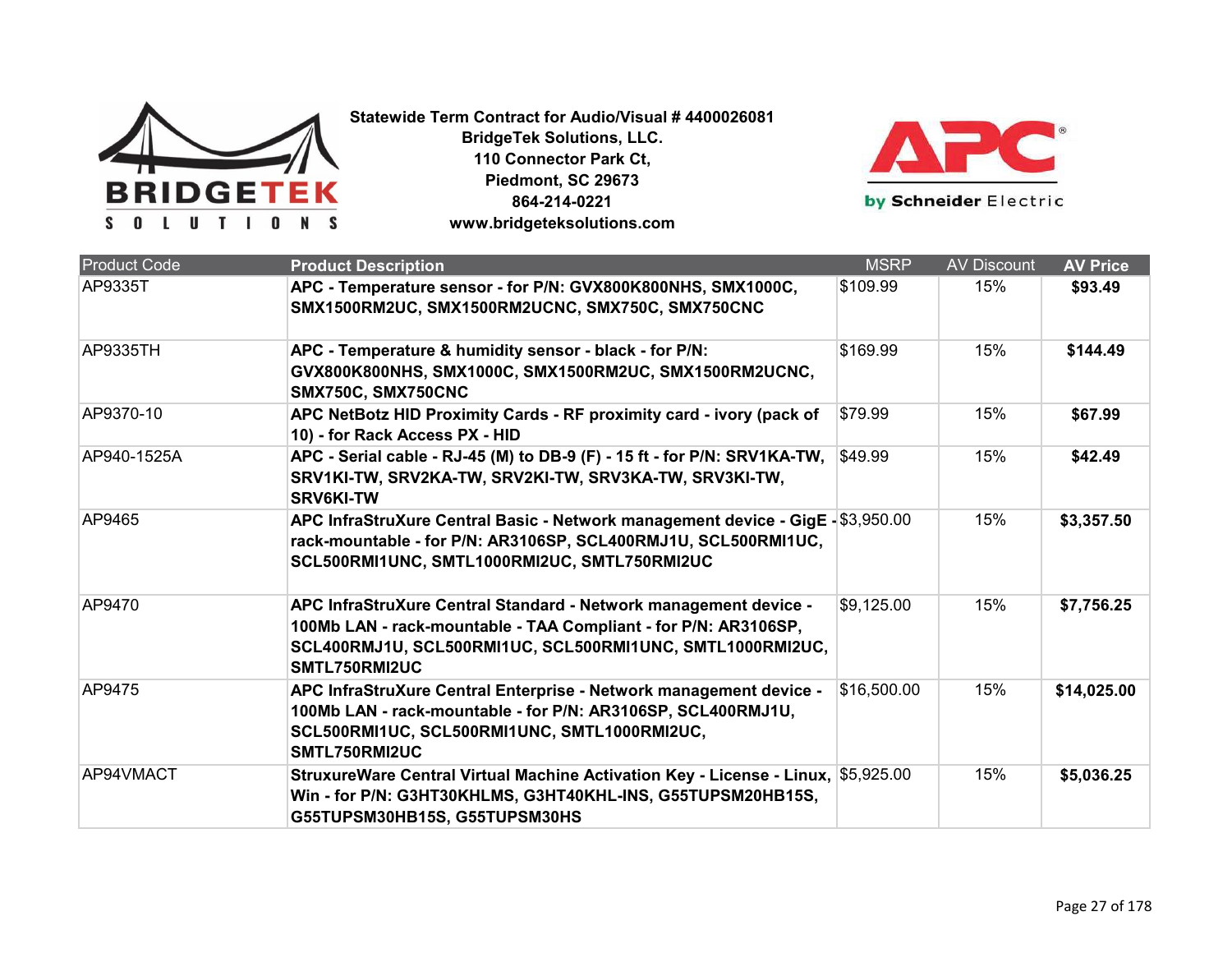



by Schneider Electric

| <b>Product Code</b> | <b>Product Description</b>                                                                                                                                                                                                                      | <b>MSRP</b> | <b>AV Discount</b> | <b>AV Price</b> |
|---------------------|-------------------------------------------------------------------------------------------------------------------------------------------------------------------------------------------------------------------------------------------------|-------------|--------------------|-----------------|
| AP9505I             | APC - Power adapter - AC 120/230 V - for P/N: NBRK0201, NBRK0551,<br><b>NBRK0570</b>                                                                                                                                                            | \$129.99    | 15%                | \$110.49        |
| AP95100             | APC InfraStruXure Central - License - 100 nodes - Linux, Win - for P/N:<br>G3HT30KHLMS, G3HT40KHL-INS, G55TUPSM20HB15S,<br>G55TUPSM30HB15S, G55TUPSM30HS                                                                                        | \$5,950.00  | 15%                | \$5,057.50      |
| AP951000            | APC InfraStruXure Central - License - 1000 nodes - Linux, Win - for<br>P/N: G3HT30KHLMS, G3HT40KHL-INS, G55TUPSM20HB15S,<br>G55TUPSM30HB15S, G55TUPSM30HS                                                                                       | \$45,000.00 | 15%                | \$38,250.00     |
| AP9512THBLK         | APC - Temperature & humidity sensor - black                                                                                                                                                                                                     | \$169.99    | 15%                | \$144.49        |
| AP9513              | APC Measure-UPS Switch Kit - Rack door sensor kit - beige - for<br>NetShelter EP; NetShelter SX; Netshelter VX; SmartSlot Web/SNMP<br><b>Management Card</b>                                                                                    | \$119.99    | 15%                | \$101.99        |
| <b>AP9520TH</b>     | APC - Temperature & humidity sensor - black - for P/N: AR106SH4,<br>AR106SH6, AR106V, AR106VI, AR109SH4, AR109SH6, AR112SH4,<br><b>AR112SH6, AR3106SP</b>                                                                                       | \$309.99    | 15%                | \$263.49        |
| AP9525              | APC InfraStruXure Central - License - 25 nodes - Linux, Win - for P/N:<br>G3HT30KHLMS, G3HT40KHL-INS, G55TUPSM20HB15S,<br>G55TUPSM30HB15S, G55TUPSM30HS                                                                                         | \$1,800.00  | 15%                | \$1,530.00      |
| AP95500             | APC InfraStruXure Central - License - 500 nodes - Linux, Win - for P/N:<br>G3HT30KHLMS, G3HT40KHL-INS, G55TUPSM20HB15S,<br>G55TUPSM30HB15S, G55TUPSM30HS                                                                                        | \$24,500.00 | 15%                | \$20,825.00     |
| AP9551              | APC - Power distribution strip (rack-mountable) - AC 120 V - input:<br>NEMA L5-20 - output connectors: 14 (NEMA 5-15) - 12 ft cord - black -<br>for P/N: AR3106SP, SMX1000C, SMX1500RM2UC, SMX1500RM2UCNC,<br>SMX750C, SMX750CNC, SRT5KRMXLW-TW | \$229.99    | 15%                | \$195.49        |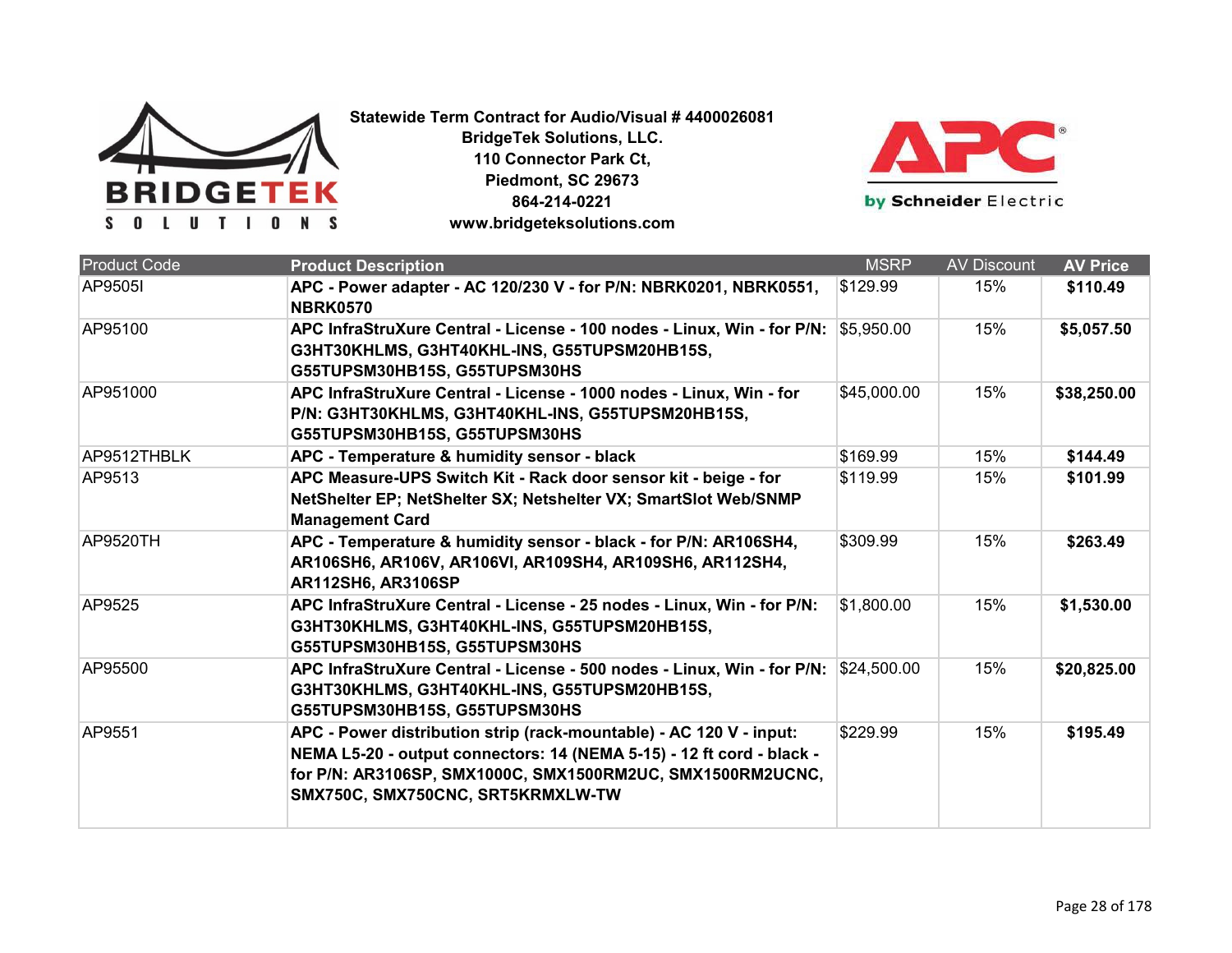



Product Code **Product Description** MSRP AV Discount **AV Price** AP9559 **APC Basic Rack-Mount PDU - Power distribution strip (rackmountable) - AC 208/230 V - input: IEC 60320 C20 - output connectors: 12 (IEC 60320 C13, IEC 60320 C19) - black - for P/N: SMTL1000RMI2UC, SMX1000C, SMX1500RM2UC, SMX1500RM2UCNC, SMX750C, SMX750CNC** \$279.99 15% **\$237.99**  AP9560 **APC Basic Rack-Mount PDU - Power distribution strip (rackmountable) - AC 100/120 V - input: NEMA L5-30 - output connectors: 10 (NEMA 5-20) - 19" - 12 ft cord - black - for P/N: SMTL1000RMI2UC, SMX1000C, SMX1500RM2UC, SMX1500RM2UCNC, SMX750C, SMX750CNC** \$319.99 15% **\$271.99**  AP9562 **APC Basic Rack-Mount PDU - Power distribution strip (rackmountable) - AC 120 V - 1.8 kW - input: NEMA 5-15 - output connectors: 10 (NEMA 5-15) - 1U - 19" - 12 ft cord - black - for P/N: SMTL1000RMI2UC, SMX1000C, SMX1500RM2UC, SMX1500RM2UCNC, SMX750C, SMX** \$129.99 15% **\$110.49**  AP9563 **APC Basic Rack-Mount PDU - Power distribution strip (rackmountable) - AC 120 V - 2.4 kW - input: NEMA 5-20 - output connectors: 10 (NEMA 5-20) - 1U - 19" - 12 ft cord - black - for P/N: SMTL1000RMI2UC, SMX1000C, SMX1500RM2UC, SMX1500RM2UCNC, SMX750C, SMX** \$189.99 15% **\$161.49**  AP9564 **APC Basic Rack-Mount PDU - Power distribution strip (rackmountable) - AC 120 V - 2.4 kW - input: NEMA L5-20 - output connectors: 10 (NEMA 5-20) - 1U - 19" - 12 ft cord - black - for P/N: SMTL1000RMI2UC, SMX1000C, SMX1500RM2UC, SMX1500RM2UCNC, SMX750C, SM** \$189.99 15% **\$161.49**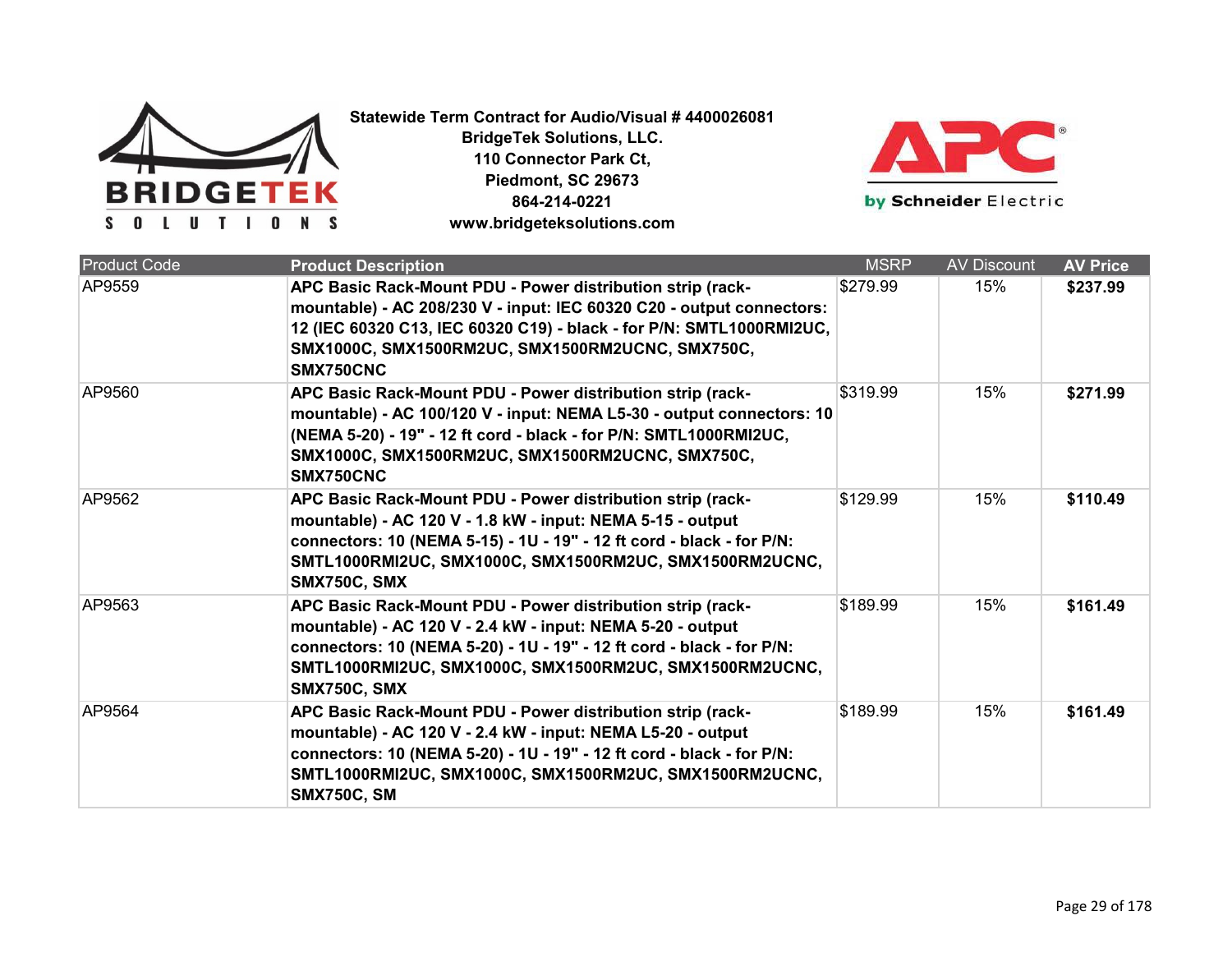



Product Code **Product Description** MSRP AV Discount **AV Price** AP9565 **APC Basic Rack-Mount PDU - Power distribution strip (rackmountable) - AC 208/230 V - input: IEC 60320 C20 - output connectors: 12 (IEC 60320 C13) - 1U - 19" - 8 ft cord - black - for P/N: SMTL1000RMI2UC, SMX1000C, SMX1500RM2UC, SMX1500RM2UCNC, SMX750C, S** \$189.99 15% **\$161.49**  AP9566 **APC Basic Rack-Mount PDU - Power distribution strip (rackmountable) - AC 208 V - input: NEMA L6-20 - output connectors: 12 (IEC 60320 C13) - 1U - 19" - 12 ft cord - Canada, United States - black for P/N: SMTL1000RMI2UC, SMX1000C, SMX1500RM2UC, SMX1500R** \$189.99 15% **\$161.49**  AP9567 **APC Basic Rack-Mount PDU - Power distribution strip (rackmountable) - AC 120 V - input: NEMA 5-15 - output connectors: 14 (NEMA 5-15) - 12 ft cord - black - for P/N: SCL400RMJ1U, SMX1000C, SMX1500RM2UC, SMX1500RM2UCNC, SMX750C, SMX750CNC** \$229.99 15% **\$195.49**  AP9568 **APC Basic Rack-Mount PDU - Power distribution strip (rackmountable) - AC 208/230 V - 2.3 kW - input: IEC 60320 C14 - output connectors: 15 (IEC 60320 C13) - 6.5 ft cord - black - for P/N: SMTL750RMI2UC, SMX1000C, SMX1500RM2UC, SMX1500RM2UCNC, SMX750C, SM** \$229.99 15% **\$195.49**  AP9569 **APC Cord Retention Bracket - Cable management kit - black - 1U - for P/N: AP6003A, AP7554, AP7555A, AP7557, AP7557NA, AP7567,**  \$79.99 15% **\$67.99** 

**AP7567A, AP7569, AP7599, AP9571A**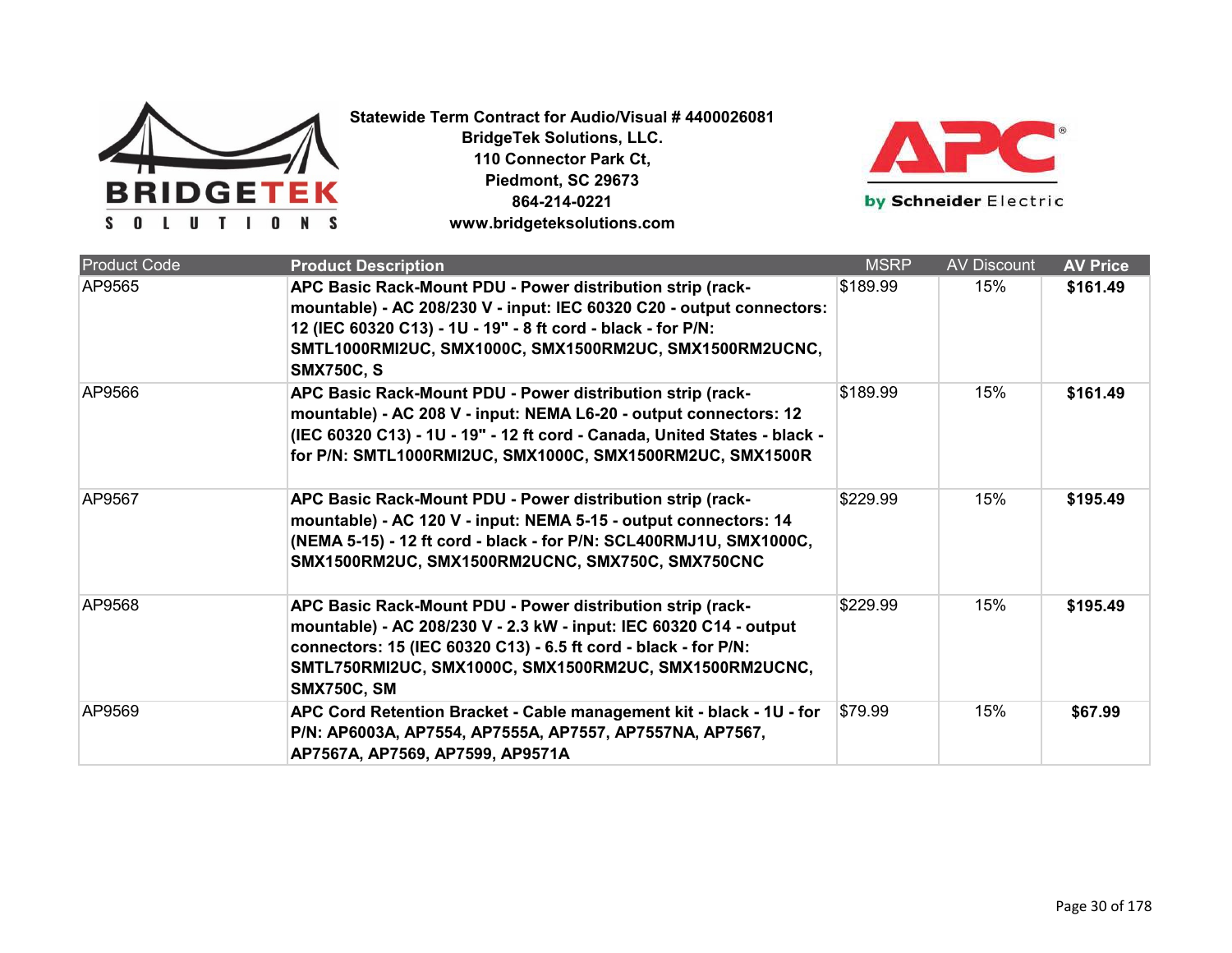



Product Code **Product Description** MSRP AV Discount **AV Price** AP9570 **APC Basic Rack-Mount PDU - Power distribution strip (rackmountable) - AC 208 V - input: NEMA L6-30 - output connectors: 4 (IEC 60320 C19) - 1U - 10 ft cord - black - for P/N: SMTL1000RMI2UC, SMX1000C, SMX1500RM2UC, SMX1500RM2UCNC, SMX750C, SMX750CNC** \$319.99 15% **\$271.99**  AP9571A **APC Basic Rack PDU - Power distribution strip (rack-mountable) - AC 200/208/230 V - input: NEMA L6-30 - output connectors: 12 (IEC 60320 C13) - 1U - 12 ft cord - black - for P/N: SMTL1000RMI2UC, SMX1000C, SMX1500RM2UC, SMX1500RM2UCNC, SMX750C, SMX750CNC** \$309.99 15% **\$263.49**  AP9572 **APC Basic Rack PDU Zero U - Power distribution strip (rackmountable) - AC 120/208/230 V - input: IEC 60320 C20 - output connectors: 15 (IEC 60320 C13) - 0U - 8 ft cord - black - for P/N: AR3106SP, SMX1000C, SMX1500RM2UC, SMX1500RM2UCNC, SMX750C, SMX750CN** \$289.99 15% **\$246.49**  AP9613 <mark>Schneider Dry Contact I/O SmartSlot Card - UPS management module - \$279.99 15% **\$237.99**</mark> **black - for P/N: SMTL1000RMI2UC, SMX1000C, SMX1500RM2UC, SMX1500RM2UCNC, SMX750C, SMX750CNC** AP9620 **APC Legacy Communications SmartSlot Card - Remote management adapter - SmartSlot - USB, serial - black - for Smart-UPS 1000, 2200, 3000; Smart-UPS RT 3000, 5000; Smart-UPS X 1000, 1500, 2000, 3000** \$69.99 15% **\$59.49**  AP9624 **Schneider AP9624 UPS Interface Expander 2 - Remote management adapter - SmartSlot - RS-232 x 2** \$329.99 15% **\$280.49**  AP9625 **APC - Rack mounting kit - for P/N: SCL500RMI1UNC, SMTL1000RMI2UC, SMTL750RMI2UC, SMX1500RM2UC, SMX1500RM2UCNC** \$229.99 15% **\$195.49**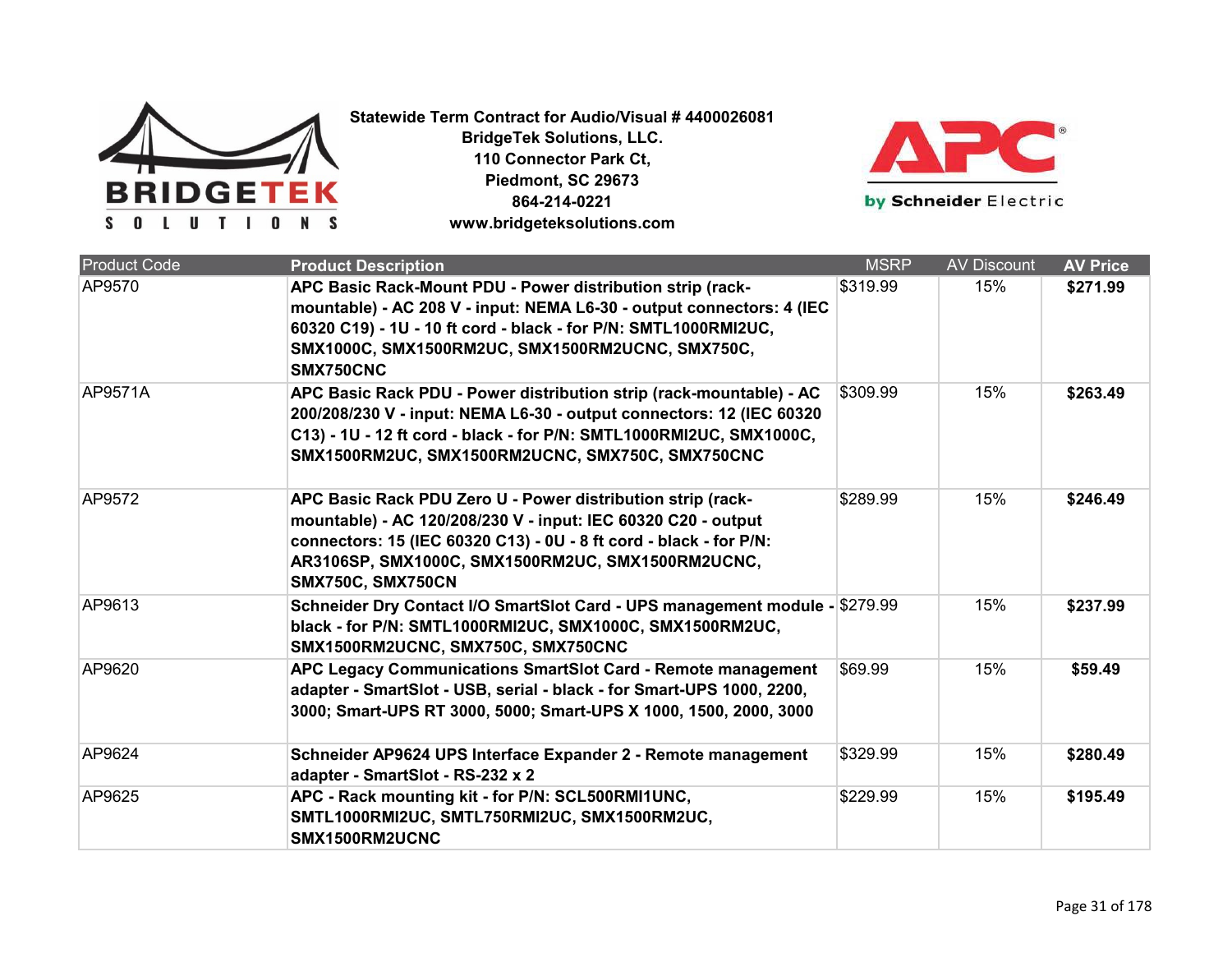



Product Code **Product Description** MSRP AV Discount **AV Price** AP9626 **APC - Transformer (rack-mountable) - AC 208 V - 2U - for P/N: AR3103SP, AR3106SP, SRT1000RMXLI, SRT10KXLTW, SRT3000XLTW, SRT6KXLTW, SRT8KXLJ** \$739.00 15% **\$628.15**  AP9627 **APC Step-Down Transformer - Transformer (rack-mountable) - AC 208 V - 5000 VA - output connectors: 4 - 2U - black - for P/N: AR3103SP, AR3106SP, SRT1000RMXLI, SRT10KXLTW, SRT3000XLTW, SRT6KXLTW, SRT8KXLJ** \$729.00 15% **\$619.65**  AP9628 **APC Step-Down Transformer - Transformer (rack-mountable) - AC 208 V - 5000 VA - output connectors: 1 - 2U - 19" - for P/N: AR3103SP, AR3106SP, SMX2000LVUS, SMX3000HVTUS, SMX3000LVUS, SRT1000RMXLI** \$829.00 15% **\$704.65**  AP9635 |**APC Network Management Card 2 with Environmental Monitoring, Out |\$739.00 | 15% | \$628.15 of Band Management and Modbus - Remote management adapter - SmartSlot - 10/100 Ethernet - for P/N: GVX500K1250GS, GVX500K1500GS, GVX750K1250GS, GVX750K1500GS, GVX750K1500HS** AP9640 **APC Network Management Card 3 with PowerChute Network Shutdown - Remote management adapter - GigE - 1000Base-T - for P/N: SMTL2200RM2UC, SMTL2200RM2UCNC, SMTL3000RM2UC, SMTL3000RM2UCNC, SMX1500RM2UCNC** \$379.99 15% **\$322.99**  AP9641 **APC Network Management Card 3 with PowerChute Network Shutdown & Environmental Monitoring - Remote management adapter - GigE - 1000Base-T - for P/N: SMTL2200RM2UC, SMTL2200RM2UCNC, SMTL3000RM2UC, SMTL3000RM2UCNC, SMX1500RM2UCNC** \$589.00 15% **\$500.65**  AP9710 **APC InfraStruXure Change - License - 10 racks** \$4,850.00 15% **\$4,122.50**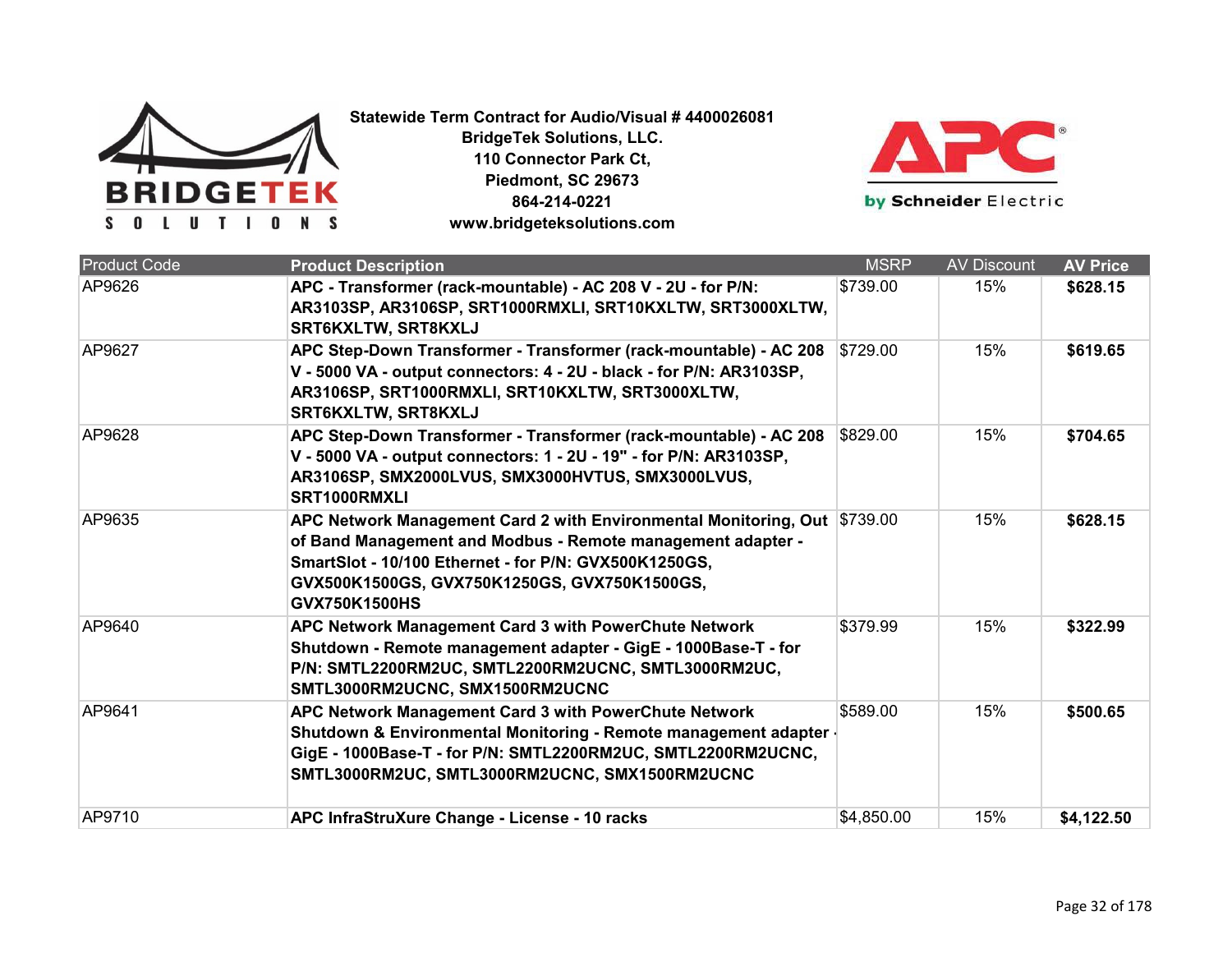



Product Code **Product Description** MSRP AV Discount **AV Price** AP9810 **APC Dry Contact I/O Accessory - Network adapter kit - black - for P/N: AP9643, SMTL1000RMI2UC, SMX1000C, SMX1500RM2UC, SMX1500RM2UCNC, SMX750C, SMX750CNC** \$139.99 15% **\$118.99**  AP9815 **APC - Serial extension cable - DB-9 (M) to DB-9 (F) - 15 ft - gray - for P/N: SRV1KA-TW, SRV1KI-TW, SRV2KA-TW, SRV2KI-TW, SRV3KA-TW, SRV3KI-TW, SRV6KI-TW** \$39.99 15% **\$33.99**  AP9823 **APC - Serial cable - DB-9 (M) to DB-9 (F) - gray - for P/N: SRV1KA-TW, SRV1KI-TW, SRV2KA-TW, SRV2KI-TW, SRV3KA-TW, SRV3KI-TW, SRV6KI-TW** \$39.99 15% **\$33.99**  AP9827 **APC - USB cable - USB (M) to RJ-45 (10 pin) (M) - 6 ft - black - for Back-**\$39.99 15% **\$33.99 UPS LS 500** AP98275 **APC Simple Signaling - Serial cable - for P/N: SRV1KA-TW, SRV1KI-TW, SRV2KA-TW, SRV2KI-TW, SRV3KA-TW, SRV3KI-TW, SRV6KI-TW** \$79.99 15% **\$67.99**  AP9830 **APC Remote Power-Off - Remote management adapter - for Matrix-UPS** \$239.99 15% **\$203.99**  AP9870 **APC - Power cable - IEC 60320 C13 to IEC 60320 C14 - 8 ft - black - for P/N: SCL500RMI1UC, SCL500RMI1UNC, SMTL750RMI2UC, SRT1500RMXLI, SRT1500XLI, SRT2200XLI-KR** \$29.99 15% **\$25.49**  AP9871 **APC - Power cable - IEC 60320 C19 to NEMA L6-20 (M) - 12 ft - black for P/N: SMT3000I-AR, SMT3000R2I-AR, SRT10KXLTW, SRT3000XLTW, SRT6KXLTW, SRT8KXLJ** \$49.99 15% **\$42.49**  AP9872 **APC - Power cable - IEC 60320 C19 to NEMA 5-15 (M) - 8 ft - black - for**  \$44.99 15% **\$38.24 P/N: SMT2200I-AR, SMT2200R2I-AR, SMT3000I-AR, SMT3000R2I-AR, SMX3000HVTUS, SRT10RMXLIX806**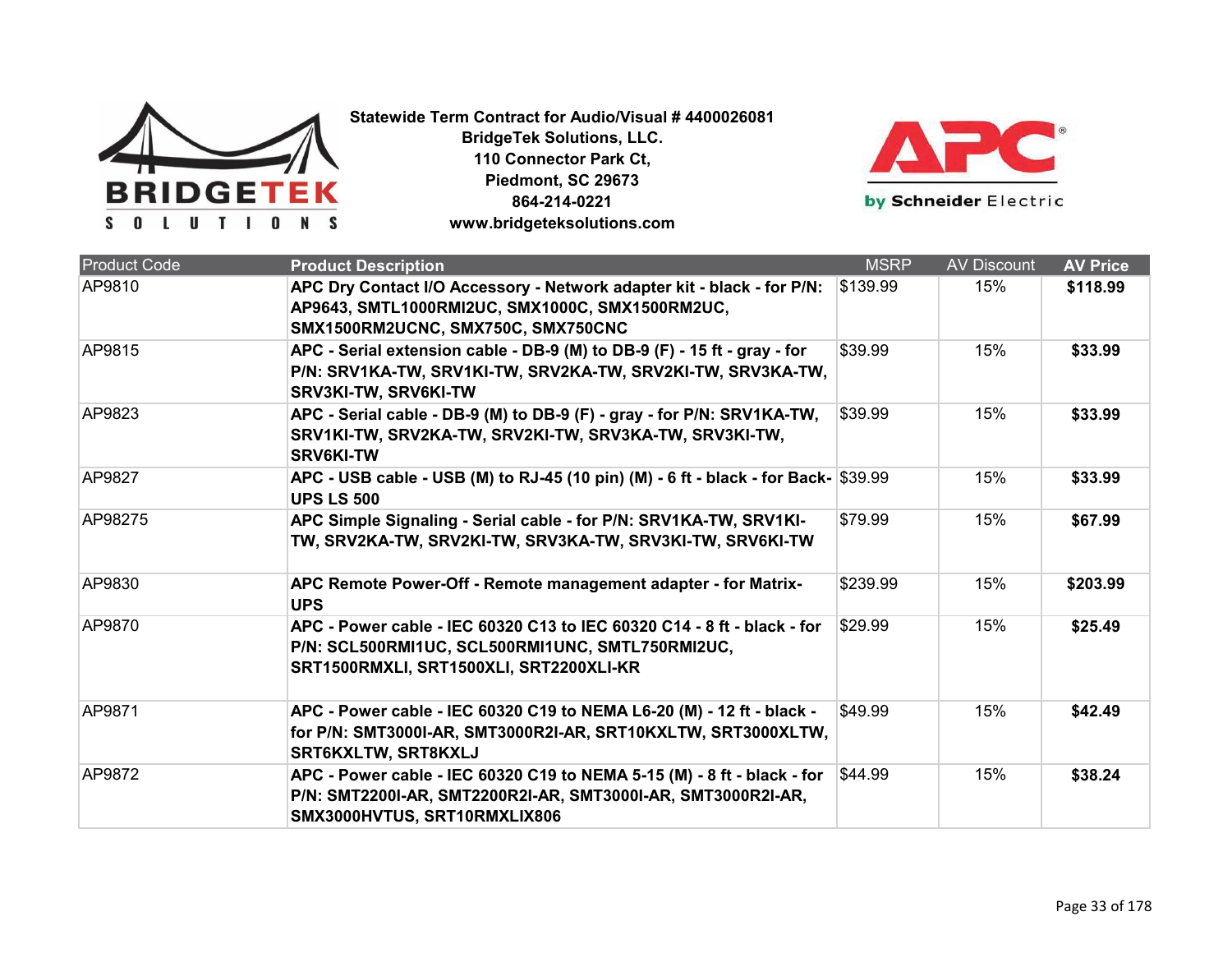



Product Code **Product Description** MSRP AV Discount **AV Price** AP9873 **APC - Power cable - IEC 60320 C19 to NEMA 5-20 (M) - 8 ft - black - for P/N: SMT2200I-AR, SMT2200R2I-AR, SMT3000I-AR, SMT3000R2I-AR, SMX3000HVTUS, SRT10RMXLIX806** \$44.99 15% **\$38.24**  AP9875 **APC - Power cable - IEC 60320 C19 to CEE 7/7 (M) - AC 230 V - 8 ft black - for P/N: SMT2200I-AR, SMT2200R2I-AR, SMT3000I-AR, SMT3000R2I-AR, SRT1500XLI, SRT2200XLI-KR** \$44.99 15% **\$38.24**  AP9876 **APC - Power cable - IEC 60320 C19 to IEC 60309 (M) - 8 ft - black - for P/N: SMT2200I-AR, SMT2200R2I-AR, SMT3000I-AR, SMT3000R2I-AR, SRT1500XLI, SRT2200XLI-KR** \$69.99 15% **\$59.49**  AP9877 **APC - Power cable - IEC 60320 C19 to IEC 60320 C20 - 6.5 ft - black for P/N: SMT2200I-AR, SMT2200R2I-AR, SMT3000I-AR, SMT3000R2I-AR, SRT1500XLI, SRT2200XLI-KR** \$39.99 15% **\$33.99**  AP9878 **APC - Power cable - IEC 60320 C19 to IEC 60320 C14 - 6.6 ft - black for P/N: SCL500RMI1UC, SCL500RMI1UNC, SMTL750RMI2UC, SRT1500RMXLI, SRT1500XLI, SRT2200XLI-KR** \$44.99 15% **\$38.24**  AP9879 **APC - Power cable - IEC 60320 C13 to IEC 60320 C20 - 6.5 ft - black for P/N: SMT2200I-AR, SMT2200R2I-AR, SMT3000I-AR, SMT3000R2I-AR, SRT1500XLI, SRT2200XLI-KR** \$44.99 15% **\$38.24**  AP9880 **APC - Power cable - CEE 7/7 (F) to IEC 60320 C14 - 10 A - 2 ft - black for P/N: SCL500RMI1UC, SCL500RMI1UNC, SMTL750RMI2UC, SRT1500RMXLI, SRT1500XLI, SRT2200XLI-KR** \$44.99 15% **\$38.24**  AP9881 **APC - Power cable - IEC 60320 C14 to BS 1363 (F) - 10 A - 2 ft - black for P/N: SCL500RMI1UC, SCL500RMI1UNC, SMTL750RMI2UC, SRT1500RMXLI, SRT1500XLI, SRT2200XLI-KR** \$44.99 15% **\$38.24**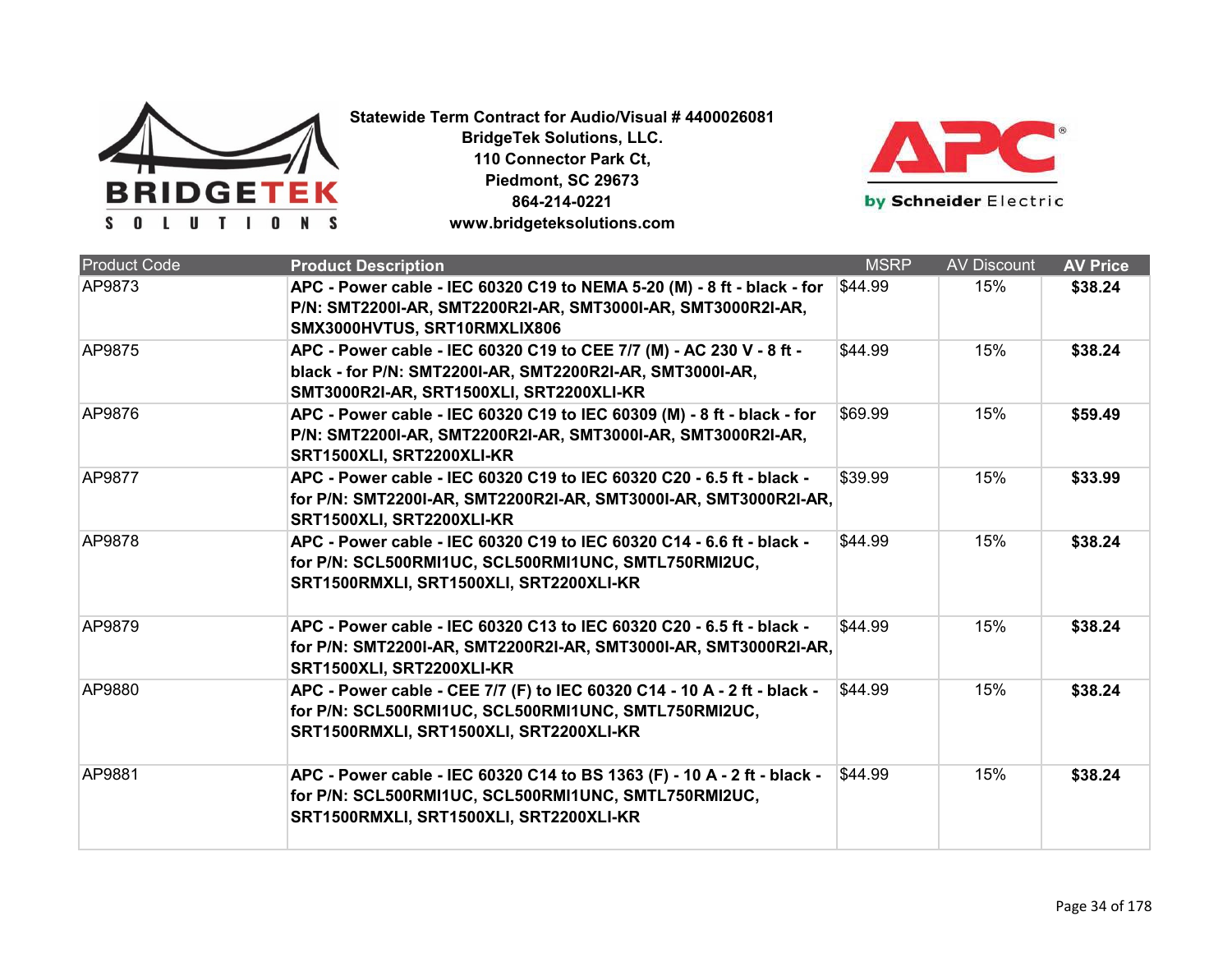



Product Code **Product Description** MSRP AV Discount **AV Price** AP9883 **APC - Power cable - NEMA L5-20 (F) to NEMA L21-20 (M) - black - for P/N: AP8461, AP8661, AP8861, AP8862, AP8863, AP8961, AP8962, SUVTRT20KF2B5S** \$189.99 15% **\$161.49**  AP9884 |APC - Power adapter - NEMA L21-20 (M) to NEMA L6-20 (F) - AC 208 V -  $|$199.99$  | 15% | \$169.99 **34 A - black - for P/N: AP8461, AP8661, AP8861, AP8862, AP8863, AP8961, AP8962, SUVTRT20KF2B5S** AP9887 **APC - Power cable - IEC 60320 C19 to IEC 60320 C20 - 15 ft - black - for P/N: SMT2200I-AR, SMT2200R2I-AR, SMT3000I-AR, SMT3000R2I-AR, SRT1500XLI, SRT2200XLI-KR** \$139.99 15% **\$118.99**  AP9888 **APC - Power splitter - IEC 60320 C20 to IEC 60320 C13 - AC 208 V - 1.5 ft - black - for P/N: AP8714R, AP8714S, AP8716R, AP8716S, AP98892F, AP98894F, AP98896F, AP9899, SUVTR40KHS** \$69.99 15% **\$59.49**  AP9890 **APC - Power cable - IEC 60320 C13 to IEC 60320 C14 - 2 ft - black** \$44.99 15% **\$38.24**  AP9891 **APC - Power cable - IEC 60320 C13 to NEMA 5-15 (M) - 2 ft - black - for P/N: SCL400RMJ1U, SMX1000C, SMX1500RM2UC, SMX1500RM2UCNC, SMX750C, SMX750CNC** \$49.99 15% **\$42.49**  AP9892 **APC - Power cable - IEC 60320 C19 to IEC 60320 C20 - 2 ft - black - for P/N: AP98892F, AP98894F, AP98896F, SUVTR30KHS, SUVTR40KH4B5S, SUVTR40KH5B5S, SUVTR40KHS** \$22.99 15% **\$19.54**  AP9893 **APC - Power cable - NEMA 5-15 (M) to IEC 60320 C13 - AC 120 V - 8 ft black - for P/N: SCL400RMJ1U, SMX1000C, SMX1500RM2UC, SMX1500RM2UCNC, SMX750C, SMX750CNC** \$22.99 15% **\$19.54**  AP9895 **APC - Power cable - IEC 60320 C19 to BS 1363A (M) - 8 ft - black - for P/N: SMT2200I-AR, SMT2200R2I-AR, SMT3000I-AR, SMT3000R2I-AR, SMX3000HVTUS, SRT10RMXLIX806** \$49.99 15% **\$42.49**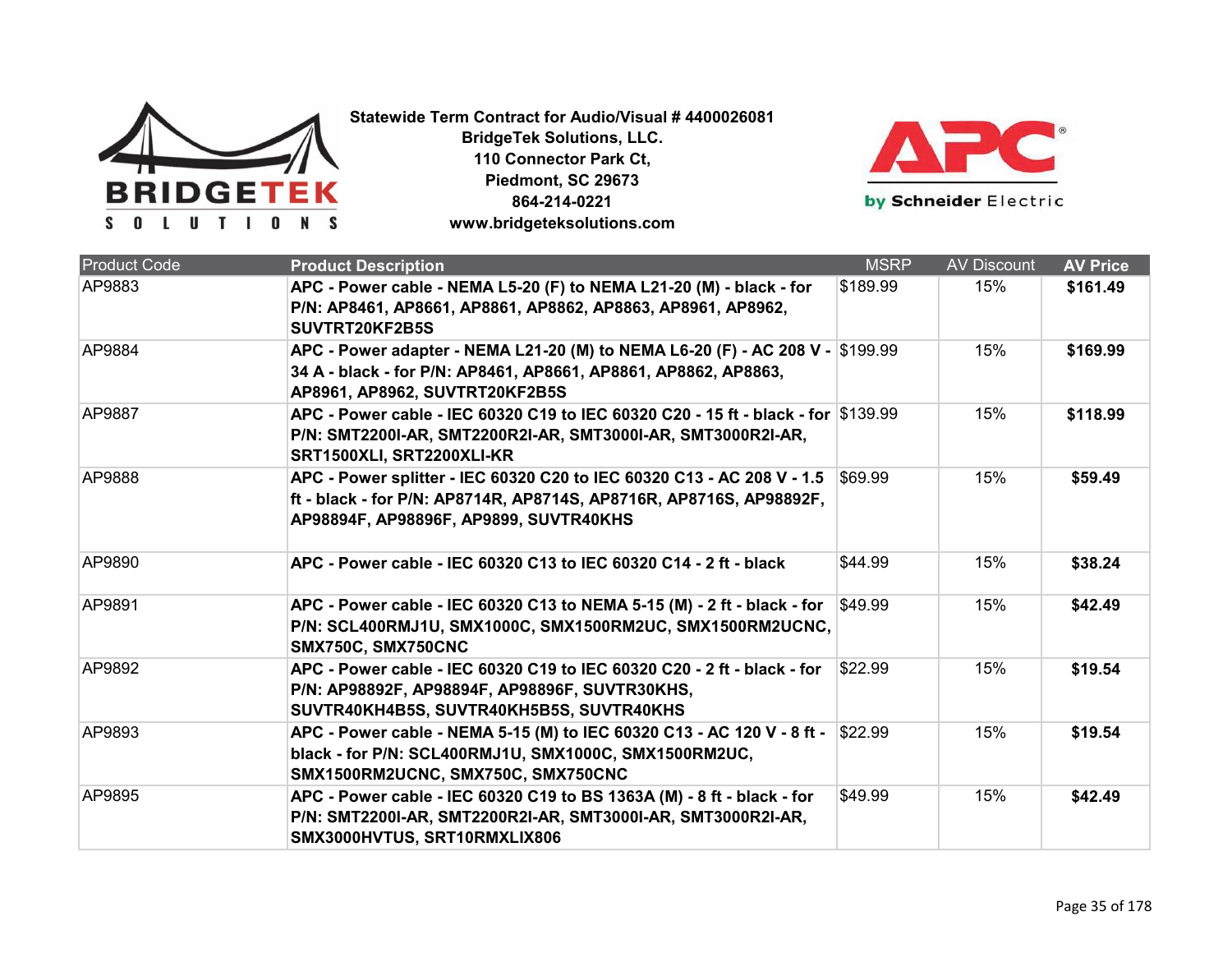



Product Code **Product Description** MSRP AV Discount **AV Price** AP9896 **APC - Power cable - NEMA L6-30 (M) to IEC 60320 C19 - 8 ft - black - for \$49.99 15% \$42.49 P/N: SRT10KXLTW, SRT3000XLTW, SRT5KXLTUS, SRT6KXLTUS, SRT6KXLTW, SRT8KXLJ, SRT8KXLTUS** APCRBC105 **APC Replacement Battery Cartridge #105 - UPS battery - 1 x battery lead acid - for P/N: SUA2200R3XLNETPKG, SUA2200RMXLI3U, SUA3000R3XLNETPKG, SUA3000RMXL3U-BR** \$399.99 15% **\$339.99**  APCRBC107 **APC Replacement Battery Cartridge #107 - UPS battery - 1 x battery lead acid - black - for AV J Type Power Conditioner J15** \$239.99 15% **\$203.99**  APCRBC108 **APC Replacement Battery Cartridge #108 - UPS battery - 1 x battery lead acid - black - for AV J Type Power Conditioner J10** \$199.99 15% **\$169.99**  APCRBC109 **APC Replacement Battery Cartridge #109 - UPS battery - 1 x battery lead acid - charcoal - for P/N: BN1250LCD, BR1200G-JP, BR1200LCDI, BR1500LCD, BR1500LCDI, BX1300LCD, BX1500LCD** \$109.99 15% **\$93.49**  APCRBC110 **APC Replacement Battery Cartridge #110 - UPS battery - 1 x battery lead acid - black - for P/N: BE650G2-CP, BE650G2-FR, BE650G2-GR, BE650G2-IT, BE650G2-SP, BE650G2-UK, BR650MI** \$59.99 15% **\$50.99**  APCRBC113 **APC Replacement Battery Cartridge #113 - UPS battery - 1 x battery lead acid - black - for Back-UPS RS 1100** \$69.99 15% **\$59.49**  APCRBC114 **APC Replacement Battery Cartridge #114 - UPS battery - 60 VA - 1 x battery - lead acid - black - for P/N: BE450G, BE450G-CN, BE450G-LM, BN4001, BR500CI-IN, BR500CI-RS, BX500CI** \$59.99 15% **\$50.99**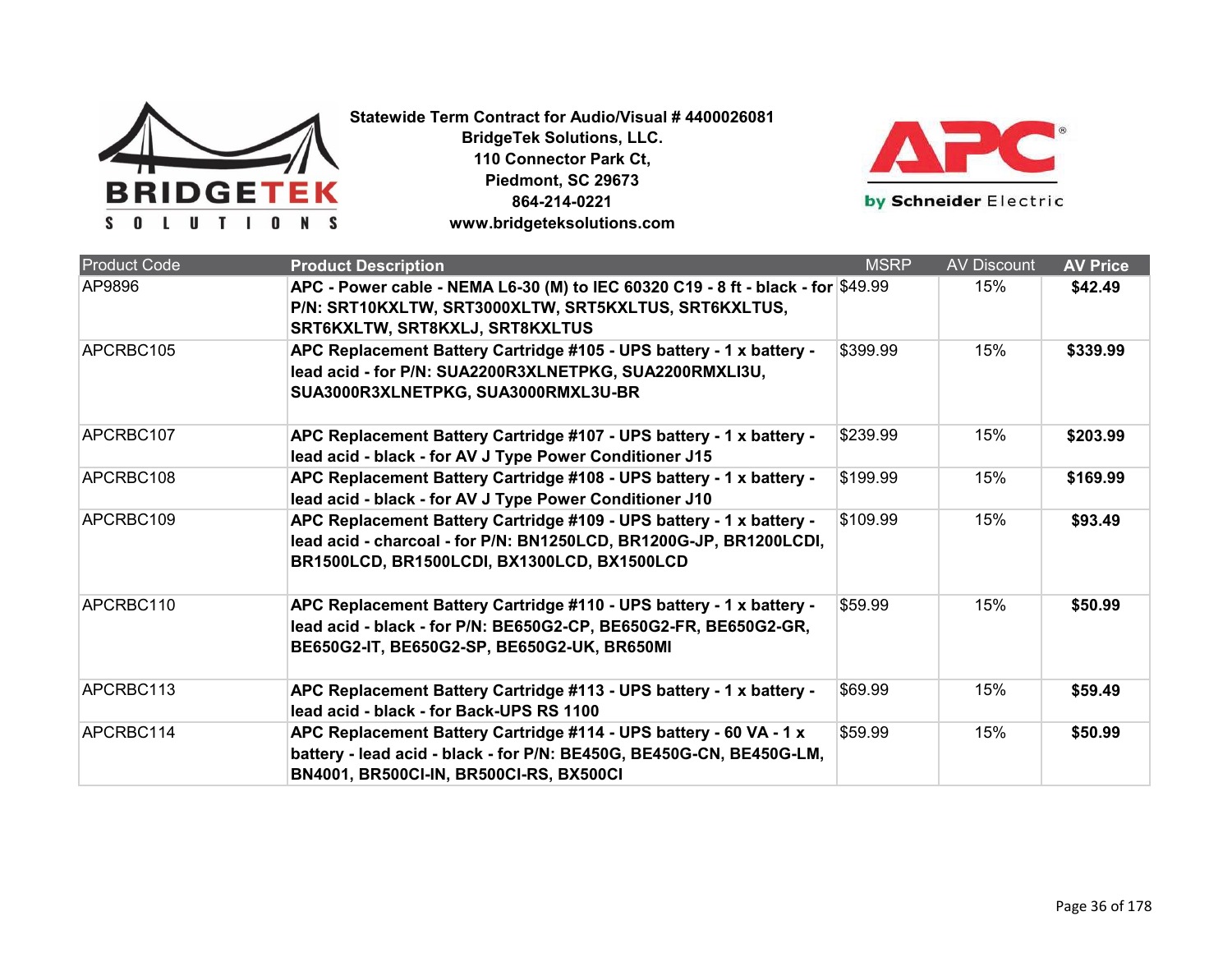



Product Code **Product Description** MSRP AV Discount **AV Price** APCRBC115 **APC Replacement Battery Cartridge #115 - UPS battery - 1 x battery lead acid - black - for P/N: SMX1500RM2UC, SMX1500RM2UCNC, SMX1500RMNCUS, SMX1500RMUS, SMX48RMBP2US** \$289.99 15% **\$246.49**  APCRBC116 **APC Replacement Battery Cartridge #116 - UPS battery - 1 x battery lead acid - black - for P/N: SMX1000C, SMX1000US, SMX750C, SMX750CNC, SMX750INC, SMX750NC, SMX750-NMC, SMX750US** \$209.99 15% **\$178.49**  APCRBC117 **APC Replacement Battery Cartridge #117 - UPS battery - 1 x battery lead acid - for P/N: SMX2200RMLVUS, SMX2KR2UNCX145, SMX2KRMLVNCUS, SMX3000RMLVUS, SMX3KRMLVNCUS** \$419.00 15% **\$356.15**  APCRBC117US **APC Replacement Battery Cartridge #117 - UPS battery - 600 VA - 1 x battery - lead acid - Canada, United States - TAA Compliant - for P/N: SMX2200RMLVUS, SMX2KR2UNCX145, SMX2KRMLVNCUS, SMX3000RMLVUS, SMX3KRMLVNCUS** \$459.00 15% **\$390.15**  APCRBC118 **APC Replacement Battery Cartridge #118 - UPS battery - 1 x battery lead acid - for Smart-UPS X 120V External Battery Pack Rack/Tower** \$289.99 15% **\$246.49**  APCRBC123 **APC Replacement Battery Cartridge #123 - UPS battery - 1 x battery lead acid - for P/N: BX1350M, BX1350M-LM60, SMT750RM2UC, SMT750RM2UNC, SMT750RMI2UC, SMT750RMI2UNC** \$79.99 15% **\$67.99**  APCRBC124 **APC Replacement Battery Cartridge #124 - UPS battery - 1 x battery lead acid - for P/N: BR1500G-RS, BX1500M, BX1500M-LM60, SMC1000- 2UC, SMC1000-2UTW, SMC1000I-2UC** \$89.99 15% **\$76.49**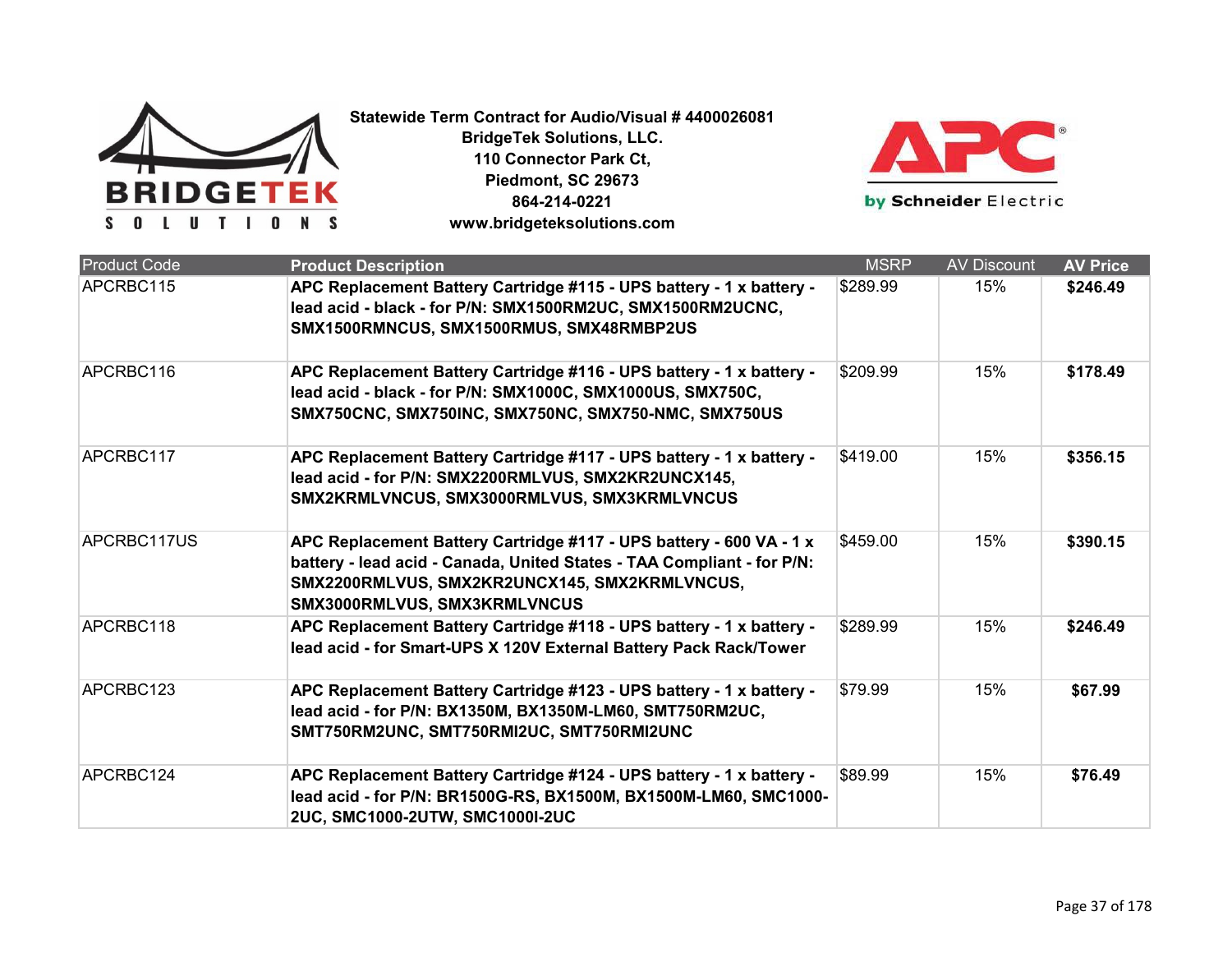



Product Code **Product Description** MSRP AV Discount **AV Price** APCRBC130 **APC Replacement Battery Cartridge #130 - UPS battery - 1 x battery lead acid - Canada, United States - black - for P/N: J25B** \$99.99 15% **\$84.99**  APCRBC131 **APC Replacement Battery Cartridge #131 - UPS battery - 1 x battery lead acid - for P/N: J35B** \$139.99 15% **\$118.99**  APCRBC132 **APC Replacement Battery Cartridge #132 - UPS battery - 1 x battery lead acid - black - for P/N: SMC1500-2UC, SMC1500-2UTW, SMC1500I-2U, SMT1000R2I-AR, SMT1000RM2UC, SMT1000RM2UTW** \$279.99 15% **\$237.99**  APCRBC133 **APC Replacement Battery Cartridge #133 - UPS battery - 1 x battery lead acid - black - for SMT1500RM2U, SMT1500RM2UTW, SMT1500RMI2U, SMT1500RMUS** \$309.99 15% **\$263.49**  APCRBC135 **APC Replacement Battery Cartridge #135 - UPS battery - 1 x battery lead acid - for P/N: SUA500PDR, SUA500PDRI, SUA500PDRI-S, SUA500PDR-S** \$119.99 15% **\$101.99**  APCRBC136 **APC Replacement Battery Cartridge #136 - UPS battery - 1 x battery lead acid - 108 Wh - for P/N: SUA500PDR, SUA500PDR-H, SUA500PDRI, SUA500PDRI-H** \$429.00 15% **\$364.65**  APCRBC140 **APC Replacement Battery Cartridge #140 - UPS battery - 2 x battery lead acid - 960 Wh - black - for P/N: SRT10KXLTW, SRT10RMXLIX806, SRT192BPUS, SRT192RMBP2US, SRT5KRMXLW-TW, SRT6KXLTW** \$609.00 15% **\$517.65**  APCRBC141 **APC Replacement Battery Cartridge #141 - UPS battery - 1 x battery lead acid - black - for P/N: SRT2200RMXLA-NC, SRT2200RMXLAUS, SRT2200RMXLI-NC, SRT2200XLA, SRT2200XLI-KR** \$289.99 15% **\$246.49**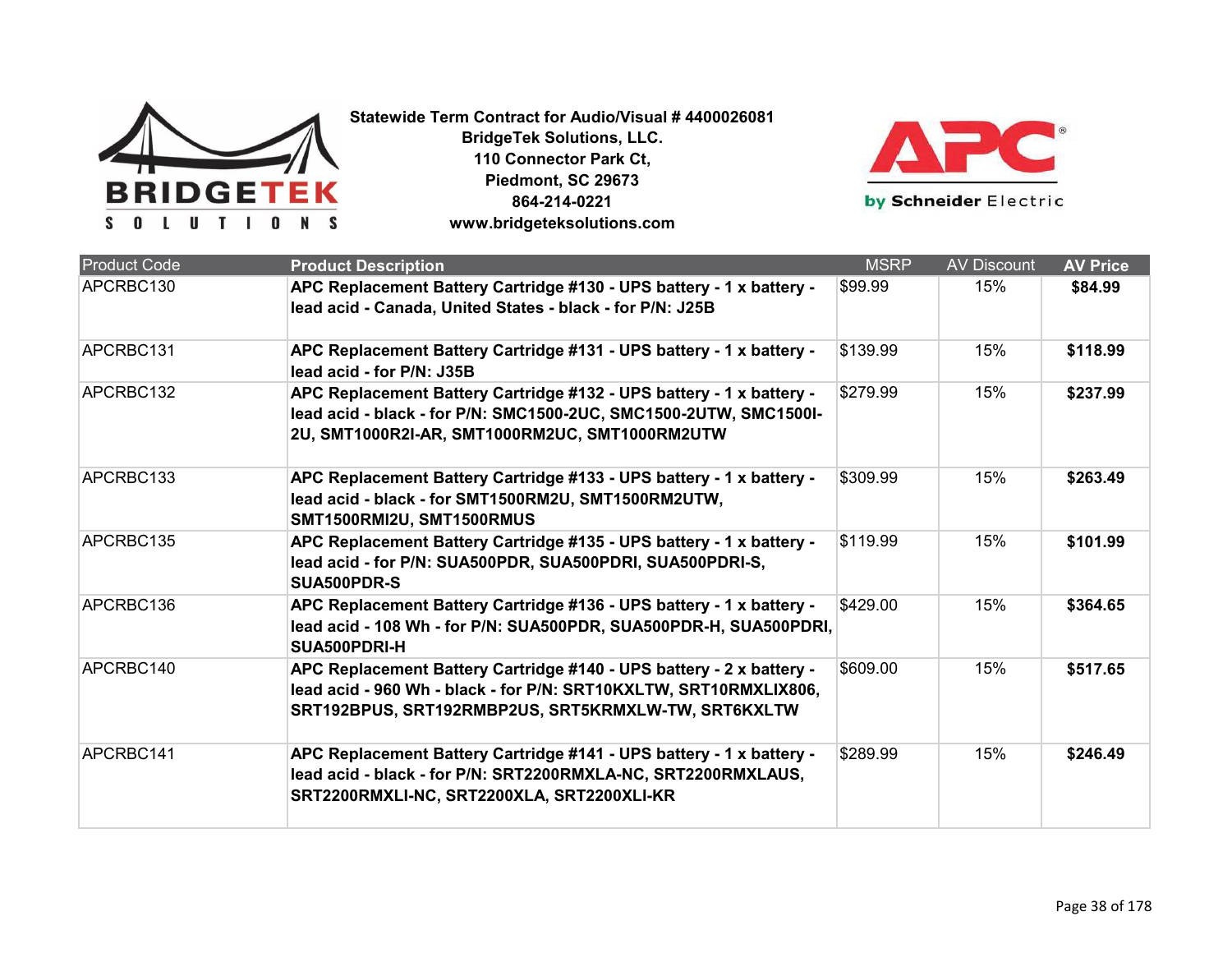



Product Code **Product Description** MSRP AV Discount **AV Price** APCRBC142 **APC Replacement Battery Cartridge #142 - UPS battery - 1 x battery lead acid - 216 Wh - for P/N: SMC1000, SMC1000-BR, SMC1000C, SMC1000I, SMC1000IC, SMC1000TW** \$119.99 15% **\$101.99**  APCRBC143 **APC Replacement Battery Cartridge #143 - UPS battery - 1 x battery lead acid - 600 Ah - black - for P/N: SMX2000LVNCUS, SMX2000LVUS, SMX3000HV-BR, SMX3000HVTUS, SMX3000LVNCUS, SMX3000LVUS** \$379.99 15% **\$322.99**  APCRBC152 **APC Replacement Battery Cartridge #152 - UPS battery - lead acid black - for P/N: SRT1500XLI, SRT3000RMXLT-NC, SRT3000XLA, SRT3000XLA-TW, SRT3000XLAUS, SRT3000XLTW** \$649.00 15% **\$551.65**  APCRBC153 **APC Replacement Battery Cartridge #153 - UPS battery - 1 x battery lead acid - 4200 mAh - black - for P/N: BGE70, BGE70-CA** \$59.99 15% **\$50.99**  APCRBC154 **APC Replacement Battery Cartridge #154 - UPS battery (equivalent to: |\$49.99 | 15% | \$42.49 APC RBC154) - 1 x battery - lead acid - for P/N: BE600M1, BE600M1- LM, BE670M1, BN650M1, BN650M1-CA, BN650M1-TW, BN675M1, BVN650M1** APCRBC155 **APC Replacement Battery Cartridge #155 - UPS battery - 1 x battery lead acid - black - for P/N: SRT1000RMXLI, SRT1000RMXLI-NC, SRT1000XLI, SRT1500RMXLI-NC, SRT1500XLI, SRT48BPJ** \$329.99 15% **\$280.49**  APCRBC158 **APC Replacement Battery Cartridge #158 - UPS battery - 1 x battery lead acid - for Back-UPS Pro BX1000M** \$69.99 15% **\$59.49**  APCRBC159 **APC Replacement Battery Cartridge #159 - UPS battery - 1 x battery lead acid - black - for P/N: SMT1500RM2UC, SMT1500RMI2UC** \$249.99 15% **\$212.49**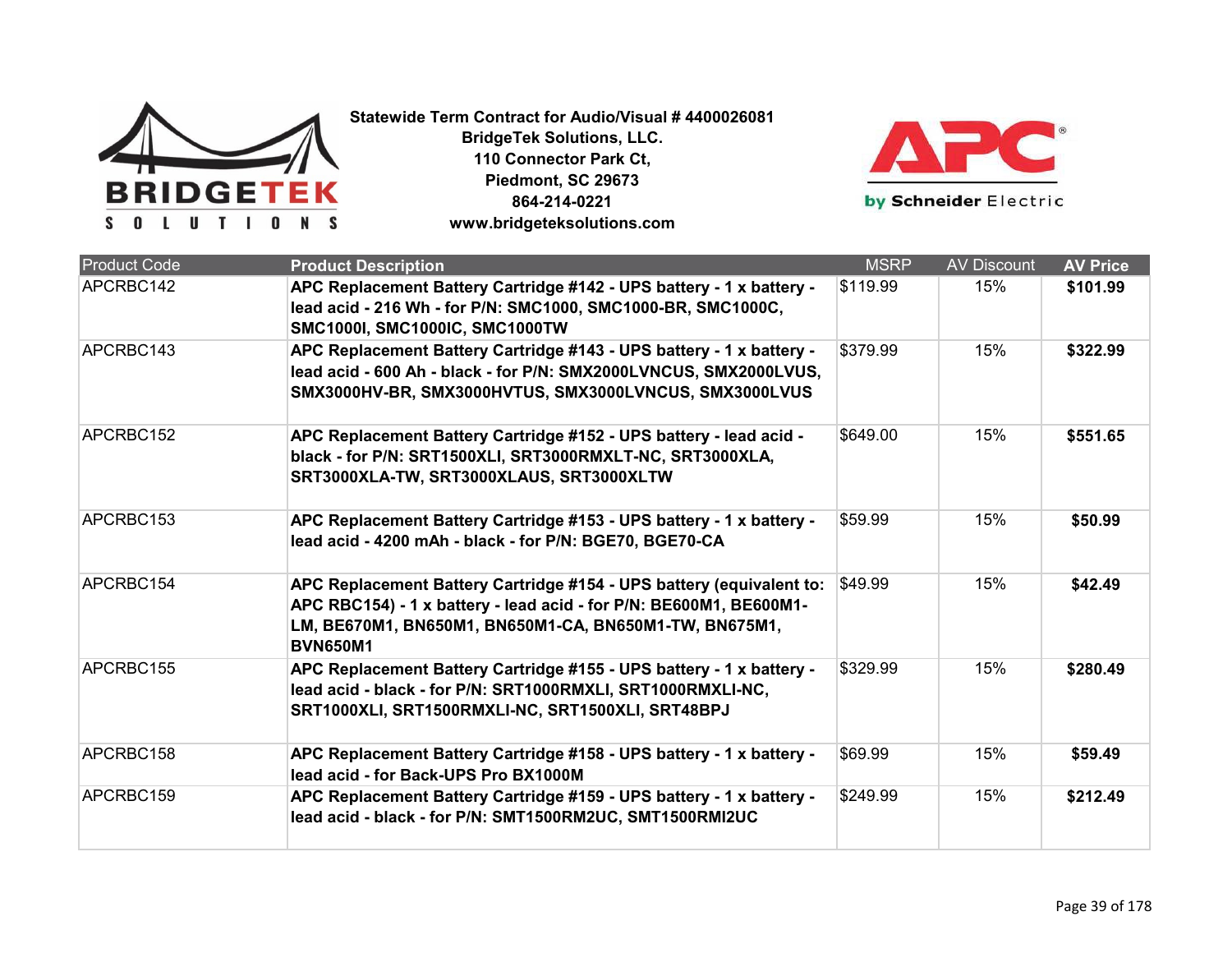



Product Code **Product Description** MSRP AV Discount **AV Price** APCRBC160 **APC Replacement Battery Cartridge #160 - UPS battery - 1 x battery lead acid - for P/N: BMP3-A, BN1100M2, BN1100M2-CA, BP1000, BP700UC, BR1000MS, BR1100M2-LM, BX1000** \$79.99 15% **\$67.99**  APCRBC161 **APC Replacement Battery Cartridge #161 - UPS battery - 1 x battery lead acid - for P/N: BN1500M2, BN1500M2-CA, BP1050, BR1200SI, BR1350MS, BR1500M2-LM** \$79.99 15% **\$67.99**  APCRBC163 **APC Replacement Battery Cartridge #163 - UPS battery - 1 x battery lead acid - for P/N: BGM1500, BGM1500B, BP1400, BR1500MS, BR1500MS2, BR1600SI** \$79.99 15% **\$67.99**  APCRBC88 **APC Replacement Battery Cartridge #88 - UPS battery - 1 x battery lead acid - for P/N: SMT1500RM1U, SMT1500RMI1U** \$329.99 15% **\$280.49**  APDU9953 **APC Rack PDU 9000 Switched APDU9953 - Power distribution unit (rack-mountable) - AC 230 V - 7400 VA - Ethernet 10/100/1000 - input: IEC 60309 32A - output connectors: 24 (3 x IEC 60320 C19, 21 x IEC 60320 C13) - 0U - 10 ft cord - black** \$1,550.00 15% **\$1,317.50**  APDU9959EU3 **APC Rack PDU 9000 Switched APDU9959EU3 - Power distribution unit (rack-mountable) - AC 220/240 V - 3.7 kW - 3700 VA - Ethernet 10/100/1000 - input: IEC 60309 16A - output connectors: 24 (3 x IEC 60320 C19, 21 x IEC 60320 C13) - 0U - 10 ft cord - black** \$1,475.00 15% **\$1,253.75**  APDU9959J **APC NetShelter Switched Rack PDU 9000 - Power distribution unit (rack-mountable) - AC 100-240 V - 3300 VA - 1-phase - Ethernet 10/100/1000 - input: NEMA L6-20P - output connectors: 24 (21 x IEC 60320 C13/C15, 3 x IEC 60320 C19/C21) - 0U - 10 ft cord - bla** \$1,225.00 15% **\$1,041.25**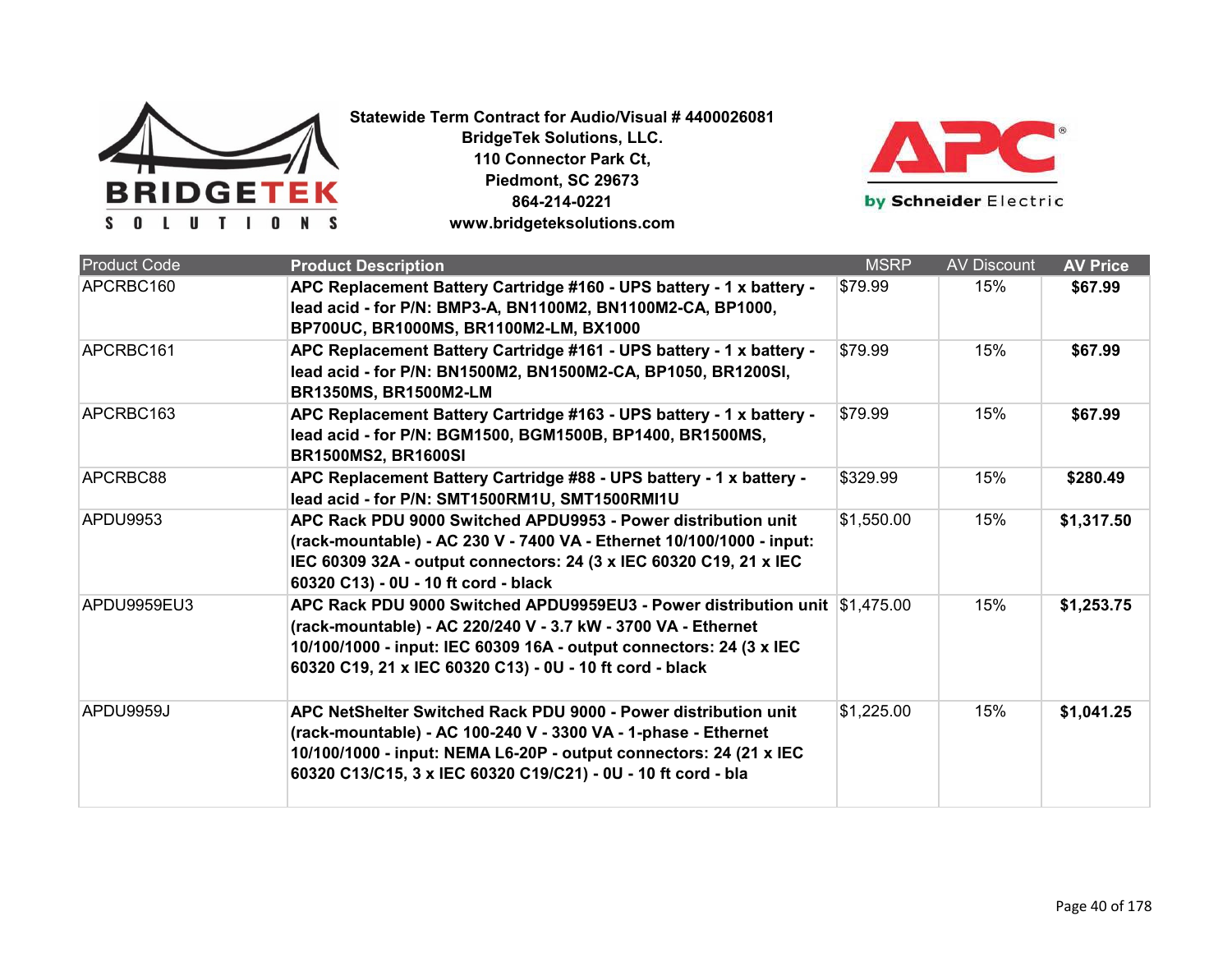



Product Code **Product Description** MSRP AV Discount **AV Price** APDU9959NA3 **APC Rack PDU 9000 Switched APDU9959NA3 - Power distribution unit (rack-mountable) - AC 200/208 V - 3.3 kW - 3300 VA - Ethernet 10/100/1000 - input: NEMA L6-20 - output connectors: 24 (21 x IEC 60320 C13/C15, 3 x IEC 60320 C19/C21) - 0U - 10 ft cord - blac** \$1,200.00 15% **\$1,020.00**  APDU9961 **APC NetShelter 9000 Series Switched Rack PDU APDU9961 - Power distribution unit (rack-mountable) - AC 200/208 V - 5.7 kW - 5700 VA - 3 phase 5 Wire - USB, Ethernet 10/100/1000 - input: NEMA L21-20P output connectors: 24 (21 x IEC 60320 C13/C15, 3 x IEC** \$1,525.00 15% **\$1,296.25**  APDU9965 **APC Rack PDU 9000 Switched APDU9965 - Power distribution unit (rack-mountable) - AC 208 V - 8.6 kW - 8600 VA - 3-phase - Ethernet 10/100/1000 - input: NEMA L21-30P - output connectors: 24 (21 x IEC 60320 C13/C15, 3 x IEC 60320 C19/C21) - 0U - 6 ft cord -** \$1,875.00 15% **\$1,593.75**  APDU9966 **APC NetShelter Switched Rack PDU 9000 - Power distribution unit (rack-mountable) - AC 208 V - 17.3 kW - 17300 VA - 3-phase - Ethernet 10/100/1000 - input: IEC 60309 60A - output connectors: 32 (20 x IEC 60320 C13/C15, 12 x IEC 60320 C19/C21) - 0U - 6 ft c** \$3,375.00 15% **\$2,868.75**  APDU9967 **APC NetShelter Switched Rack PDU 9000 - Power distribution unit (rack-mountable) - AC 208 V - 17.3 kW - 17300 VA - 3-phase - Ethernet 10/100/1000 - input: IEC 60309 60A - output connectors: 48 (42 x IEC 60320 C13/C15, 6 x IEC 60320 C19/C21) - 0U - 6 ft co** \$3,375.00 15% **\$2,868.75**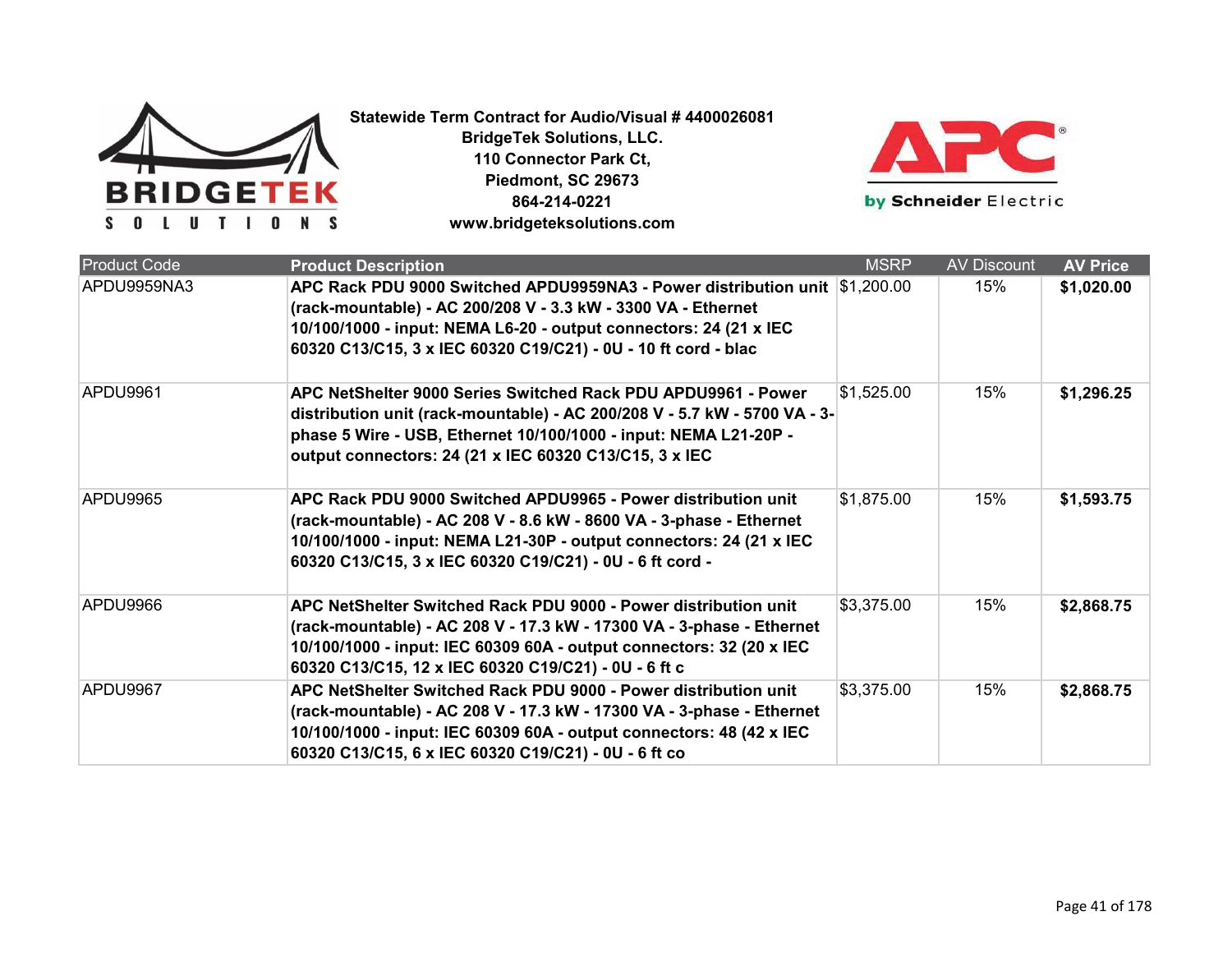



Product Code **Product Description** MSRP AV Discount **AV Price** APDU9970 **APC NetShelter Switched Rack PDU 9000 - Power distribution unit (rack-mountable) - AC 120/208 V - 5 kW - 4992 VA - 1-phase - Ethernet 10/100/1000 - input: NEMA L14-30P - output connectors: 24 (16 x NEMA 5-20R, IEC 60320 C19/C21, 7 x IEC 60320 C13/C15) - 0** \$1,600.00 15% **\$1,360.00**  APDU9981EU3 **APC Rack PDU 9000 Switched APDU9981EU3 - Power distribution unit**  \$2,075.00 15% **\$1,763.75 (rack-mountable) - AC 230 V - 11 kW - 11000 VA - 3-phase - Ethernet 10/100/1000 - input: IEC 60309 16A - output connectors: 24 (3 x IEC 60320 C19, 21 x IEC 60320 C13) - 0U - 6 ft cord - blac** APDU9981NA3 **APC Rack PDU 9000 Switched APDU9981NA3 - Power distribution unit (rack-mountable) - AC 208 V - 11 kW - 11000 VA - 3-phase - Ethernet 10/100/1000 - input: IEC 60309 16A - output connectors: 24 (21 x IEC 60320 C13/C15, 3 x IEC 60320 C19/C21) - 0U - 6 ft cor** \$2,075.00 15% **\$1,763.75**  APTF10KT01 **APC Step-Down Transformer - Transformer - AC 208 V - 10 kW - 10000**  \$2,225.00 15% **\$1,891.25 VA - output connectors: 6 - black - for P/N: AR3106SP, SMX1000C, SMX1500RM2UC, SMX1500RM2UCNC, SMX750C, SMX750CNC, SRT5KRMXLW-TW** APTF10KW01 **APC Isolation Transformer - Transformer - AC 230 V - 10 kW - 10000 VA**  \$1,975.00 15% **\$1,678.75 - output connectors: 1 - black - for P/N: AR3106SP, SMX1000C, SMX1500RM2UC, SMX1500RM2UCNC, SMX750C, SMX750CNC, SRT5KRMXLW-TW**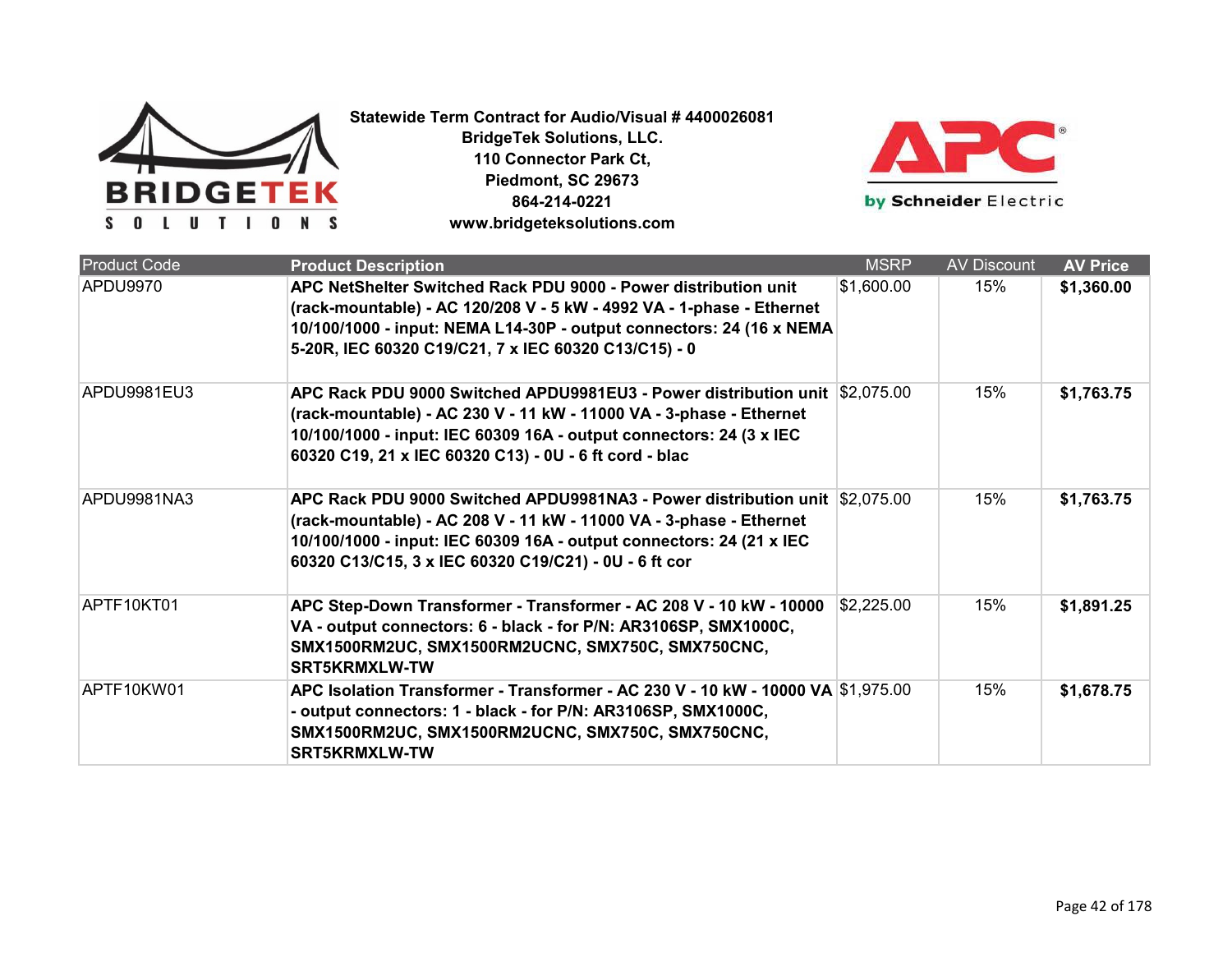



| <b>Product Code</b> | <b>Product Description</b>                                                                                                                                                                                                                 | <b>MSRP</b> | <b>AV Discount</b> | <b>AV Price</b> |
|---------------------|--------------------------------------------------------------------------------------------------------------------------------------------------------------------------------------------------------------------------------------------|-------------|--------------------|-----------------|
| APTF20KW01          | APC Isolation Transformer - Transformer - AC 100/120/200/208/230/400<br>V - 20 kW - 20000 VA - 3-phase - output connectors: 3 - black - for P/N:<br>AR3106SP, SMX1000C, SMX1500RM2UC, SMX1500RM2UCNC,<br>SMX750C, SMX750CNC, SRT5KRMXLW-TW | S2.875.00   | 15%                | \$2,443.75      |
| <b>BE400-GR</b>     | APC Back-UPS ES 400 - UPS - AC 230 V - 240 Watt - 400 VA - output<br>connectors: 8 - Germany, Netherlands - charcoal                                                                                                                       | \$99.99     | 15%                | \$84.99         |
| <b>BE425M</b>       | APC Back-UPS BE425M - UPS - AC 120 V - 255 Watt - 425 VA - 1 x<br>battery - output connectors: 6 - black                                                                                                                                   | \$59.99     | 15%                | \$50.99         |
| <b>BE550G</b>       | APC Back-UPS ES 550 - UPS - AC 120 V - 330 Watt - 550 VA - USB -<br>output connectors: 8 - black - for P/N: AR106SH4, AR106SH6,<br>AR109SH4, AR109SH6, AR112SH4, AR112SH6, SCL500RM1UNC                                                    | \$89.99     | 15%                | \$76.49         |
| <b>BE600M1</b>      | APC Back-UPS BE600M1 - UPS - AC 120 V - 330 Watt - 600 VA - 1 x<br>battery - output connectors: 7 - black                                                                                                                                  | \$89.99     | 15%                | \$76.49         |
| <b>BE650G1</b>      | APC Back-UPS 650 - UPS - AC 120 V - 390 Watt - 650 VA - USB - output \$99.99<br>connectors: 8 - United States - black - for P/N: AR106SH4, AR106SH6,<br>AR109SH4, AR109SH6, AR112SH4, AR112SH6, SCL500RM1UNC                               |             | 15%                | \$84.99         |
| <b>BE850G2</b>      | APC Back-UPS BE850G2 - UPS - AC 120 V - 450 Watt - 850 VA - output<br>connectors: 9 - United States - black                                                                                                                                | \$129.99    | 15%                | \$110.49        |
| <b>BGM1500</b>      | APC Back-UPS Pro Gaming BGM1500 - UPS - AC 120 V - 900 Watt -<br>1500 VA - output connectors: 10 - arctic                                                                                                                                  | \$339.99    | 15%                | \$288.99        |
| <b>BGM1500B</b>     | APC Back-UPS Pro Gaming BGM1500B - UPS - AC 120 V - 900 Watt -<br>1500 VA - output connectors: 10 - midnight                                                                                                                               | \$339.99    | 15%                | \$288.99        |
| BH500INET           | APC Back-UPS HS 500 - UPS - AC 230 V - 500 VA - output connectors:<br>4 - beige                                                                                                                                                            | \$159.99    | 15%                | \$135.99        |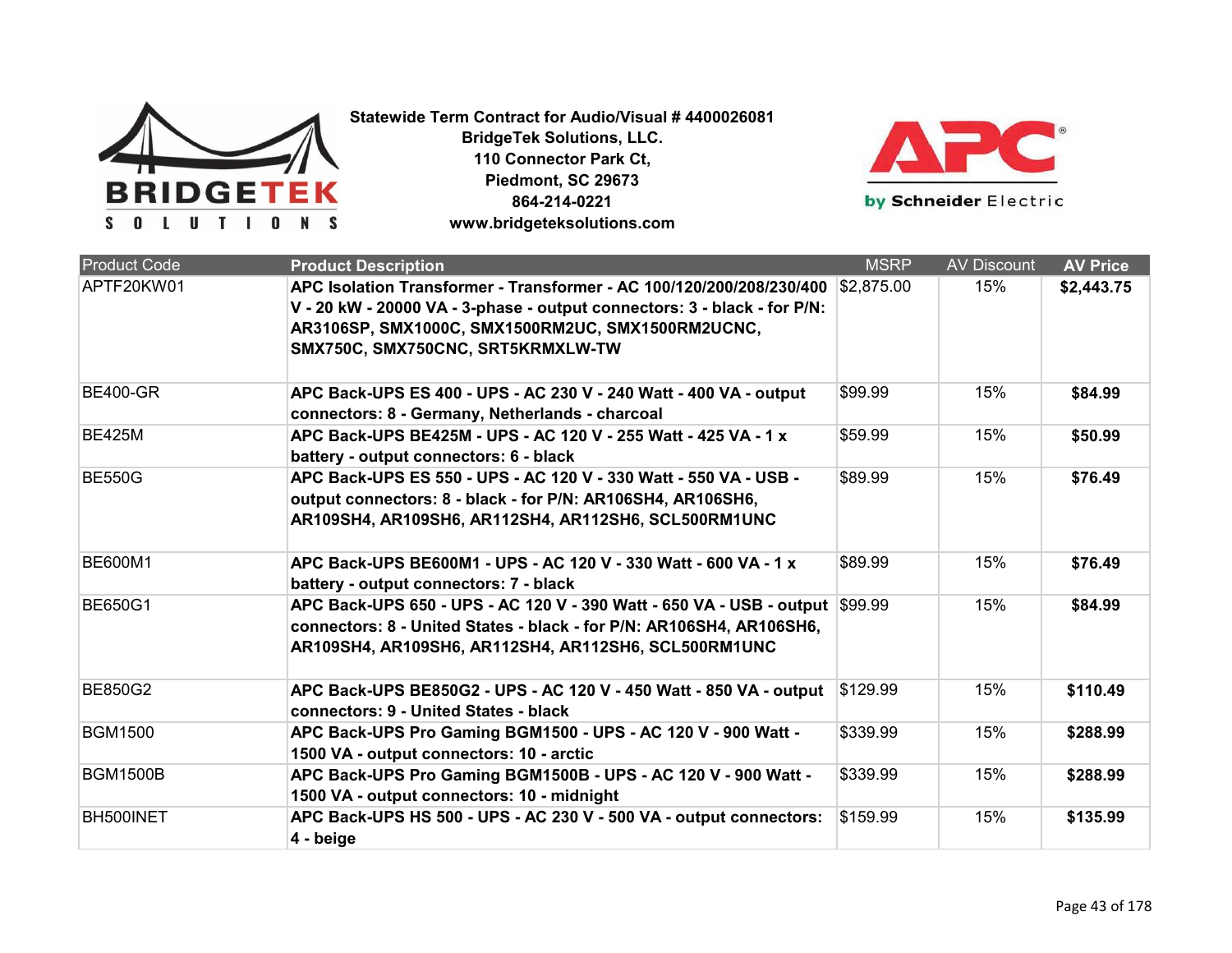



| <b>Product Code</b> | <b>Product Description</b>                                                                                                                                                        | <b>MSRP</b> | <b>AV Discount</b> | <b>AV Price</b> |
|---------------------|-----------------------------------------------------------------------------------------------------------------------------------------------------------------------------------|-------------|--------------------|-----------------|
| <b>BK325I</b>       | APC Back-UPS CS 325 - UPS - AC 230 V - 210 Watt - 350 VA - output<br>connectors: 4 - beige                                                                                        | \$89.99     | 15%                | \$76.49         |
| <b>BK350</b>        | APC Back-UPS CS 350 - UPS - AC 120 V - 210 Watt - 350 VA - USB -<br>output connectors: 6 - beige                                                                                  | \$109.99    | 15%                | \$93.49         |
| <b>BK350EI</b>      | APC Back-UPS CS 350 - UPS - AC 230 V - 210 Watt - 350 VA - RS-232,<br>USB - output connectors: 4 - beige                                                                          | \$169.99    | 15%                | \$144.49        |
| <b>BK500</b>        | APC Back-UPS CS 500 - UPS - AC 120 V - 300 Watt - 500 VA - output<br>connectors: 6 - beige - for P/N: AR106SH4, AR106SH6, AR109SH4,<br>AR109SH6, AR112SH4, AR112SH6, SCL500RM1UNC | \$139.99    | 15%                | \$118.99        |
| BK500BLK            | APC Back-UPS CS 500 - UPS - AC 120 V - 300 Watt - 500 VA - output<br>connectors: 6 - black - for P/N: AR106SH4, AR106SH6, AR109SH4,<br>AR109SH6, AR112SH4, AR112SH6, SCL500RM1UNC | \$139.99    | 15%                | \$118.99        |
| <b>BK500EI</b>      | APC Back-UPS CS 500 - UPS - AC 230 V - 300 Watt - 500 VA - RS-232,<br>USB - output connectors: 4 - beige                                                                          | \$129.99    | 15%                | \$110.49        |
| <b>BK650EI</b>      | APC Back-UPS CS 650 - UPS - AC 230 V - 400 Watt - 650 VA - RS-232,<br>USB - output connectors: 4 - beige                                                                          | \$149.99    | 15%                | \$127.49        |
| <b>BR1000MS</b>     | APC Back-UPS Pro BR - UPS - AC 120 V - 600 Watt - 1000 VA - USB,<br>serial - output connectors: 10 - black                                                                        | \$189.99    | 15%                | \$161.49        |
| <b>BR1200GI</b>     | APC Back-UPS Pro 1200 - UPS - AC 230 V - 720 Watt - 1200 VA - USB -<br>output connectors: 10 - black                                                                              | \$432.99    | 15%                | \$368.04        |
| <b>BR1350MS</b>     | APC Back-UPS Pro BR - UPS - AC 120 V - 810 Watt - 1350 VA - USB.<br>serial - output connectors: 10                                                                                | \$219.99    | 15%                | \$186.99        |
| <b>BR1500G</b>      | APC Back-UPS Pro 1500 - UPS - AC 120 V - 865 Watt - 1500 VA - output \$279.99<br>connectors: 10                                                                                   |             | 15%                | \$237.99        |
| <b>BR1500GI</b>     | APC Back-UPS Pro 1500 - UPS - AC 230 V - 865 Watt - 1500 VA - RS-<br>232, USB - output connectors: 10 - black                                                                     | \$539.00    | 15%                | \$458.15        |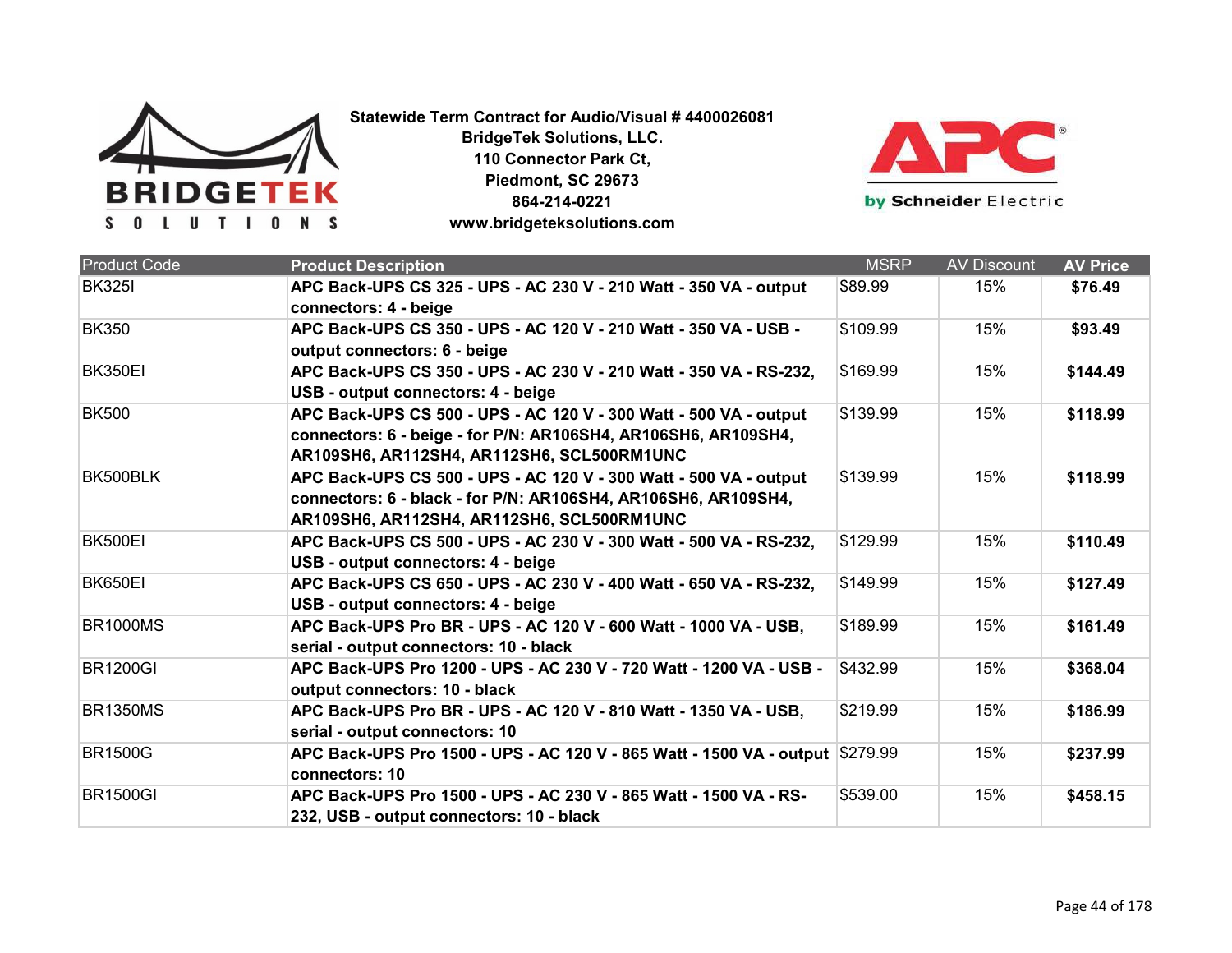



| <b>Product Code</b> | <b>Product Description</b>                                                                                                                                                                                             | <b>MSRP</b> | <b>AV Discount</b> | <b>AV Price</b> |
|---------------------|------------------------------------------------------------------------------------------------------------------------------------------------------------------------------------------------------------------------|-------------|--------------------|-----------------|
| <b>BR1500MS2</b>    | APC Back-UPS Pro BR - UPS - AC 120 V - 900 Watt - 1500 VA - USB -<br>output connectors: 10 - black                                                                                                                     | \$259.99    | 15%                | \$220.99        |
| BR24BPG             | APC Back-UPS Pro Battery Pack 24V - Battery enclosure - 12 V - 2 x<br>battery - lead acid - black - for P/N: BR1500, BR1500G, BR1500G-BR,<br>BR1500G-CN, BR1500G-FR, BR1500G-GR, BR1500GI, BR1500I                     | \$199.99    | 15%                | \$169.99        |
| BR500CI-AS          | APC Back-UPS RS 500 - UPS - AC 230 V - 300 Watt - 500 VA - output<br>connectors: 3 - ASEAN - black                                                                                                                     | \$69.99     | 15%                | \$59.49         |
| <b>BR700G</b>       | APC Back-UPS RS LCD 700 Master Control - UPS - AC 120 V - 420 Watt \$149.99<br>- 700 VA - USB - output connectors: 6 - black - for P/N: AR106SH4,<br>AR106SH6, AR109SH4, AR109SH6, AR112SH4, AR112SH6,<br>SCL500RM1UNC |             | 15%                | \$127.49        |
| C <sub>2</sub>      | APC AV C Type Power Filter C2 - Surge protector - AC 120 V - output<br>connectors: 2 - black                                                                                                                           | \$104.99    | 15%                | \$89.24         |
| C20B                | APC AV C Type Power Filter C20B - Surge protector - AC 120 V - output \$69.99<br>connectors: 8 - Canada, United States - black                                                                                         |             | 15%                | \$59.49         |
| CAT6PNL-24          | APC - Patch panel - CAT 6 - 24 ports - TAA Compliant - for P/N:<br><b>SRT8KXLJ, SURT20KUXI-IN</b>                                                                                                                      | \$209.99    | 15%                | \$178.49        |
| CAT6PNL-48          | APC - Patch panel - CAT 6 - 48 ports - TAA Compliant - for P/N:<br>SRT8KXLJ, SURT20KUXI-IN                                                                                                                             | \$379.99    | 15%                | \$322.99        |
| CP12142LI           | APC Back-UPS Connect CP12142LI - UPS - 12 V - 38.4 Watt - black                                                                                                                                                        | \$109.99    | 15%                | \$93.49         |
| CP27U13NA3-S        | APC PowerShield - UPS - AC 100-240 V - 27 Watt 7.2 Ah - beige                                                                                                                                                          | \$69.99     | 15%                | \$59.49         |
| CSH <sub>2</sub>    | APC Smart-UPS Charge Mobile Battery - UPS - AC 100/120/230 V - 388<br>Watt - 400 VA - lithium ion - for Microsoft Surface Hub 2S 50"                                                                                   | \$1,975.00  | 15%                | \$1,678.75      |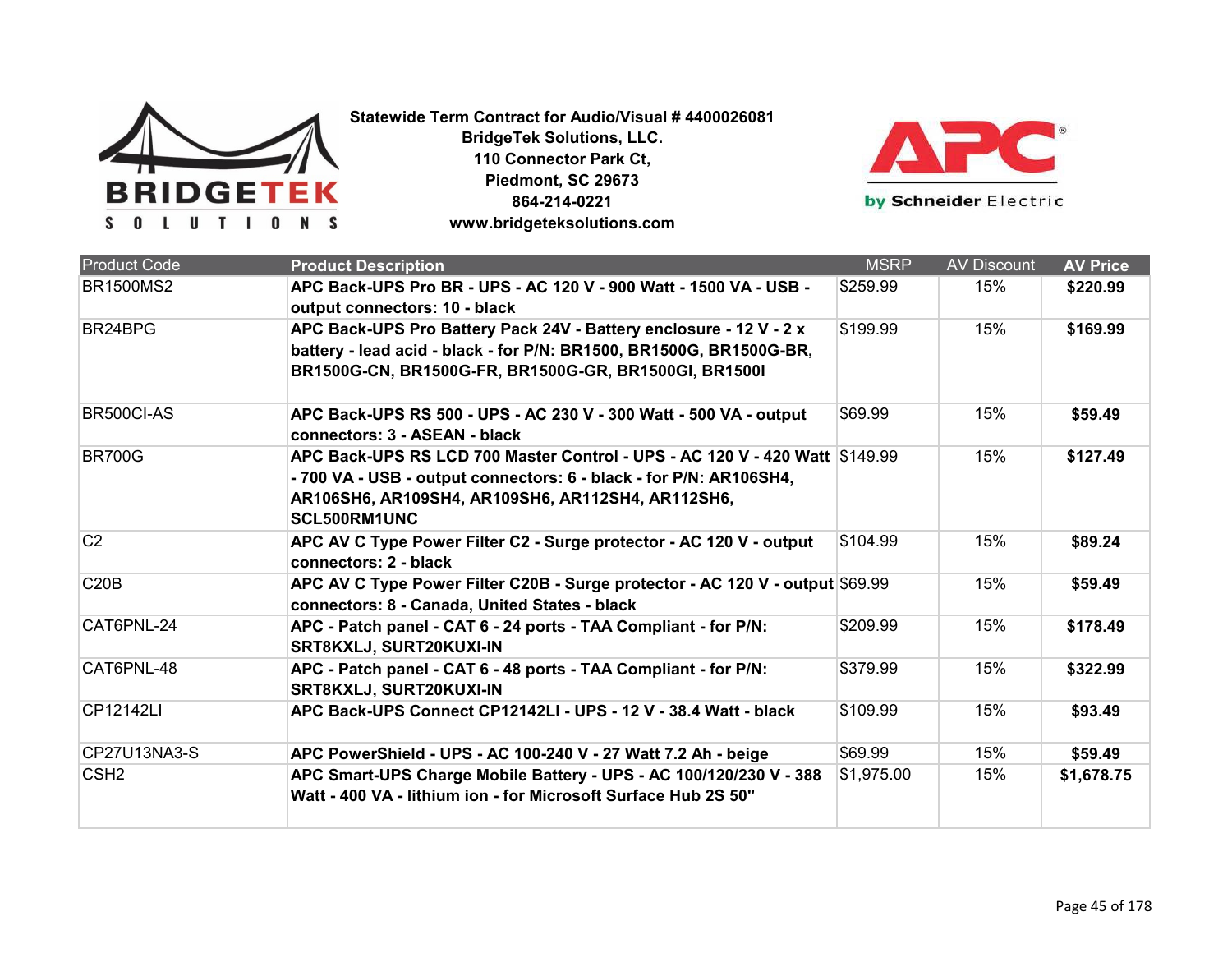



Product Code **Product Description** MSRP AV Discount **AV Price** CURK115-01-03 **APC Charge-UPS Refresher Kit #115 - UPS battery lead acid - black for P/N: SMX1500RM2U, SMX1500RM2UCNC, SMX1500RM2UNC, SMX1500RMNCUS, SMX1500RMUS, SU1400RMXL3U** \$369.99 15% **\$314.49**  CURK116-01-02 **APC Charge-UPS Refresher Kit #116 - UPS battery lead acid - black for P/N: SMX1000, SMX1000C, SMX1000US, SMX750, SMX750US, SUA750R2X338** \$259.99 15% **\$220.99**  CURK117-01-04 **APC Charge-UPS Refresher Kit #117 - UPS battery lead acid - for P/N: SMX2200RMLVUS, SMX2KR2UNCX145, SMX2KRMLVNCUS, SMX3000RMLVUS, SMX3KRMLVNCUS** \$579.00 15% **\$492.15**  CURK132-01-02 **APC Charge-UPS Refresher Kit #132 - UPS battery lead acid - black for P/N: SMC1500-2U, SMC1500-2UTW, SMT1000RM2U** \$329.99 15% **\$280.49**  CURK133-01-03 **APC Charge-UPS Refresher Kit #133 - UPS battery lead acid - black for P/N: SMT1500RM2UNC** \$329.99 15% **\$280.49**  CURK143-01-04 **APC CURK143-01-04 - UPS battery lead acid - for P/N: SMX2000LVNCUS, SMX2000LVUS, SMX3000HVT, SMX3000HVTUS, SMX3000LVNCUS, SMX3000LVUS** \$549.00 15% **\$466.65**  CURK57-01-03 **APC CURK57-01-03 - UPS battery lead acid - for P/N: SURTA1500RMXL, SURTA1500XL** \$399.99 15% **\$339.99**  CURK57-01-04 **APC Charge-UPS Refresher Kit #57 - UPS battery lead acid - for P/N: SURT1000RMXLI-NC, SURT1000XLIM, SURT1000XLI-NC, SURTA2200RMXL2U, SURTA2200RMXL2U-NC** \$479.00 15% **\$407.15**  DDCC6-005 **APC Data Distribution Cable - Network cable - TAA Compliant - RJ-45 (F) to RJ-45 (F) - 5 ft - UTP - CAT 6 - black** \$159.99 15% **\$135.99**  DDCC6-007 **APC Data Distribution Cable - Network cable - TAA Compliant - RJ-45 (F) to RJ-45 (F) - 7 ft - UTP - CAT 6 - black** \$179.99 15% **\$152.99**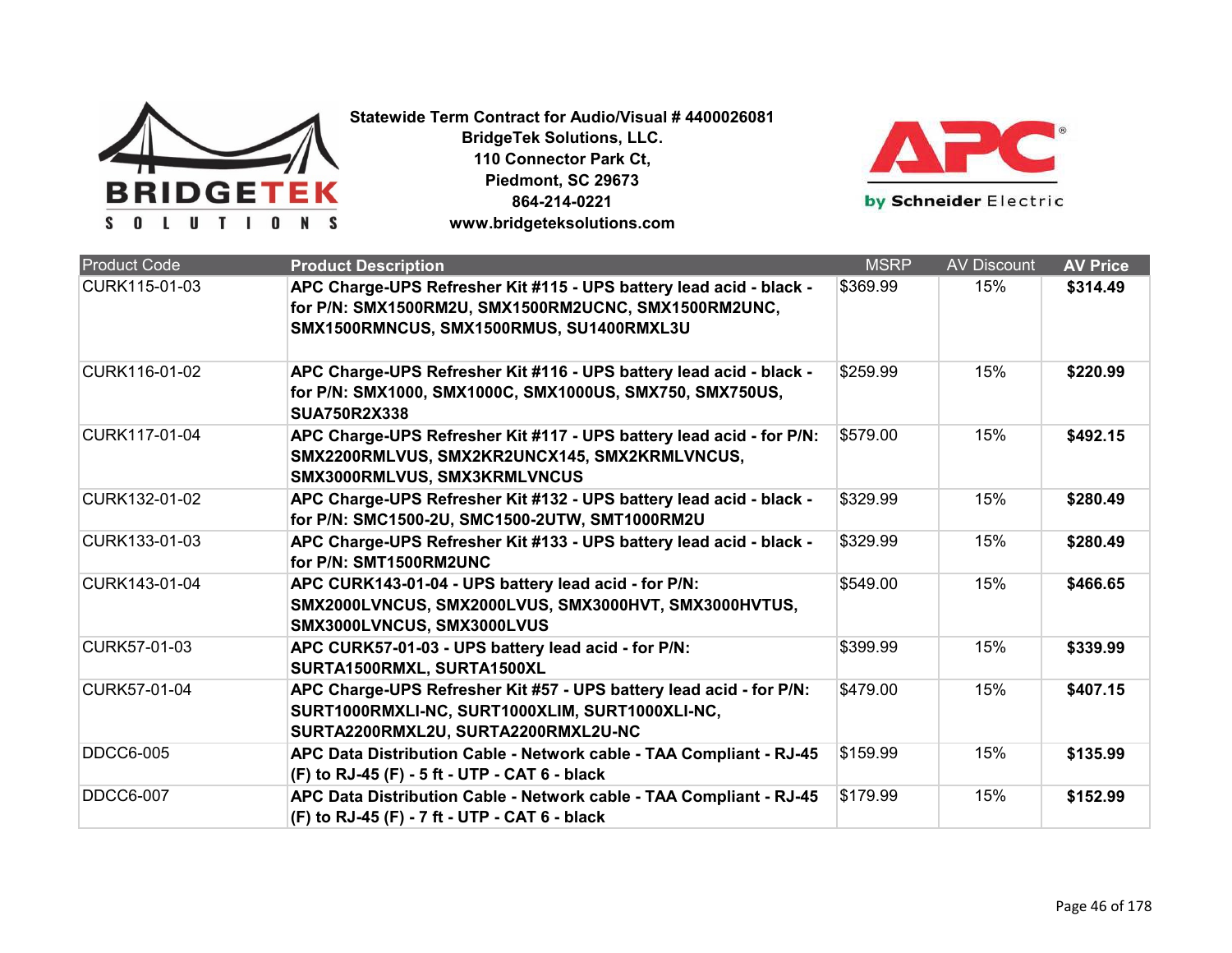



| <b>Product Code</b> | <b>Product Description</b>                                                                                                                                | <b>MSRP</b> | <b>AV Discount</b> | <b>AV Price</b> |
|---------------------|-----------------------------------------------------------------------------------------------------------------------------------------------------------|-------------|--------------------|-----------------|
| <b>DDCC6-011</b>    | APC Data Distribution Cable - Network cable - TAA Compliant - RJ-45<br>(F) to RJ-45 (F) - 11 ft - UTP - CAT 6 - black                                     | \$189.99    | 15%                | \$161.49        |
| <b>DDCC6-015</b>    | APC Data Distribution Cable - Network cable - TAA Compliant - RJ-45<br>(F) to RJ-45 (F) - 15 ft - UTP - CAT 6 - black                                     | \$209.99    | 15%                | \$178.49        |
| <b>DDCC6-017</b>    | APC Data Distribution Cable - Network cable - TAA Compliant - RJ-45<br>(F) to RJ-45 (F) - 17 ft - UTP - CAT 6 - black                                     | \$219.99    | 15%                | \$186.99        |
| <b>DDCC6-019</b>    | APC Data Distribution Cable - Network cable - TAA Compliant - RJ-45<br>(F) to RJ-45 (F) - 19 ft - UTP - CAT 6 - black                                     | \$219.99    | 15%                | \$186.99        |
| <b>DDCC6-021</b>    | APC Data Distribution Cable - Network cable - TAA Compliant - RJ-45<br>(F) to RJ-45 (F) - 21 ft - UTP - CAT 6 - black                                     | \$239.99    | 15%                | \$203.99        |
| <b>DDCC6-023</b>    | APC Data Distribution Cable - Network cable - TAA Compliant - RJ-45<br>(F) to RJ-45 (F) - 23 ft - UTP - CAT 6 - black                                     | \$239.99    | 15%                | \$203.99        |
| <b>DDCC6-025</b>    | APC Data Distribution Cable - Network cable - TAA Compliant - RJ-45<br>(F) to RJ-45 (F) - 25 ft - UTP - CAT 6 - black                                     | \$249.99    | 15%                | \$212.49        |
| <b>DDCC6-029</b>    | APC Data Distribution Cable - Network cable - TAA Compliant - RJ-45<br>(F) to RJ-45 (F) - 29 ft - UTP - CAT 6 - black                                     | \$269.99    | 15%                | \$229.49        |
| <b>DDCC6-035</b>    | APC Data Distribution Cable - Network cable - TAA Compliant - RJ-45<br>(F) to RJ-45 (F) - 35 ft - UTP - CAT 6 - black                                     | \$289.99    | 15%                | \$246.49        |
| <b>EGX150</b>       | Schneider Enerlin'X Link150 - Gateway - 100Mb LAN, Modbus - rail<br>mountable                                                                             | \$729.00    | 15%                | \$619.65        |
| EPW9                | APC - Emergency power off button - black - for P/N:<br>SMTL1000RMI2UC, SMX1000C, SMX1500RM2UC, SMX1500RM2UCNC,<br>SMX750C, SMX750CNC                      | \$909.00    | 15%                | \$772.65        |
| G35T10KF1B2S        | MGE Galaxy 3500 with 1 Battery Module Expandable to 2 - UPS - AC<br>208 V - 8 kW - 10000 VA - 3-phase - Ethernet 10/100, RS-232 - output<br>connectors: 3 | \$10,500.00 | 15%                | \$8,925.00      |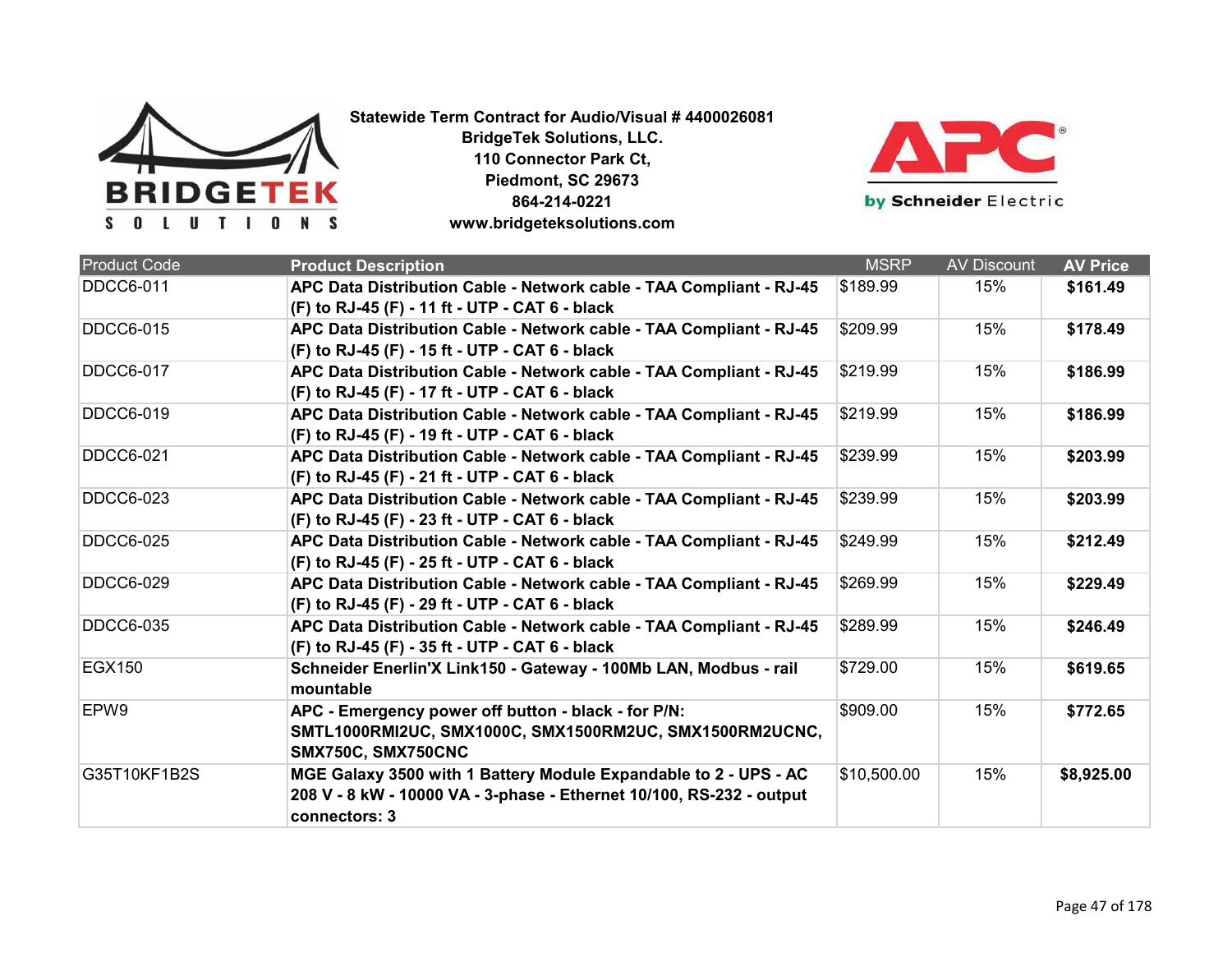



| <b>Product Code</b> | <b>Product Description</b>                                                                                                                                                                                                                                     | <b>MSRP</b> | <b>AV Discount</b> | <b>AV Price</b> |
|---------------------|----------------------------------------------------------------------------------------------------------------------------------------------------------------------------------------------------------------------------------------------------------------|-------------|--------------------|-----------------|
| G35T10KF2B2S        | MGE Galaxy 3500 with 2 Battery Modules - UPS - AC 208 V - 8 kW -<br>10000 VA - 3-phase - RS-232 - output connectors: 3                                                                                                                                         | \$11,400.00 | 15%                | \$9,690.00      |
| G35T15KF2B2S        | MGE Galaxy 3500 with 2 Battery Modules - UPS - AC 208 V - 12 kW -<br>15000 VA - 3-phase - RS-232 - output connectors: 3                                                                                                                                        | \$12,200.00 | 15%                | \$10,370.00     |
| G35T30KF3B4S        | MGE Galaxy 3500 with 3 Battery Modules Expandable to 4 - UPS - AC<br>208 V - 24 kW - 30000 VA - 3-phase - Ethernet 10/100, RS-232 - output<br>connectors: 3                                                                                                    | \$16,900.00 | 15%                | \$14,365.00     |
| G35TBXR6B6          | MGE Galaxy 3500 Extended Run Enclosure, with MCCB, with 6 Battery<br>Modules - Battery enclosure - AC 208/400 V - 3-phase - 6 x battery -<br>lead acid - gray - for P/N: G35T10KF3B4S, G35T10KF4B4S,<br>G35T15KF2B2S, G35T15KF2B4S, G35T15KF3B4S, G35T15KF4B4S | \$12,500.00 | 15%                | \$10,625.00     |
| G35TOPT011          | MGE - Rack baying kit - for Galaxy 3500, 3500 3:1                                                                                                                                                                                                              | \$319.99    | 15%                | \$271.99        |
| G35TSBP10K15F       | MGE Maintenance Bypass Cabinet 10-15kVA - Bypass switch - AC 208<br>V - 15000 VA - 3-phase - for P/N: G35T10KF3B4S, G35T10KF4B4S,<br>G35T15KF2B2S, G35T15KF2B4S, G35T15KF3B4S, G35T15KF4B4S                                                                    | \$3,600.00  | 15%                | \$3,060.00      |
| G35TSBP10K30F-DP    | MGE Maintenance Bypass Cabinet 10-30kVA with 42 Pos. Distribution<br>Panel - Bypass switch - AC 208 V - 3-phase - for P/N: G35T10KF3B4S,<br>G35T10KF4B4S, G35T15KF2B2S, G35T15KF2B4S, G35T15KF3B4S,<br>G35T15KF4B4S                                            | \$3,875.00  | 15%                | \$3,293.75      |
| G35TXFM10K30G       | MGE Input Transformer - Transformer - AC 480 V - for Galaxy 3500                                                                                                                                                                                               | \$7,100.00  | 15%                | \$6,035.00      |
| G50NETB2            | APC AV G Type Rack Power Filter G50 - Surge protector - AC 120 V -<br>Ethernet 10/100, RS-232 - output connectors: 9 - Canada, United States<br>- black                                                                                                        | \$423.99    | 15%                | \$360.39        |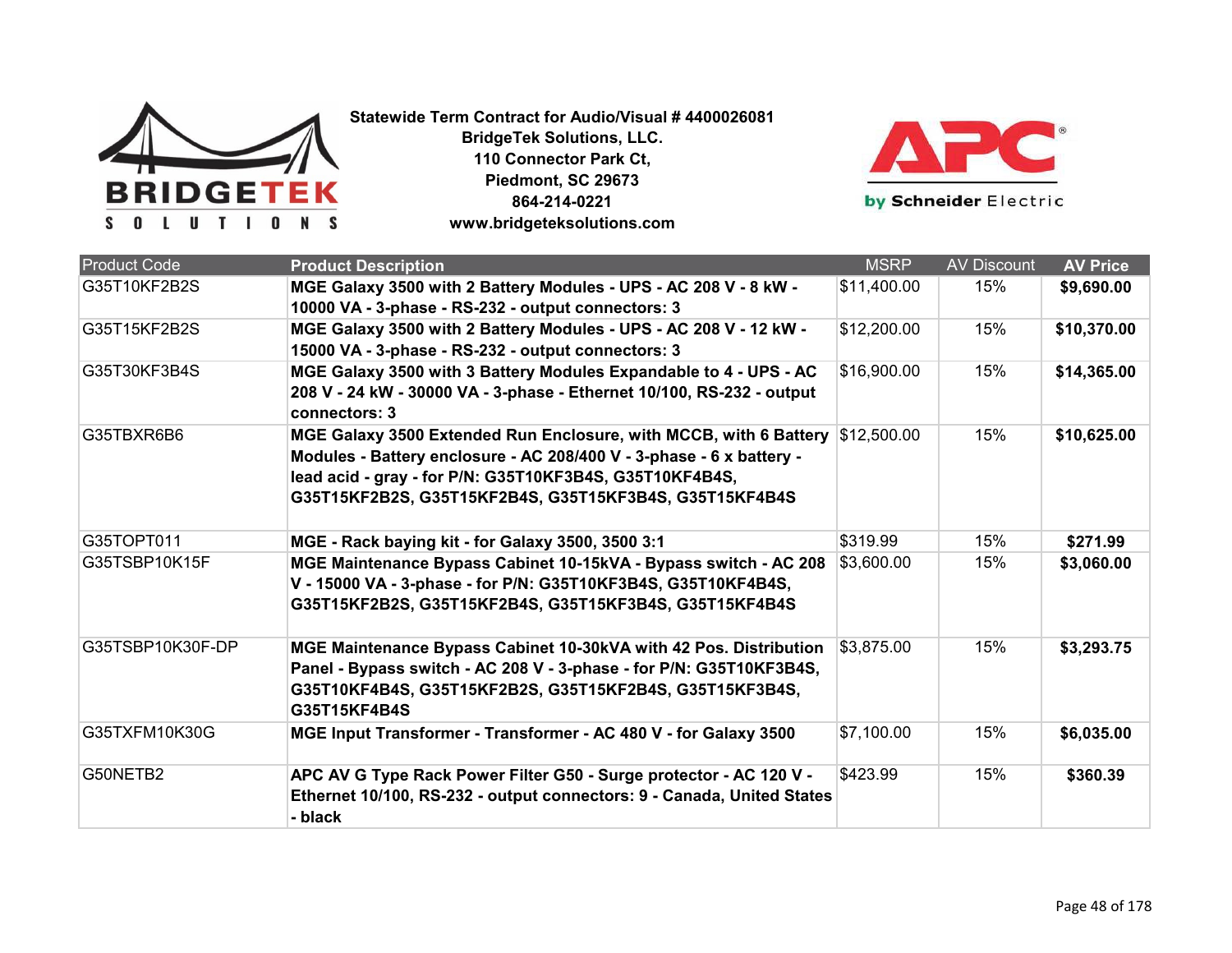



Product Code **Product Description** MSRP AV Discount **AV Price** G5BLK **APC AV G Type Rack Power Filter G5 - Surge protector - AC 120 V output connectors: 9 - black - for P/N: AR3103SP, AR3106SP, SMX2000LVUS, SMX3000HVTUS, SMX3000LVUS, SRT1000RMXLI** \$229.99 15% **\$195.49**  GVMMBTU **APC Galaxy VM UPS Modular Battery String - UPS battery string - slate gray - for P/N: GVMPB160KHS, GVMPB200KHS, GVMSB160KHS, GVMSB180KG65S, GVMSB200KHS, GVMSB225KG65S** \$2,100.00 15% **\$1,785.00**  GVMSB225KG65S **APC Galaxy VM - UPS - AC 480 V - 202.5 kW - 225000 VA - 3-phase - no battery - output connectors: 2 - white - with Start-Up Service 5X8** \$68,700.00 15% **\$58,395.00**  GVSBPSU100G-WP **Schneider Electric Galaxy VS Maintenance Bypass Panel 25-50kW 208V, 50-100kW 480V - Single Unit - bypass switch - AC 208/480 V - Canada, United States - white - for P/N: GVSUPS20KB2GS, GVSUPS20KB4GS, GVSUPS25KB4FS, GVSUPS50KB4GS** \$4,050.00 15% **\$3,442.50**  GVSBPSU60G-WP **APC Galaxy VS Maintenance Bypass Panel 10-30kW 208V, 20-60kW 480V - Single Unit - bypass switch (wall mountable) - Canada, United States - RAL 9003 - for P/N: GVSUPS20KB2GS, GVSUPS20KB4GS, GVSUPS30KB4GS, GVSUPS40KB4GS, GVSUPS50KB4GS** \$1,725.00 15% **\$1,466.25**  GVSBTH4 **Schneider Electric Galaxy VS GVSBTH4 - UPS battery string (high capacity) - 4 x battery - lead acid - 9 Ah - for P/N: GVSUPS50KB5FS, GVSUPS50KR0B5GS, GVSUPS60KB5GS, GVSUPS80K0B5GS, GVSUPS80KB5GS** \$3,075.00 15% **\$2,613.75**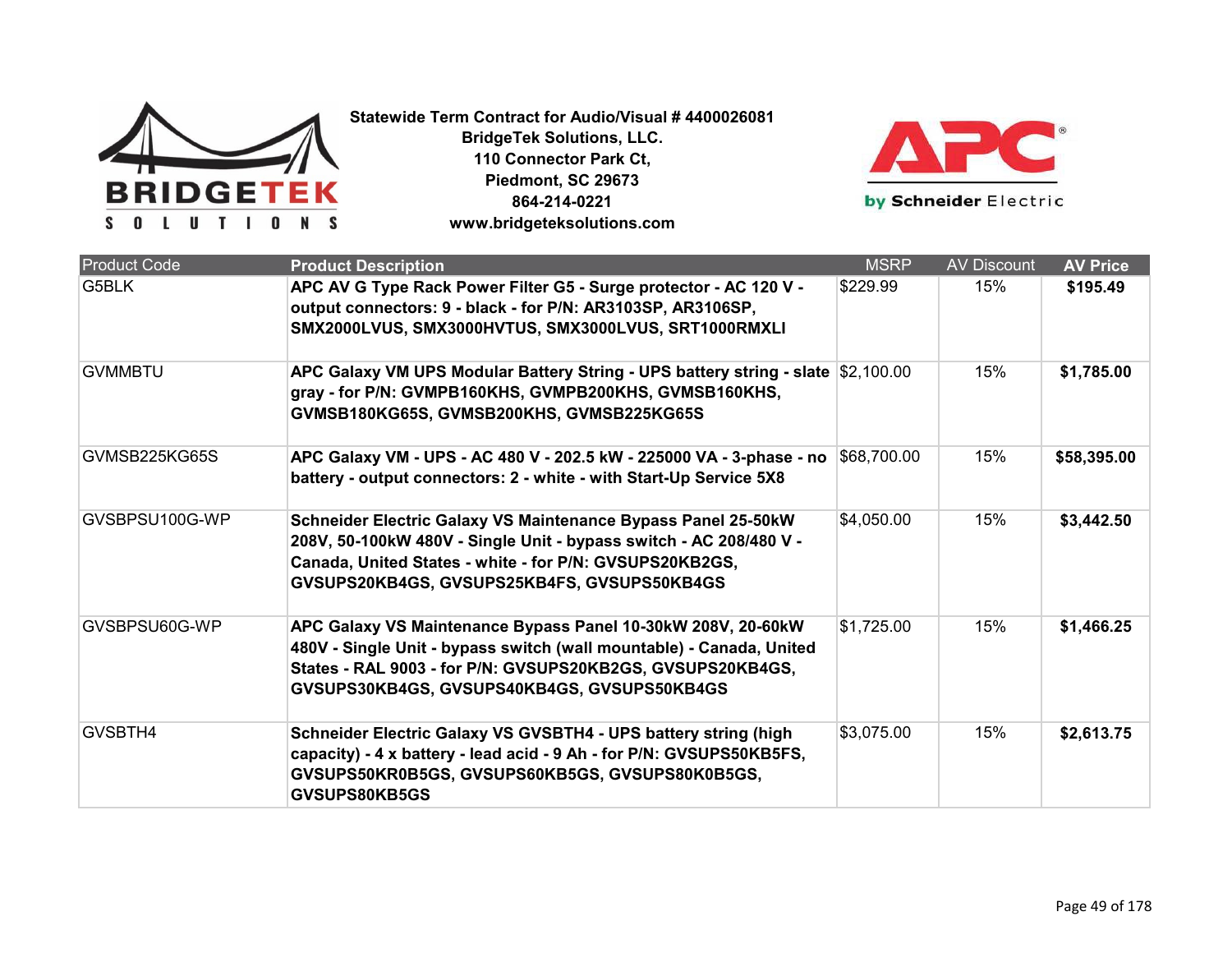



Product Code **Product Description** MSRP AV Discount **AV Price** GVSBTH4LL **APC Galaxy VS GVSBTH4LL - UPS battery string - 4 x battery - lead acid - 9 Ah - for Galaxy VS GVSUPS10, GVSUPS15, GVSUPS20, GVSUPS25** \$3,900.00 15% **\$3,315.00**  GVSUPS10KB4FS **Schneider Electric Galaxy VS GVSUPS10KB4FS - UPS - AC 200/208/220 V - 10 kW - 10000 VA - 3-phase - 9 Ah - Ethernet - white, RAL 9003 with Start-Up Service 5X8** \$14,500.00 15% **\$12,325.00**  GVSUPS20KB2GS **Schneider Electric Galaxy VS GVSUPS20KB2GS - UPS - AC 480 V - 20 kW - 20000 VA - 3-phase - 7 Ah - Ethernet - white, RAL 9003** \$16,900.00 15% **\$14,365.00**  GVSUPS20KB4FS **Schneider Electric Galaxy VS GVSUPS20KB4FS - UPS - AC 200/208/220 V - 20 kW - 20000 VA - 3-phase - 9 Ah - Ethernet - white, RAL 9003 with Start-Up Service 5X8** \$18,900.00 15% **\$16,065.00**  GVSUPS50K0B5FS **Schneider Electric Galaxy VS GVSUPS50K0B5FS - UPS - AC 200/208/220 V - 50 kW - 50000 VA - 3-phase - no battery - Ethernet - RAL 9003, white gloss - with Start-Up Service 5X8** \$22,400.00 15% **\$19,040.00**  H10BLK **APC AV H Type Power Conditioner H10 - Line conditioner - AC 120 V - 1000 VA - output connectors: 12 - black - for P/N: AR3103SP, AR3106SP, SMX2000LVUS, SMX3000HVTUS, SMX3000LVUS, SRT1000RMXLI** \$349.99 15% **\$297.49**  H15BLK **APC AV H Type Power Conditioner H15 - Line conditioner - AC 120 V - 1500 VA - output connectors: 12 - black - for P/N: AR3103SP, AR3106SP, SMX2000LVUS, SMX3000HVTUS, SMX3000LVUS, SRT1000RMXLI** \$449.99 15% **\$382.49**  INWALLKIT-BLK **APC AV Black In-Wall Power Filter and Connection Kit - Surge protector - output connectors: 2 - black - for P/N: S10BLK, S15BLK** \$191.00 15% **\$162.35**  KEL-BA/ADP5257CPW **APC - Cover plate** \$41.00 \$34.85 **\$34.85 \$34.85**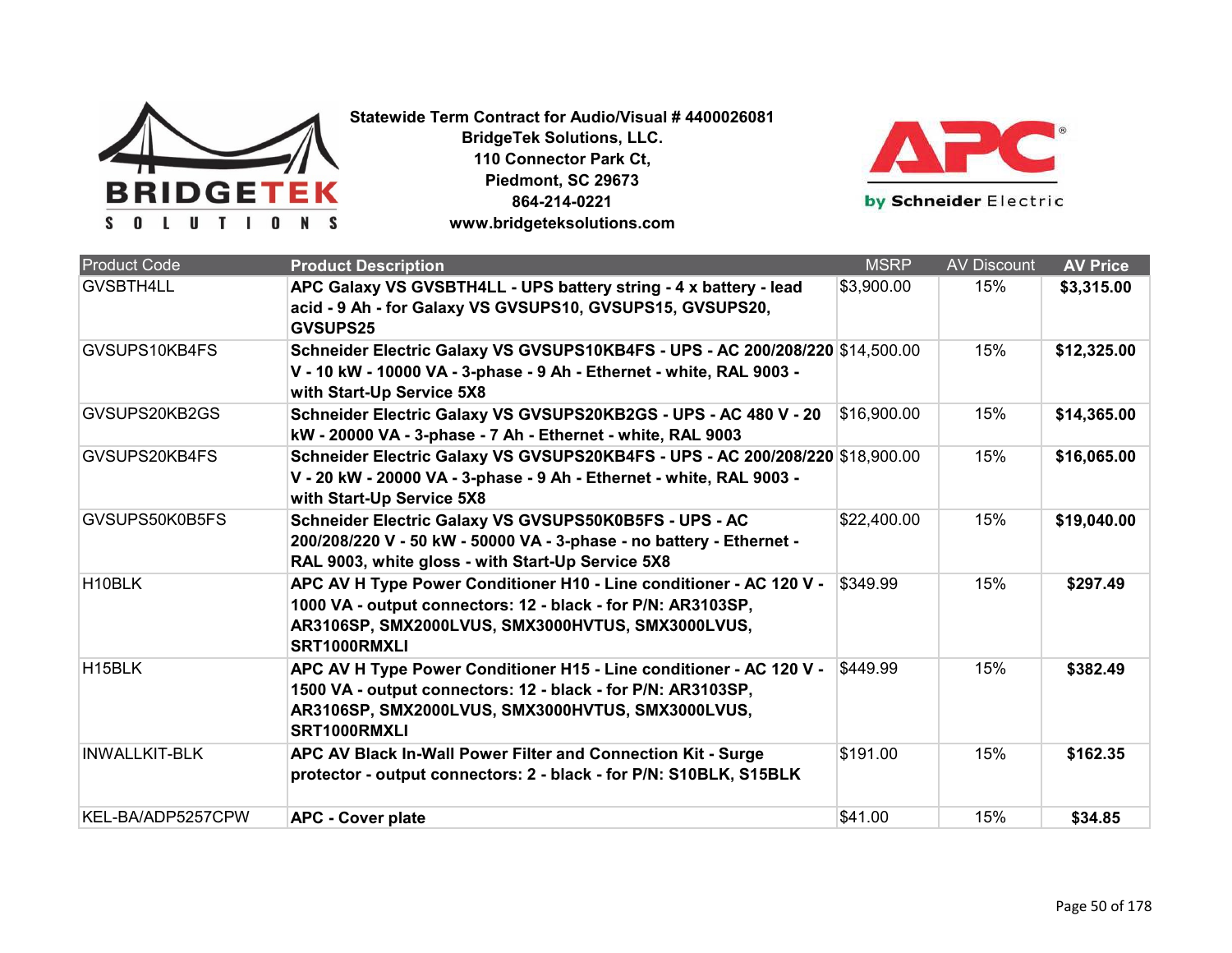



Product Code **Product Description** MSRP AV Discount **AV Price** KVM0108A **APC KVM 2G Analog - KVM switch - CAT5 - 8 x KVM port(s) - 1 local user - rack-mountable - TAA Compliant - for P/N: AR3106SP, SMX1000C, SMX1500RM2UC, SMX1500RM2UCNC, SMX750C, SMX750CNC, SRT5KRMXLW-TW** \$549.00 15% **\$466.65**  KVM0116A **APC KVM 2G Analog - KVM switch - CAT5 - 16 x KVM port(s) - 1 local user - rack-mountable - TAA Compliant - for P/N: AR3106SP, SMX1000C, SMX1500RM2UC, SMX1500RM2UCNC, SMX750C, SMX750CNC, SRT5KRMXLW-TW** \$749.00 15% **\$636.65**  KVM1116R **APC KVM1116R - KVM switch - 1 local user - 1 IP user - rackmountable - for P/N: SMTL1000RMI2UC, SMX1000C, SMX1500RM2UC, SMX1500RM2UCNC, SMX750C, SMX750CNC** \$1,300.00 15% **\$1,105.00**  KVM-DVIVMCAC |**APC KVM 2G SERVER MODULE, DVI WITH VIRTUAL MEDIA AND CAC - \$209.99 | 15% | \$178.49 KVM extender - USB - TAA Compliant - for P/N: KVM0108A, KVM0116A, KVM0216A, KVM1116P, KVM-BN001** KVM-HDMIVMCAC **APC KVM 2G SERVER MODULE, HDMI WITH VIRTUAL MEDIA AND CAC - KVM extender - USB - TAA Compliant - for P/N: KVM0108A, KVM0116A, KVM0216A, KVM1116P, KVM-BN001** \$209.99 15% **\$178.49**  KVM-LCDMOUNT **APC-KVM console rack mounting kit - black-1U-TAA Compliant-for \$79.99 | 15% | \$67.99 P/N: AR3106SP, SMX1000C, SMX1500RM2UC, SMX1500RM2UCNC, SMX750C, SMX750CNC, SRT5KRMXLW-TW** KVM-PS2 **APC PS/2 Server Module - KVM extender - PS/2 - TAA Compliant - for KVM 2G Enterprise Analog, Enterprise Digital/IP** \$139.99 15% **\$118.99**  KVM-SERIAL **APC Serial Server Module - KVM extender - USB - TAA Compliant - for KVM 2G Enterprise Analog, Enterprise Digital/IP** \$139.99 15% **\$118.99**  KVM-USB **APC Server Module - KVM extender - USB - TAA Compliant - for KVM 2G Enterprise Analog, Enterprise Digital/IP** \$139.99 15% **\$118.99**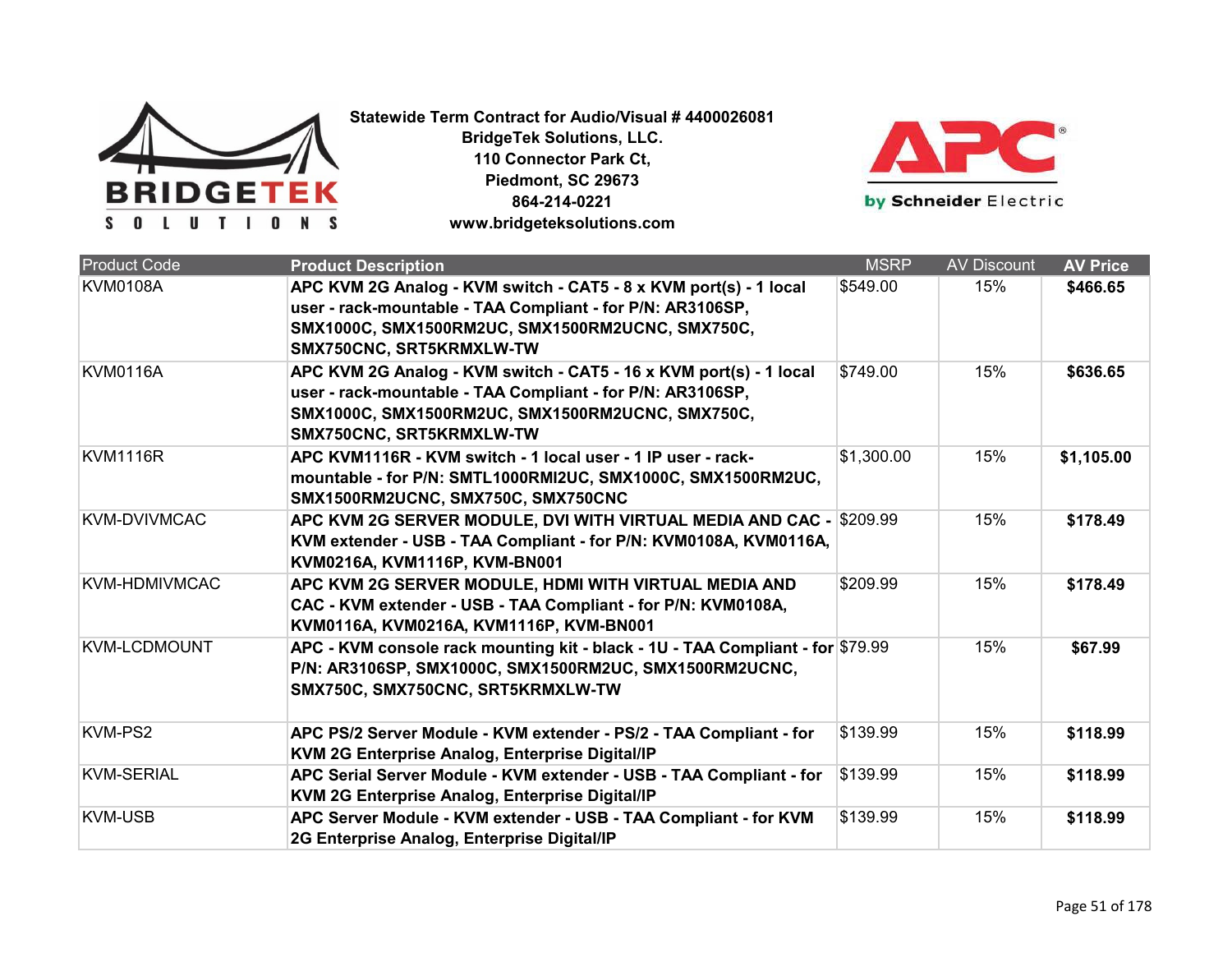



Product Code **Product Description** MSRP AV Discount **AV Price** KVM-USBVM **APC Server Module - KVM extender - USB - TAA Compliant - for KVM 2G Enterprise Analog, Enterprise Digital/IP** \$169.99 15% **\$144.49**  KVM-USBVMCAC **APC Server Module - KVM extender - USB - TAA Compliant - for KVM 2G Enterprise Analog, Enterprise Digital/IP** \$199.99 15% **\$169.99**  LE1200 **APC Line-R 1200VA - Automatic voltage regulator - AC 120 V - 1200 VA -**  \$66.99 15% **\$56.94 output connectors: 4 - beige - for P/N: AR106, AR106SH4, AR106SH6, AR109SH4, AR109SH6, AR112, AR112SH4, AR112SH6** LE1200I **APC Line-R 1200VA - Automatic voltage regulator - AC 220/230/240 V - 1200 VA - output connectors: 4 - beige** \$66.99 15% **\$56.94**  LE600 **APC Line-R 600VA - Automatic voltage regulator - AC 120 V - 600 VA output connectors: 4 - beige - for P/N: AR106, AR106SH4, AR106SH6, AR109SH4, AR109SH6, AR112, AR112SH4, AR112SH6** \$49.99 15% **\$42.49**  LE600I **APC Line-R 600VA - Automatic voltage regulator - AC 220/230/240 V - 600 VA - output connectors: 4 - beige** \$55.99 15% **\$47.59**  LIBSMG95GUL **APC LIBSMG95GUL - Battery enclosure (rack-mountable) - lithium ion - 67000 mAh - white - for Galaxy VM; Galaxy 7000; Galaxy VX** \$38,800.00 15% **\$32,980.00**  MDC24SX3KVAT **APC Micro DC 24U SX - Power distribution cabinet - AC 120 V - 3000 VA - 24U - North America** \$10,600.00 15% **\$9,010.00**  MDC42SX5KVAT **APC Micro DC 42U SX - Power distribution cabinet - AC 208 V - 5000 VA - 42U - North America** \$17,400.00 15% **\$14,790.00**  NBAC0213L **NetBotz USB Latching Repeater Cable - Repeater - USB, USB 2.0 - 4 pin USB Type A / 4 pin USB Type A - for NetBotz Camera Pod 120, 160, 165** \$79.99 15% **\$67.99**  NBAC0221 **APC NetBotz Pod Mounting Kit - Camera mounting kit - ceiling**  \$69.99 15% **\$59.49** 

**mountable, wall mountable, rack mountable - black**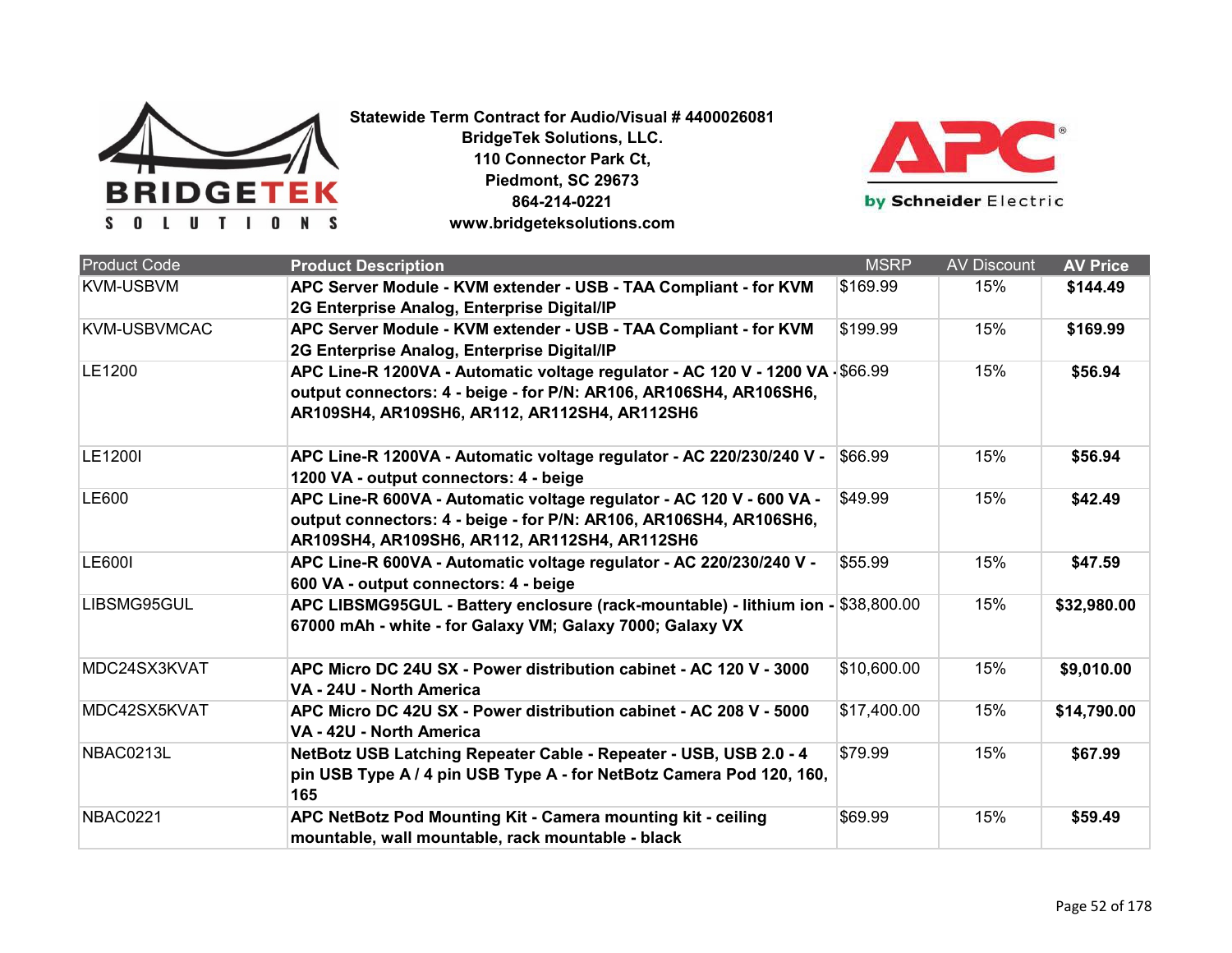



Product Code **Product Description** MSRP AV Discount **AV Price** NBACS125 **APC NetBotz Rack Monitor 250 - Environment monitoring device - 100Mb LAN - rack-mountable - for P/N: AR106SH4, AR106SH6, AR109SH4, AR109SH6, AR112SH4, AR112SH6, AR3106, AR3106SP** \$1,550.00 15% **\$1,317.50**  NBACS1356 **APC NetBotz Rack Monitor 250 - Environment monitoring device - 100Mb LAN - rack-mountable - for P/N: AR106SH4, AR106SH6, AR109SH4, AR109SH6, AR112SH4, AR112SH6, AR3106, AR3106SP** \$1,800.00 15% **\$1,530.00**  NBES0201 **NetBotz External Particle Sensor PS100 - Environmental monitoring sensor - for NetBotz Sensor Pod 120** \$329.99 15% **\$280.49**  NBES0301 **NetBotz Spot Fluid Sensor - Fluid detector - 15 ft - for P/N: AR106SH4, AR106SH6, AR106V, AR106VI, AR109SH4, AR109SH6, AR112SH4, AR112SH6, AR3106SP** \$139.99 15% **\$118.99**  NBES0302 **NetBotz Door Switch Sensor for Rooms or 3rd Party Racks - Rack door \$69.99 15% \$59.49 sensor kit - for P/N: AR106SH4, AR106SH6, AR106V, AR106VI, AR109SH4, AR109SH6, AR112SH4, AR112SH6, AR3106SP NBES0306** NetBotz - Vibration sensor - 12 ft - for NetBotz; Rack Monitor  $$129.99$  15% \$110.49 NBES0307 **NetBotz - Smoke sensor - wired - 10/100 Ethernet** \$229.99 15% **\$195.49**  NBES0311 NetBotz - Rack temperature sensor - for P/N: G5K9635CH, G9K9635CH, \$109.99 15% \$93.49 **G9KEPS9635CH, NBRK0250, NBRK0750, NBWL0356A, NBWL0455A** NBES0313 **NetBotz Door Switch Sensor for an APC Rack - Rack door contact sensor - for P/N: NBPD0122, NBRK0250, NBRK0750** \$59.99 15% **\$50.99**  NBHN125 **APC NetBotz 125 kHz Handle Kit - UPS upgrade kit** \$929.00 15% **\$789.65**  NBPD0160A **APC NetBotz Camera Pod 160 - Surveillance camera - color - 1280 x 1024 - CS-mount - audio - USB - DC 5 V** \$499.00 15% **\$424.15**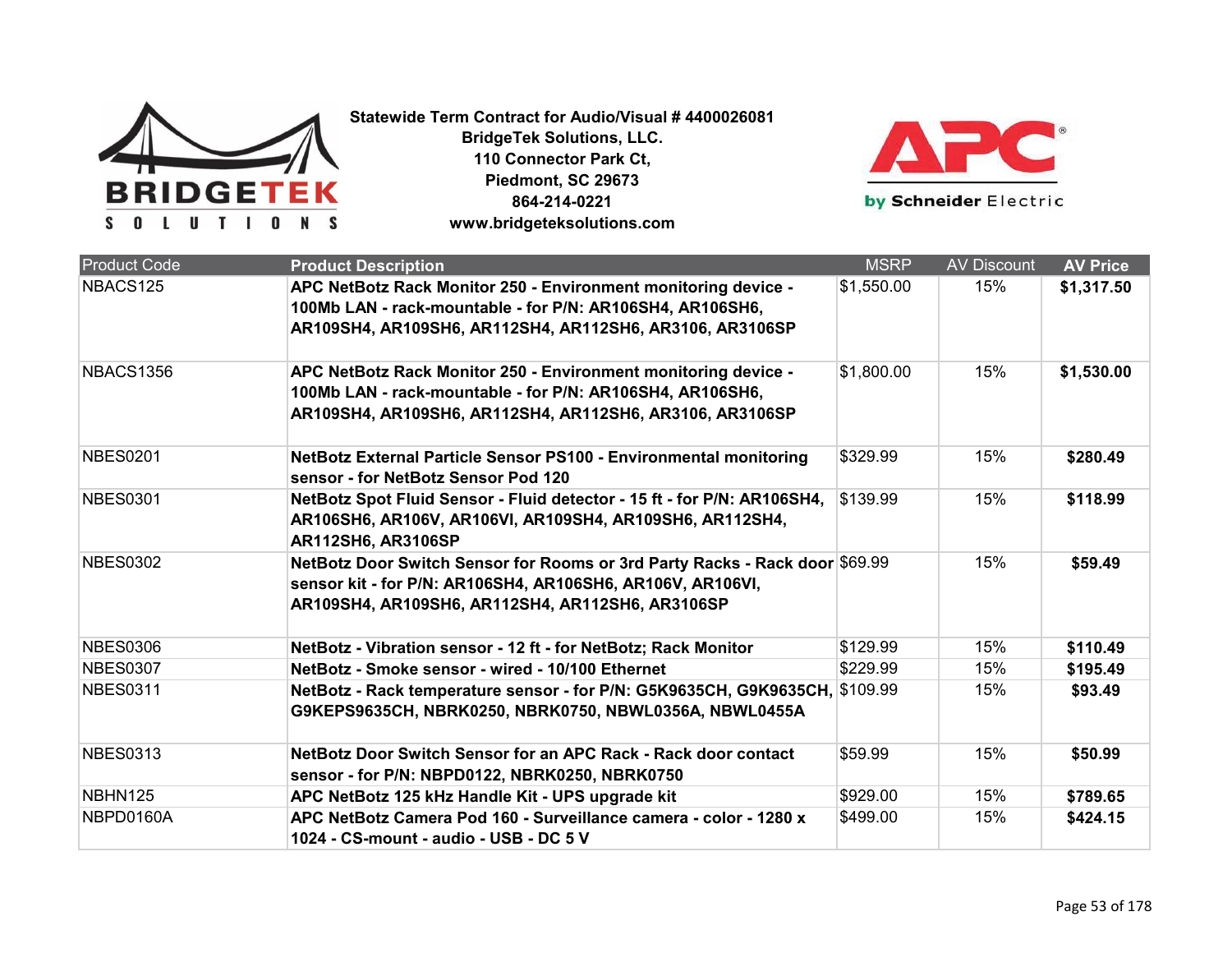



| <b>Product Code</b> | <b>Product Description</b>                                                                                                                                                            | <b>MSRP</b> | <b>AV Discount</b> | <b>AV Price</b> |
|---------------------|---------------------------------------------------------------------------------------------------------------------------------------------------------------------------------------|-------------|--------------------|-----------------|
| NBPD0165            | APC NetBotz Camera Pod 165 - Network surveillance camera - color -<br>DC 12 V / PoE                                                                                                   | \$439.00    | 15%                | \$373.15        |
| NBPD0171            | NetBotz Rack Access Pod 170 - Rack lock kit - black - for P/N: AR3103, \$1,475.00<br>AR3103SP, AR3106SP, SCL400RMJ1U, SCL500RM1UNC,<br>SMX2KR2UNCX145, SRT5KRMXLW-TW                  |             | 15%                | \$1,253.75      |
| <b>NBRK0250</b>     | APC NetBotz Rack Monitor 250 - Environment monitoring device -<br>100Mb LAN - rack-mountable - for P/N: SMTL1000RMI2UC, SMX1000C,<br>SMX1500RM2UC, SMX1500RM2UCNC, SMX750C, SMX750CNC | \$649.00    | 15%                | \$551.65        |
| NBRK0750            | APC NetBotz Rack Monitor 750 - Environment monitoring device -<br>GigE - 1U - rack-mountable - for P/N: SMTL1000RMI2UC, SMX1000C,<br>SMX1500RM2UC, SMX1500RM2UCNC, SMX750C, SMX750CNC | \$2,600.00  | 15%                | \$2,210.00      |
| NBWC100U            | APC Wireless Coordinator & Router - Network adapter - USB - charcoal \$119.99<br>- for P/N: NBPD0122, NBRK0250, NBRK0570, NBWL0455A                                                   |             | 15%                | \$101.99        |
| NBWL0455A           | NetBotz Room Monitor 455 - Environment monitoring device - 100Mb<br><b>LAN</b>                                                                                                        | \$2,250.00  | 15%                | \$1,912.50      |
| NBWL0456A           | NetBotz Room Monitor 455 - Environment monitoring device - 100Mb<br>LAN - with 120/240V PoE Injector - for P/N: NBPD0122, NBPD0160A,<br>NBWL0355A                                     | \$2,375.00  | 15%                | \$2,018.75      |
| <b>NBWL0755</b>     | NetBotz Room Monitor 755 - Environment monitoring device - 100Mb<br><b>LAN</b>                                                                                                        | \$2,375.00  | 15%                | \$2,018.75      |
| <b>NBWN0005</b>     | NetBotz Advanced Software Pack #1 - Box pack - 1 user - for P/N:<br>NBRK0551, NBRK0570, NBWL0455A, NBWL0456A                                                                          | \$129.99    | 15%                | \$110.49        |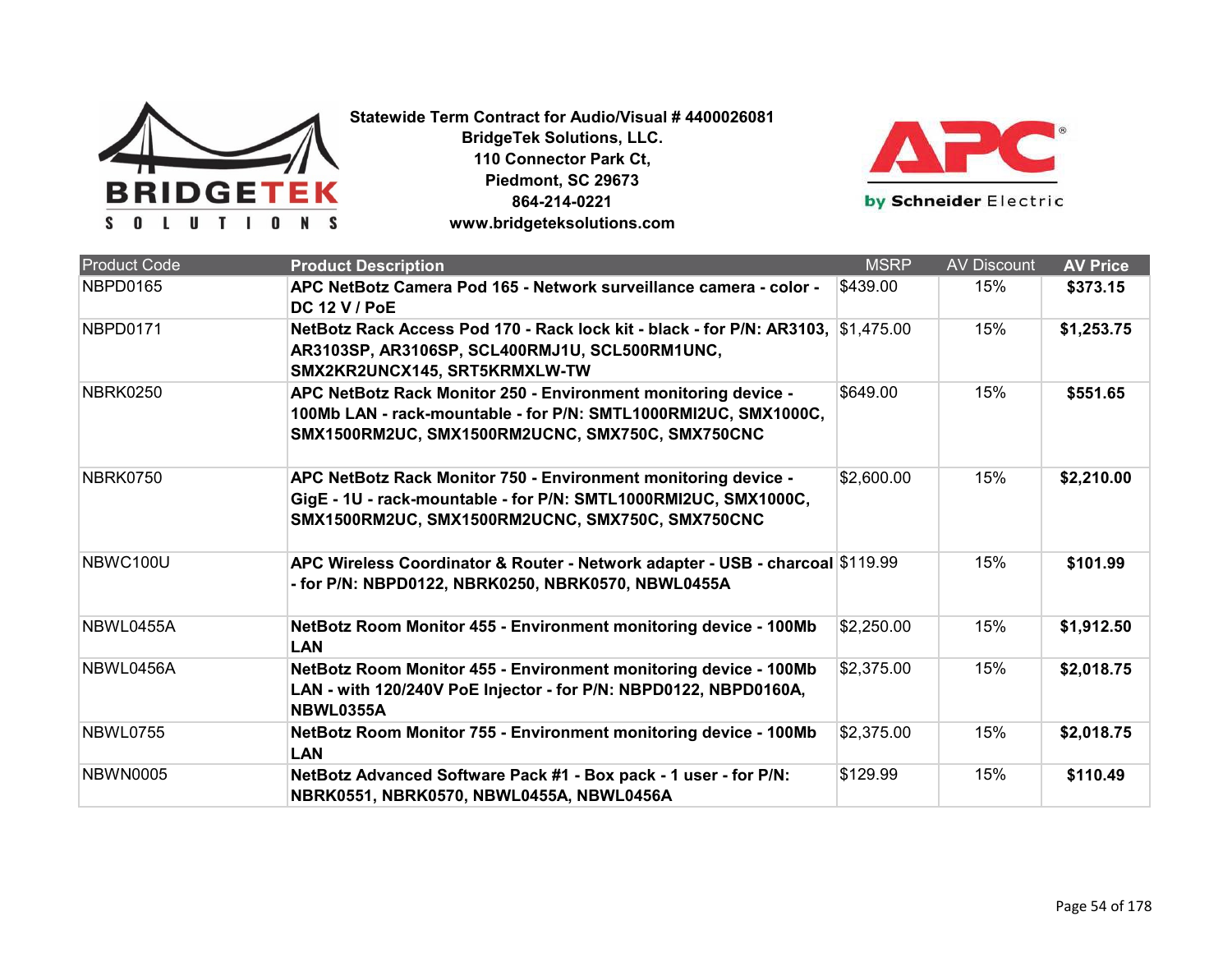



Product Code **Product Description** MSRP AV Discount **AV Price** NBWS100H **APC Wireless - Temperature & humidity sensor - gray - for NetBotz Rack Monitor 450, Rack Monitor 570; NetBotz Rack Monitor 450; Rack Monitor 450** \$169.99 15% **\$144.49**  NBWS100T **APC Wireless - Temperature sensor - gray - for NetBotz Rack Monitor 450, Rack Monitor 570; NetBotz Rack Monitor 450; Rack Monitor 450** \$119.99 15% **\$101.99**  NET7 **APC SurgeArrest Network - Surge protector - AC 120 V - output connectors: 7 - beige - for P/N: AR106SH4, AR106SH6, AR109SH4, AR109SH6, AR112SH4, AR112SH6** \$20.99 15% **\$17.84**  NET9RMBLK **APC SurgeArrest - Surge protector (rack-mountable) - AC 120 V output connectors: 9 - black - for P/N: AR106SH4, AR106SH6, AR109SH4, AR109SH6, AR112SH4, AR112SH6** \$109.99 15% **\$93.49**  P10U2 **APC Performance SurgeArrest P10U2 - Surge protector - AC 120 V output connectors: 10 - 6 ft - black** \$34.99 15% **\$29.74 P11U2 APC P11U2 - Surge protector - AC 104-126 V - output connectors: 11**  $$49.99$  **15% \$42.49** P11VNT3 **APC SurgeArrest Performance - Surge protector - AC 120 V - output connectors: 11 - black - for P/N: AR106SH4, AR106SH6, AR109SH4, AR109SH6, AR112SH4, AR112SH6** \$49.99 15% **\$42.49**  P11VT3 **APC SurgeArrest Performance - Surge protector - AC 120 V - output connectors: 11** \$39.99 15% **\$33.99**  P12U2 **APC Performance SurgeArrest P12U2 - Surge protector - AC 120 V output connectors: 12 - 6 ft - black** \$39.99 15% **\$33.99**  P1T **APC SurgeArrest Essential - Surge protector - AC 120 V - output connectors: 1 - charcoal** \$14.99 15% **\$12.74** 

P232R **APC - Surge protector (rack-mountable) - 1U - black** \$19.99 15% 15% **\$16.99**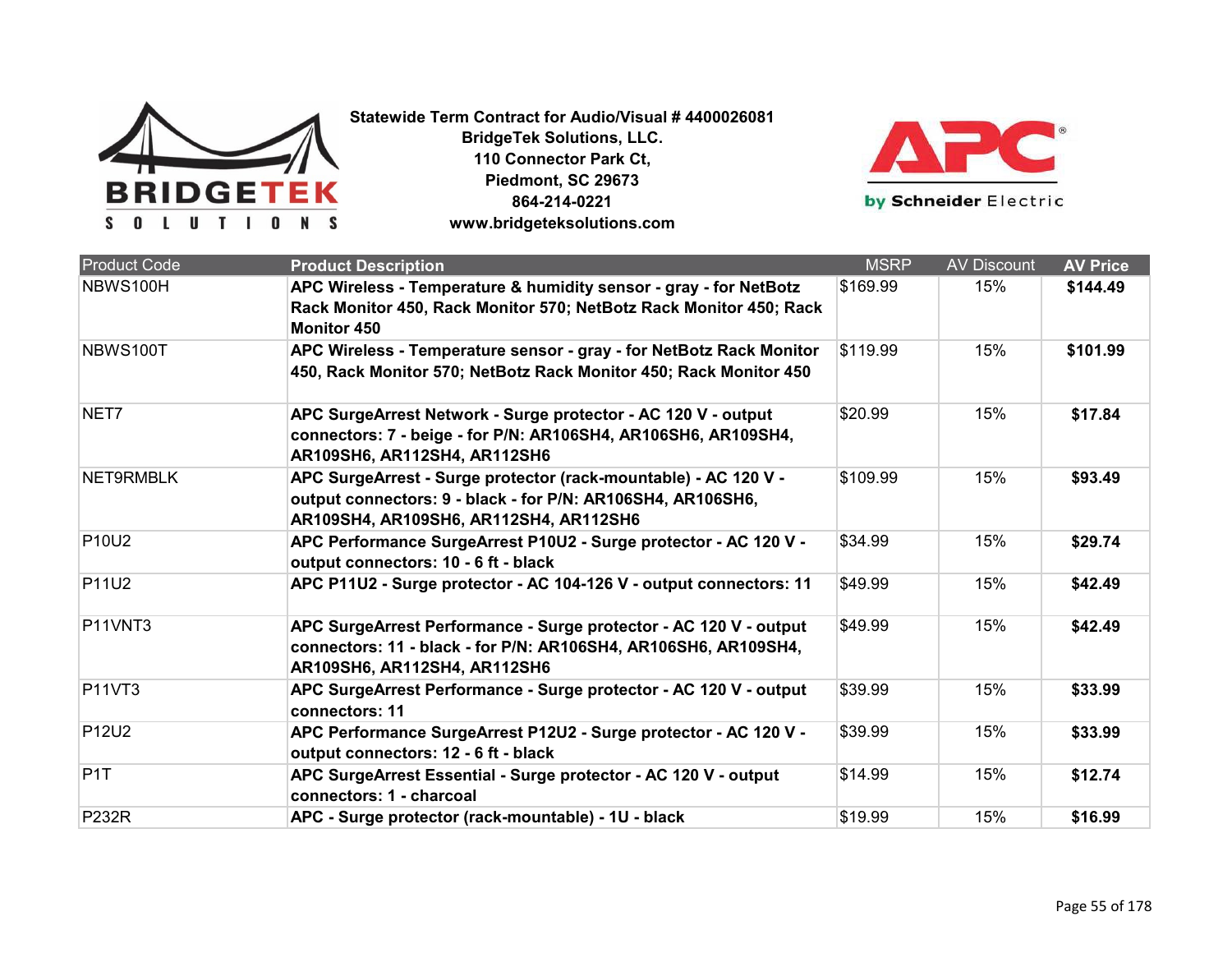



| <b>Product Code</b>           | <b>Product Description</b>                                                                                                                                                                   | <b>MSRP</b> | <b>AV Discount</b> | <b>AV Price</b> |
|-------------------------------|----------------------------------------------------------------------------------------------------------------------------------------------------------------------------------------------|-------------|--------------------|-----------------|
| P <sub>3</sub> U <sub>3</sub> | APC SurgeArrest Essential - Surge protector - AC 120 V - output<br>connectors: 6                                                                                                             | \$34.99     | 15%                | \$29.74         |
| P3U3B                         | APC Essential Surgearrest P3U3B - Surge protector - AC 120 V - 1440<br>Watt - output connectors: 6 - black                                                                                   | \$34.99     | 15%                | \$29.74         |
| P3U3B-CA                      | APC Essential Surgearrest P3U3B - Surge protector - AC 120 V - 1440<br>Watt - output connectors: 3 - Canada - black                                                                          | \$23.99     | 15%                | \$20.39         |
| P4GC                          | APC SurgeArrest Essential Power-Saving Timer - Surge protector - AC \$17.99<br>120 V - output connectors: 4 - white                                                                          |             | 15%                | \$15.29         |
| P <sub>4</sub> V              | APC Premium Audio/Video Surge Protector - Surge protector - AC 120<br>V - output connectors: 4 - black                                                                                       | \$39.99     | 15%                | \$33.99         |
| P6B                           | APC SurgeArrest Essential - Surge protector - AC 120 V - output<br>connectors: 6 - United States - charcoal - for P/N: AR106SH4,<br>AR106SH6, AR109SH4, AR109SH6, AR112SH4, AR112SH6         | \$13.99     | 15%                | \$11.89         |
| P6GC                          | APC SurgeArrest Essential Power-Saving Timer - Surge protector - AC \$19.99<br>120 V - output connectors: 6 - white - for P/N: AR106SH4, AR106SH6,<br>AR109SH4, AR109SH6, AR112SH4, AR112SH6 |             | 15%                | \$16.99         |
| P <sub>6</sub> V              | APC Premium Audio/Video Surge Protector - Surge protector - AC 120<br>V - output connectors: 6 - black                                                                                       | \$49.99     | 15%                | \$42.49         |
| P6W                           | APC SurgeArrest Essential - Surge protector - AC 120 V - output<br>connectors: 6 - beige                                                                                                     | \$8.00      | 15%                | \$6.80          |
| P7T10                         | APC Basic Surge Protector - Surge protector - AC 120 V - output<br>connectors: 7 - beige - for P/N: AR106SH4, AR106SH6, AR109SH4,<br>AR109SH6, AR112SH4, AR112SH6                            | \$18.99     | 15%                | \$16.14         |
| P8GT                          | APC SurgeArrest Power-Saving Home/Office - Surge protector - AC<br>120 V - output connectors: 8 - white - for P/N: AR106SH4, AR106SH6,<br>AR109SH4, AR109SH6, AR112SH4, AR112SH6             | \$29.99     | 15%                | \$25.49         |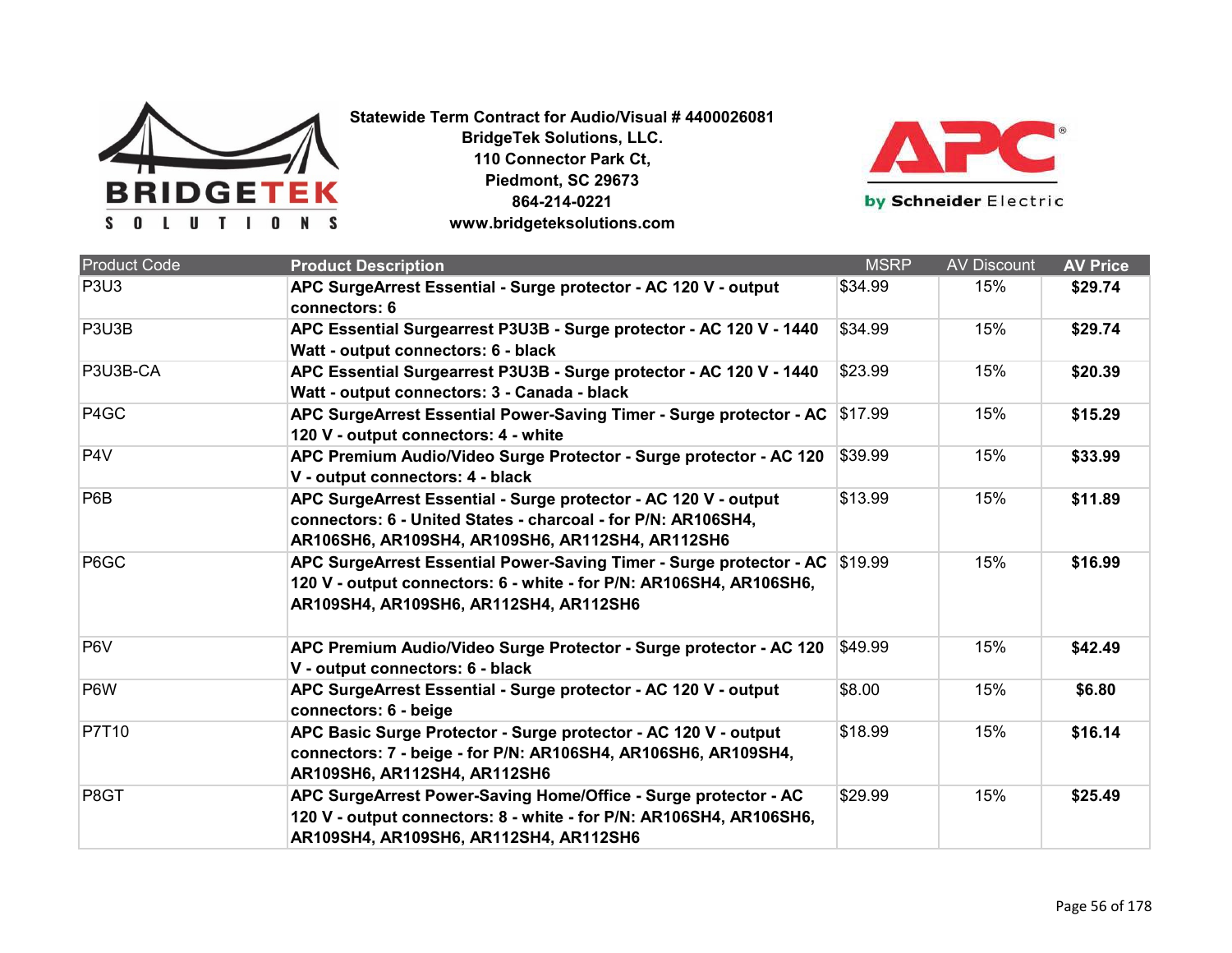



Product Code **Product Description** MSRP AV Discount **AV Price** P8T3 **APC SurgeArrest Home/Office - Surge protector - AC 120 V - output connectors: 8 - black - for P/N: AR106SH4, AR106SH6, AR109SH4, AR109SH6, AR112SH4, AR112SH6** \$29.99 15% **\$25.49**  P8U2 **APC SurgeArrest P8U2 - Surge protector - AC 104-126 V - output connectors: 8** \$29.99 15% **\$25.49**  P8VT3 **APC SurgeArrest Home/Office - Surge protector - AC 120 V - output connectors: 8 - 6 ft cord - black - for P/N: AR106SH4, AR106SH6, AR109SH4, AR109SH6, AR112SH4, AR112SH6** \$29.99 15% **\$25.49**  PD2P30ABBSD **APC - Automatic circuit breaker - AC 120/208/230 V - black \$89.99 15% <b>\$76.49 \$76.49** PDIGTR **APC - Surge protector (rack-mountable) - 1U - black - for P/N: PRM24, PRM4** \$19.99 15% **\$16.99**  PDIY7 **APC SurgeArrest Workshop - Surge protector - AC 120 V - output connectors: 7 - yellow - for P/N: AR106SH4, AR106SH6, AR109SH4, AR109SH6, AR112SH4, AR112SH6** \$16.99 15% **\$14.44**  PDIY8 **APC SurgeArrest Workshop - Surge protector - AC 120 V - output connectors: 8 - yellow** \$29.99 15% **\$25.49**  PDM1316IEC-3P **APC IT Power Distribution Module - Automatic circuit breaker (plug-in module) - AC 400 V - 3-phase - output connectors: 3 - for P/N: SY16K48H-PDNB, SY32K48H-PDNB, SY48K48H-PDNB, SY64K96H-NB, SY96K160H-NB, SY96K96H-NB** \$1,375.00 15% **\$1,168.75**  PDM1320IEC-3P-3 **APC IT Power Distribution Module - Automatic circuit breaker (plug-in module) - AC 230 V - 3-phase - output connectors: 1 - for P/N: PDPM100F6F-M, PDPM100F-M, PDPM100G6F-M, PDPM100L6F-M, PDPM144F, PDPM175G6H** \$1,200.00 15% **\$1,020.00**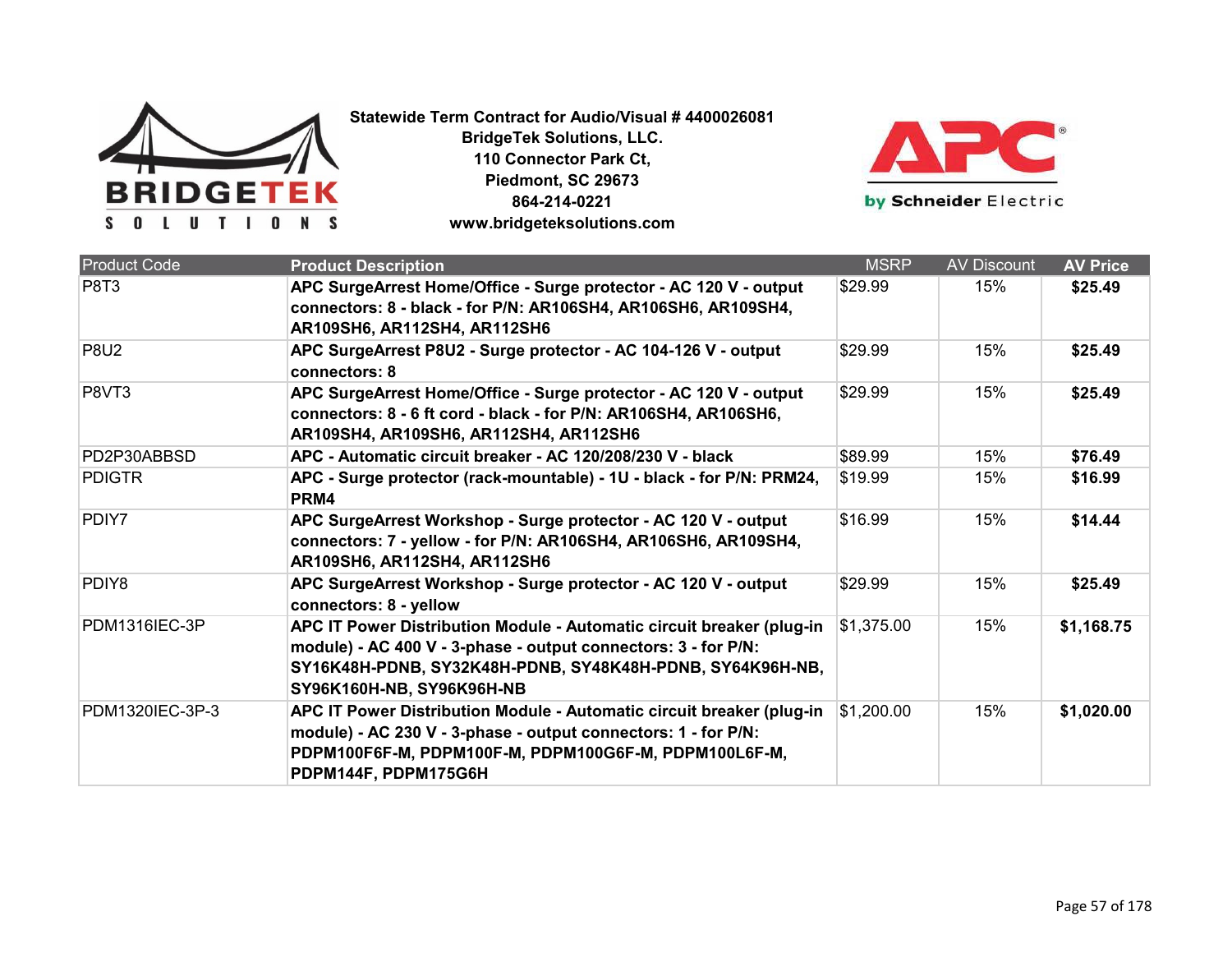



Product Code **Product Description** MSRP AV Discount **AV Price** PDM1320L5-3P-1 **APC IT Power Distribution Module - Automatic circuit breaker (plug-in module) - AC 208 V - 3-phase - output connectors: 3 - for P/N: SY40K100F-NB, SY50K100F-NB, SY60K100F-NB, SY70K100F-NB, SY80K100F-NB, SY90K100F-NB** \$1,350.00 15% **\$1,147.50**  PDM1320L5-3P-3 **APC IT Power Distribution Module - Automatic circuit breaker (plug-in module) - AC 208 V - 3-phase - output connectors: 3 - for P/N: SY40K100F-NB, SY50K100F-NB, SY60K100F-NB, SY70K100F-NB, SY80K100F-NB, SY90K100F-NB** \$2,725.00 15% **\$2,316.25**  PDM1332IEC-3P **APC IT Power Distribution Module - Automatic circuit breaker (plug-in module) - AC 400 V - 3-phase - output connectors: 3 - for P/N: SY16K48H-PDNB, SY32K48H-PDNB, SY48K48H-PDNB, SY64K96H-NB, SY96K160H-NB, SY96K96H-NB** \$1,275.00 15% **\$1,083.75**  PDM1332IEC-3P-3 **APC IT Power Distribution Module - Automatic circuit breaker (plug-in module) - AC 400 V - 3-phase - output connectors: 3 - for P/N: SY16K48H-PDNB, SY32K48H-PDNB, SY48K48H-PDNB, SY64K96H-NB, SY96K160H-NB, SY96K96H-NB** \$1,500.00 15% **\$1,275.00**  PDM2330L6-12-740 **APC IT Power Distribution Module - Automatic circuit breaker (plug-in module) - AC 208 V - output connectors: 1 - black - for P/N: SY40K100F-NB, SY50K100F-NB, SY60K100F-NB, SY70K100F-NB, SY80K100F-NB, SY90K100F-NB** \$739.00 15% **\$628.15**  PDM2330L6-31-380 **APC IT Power Distribution Module - Automatic circuit breaker (plug-in module) - AC 208 V - output connectors: 1 - black - for P/N: SY40K100F-NB, SY50K100F-NB, SY60K100F-NB, SY70K100F-NB, SY80K100F-NB, SY90K100F-NB** \$649.00 15% **\$551.65**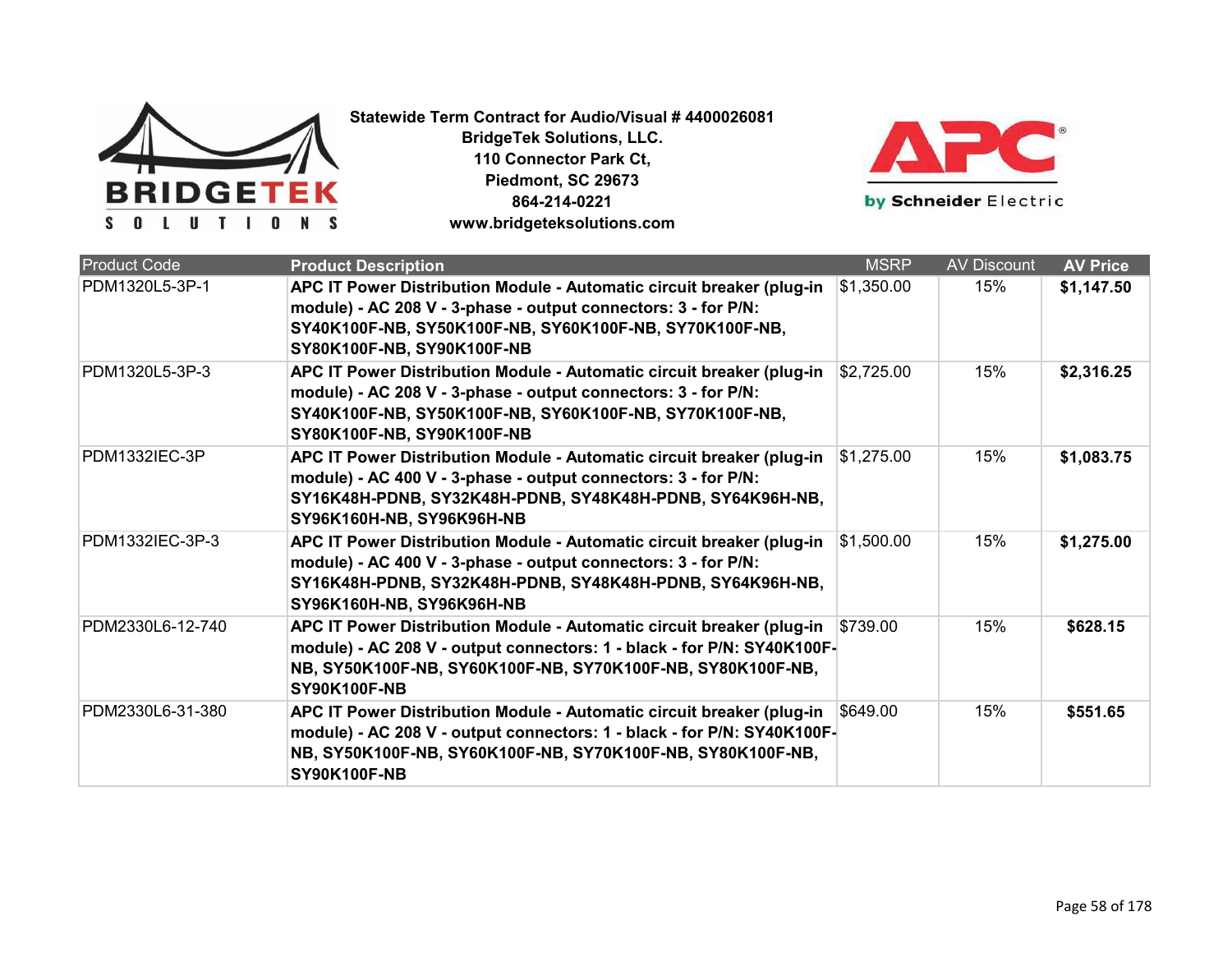



**Product Code <b>Product Description** MSRP AV Discount **AV Price** PDM2330L6-31-740 **APC IT Power Distribution Module - Automatic circuit breaker (plug-in module) - AC 208 V - output connectors: 1 - black - for P/N: SY40K100F-NB, SY50K100F-NB, SY60K100F-NB, SY70K100F-NB, SY80K100F-NB, SY90K100F-NB** \$739.00 15% **\$628.15**  PDM3450CS50-1680 **APC IT Power Distribution Module - Automatic circuit breaker (plug-in module) - AC 208 V - 3-phase - for P/N: SY40K100F-NB, SY50K100F-NB, SY60K100F-NB, SY70K100F-NB, SY80K100F-NB, SY90K100F-NB** \$2,675.00 15% **\$2,273.75**  PDM3450CS50-200 **APC IT Power Distribution Module - Automatic circuit breaker (plug-in module) - AC 208 V - 3-phase - for P/N: AP7869B, AP7899B, AP7968B, AP7998B, SY70K100F-NB, SY80K100F-NB, SY90K100F-NB** \$1,225.00 15% **\$1,041.25**  PDM3450CS50-260 **APC IT Power Distribution Module - Automatic circuit breaker (plug-in module) - AC 208 V - 3-phase - for P/N: AP7869B, AP7899B, AP7968B, AP7998B, SY70K100F-NB, SY80K100F-NB, SY90K100F-NB** \$1,325.00 15% **\$1,126.25**  PDM3450CS50-320 **APC IT Power Distribution Module - Automatic circuit breaker (plug-in module) - AC 208 V - 3-phase - for P/N: AP7869B, AP7899B, AP7968B, AP7998B, SY70K100F-NB, SY80K100F-NB, SY90K100F-NB** \$1,350.00 15% **\$1,147.50**  PDM3450CS50-380 **APC IT Power Distribution Module - Automatic circuit breaker (plug-in module) - AC 208 V - 3-phase - for P/N: AP7869B, AP7899B, AP7968B, AP7998B, SY70K100F-NB, SY80K100F-NB, SY90K100F-NB** \$1,425.00 15% **\$1,211.25**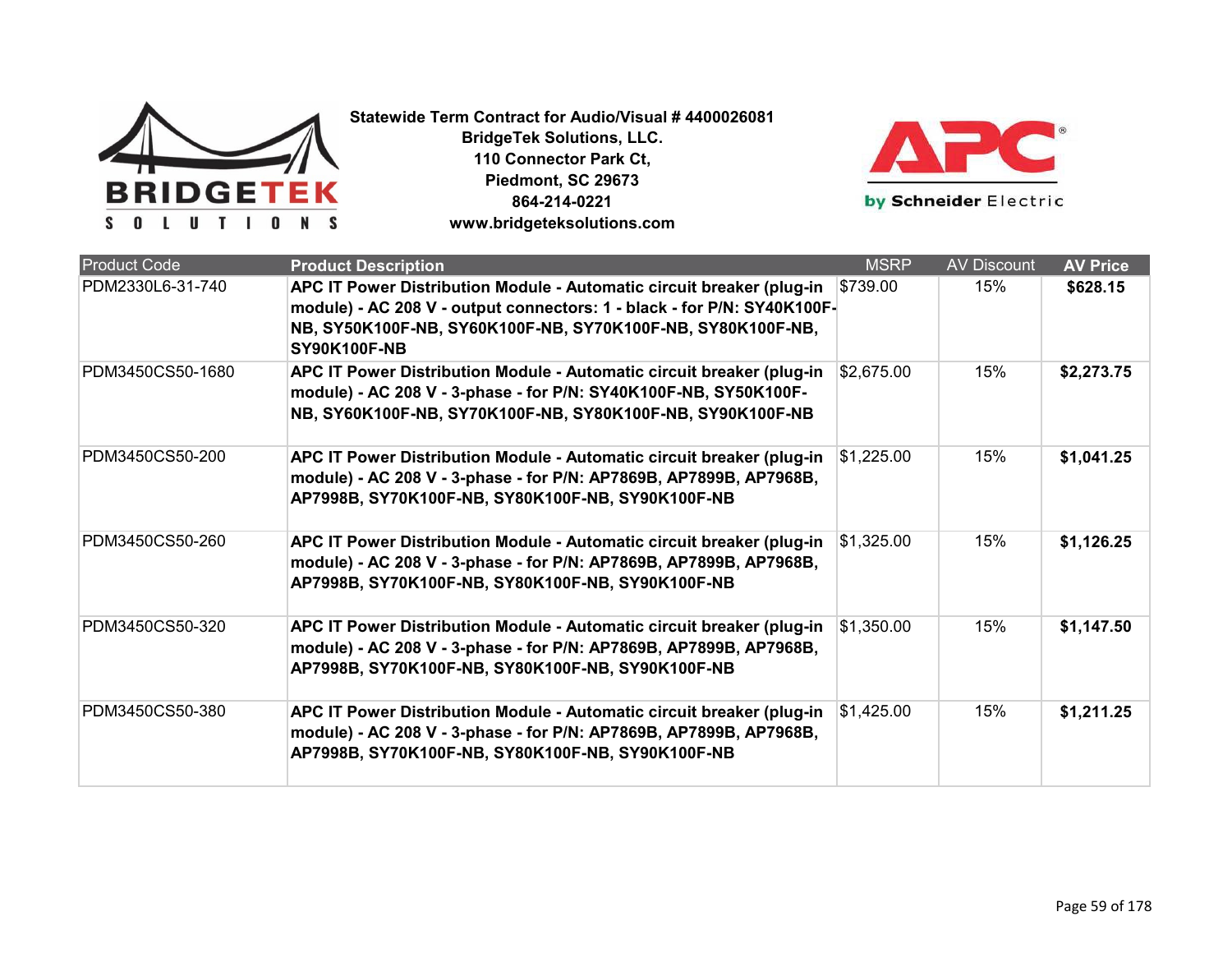



Product Code **Product Description** MSRP AV Discount **AV Price** PDM3450CS50-440 **APC IT Power Distribution Module - Automatic circuit breaker (plug-in module) - AC 208 V - 3-phase - for P/N: AP7869B, AP7899B, AP7968B, AP7998B, SY70K100F-NB, SY80K100F-NB, SY90K100F-NB** \$1,475.00 15% **\$1,253.75**  PDM3450CS50-500 **APC IT Power Distribution Module - Automatic circuit breaker (plug-in module) - AC 208 V - 3-phase - for P/N: AP7869B, AP7899B, AP7968B, AP7998B, SY70K100F-NB, SY80K100F-NB, SY90K100F-NB** \$1,500.00 15% **\$1,275.00**  PDM3450CS50-560 **APC IT Power Distribution Module - Automatic circuit breaker (plug-in module) - AC 208 V - 3-phase - for P/N: AP7869B, AP7899B, AP7968B, AP7998B, SY70K100F-NB, SY80K100F-NB, SY90K100F-NB** \$1,600.00 15% **\$1,360.00**  PDM3450CS50-620 **APC IT Power Distribution Module - Automatic circuit breaker (plug-in module) - AC 208 V - 3-phase - for P/N: AP7869B, AP7899B, AP7968B, AP7998B, SY70K100F-NB, SY80K100F-NB, SY90K100F-NB** \$1,625.00 15% **\$1,381.25**  PDM3450CS50-740 **APC IT Power Distribution Module - Automatic circuit breaker (plug-in module) - AC 208 V - 3-phase - for P/N: AP7869B, AP7899B, AP7968B, AP7998B, SY70K100F-NB, SY80K100F-NB, SY90K100F-NB** \$1,750.00 15% **\$1,487.50**  PDM3450CS50-800 **APC IT Power Distribution Module - Automatic circuit breaker (plug-in module) - AC 208 V - 3-phase - for P/N: AP7869B, AP7899B, AP7968B, AP7998B, SY70K100F-NB, SY80K100F-NB, SY90K100F-NB** \$1,800.00 15% **\$1,530.00**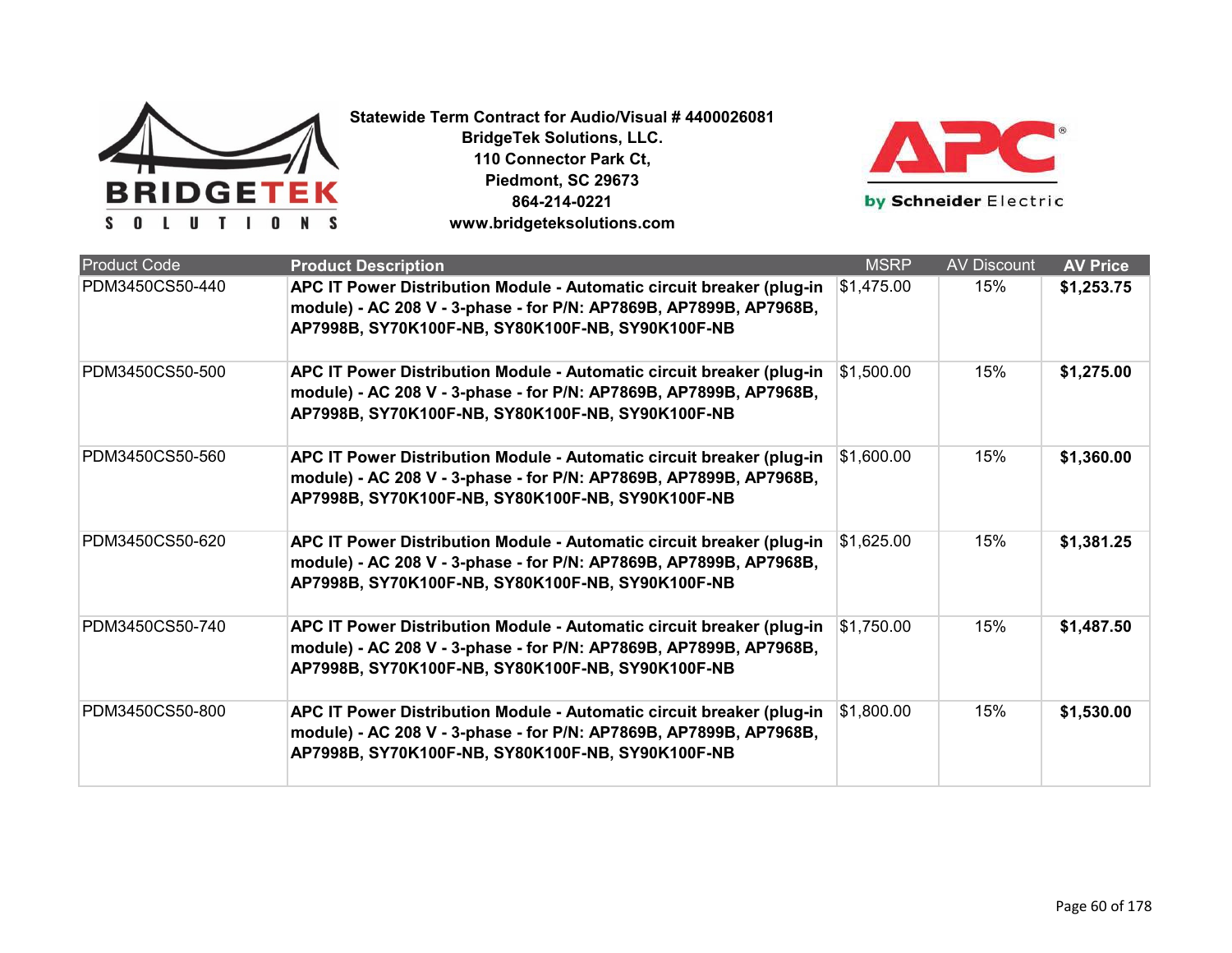



Product Code **Product Description** MSRP AV Discount **AV Price** PDM3450CS50-920 **APC IT Power Distribution Module - Automatic circuit breaker (plug-in module) - AC 208 V - 3-phase - for P/N: AP7869B, AP7899B, AP7968B, AP7998B, SY70K100F-NB, SY80K100F-NB, SY90K100F-NB** \$1,925.00 15% **\$1,636.25**  PDM3460IEC309-1040 **APC IT Power Distribution Module - Automatic circuit breaker (plug-in module) - AC 208 V - 3-phase - output connectors: 1 - for P/N: SY40K100F-NB, SY50K100F-NB, SY60K100F-NB, SY70K100F-NB, SY80K100F-NB, SY90K100F-NB** \$2,700.00 15% **\$2,295.00**  PDM3460IEC309-1680 **APC IT Power Distribution Module - Automatic circuit breaker (plug-in module) - AC 208 V - 3-phase - output connectors: 1 - for P/N: SY40K100F-NB, SY50K100F-NB, SY60K100F-NB, SY70K100F-NB, SY80K100F-NB, SY90K100F-NB** \$3,500.00 15% **\$2,975.00**  PDM3460IEC309-260 **APC IT Power Distribution Module - Automatic circuit breaker (plug-in module) - AC 208 V - 3-phase - output connectors: 1 - for P/N: SY40K100F-NB, SY50K100F-NB, SY60K100F-NB, SY70K100F-NB, SY80K100F-NB, SY90K100F-NB** \$1,650.00 15% **\$1,402.50**  PDM3460IEC309-560 **APC IT Power Distribution Module - Automatic circuit breaker (plug-in module) - AC 208 V - 3-phase - output connectors: 1 - for P/N: SY40K100F-NB, SY50K100F-NB, SY60K100F-NB, SY70K100F-NB, SY80K100F-NB, SY90K100F-NB** \$2,050.00 15% **\$1,742.50**  PDM3460IEC309-620 **APC IT Power Distribution Module - Automatic circuit breaker (plug-in module) - AC 208 V - 3-phase - output connectors: 1 - for P/N: SY40K100F-NB, SY50K100F-NB, SY60K100F-NB, SY70K100F-NB, SY80K100F-NB, SY90K100F-NB** \$2,125.00 15% **\$1,806.25**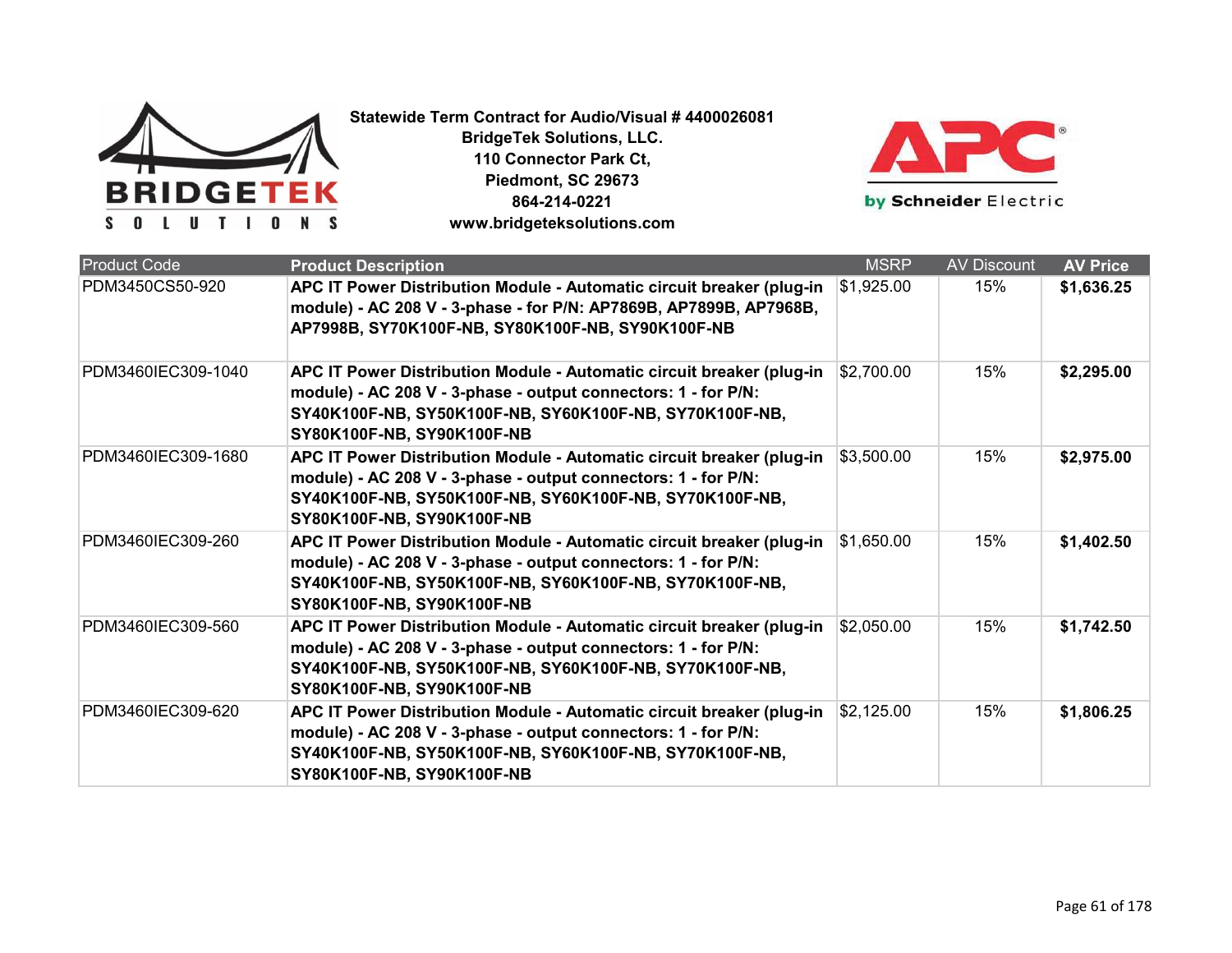



Product Code **Product Description** MSRP AV Discount **AV Price** PDM3460IEC309-680 **APC IT Power Distribution Module - Automatic circuit breaker (plug-in module) - AC 208 V - 3-phase - output connectors: 1 - for P/N: SY40K100F-NB, SY50K100F-NB, SY60K100F-NB, SY70K100F-NB, SY80K100F-NB, SY90K100F-NB** \$2,200.00 15% **\$1,870.00**  PDM3460IEC309-740 **APC IT Power Distribution Module - Automatic circuit breaker (plug-in module) - AC 208 V - 3-phase - output connectors: 1 - for P/N: SY40K100F-NB, SY50K100F-NB, SY60K100F-NB, SY70K100F-NB, SY80K100F-NB, SY90K100F-NB** \$2,275.00 15% **\$1,933.75**  PDM3460IEC309-800 **APC IT Power Distribution Module - Automatic circuit breaker (plug-in module) - AC 208 V - 3-phase - output connectors: 1 - for P/N: SY40K100F-NB, SY50K100F-NB, SY60K100F-NB, SY70K100F-NB, SY80K100F-NB, SY90K100F-NB** \$2,375.00 15% **\$2,018.75**  PDM3520IEC309-1680 **APC IT Power Distribution Module - Automatic circuit breaker (plug-in module) - AC 230 V - 3-phase - output connectors: 1 - for P/N: PDPM100F6F-M, PDPM100F-M, PDPM100G6F-M, PDPM100L6F-M, PDPM144F, PDPM175G6H** \$909.00 15% **\$772.65**  PDM3520IEC309-380 **APC IT Power Distribution Module - Automatic circuit breaker (plug-in module) - AC 230 V - 3-phase - output connectors: 1 - for P/N: PDPM100F6F-M, PDPM100F-M, PDPM100G6F-M, PDPM100L6F-M, PDPM144F, PDPM175G6H** \$709.00 15% **\$602.65**  PDM3520L2120-1040 **APC IT Power Distribution Module - Automatic circuit breaker (plug-in module) - AC 208 V - 3-phase - output connectors: 1 - for Symmetra PX 100kW, 10kW, 20kW, 30kW, 40kW, 50kW, 60kW, 70kW, 80kW, 90kW** \$909.00 15% **\$772.65**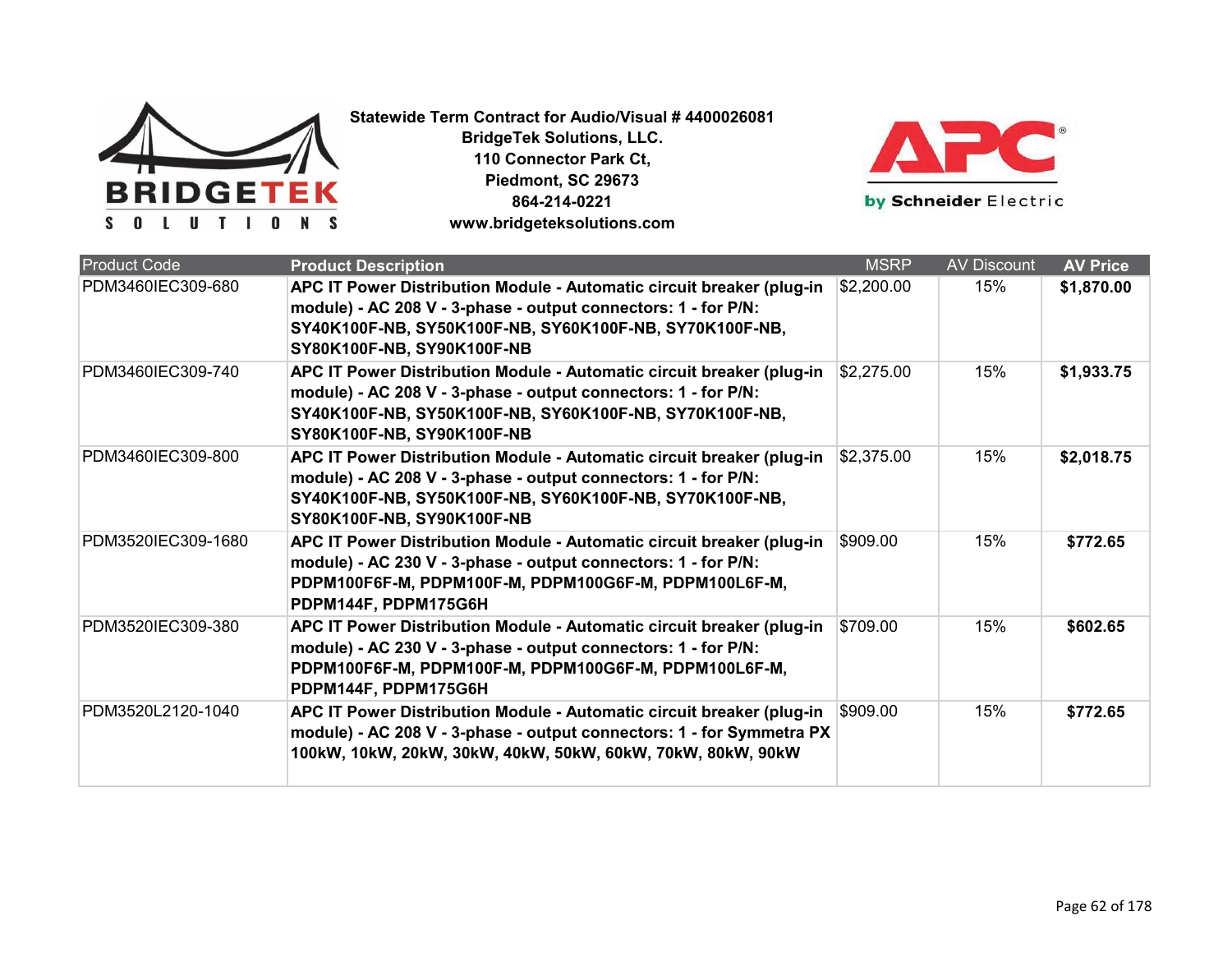



Product Code **Product Description** MSRP AV Discount **AV Price** PDM3520L2120-1680 **APC IT Power Distribution Module - Automatic circuit breaker (plug-in module) - AC 208 V - 3-phase - output connectors: 1 - for Symmetra PX 100kW, 10kW, 20kW, 30kW, 40kW, 50kW, 60kW, 70kW, 80kW, 90kW** \$1,075.00 15% **\$913.75**  PDM3520L2120-320 **APC Power Distribution Module - Automatic circuit breaker (plug-in module) - AC 208 V - 3-phase - output connectors: 1 - for P/N: SY40K100F-NB, SY50K100F-NB, SY60K100F-NB, SY70K100F-NB, SY80K100F-NB, SY90K100F-NB** \$709.00 15% **\$602.65**  PDM3520L2120-380 **APC IT Power Distribution Module - Automatic circuit breaker (plug-in**  \$719.00 15% **\$611.15 module) - AC 208 V - 3-phase - output connectors: 1 - for P/N: SY40K100F-NB, SY50K100F-NB, SY60K100F-NB, SY70K100F-NB, SY80K100F-NB, SY90K100F-NB** PDM3520L2120-440 **APC IT Power Distribution Module - Automatic circuit breaker (plug-in module) - AC 208 V - 3-phase - output connectors: 1 - for Symmetra PX 100kW, 10kW, 20kW, 30kW, 40kW, 50kW, 60kW, 70kW, 80kW, 90kW** \$739.00 15% **\$628.15**  PDM3520L2120-500 **APC IT Power Distribution Module - Automatic circuit breaker (plug-in**  \$749.00 15% **\$636.65 module) - AC 208 V - 3-phase - output connectors: 1 - for Symmetra PX 100kW, 10kW, 20kW, 30kW, 40kW, 50kW, 60kW, 70kW, 80kW, 90kW** PDM3520L2120-560 **APC IT Power Distribution Module - Automatic circuit breaker (plug-in module) - AC 208 V - 3-phase - output connectors: 1 - for Symmetra PX 100kW, 10kW, 20kW, 30kW, 40kW, 50kW, 60kW, 70kW, 80kW, 90kW** \$769.00 15% **\$653.65**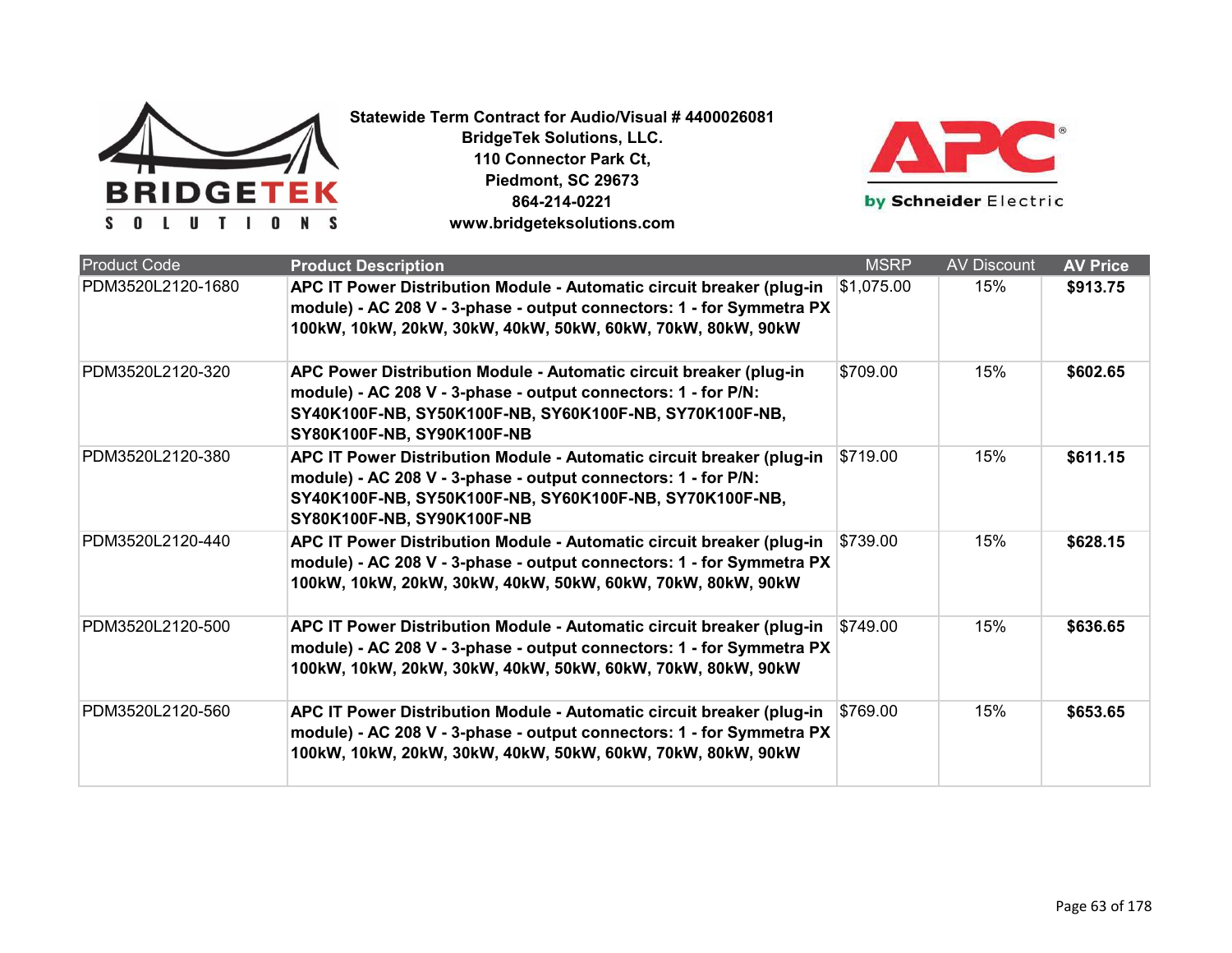



**Product Code <b>Product Description** MSRP AV Discount **AV Price** PDM3520L2120-620 **APC IT Power Distribution Module - Automatic circuit breaker (plug-in module) - AC 208 V - 3-phase - output connectors: 1 - for Symmetra PX 100kW, 10kW, 20kW, 30kW, 40kW, 50kW, 60kW, 70kW, 80kW, 90kW** \$789.00 15% **\$670.65**  PDM3520L2120-680 **APC IT Power Distribution Module - Automatic circuit breaker (plug-in module) - AC 208 V - 3-phase - output connectors: 1 - for Symmetra PX 100kW, 10kW, 20kW, 30kW, 40kW, 50kW, 60kW, 70kW, 80kW, 90kW** \$809.00 15% **\$687.65**  PDM3520L2120-740 **APC IT Power Distribution Module - Automatic circuit breaker (plug-in module) - AC 208 V - 3-phase - output connectors: 1 - for Symmetra PX 100kW, 10kW, 20kW, 30kW, 40kW, 50kW, 60kW, 70kW, 80kW, 90kW** \$819.00 15% **\$696.15**  PDM3520L2120-800 **APC IT Power Distribution Module - Automatic circuit breaker (plug-in module) - AC 208 V - 3-phase - output connectors: 1 - for Symmetra PX 100kW, 10kW, 20kW, 30kW, 40kW, 50kW, 60kW, 70kW, 80kW, 90kW** \$829.00 15% **\$704.65**  PDM3520L2120-860 **APC IT Power Distribution Module - Automatic circuit breaker (plug-in module) - AC 208 V - 3-phase - output connectors: 1 - for Symmetra PX 100kW, 10kW, 20kW, 30kW, 40kW, 50kW, 60kW, 70kW, 80kW, 90kW** \$849.00 15% **\$721.65**  PDM3520L2120-980 **APC IT Power Distribution Module - Automatic circuit breaker (plug-in module) - AC 208 V - 3-phase - output connectors: 1 - for Symmetra PX 100kW, 10kW, 20kW, 30kW, 40kW, 50kW, 60kW, 70kW, 80kW, 90kW** \$879.00 15% **\$747.15**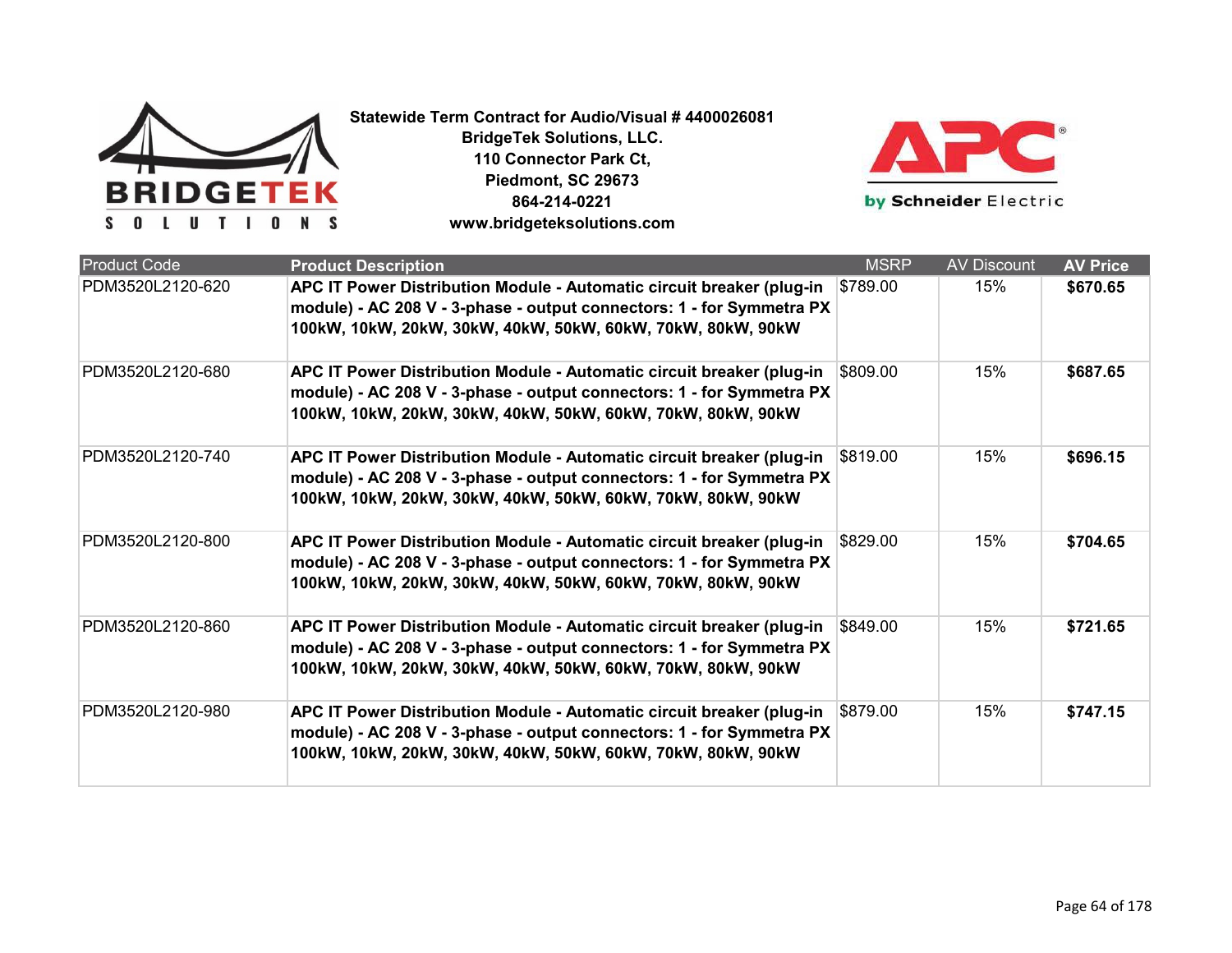



Product Code **Product Description** MSRP AV Discount **AV Price** PDM3530L2130-1040 **APC IT Power Distribution Module - Automatic circuit breaker (plug-in module) - AC 208 V - 3-phase - output connectors: 1 - for Symmetra PX 100kW, 10kW, 20kW, 30kW, 40kW, 50kW, 60kW, 70kW, 80kW, 90kW** \$1,350.00 15% **\$1,147.50**  PDM3530L2130-1680 **APC IT Power Distribution Module - Automatic circuit breaker (plug-in module) - AC 208 V - 3-phase - output connectors: 1 - for Symmetra PX 100kW, 10kW, 20kW, 30kW, 40kW, 50kW, 60kW, 70kW, 80kW, 90kW** \$1,750.00 15% **\$1,487.50**  PDM3530L2130-200 **APC IT Power Distribution Module - Automatic circuit breaker (plug-in module) - AC 208 V - 3-phase - output connectors: 1 - for Symmetra PX 100kW, 10kW, 20kW, 30kW, 40kW, 50kW, 60kW, 70kW, 80kW, 90kW** \$869.00 15% **\$738.65**  PDM3530L2130-260 **APC IT Power Distribution Module - Automatic circuit breaker (plug-in module) - AC 208 V - 3-phase - output connectors: 1 - for Symmetra PX 100kW, 10kW, 20kW, 30kW, 40kW, 50kW, 60kW, 70kW, 80kW, 90kW** \$909.00 15% **\$772.65**  PDM3530L2130-440 **APC IT Power Distribution Module - Automatic circuit breaker (plug-in module) - AC 208 V - 3-phase - output connectors: 1 - for Symmetra PX 100kW, 10kW, 20kW, 30kW, 40kW, 50kW, 60kW, 70kW, 80kW, 90kW** \$999.00 15% **\$849.15**  PDM3530L2130-560 **APC IT Power Distribution Module - Automatic circuit breaker (plug-in module) - AC 208 V - 3-phase - output connectors: 1 - for Symmetra PX 100kW, 10kW, 20kW, 30kW, 40kW, 50kW, 60kW, 70kW, 80kW, 90kW** \$1,075.00 15% **\$913.75**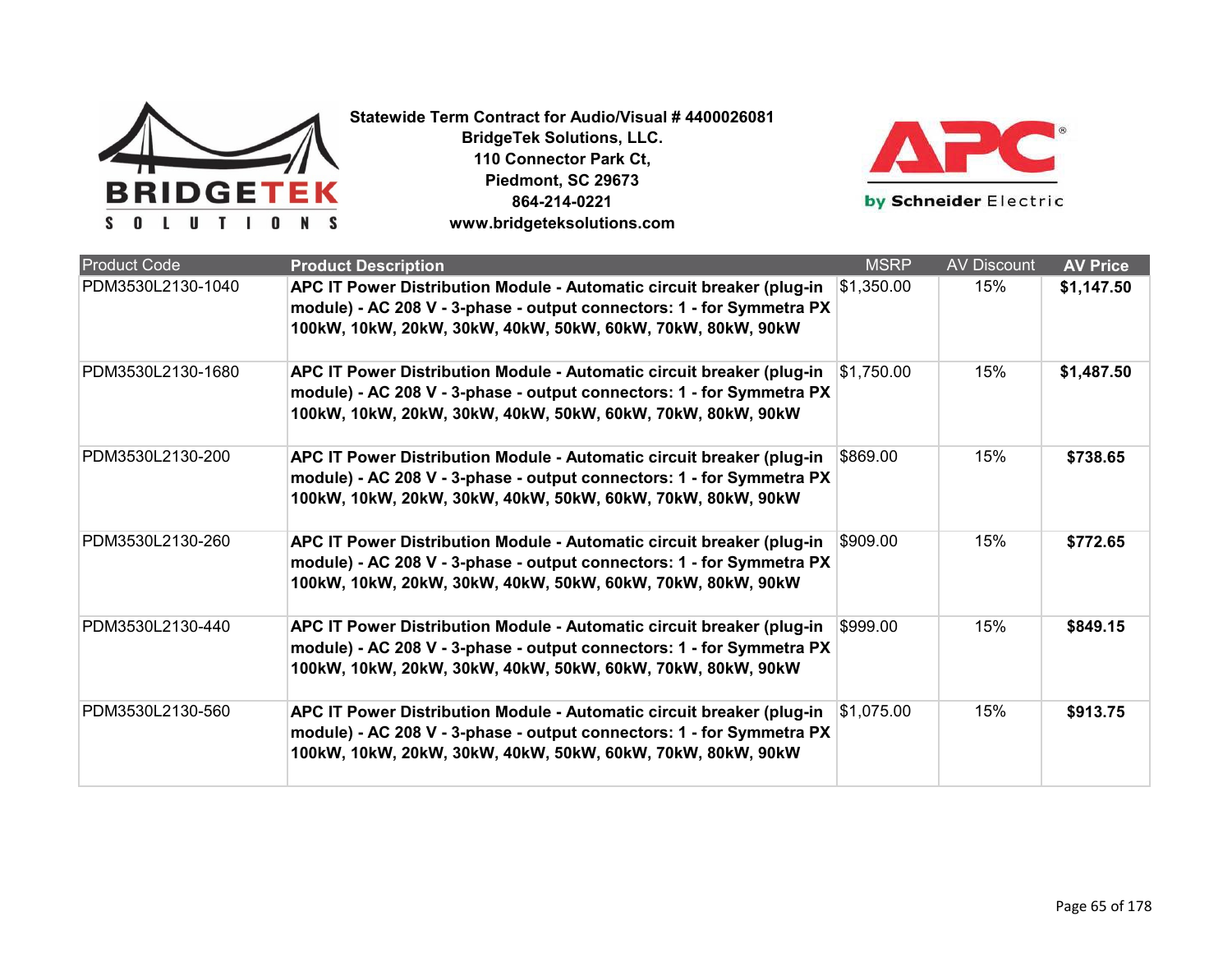



Product Code **Product Description** MSRP AV Discount **AV Price** PDM3530L2130-800 **APC IT Power Distribution Module - Automatic circuit breaker (plug-in module) - AC 208 V - 3-phase - output connectors: 1 - for Symmetra PX 100kW, 10kW, 20kW, 30kW, 40kW, 50kW, 60kW, 70kW, 80kW, 90kW** \$1,225.00 15% **\$1,041.25**  PDM3532IEC-1040 **APC IT Power Distribution Module - Automatic circuit breaker (plug-in module) - AC 400 V - 3-phase - output connectors: 1 - for P/N: SY16K48H-PDNB, SY32K48H-PDNB, SY48K48H-PDNB, SY64K96H-NB, SY96K160H-NB, SY96K96H-NB** \$849.00 15% **\$721.65**  PDM3532IEC-560 **APC IT Power Distribution Module - Automatic circuit breaker (plug-in module) - AC 400 V - 3-phase - output connectors: 1 - for P/N: SY16K48H-PDNB, SY32K48H-PDNB, SY48K48H-PDNB, SY64K96H-NB, SY96K160H-NB, SY96K96H-NB** \$839.00 15% **\$713.15**  PDM3540IEC309-500 **APC IT Power Distribution Module - Automatic circuit breaker (plug-in module) - AC 230 V - output connectors: 1 - for P/N: PDPM175G6H, PDPM277H, PDPM288G6H** \$1,625.00 15% **\$1,381.25**  PDM3540IEC309-620 **APC IT Power Distribution Module - Automatic circuit breaker (plug-in module) - AC 230 V - output connectors: 1 - for P/N: PDPM175G6H, PDPM277H, PDPM288G6H** \$1,750.00 15% **\$1,487.50**  PDM3540IEC309-680 **APC IT Power Distribution Module - Automatic circuit breaker (plug-in module) - AC 230 V - output connectors: 1 - for P/N: PDPM175G6H, PDPM277H, PDPM288G6H** \$1,850.00 15% **\$1,572.50**  PDM3540IEC309-800 **APC IT Power Distribution Module - Automatic circuit breaker (plug-in module) - AC 230 V - output connectors: 1 - for P/N: PDPM175G6H, PDPM277H, PDPM288G6H** \$2,000.00 15% **\$1,700.00**  PDM3540IEC309-920 **APC IT Power Distribution Module - Automatic circuit breaker (plug-in**  \$2,100.00 15% **\$1,785.00** 

**module) - AC 230 V - output connectors: 1 - for P/N: PDPM175G6H,** 

**PDPM277H, PDPM288G6H**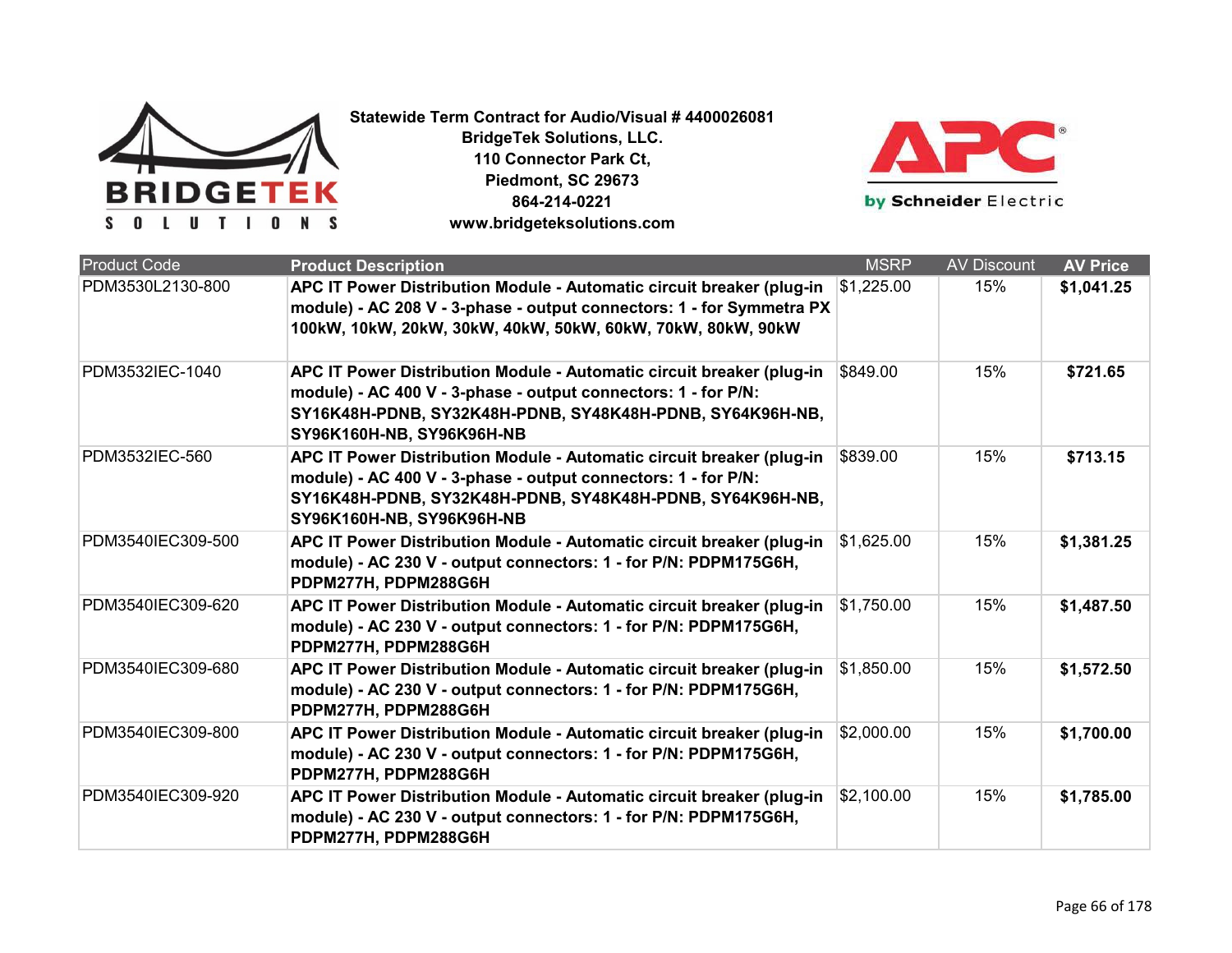



Product Code **Product Description** MSRP AV Discount **AV Price** PDPM138H-5U **APC InfraStruXure Modular IT Power Distribution Unit with 18 Poles - Power distribution cabinet (rack-mountable) - AC 400 V - 138 kW - 3 phase - 5U - for P/N: SY16K48H-PDNB, SY32K48H-PDNB, SY48K48H-PDNB, SY64K96H-NB, SY96K160H-NB, SY96K96H-NB** \$3,425.00 15% **\$2,911.25**  PDPM144F **APC InfraStruXure Modular IT Power Distribution Unit with 72 Poles - Power distribution cabinet - AC 208 V - 144 kW - 3-phase - for P/N: SY40K100F-NB, SY50K100F-NB, SY60K100F-NB, SY70K100F-NB, SY80K100F-NB, SY90K100F-NB** \$12,600.00 15% **\$10,710.00**  PDW12L21-20XC **APC - Power extension cable - NEMA L21-20 (M) to NEMA L21-20 (F) - 12 ft - black** \$259.99 15% **\$220.99**  PDW13L6-30C **APC InfraStruXure Whips - Power cable - bare wire to NEMA L6-30 (F) -**  \$149.99 15% **\$127.49 13 ft - black - Canada, United States - for P/N: SRT10KXLTW, SRT3000XLTW, SRT5KXLTUS, SRT6KXLTUS, SRT6KXLTW, SRT8KXLJ, SRT8KXLTUS** PDW15L21-20R |APC InfraStruXure Whips - Power cable - bare wire to NEMA L21-20 (F) \$159.99 \$135.99 **- 15 ft - black - Canada, United States - for InfraStruXure PDU** PDW17L6-30C **APC InfraStruXure Whips - Power cable - bare wire to NEMA L6-30 (F) -**  \$159.99 15% **\$135.99 17 ft - black - Canada, United States - for InfraStruXure PDU** PDW21L6-30C **APC InfraStruXure Whips - Power cable - bare wire to NEMA L6-30 (F) -**  \$169.99 15% **\$144.49 21 ft - black - Canada, United States - for InfraStruXure PDU** PDW24L21-20XC **APC - Power extension cable - NEMA L21-20 (M) to NEMA L21-20 (F) - 24 ft - black** \$369.99 15% **\$314.49**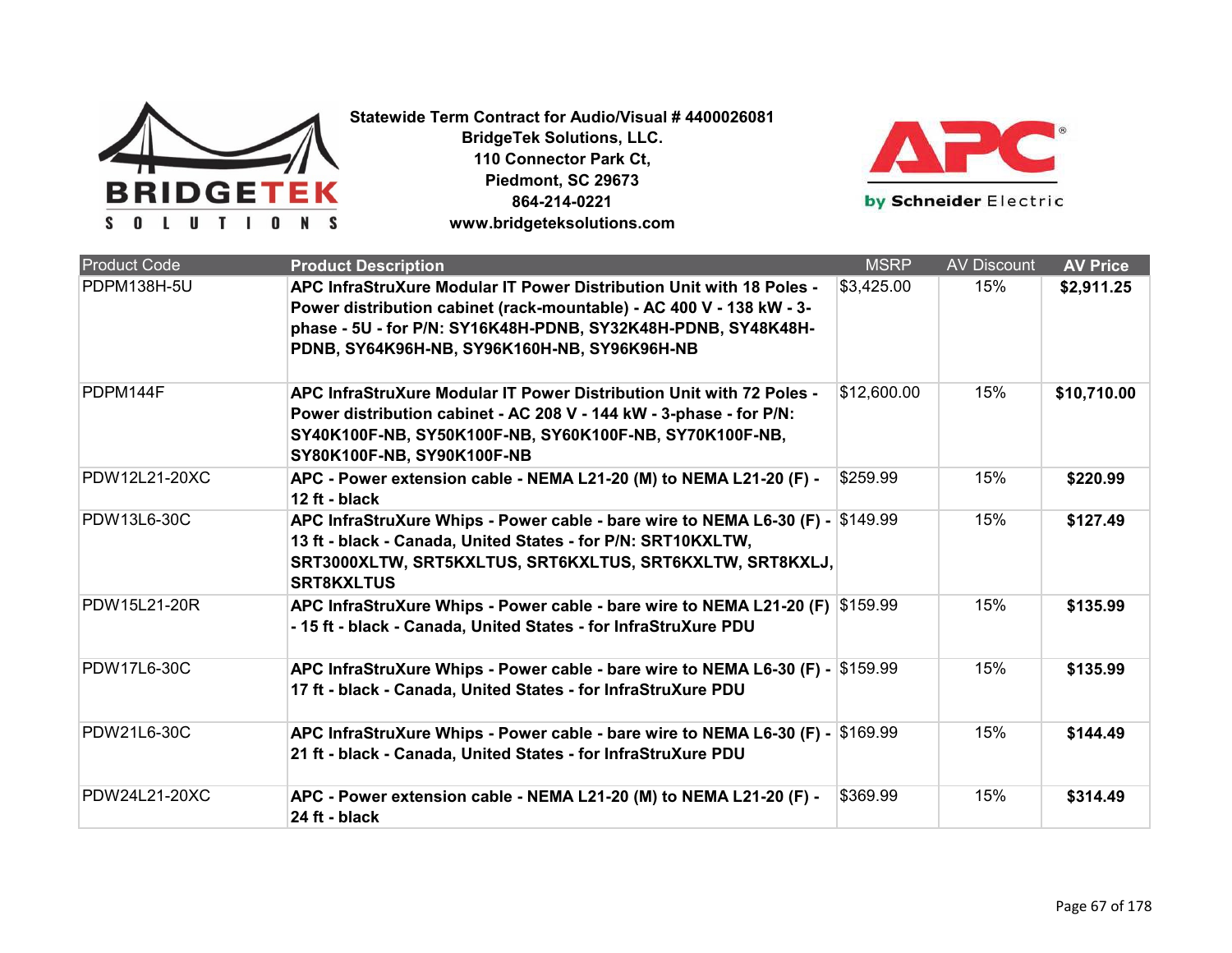



Product Code **Product Description** MSRP AV Discount **AV Price** PDW27L6-30C **APC InfraStruXure Whips - Power cable - bare wire to NEMA L6-30 (F) -**  \$179.99 15% **\$152.99 27 ft - black - Canada, United States - for P/N: SRT10KXLTW, SRT3000XLTW, SRT5KXLTUS, SRT6KXLTUS, SRT6KXLTW, SRT8KXLJ, SRT8KXLTUS** PDW35L6-30C **APC InfraStruXure Whips - Power cable - bare wire to NEMA L6-30 (F) -**  \$199.99 15% **\$169.99 35 ft - black - Canada, United States - for P/N: SRT10KXLTW, SRT3000XLTW, SRT5KXLTUS, SRT6KXLTUS, SRT6KXLTW, SRT8KXLJ, SRT8KXLTUS** PDW6L21-20XC **APC - Power extension cable - NEMA L21-20 (M) to NEMA L21-20 (F) - 6**  \$209.99 15% **\$178.49 ft - black** PDX332IEC-120 **APC Modular IT Power Distribution Cable Extender - Power extension cable - IEC 60309 32A (M) to IEC 60309 32A (F) - AC 230 V - 4 ft - for P/N: SY16K48H-PDNB, SY32K48H-PDNB, SY48K48H-PDNB, SY64K96H-NB, SY96K160H-NB, SY96K96H-NB** \$329.99 15% **\$280.49**  PDX332IEC-1200 **APC Modular IT Power Distribution Cable Extender - Power extension cable - IEC 60309 32A (M) to IEC 60309 32A (F) - AC 230 V - 39 ft - for P/N: SY16K48H-PDNB, SY32K48H-PDNB, SY48K48H-PDNB, SY64K96H-NB, SY96K160H-NB, SY96K96H-NB** \$529.00 15% **\$449.65**  PDX332IEC-600 **APC Modular IT Power Distribution Cable Extender - Power extension cable - IEC 60309 32A (M) to IEC 60309 32A (F) - AC 230 V - 19.7 ft - for P/N: SY16K48H-PDNB, SY32K48H-PDNB, SY48K48H-PDNB, SY64K96H-NB, SY96K160H-NB, SY96K96H-NB \$359.99** 15% **\$305.99** PE610 **APC Essential Surgearrest PE610 - Surge protector - AC 120 V - output**  $|\$$ **14.99 15% \$12.74 connectors: 6 - 10 ft cord**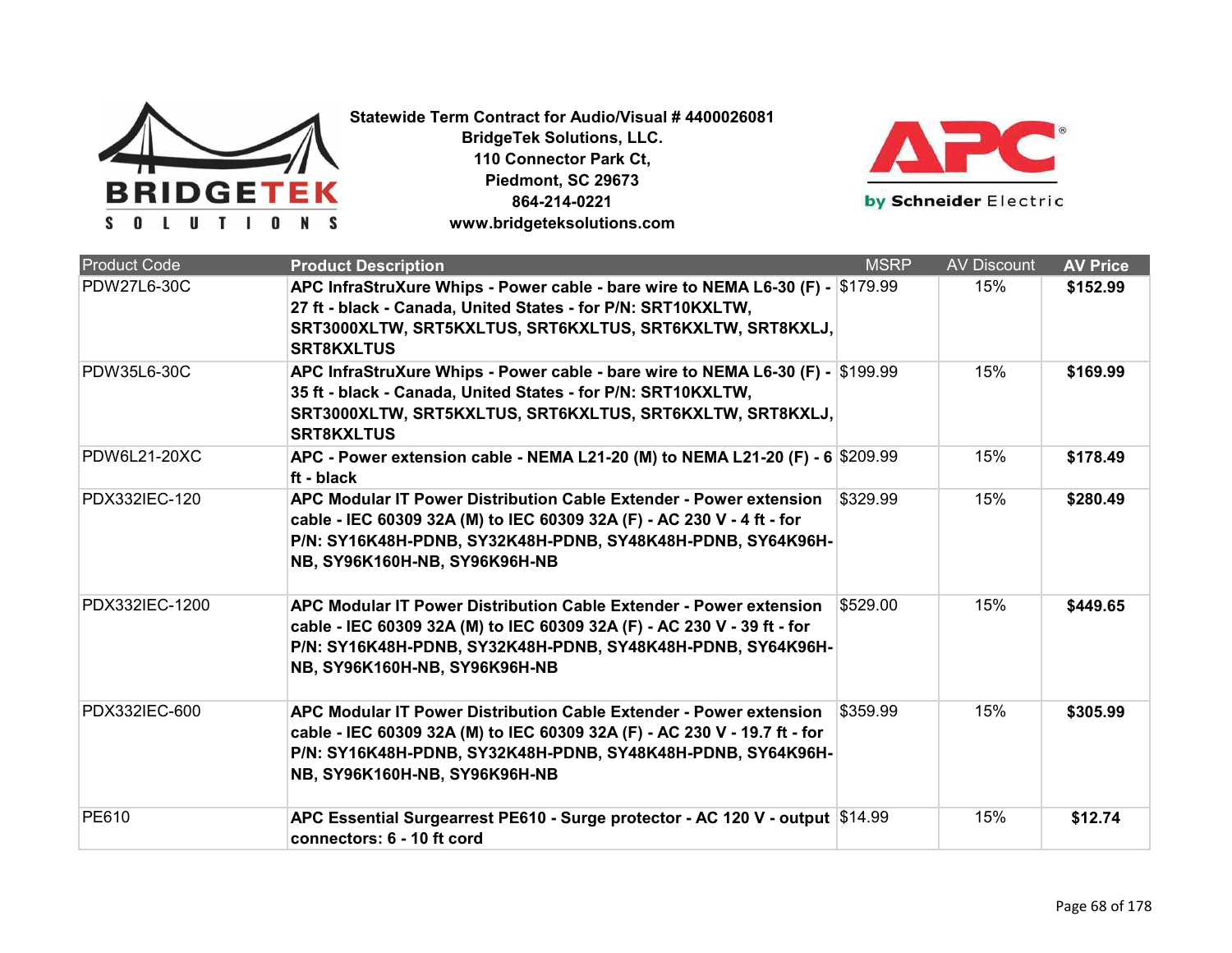



Product Code **Product Description** MSRP AV Discount **AV Price** PE615 **APC Essential Surgearrest PE615 - Surge protector - AC 120 V - output**  $|\$18.99$  **15% \$16.14 connectors: 6 - 15 ft cord - gray, black** PE625 **APC Essential Surgearrest PE625 - Surge protector - AC 120 V - output**  \$23.99 15% **\$20.39 connectors: 6 - 25 ft cord - gray, black** PE63 **APC Essential Surgearrest PE63 - Surge protector - AC 104-126 V - 1200 Watt - output connectors: 6 - 35.8 in cord - gray, black - for P/N: AR106SH4, AR106SH6, AR109SH4, AR109SH6, AR112SH4, AR112SH6** \$7.50 15% **\$6.38**  PE63DP **APC Essential Surgearrest PE63DP - Dual Pack - surge protector - AC 120 V - 1200 Watt - output connectors: 6 - 35.8 in cord - gray, black** \$15.99 15% **\$13.59**  PE66 **APC Essential Surgearrest PE66 - Surge protector - AC 120 V - output connectors: 6 - 6 ft cord - gray, black - for P/N: AR106SH4, AR106SH6, AR109SH4, AR109SH6, AR112SH4, AR112SH6** \$10.99 15% **\$9.34**  PE66DP **APC Essential Surgearrest PE66DP - Dual Pack - surge protector - AC 120 V - output connectors: 6 - 6 ft cord - gray, black** \$20.99 15% **\$17.84**  PE66W **APC Essential Surgearrest PE66W - Surge protector - AC 120 V output connectors: 6 - 6 ft cord - white, green - for P/N: AR106SH4, AR106SH6, AR109SH4, AR109SH6, AR112SH4, AR112SH6** \$10.99 15% **\$9.34**  PE66WG **APC Essential Surgearrest PE66WG - Surge protector - AC 120 V -**  \$10.99 15% **\$9.34** 

**output connectors: 6 - 6 ft cord - gray, white**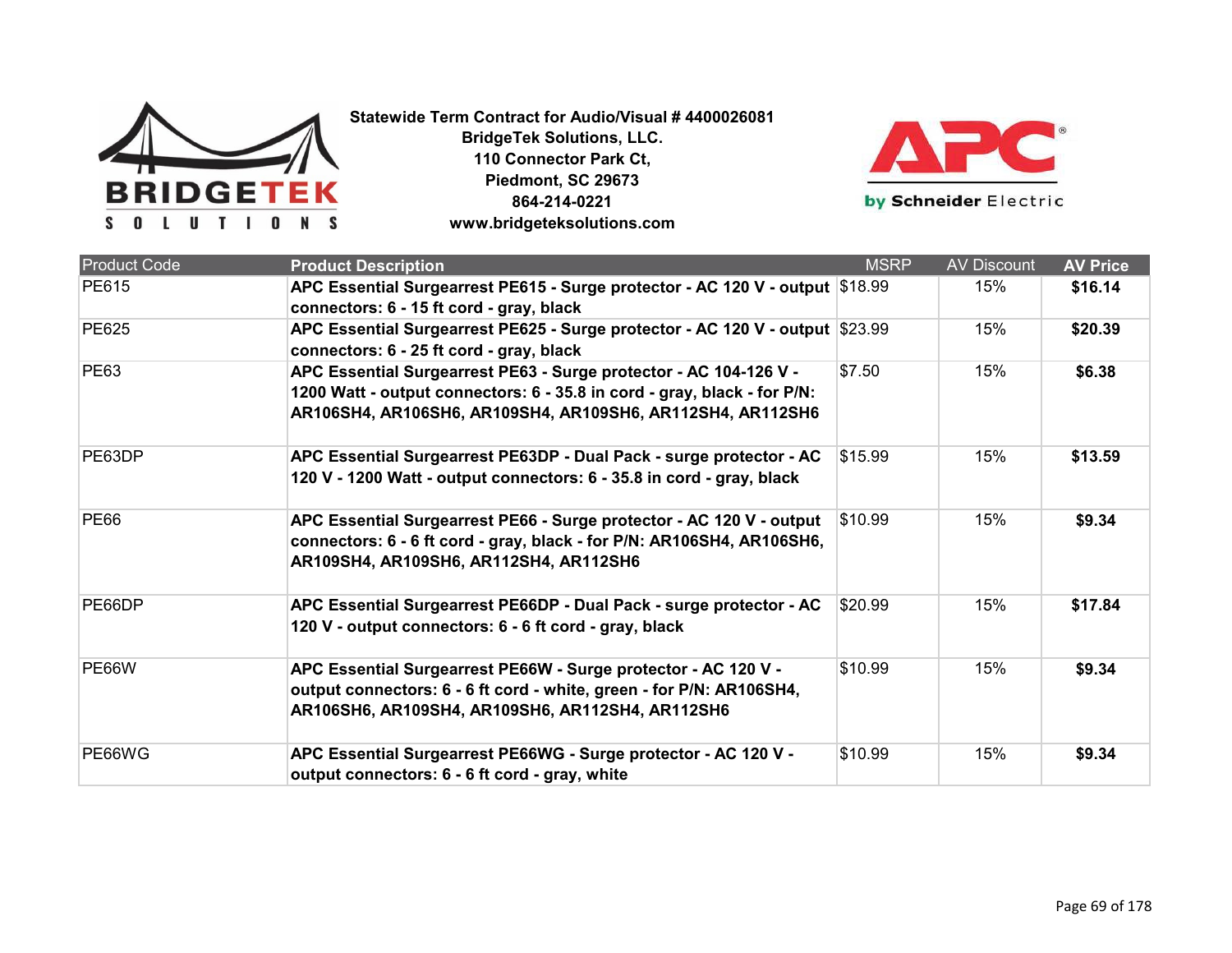



Product Code **Product Description** MSRP AV Discount **AV Price** PE6T **APC Essential Surgearrest PE6T - Surge protector - AC 104-126 V - 1200 Watt - output connectors: 6 - 6 ft cord - gray, black - for P/N: AR106SH4, AR106SH6, AR109SH4, AR109SH6, AR112SH4, AR112SH6** \$15.99 15% **\$13.59**  PE6U2 **APC Essential Surgearrest PE6U2 - Surge protector - AC 120 V - output connectors: 6 - 6 ft cord - black** \$22.99 15% **\$19.54**  PE76 **APC Essential Surgearrest PE76 - Surge protector - AC 120 V - output connectors: 7 - 6 ft cord - gray, black - for P/N: AR106SH4, AR106SH6, AR109SH4, AR109SH6, AR112SH4, AR112SH6** \$11.99 15% **\$10.19**  PE76W **APC Essential Surgearrest PE76W - Surge protector - AC 120 V output connectors: 7 - 6 ft cord - white, green - for P/N: AR106SH4, AR106SH6, AR109SH4, AR109SH6, AR112SH4, AR112SH6** \$11.99 15% **\$10.19**  PE76WG **APC Essential Surgearrest PE76WG - Surge protector - AC 120 V output connectors: 7 - 6 ft cord - gray, white** \$11.99 15% **\$10.19**  PER7T **APC SurgeArrest Personal - Surge protector - AC 120 V - output connectors: 7 - beige - for P/N: AR106SH4, AR106SH6, AR109SH4, AR109SH6, AR112SH4, AR112SH6** \$22.99 15% **\$19.54**  PH12 **APC Home/Office SurgeArrest PH12 - Surge protector - AC 120 V output connectors: 12 - 6 ft - black** \$23.99 15% **\$20.39**  PH12U2 **APC Home/Office SurgeArrest PH12U2 - Surge protector - AC 120 V output connectors: 12 - 6 ft cord - black** \$34.99 15% **\$29.74**  PH12W **APC Home/Office SurgeArrest PH12W - Surge protector - AC 120 V output connectors: 12 - 6 ft cord - white** \$23.99 15% **\$20.39**  PH8 **APC Home/Office SurgeArrest PH8 - Surge protector - AC 120 V output connectors: 8 - 6 ft cord - black** \$19.99 15% **\$16.99**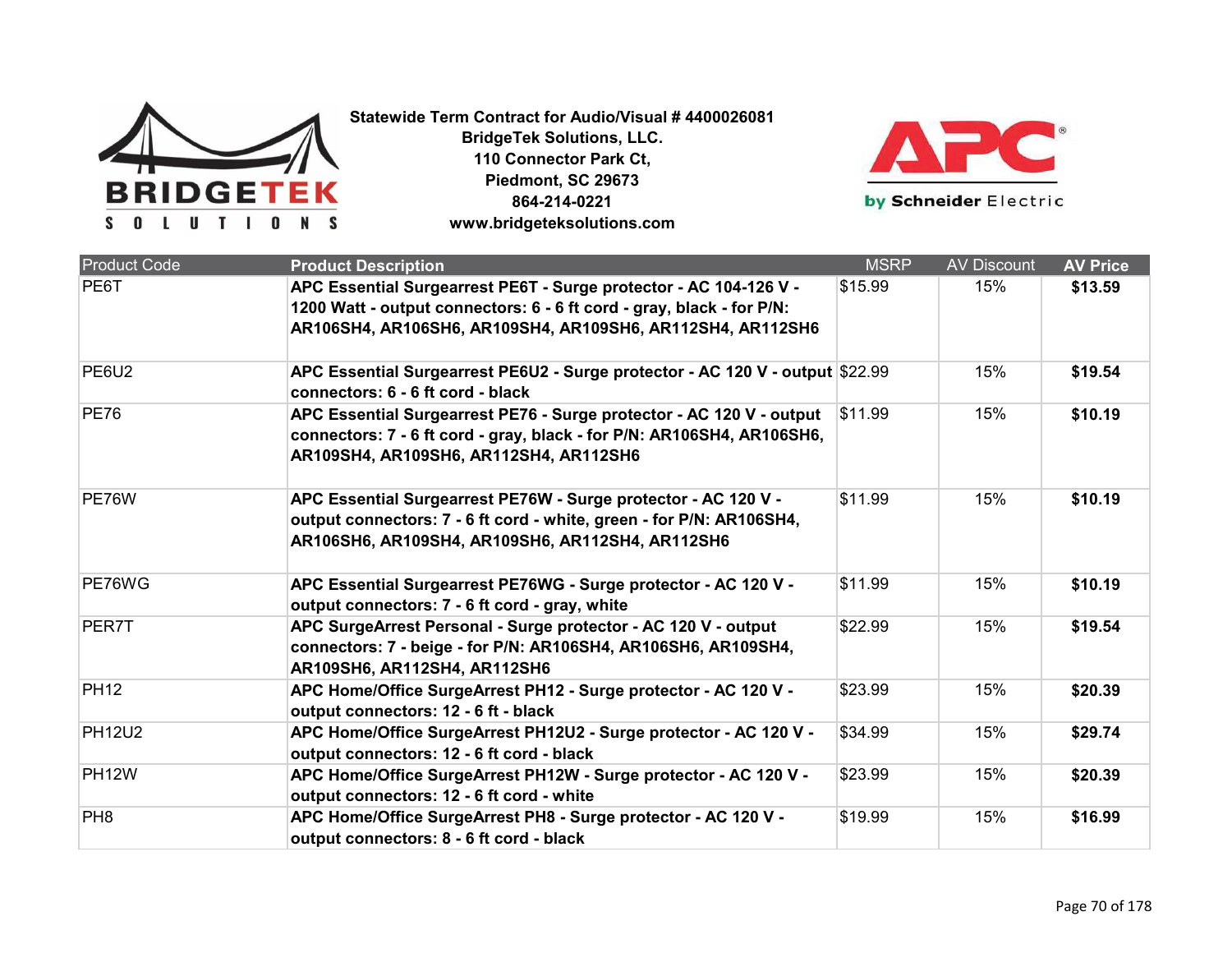



| <b>Product Code</b> | <b>Product Description</b>                                                                                                                                           | <b>MSRP</b> | <b>AV Discount</b> | <b>AV Price</b> |
|---------------------|----------------------------------------------------------------------------------------------------------------------------------------------------------------------|-------------|--------------------|-----------------|
| PH8U2               | APC Home/Office SurgeArrest PH8U2 - Surge protector - AC 120 V -<br>output connectors: 8 - 6 ft cord - black                                                         | \$29.99     | 15%                | \$25.49         |
| PH8U2W              | APC Home/Office SurgeArrest PH8U2W - Surge protector - AC 120 V -<br>output connectors: 8 - 6 ft cord - white                                                        | \$29.99     | 15%                | \$25.49         |
| PH8W                | APC Home/Office SurgeArrest PH8W - Surge protector - AC 120 V -<br>output connectors: 8 - 6 ft cord - white                                                          | \$19.99     | 15%                | \$16.99         |
| PNET1GB             | APC ProtectNet - Surge protector - beige                                                                                                                             | \$29.99     | 15%                | \$25.49         |
| PNETR6              | APC ProtectNet Surge Module for CAT6 or CAT5/5e Network Line -<br>Surge protector (plug-in module) - black                                                           | \$22.99     | 15%                | \$19.54         |
| PNOTEPROC6          | APC SurgeArrest Notebook Pro C6 w/TEL/NET - Surge protector - AC<br>120 V - output connectors: 1 - silver                                                            | \$20.99     | 15%                | \$17.84         |
| PNOTEPROC8          | APC SurgeArrest Notebook Pro - Surge protector - AC 120 V - output<br>connectors: 1 - silver                                                                         | \$22.99     | 15%                | \$19.54         |
| PRM <sub>24</sub>   | APC - Surge protector (rack-mountable) - 1U - 19" - black - for P/N:<br>AR106SH4, AR106SH6, AR109SH4, AR109SH6, AR112SH4, AR112SH6                                   | \$39.99     | 15%                | \$33.99         |
| PRM4                | APC - Rack chassis - black - 1U - for ProtectNet                                                                                                                     | \$20.99     | 15%                | \$17.84         |
| PS9-DCE             | APC ProtectNet - Surge protector - beige                                                                                                                             | \$29.99     | 15%                | \$25.49         |
| PS9-DTE             | APC ProtectNet - Surge protector - output connectors: 1 - beige                                                                                                      | \$22.99     | 15%                | \$19.54         |
| PTEL <sub>2</sub>   | APC ProtectNet - Surge protector - beige                                                                                                                             | \$29.99     | 15%                | \$25.49         |
| PTEL2R              | APC - Surge protector (rack-mountable) - 1U - black - for P/N: PRM24,<br>PRM4                                                                                        | \$21.99     | 15%                | \$18.69         |
| RACSC112            | APC InRow SC System 1 InRow SC, 1 NetShelter SX Rack 600mm, with \$19,600.00<br>Front and Rear Containment - Air-conditioning cooling system - black -<br><b>42U</b> |             | 15%                | \$16,660.00     |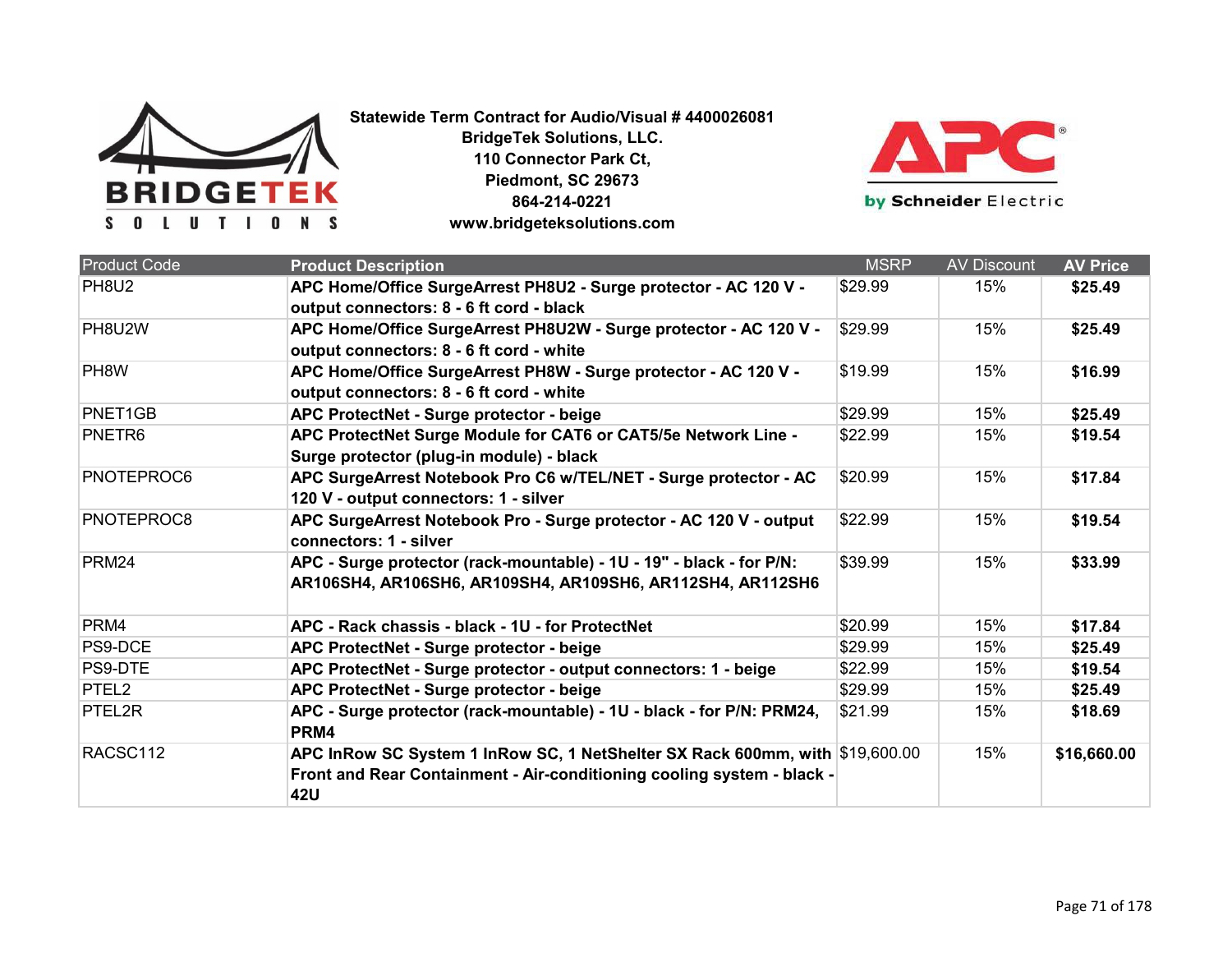



Product Code **Product Description** MSRP AV Discount **AV Price** RBC1 **APC Replacement Battery Cartridge #1 - UPS battery - lead acid - black |\$59.99 15% \$50.99 - for P/N: BK200, BK200B, RBC11J, SP05U48M, SP12U48M** RBC10 **APC Replacement Battery Cartridge #10 - UPS battery - lead acid black - for P/N: BF250, BF280, BF280C, BF350, BF350U** \$99.99 15% **\$84.99**  RBC11 **APC Replacement Battery Cartridge #11 - UPS battery - lead acid black - for P/N: DLA2200J, SU2200I, SU2200J3W, SU2200RMXLI, SU3000I, SU3000J3W, SUA3000T, SUA3000US** \$379.99 15% **\$322.99**  RBC12 **APC Replacement Battery Cartridge #12 - UPS battery - 2 x battery lead acid - black - for P/N: DL5000RMT5U, SU3000R3IX160, SU5000R5TBX114, SU5000R5TBXFMR, SU5000R5XLT-TF3** \$399.99 15% **\$339.99**  RBC13 **APC Replacement Battery Cartridge #13 - UPS battery - lead acid black - for P/N: UXBP24, UXBP48** \$1,025.00 15% **\$871.25**  RBC14 **APC Replacement Battery Cartridge #14 - UPS battery - lead acid black - for P/N: MX3000XR, MX3000XRW, MX5000XR, MX5000XRW, SMARTCELL-XR, UXBP48M** \$1,025.00 15% **\$871.25**  RBC17 **APC Replacement Battery Cartridge #17 - UPS battery - 1 x battery lead acid - black - for P/N: BE850G2, BE850G2-CP, BE850G2-FR, BE850G2-IT, BE850G2-SP, BE850G2-UK, BVN900M1** \$49.99 15% **\$42.49**  RBC18 **APC Replacement Battery Cartridge #18 - UPS battery - 1 x battery lead acid - black - for P/N: AP1250RM, PS450, SC1500, SC250RM1U, SC250RMI1U, SC450R1X542, SC450RM1U, SC450RMI1U** \$139.99 15% **\$118.99**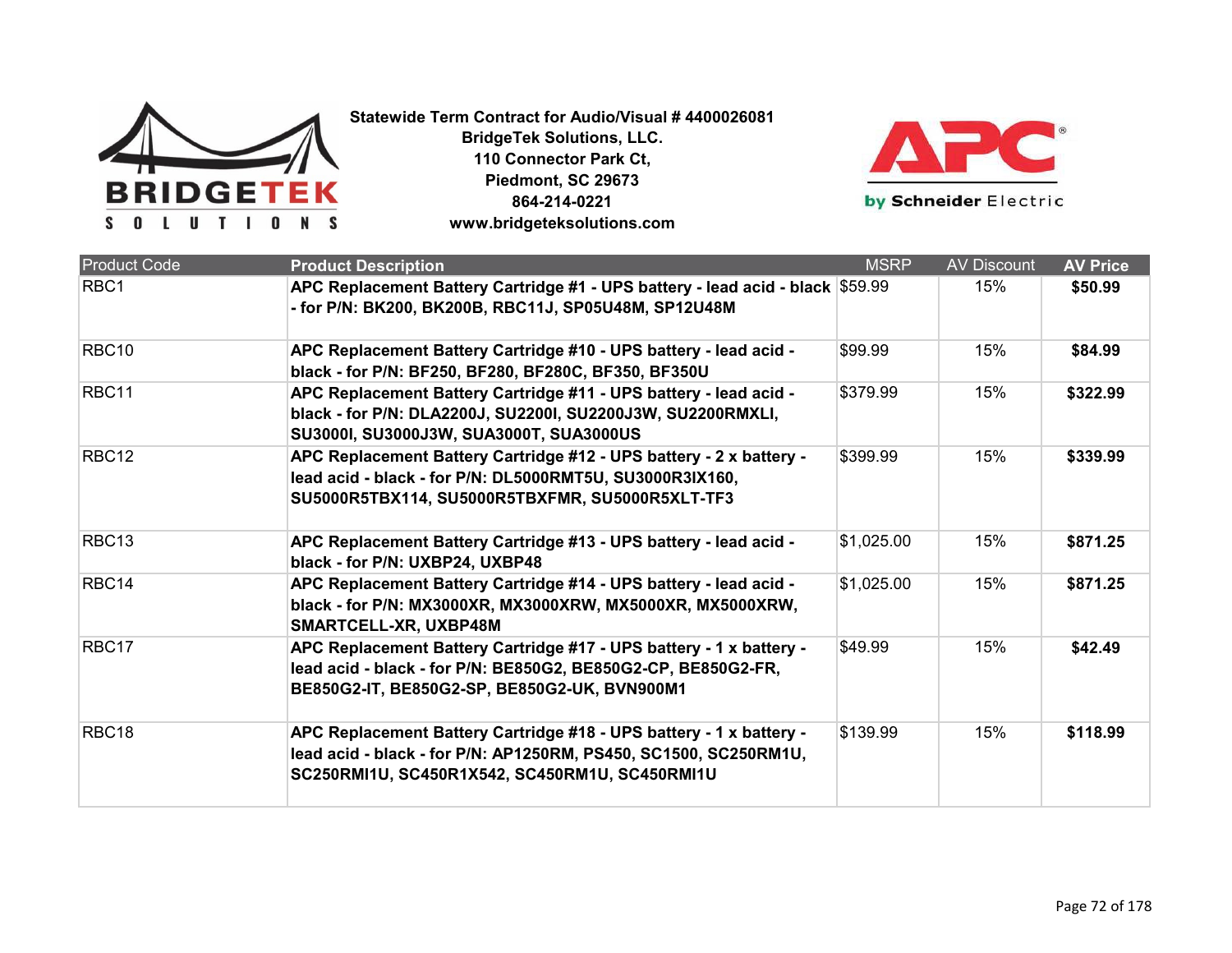



Product Code **Product Description** MSRP AV Discount **AV Price** RBC2 **APC Replacement Battery Cartridge #2 - UPS battery - 1 x battery - lead \$49.99 15% \$42.49 acid - black - for P/N: AP250, BE550-KR, BK500IACH, BP300JPNP, BP500IACH, BX600CI-IN, CP27U13AZ3-F** RBC22 **APC Replacement Battery Cartridge #22 - UPS battery - lead acid black - for P/N: SU700RMI2U-1EW, SU700RMI2U-2EW, SU700RMI2U-3EW, SUA750R2X122, SUA750R2X338** \$229.99 15% **\$195.49**  RBC23 **APC Replacement Battery Cartridge #23 - UPS battery - lead acid black - for P/N: SUA1000R2ICH, SUA1000RM2UTW, SUA1000RMI2U(P), SUA1000RMI2U-3XW, SUA1000RMI2U-5XW** \$309.99 15% **\$263.49**  RBC24 **APC Replacement Battery Cartridge #24 - UPS battery - lead acid black - for P/N: DLA1500RM2U, SU1400R2IBX135, SUA1500R2ICH, SUA1500RM2U-BR, SUA1500RM2UTW** \$369.99 15% **\$314.49**  RBC25 **APC Replacement Battery Cartridge #25 - UPS battery - lead acid - for P/N: SU1400RMXLB3U, SU1400RMXLB3U-TRAD, SU1400RMXLB3U-TU, SU1400RMXLIB3U** \$459.00 15% **\$390.15**  RBC26 **APC Replacement Battery Cartridge #26 - UPS battery - lead acid black - for P/N: SU2200XLTX153, SU24R2XLBP, SU24RMXLBP2U-3XW, SU24RMXLBP2U-5XW, SU24RMXLBP2U-TRADE** \$249.99 15% **\$212.49**  RBC27 **APC Replacement Battery Cartridge #27 - UPS battery - lead acid - for P/N: IAX1SU3KP1, SU2200RMXL3U, SU2200RMXLI3U, SU3000RMXLI3U, SU48R3XLBP, SU48RMXLBP3U** \$449.00 15% **\$381.65**  RBC29 **APC Replacement Battery Cartridge #29 - UPS battery - 1 x battery lead acid - for Back-UPS ES 350; CyberFort 350** \$49.99 15% **\$42.49**  RBC3 **APC Replacement Battery Cartridge #3 - UPS battery - lead acid - black |\$89.99 | 15% | \$76.49 - for P/N: BK450, BK600, BK600C, BK650MC, PCNET**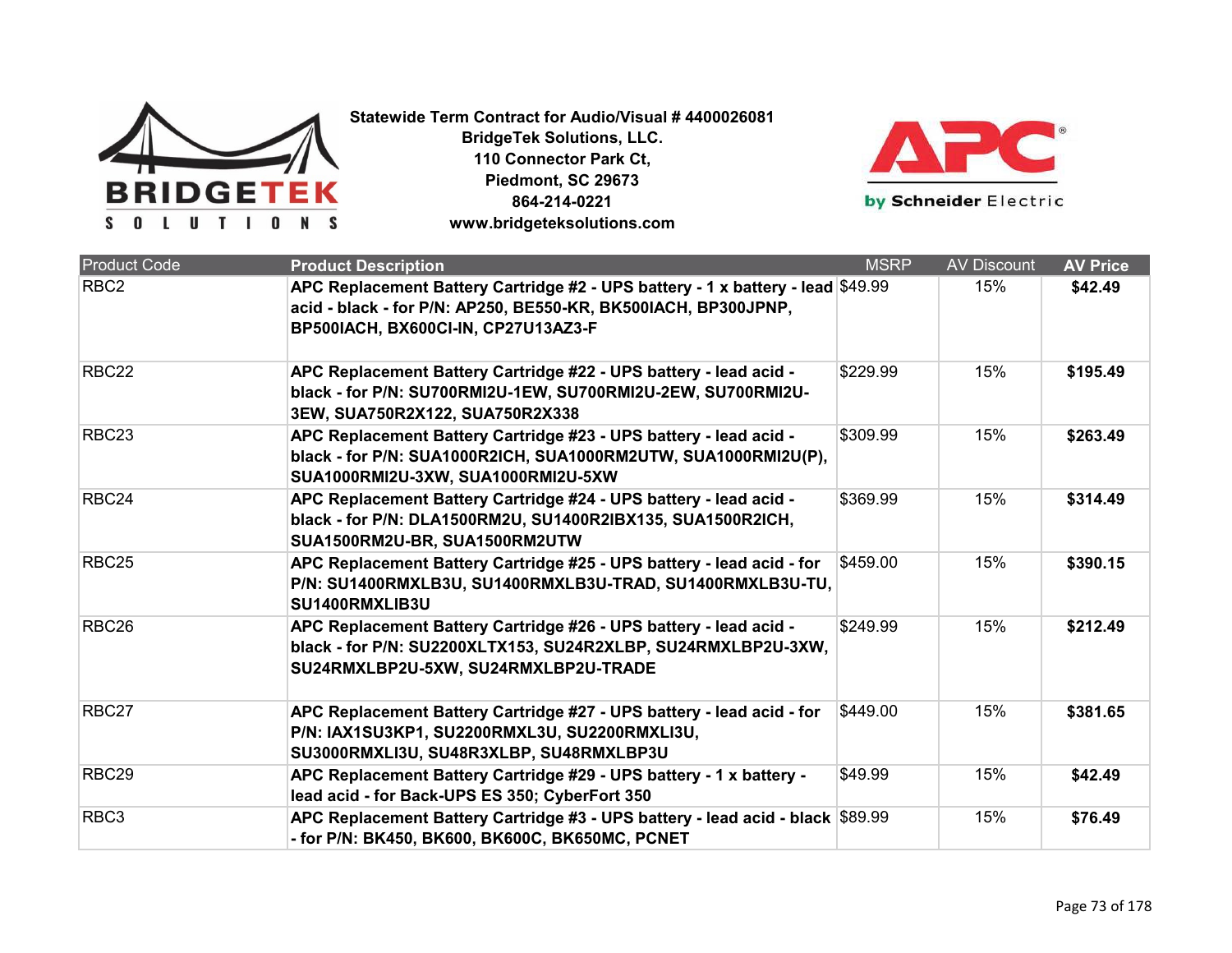



Product Code **Product Description** MSRP AV Discount **AV Price** RBC31 **APC Replacement Battery Cartridge #31 - UPS battery - 1 x battery lead acid - for P/N: SUOL1000UXICH, SUOL1000XLICH, SUOL2000UXICH, SUOL2000XLICH, SURT1000RMXLI-NC** \$279.99 15% **\$237.99**  RBC32 **APC Replacement Battery Cartridge #32 - UPS battery - 1 x battery lead acid - charcoal - for P/N: 516-015, BN1050, BN1050-CN, BR1000TW, BR800-IN, BT1000, BT1000MC, BX800, BX900-CN** \$89.99 15% **\$76.49**  RBC33 **APC Replacement Battery Cartridge #33 - UPS battery - 1 x battery lead acid - charcoal - for P/N: BR1100CI, BR1100CI-IN, BR650CI, BR650CI-RS, BT1500, BT1500BP, SC1000ICH, SN1000** \$109.99 15% **\$93.49**  RBC34 **APC Replacement Battery Cartridge #34 - UPS battery - lead acid black - for P/N: SUA1000RM1U, SUA1000RMI1U, SUA750RM1U, SUA750RMI1U** \$269.99 15% **\$229.49**  RBC35 **APC Replacement Battery Cartridge #35 - UPS battery - 1 x battery lead acid - black - for P/N: BE325-CN, BE350D-LM, BE350G, BE350G-CN, BE350G-LM, BE350R, BE350R-CN, BE350U-CN** \$39.99 15% **\$33.99**  RBC4 **APC Replacement Battery Cartridge #4 - UPS battery - 1 x battery - lead acid - black - for P/N: BE 700 YIN, BE750BB-CN, BE800-IND, BK650I, BP500JPNP, BP650SX107, SC620X565, SU620I** \$79.99 15% **\$67.99**  RBC40 **APC - UPS battery - lead acid - 7 Ah - black - for P/N: CP24U12NA3-F4, CP24U12NA3-F5, CP27U13AZ3-F, CP27U13NA3-G, CP27U13NA3-S, CP27U13SC3-F** \$39.99 15% **\$33.99**  RBC43 **APC Replacement Battery Cartridge #43 - UPS battery - lead acid - for P/N: SMT2200R2I-AR, SMT2200RMI2UC, SMT3000R2I-AR, SMT3000RM2UC, SMT3000RMI2UC** \$439.00 15% **\$373.15**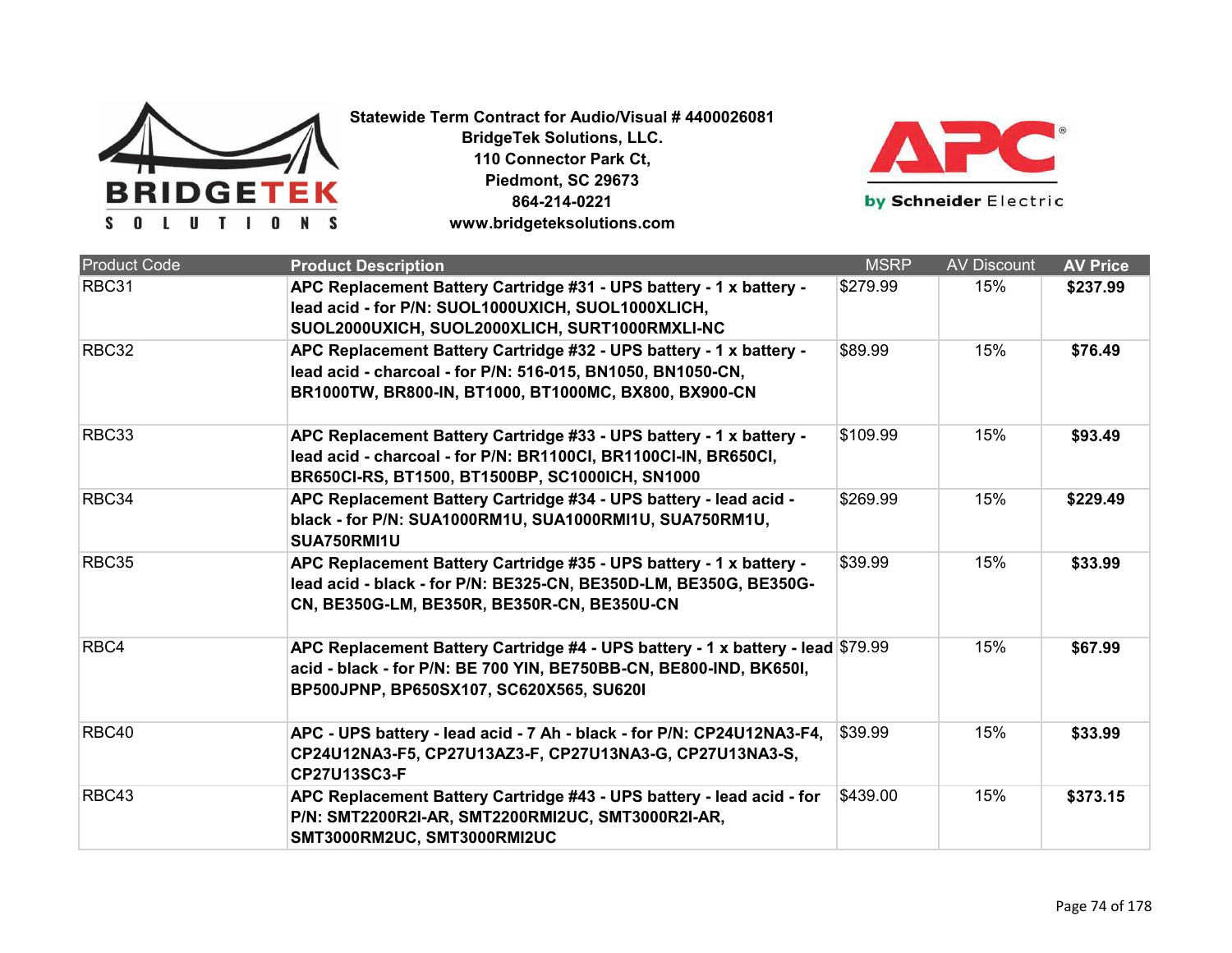



by Schneider Electric

| <b>Product Code</b> | <b>Product Description</b>                                                                                                                                                                             | <b>MSRP</b> | <b>AV Discount</b> | <b>AV Price</b> |
|---------------------|--------------------------------------------------------------------------------------------------------------------------------------------------------------------------------------------------------|-------------|--------------------|-----------------|
| RBC46               | APC Replacement Battery Cartridge #46 - UPS battery - 1 x battery -<br>lead acid - for Back-UPS ES 350, 500                                                                                            | \$59.99     | 15%                | \$50.99         |
| RBC47               | APC Replacement Battery Cartridge #47 - UPS battery - 1 x battery -<br>lead acid - 3200 mAh - black - for P/N: BE325, BE325-CN, BE325-FR,<br>BE325-GR, BE325-IT, BE325-LM, BE325R, BE325R-CN, BE325-UK | \$34.99     | 15%                | \$29.74         |
| RBC48               | APC Replacement Battery Cartridge #48 - UPS battery - 1 x battery -<br>lead acid - for P/N: SMT750, SMT750C, SMT750I, SMT750IC,<br>SMT750TW, SMT750US, SUA750ICH-45, SUA750-TW                         | \$119.99    | 15%                | \$101.99        |
| RBC <sub>5</sub>    | APC Replacement Battery Cartridge #5 - UPS battery - lead acid - black \$79.99<br>- for P/N: BR1200BI-BR, BX900R, SU450, SU450I, SU450NET, SU700,<br>SU700BX120, SU700I, SU700IBX120                   |             | 15%                | \$67.99         |
| <b>RBC55</b>        | APC Replacement Battery Cartridge #55 - UPS battery - lead acid - 2-<br>cell - black - for P/N: SMT2200C, SMT2200I-AR, SMT2200IC, SMT3000C,<br>SMT3000I-AR, SMT3000IC, SUA3000I-IN                     | \$379.99    | 15%                | \$322.99        |
| RBC57               | APC Replacement Battery Cartridge #57 - UPS battery - 1 x battery -<br>lead acid - for P/N: SURT1000RMXLI-NC, SURT1000XLI-NC,<br>SURTA2200RMXL2U-NC, SURTA3000RMXL3U-NC                                | \$319.99    | 15%                | \$271.99        |
| RBC59               | APC Replacement Battery Cartridge #59 - UPS battery - 1 x battery -<br>lead acid - charcoal - for Smart-UPS SC 1500VA                                                                                  | \$159.99    | 15%                | \$135.99        |
| RBC <sub>6</sub>    | APC Replacement Battery Cartridge #6 - UPS battery - 1 x battery - lead \$179.99<br>acid - black - for P/N: SMC1500IC, SMT1000I-AR, SMT1000IC,<br>SUA1000ICH-45, SUA1000I-IN, SUA1000J3W, SUA1500J3W   |             | 15%                | \$152.99        |
| RBC63               | APC Replacement Battery Cartridge #63 - UPS battery - 1 x battery -<br>lead acid - for P/N: RCAAUDIO15-5M, S10, S10BLK, S15, S15BLK,<br>S20BLK                                                         | \$169.99    | 15%                | \$144.49        |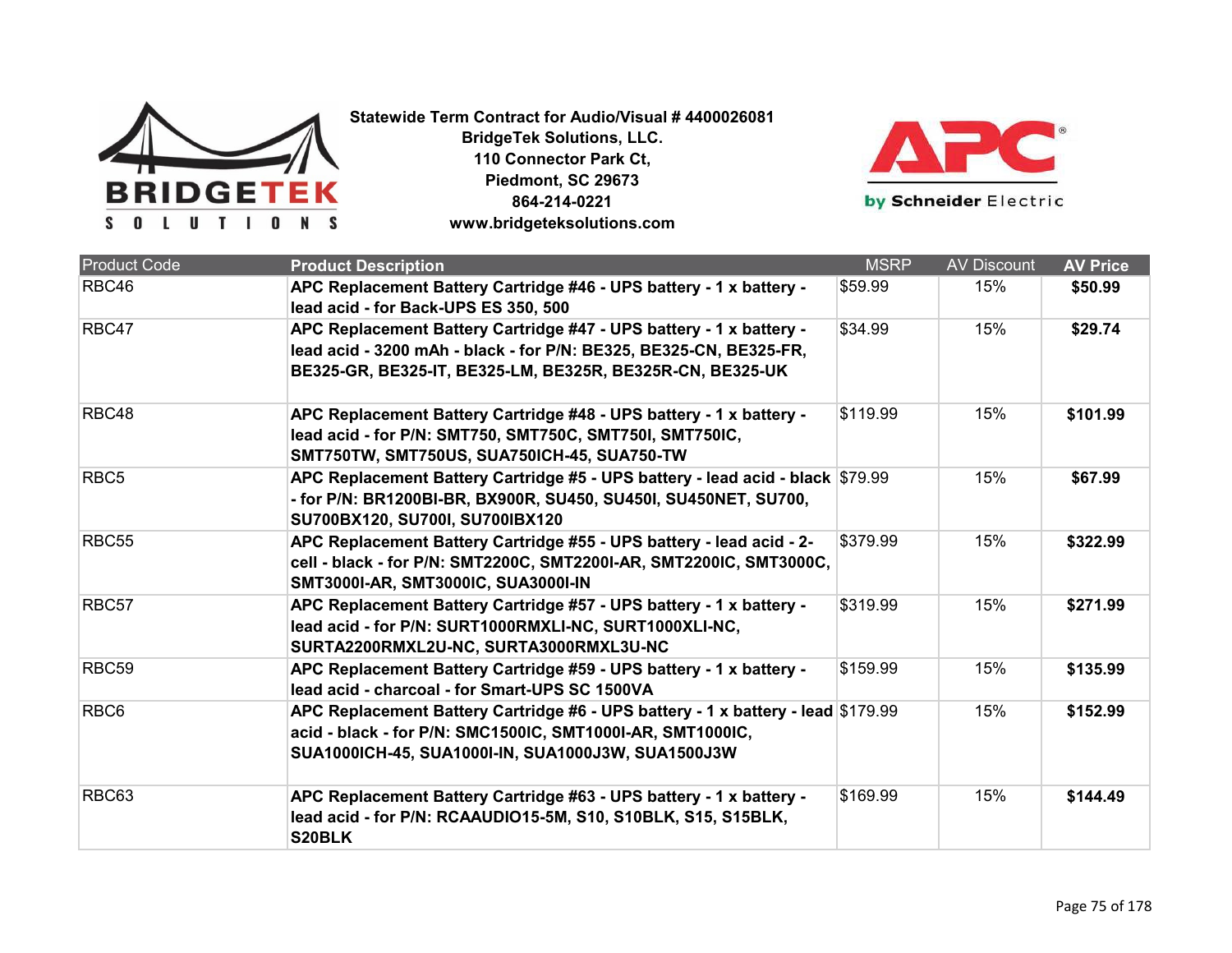



Product Code **Product Description** MSRP AV Discount **AV Price** RBC7 **APC Replacement Battery Cartridge #7 - UPS battery - 1 x battery - lead \$189.99 15% \$161.49 acid - black - for P/N: SMT1500C, SMT1500I-AR, SMT1500IC, SMT1500NC, SMT1500TW, SUA1500ICH-45, SUA1500-TW** RBC8 **APC Replacement Battery Cartridge #8 - UPS battery - lead acid - black - for P/N: SU1400RM, SU1400RMBX120, SU1400RMI, SU1400RMX106, SU1400RMX176, SU1400RMX93** \$229.99 15% **\$195.49**  RBC9 **|APC Replacement Battery Cartridge #9 - UPS battery - lead acid - black |\$119.99 | 15% | \$101.99 - for P/N: SU700RM, SU700RMI, SU700RMINET, SU700RMNET** S10BLK **APC AV S Type Power Conditioner S10 - UPS - AC 120 V - 1000 VA output connectors: 12 - 3U - black - for P/N: AR3103SP, AR3105W, AR3106SP, AR3140G, AR3155W, AR3305W, AR3340G, AR3355W, NBWL0356A** \$1,028.99 15% **\$874.64**  SBP10KRMI4U **|APC Service Bypass Panel - Bypass switch (rack-mountable) - AC 230**  $|\$1,100.00$  **15% \$935.00 V - output connectors: 10 - black - for Smart-UPS RT 10000VA** SBP10KRMT4U **APC Service Bypass Panel - Bypass switch (rack-mountable) - AC 200/208/240 V - output connectors: 6 - 4U - 19" - black - for Smart-UPS RT 10000VA, 7500** \$1,500.00 15% **\$1,275.00**  SBP1500RM **APC Service Bypass Panel - Power distribution unit (rack-mountable) -**  \$259.99 15% **\$220.99 AC 120 V - 1500 VA - input: NEMA 5-15 - output connectors: 8 - black for P/N: SCL400RMJ1U, SCL500RM1UNC, SMX1000C, SMX1500RM2UCNC, SMX750C, SRT5KRMXLW-TW**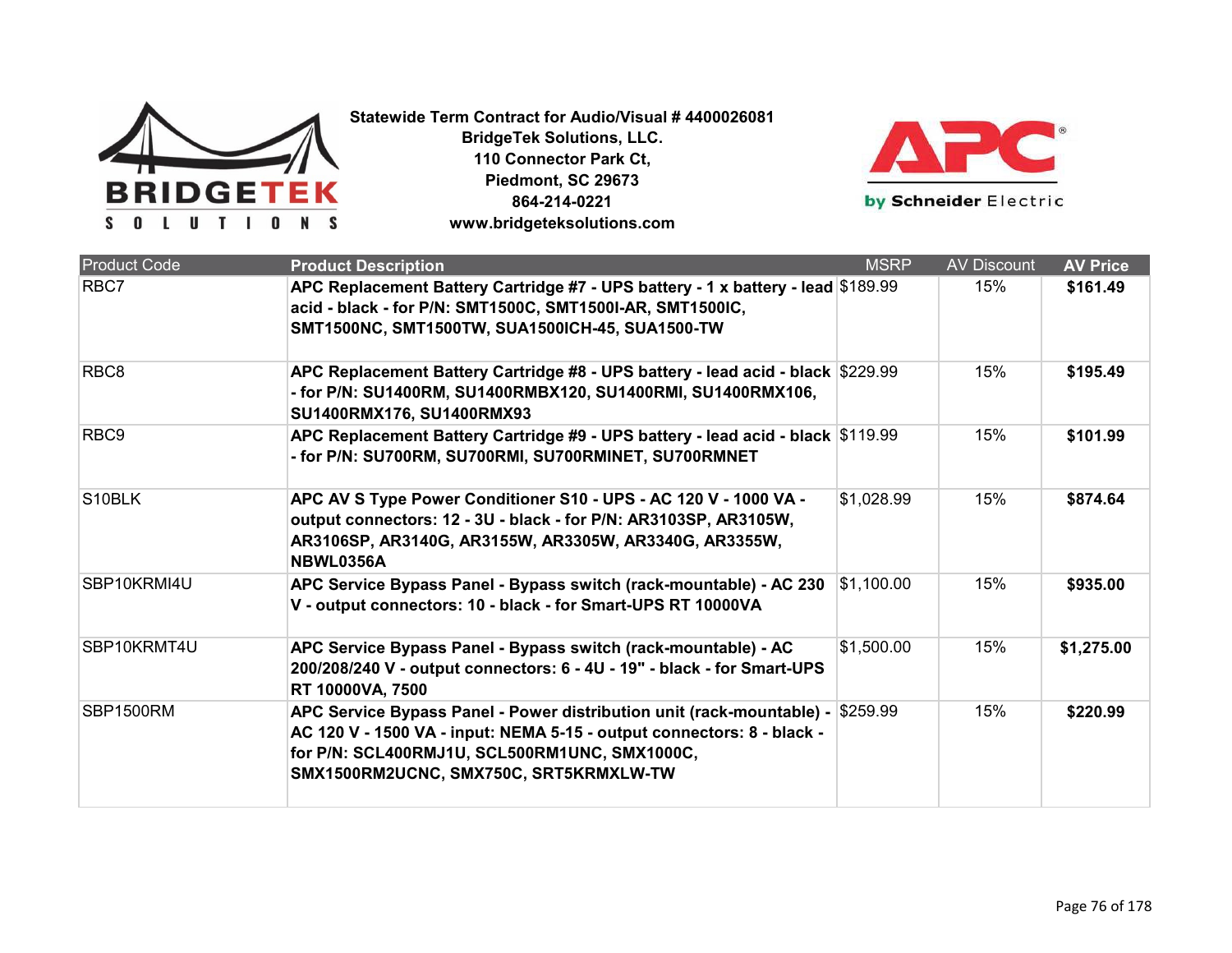



Product Code **Product Description** MSRP AV Discount **AV Price** SBP16KP **APC Service Bypass Panel - Bypass switch (rack-mountable) - AC 200/240 V - output connectors: 3 - 4U - 19" - black - for P/N: SRT10KRMXLI, SRT10KXLI, SRT10RMXLIX806, SRT8KRMXLI, SYA12K16IXRCH, SYA16K16IXRCH** \$1,375.00 15% **\$1,168.75**  SBP16KRMP4U **APC - Bypass switch - AC 200/208/240 V - output connectors: 6 - for P/N: AR9300SP, AR9307SP, SMX1500RMNCUS, SRT1000RMXLI, SRT10RMXLIX806, SRT5KRMXLW-TW** \$1,550.00 15% **\$1,317.50**  SBP16KRMP4U-HW **APC Service Bypass Panel - Bypass switch (rack-mountable) - AC 200/208/240 V - output connectors: 5 - 4U - 19" - black - for Symmetra LX 12kVA, 16kVA, 4kVA, 8kVA** \$1,275.00 15% **\$1,083.75**  SBP2200RM **APC Service Bypass Panel - Power distribution unit (rack-mountable) -**  \$309.99 15% **\$263.49 AC 120 V - 2200 VA - input: NEMA 5-20 - output connectors: 10 - black for P/N: SMX2000LVNCUS, SMX2000LVUS, SMX2200RMLVUS, SMX2KR2UNCX145, SMX2KRMLVNCUS** SBP3000 **APC Service Bypass Panel - Bypass switch (rack-mountable) - AC 100/120 V - output connectors: 1 - 2U - 19" - black - for P/N: SRT1500XLI, SRT3000RMXLI-NC, SRT3000XLI, SRT3000XLW-IEC, SRT5KRMXLIM, SRT6KRMXLIM** \$529.00 15% **\$449.65**  SBP3000RM **APC Service Bypass Panel - Power distribution unit (rack-mountable) -**  \$349.99 15% **\$297.49 AC 120 V - input: NEMA L15-30 - output connectors: 5 - black - for P/N: SMT3000C, SMT3000RM2UC, SMX3000LVNCUS, SMX3000LVUS, SMX3000RMLVUS, SMX3KRMLVNCUS** SBP3000RM2U **APC Service Bypass Panel - Bypass switch (rack-mountable) - AC 100/120 V - output connectors: 8 - 2U - 19" - black - for Smart-UPS 3000VA, 3000VA USB & Serial, 3000VA XL** \$579.00 15% **\$492.15**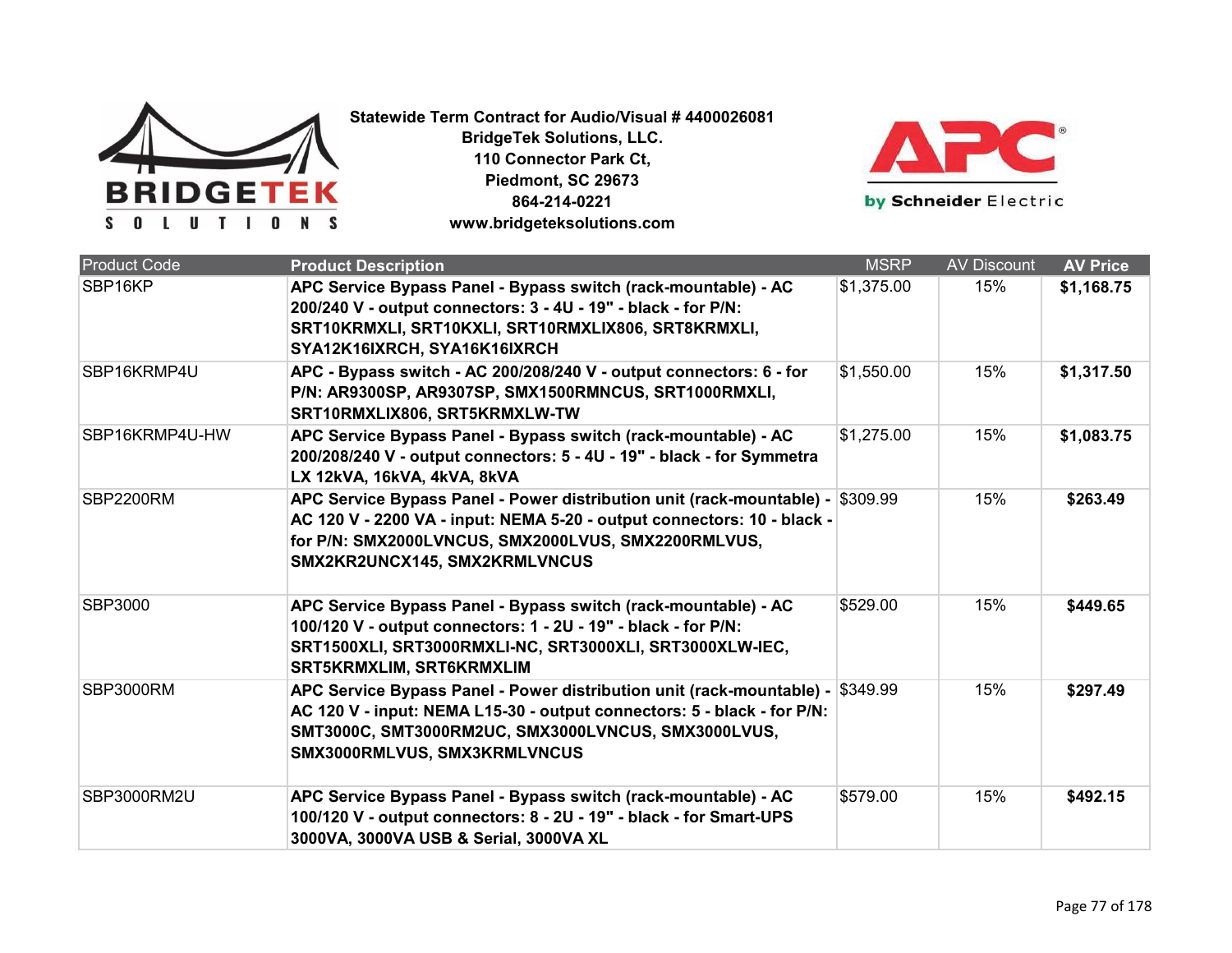



by Schneider Electric

| <b>Product Code</b> | <b>Product Description</b>                                                                                                                                                                                                                                     | <b>MSRP</b> | <b>AV Discount</b> | <b>AV Price</b> |
|---------------------|----------------------------------------------------------------------------------------------------------------------------------------------------------------------------------------------------------------------------------------------------------------|-------------|--------------------|-----------------|
| SBP40KFC1M1         | APC - Bypass switch - AC 208 V - 40 kW - gray - for Silcon SL40KF                                                                                                                                                                                              | \$3,325.00  | 15%                | \$2,826.25      |
| SBP5000RMI2U        | APC Service Bypass Panel - Bypass switch (rack-mountable) - AC 230<br>V - output connectors: 10 - 2U - 19" - black - for InfraStruXure Type A 4-<br>12; Smart-UPS 3000, 3000R3IBX120, 3000RM X-93, 5000                                                        | \$619.00    | 15%                | \$526.15        |
| SBP5000RMT2U        | APC Service Bypass Panel - Bypass switch (rack-mountable) - AC<br>200/208/240 V - output connectors: 4 - 2U - 19" - black - for Smart-UPS<br>3000VA, 3000VA USB & Serial, 3000VA XL, 5000VA, 5000VA XL                                                         | \$719.00    | 15%                | \$611.15        |
| SBP6KRMT2U          | APC Service Bypass Panel - Bypass switch (rack-mountable) - AC<br>200/208/240 V - output connectors: 3 - 2U - 19" - black - for Symmetra<br>4KVA, 4kVA Scalable to 8kVA N+1, 6kVA                                                                              | \$989.00    | 15%                | \$840.65        |
| SBPSU10K15F-WP      | APC Maintenance Bypass Panel - Bypass switch - AC 208 V - 15000 VA \$1,575.00<br>- 3-phase - for P/N: G35T15KF3B4S, G35T15KF4B4S, SUVTP10KF4B4S-<br>BN, SUVTP15K4B4S, SUVTP15KF2B2S-TU                                                                         |             | 15%                | \$1,338.75      |
| SBPSU10K30FC1M1-WP  | APC Service Bypass Panel - Bypass switch - AC 208 V - 30000 VA -<br>black - for P/N: G35T15KF2B4S, G35T15KF3B4S, G35T15KF4B4S,<br>SUVTJP20KF2B4S, SUVTJP30KF3B4S                                                                                               | \$4,525.00  | 15%                | \$3,846.25      |
| <b>SC420I</b>       | APC Smart-UPS SC 420VA - UPS - AC 230 V - 260 Watt - 420 VA -<br>output connectors: 4 - gray                                                                                                                                                                   | \$229.99    | 15%                | \$195.49        |
| SC450RM1U           | APC Smart-UPS SC 450VA - UPS (rack-mountable) - AC 120 V - 280<br>Watt - 450 VA - RS-232 - output connectors: 4 - 1U - gray - not sold in<br>CO, VT and WA - for P/N: AR3106SP, AR4018SPX432, AR4024SP,<br>AR4024SPX429, AR4024SPX431, AR4024SPX432, NBWL0356A | \$249.99    | 15%                | \$212.49        |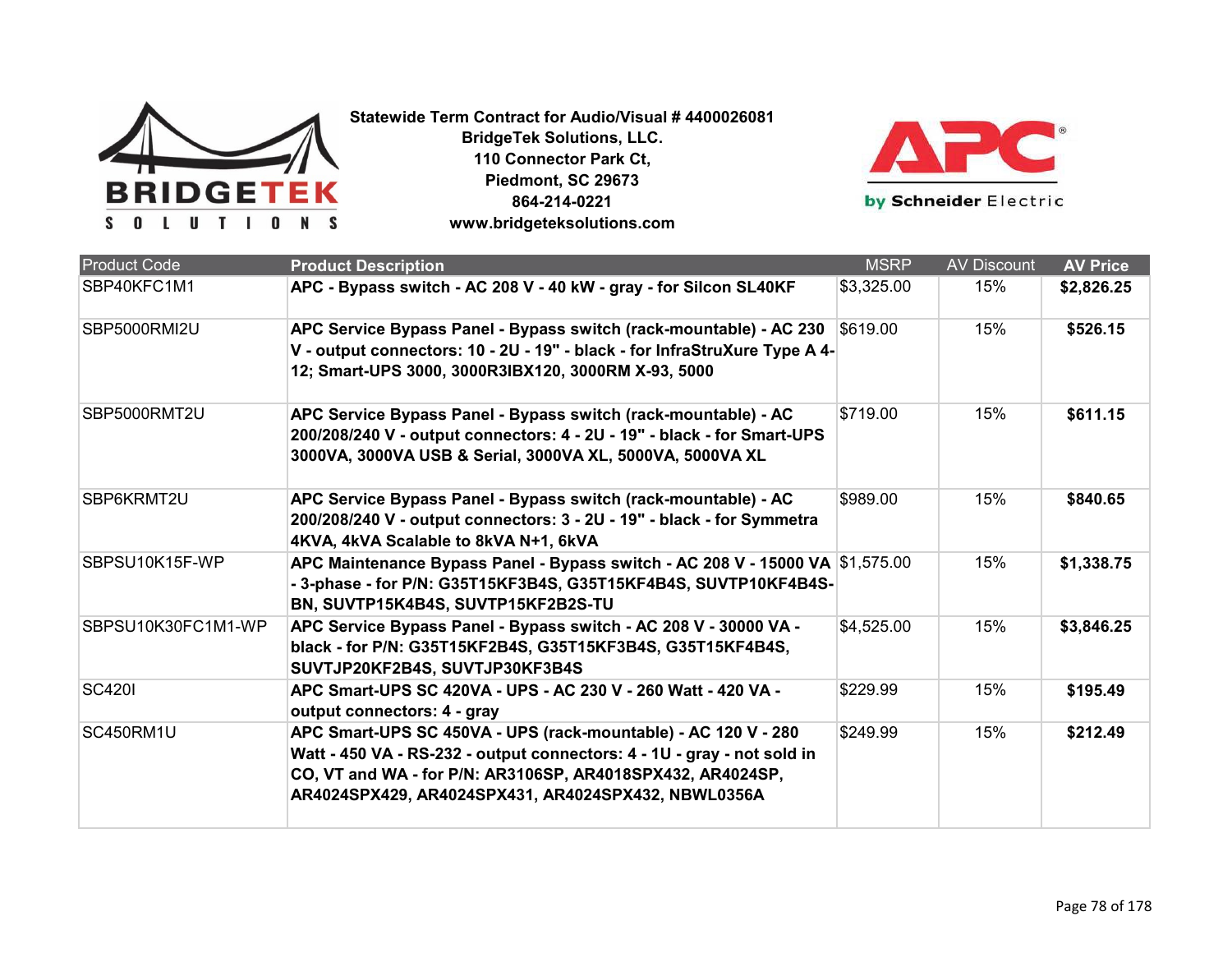



Product Code **Product Description** MSRP AV Discount **AV Price** SC450RMI1U **APC Smart-UPS SC 450VA - UPS (rack-mountable) - AC 230 V - 280 Watt - 450 VA - RS-232 - output connectors: 4 - 1U - gray - for P/N: AR106SH6, AR109SH6, AR112SH6, AR3006, AR3006SP, AR3103, AR3103SP, AR3106, AR3106SP** \$339.99 15% **\$288.99**  SC620 **APC Smart-UPS SC 620VA - UPS - AC 120 V - 390 Watt - 620 VA output connectors: 4 - gray - not sold in CO, VT and WA** \$259.99 15% **\$220.99**  SC620I **APC Smart-UPS SC 620VA - UPS - AC 230 V - 390 Watt - 620 VA - RS-232 - output connectors: 4 - gray** \$309.99 15% **\$263.49**  SCL500RM1UC **APC Smart-UPS Li-Ion 500VA Short Depth with SmartConnect - UPS (rack-mountable) - AC 120 V - 400 Watt - 500 VA - RS-232, USB - output connectors: 4 - 1U - black, silver - for P/N: AR4024SPX432, NBWL0356A, SCL500RM1UNC, SMTL1000RM2UC, SMTL750RM2UC, SMX2000** \$429.00 15% **\$364.65**  SCL500RM1UNC **APC Smart-UPS Li-Ion 500VA Short Depth - UPS (rack-mountable) - AC** \$939.00 | 15% | \$798.15 **120 V - 400 Watt - 500 VA - Ethernet 10/100, RS-232, USB - output connectors: 4 - 1U - black, silver - with APC UPS Network Management Card AP9631 - for P/N: NBWL0356A, SCL500RM1UC, SMTL10** SFTWAP94VMACT **StruxureWare Data Center Expert Virtual Machine - Activation License (1 year)** \$2,075.00 15% **\$1,763.75**  SFTWAP95100 **StruxureWare Data Center Expert - Subscription license (1 year) - 100 nodes - Win** \$1,900.00 15% **\$1,615.00**  SFTWES10003Y-DIGI **EcoStruxure IT Expert - Subscription license (3 years) - 1000 nodes** \$96,500.00 15% **\$82,025.00**  SFTWES10005Y-DIGI **EcoStruxure IT Expert - Subscription license (5 years) - 1000 nodes** \$153,000.00 15% **\$130,050.00**  SFTWES1000-DIGI **EcoStruxure IT Expert Access - License - 1000 nodes** \$33,900.00 15% \$28,815.00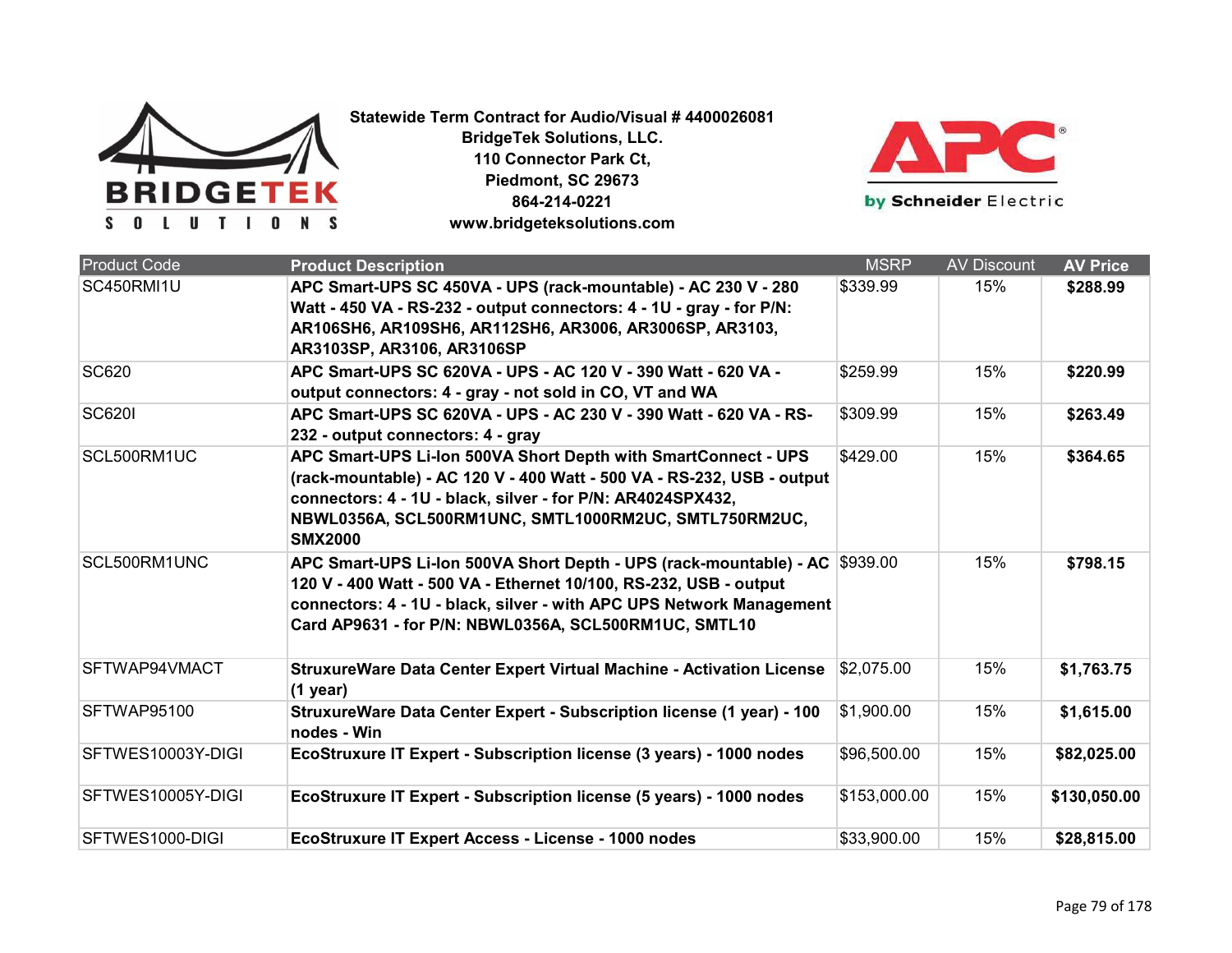



by Schneider Electric

| <b>Product Code</b> | <b>Product Description</b>                                                    | <b>MSRP</b>  | <b>AV Discount</b> | <b>AV Price</b> |
|---------------------|-------------------------------------------------------------------------------|--------------|--------------------|-----------------|
| SFTWES1000M-DIGI    | EcoStruxure IT Expert Access - Subscription license (1 month) - 1000<br>nodes | \$37,300.00  | 15%                | \$31,705.00     |
| SFTWES1003Y-DIGI    | EcoStruxure IT Expert Access - Subscription license (3 years) - 100<br>nodes  | \$18,100.00  | 15%                | \$15,385.00     |
| SFTWES1005Y-DIGI    | EcoStruxure IT Expert Access - Subscription license (5 years) - 100<br>nodes  | \$28,700.00  | 15%                | \$24,395.00     |
| SFTWES100M-DIGI     | EcoStruxure IT Expert Access - Subscription license (1 month) - 100<br>nodes  | \$7,000.00   | 15%                | \$5,950.00      |
| SFTWES103Y-DIGI     | EcoStruxure IT Expert - Subscription license (3 years) - 10 nodes             | \$1,825.00   | 15%                | \$1,551.25      |
| SFTWES105Y-DIGI     | EcoStruxure IT Expert - Subscription license (5 years) - 10 nodes             | \$2,875.00   | 15%                | \$2,443.75      |
| SFTWES10-DIGI       | EcoStruxure IT Expert Access - License - 10 nodes                             | \$639.00     | 15%                | \$543.15        |
| SFTWES12503Y-DIGI   | EcoStruxure IT Expert - Subscription license (3 years) - 1250 nodes           | \$121,000.00 | 15%                | \$102,850.00    |
| SFTWES12505Y-DIGI   | EcoStruxure IT Expert - Subscription license (5 years) - 1250 nodes           | \$191,000.00 | 15%                | \$162,350.00    |
| SFTWES1250-DIGI     | EcoStruxure IT Expert Access - License - 1250 nodes                           | \$42,300.00  | 15%                | \$35,955.00     |
| SFTWES1250M-DIGI    | EcoStruxure IT Expert Access - Subscription license (1 month) - 1250<br>nodes | \$46,600.00  | 15%                | \$39,610.00     |
| SFTWES15003Y-DIGI   | EcoStruxure IT Expert - Subscription license (3 years) - 1500 nodes           | \$145,000.00 | 15%                | \$123,250.00    |
| SFTWES15005Y-DIGI   | EcoStruxure IT Expert - Subscription license (5 years) - 1500 nodes           | \$229,500.00 | 15%                | \$195,075.00    |
| SFTWES1500-DIGI     | EcoStruxure IT Expert Access - License - 1500 nodes                           | \$50,800.00  | 15%                | \$43,180.00     |
| SFTWES1500M-DIGI    | EcoStruxure IT Expert Access - Subscription license (1 month) - 1500<br>nodes | \$55,900.00  | 15%                | \$47,515.00     |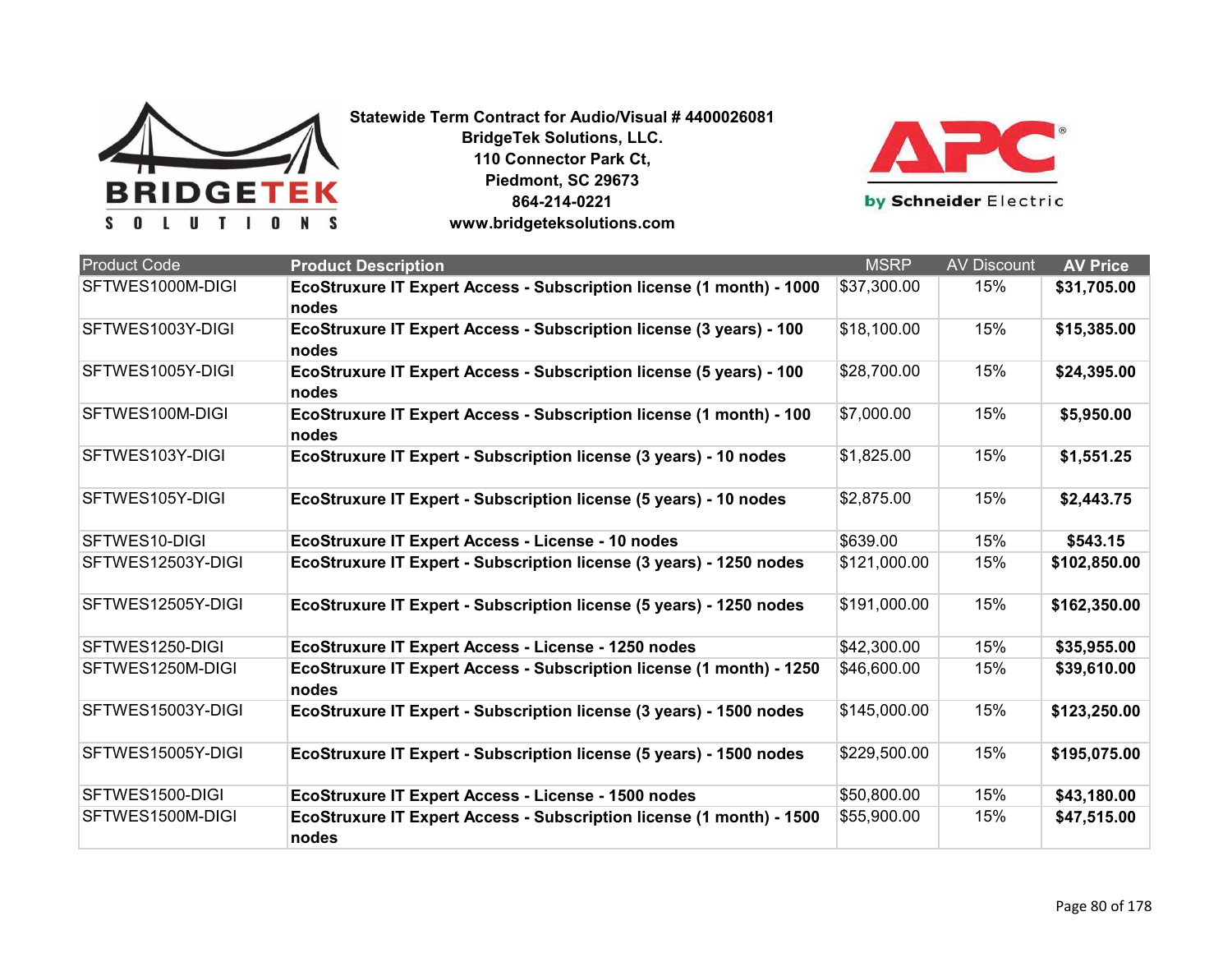



Product Code **Product Description** MSRP AV Discount **AV Price** SFTWES1503Y-DIGI **EcoStruxure IT Expert Access - Subscription license (3 years) - 150 nodes - hosted** \$21,100.00 15% **\$17,935.00**  SFTWES1505Y-DIGI **EcoStruxure IT Expert - Subscription license (5 years) - 150 nodes** \$33,500.00 15% **\$28,475.00**  SFTWES150M-DIGI **EcoStruxure IT Expert Access - Subscription license (1 month) - 150 nodes** \$8,150.00 15% **\$6,927.50**  SFTWES2003Y-DIGI **EcoStruxure IT Expert - Subscription license (3 years) - 200 nodes** \$28,200.00 15% **\$23,970.00**  SFTWES2005Y-DIGI **EcoStruxure IT Expert - Subscription license (5 years) - 200 nodes**  $$44,600.00$  **| 15% | \$37,910.00** SFTWES200-DIGI **EcoStruxure IT Expert Access - License - 200 nodes** \$9,875.00 15% **\$8,393.75**  SFTWES200M-DIGI **EcoStruxure IT Expert Access - Subscription license (1 month) - 200 nodes** \$10,900.00 15% **\$9,265.00**  SFTWES2503Y-DIGI **EcoStruxure IT Expert - Subscription license (3 years) - 250 nodes** \$35,200.00 15% **\$29,920.00**  SFTWES2505Y-DIGI **EcoStruxure IT Expert - Subscription license (5 years) - 250 nodes** \$55,700.00 15% **\$47,345.00**  SFTWES250-DIGI **EcoStruxure IT Expert Access - License - 250 nodes** \$12,400.00 15% **\$10,540.00**  SFTWES250M-DIGI **EcoStruxure IT Expert Access - Subscription license (1 month) - 250 nodes** \$13,600.00 15% **\$11,560.00**  SFTWES253Y-DIGI **EcoStruxure IT Expert - Subscription license (3 years) - 25 nodes**  $$4,525.00$  **15% \$3,846.25** SFTWES255Y-DIGI **EcoStruxure IT Expert - Subscription license (5 years) - 25 nodes \$7,175.00 15% \$6,098.75** SFTWES25-DIGI **EcoStruxure IT Expert Access - License - 25 nodes** \$1,600.00 15% **\$1,360.00**  SFTWES25M-DIGI **EcoStruxure IT Expert Access - Subscription license (1 month) - 25 nodes** \$1,750.00 15% **\$1,487.50**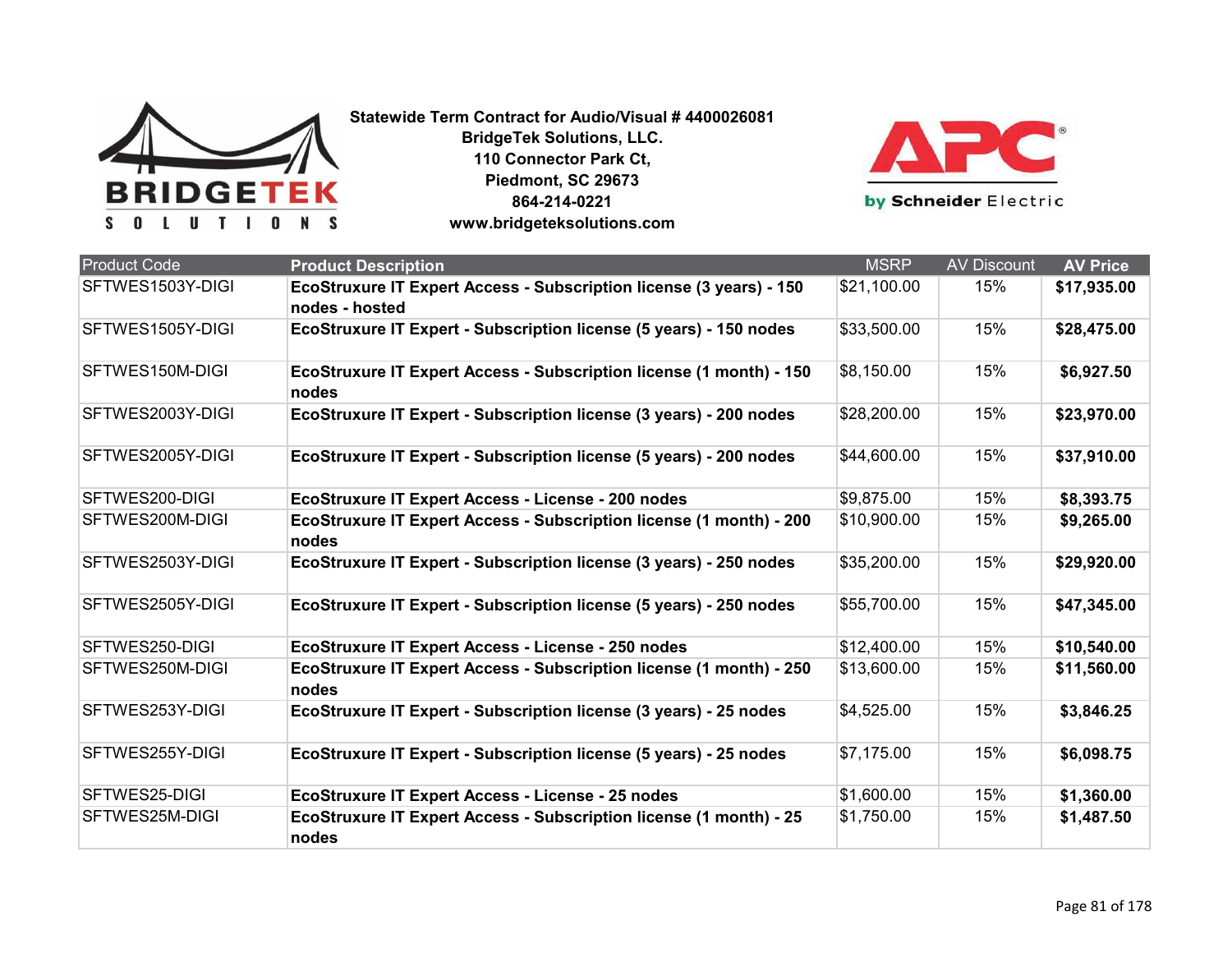



Product Code **Product Description** MSRP AV Discount **AV Price** SFTWES3503Y-DIGI **EcoStruxure IT Expert - Subscription license (3 years) - 350 nodes** \$49,300.00 15% **\$41,905.00**  SFTWES3505Y-DIGI **EcoStruxure IT Expert - Subscription license (5 years) - 350 nodes** \$78,000.00 15% **\$66,300.00**  SFTWES350-DIGI **EcoStruxure IT Expert Access - License - 350 nodes** \$17,300.00 15% **\$14,705.00**  SFTWES350M-DIGI **EcoStruxure IT Expert Access - Subscription license (1 month) - 350 nodes** \$19,000.00 15% **\$16,150.00**  SFTWES5003Y-DIGI **EcoStruxure IT Expert - Subscription license (3 years) - 500 nodes** \$48,300.00 15% **\$41,055.00**  SFTWES5005Y-DIGI **EcoStruxure IT Expert - Subscription license (5 years) - 500 nodes \$76,400.00 15% \$64,940.00 |** SFTWES500-DIGI**NDERT Access - License - 500 nodes** \$17,000.00 15% \$14,450.00 SFTWES500M-DIGI **EcoStruxure IT Expert Access - Subscription license (1 month) - 500 nodes** \$18,700.00 15% **\$15,895.00**  SFTWES503Y-DIGI **EcoStruxure IT Expert - Subscription license (3 years) - 50 nodes \$9,050.00 15% <b>\$7,692.50** SFTWES505Y-DIGI **EcoStruxure IT Expert - Subscription license (5 years) - 50 nodes**  $$14,400.00$  **| 15% | \$12,240.00** SFTWES50-DIGI **EcoStruxure IT Expert Access - License - 50 nodes** \$3,175.00 15% **\$2,698.75** SFTWES50M-DIGI **EcoStruxure IT Expert Access - Subscription license (1 month) - 50 nodes** \$3,500.00 15% **\$2,975.00**  SFTWES5-DIGI **EcoStruxure IT Expert - License - 5 nodes** \$319.99 15% **\$271.99** SFTWES7503Y-DIGI **EcoStruxure IT Expert - Subscription license (3 years) - 750 nodes** \$72,400.00 15% **\$61,540.00**  SFTWES7505Y-DIGI **EcoStruxure IT Expert - Subscription license (5 years) - 750 nodes** \$115,000.00 15% **\$97,750.00**  SFTWES750-DIGI **EcoStruxure IT Expert Access - License - 750 nodes** \$25,400.00 15% **\$21,590.00**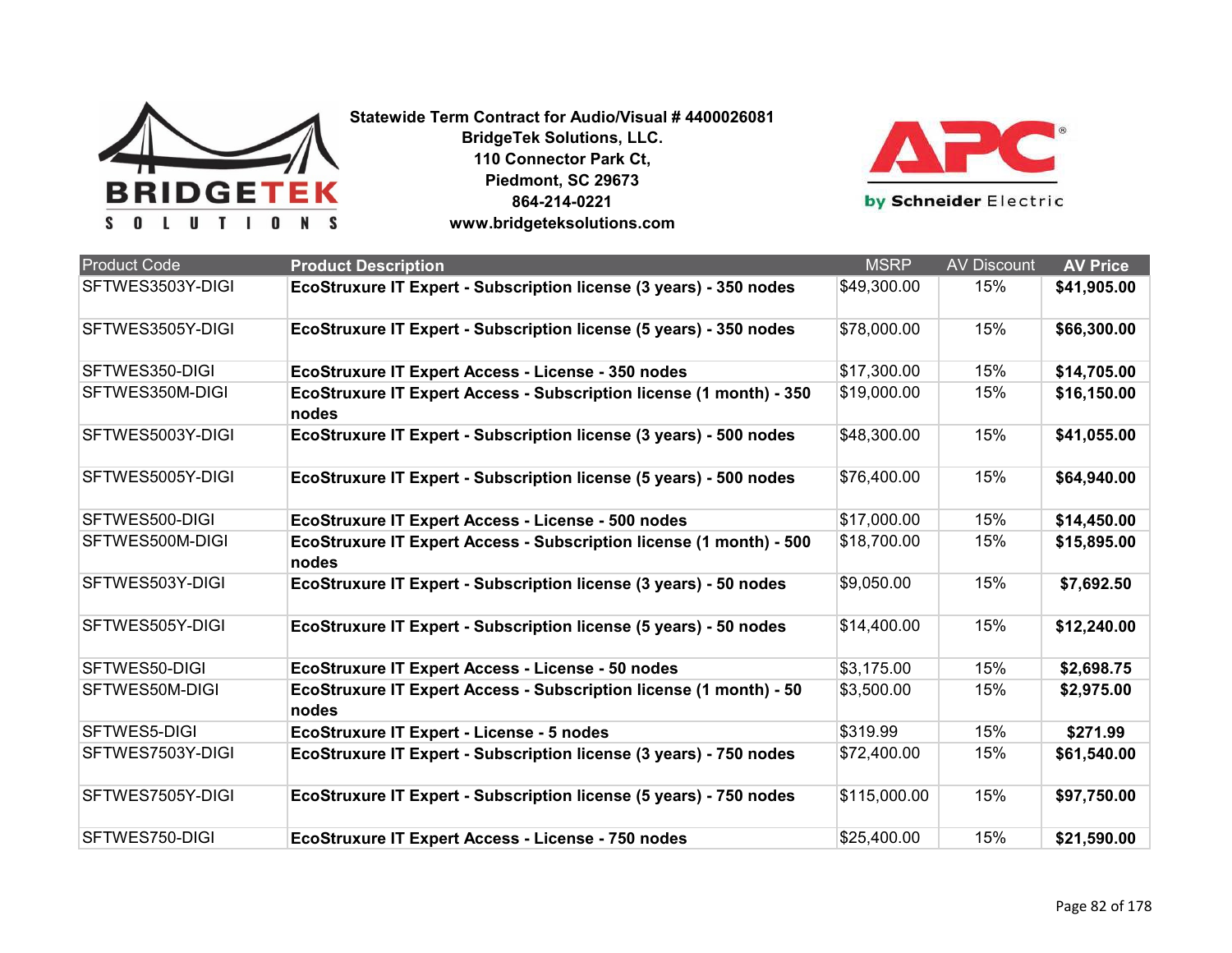



by Schneider Electric

| <b>Product Code</b> | <b>Product Description</b>                                                                                                                                                                                                                                       | <b>MSRP</b> | <b>AV Discount</b> | <b>AV Price</b> |
|---------------------|------------------------------------------------------------------------------------------------------------------------------------------------------------------------------------------------------------------------------------------------------------------|-------------|--------------------|-----------------|
| SFTWES750M-DIGI     | EcoStruxure IT Expert Access - Subscription license (1 month) - 750<br>nodes                                                                                                                                                                                     | \$28,000.00 | 15%                | \$23,800.00     |
| SFTWES753Y-DIGI     | EcoStruxure IT Expert - Subscription license (3 years) - 75 nodes                                                                                                                                                                                                | \$13,600.00 | 15%                | \$11,560.00     |
| SFTWES755Y-DIGI     | EcoStruxure IT Expert - Subscription license (5 years) - 75 nodes                                                                                                                                                                                                | \$21,500.00 | 15%                | \$18,275.00     |
| SFTWES75-DIGI       | EcoStruxure IT Expert Access - License - 75 nodes                                                                                                                                                                                                                | \$4,775.00  | 15%                | \$4,058.75      |
| SFTWES75M-DIGI      | EcoStruxure IT Expert Access - Subscription license (1 month) - 75<br>nodes                                                                                                                                                                                      | \$5,250.00  | 15%                | \$4,462.50      |
| <b>SMC1000-2UC</b>  | APC Smart-UPS C SMC1000-2UC - UPS (rack-mountable) - AC 120 V -<br>600 Watt - 1000 VA - USB, serial - output connectors: 6 - 2U - black -<br>with APC SmartConnect - for P/N: AR4024SPX432, NBWL0356A,<br>SCL500RM1UC, SCL500RM1UNC, SMTL1000RM2UC, SMTL750RM2UC | \$599.00    | 15%                | \$509.15        |
| <b>SMC1000C</b>     | APC Smart-UPS C SMC1000C - UPS - AC 120 V - 600 Watt - 1000 VA -<br>RS-232, USB - output connectors: 8 - Canada, United States - black -<br>with APC SmartConnect - for P/N: SMC1500-2U                                                                          | \$409.00    | 15%                | \$347.65        |
| <b>SMC1000I</b>     | APC Smart-UPS C 1000VA LCD - UPS - AC 230 V - 600 Watt - 1000 VA -<br>USB - output connectors: 8 - black - for P/N: AR3103, AR3103SP,<br>AR3106SP, AR3357X674                                                                                                    | \$609.00    | 15%                | \$517.65        |
| SMC1000I-2U         | APC Smart-UPS C 1000VA 2U LCD - UPS (rack-mountable) - AC 230 V -<br>600 Watt - 1000 VA - USB - output connectors: 6 - 2U - black - for P/N:<br>AR4018SPX432, AR4024SP, AR4024SPX429, AR4024SPX431,<br>AR4024SPX432, NBWL0356A                                   | \$679.00    | 15%                | \$577.15        |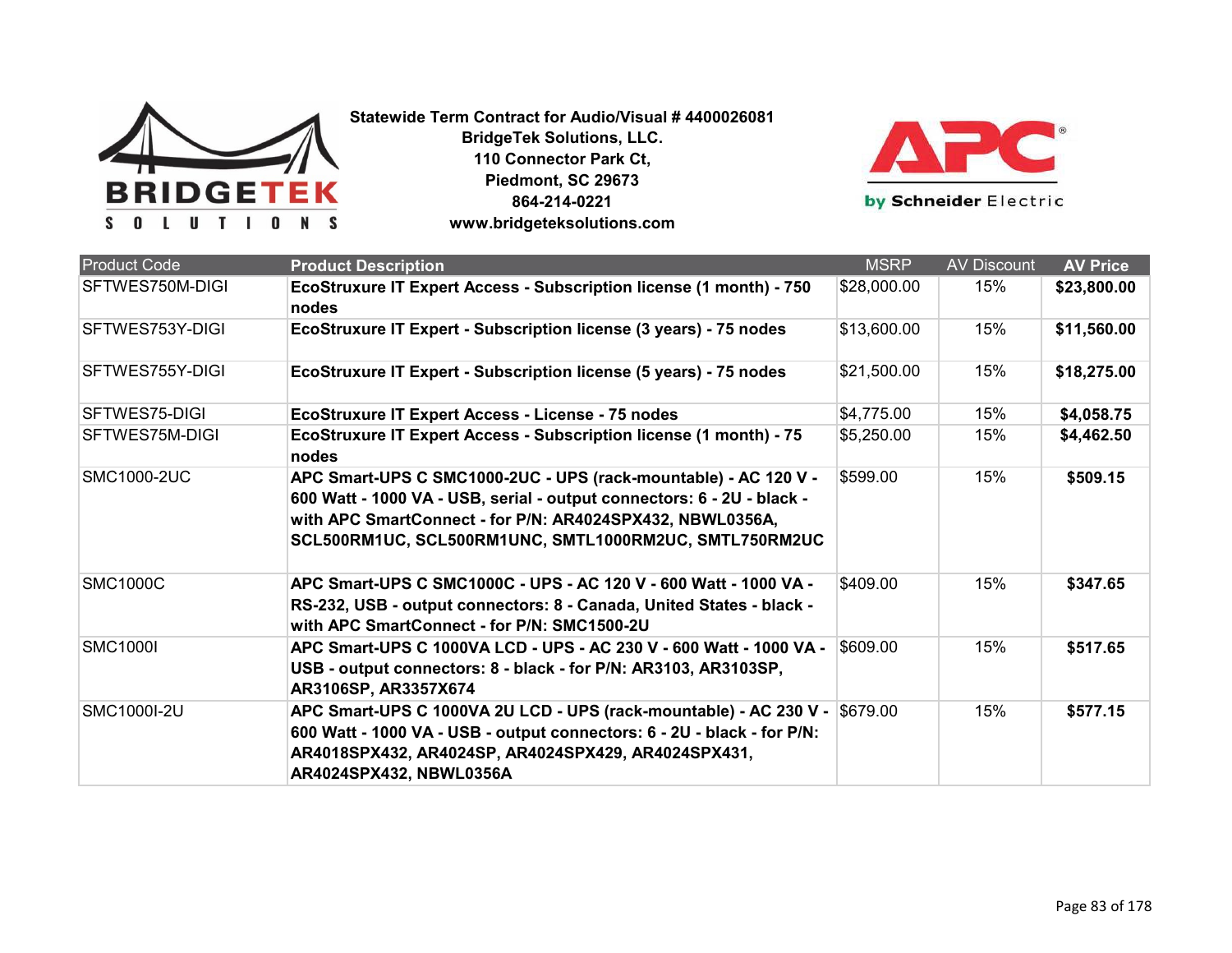



Product Code **Product Description** MSRP AV Discount **AV Price** SMC1500-2UC **APC Smart-UPS C SMC1500-2UC - UPS (rack-mountable) - AC 120 V - 900 Watt - 1440 VA - USB, serial - output connectors: 6 - 2U - black with APC SmartConnect - for P/N: SCL500RM1UC, SCL500RM1UNC, SMTL1000RM2UC, SMTL750RM2UC, SMX2000LVNCUS, SMX3000LVUS** \$759.00 15% **\$645.15**  SMC1500C **APC Smart-UPS C SMC1500C - UPS - AC 110/120/127 V - 900 Watt - 1440 VA - RS-232, USB - output connectors: 8 - Canada, United States black - with APC SmartConnect** \$529.00 15% **\$449.65**  SMC1500I **APC Smart-UPS C 1500VA LCD - UPS - AC 230 V - 900 Watt - 1500 VA - USB - output connectors: 8 - black - for P/N: AR3103, AR3103SP, AR3106SP, AR3357X674 \$789.00** 15% **\$670.65** SMC1500I-2U **APC Smart-UPS C 1500VA 2U LCD - UPS (rack-mountable) - AC 230 V -**  $$839.00$  $\qquad$  $\qquad$  **15%**  $\qquad$  **\$713.15 900 Watt - 1500 VA - USB - output connectors: 4 - 2U - black** SMT1000C **APC Smart-UPS 1000VA LCD - UPS - AC 120 V - 700 Watt - 1000 VA - USB - output connectors: 8 - 0U - black - with APC SmartConnect** \$549.00 15% **\$466.65**  SMT1000I **APC Smart-UPS 1000 LCD - UPS - AC 230 V - 700 Watt - 1000 VA - RS-232, USB - output connectors: 8 - black** \$679.00 15% **\$577.15**  SMT1000RM2UC **APC Smart-UPS 1000VA LCD RM - UPS (rack-mountable) - AC 120 V - 700 Watt - 1000 VA - USB - output connectors: 6 - 2U - black - with APC SmartConnect - for P/N: NBWL0356A, SCL500RM1UC, SCL500RM1UNC, SMTL1000RM2UC, SMTL750RM2UC, SMX3000HVTUS** \$699.00 15% **\$594.15**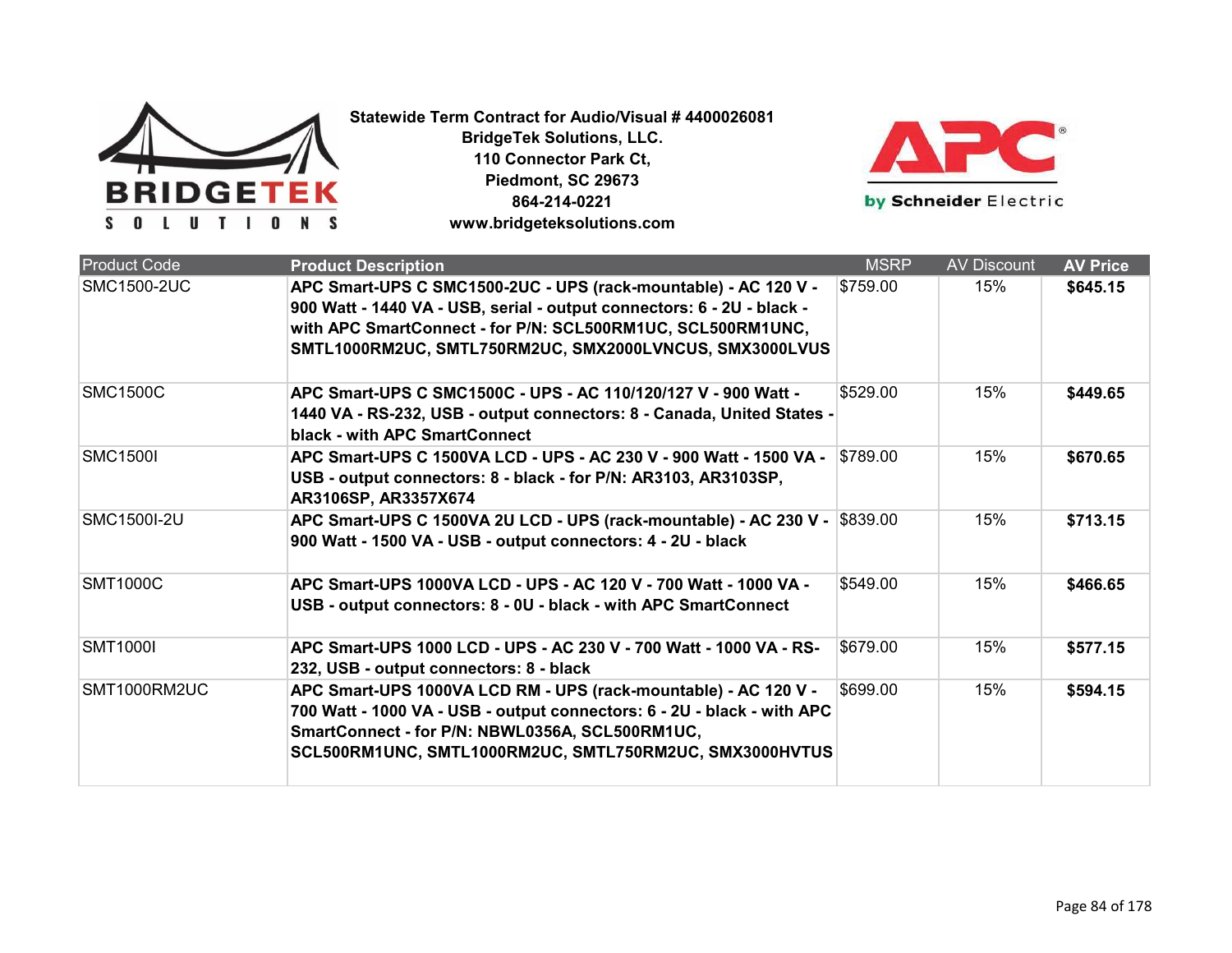



Product Code **Product Description** MSRP AV Discount **AV Price** SMT1000RMI2U **APC Smart-UPS 1000 LCD - UPS (rack-mountable) - AC 230 V - 700 Watt - 1000 VA - RS-232, USB - output connectors: 4 - 2U - for P/N: AR4018SPX432, AR4024SP, AR4024SPX429, AR4024SPX431, AR4024SPX432, NBWL0356A** \$839.00 15% **\$713.15**  SMT1500C **APC Smart-UPS 1500 LCD - UPS - AC 120 V - 1 kW - 1440 VA - USB output connectors: 8 - 0U - black - with APC SmartConnect** \$679.00 15% **\$577.15**  SMT1500I **APC Smart-UPS 1500 LCD - UPS - AC 230 V - 1 kW - 1500 VA - RS-232, USB - output connectors: 8 - black** \$859.00 15% **\$730.15**  SMT1500NC **APC Smart-UPS 1500 LCD - UPS - AC 120 V - 1 kW - 1440 VA - Ethernet, RS-232, USB - output connectors: 8 - black - with APC UPS Network Management Card - not sold in CO, VT and WA** \$1,250.00 15% **\$1,062.50**  SMT1500R2X122 **APC Smart-UPS 1500 LCD - UPS (rack-mountable) - AC 120 V - 1 kW - 1500 VA - RS-232, USB - output connectors: 6 - 2U - black - for P/N: AR3103SP, AR3106SP, SCL500RM1UC, SCL500RM1UNC, SMTL1000RM2UC, SMTL750RM2UC** \$949.00 15% **\$806.65**  SMT1500RM2UC **APC Smart-UPS SMT1500RM2UC - UPS (rack-mountable) - AC 120 V - 1**  \$929.00 15% **\$789.65 kW - 1440 VA - 1 x battery - USB, serial - output connectors: 6 - 2U black - with APC SmartConnect - for P/N: SCL500RM1UC, SCL500RM1UNC, SMTL1000RM2UC, SMTL750RM2UC, SMX2000LVNCUS, SMX2000** SMT1500RM2UNC **APC Smart-UPS 1500VA LCD RM - UPS (rack-mountable) - AC 120 V - 1000 Watt - 1440 VA - Ethernet, USB - output connectors: 6 - 2U - black - with APC UPS Network Management Card - not sold in CO, VT and WA - for P/N: SCL500RM1UNC, SMX1000C, SMX1500RM2UC, SMX** \$1,525.00 15% **\$1,296.25**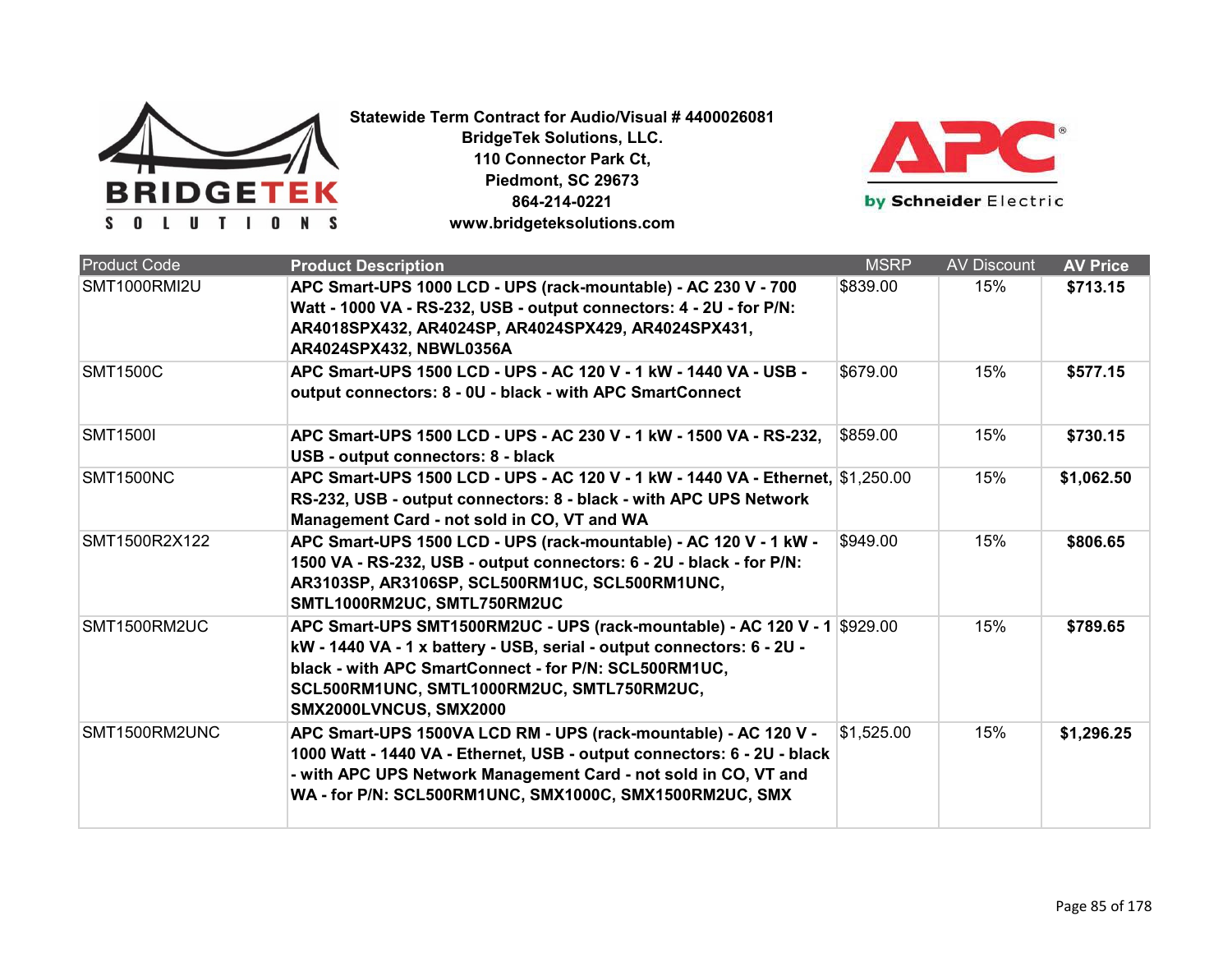



Product Code **Product Description** MSRP AV Discount **AV Price** SMT1500RMI1U **APC Smart-UPS 1500 LCD - UPS (rack-mountable) - AC 230 V - 1000 Watt - 1500 VA - RS-232, USB - output connectors: 6 - 1U - black - for P/N: AR4018SPX432, AR4024SP, AR4024SPX429, AR4024SPX431, AR4024SPX432, NBWL0356A** \$1,300.00 15% **\$1,105.00**  SMT1500RMI2U **APC Smart-UPS 1500 LCD - UPS (rack-mountable) - AC 230 V - 1 kW - 1500 VA - RS-232, USB - output connectors: 4 - 2U - black - for P/N: AR4024SPX432, NBWL0356A, SCL500RM1UC, SCL500RM1UNC, SMTL1000RM2UC, SMTL750RM2UC** \$1,125.00 15% **\$956.25**  SMT1500RMI2UNC **APC Smart-UPS 1500VA LCD RM - UPS (rack-mountable) - AC 230 V - 1000 Watt - 1500 VA - Ethernet, RS-232, USB - output connectors: 4 - 2U - black - with APC UPS Network Management Card - for P/N: AR4018SPX432, AR4024SP, AR4024SPX429, AR4024SPX431, AR4024SPX** \$1,700.00 15% **\$1,445.00**  SMT2200C **APC Smart-UPS SMT2200C - UPS - AC 110/120/127 V - 1.98 kW - 2200 VA - RS-232, USB - output connectors: 10 - Canada, United States black - with APC SmartConnect** \$1,175.00 15% **\$998.75**  SMT2200I **APC Smart-UPS 2200 LCD - UPS - AC 230 V - 1.98 kW - 2200 VA - RS-232, USB - output connectors: 9 - black** \$1,475.00 15% **\$1,253.75**  SMT2200IC **APC Smart-UPS SMT2200IC - UPS - AC 220/230/240 V - 1980 Watt - 2200 VA - lead acid - RS-232, USB - output connectors: 9 - black - with APC SmartConnect** \$1,475.00 15% **\$1,253.75**  SMT2200J **APC Smart-UPS 2200 LCD - UPS - AC 100 V - 1.98 kW - 2200 VA - RS-232, USB - output connectors: 10 - Japan - black** \$1,625.00 15% **\$1,381.25**  SMT2200R2X106 **APC Smart-UPS 2200VA LCD RM 2U - UPS (rack-mountable) - AC 120 V**  \$1,425.00 15% **\$1,211.25 - 1980 Watt - 2200 VA - USB - output connectors: 8 - 2U - black - for P/N: AR3103SP, AR3106SP, AR4024SP, AR4024SPX429, AR4024SPX431, AR4024SPX432, NBWL0356A**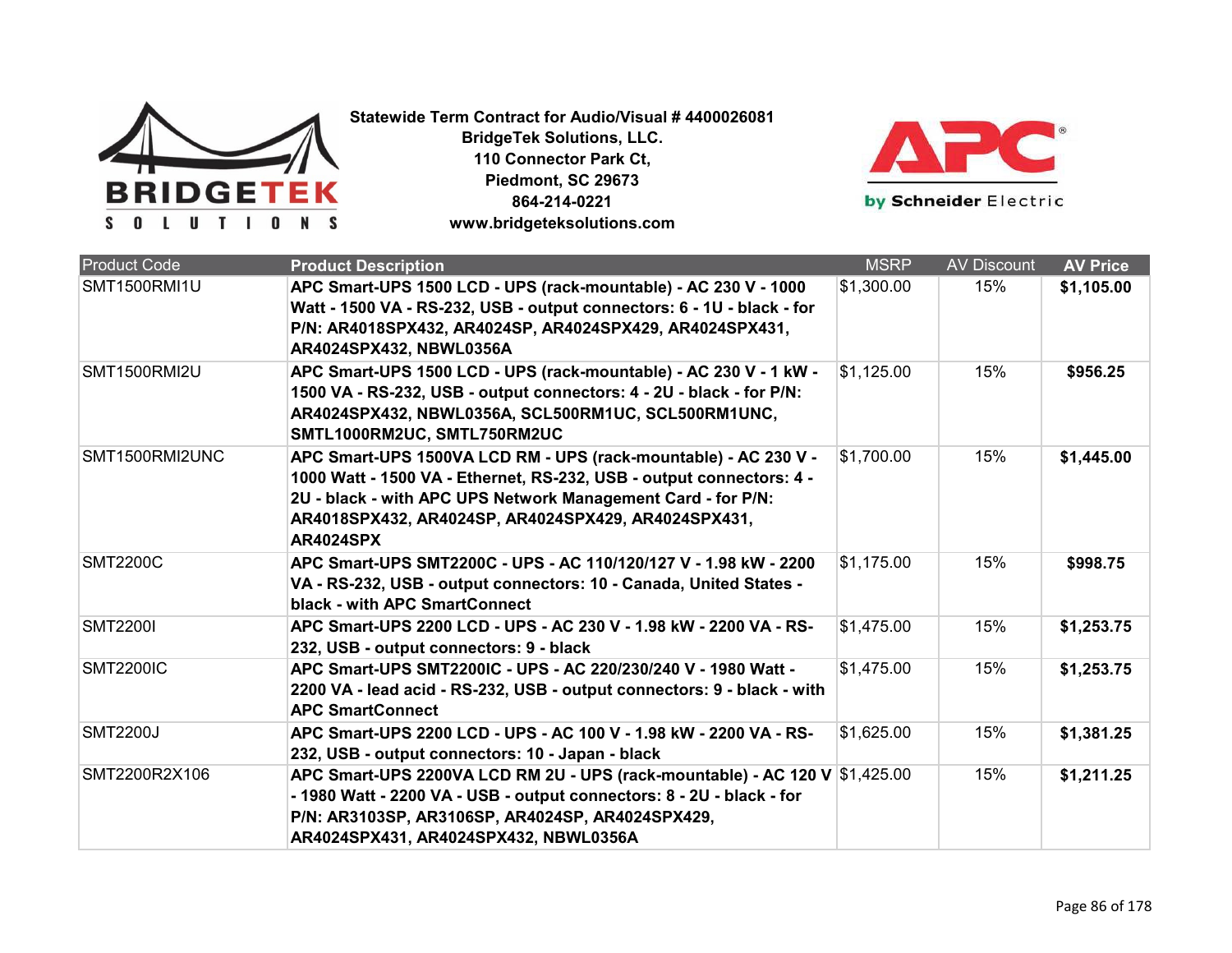



Product Code **Product Description** MSRP AV Discount **AV Price** SMT2200RM2UC **APC Smart-UPS SMT2200RM2UC - UPS (rack-mountable) - AC 110/120/127 V - 1.98 kW - 2200 VA - RS-232, USB - output connectors: 8 - 2U - Canada, United States - black - with APC SmartConnect - for P/N: AR4018SPX432, AR4024SP, AR4024SPX429, AR4024SPX431, AR402** \$1,550.00 15% **\$1,317.50**  SMT2200RM2UNC **APC Smart-UPS 2200VA LCD RM 2U - UPS (rack-mountable) - AC 120 V**  \$2,175.00 15% **\$1,848.75 - 1980 Watt - 2200 VA - Ethernet 10/100, USB - output connectors: 8 - 2U - black - for P/N: SMX1000C, SMX1500RM2UC, SMX1500RM2UCNC, SMX1500RMNCUS, SMX750C, SMX750CNC** SMT2200RMI2U **APC Smart-UPS 2200 LCD - UPS (rack-mountable) - AC 220/230/240 V -**  \$3,450.00 15% **\$2,932.50 1.98 kW - 2200 VA - RS-232, USB - output connectors: 9 - 2U - for P/N: AR4018SPX432, AR4024SP, AR4024SPX429, AR4024SPX431, AR4024SPX432, NBWL0356A** SMT2200RMI2UNC **APC Smart-UPS 2200VA LCD RM - UPS (rack-mountable) - AC 230 V - 1980 Watt - 2200 VA - Ethernet, RS-232, USB - output connectors: 9 - 2U - with APC UPS Network Management Card - for P/N: AR3103SP, AR3106SP, AR4024SP, AR4024SPX429, AR4024SPX431, AR4024SPX43** \$2,900.00 15% **\$2,465.00**  SMT2200RMUS **APC Smart-UPS 2200VA LCD RM 2U - UPS (rack-mountable) - AC 120 V**  \$1,775.00 15% **\$1,508.75 - 1980 Watt - 2200 VA - USB - output connectors: 8 - 2U - United States black - TAA Compliant - for P/N: AR3003, AR3003SP, AR3006, AR3006SP, AR3103, AR3103SP, AR3106, AR3106SP, AR9300SP** SMT2200US **APC Smart-UPS 2200 LCD - UPS - AC 120 V - 1.98 kW - 2200 VA - RS-232, USB - output connectors: 10 - United States - black - TAA Compliant** \$1,450.00 15% **\$1,232.50**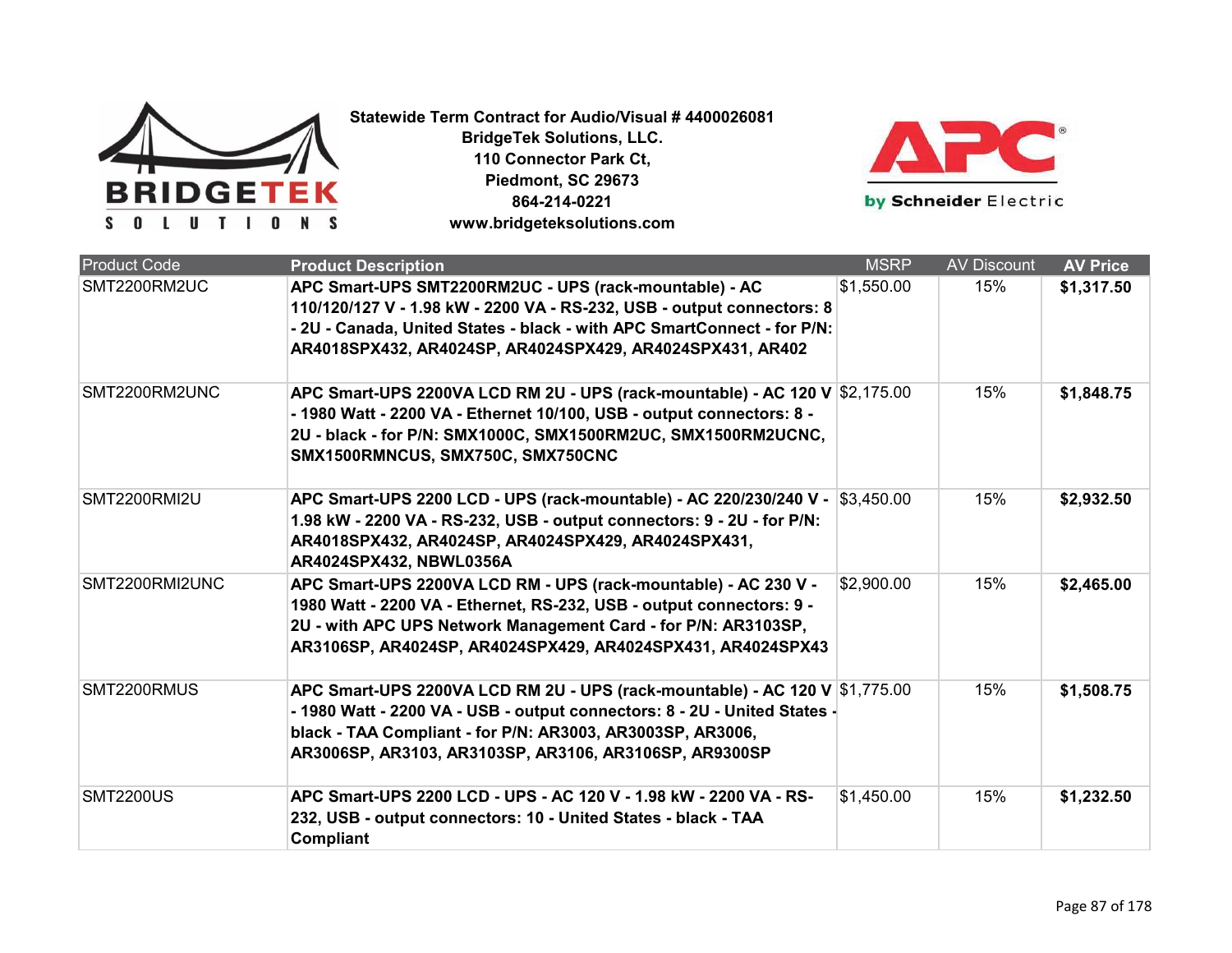



Product Code **Product Description** MSRP AV Discount **AV Price** SMT3000C **APC Smart-UPS SMT3000C - UPS - AC 110/120/127 V - 2.7 kW - 3000 VA** \$1,675.00 **- RS-232, USB - output connectors: 10 - Canada, United States - black with APC SmartConnect** \$1,675.00 15% **\$1,423.75**  SMT3000I **APC Smart-UPS 3000 LCD - UPS - AC 230 V - 2700 Watt - 3000 VA - RS-** \$2,675.00 **232, USB - output connectors: 9 - black** \$2,675.00 15% **\$2,273.75**  SMT3000R2X145 **APC Smart-UPS 3000 LCD - UPS (rack-mountable) - AC 120 V - 2.7 kW - 3000 VA - RS-232, USB - output connectors: 8 - 2U - black - for P/N: AR3103SP, AR3106SP, AR4024SPX431, AR4024SPX432, NBWL0356A, SMX2000LVNCUS, SMX2000LVUS** \$1,750.00 15% **\$1,487.50**  SMT3000RM2UC **APC Smart-UPS SMT3000RM2UC - UPS (rack-mountable) - AC 110/120/127 V - 2.7 kW - 3000 VA - RS-232, USB - output connectors: 8 - Canada, United States - black - with APC SmartConnect - for P/N: AR4024SP, AR4024SPX429, AR4024SPX431, AR4024SPX432, NBWL0356A,** \$1,800.00 15% **\$1,530.00**  SMT3000RM2UNC **APC Smart-UPS 3000 RM 2U LCD - UPS (rack-mountable) - AC 120 V - 2.7 kW - 3000 VA - Ethernet, RS-232, USB - output connectors: 8 - 2U black - with APC UPS Network Management Card - for P/N: SMX1000C, SMX1500RM2UC, SMX1500RM2UCNC, SMX3000RMLVUS, SMX750C,** \$2,450.00 15% **\$2,082.50**  SMT3000RMI2U **APC Smart-UPS 3000 LCD - UPS (rack-mountable) - AC 220/230/240 V - 2.7 kW - 3000 VA - RS-232, USB - output connectors: 9 - 2U - for P/N: AR3003, AR3003SP, AR3006, AR3006SP, AR3103, AR3103SP, AR3106, AR3106SP, AR3357X674** \$3,500.00 15% **\$2,975.00**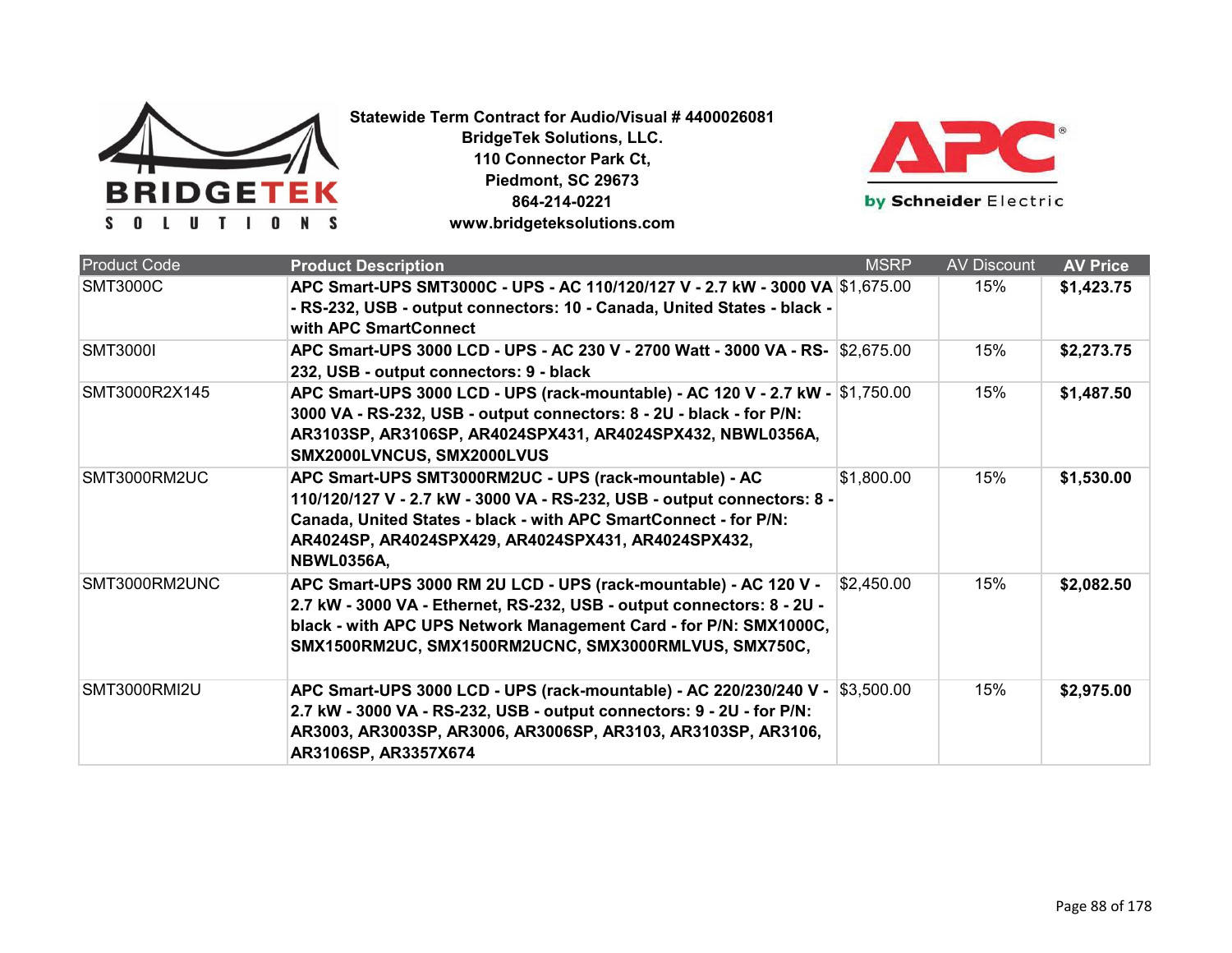



Product Code **Product Description** MSRP AV Discount **AV Price** SMT3000RMI2UNC **APC Smart-UPS 3000VA LCD RM - UPS (rack-mountable) - AC 230 V - 2700 Watt - 3000 VA - Ethernet, RS-232, USB - output connectors: 9 - 2U - black - with APC UPS Network Management Card - for P/N: AR3105W, AR3140G, AR3155W, AR3305W, AR3340G, AR3355W, AR4038I** \$2,925.00 15% **\$2,486.25**  SMT3000RMT2U **APC Smart-UPS 3000 LCD - UPS (rack-mountable) - AC 208 V - 2.7 kW - 3000 VA - RS-232, USB - output connectors: 2 - 2U - for P/N: AR4024SPX429, AR4024SPX431, AR4024SPX432, NBWL0356A, SMX2000LVUS, SMX3000HVTUS** \$2,275.00 15% **\$1,933.75**  SMT3000RMUS **APC Smart-UPS 3000VA LCD RM - UPS (rack-mountable) - AC 120 V - 2.7 kW - 2880 VA - USB - output connectors: 8 - 2U - black - TAA Compliant - for P/N: AR3003, AR3003SP, AR3006, AR3006SP, AR3103, AR3103SP, AR3106, AR3106SP, AR9300SP** \$2,175.00 15% **\$1,848.75**  SMT750C **APC Smart-UPS 750VA LCD - UPS - AC 120 V - 500 Watt - 750 VA - Ethernet, RS-232, USB - output connectors: 6 - black - with APC SmartConnect** \$419.00 15% **\$356.15**  SMT750I **APC Smart-UPS 750 LCD - UPS - AC 230 V - 500 Watt - 750 VA - RS-232,**  \$499.00 15% **\$424.15 USB - output connectors: 6 - black - for P/N: AR4018SPX431, AR4018SPX432, AR4024SP, AR4024SPX429, AR4024SPX431, AR4024SPX432** SMT750R2X122 **APC Smart-UPS 750 LCD - UPS (rack-mountable) - AC 120 V - 500 Watt -** $$579.00$  **15% \$492.15 750 VA - RS-232, USB - output connectors: 6 - 2U - black - for P/N: AR3103SP, AR3106SP, NBWL0356A, SCL500RM1UC, SCL500RM1UNC, SMTL1000RM2UC, SMTL750RM2UC**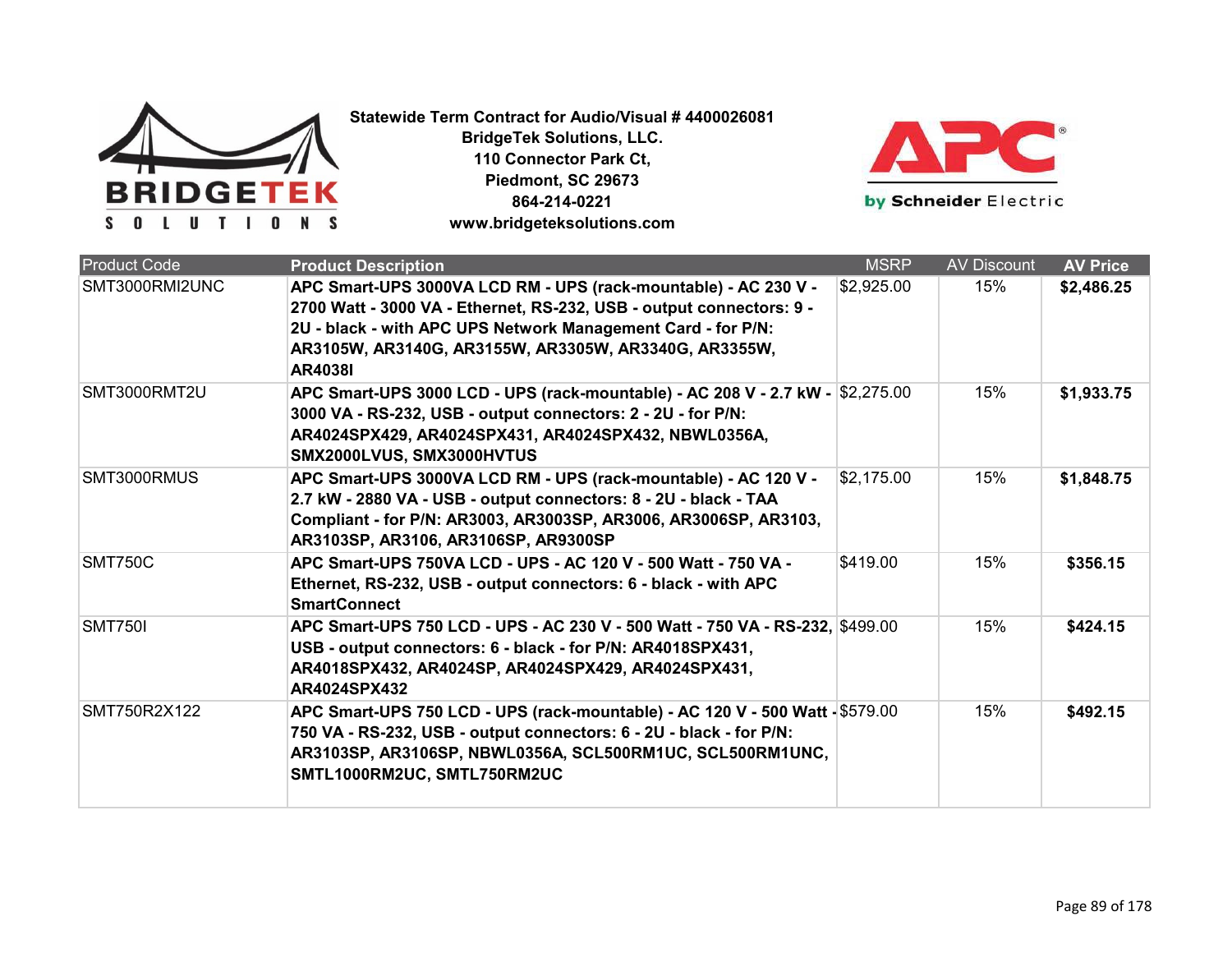



| <b>Product Code</b> | <b>Product Description</b>                                                                                                                                                                                                                                                  | <b>MSRP</b> | <b>AV Discount</b> | <b>AV Price</b> |
|---------------------|-----------------------------------------------------------------------------------------------------------------------------------------------------------------------------------------------------------------------------------------------------------------------------|-------------|--------------------|-----------------|
| SMT750RM2UC         | APC Smart-UPS 750VA LCD RM - UPS (rack-mountable) - AC<br>110/120/127 V - 500 Watt - 750 VA - Ethernet, RS-232, USB - output<br>connectors: 6 - 2U - Canada, United States - black - with APC<br>SmartConnect - for P/N: SCL500RM1UC, SCL500RM1UNC,<br>SMTL1000RM2UC, SMTL7 | \$549.00    | 15%                | \$466.65        |
| SMT750RM2UNC        | APC Smart-UPS 750VA LCD RM - UPS (rack-mountable) - AC 120 V -<br>500 Watt - 750 VA - Ethernet, RS-232, USB - output connectors: 6 - 2U -<br>black - with APC UPS Network Management Card - not sold in CO, VT<br>and WA - for P/N: AR4024SPX432, NBWL0356A, SCL500RM1UC    | \$1,150.00  | 15%                | \$977.50        |
| SMT750RMI2U         | APC Smart-UPS 750 LCD - UPS (rack-mountable) - AC 230 V - 500 Watt - \$689.00<br>750 VA - RS-232, USB - output connectors: 4 - 2U - black - for P/N:<br>AR4018SPX432, AR4024SP, AR4024SPX429, AR4024SPX431,<br>AR4024SPX432, NBWL0356A                                      |             | 15%                | \$585.65        |
| SMTL1000RM2UC       | APC Smart-UPS Li-Ion 1000VA Short Depth with SmartConnect - UPS<br>(rack-mountable) - AC 120 V - 800 Watt - 1000 VA - RS-232, USB -<br>output connectors: 6 - 2U - black, silver - not sold in Vermont - for P/N:<br>AR106SH4, AR106SH6, AR109SH4, AR109SH6, AR112SH4, A    | \$1,625.00  | 15%                | \$1,381.25      |
| SMTL1500RM3UC       | APC Smart-UPS Li-Ion 1500VA Short Depth with SmartConnect - UPS<br>(rack-mountable / external) - AC 110/120/127 V - 1.35 kW - 1500 VA - RS-<br>232, USB - output connectors: 6 - 3U - black, silver - not sold in<br>Vermont - for P/N: AR112, AR8213, NBWL0356A, SCL500R   | \$2,175.00  | 15%                | \$1,848.75      |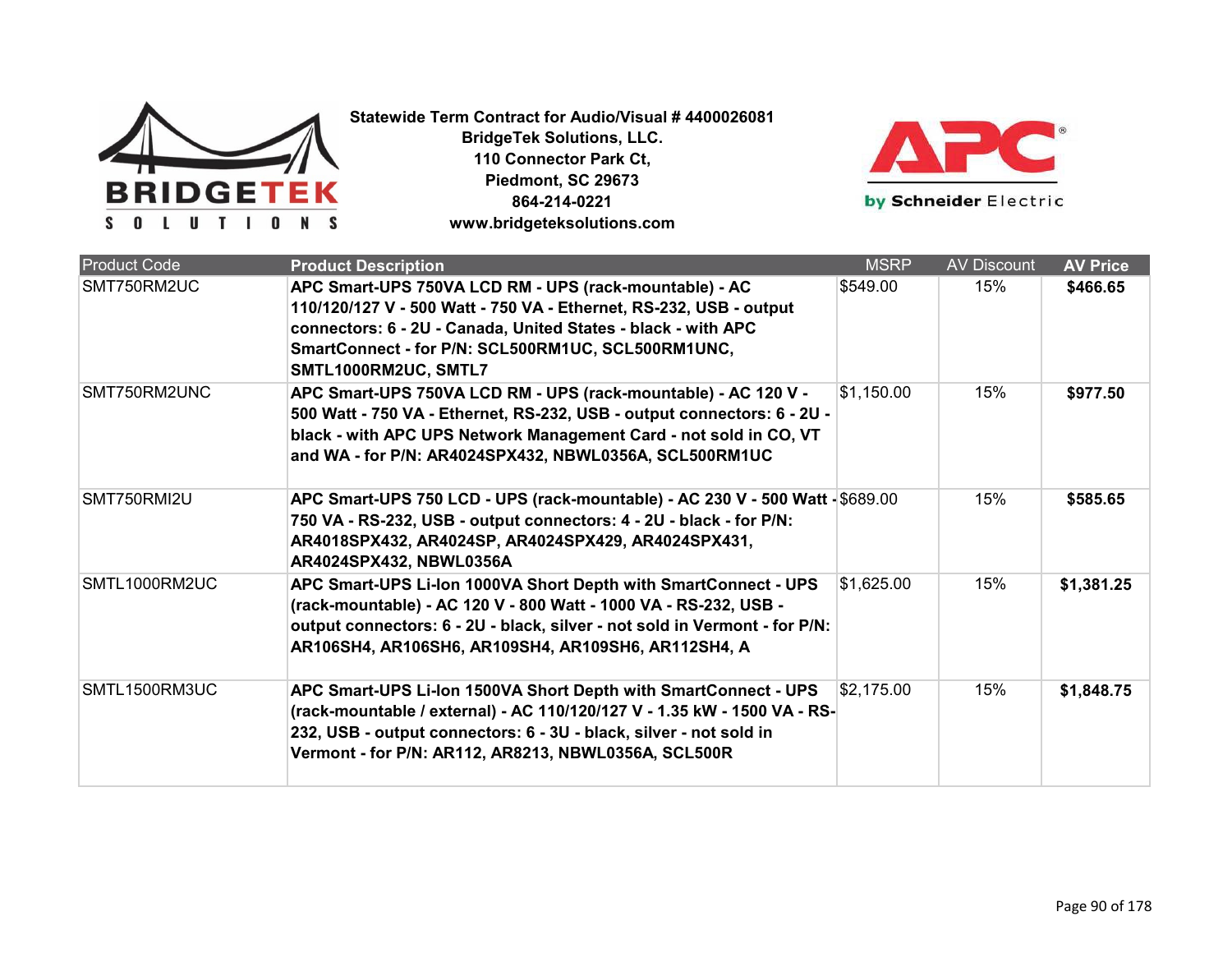



Product Code **Product Description** MSRP AV Discount **AV Price** SMTL750RM2UC **APC Smart-UPS Li-Ion 750VA Short Depth with SmartConnect - UPS (rack-mountable) - AC 110/120/127 V - 500 Watt - 750 VA - RS-232, USB output connectors: 6 - 2U - black - not sold in Vermont - for P/N: AR4024SPX432, NBWL0356A, SCL500RM1UC, SCL500RM1UNC, S** \$1,200.00 15% **\$1,020.00 SMX039-2 APC - Battery extension cable - 48 V - black - for Smart-UPS X 48V** \$119.99 15% \$101.99 SMX040 **APC - Battery extension cable - 120 V - 4 ft - black - for Smart-UPS X 120V External Battery Pack Rack/Tower** \$129.99 15% **\$110.49**  SMX1000C **APC Smart-UPS X SMX1000C - UPS (rack-mountable / external) - AC 120 V - 900 Watt - 1000 VA - Ethernet, USB, serial - output connectors: 8 - 2U - black - with APC SmartConnect** \$799.00 15% **\$679.15**  SMX1000I **APC Smart-UPS X 1000 Rack/Tower LCD - UPS (rack-mountable) - AC 230 V - 800 Watt - 1000 VA - RS-232, USB - output connectors: 8 - 2U black** \$939.00 15% **\$798.15**  SMX120BP **APC Smart-UPS X 120V External Battery Pack Rack/Tower - Battery enclosure (rack-mountable / external) - 2 x battery - lead acid - 4U black - for P/N: AR106SH6, AR109SH6, AR112SH6, AR3006, AR3006SP, AR3103, AR3103SP, AR3106, AR3106SP** \$839.00 15% **\$713.15**  SMX120RMBP2U **APC Smart-UPS X 120V External Battery Pack Rack/Tower - Battery enclosure - 2 x battery - lead acid - 2U - black - for P/N: AR3003SP, AR3006, AR3006SP, AR3103, AR3103SP, AR3106, AR3106SP, SMX2KR2UNCX145** \$1,075.00 15% **\$913.75**  SMX1500RM2UC **|APC Smart-UPS X SMX1500RM2UC - UPS (rack-mountable / external) -**  $|$1,075.00$  **15% \$913.75 AC 120 V - 1350 Watt - 1500 VA - Ethernet, USB, serial - output connectors: 8**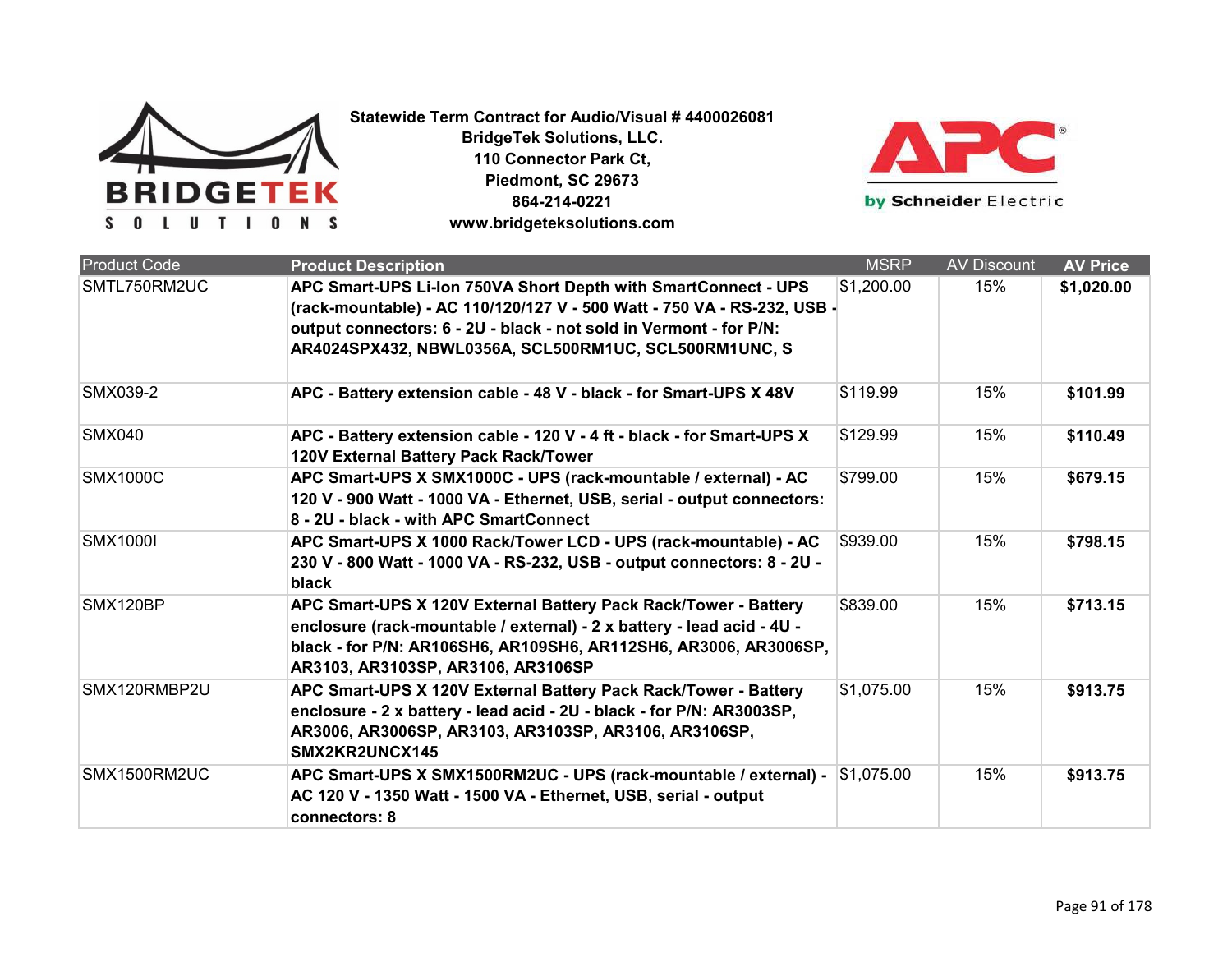



Product Code **Product Description** MSRP AV Discount **AV Price** SMX1500RM2UCNC **APC Smart-UPS X SMX1500RM2UCNC - UPS (rack-mountable / external) - AC 120 V - 1350 Watt - 1500 VA - Ethernet, USB, serial output connectors: 8 - 2U - black - with APC SmartConnect** \$1,650.00 15% **\$1,402.50**  SMX1500RMI2U **APC Smart-UPS X 1500 Rack/Tower LCD - UPS (rack-mountable) - AC 230 V - 1200 Watt - 1500 VA - RS-232, USB - output connectors: 8 - 2U black - for P/N: AR4018SPX432, AR4024SP, AR4024SPX429, AR4024SPX431, AR4024SPX432, NBWL0356A** \$1,300.00 15% **\$1,105.00**  SMX1500RMI2UNC **APC Smart-UPS X 1500 Rack/Tower LCD - UPS (rack-mountable) - AC 230 V - 1200 Watt - 1500 VA - Ethernet, RS-232, USB - output connectors: 8 - 2U - black - for P/N: AR106SH6, AR106V, AR106VI, AR109SH6, AR112SH6, AR3103, AR3103SP, AR3106, AR3106SP** \$1,875.00 15% **\$1,593.75**  SMX2000LV **APC Smart-UPS X 2000 Rack/Tower LCD - UPS (rack-mountable / external) - AC 120 V - 1800 Watt - 1920 VA - RS-232, USB - output connectors: 10 - 4U - Canada, United States - black - for P/N: AR4024SP, AR4024SPX429, AR4024SPX431, AR4024SPX432, NBWL0356A, SMX** \$1,600.00 15% **\$1,360.00**  SMX2000LVNC **APC Smart-UPS X 2000 Rack/Tower LCD - UPS (rack-mountable / external) - AC 120 V - 1800 Watt - 1920 VA - Ethernet 10/100, RS-232, USB - output connectors: 10 - 4U - black - with APC UPS Network Management Card AP9631 - for P/N: AR4024SP, AR4024SPX429, AR4** \$2,200.00 15% **\$1,870.00**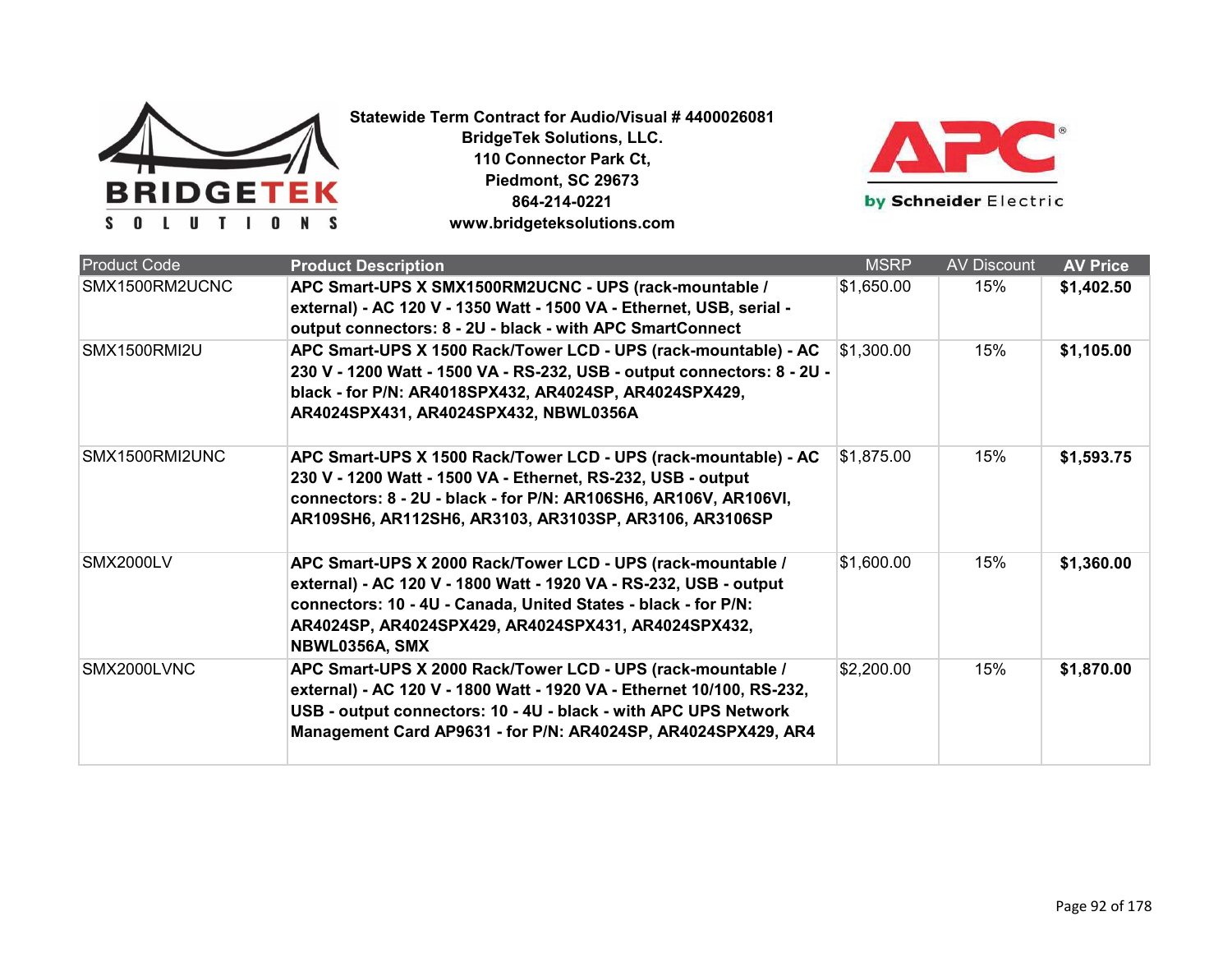



Product Code **Product Description** MSRP AV Discount **AV Price** SMX2000LVNCUS **APC Smart-UPS X SMX2000LVNCUS - UPS (rack-mountable / external) - \$2,350.00 AC 120 V - 1.8 kW - 1920 VA - Ethernet 10/100, RS-232, USB - output connectors: 10 - 4U - black - TAA Compliant - for P/N: AR106SH6, AR109SH6, AR112SH6, AR3006, AR3006SP, AR3103, AR3103SP,** \$2,350.00 15% **\$1,997.50**  SMX2000LVUS **APC Smart-UPS X SMX2000LVUS - UPS (rack-mountable / external) - AC 120 V - 1.8 kW - 1920 VA - USB - output connectors: 10 - 4U - black - TAA Compliant - for P/N: AR106SH6, AR109SH6, AR112SH6, AR3006, AR3006SP, AR3103, AR3103SP, AR3106, AR3106SP** \$1,750.00 15% **\$1,487.50**  SMX2000RMLV2U **APC Smart-UPS X 2000 Rack/Tower LCD - UPS - AC 120 V - 1.8 kW - 1920 VA - RS-232, USB - output connectors: 7 - 2U - black - for P/N: AR4018SPX432, AR4024SP, AR4024SPX429, AR4024SPX431, AR4024SPX432, NBWL0356A** \$1,800.00 15% **\$1,530.00**  SMX2000RMLV2UNC **APC Smart-UPS X 2000 Rack/Tower LCD - UPS (rack-mountable / external) - AC 120 V - 1800 Watt - 1920 VA - Ethernet 10/100, RS-232, USB - output connectors: 7 - 2U - black - with APC UPS Network Management Card AP9631 - for P/N: AR4024SP, AR4024SPX429, AR40** \$2,400.00 15% **\$2,040.00**  SMX2200HV **APC Smart-UPS X 2200 Rack/Tower LCD - UPS (rack-mountable / external) - AC 230 V - 1980 Watt - 2200 VA - RS-232, USB - output connectors: 10 - 4U - black - for P/N: AR4024SPX429, AR4024SPX431, AR4024SPX432, NBWL0356A, SMX3000HVTUS, SMX3000LVUS** \$1,950.00 15% **\$1,657.50**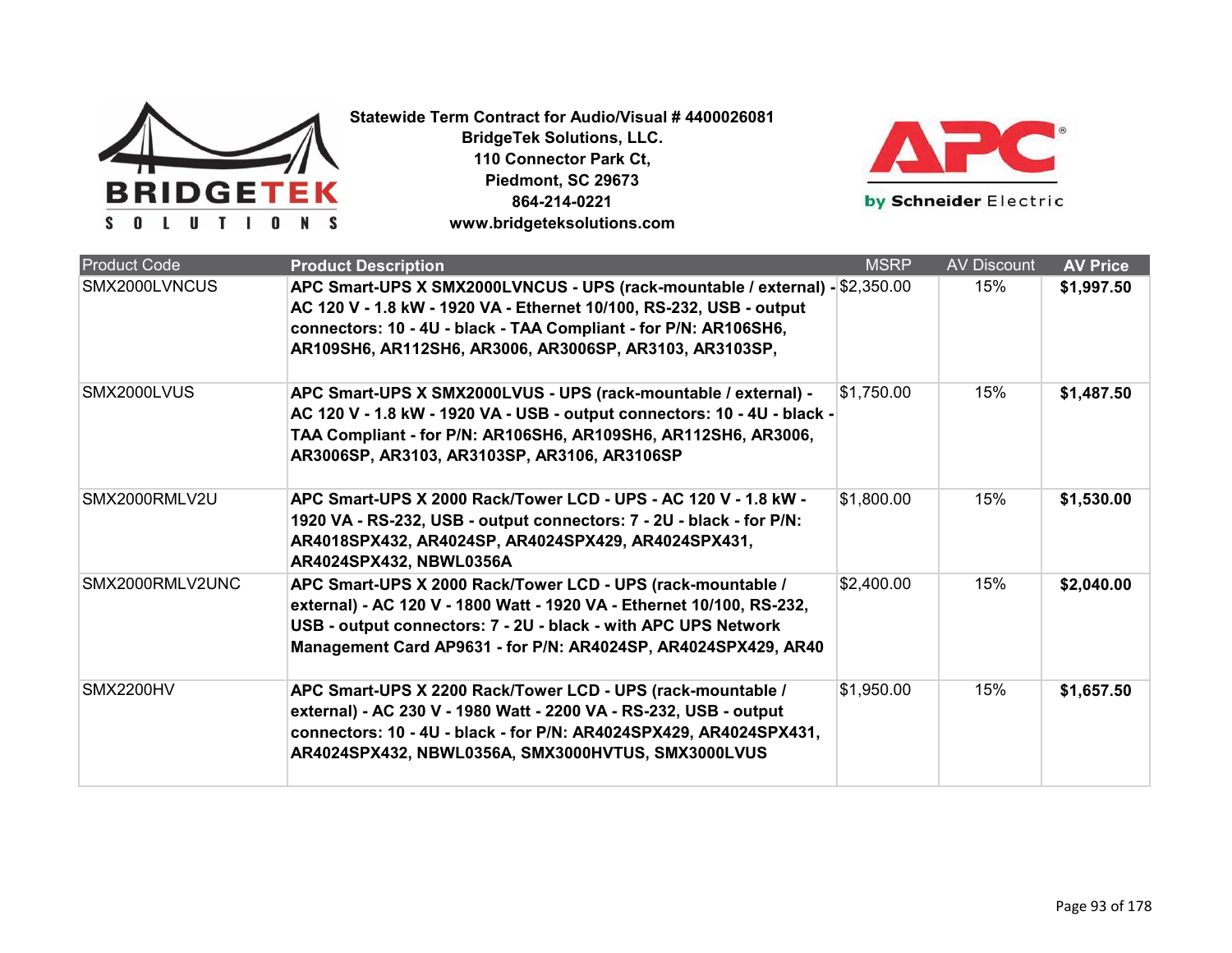



Product Code **Product Description** MSRP AV Discount **AV Price** SMX2200HVNC **APC Smart-UPS X 2200 Rack/Tower LCD - UPS (rack-mountable / external) - AC 230 V - 1980 Watt - 2200 VA - Ethernet 10/100, RS-232, USB - output connectors: 10 - 4U - black - with APC UPS Network Management Card - for P/N: AR106SH6, AR109SH6, AR112SH6, AR30** \$2,500.00 15% **\$2,125.00**  SMX2200R2HVNC **APC Smart-UPS X 2200 Rack/Tower LCD - UPS (rack-mountable / external) - AC 230 V - 1980 Watt - 2200 VA - Ethernet 10/100, RS-232, USB - output connectors: 9 - 2U - black - with APC UPS Network Management Card - for P/N: AR3003, AR3003SP, AR3006, AR3006SP,** \$2,775.00 15% **\$2,358.75**  SMX2200RMHV2U **APC Smart-UPS X 2200 Rack/Tower LCD - UPS (rack-mountable / external) - AC 208/220/230/240 V - 1980 Watt - 2200 VA - RS-232, USB output connectors: 9 - 2U - black - for P/N: AR4024SP, AR4024SPX429, AR4024SPX431, AR4024SPX432, NBWL0356A, SMX2000LVNCUS** \$2,200.00 15% **\$1,870.00**  SMX2200RMLV2U **APC Smart-UPS X 2200VA Rack/Tower LCD - UPS (rack-mountable / external) - AC 120 V - 1.98 kW - 2200 VA - RS-232, USB - output connectors: 8 - 2U - black - for P/N: AR4018SPX432, AR4024SP, AR4024SPX429, AR4024SPX431, AR4024SPX432, NBWL0356A** \$1,775.00 15% **\$1,508.75**  SMX2200RMLVUS **APC Smart-UPS X 2200 Rack/Tower LCD - UPS (rack-mountable / external) - AC 120 V - 1980 Watt - 2200 VA - USB - output connectors: 8 - 2U - black - TAA Compliant - for P/N: AR3003, AR3003SP, AR3006, AR3006SP, AR3103, AR3103SP, AR3106, AR3106SP, AR9300SP** \$1,925.00 15% **\$1,636.25**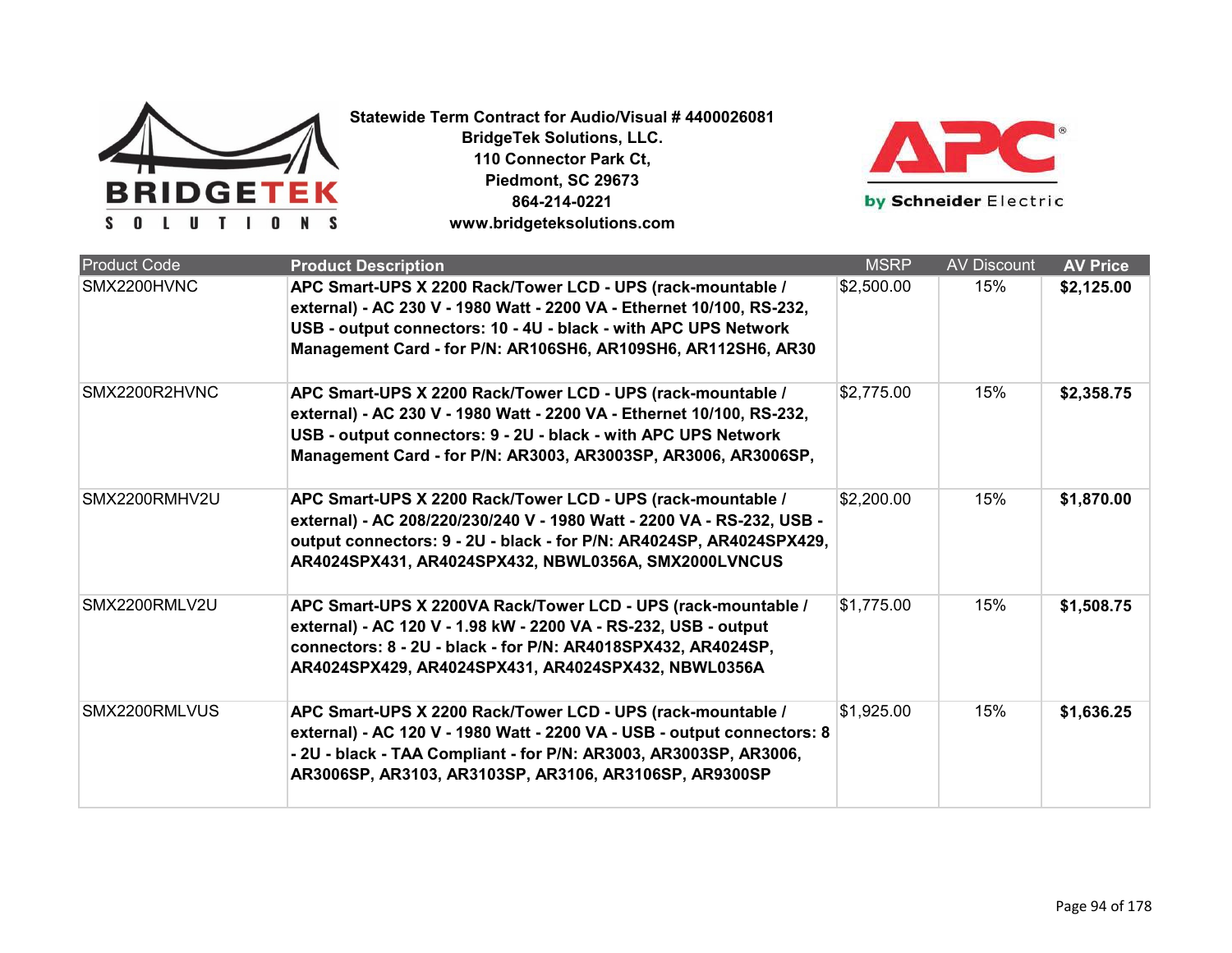



Product Code **Product Description** MSRP AV Discount **AV Price** SMX2KR2UNCX145 **APC Smart-UPS X SMX2KR2UNCX145 - UPS (rack-mountable / external) - AC 120 V - 1800 Watt - 1920 VA - RS-232, USB - output connectors: 7 - 2U - black - with APC UPS Network Management Card AP9631 - for P/N: AR4024SP, AR4024SPX429, AR4024SPX431, AR4024SPX432** \$1,925.00 15% **\$1,636.25**  SMX2KRMLVNCUS **APC Smart-UPS X SMX2KRMLVNCUS - UPS (rack-mountable) - AC 120**  \$2,525.00 15% **\$2,146.25 V - 1.8 kW - 1920 VA - Ethernet 10/100, RS-232, USB - output connectors: 7 - TAA Compliant - for P/N: AR3003, AR3003SP, AR3006, AR3006SP, AR3103, AR3103SP, AR3106, AR3106SP, AR9300SP** SMX3000HV **APC Smart-UPS X 3000 Rack/Tower LCD - UPS (rack-mountable / external) - AC 230 V - 2700 Watt - 3000 VA - RS-232, USB - output connectors: 10 - 4U - black - for P/N: AR4024SP, AR4024SPX429, AR4024SPX431, AR4024SPX432, NBWL0356A, SMX2000LVUS** \$2,425.00 15% **\$2,061.25**  SMX3000HVNC **APC Smart-UPS X 3000 Rack/Tower LCD - UPS (rack-mountable / external) - AC 230 V - 2700 Watt - 3000 VA - Ethernet 10/100, RS-232, USB - output connectors: 10 - 4U - black - with APC UPS Network Management Card AP9631 - for P/N: AR4024SP, AR4024SPX429, AR4** \$3,025.00 15% **\$2,571.25**  SMX3000HVT **APC Smart-UPS X 3000VA Short Depth Tower/Rack LCD - UPS (rackmountable / external) - AC 208 V - 2700 Watt - 3000 VA - RS-232, USB output connectors: 8 - 4U - black - for P/N: NBWL0356A, SCL500RM1UC, SCL500RM1UNC, SMTL1000RM2UC, SMTL750RM2UC, SMX3000HVT** \$2,150.00 15% **\$1,827.50**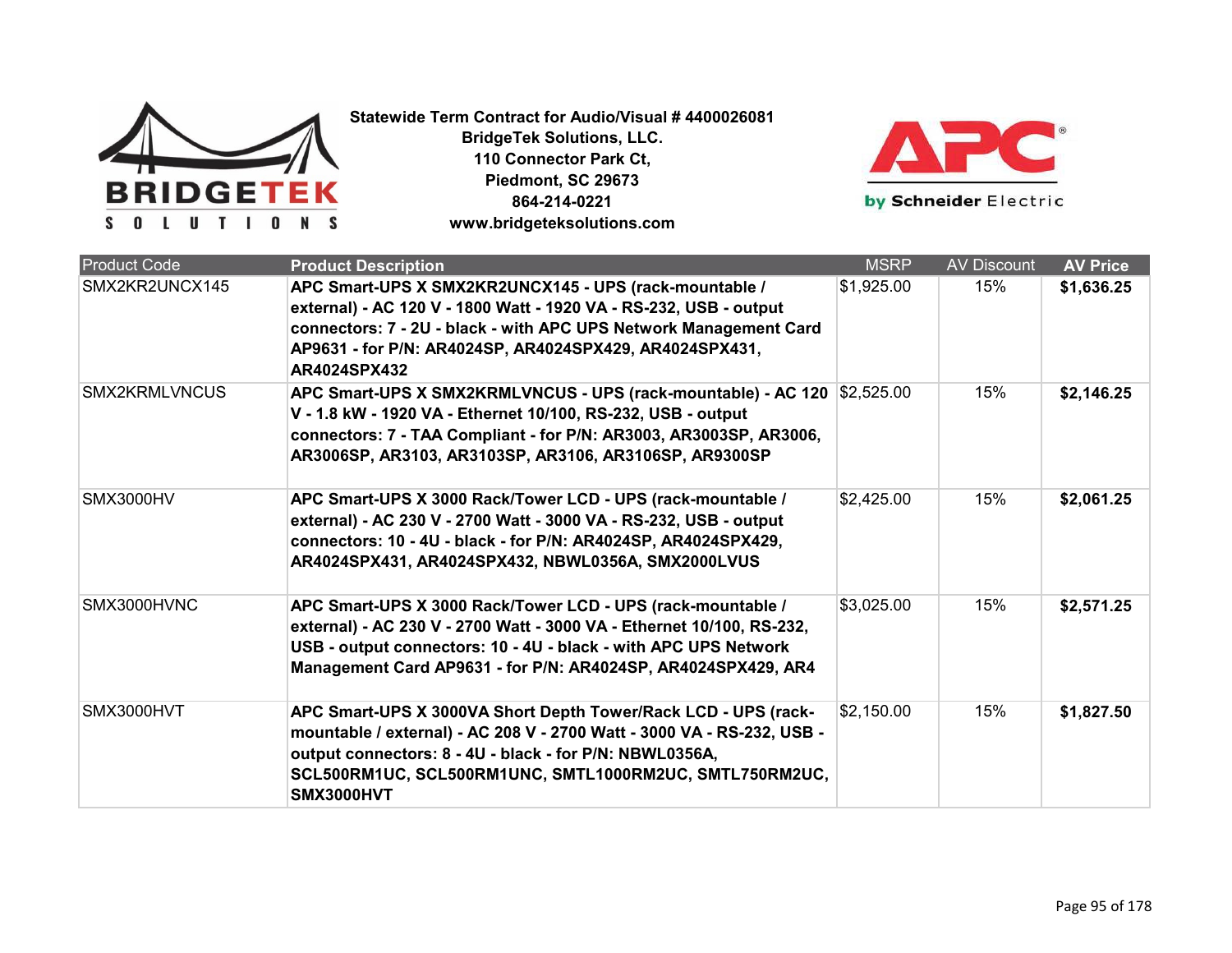



Product Code **Product Description** MSRP AV Discount **AV Price** SMX3000HVTUS **APC Smart-UPS X SMX3000HVTUS - UPS (rack-mountable / external) - AC 208 V - 2700 Watt - 3000 VA - USB - output connectors: 11 - 4U black - TAA Compliant - for P/N: AR106SH6, AR109SH6, AR112SH6, AR3006, AR3006SP, AR3103, AR3103SP, AR3106, AR3106SP** \$2,325.00 15% **\$1,976.25**  SMX3000LV **APC Smart-UPS X 3000 Rack/Tower LCD - UPS (rack-mountable / external) - AC 120 V - 2700 Watt - 3000 VA - RS-232, USB - output connectors: 10 - 4U - Canada, United States - black - for P/N: SCL500RM1UC, SCL500RM1UNC, SMTL1000RM2UC, SMTL750RM2UC, SMX2000LVU** \$1,950.00 15% **\$1,657.50**  SMX3000LVNC **APC Smart-UPS X 3000 Rack/Tower LCD - UPS (rack-mountable / external) - AC 120 V - 2700 Watt - 3000 VA - Ethernet 10/100, RS-232, USB - output connectors: 10 - 2U - Canada, United States - black - with APC UPS Network Management Card AP9631 - for P/N: AR4** \$2,525.00 15% **\$2,146.25**  SMX3000LVNCUS **APC Smart-UPS X SMX3000LVNCUS - UPS (rack-mountable / external) - \$2,650.00 | 15% | \$2,252.50 AC 120 V - 2700 Watt - 2880 VA - Ethernet 10/100, USB - output connectors: 10 - 4U - black - TAA Compliant - for P/N: AR106SH6, AR109SH6, AR112SH6, AR3006, AR3006SP, AR3103, AR3103SP, AR310** SMX3000LVUS **APC Smart-UPS X SMX3000LVUS - UPS (rack-mountable / external) - AC 120 V - 2700 Watt - 2880 VA - USB - output connectors: 10 - 4U black - TAA Compliant - for P/N: AR106SH6, AR109SH6, AR112SH6, AR3006, AR3006SP, AR3103, AR3103SP, AR3106, AR3106SP** \$2,075.00 15% **\$1,763.75**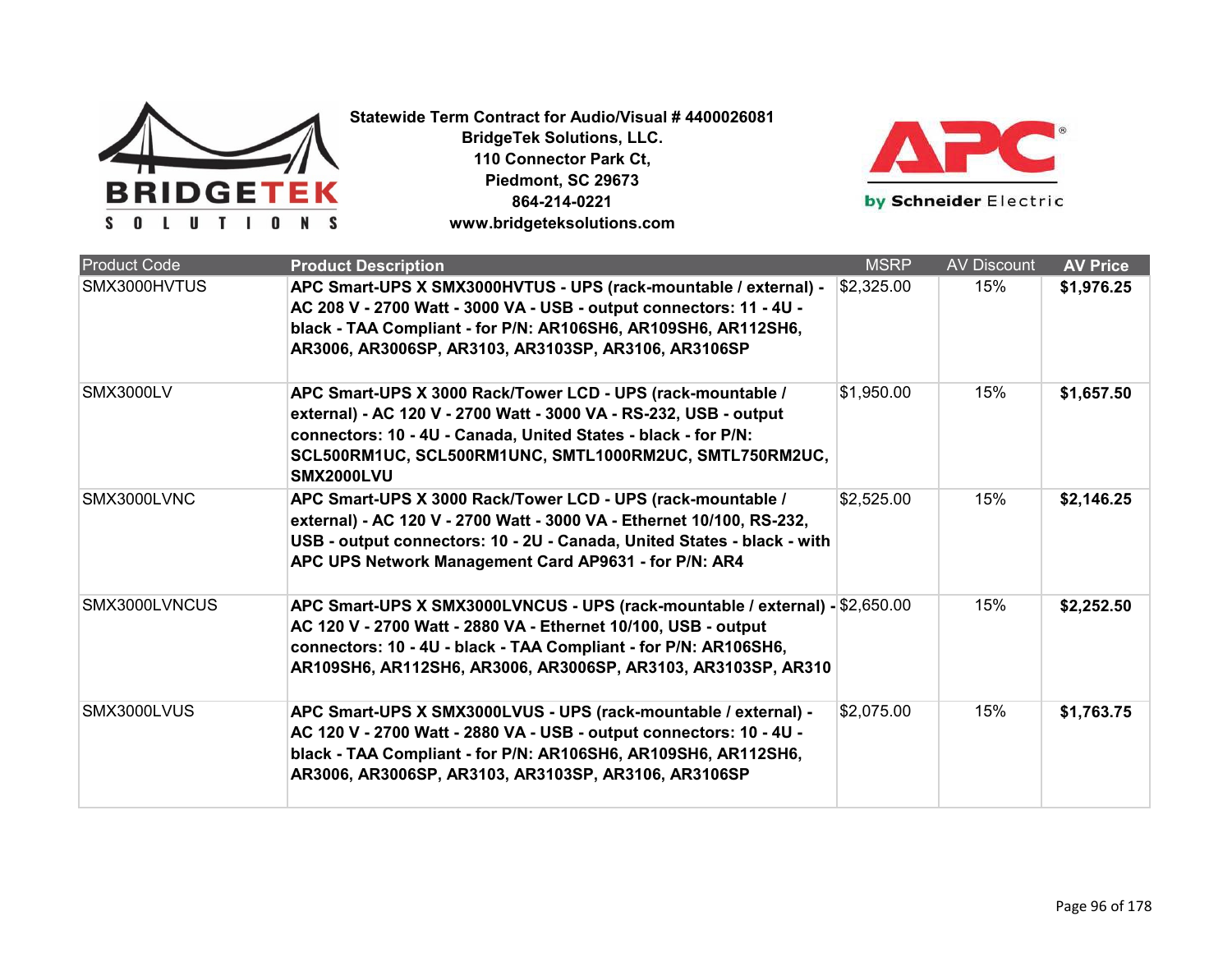

SMX3000RMLVUS **APC Smart-UPS X SMX3000RMLVUS - UPS (rack-mountable / external) - \$2,350.00** 

**AC 120 V - 2.7 kW - 2880 VA - RS-232, USB - output connectors: 7 - 2U - Canada, United States - black - TAA Compliant - for P/N: AR3003, AR3003SP, AR3006, AR3006SP, AR3103, AR3103SP, AR3106**



Product Code **Product Description** MSRP AV Discount **AV Price** SMX3000RMHV2U **APC Smart-UPS X 3000 Rack/Tower LCD - UPS - AC 208/220/230/240 V - 2.7 kW - 3000 VA - RS-232, USB - output connectors: 9 - 2U - black - for P/N: AR4018SPX432, AR4024SP, AR4024SPX429, AR4024SPX431, AR4024SPX432, NBWL0356A** \$2,650.00 15% **\$2,252.50**  SMX3000RMHV2UNC **APC Smart-UPS X 3000 Rack/Tower LCD - UPS - AC 208/220/230/240 V - 2.7 kW - 3000 VA - Ethernet 10/100, RS-232 - output connectors: 9 - 2U black - for P/N: AR4024SP, AR4024SPX429, AR4024SPX431, AR4024SPX432, NBWL0356A, SMX3000LVUS** \$3,250.00 15% **\$2,762.50**  SMX3000RMLV2U **APC Smart-UPS X 3000 Rack/Tower LCD - UPS - AC 120 V - 2.7 kW - 3000 VA - RS-232, USB - output connectors: 7 - 2U - black - for P/N: AR4024SP, AR4024SPX429, AR4024SPX431, AR4024SPX432, NBWL0356A, SMX2000LVNCUS** \$2,150.00 15% **\$1,827.50**  SMX3000RMLV2UNC **APC Smart-UPS X 3000 Rack/Tower LCD - UPS - AC 120 V - 2.7 kW - 3000 VA - Ethernet 10/100, RS-232, USB - output connectors: 7 - 2U black - with APC UPS Network Management Card AP9631 - for P/N: AR4024SP, AR4024SPX429, AR4024SPX431, AR4024SPX432, NBWL035** \$2,725.00 15% **\$2,316.25** 

\$2,350.00 15% **\$1,997.50**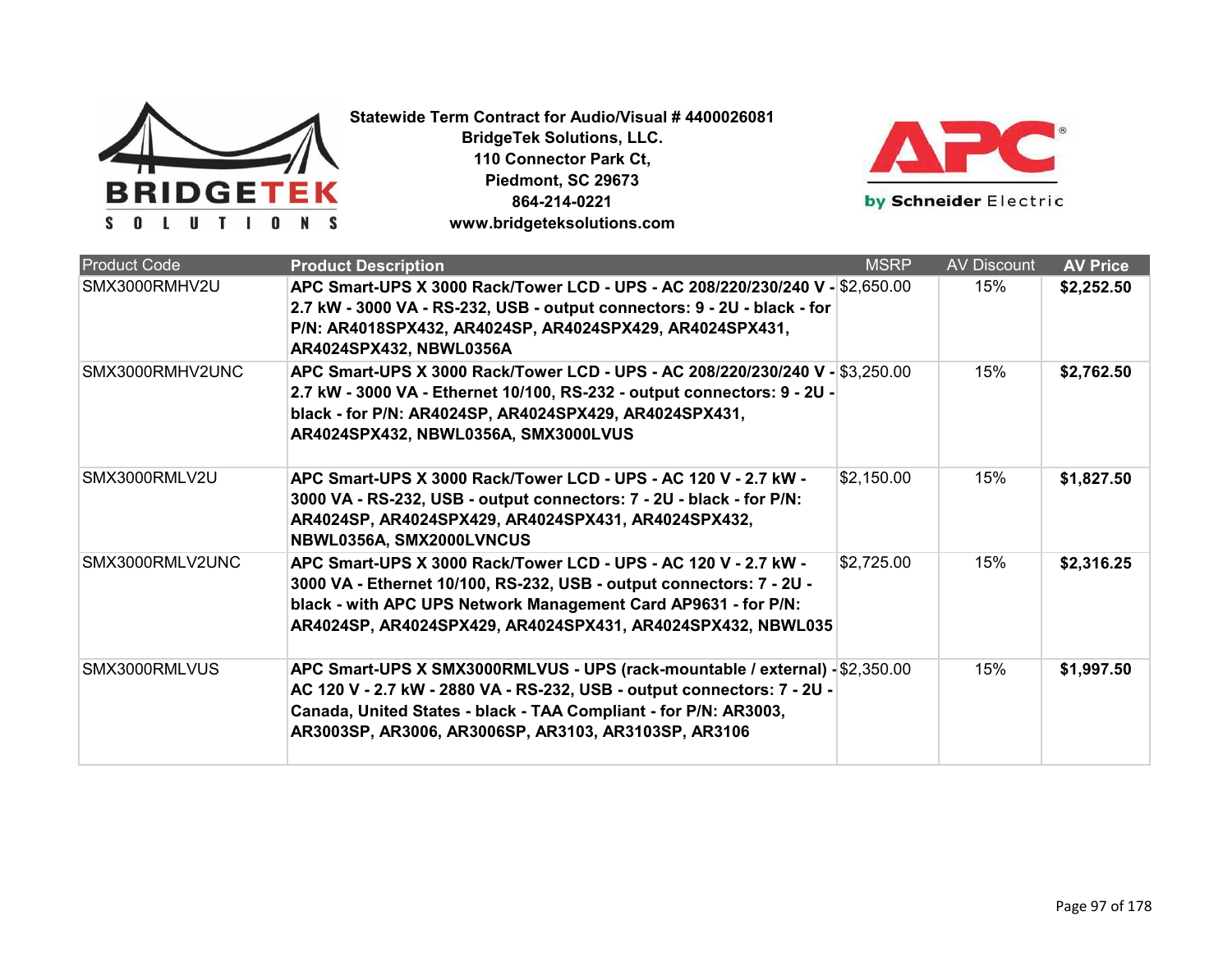



Product Code **Product Description** MSRP AV Discount **AV Price** SMX3KRMLVNCUS **APC Smart-UPS X SMX3KRMLVNCUS - UPS (rack-mountable / external) - AC 120 V - 2.7 kW - 2880 VA - Ethernet 10/100, RS-232, USB output connectors: 7 - 2U - Canada, United States - black - TAA Compliant - for P/N: AR3003, AR3003SP, AR3006, AR3006SP, AR3103,** \$2,925.00 15% **\$2,486.25**  SMX48RMBP2U **APC Smart-UPS X 48V External Battery Pack Rack/Tower - Battery enclosure (rack-mountable) - 2 x battery - lead acid - 864 mAh - 2U black - for P/N: AR3106, AR3106SP, SMX1000C, SMX1500RM2UC, SMX1500RM2UCNC, SMX750C, SMX750CNC** \$689.00 15% **\$585.65**  SMX48RMBP2US **APC Smart-UPS X 48V External Battery Pack Rack/Tower - Battery enclosure (rack-mountable / external) - 48 V - 2 x battery - lead acid - 864 mAh - 2U - black - TAA Compliant - for P/N: SMX1000C, SMX1000US, SMX1500RMNCUS, SMX1500RMUS, SMX750C, SMX750CNC, SM** \$719.00 15% **\$611.15**  SMX750C |**APC Smart-UPS X SMX750C - UPS (rack-mountable / external) - AC 120 |\$639.00 | 15% | \$543.15 V - 675 Watt - 750 VA - Ethernet, USB, serial - output connectors: 8 - 2U - black - with APC SmartConnect - for P/N: SCL500RM1UC, SCL500RM1UNC, SMTL1000RM2UC, SMTL750RM2UC, SRT1000RMXLA-NC** SMX750CNC **APC Smart-UPS X SMX750CNC - UPS (rack-mountable / external) - AC 120 V - 675 Watt - 750 VA - Ethernet, USB, serial - output connectors: 8** \$1,225.00 15% **\$1,041.25**  SMX750I **APC Smart-UPS X 750 Rack/Tower LCD - UPS (rack-mountable) - AC 230 V - 600 Watt - 750 VA - output connectors: 8 - 2U - black** \$749.00 15% **\$636.65 APC Universal Rail Kit - Rack rail kit - silver - for P/N: S10** \$33.99 15% **\$33.99** \$33.99 SRT001 **APC Smart-UPS Output Hardwire Kit - UPS hardwire kit - for Smart-UPS SRT 5000VA** \$239.99 15% **\$203.99**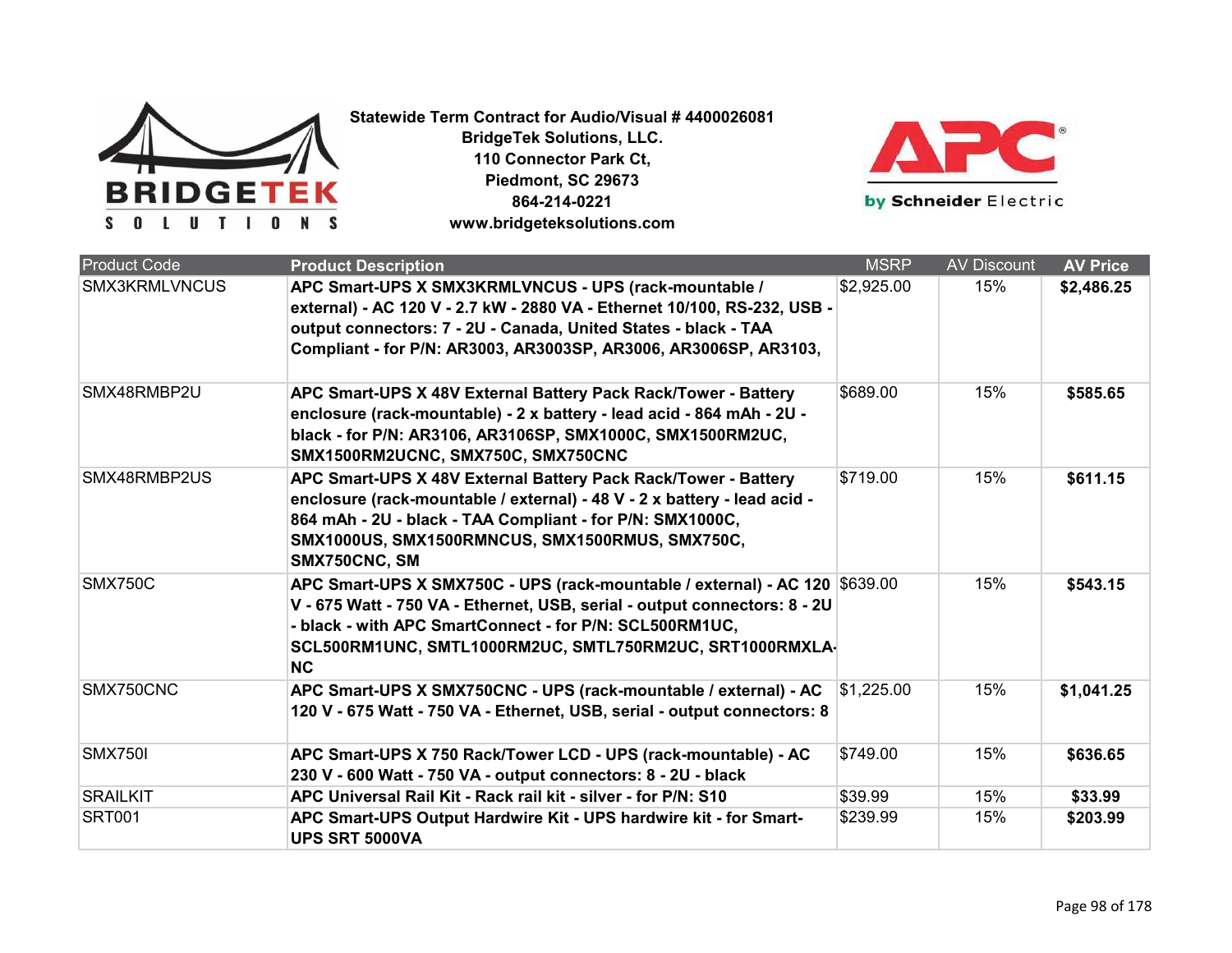



Product Code **Product Description** MSRP AV Discount **AV Price** SRT002 **APC Battery - Battery extension cable - 192 V - 15 ft - for Smart-UPS SRT 10000VA RM, 8000VA RM** \$409.00 15% **\$347.65**  SRT003 **APC - Battery extension cable - 129 V - 15 ft - for Smart-UPS SRT 10000VA, 10000VA RM, 8000VA, 8000VA RM** \$389.99 15% **\$331.49**  SRT004 |APC Smart-UPS SRT004 - Power distribution unit (plug-in module) - AC \$249.99 | 15% | \$212.49 **208 V - 5000 VA - output connectors: 4 - for P/N: SRT5KRMXLT-5KTF, SRT5KRMXLTUS, SRT5KXLJ, SRT5KXLT, SRT5KXLT-5KTF, SRT5KXLTUS** SRT008 **APC - Power distribution unit - AC 208 V - output connectors: 6 - for P/N: SRT10KRMXLT-5KTF2, SRT10KXLT-5KTF2, SRT10KXLTUS, SRT10KXLTW, SRT8KXLJ, SRT8KXLTUS** \$389.99 15% **\$331.49**  SRT010 **APC Smart-UPS SRT - Power extension cable - 16.4 ft - for Smart-UPS SRT 10000VA RM, 8000VA RM** \$249.99 15% **\$212.49**  SRT011 |APC - Power distribution unit - output connectors: 3 (NEMA L6-30) - for \$349.99 | 15% | \$297.49 **P/N: SRT3000RMXLT-NC, SRT3000RMXLW-IEC, SRT3000XLT, SRT3000XLTW, SRT3000XLW-IEC** SRT012 **APC Smart-UPS Hardwire Kit - UPS hardwire kit - for Smart-UPS SRT 2200VA, 3000VA** \$239.99 15% **\$203.99**  SRT1000RMXLA **APC Smart-UPS SRT 1000VA RM - UPS (rack-mountable / external) - AC 120 V - 900 Watt - 1000 VA - RS-232, USB - output connectors: 6 - PFC - 2U - black** \$1,150.00 15% **\$977.50**  SRT1000RMXLA-NC **APC Smart-UPS SRT 1000VA RM - UPS (rack-mountable) - AC 120 V - 900 Watt - 1000 VA - Ethernet 10/100, RS-232, USB - output connectors: 6 - 2U - black** \$1,700.00 15% **\$1,445.00**  SRT1000XLA **APC Smart-UPS SRT 1000VA - UPS (rack-mountable / external) - AC 120 V - 900 Watt - 1000 VA - RS-232, USB - output connectors: 6 - PFC - 2U - black** \$1,025.00 15% **\$871.25**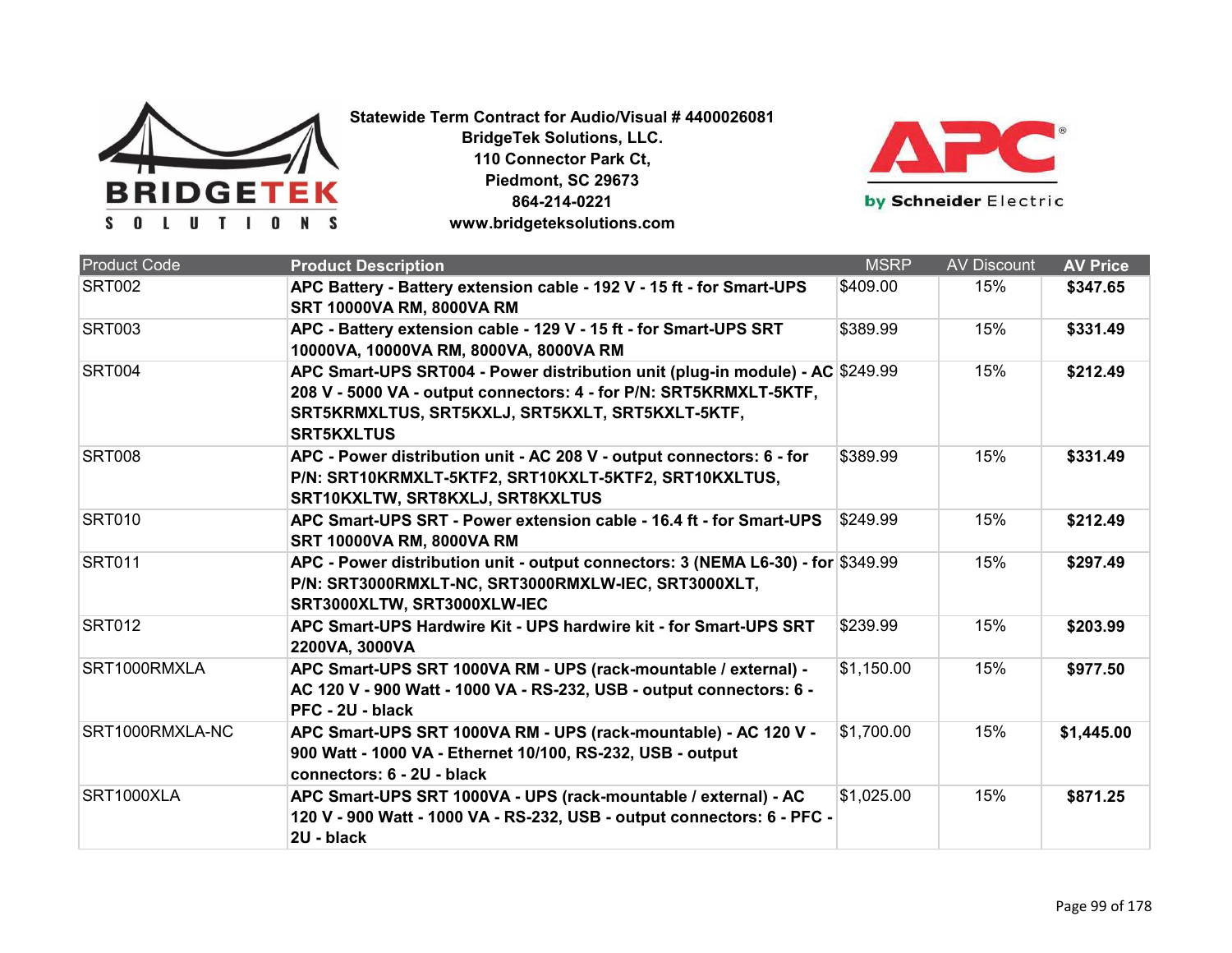



**Product Code <b>Product Description** MSRP AV Discount **AV Price** SRT10BDVK **APC Secure tower bolt down vibration isolation kit - UPS vibration isolation kit - light gray - for Smart-UPS SRT 10000VA, 5000VA, 6000VA, 8000VA** \$609.00 15% **\$517.65**  SRT10KRMTF **APC Smart-UPS SRT 10kVA RM Step-Down Transformer - Transformer (rack-mountable) - AC 208 V - 10000 VA - output connectors: 7 - 4U - 19" - black - for P/N: AR3103, AR3103SP, AR3106SP, AR3357X674, AR9300SP, AR9300SP-R, AR9307SP, AR9307SP-R** \$2,125.00 15% **\$1,806.25**  SRT10KRMXLI **APC Smart-UPS SRT 10000VA RM - UPS (rack-mountable) - AC 230 V - 10 kW - 10000 VA - Ethernet 10/100, USB - output connectors: 14 - 6U black - for P/N: AR2487G, AR3100W, AR3105SP, AR3105W, AR3155W, AR3305W, AR3355SP, AR3355W, NBWL0356A** \$9,150.00 15% **\$7,777.50**  SRT10KRMXLT **APC Smart-UPS On-Line 10000VA RM - UPS (rack-mountable) - AC 208 V - 10 kW - 10000 VA - Ethernet 10/100, RS-232, USB - output connectors: 7 - 6U - black - for P/N: AR3103, AR3103SP, AR3106SP, AR3357X674, AR9300SP, AR9300SP-R, AR9307SP, AR9307SP-R** \$9,100.00 15% **\$7,735.00**  SRT10KRMXLT-10KTF **APC Smart-UPS SRT 10000VA RM - UPS (rack-mountable) - AC 208 V -**  \$10,900.00 15% **\$9,265.00 10 kW - 10000 VA - Ethernet 10/100, USB - output connectors: 12 - 10U - 19" - black - with 208/240V to 120V 10kVA Step-Down Transformer - for P/N: AR4018SPX432, AR4024SP, AR4024SPX429, AR402**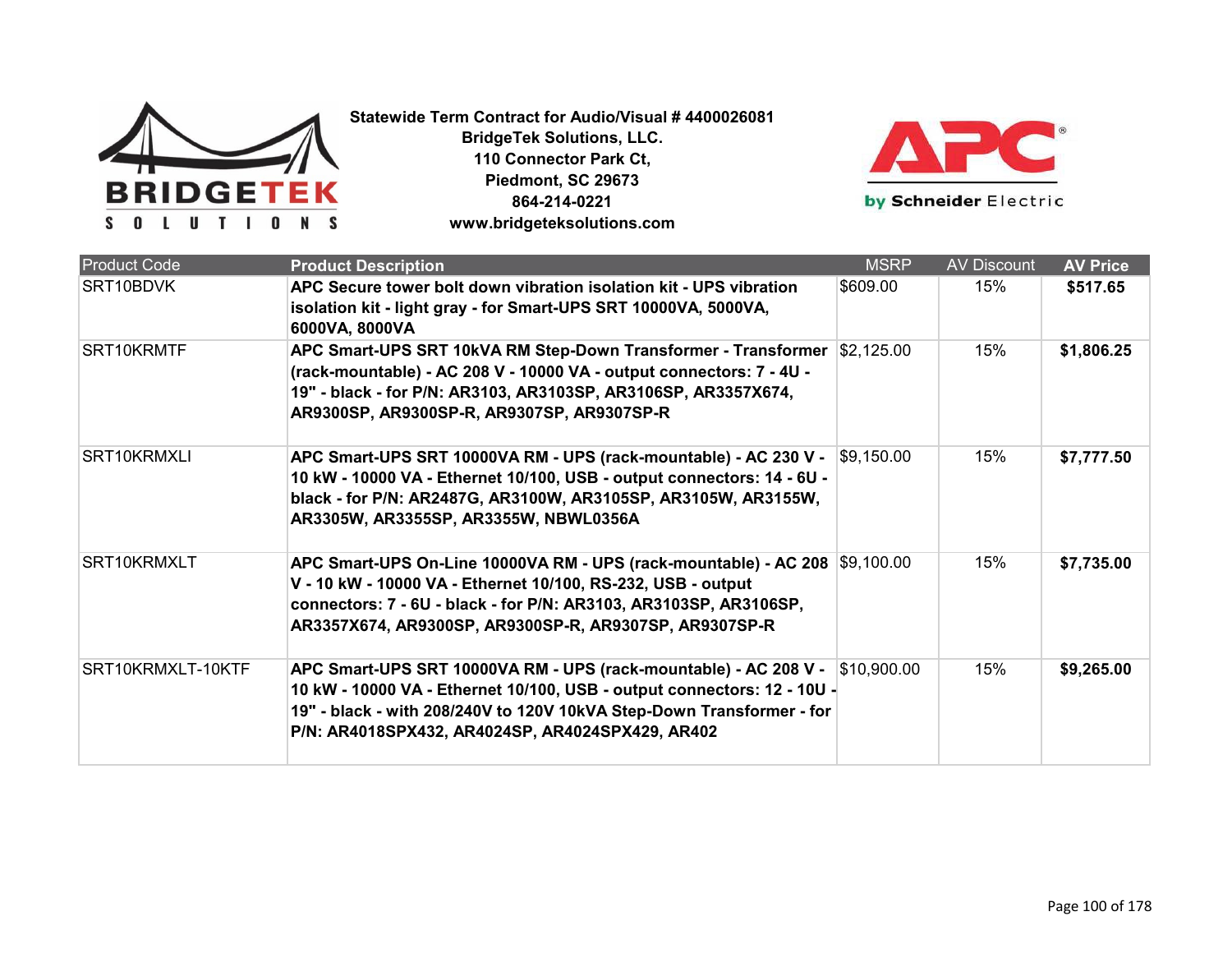



Product Code **Product Description** MSRP AV Discount **AV Price** SRT10KRMXLT30 **APC Smart-UPS SRT 10000VA RM - UPS (rack-mountable) - AC 208 V - 10 kW - 10000 VA - Ethernet 10/100, USB - output connectors: 7 - 6U - 19" - black - for P/N: AR3105W, AR3140G, AR3155W, AR3305W, AR3340G, AR3355W, NBWL0356A, SMX2000LVUS** \$9,500.00 15% **\$8,075.00**  SRT10KRMXLT-5KTF2 **APC Smart-UPS SRT 10000VA RM - UPS (rack-mountable) - AC 208 V - 10 kW - 10000 VA - Ethernet 10/100, USB - output connectors: 7 - 6U black - with 2x 208/240V to 120V Step-Down Transformer - for P/N: AR4018SPX432, AR4024SP, AR4024SPX429, AR4024SPX431, AR** \$10,800.00 15% **\$9,180.00**  SRT10KRMXLT-IEC **APC Smart-UPS SRT 10000VA RM - UPS (rack-mountable) - AC 208/220/240 V - 10 kW - 10000 VA - Ethernet 10/100, USB - output connectors: 14 - 6U - black - for P/N: AR3103SP, AR3106SP, AR3140G, AR3340G, AR3355W, NBWL0356A, SMX2000LVNCUS, SMX3000LVUS** \$9,350.00 15% **\$7,947.50**  SRT10KXLI **APC Smart-UPS SRT 10000VA - UPS (rack-mountable / external) - AC 230 V - 10 kW - 10000 VA - Ethernet 10/100, USB - output connectors: 14 - 6U - black - for P/N: SRT192BPUS, SRT192RMBP2US, SRT192RMBPUS, SRT6KXLTUS, SRT72RMBPUS, SRT96RMBPUS** \$8,775.00 15% **\$7,458.75**  SRT10KXLT **APC Smart-UPS On-Line 10000VA - UPS - AC 208 V - 10 kW - 10000 VA - Ethernet 10/100, RS-232, USB - output connectors: 7 - black** \$8,850.00 15% **\$7,522.50**  SRT10KXLT-5KTF2 **APC Smart-UPS SRT 10000VA - UPS - AC 208 V - 10 kW - 10000 VA - Ethernet 10/100, USB - output connectors: 7 - black - with 2x 208/240V to 120V Step-Down Transformer** \$10,800.00 15% **\$9,180.00**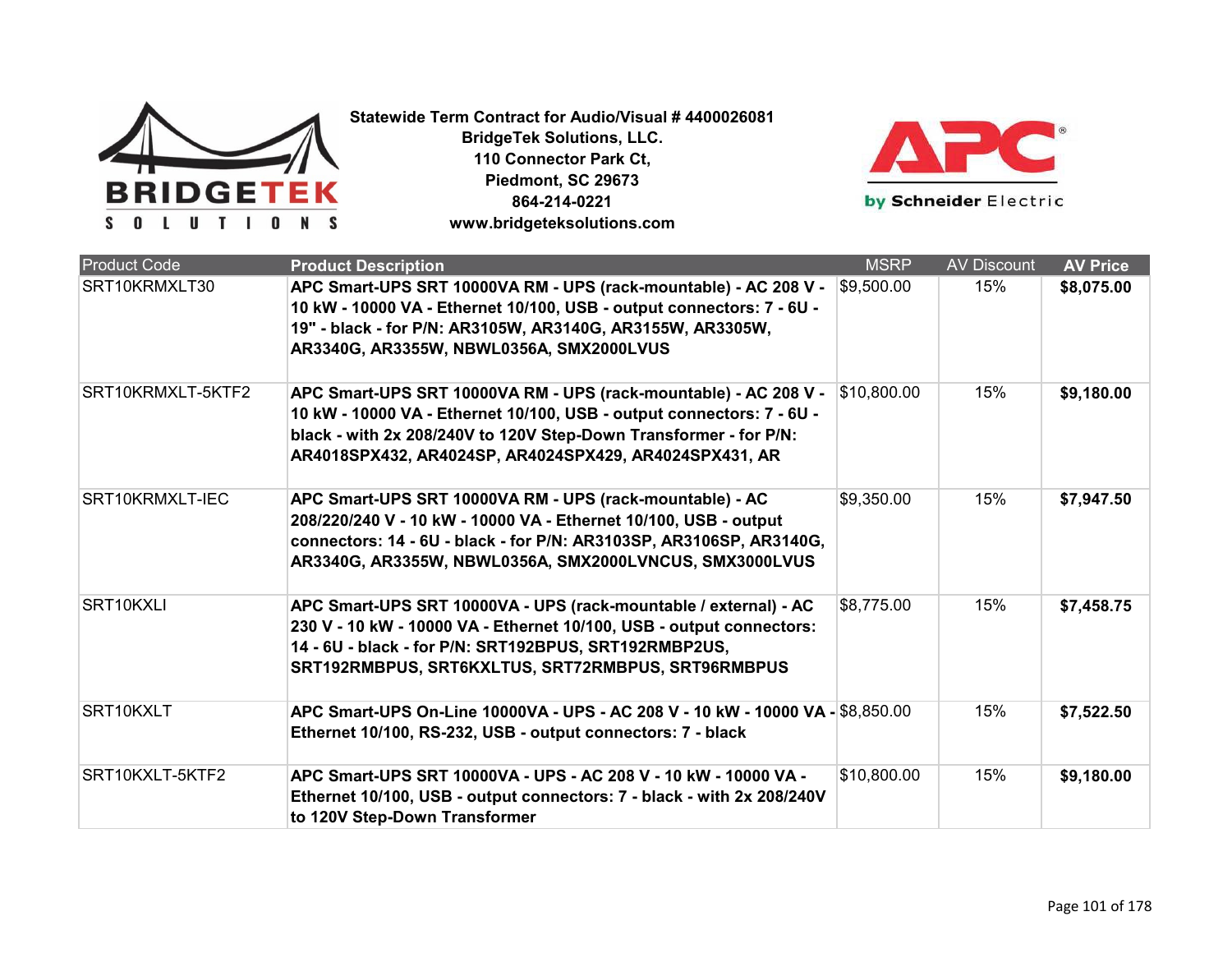



Product Code **Product Description** MSRP AV Discount **AV Price** SRT10KXLT-IEC **APC Smart-UPS SRT 10000VA - UPS (rack-mountable / external) - AC 208 V - 10 kW - 10000 VA - Ethernet 10/100, USB - output connectors: 14 - 6U - black** \$8,775.00 15% **\$7,458.75**  SRT10KXLTUS **APC Smart-UPS SRT SRT10KXLTUS - UPS - AC 208 V - 10 kW - 10000 VA - lead acid - Ethernet 10/100, USB, serial - output connectors: 6 - TAA Compliant** \$9,550.00 15% **\$8,117.50**  SRT1500RMXLA **APC Smart-UPS SRT 1500VA RM - UPS (rack-mountable / external) - AC 120 V - 1.35 kW - 1500 VA - RS-232, USB - output connectors: 6 - PFC - 2U - black** \$1,625.00 15% **\$1,381.25**  SRT1500RMXLA-NC **APC Smart-UPS SRT 1500VA RM Network Card - UPS (rack-mountable**  \$2,225.00 15% **\$1,891.25 / external) - AC 120 V - 1.35 kW - 1500 VA - Ethernet 10/100, RS-232, USB - output connectors: 6 - PFC - 2U - black** SRT1500XLA **APC Smart-UPS SRT 1500VA - UPS (rack-mountable / external) - AC 120 V - 1.35 kW - 1500 VA - RS-232, USB - output connectors: 6 - PFC - 2U - black** \$1,400.00 15% **\$1,190.00**  SRT192BP **APC Smart-UPS SRT 192V 5kVA and 6kVA Battery Pack - Battery enclosure - 2 x battery - lead acid - black - for P/N: SRT10RMXLIX806, SRT5KRMXLTUS, SRT5KRMXLW-TW, SRT5KXLTUS, SRT6KXLTUS, SRT6KXLTW** \$1,325.00 15% **\$1,126.25**  SRT192BP2 **APC Smart-UPS SRT 192V 8kVA and 10kVA Battery Pack - Battery enclosure - 2 x battery - lead acid - black - for P/N: SRC10KUXI, SRT10KXLTUS, SRT10KXLTW, SRT10RMXLIX806, SRT8KXLJ, SRT8KXLTUS** \$1,375.00 15% **\$1,168.75**  SRT192RMBP **APC Smart-UPS SRT 192V 5kVA and 6kVA RM Battery Pack - Battery enclosure (rack-mountable) - 2 x battery - lead acid - 3U - black - for P/N: AR3006, AR3006SP, AR3103, AR3103SP, AR3106, AR3106SP, SRT5KRMXLW-TW, SRT6KXLTW** \$1,525.00 15% **\$1,296.25**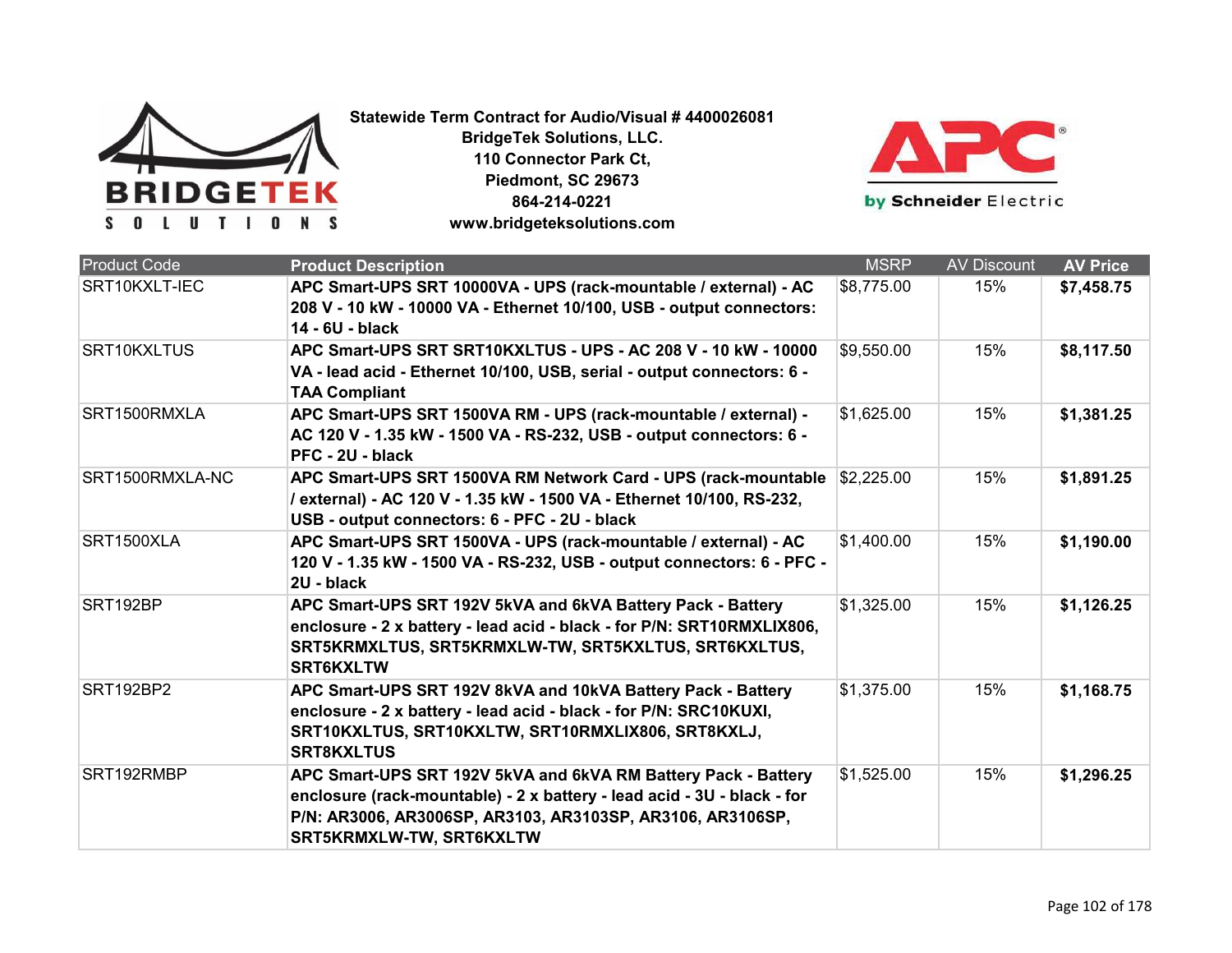



Product Code **Product Description** MSRP AV Discount **AV Price** SRT192RMBP2 **APC Smart-UPS SRT 192V 8kVA and 10kVA RM Battery Pack - Battery enclosure (rack-mountable) - 2 x battery - lead acid - 3U - black - for P/N: AR3003, AR3003SP, AR3006, AR3006SP, AR3103, AR3103SP, AR3106, AR3106SP, SRT10KXLTW** \$1,625.00 15% **\$1,381.25**  SRT192RMBP2US **APC Smart-UPS SRT 192V 8kVA and 10kVA RM Battery Pack - Battery enclosure (rack-mountable) - 2 x battery - lead acid - 3U - black - TAA Compliant - for P/N: SRT10KXLTW, SRT10RMXLIX806, SRT5KRMXLW-TW, SRT6KXLTUS, SRT6KXLTW, SRT8KXLTUS** \$1,675.00 15% **\$1,423.75**  SRT192RMBPM **APC Smart-UPS SRT 192V 5kVA and 6kVA RM Battery Pack Marine - Battery enclosure (rack-mountable) - 2 x battery - lead acid - 3U - black - for P/N: AR3003, AR3003SP, AR3006, AR3006SP, AR3103, AR3103SP, AR3106, AR3106SP** \$1,525.00 15% **\$1,296.25**  SRT2200RMXLA **APC Smart-UPS SRT 2200VA RM - UPS (rack-mountable) - AC 120 V - 1.8 kW - 2200 VA - RS-232, USB - output connectors: 7 - 2U - black - for P/N: AR4024SPX432, NBWL0356A, SCL500RM1UC, SCL500RM1UNC, SMTL1000RM2UC, SMTL750RM2UC** \$2,075.00 15% **\$1,763.75**  SRT2200RMXLA-NC **APC Smart-UPS SRT 2200VA RM - UPS (rack-mountable) - AC 120 V - 1.8 kW - 2200 VA - Ethernet 10/100, RS-232, USB - output connectors: 7 - 2U - black - with APC UPS Network Management Card - for P/N: AR3103SP, AR3106SP, NBWL0356A, SCL500RM1UC, SCL500RM1UNC,** \$2,525.00 15% **\$2,146.25**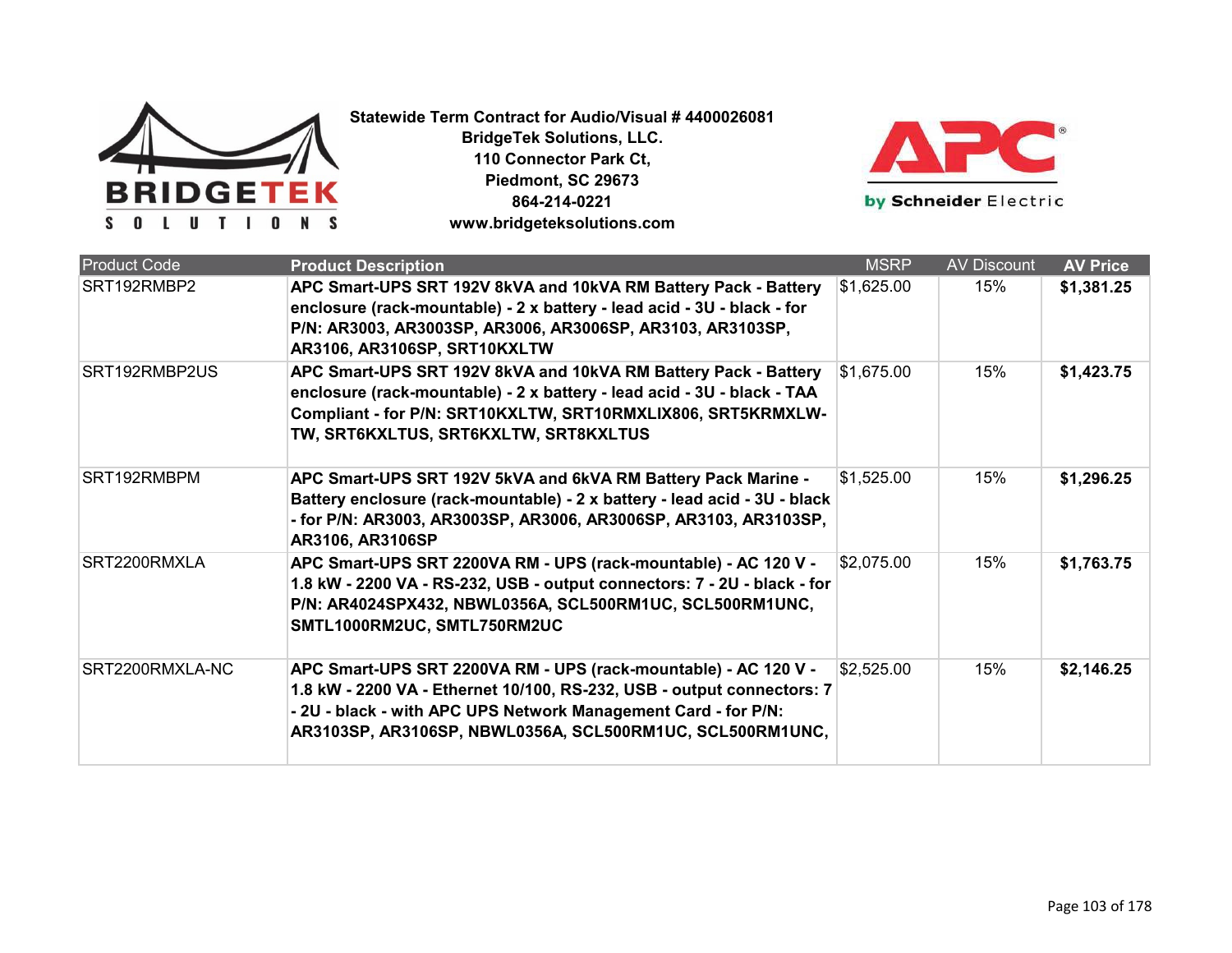



Product Code **Product Description** MSRP AV Discount **AV Price** SRT2200RMXLI **APC Smart-UPS SRT 2200VA RM - UPS (rack-mountable / external) - AC 220/230/240 V - 1980 Watt - 2200 VA - lead acid - RS-232, USB output connectors: 10 - 2U - black - for P/N: AR4018SPX432, AR4024SP, AR4024SPX429, AR4024SPX431, AR4024SPX432, NBWL0356A** \$2,125.00 15% **\$1,806.25**  SRT2200RMXLI-NC **APC Smart-UPS SRT 2200VA RM - UPS (rack-mountable / external) - AC 220/230/240 V - 1980 Watt - 2200 VA - lead acid - RS-232, USB output connectors: 10 - 2U - black - with APC UPS Network Management Card - for P/N: AR4018SPX432, AR4024SP, AR4024SPX429, A** \$2,550.00 15% **\$2,167.50**  SRT2200XLA **APC Smart-UPS SRT 2200VA - UPS - AC 120 V - 1800 Watt - 2200 VA - RS-232, USB - output connectors: 7 - black** \$1,825.00 15% **\$1,551.25**  SRT2200XLI **APC Smart-UPS SRT 2200VA - UPS - AC 230 V - 1980 Watt - 2200 VA - RS-232, USB - output connectors: 10** \$1,975.00 15% **\$1,678.75**  SRT3000RMXLA **APC Smart-UPS SRT 3000VA RM - UPS (rack-mountable) - AC 120 V - 2700 Watt - 3000 VA - lead acid - RS-232, USB - output connectors: 9 - 2U - black - for P/N: AR4024SP, AR4024SPX429, AR4024SPX431, AR4024SPX432, NBWL0356A, SMX3000HVTUS** \$3,475.00 15% **\$2,953.75**  SRT3000RMXLA-NC **|APC Smart-UPS SRT 3000VA RM Network Card - UPS (rack-mountable) \$4,075.00 | 15% | \$3,463.75 - AC 120 V - 2700 Watt - 3000 VA - USB - output connectors: 9 - 2U black - with APC UPS Network Management Card AP9631 - for P/N: AR3003, AR3003SP, AR3006, AR3006SP, AR3103, AR3103SP, AR310**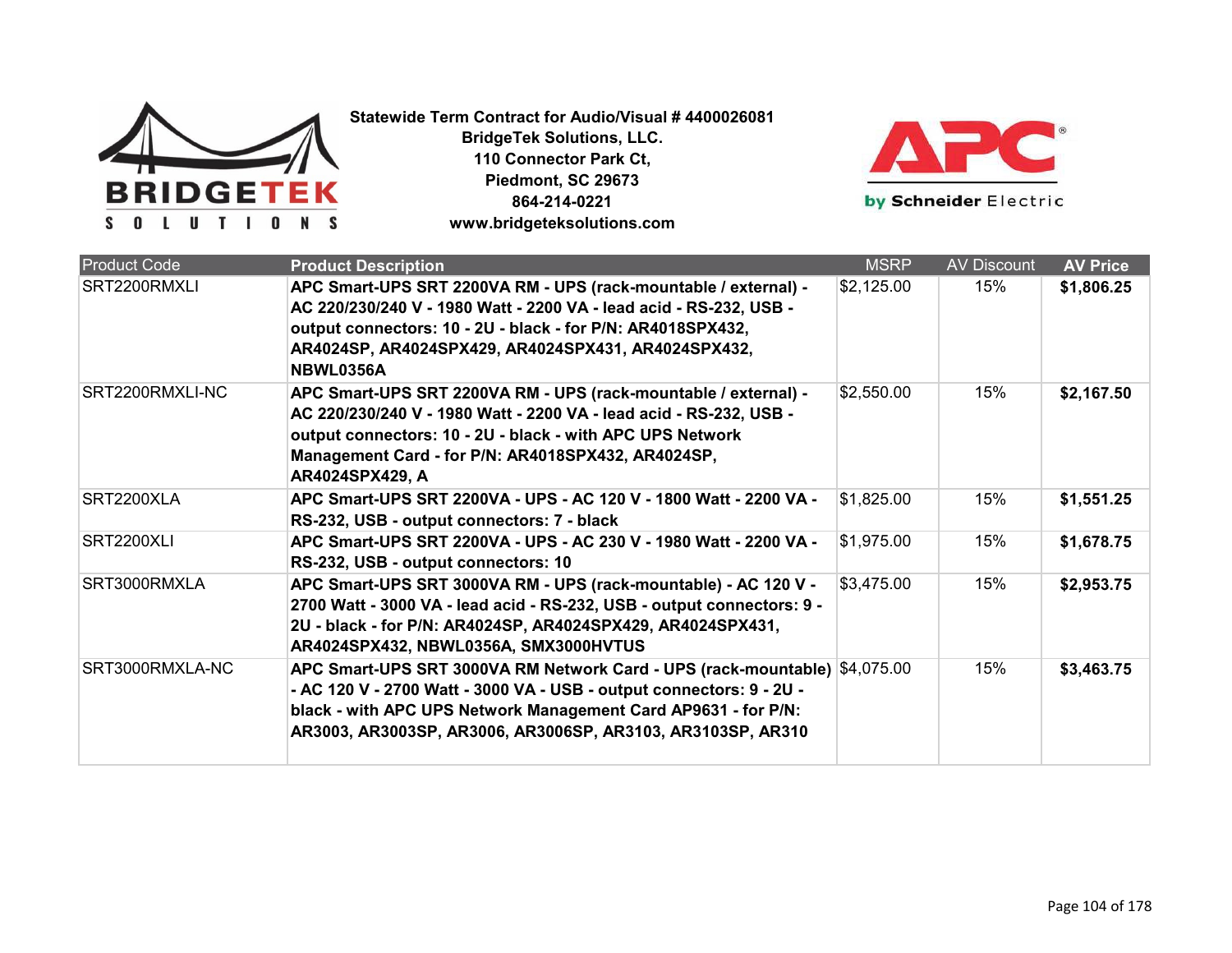



Product Code **Product Description** MSRP AV Discount **AV Price** SRT3000RMXLI **APC Smart-UPS SRT 3000VA RM - UPS (rack-mountable / external) - AC 220/230/240 V - 2700 Watt - 3000 VA - lead acid - RS-232, USB output connectors: 10 - 2U - black - for P/N: AR4018SPX432, AR4024SP, AR4024SPX429, AR4024SPX431, AR4024SPX432, NBWL0356A** \$3,625.00 15% **\$3,081.25**  SRT3000RMXLI-NC **APC Smart-UPS SRT 3000VA RM - UPS (rack-mountable / external) - AC 220/230/240 V - 2700 Watt - 3000 VA - lead acid - RS-232, USB output connectors: 10 - 2U - black - with APC UPS Network Management Card AP9631 - for P/N: AR4018SPX432, AR4024SP, AR4024SP** \$3,975.00 15% **\$3,378.75**  SRT3000RMXLT **APC Smart-UPS SRT 3000VA RM - UPS (rack-mountable) - AC 208/240 V - 2700 Watt - 3000 VA - RS-232, USB - output connectors: 3 - 2U black - for P/N: AR4024SP, AR4024SPX429, AR4024SPX431, AR4024SPX432, NBWL0356A, SMX3000HVTUS** \$3,375.00 15% **\$2,868.75**  SRT3000RMXLT-5KTF **APC Smart-UPS SRT 3000VA RM - UPS (rack-mountable) - AC 208 V - 2700 Watt - 3000 VA - USB - output connectors: 14 - 4U - 19" - black with 208V to 120V Step-Down Transformer - for P/N: AR4024SP, AR4024SPX429, AR4024SPX431, AR4024SPX432, NBWL0356A, SMX200** \$4,300.00 15% **\$3,655.00**  SRT3000RMXLT-NC **APC Smart-UPS SRT 3000VA RM Network Card - UPS (rack-mountable) \$4,100.00 15% \$3,485.00 - AC 208/240 V - 2700 Watt - 3000 VA - USB - output connectors: 3 - 2U black - with APC UPS Network Management Card AP9631 - for P/N: AR3003, AR3003SP, AR3006, AR3006SP, AR3103, AR3103SP, A**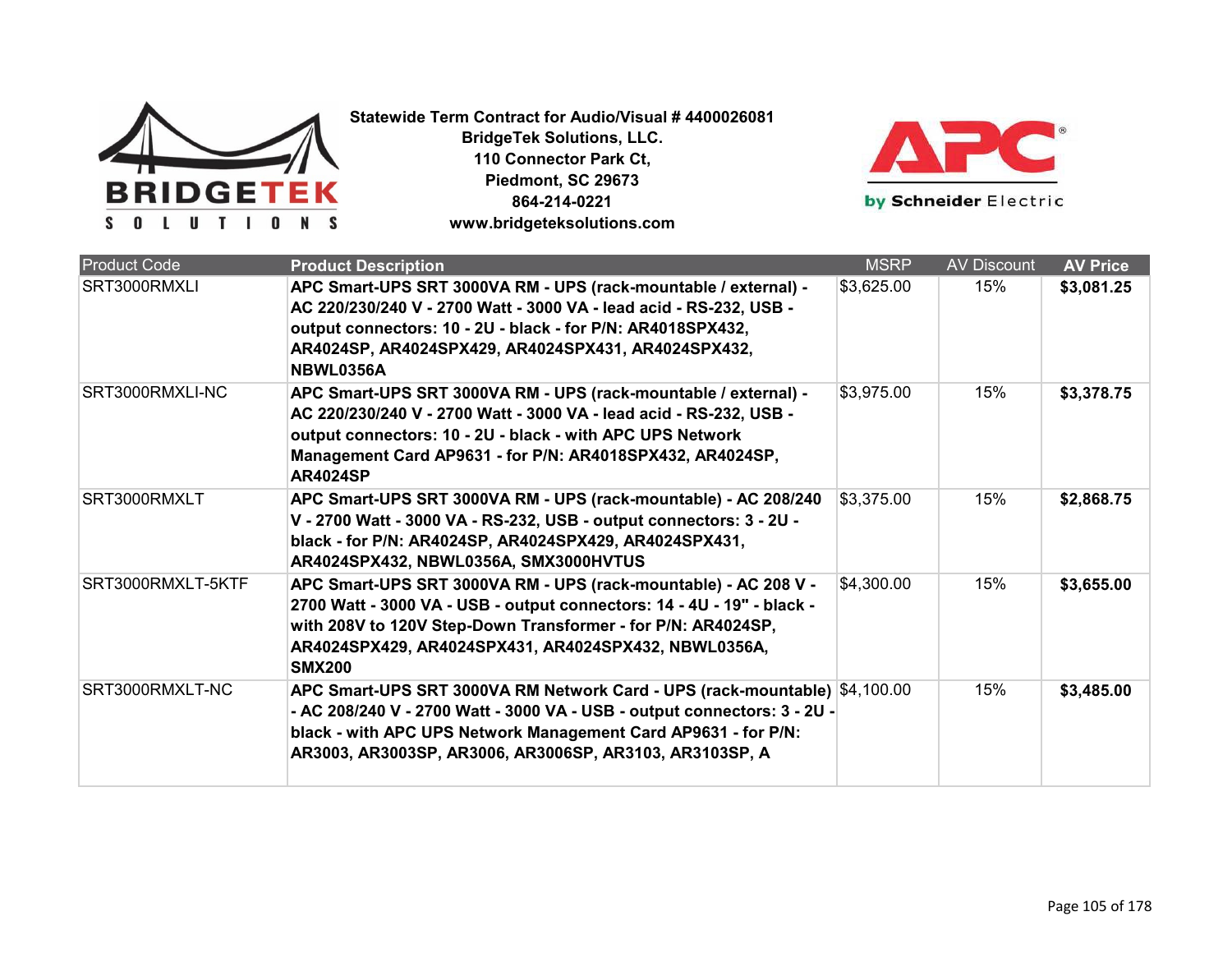



**Product Code <b>Product Description** MSRP AV Discount **AV Price** SRT3000RMXLW-IEC **APC Smart-UPS SRT 3000VA RM - UPS (rack-mountable) - AC 208/230 V - 2700 Watt - 3000 VA - USB - output connectors: 8 - 2U - 19" - black for P/N: AR4024SP, AR4024SPX429, AR4024SPX431, AR4024SPX432, NBWL0356A, SMX2000LVNCUS** \$3,600.00 15% **\$3,060.00 RS-232, USB - output connectors: 9 - black RS-232, USB - output connectors: 10 VA - USB - output connectors: 3 - black VA - USB - output connectors: 14 - black - with 208/240V to 120V Step-Down Transformer VA - USB - output connectors: 8 - black enclosure - 2 x battery - lead acid - black - for P/N: SRT1000XLA, SRT1000XLI, SRT1500XLA, SRT1500XLI** \$729.00 15% **\$619.65** 

| SRT3000XLA      | APC Smart-UPS SRT 3000VA - UPS - AC 120 V - 2700 Watt - 3000 VA -                                                                                                                                                                               | \$3,300.00 | 15% | \$2,805.00 |
|-----------------|-------------------------------------------------------------------------------------------------------------------------------------------------------------------------------------------------------------------------------------------------|------------|-----|------------|
|                 | RS-232, USB - output connectors: 9 - black                                                                                                                                                                                                      |            |     |            |
| SRT3000XLI      | APC Smart-UPS SRT 3000VA - UPS - AC 230 V - 2700 Watt - 3000 VA -<br>RS-232, USB - output connectors: 10                                                                                                                                        | \$3,375.00 | 15% | \$2,868.75 |
| SRT3000XLT      | APC Smart-UPS SRT 3000VA - UPS - AC 208/240 V - 2700 Watt - 3000<br>VA - USB - output connectors: 3 - black                                                                                                                                     | \$3,325.00 | 15% | \$2,826.25 |
| SRT3000XLT-5KTF | APC Smart-UPS SRT 3000VA - UPS - AC 208/240 V - 2700 Watt - 3000<br>VA - USB - output connectors: 14 - black - with 208/240V to 120V Step-<br>Down Transformer                                                                                  | \$4,250.00 | 15% | \$3,612.50 |
| SRT3000XLW-IEC  | APC Smart-UPS SRT 3000VA - UPS - AC 208/230 V - 2700 Watt - 3000<br>VA - USB - output connectors: 8 - black                                                                                                                                     | \$3,325.00 | 15% | \$2,826.25 |
| SRT48BP         | APC Smart-UPS SRT 48V 1kVA 1.5kVA Battery Pack - Battery<br>enclosure - 2 x battery - lead acid - black - for P/N: SRT1000XLA,<br>SRT1000XLI, SRT1500XLA, SRT1500XLI                                                                            | \$729.00   | 15% | \$619.65   |
| SRT48RMBP       | APC Smart-UPS SRT 48V 1kVA and 1.5kVA RM Battery Pack - Battery<br>enclosure (rack-mountable / external) - 2 x battery - lead acid - 2U -<br>black - for P/N: AR3003, AR3003SP, AR3006, AR3006SP, AR3103,<br>AR3103SP, AR3106, AR3106SP         | \$939.00   | 15% | \$798.15   |
| SRT5KRMTF       | APC Smart-UPS SRT 5kVA RM Step-Down Transformer - Transformer<br>(rack-mountable) - AC 208 V - 5000 VA - output connectors: 12 - 2U -<br>19" - black - for P/N: SRT1500XLJ, SRT192BP2J, SRT192BPUS,<br>SRT2400XLJ, SRT72BPJ, SRT8KXLJ, SRT96BPJ | \$759.00   | 15% | \$645.15   |
|                 |                                                                                                                                                                                                                                                 |            |     |            |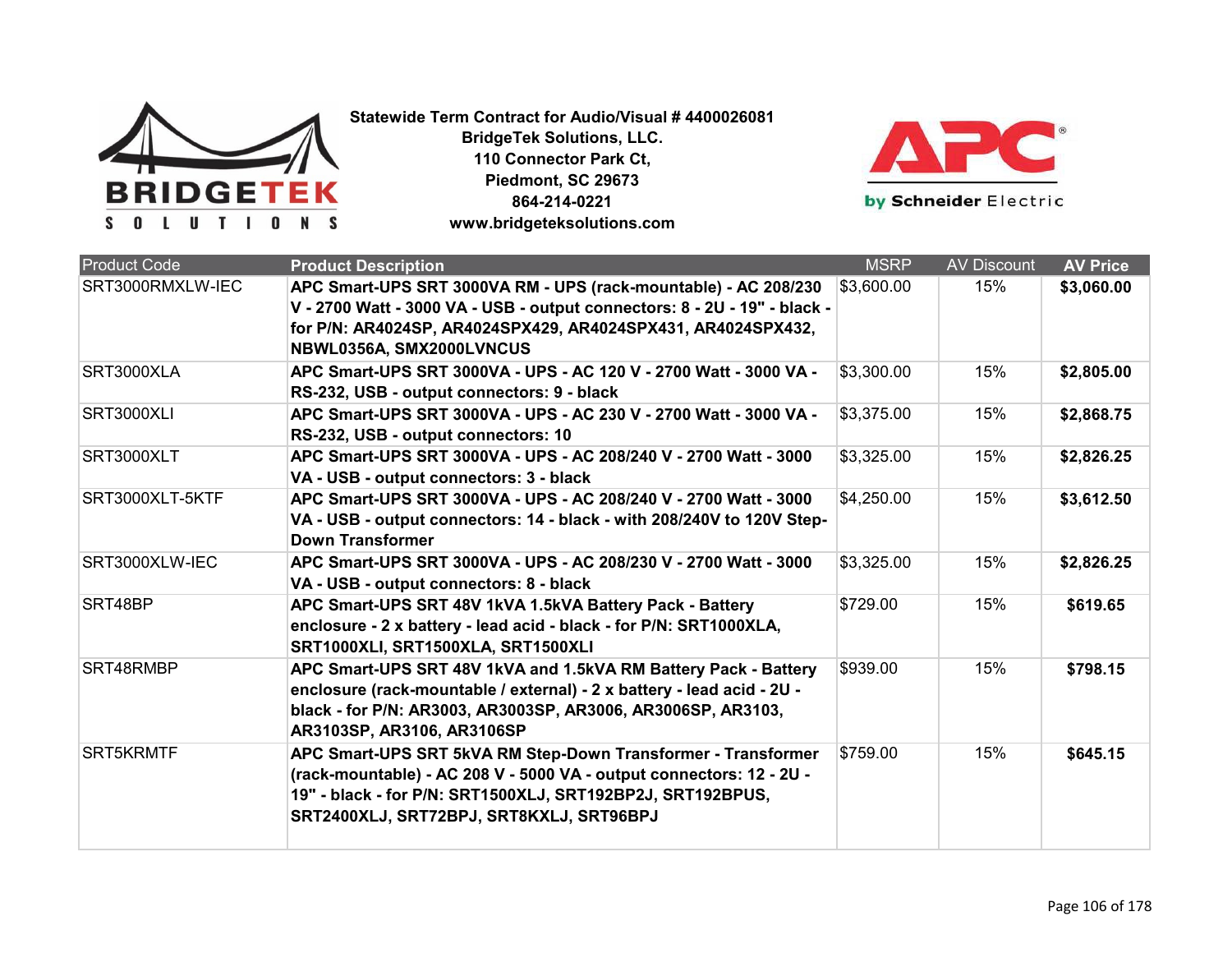



Product Code **Product Description** MSRP AV Discount **AV Price** SRT5KRMXLI **APC Smart-UPS SRT 5000VA RM - UPS (rack-mountable) - AC 230 V - 4500 Watt - 5000 VA - USB - output connectors: 12 - 3U - black - for P/N: AR2487G, AR3100W, AR3105SP, AR3105W, AR3300W, AR3305W, AR4038IX432, NBWL0356A** \$5,925.00 15% **\$5,036.25**  SRT5KRMXLT **APC Smart-UPS SRT 5000VA RM - UPS (rack-mountable) - AC 208/240 V - 4800 Watt - 5400 VA - Ethernet 10/100, USB - output connectors: 4 - 3U - black - for P/N: AR3140G, AR3340G, AR3355W, AR4038IX432, NBWL0356A, SRT1500RMXLA, SRT1500RMXLA-NC** \$5,825.00 15% **\$4,951.25**  SRT5KRMXLT-5KTF **APC Smart-UPS SRT 5000VA RM - UPS (rack-mountable) - AC 208 V - 4800 Watt - 5000 VA - Ethernet 10/100, USB - output connectors: 16 - 5U - 19" - black - with 208V to 120V Step-Down Transformer - for P/N: AR4018SPX432, AR4024SP, AR4024SPX429, AR4024SPX431,** \$6,475.00 15% **\$5,503.75**  SRT5KRMXLT-IEC **APC Smart-UPS SRT 5000VA RM - UPS (rack-mountable) - AC 208/220/240 V - 4250 Watt - 5000 VA - Ethernet 10/100, USB - output connectors: 10 - 3U - black - for P/N: AR3140G, AR3340G, AR4038IX432, NBWL0356A, SMX2000LVUS, SRT1000RMXLA-NC, SRT1500RMXLA** \$5,825.00 15% **\$4,951.25**  SRT5KRMXLTUS **APC Smart-UPS SRT SRT5KRMXLTUS - Essential Series - UPS (rackmountable) - AC 208 V - 4250 Watt - 5000 VA - Ethernet 10/100, USB, serial - output connectors: 4 - 3U - 19" - black - TAA Compliant - for P/N: AR3103, AR3103SP, AR3106SP, AR3357X674, AR9300SP,** \$6,000.00 15% **\$5,100.00**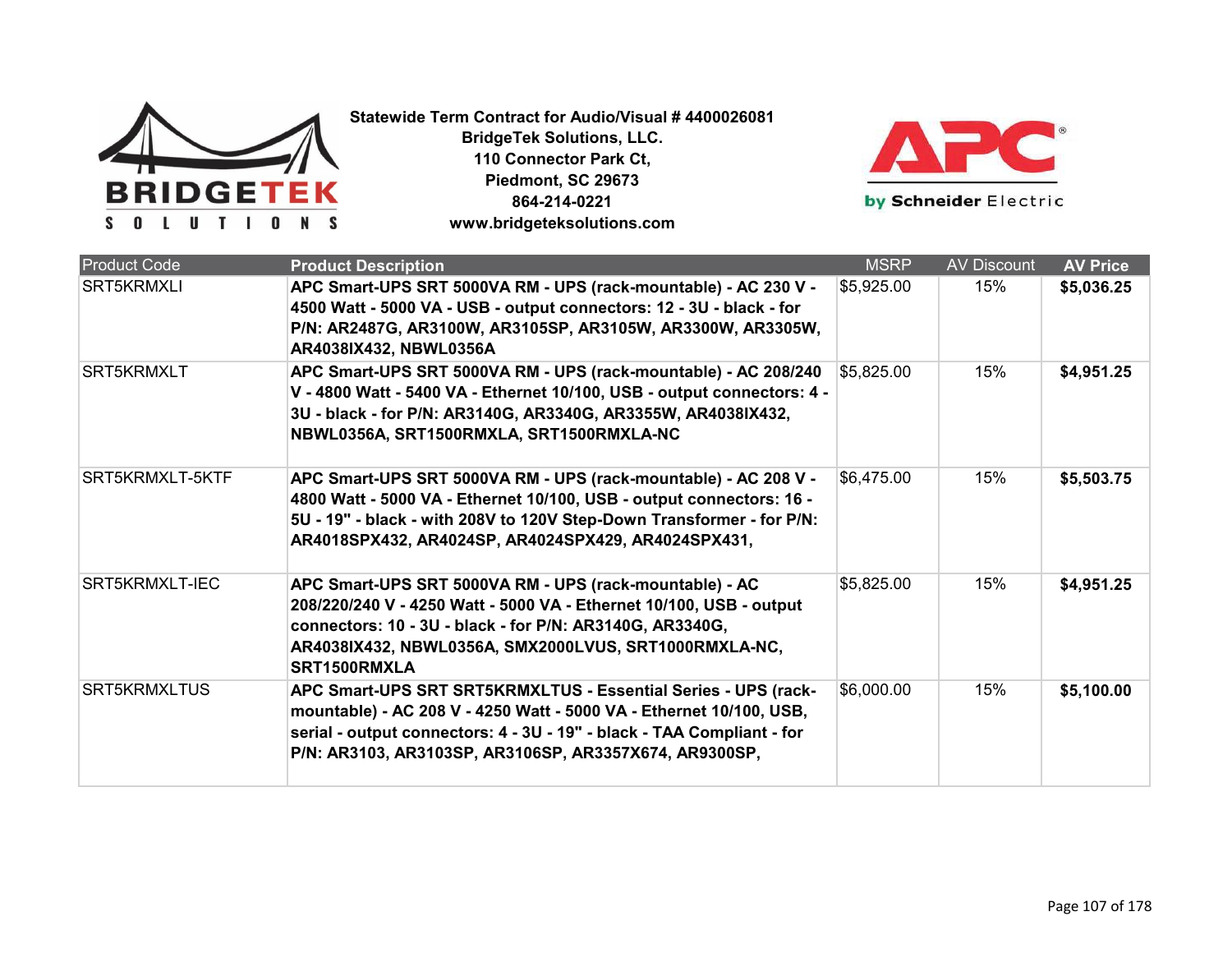



Product Code **Product Description** MSRP AV Discount **AV Price** SRT5KRMXLW-HW **APC Smart-UPS SRT 5000VA RM - UPS (rack-mountable / external) - AC 208/230 V - 4500 Watt - 5000 VA - Ethernet 10/100, USB - 3U - black for P/N: AR3140G, AR3155W, AR3305W, AR3340G, AR3355W, AR4038IX432, NBWL0356A, SMX3000LVUS** \$5,975.00 15% **\$5,078.75**  SRT5KTF **APC Smart-UPS SRT 5kVA Tower Isolation/Step-Down Transformer - Transformer (rack-mountable / external) - AC 208 V - 5000 VA - output connectors: 12 - black - for P/N: SRT10KXLTW, SRT3000XLTW, SRT5KXLTUS, SRT6KXLTUS, SRT6KXLTW, SRT8KXLJ, SRT8KXLTUS** \$899.00 15% **\$764.15**  SRT5KXLI **APC Smart-UPS SRT 5000VA - UPS (rack-mountable / external) - AC 230 V - 4500 Watt - 5000 VA - Ethernet 10/100, USB - output connectors: 12 - 3U - black - for P/N: SRT192BPUS, SRT192RMBP2US, SRT192RMBPUS, SRT6KXLTUS, SRT72RMBPUS, SRT96RMBPUS** \$5,675.00 15% **\$4,823.75**  SRT5KXLT **APC Smart-UPS SRT 5000VA - UPS - AC 208 V - 4250 Watt - 5000 VA - Ethernet 10/100, USB - output connectors: 4 - black** \$5,475.00 15% **\$4,653.75**  SRT5KXLT-5KTF **APC Smart-UPS SRT 5000VA - UPS (rack-mountable / external) - AC 208 V - 4250 Watt - 5000 VA - Ethernet 10/100, USB - output connectors: 15 - black - with 208/240V to 120V Step-Down Transformer** \$6,375.00 15% **\$5,418.75**  SRT5KXLT-IEC **APC Smart-UPS SRT 5000VA - UPS - AC 208 V - 4250 Watt - 5000 VA - Ethernet 10/100, USB - output connectors: 8 - black** \$5,675.00 15% **\$4,823.75**  SRT5KXLTUS **APC Smart-UPS SRT SRT5KXLTUS - UPS (rack-mountable) - AC 208 V - 4.25 kW - 5000 VA - Ethernet 10/100, RS-232, USB - output connectors: 4 - black - TAA Compliant** \$5,825.00 15% **\$4,951.25**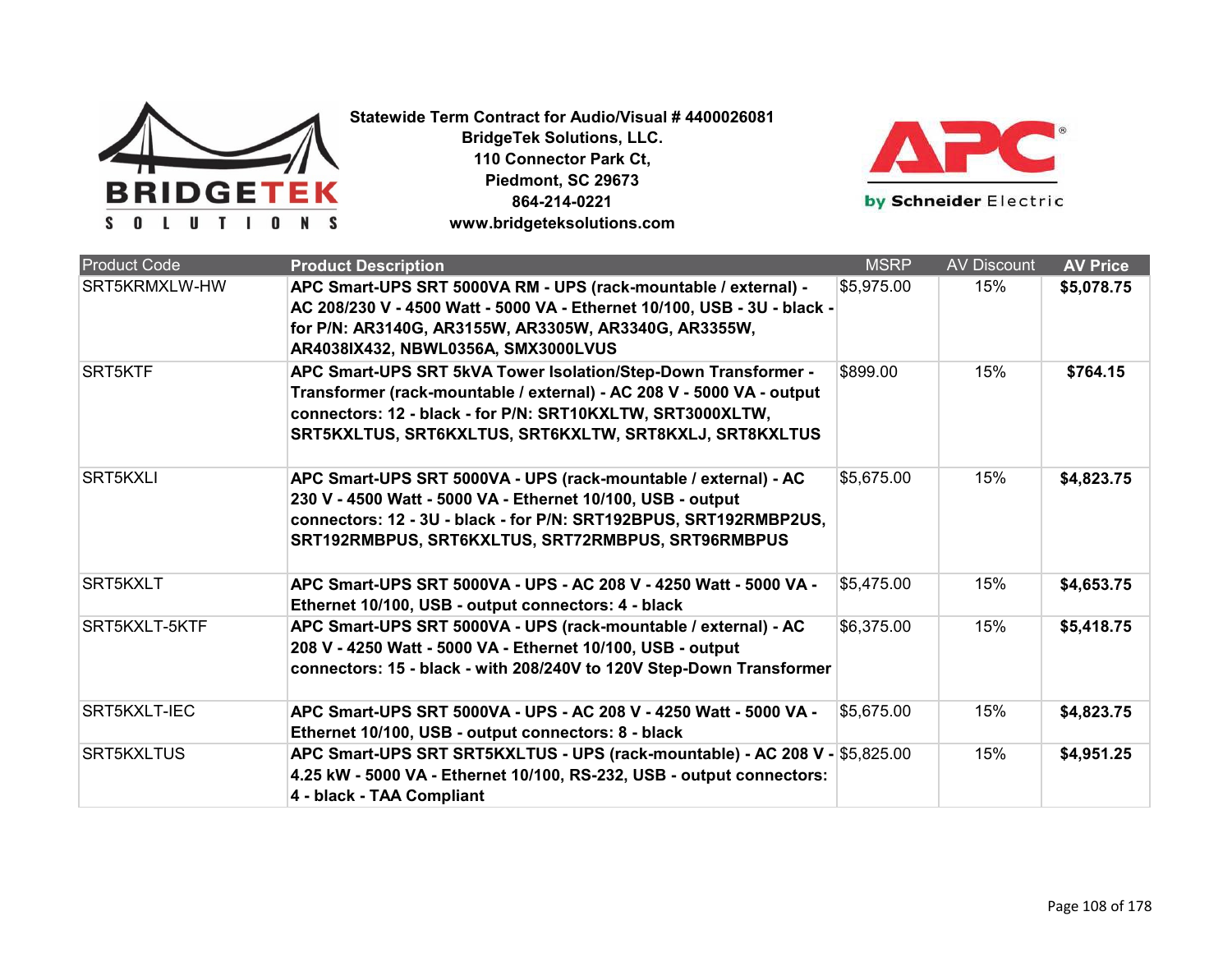



Product Code **Product Description** MSRP AV Discount **AV Price** SRT6KRMXLI **APC Smart-UPS SRT 6000VA RM - UPS (rack-mountable) - AC 230 V - 6000 Watt - 6000 VA - Ethernet 10/100, USB - output connectors: 13 - 4U - black - for P/N: AR3100W, AR3105W, AR3155W, AR3305W, AR3355SP, AR3355W, AR4038IX432, NBWL0356A** \$6,600.00 15% **\$5,610.00**  SRT6KRMXLIM **APC Marine Smart-UPS On-Line - UPS (rack-mountable / external) - AC**  \$6,425.00 15% **\$5,461.25 220/230/240 V - 6000 Watt - 6000 VA - Ethernet, serial - output connectors: 10 - 4U - for P/N: AR3103SP, AR3106SP, SRT192BPUS, SRT192RMBP2US, SRT192RMBPUS, SRT72RMBPUS, SRT96RMBPUS** SRT6KRMXLT **APC Smart-UPS SRT 6000VA RM - UPS (rack-mountable) - AC 208 V - 6000 Watt - 6000 VA - Ethernet 10/100, RS-232, USB - output connectors: 6 - 4U - black - for P/N: AR3140G, AR3340G, AR3355W, NBWL0356A, SMX2000LVNCUS, SMX3000LVUS, SRT1500RMXLA** \$6,675.00 15% **\$5,673.75**  SRT6KRMXLT-5KTF **APC Smart-UPS SRT 6000VA RM - UPS (rack-mountable) - AC 208 V - 6000 Watt - 6000 VA - Ethernet 10/100, USB - output connectors: 17 - 6U - black - with 208/240V to 120V Step-Down Transformer - for P/N: AR4024SP, AR4024SPX429, AR4024SPX431, AR4024SPX432, NB** \$7,200.00 15% **\$6,120.00**  SRT6KRMXLT-IEC **APC Smart-UPS SRT 6000VA RM - UPS (rack-mountable) - AC 208/220/240 V - 6000 Watt - 6000 VA - Ethernet 10/100, USB - output connectors: 13 - 4U - black - for P/N: AR3155W, AR3305W, AR3355W, AR4038IX432, NBWL0356A, SMX2000LVUS, SMX2200R2HVNC** \$6,900.00 15% **\$5,865.00**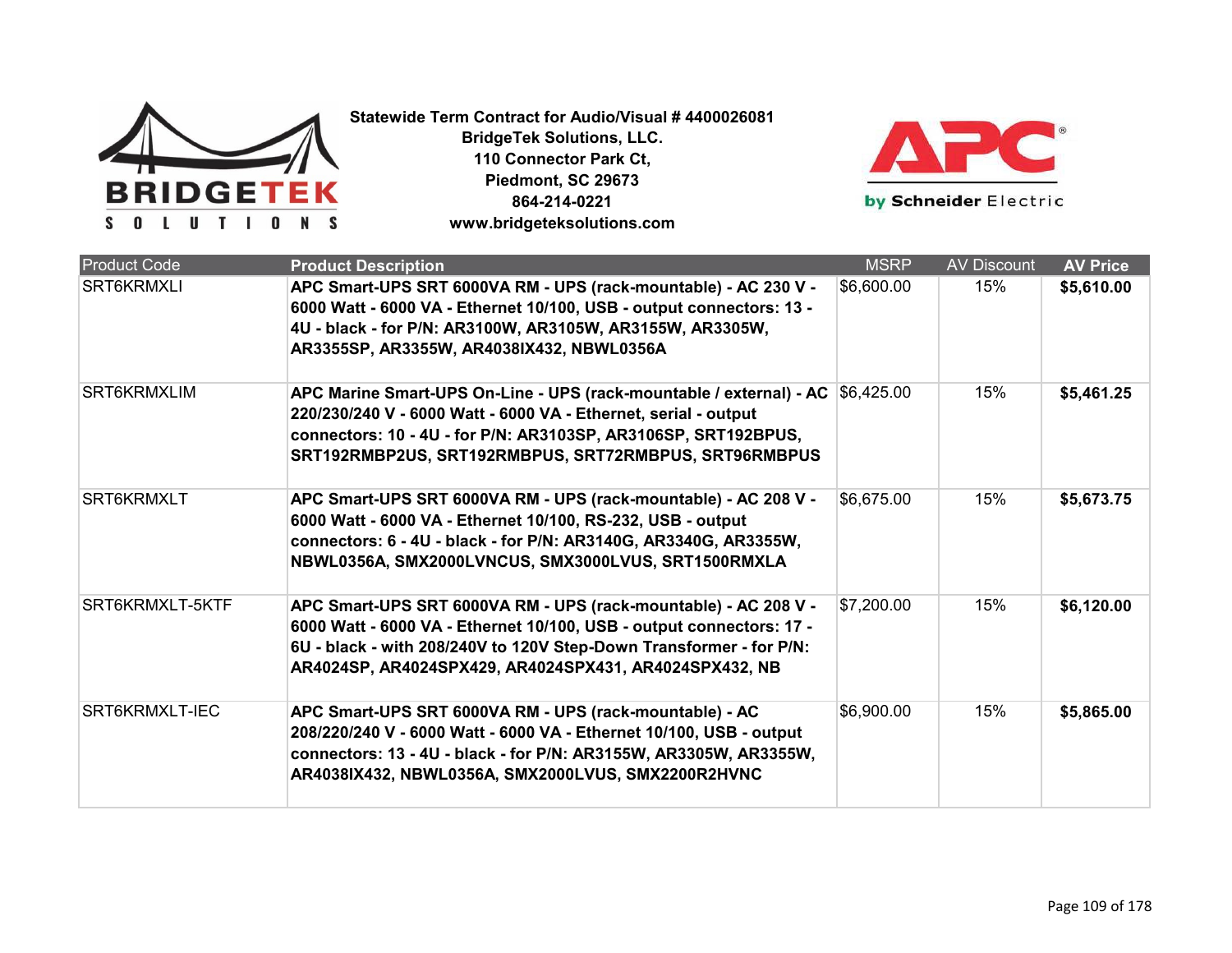



Product Code **Product Description** MSRP AV Discount **AV Price** SRT6KXLI **APC Smart-UPS SRT 6000VA - UPS - AC 230 V - 6000 Watt - 6000 VA - Ethernet 10/100, USB - output connectors: 13 - black - for P/N: SRT1500RMXLI-NC, SRT1500XLI** \$6,350.00 15% **\$5,397.50**  SRT6KXLT **APC Smart-UPS SRT 6000VA - UPS (rack-mountable / external) - AC 208/220/240 V - 6 kW - 6000 VA - Ethernet 10/100, USB, serial - output connectors: 6 - 4U - black** \$6,300.00 15% **\$5,355.00**  SRT6KXLT-5KTF **APC Smart-UPS SRT 6000VA - UPS - AC 208 V - 6000 Watt - 6000 VA - Ethernet 10/100, USB - output connectors: 18 - black - with 208/240V to 120V Step-Down Transformer** \$7,350.00 15% **\$6,247.50**  SRT6KXLT-IEC **APC Smart-UPS SRT - UPS - AC 208 V - 6000 Watt - 6000 VA - Ethernet 10/100, RS-232, USB - output connectors: 10 - black** \$6,675.00 15% **\$5,673.75**  SRT6KXLTUS **APC Smart-UPS SRT 6000VA - UPS - AC 208/240 V - 6000 Watt - 6000 VA - Ethernet 10/100, USB, serial - output connectors: 6 - black - TAA Compliant** \$6,625.00 15% **\$5,631.25**  SRT72BP **APC Smart-UPS SRT 72V 2.2kVA Battery Pack - Battery enclosure - 2 x**  $|$729.00$  15% \$619.65 **battery - lead acid - black - for P/N: SRT10RMXLIX806, SRT2200XLA, SRT2200XLI, SRT2200XLI-KR, SRT6KRMXLI-6W, SRT6KRMXLIM** SRT72RMBP **APC Smart-UPS SRT 72V 2.2kVA RM Battery Pack - Battery enclosure (rack-mountable) - 2 x battery - lead acid - 2U - black - for P/N: AR3003, AR3003SP, AR3006, AR3006SP, AR3103, AR3103SP, AR3106, AR3106SP** \$939.00 15% **\$798.15**  SRT72RMBPUS **APC Smart-UPS SRT 72V 2.2kVA RM Battery Pack TAA - Battery enclosure (rack-mountable) - 2 x battery - lead acid - 2U - Canada, United States - black - TAA Compliant - for P/N: SRT10RMXLIX806, SRT2200RMXLAUS, SRT2200RMXLI-NC, SRT2200XLA, SRT6KRMXLIM** \$999.00 15% **\$849.15**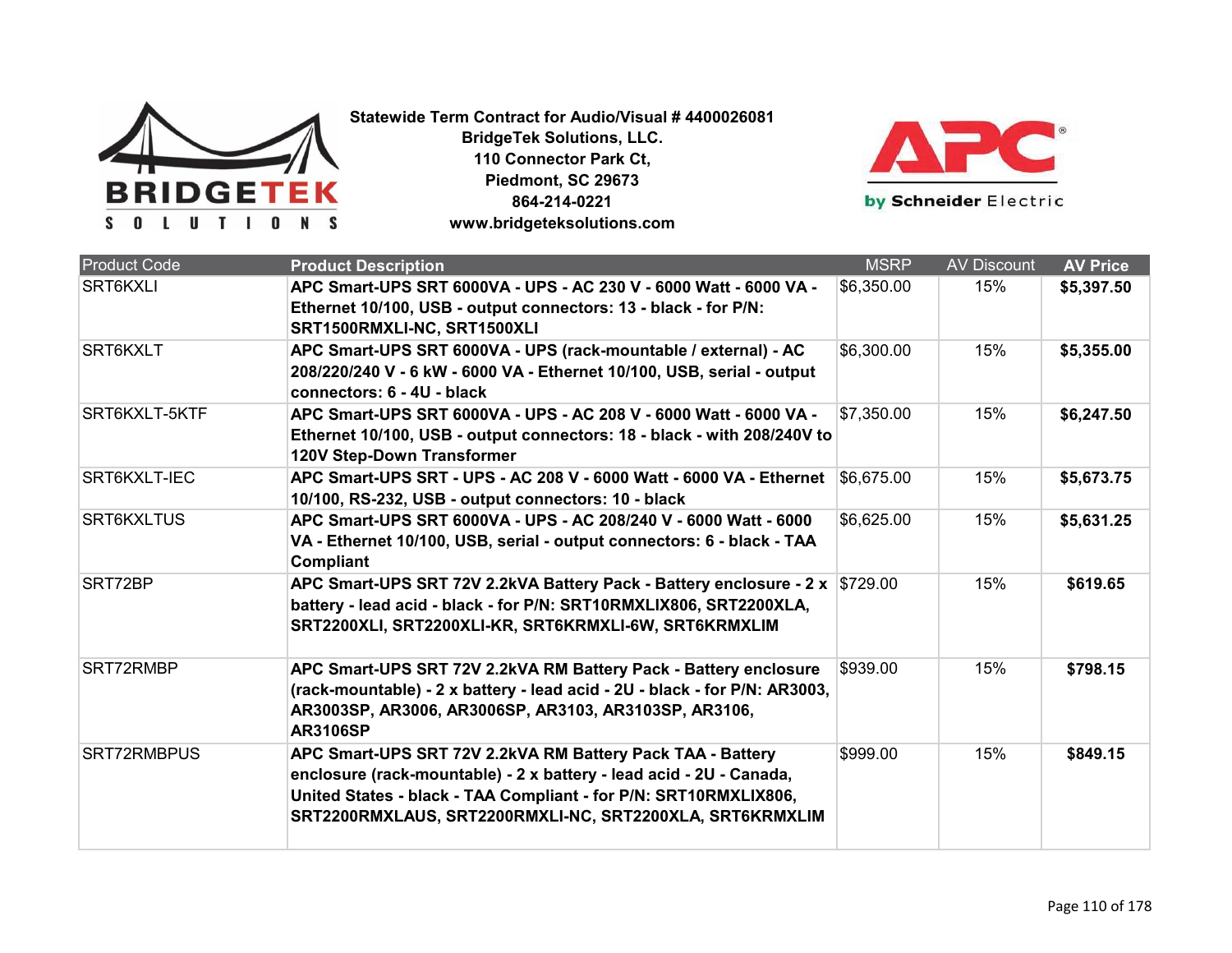



**Product Code <b>Product Description** MSRP AV Discount **AV Price** SRT8KRMXLI **APC Smart-UPS SRT 8000VA RM - UPS (rack-mountable) - AC 230 V - 8000 Watt - 8000 VA - Ethernet 10/100, USB - output connectors: 14 - 6U - black - for P/N: AR2487G, AR3100W, AR3105SP, AR3105W, AR3155W, AR3305W, AR3355SP, AR3355W, NBWL0356A** \$8,525.00 15% **\$7,246.25**  SRT8KRMXLT **APC Smart-UPS SRT 8000VA RM - UPS (rack-mountable) - AC 208 V - 8000 Watt - 8000 VA - Ethernet 10/100, USB - output connectors: 7 - 6U black - for P/N: AR2487G, AR3105W, AR3140G, AR3155W, AR3305W, AR3340G, AR3355SP, AR3355W, NBWL0356A** \$7,850.00 15% **\$6,672.50**  SRT8KRMXLT30 **APC Smart-UPS SRT 8000VA RM - UPS (rack-mountable) - AC 208 V - 8000 Watt - 8000 VA - Ethernet 10/100, USB - output connectors: 7 - 6U - 19" - black - for P/N: AR3140G, AR3340G, NBWL0356A, SMX3000LVUS, SRT1000RMXLA, SRT1500RMXLA, SRT1500RMXLA-NC** \$8,300.00 15% **\$7,055.00**  SRT8KRMXLT-5KTF **APC Smart-UPS SRT 8000VA RM - UPS (rack-mountable) - AC 208 V - 8000 Watt - 8000 VA - Ethernet 10/100, USB - output connectors: 18 - 6U - 19" - black - with 208V to 120V Step-Down Transformer - for P/N: AR4018SPX432, AR4024SP, AR4024SPX429, AR4024SPX431,** \$8,575.00 15% **\$7,288.75**  SRT8KRMXLT-IEC **APC Smart-UPS SRT 8000VA RM - UPS (rack-mountable) - AC 208/220/240 V - 8000 Watt - 8000 VA - Ethernet 10/100, USB - output connectors: 14 - 6U - black - for P/N: AR3140G, AR3340G, NBWL0356A, SMX2000LVUS, SMX3000LVUS, SRT1000RMXLA, SRT1500RMXLA** \$8,025.00 15% **\$6,821.25**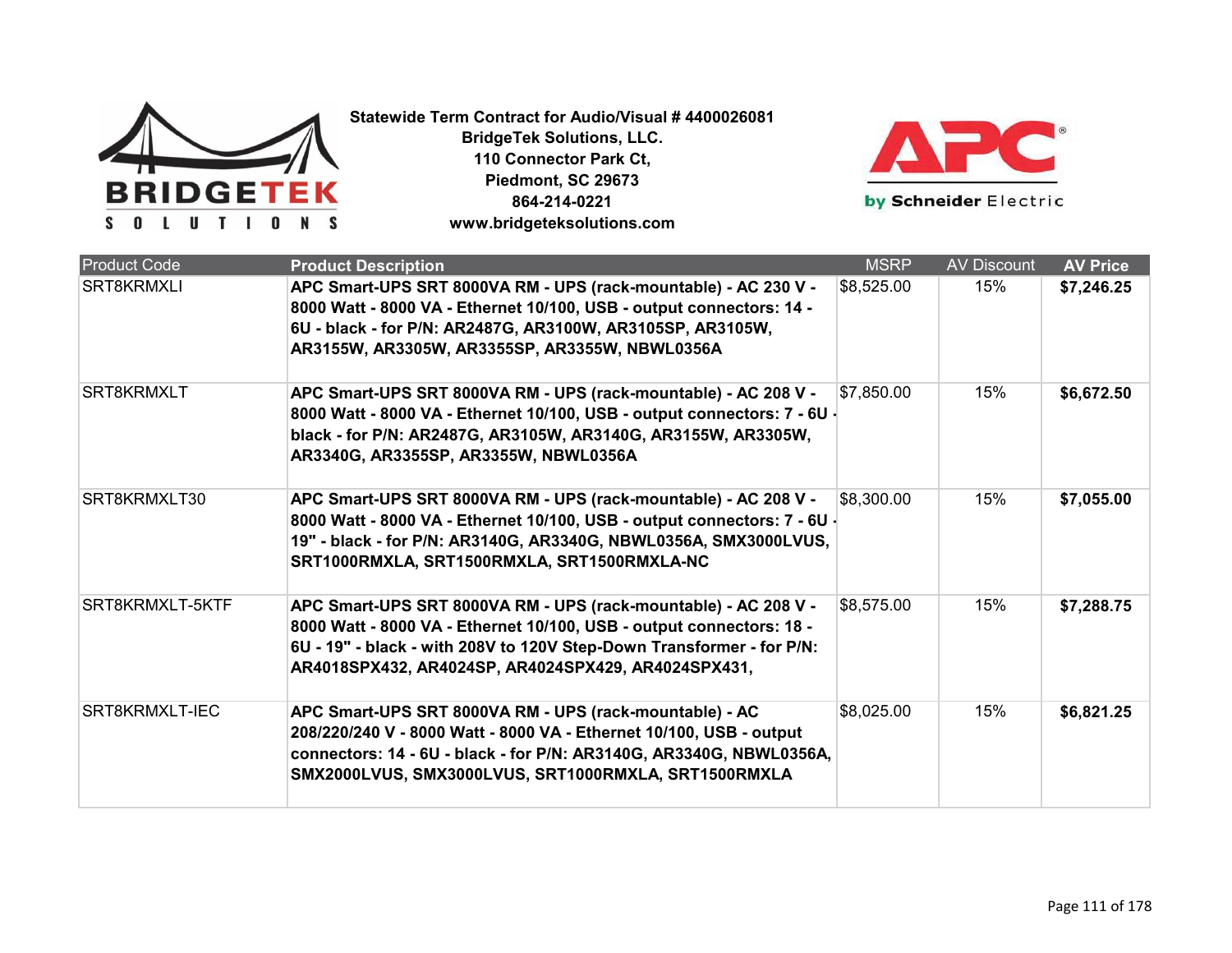



Product Code **Product Description** MSRP AV Discount **AV Price** SRT8KXLI **APC Smart-UPS SRT 8000VA - UPS (rack-mountable / external) - AC 230 V - 8000 Watt - 8000 VA - Ethernet 10/100, USB - output connectors: 14 - 6U - black** \$7,875.00 15% **\$6,693.75**  SRT8KXLT **APC Smart-UPS SRT 8000VA - UPS (rack-mountable / external) - AC 230 V - 8000 Watt - 8000 VA - Ethernet 10/100, USB - output connectors: 7 - 6U - black** \$7,500.00 15% **\$6,375.00**  SRT8KXLT30 **APC Smart-UPS SRT 8000VA - UPS (rack-mountable / external) - AC 208 V - 8000 Watt - 8000 VA - Ethernet 10/100, USB - output connectors: 7 - 6U - 19" - black** \$8,100.00 15% **\$6,885.00**  SRT8KXLT-5KTF **APC Smart-UPS SRT 8000VA - UPS (rack-mountable / external) - AC 208 V - 8000 Watt - 8000 VA - Ethernet 10/100, USB - output connectors: 18 - black - with 208/240V to 120V Step-Down Transformer** \$8,600.00 15% **\$7,310.00**  SRT8KXLT-IEC **APC Smart-UPS SRT 8000VA - UPS (rack-mountable / external) - AC 208/220/240 V - 8000 Watt - 8000 VA - Ethernet 10/100, USB - output connectors: 10 - 6U - black** \$7,750.00 15% **\$6,587.50**  SRT8KXLTUS **APC Smart-UPS SRT SRT8KXLTUS - UPS (rack-mountable) - AC 208 V - 8 kW - 8000 VA - Ethernet 10/100, RS-232, USB - output connectors: 5 black - TAA Compliant - with APC UPS Network Management Card AP9631** \$7,900.00 15% **\$6,715.00**  SRT96BP **APC Smart-UPS SRT 96V 3kVA Battery Pack - Battery enclosure - 2 x battery - lead acid - black - for P/N: SRT10RMXLIX806, SRT3000XLA, SRT3000XLA-TW, SRT3000XLAUS, SRT3000XLTW, SRT6KRMXLIM** \$1,200.00 15% **\$1,020.00**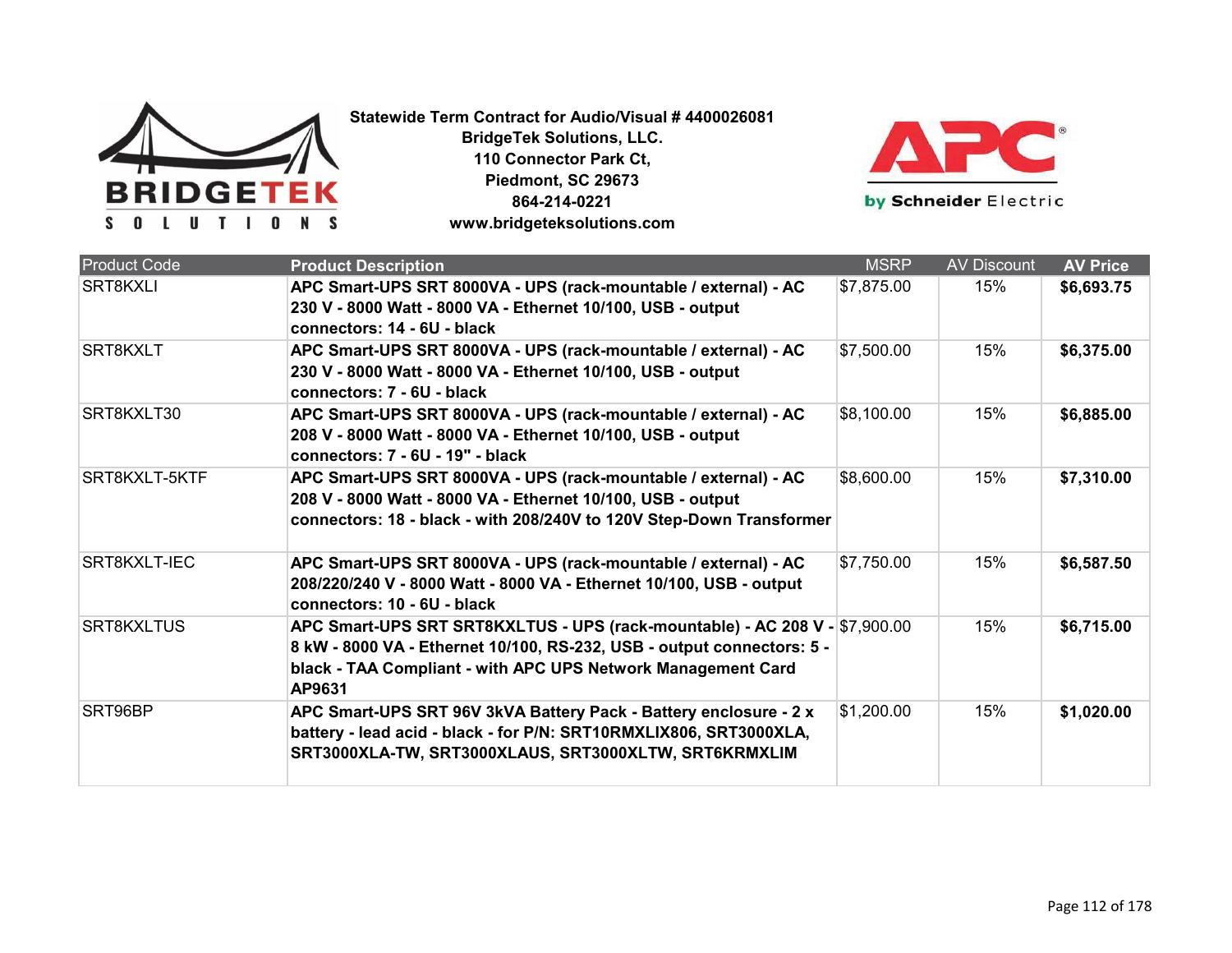



Product Code **Product Description** MSRP AV Discount **AV Price** SRT96RMBP **APC Smart-UPS SRT 96V 3kVA RM Battery Pack - Battery enclosure (rack-mountable) - 2 x battery - lead acid - 2U - black - for P/N: AR3003, AR3003SP, AR3006, AR3006SP, AR3103, AR3103SP, AR3106, AR3106SP, SRT1500XLI** \$1,400.00 15% **\$1,190.00**  SRT96RMBPUS **APC Smart-UPS SRT 96V 3kVA RM Battery Pack TAA - Battery enclosure (rack-mountable) - 2 x battery - lead acid - 2U - black - TAA Compliant - for P/N: SRT10RMXLIX806, SRT3000XLA, SRT3000XLA-TW, SRT3000XLAUS, SRT3000XLTW, SRT6KRMXLIM** \$1,475.00 15% **\$1,253.75**  SRTRK2 **APC - Rack rail kit - gray - 19" - for Smart-UPS SRT 10000VA, 5000VA, 6000VA, 8000VA** \$229.99 15% **\$195.49**  SRTRK3 **APC - UPS mounting kit - rack mountable - for Smart-UPS SRT 10000VA, 2200VA, 3000VA, 5000VA, 6000VA, 8000VA** \$229.99 15% **\$195.49 APC - Rack rail kit - for Smart-UPS SRT 2200VA, 3000VA** \$219.99 15% \$186.99 \$186.99 SU029RM2U **APC Backplate - Power backplate - NEMA 5-15, NEMA 5-20, NEMA L5- 20 (F) - for P/N: SMT2200RM2UNC, SMT2200RM2UTW, SMT30002U-BR, SMT3000RM2UNC, SUA2200RM2UTW** \$119.99 15% **\$101.99**  SU032A **APC - Rack rail kit - gray - for P/N: AR3103, AR3103SP, AR3106SP, SMX1000C, SMX48RMBP2US, SMX750C, SMX750CNC** \$79.99 15% **\$67.99**  SU2000R3X155 **APC Smart-UPS RM 2000VA Ruggedized Version - UPS (rackmountable) - AC 120 V - 1.4 kW - 2000 VA - output connectors: 6 - 3U - Canada, United States - beige - for P/N: AR2200, AR2280, AR2401, AR2480, AR2487, AR2487G, AR2500, AR2507, AR2580, AR2587** \$4,725.00 15% **\$4,016.25**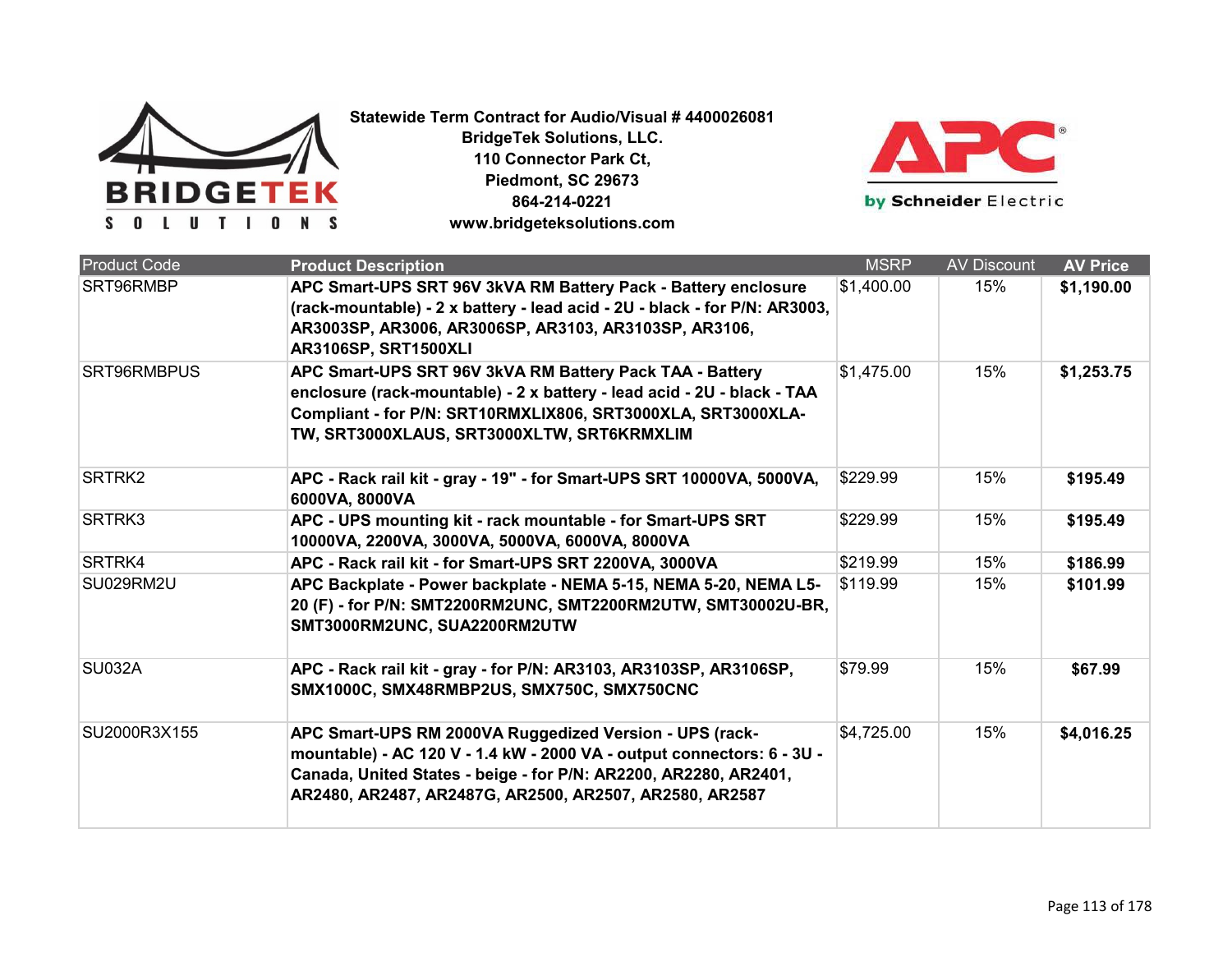



Product Code **Product Description** MSRP AV Discount **AV Price** SU2200R3X167 **APC Smart-UPS RM - UPS (rack-mountable) - AC 120/240 V - 1.6 kW - 2200 VA - output connectors: 6 - 3U - beige - TAA Compliant - for P/N: AR2200, AR2280, AR2401, AR2480, AR2487, AR2487G, AR2500, AR2507, AR2580, AR2587** \$2,075.00 15% **\$1,763.75**  SU700X167 **APC Smart-UPS 700VA - UPS - AC 120/230 V - 450 Watt - 700 VA output connectors: 6 - beige - TAA Compliant - not sold in CO, VT and WA** \$869.00 15% **\$738.65**  SU700X93 |**APC Smart-UPS 700VA Shipboard - UPS - AC 120 V - 450 Watt - 700 VA -<code>\$609.00 | 15% | \$517.65</code> RS-232 - output connectors: 4 - beige - not sold in CO, VT and WA** SUA027RM **APC Backplate kit - Power backplate - NEMA 5-15, NEMA L5-30 (F) - for**  \$109.99 15% **\$93.49 Smart-UPS 2200, 3000VA** SUA031 **APC Hardwire Kit - UPS hardwire kit - for P/N: SMT2200I-AR, SMT2200IC, SMT2200TW, SMT3000I-AR, SMT3000IC, SUA2200TW, SUA3000I-IN** \$269.99 15% **\$229.49**  SUA1000RMI1U **APC Smart-UPS RM 1000VA USB & Serial - UPS (rack-mountable) - AC 230 V - 640 Watt - 1000 VA - output connectors: 4 - 1U - black - for P/N: AR3003, AR3003SP, AR3006, AR3006SP, AR3103, AR3103SP, AR3106, AR3106SP, AR9300SP** \$1,025.00 15% **\$871.25**  SUA1500IX38 **APC Smart-UPS 1500VA USB & Serial - UPS - AC 230 V - 1500 VA - RS-232, USB - output connectors: 8 - black** \$899.00 15% **\$764.15**  SUA1500X93 **APC Smart-UPS 1500VA Shipboard - UPS - AC 120 V - 980 Watt - 1440 VA - output connectors: 8 - Canada, United States - black - not sold in CO, VT and WA** \$989.00 15% **\$840.65**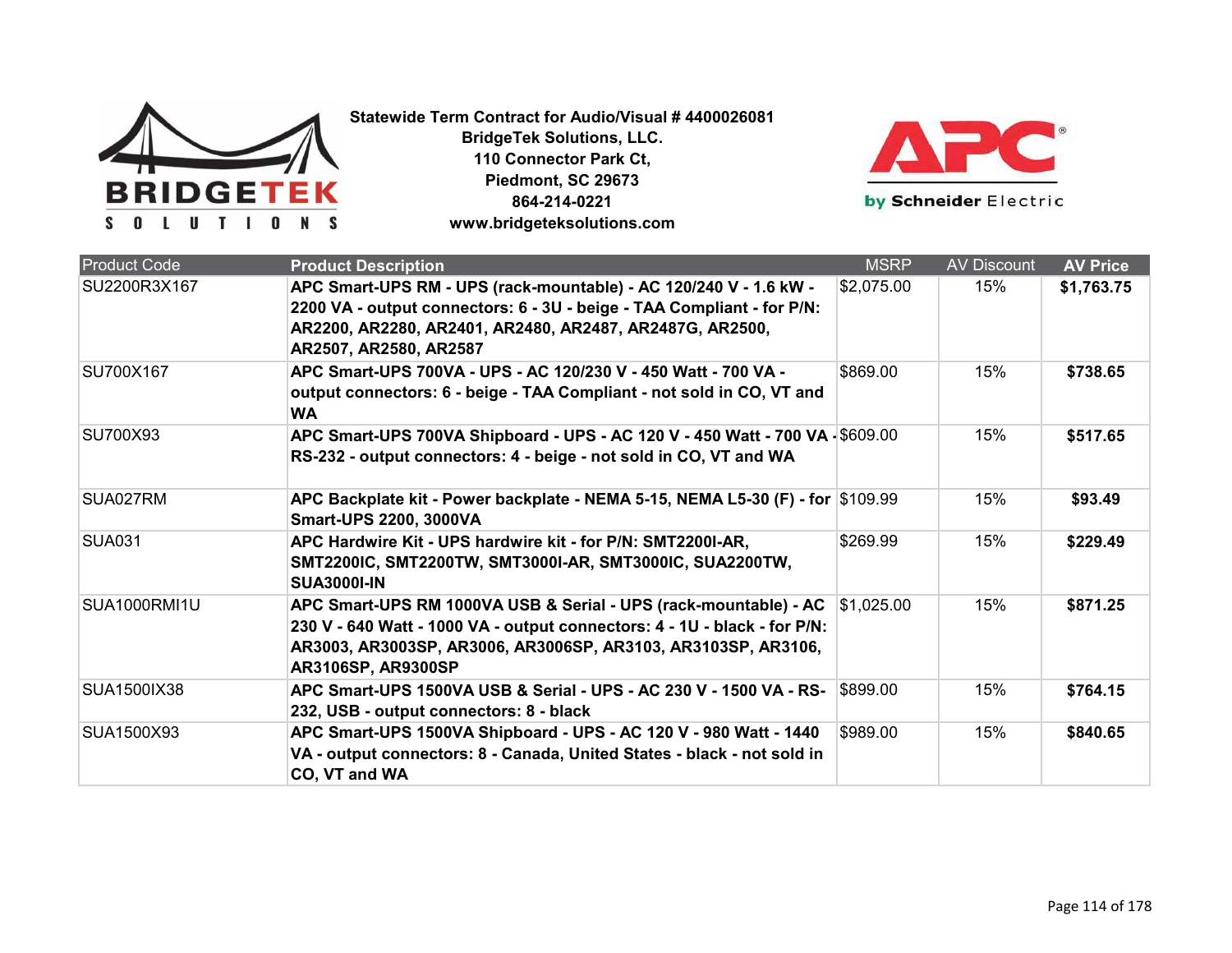



Product Code **Product Description** MSRP AV Discount **AV Price** SUA24XLBP **APC Smart-UPS XL 24V Battery Pack - External battery pack - lead acid \$499.00** \$424.15 **- black - for P/N: SUA1000UXI, SUA1000UXICH, SUA1000XLI, SUA500XLJ, SUA750XL, SUA750XLI, SUA750XLX320** SUA48RMXLBP3U **APC Smart-UPS XL 48V Battery Pack - Battery enclosure (rackmountable) - 2 x battery - lead acid - 3U - black - for P/N: SUA2200R3XLNETPKG, SUA2200UXICH, SUA3000R3XLNETPKG, SUA3000RMXL3U-BR, SUA3000UXICH** \$1,125.00 15% **\$956.25**  SUA48XLBP **APC Smart-UPS XL 48V Battery Pack - Battery enclosure - 48 V - 2 x battery - lead acid - 5U - black - for P/N: SMX3000HV-BR, SUA2200UXICH, SUA3000R3XLNETPKG, SUA3000RMXL3U-BR, SUA3000UXICH** \$889.00 15% **\$755.65**  SUA5000R5TXFMR **APC Smart-UPS - UPS - AC 208 V - 4 kW - 5000 VA - Ethernet 10/100, RS-232 - output connectors: 15 - 7U - black - with 208V to 120/208V Transformer - for P/N: AR3140G, AR3340G, AR4038IX432, NBWL0356A, SMX2000LVUS, SMX3000HVTUS, SRT1500RMXLA** \$5,650.00 15% **\$4,802.50**  SUA5000RMI5U **APC Smart-UPS - UPS - AC 230 V - 4 kW - 5000 VA - Ethernet 10/100, RS-232 - output connectors: 10 - 5U - black - for P/N: AR3105W, AR3140G, AR3155W, AR3305W, AR3340G, AR3355W, AR4038IX432, NBWL0356A** \$7,575.00 15% **\$6,438.75**  SUA5000RMT5U **APC Smart-UPS - UPS (rack-mountable) - AC 208 V - 4 kW - 5000 VA - Ethernet 10/100, RS-232 - output connectors: 4 - 5U - black - for P/N: AR4038IX432, NBWL0356A, SMX2000LVNCUS, SMX2000LVUS, SMX3000HVTUS, SRT1000RMXLA** \$4,650.00 15% **\$3,952.50**  SUA500PDR-H **APC Smart-UPS - UPS (DIN rail mountable) - AC 120 V - 325 Watt - 500 VA - RS-232** \$879.00 15% **\$747.15**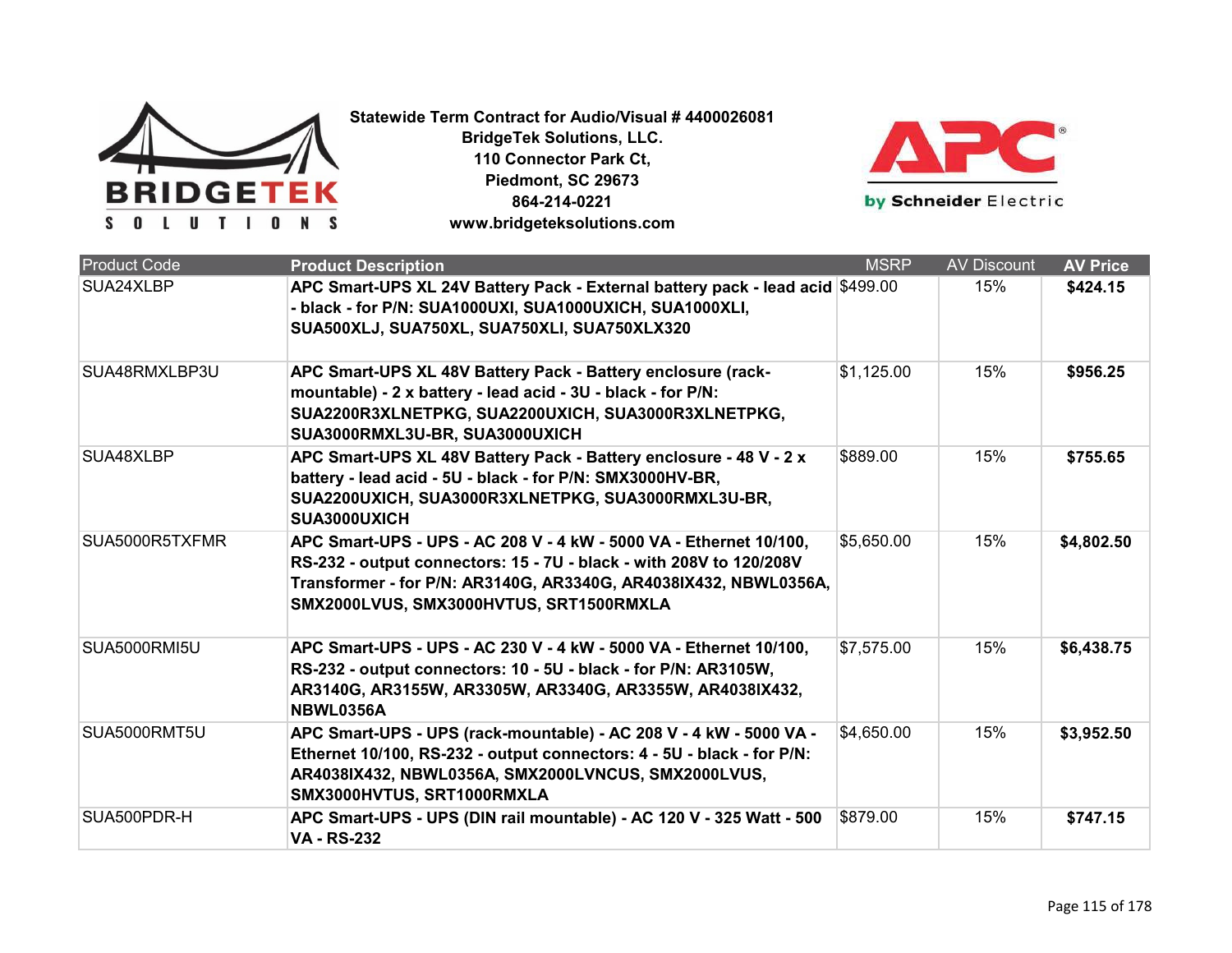



Product Code **Product Description** MSRP AV Discount **AV Price** SUA500PDRI-H **APC Smart-UPS SUA500PDRI-H - UPS (DIN rail mountable) - AC 220/230/240 V - 325 Watt - 500 VA - RS-232 - output connectors: 1 black** \$879.00 15% **\$747.15**  SUA500PDR-S **APC Industrial Panel and DIN Rail UPS with Standard Battery - UPS (DIN rail mountable) - AC 120 V - 325 Watt - 500 VA - RS-232 - output connectors: 1 - black** \$559.00 15% **\$475.15**  SUA750IX38 **APC Smart-UPS 750 - UPS - AC 230 V - 500 Watt - 750 VA - USB output connectors: 6 - black** \$429.00 15% **\$364.65**  SUA750RM1U **APC Smart-UPS RM 750VA USB - UPS (rack-mountable) - AC 120 V - 480 Watt - 750 VA - output connectors: 4 - 1U - black - not sold in CO, VT and WA - for P/N: AR4024SP, AR4024SPX429, AR4024SPX431, AR4024SPX432, NBWL0356A, SMX3000LVUS** \$649.00 15% **\$551.65**  SUA750RMI1U **APC Smart-UPS RM 750VA USB - UPS (rack-mountable) - AC 230 V - 480 Watt - 750 VA - output connectors: 4 - 1U - black - for P/N: AR3003, AR3003SP, AR3006, AR3006SP, AR3103, AR3103SP, AR3106, AR3106SP, AR9300SP** \$779.00 15% **\$662.15**  SUM1500RMXLI2U **APC Smart-UPS XL Modular 1500VA - UPS - AC 230 V - 1.425 kW - 1500**  \$1,775.00 15% **\$1,508.75 VA - output connectors: 9 - 2U - black - for P/N: AR3103SP, AR3106SP, AR4024SP, AR4024SPX429, AR4024SPX431, AR4024SPX432, NBWL0356A** SUM3000RMXL2U **APC Smart-UPS XL Modular 3000VA - UPS - AC 120 V - 2.85 kW - 3000 VA - Ethernet 10/100, RS-232, USB - output connectors: 8 - 2U - black for P/N: AR4018SPX432, AR4024SP, AR4024SPX429, AR4024SPX431, AR4024SPX432, NBWL0356A** \$3,000.00 15% **\$2,550.00**  SUM3000RMXLI2U **APC Smart-UPS XL Modular 3000VA - UPS - AC 230 V - 2.85 kW - 3000 VA - 2U - black - for P/N: AR3003, AR3003SP, AR3006, AR3006SP, AR3103, AR3103SP, AR3106, AR3106SP, AR3357X674** \$3,125.00 15% **\$2,656.25**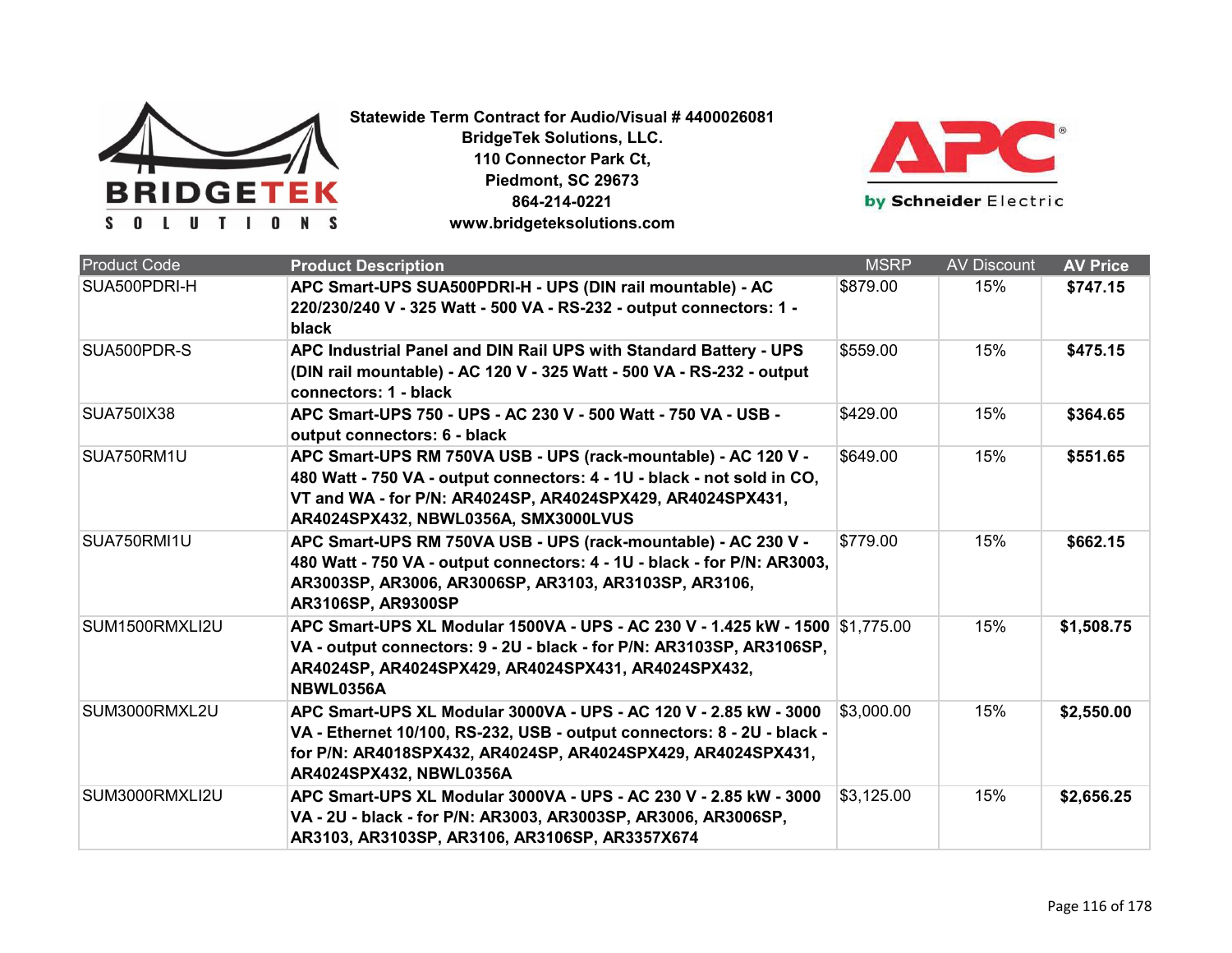



**Product Code <b>Product Description** MSRP AV Discount **AV Price** SUM48RMXLBP2U **APC Smart-UPS XL Modular 48V Extended Run Battery Pack - Battery enclosure - 2 x battery - 2U - black - for P/N: SMT30002U-BR, SMT3000RMI2UNC, SMT750RMI2UNC, SMX3000HV-BR, SMX3000LV2U-BR, SMX750INC** \$1,175.00 15% **\$998.75 SUPM1500 APC - Power supply (internal) - AC 120 V <b>And \$653.65 \$653.65 \$653.65** SURT001 **APC Isolation Transformer - Transformer - AC 230 V - 3000 VA - output**  \$959.00 15% **\$815.15 connectors: 1 - 3U - 19" - black - for Smart-UPS RT 3000** SURT002 **APC Smart-UPS RT 5000 - Transformer - AC 230 V - 5000 VA - output connectors: 3 - 3U - 19" - black - for P/N: SMT30002U-BR, SMX3000HV-BR, SMX3000LV2U-BR, SMX750INC, SRC10KUXICH, SURT3000XLIX438** \$1,025.00 15% **\$871.25**  SURT003 **APC Isolation and Step-Down Transformer - Transformer - AC 208/240 V - 4800 VA - output connectors: 12 - 3U - 19" - black - for Smart-UPS RT** \$919.00 15% **\$781.15**  SURT004 **APC Smart-UPS RT Tower Isolation/Step-Down Transformer - Transformer - AC 200 V - 4600 VA - output connectors: 12 - black - for P/N: SRT10KXLTW, SRT3000XLTW, SRT5KXLTUS, SRT6KXLTUS, SRT6KXLTW, SRT8KXLJ, SRT8KXLTUS** \$919.00 15% **\$781.15 SURT007** APC Hardwire Kit - System hardware kit - for Smart-UPS RT 3000, 5000 \$259.99 15% **\$220.99** SURT013 **APC - UPS cart - for P/N: SURT14KRMXLJ, SURT18KRMXLJ, SURT20KRMXLT-1TF10K, SURT20KRMXLT-TF5, SURT20KUXI-IN** \$239.99 15% **\$203.99**  SURT018 **APC Smart-UPS Hardwire Kit - UPS hardwire kit - for P/N: AP7823, SURT014, SURT015, SURT016, SURT017, SURTD6000RMXLP3U, SURTD6000RMXLP3U-TU** \$229.99 15% **\$195.49**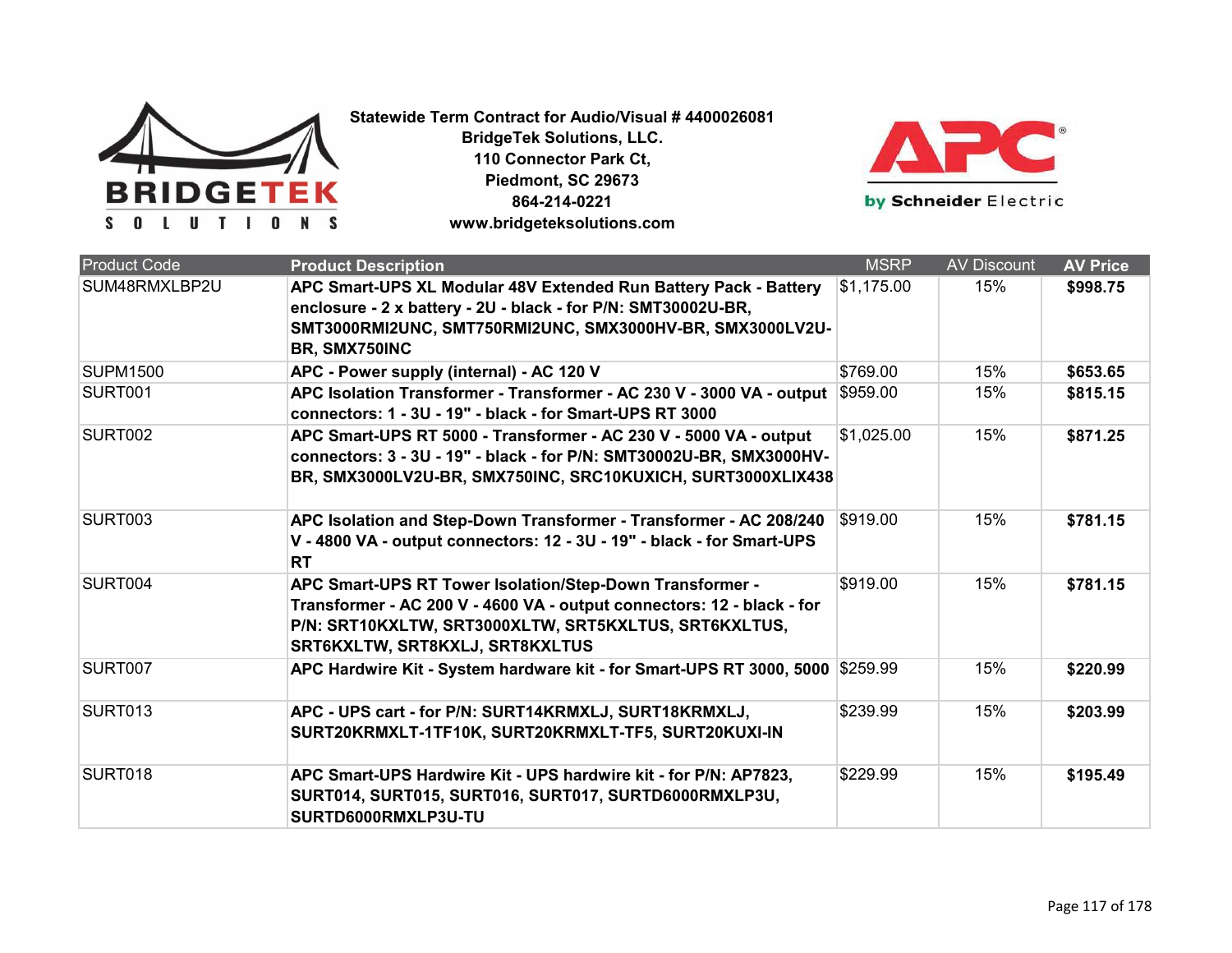



Product Code **Product Description** MSRP AV Discount **AV Price** SURT019 **APC Smart-UPS RT Extension Cable - Power cable - 11.5 ft - black - for P/N: SURT14KRMXLJ, SURT18KRMXLJ, SURT20KRMXLT-1TF10K, SURT20KRMXLT-TF5, SURT20KUXI-IN** \$379.99 15% **\$322.99**  SURT1000RMXLI **APC Smart-UPS RT 1000VA RM - UPS (rack-mountable) - AC 230 V - 700 Watt - 1000 VA - PFC - 2U - black - for P/N: AR4018SPX432, AR4024SP, AR4024SPX429, AR4024SPX431, AR4024SPX432, NBWL0356A** \$1,350.00 15% **\$1,147.50**  SURT1000XLI **APC Smart-UPS RT 1000 - UPS - AC 220/230/240 V - 700 Watt - 1000 VA**  $\frac{1}{3}1,675.00$ **output connectors: 6 - 2U - black** \$1,675.00 15% **\$1,423.75**  SURT1000XLIM **APC Smart-UPS RT 1000 - Marine - UPS - AC 220/230/240 V - 700 Watt - 1000 VA - RS-232 - output connectors: 6 - 2U - black** \$1,325.00 15% **\$1,126.25**  SURT15KRMXLI **APC Smart-UPS RT - UPS (rack-mountable) - AC 220/230/240 V - 12 kW -**  \$14,000.00 15% **\$11,900.00 15000 VA - 3-phase / 1-phase - Ethernet 10/100, RS-232 - output connectors: 10 - 12U - black - for P/N: AR2487G, AR3105W, AR3140G, AR3155W, AR3305W, AR3340G, AR3355SP, AR3355W, NBWL0356A** SURT15KRMXLT **APC Smart-UPS RT 15KVA RM - UPS - AC 208/240 V - 12 kW - 15000 VA - Ethernet 10/100, RS-232 - output connectors: 7 - 12U - black - for P/N: AR3105W, AR3140G, AR3155W, AR3305W, AR3340G, AR3355W, NBWL0356A, SMX3000HVTUS** \$15,900.00 15% **\$13,515.00**  SURT15KRMXLT-1TF10K **APC Smart-UPS RT 15KVA RM - UPS - AC 208/240 V - 12 kW - 15000 VA - Ethernet 10/100, RS-232 - output connectors: 11 - 12U - black - with 208V to 120V Step-Down Transformer - for P/N: AR3140G, AR3155W, AR3305W, AR3340G, AR3355W, NBWL0356A, SMX3000HVTUS, SM** \$17,400.00 15% **\$14,790.00**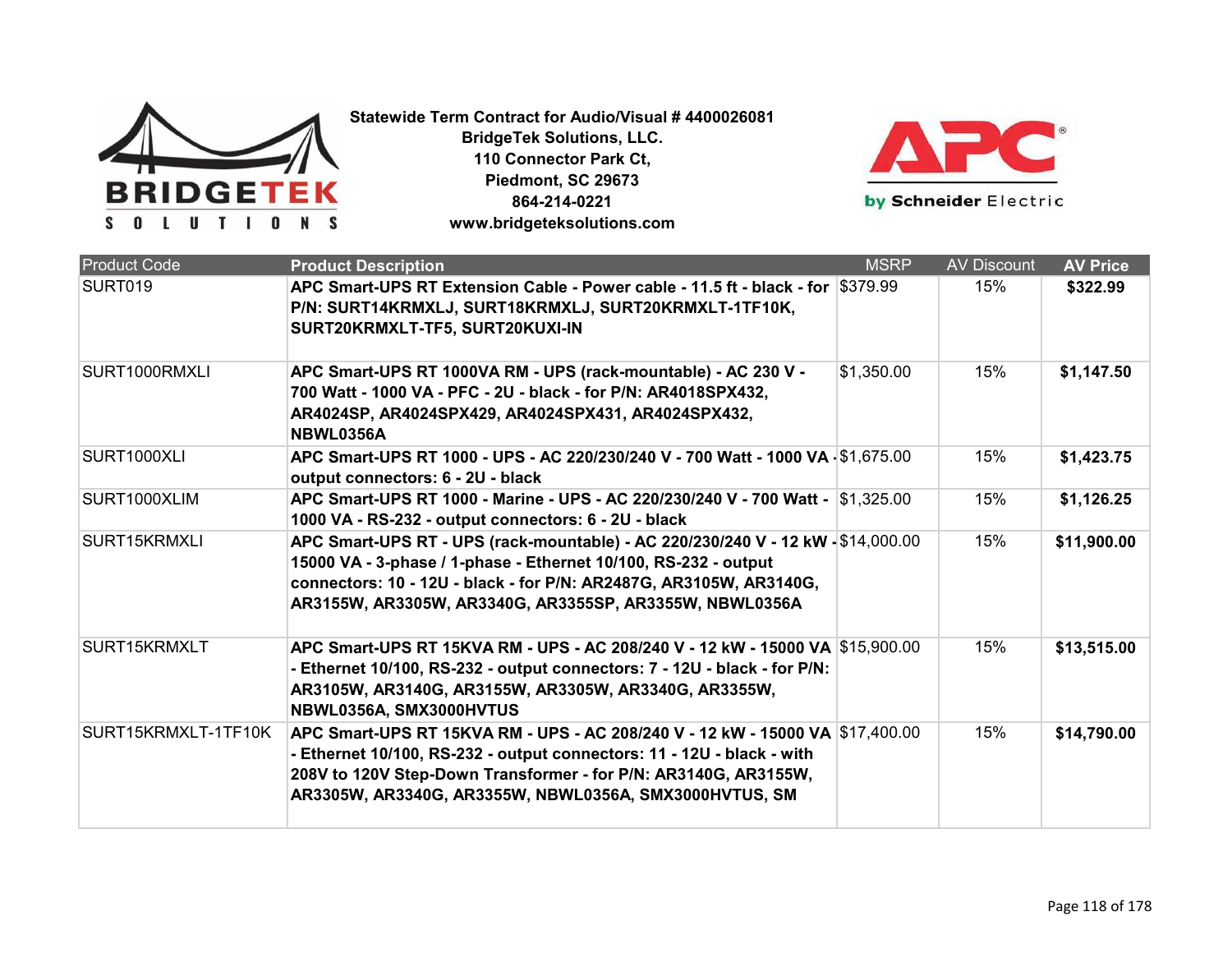



Product Code **Product Description** MSRP AV Discount **AV Price** SURT15KRMXLT-TF5 **APC Smart-UPS RT 15KVA RM - UPS (rack-mountable) - AC 208/240 V - 12 kW - 15000 VA - Ethernet 10/100, RS-232 - output connectors: 18 - 14U - black - with 208V to 120V Step-Down Transformer - for P/N: AR2487G, AR3105W, AR3140G, AR3155W, AR3305W, AR3340G, A** \$16,600.00 15% **\$14,110.00**  SURT192RMXLBP **APC Smart-UPS RT 192V RM Battery Pack - UPS battery - 4 x battery lead acid - 3U - black - for Smart-UPS RT 10000VA RM, 3000VA RM, 5000** \$1,600.00 15% **\$1,360.00**  SURT192RMXLBP2 **APC Smart-UPS RT 192V RM Battery Pack - Battery enclosure (rackmountable) - 4 x battery - lead acid - 6U - 19" - black - for P/N: AR3103, AR3103SP, AR3106SP, AR3357X674, AR9300SP, AR9300SP-R, AR9307SP, AR9307SP-R** \$3,875.00 15% **\$3,293.75**  SURT192RMXLBP3U **APC Smart-UPS RT 192V RM Battery Pack - Battery enclosure (rackmountable) - 2 x battery - lead acid - 3U - black - for P/N: AR3003, AR3003SP, AR3006, AR3006SP, AR3103, AR3103SP, AR3106, AR3106SP, AR9300SP** \$1,500.00 15% **\$1,275.00**  SURT192XLBP **APC Smart-UPS RT 192V Battery Pack - Battery enclosure - 4 x battery - \$1,375.00 lead acid - 3U - black - for Smart-UPS RT 3000, 5000** \$1,375.00 15% **\$1,168.75**  SURT20KRMXLI **APC Smart-UPS RT - UPS (rack-mountable) - AC 220/230/240 V - 16 kW -**  \$15,200.00 15% **\$12,920.00 20000 VA - 3-phase / 1-phase - Ethernet 10/100, RS-232 - output connectors: 10 - 12U - black - for P/N: AR2487G, AR3105W, AR3140G, AR3155W, AR3305W, AR3340G, AR3355SP, AR3355W, NBWL0356A** SURT20KRMXLT **APC Smart-UPS RT - UPS (rack-mountable) - AC 208/240 V - 16 kW - 20000 VA - Ethernet 10/100, RS-232 - output connectors: 7 - 12U - black - for P/N: AR3140G, AR3155W, AR3305W, AR3340G, AR3355W, NBWL0356A, SRT1500RMXLA, SRT1500RMXLA-NC** \$19,000.00 15% **\$16,150.00**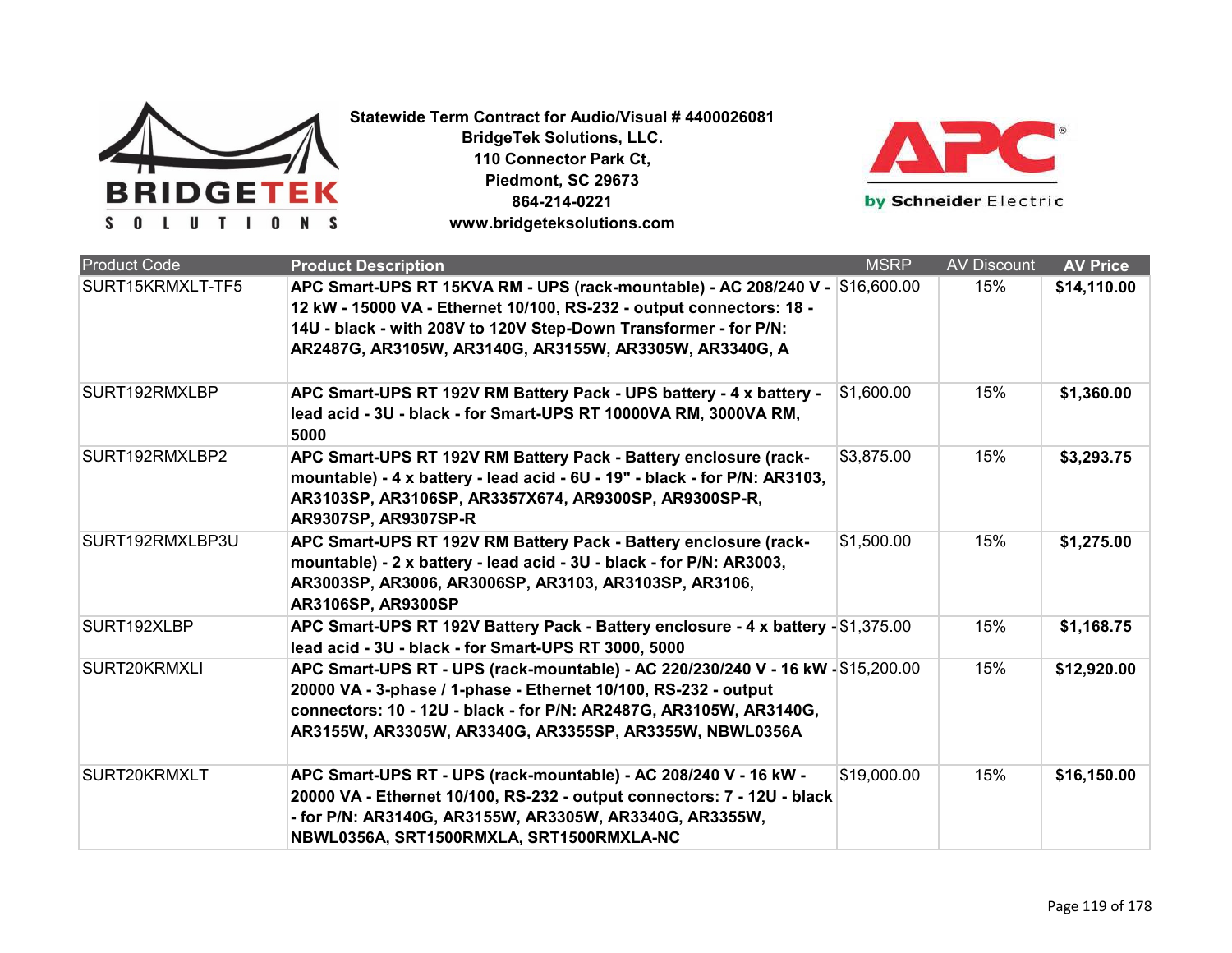



Product Code **Product Description** MSRP AV Discount **AV Price** SURT20KRMXLT-1TF10K **APC Smart-UPS RT - UPS (rack-mountable) - AC 208/240 V - 16 kW - 20000 VA - Ethernet 10/100, RS-232 - output connectors: 11 - 16U black - with 208V to 120V Step-Down Transformer - for P/N: AR3105W, AR3140G, AR3155W, AR3305W, AR3340G, AR3355W, NBWL0356A,** \$19,800.00 15% **\$16,830.00**  SURT20KRMXLT-TF5 **APC Smart-UPS RT - UPS (rack-mountable) - AC 208/240 V - 16 kW - 20000 VA - Ethernet 10/100, RS-232 - output connectors: 18 - 14U black - with 208V to 120V Step-Down Transformer - for P/N: AR3140G, AR3155W, AR3305W, AR3340G, AR3355W, NBWL0356A, SMX2000L** \$19,000.00 15% **\$16,150.00**  SURT48XLBP **APC Smart-UPS RT 48V Battery Pack - UPS battery - lead acid - black -**  $|$729.00$  **15% \$619.65 for Smart-UPS RT 1000, 2000** SURTA48RMXLBP2U **APC Smart-UPS RT 48V RM Battery Pack - Battery enclosure (rackmountable) - 2 x battery - lead acid - 2U - black - for P/N: AR3003, AR3003SP, AR3006, AR3006SP, AR3103, AR3103SP, AR3106, AR3106SP, AR9300SP** \$939.00 15% **\$798.15**  SURTA48XLBP **APC Smart-UPS RT 48V Battery Pack - UPS battery - 2 x battery - lead acid - black - for P/N: SMT30002U-BR, SMT3000RMI2UNC, SMT750RMI2UNC, SMX3000HV-BR, SMX3000LV2U-BR, SMX750INC** \$749.00 15% **\$636.65**  SURTD2200XLIM **APC Smart-UPS RT 2200 Marine - UPS - AC 220/230/240 V - 1.54 kW - 2200 VA - RS-232 - output connectors: 10 - 3U - black** \$2,300.00 15% **\$1,955.00**  SURTD3000XLIM **APC Smart-UPS RT 3000 - Marine - UPS - AC 220/230/240 V - 2.1 kW - 3000 VA - RS-232 - output connectors: 10 - 3U - black** \$3,325.00 15% **\$2,826.25**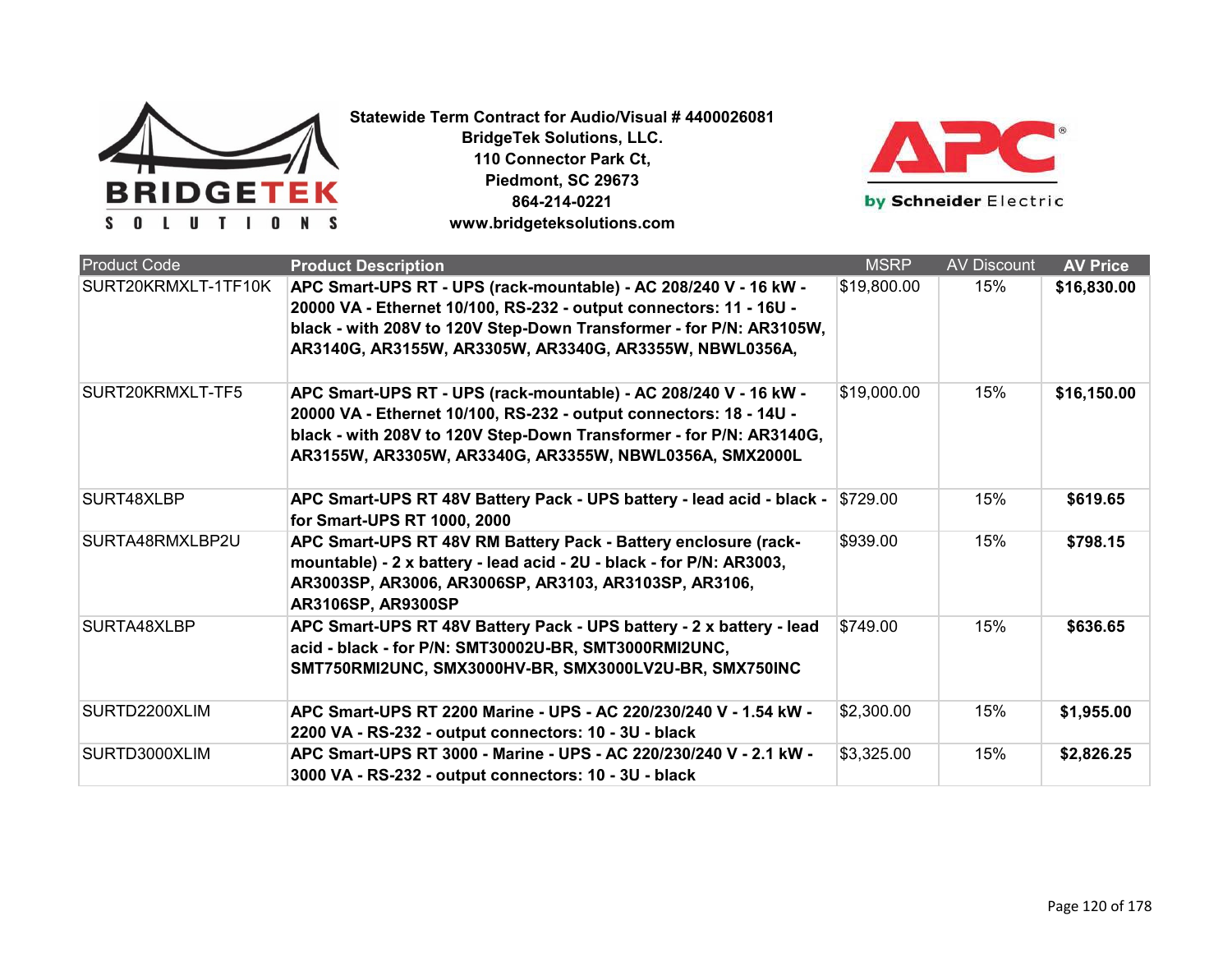



by Schneider Electric

| <b>Product Code</b> | <b>Product Description</b>                                                                                                                                                                                                                           | <b>MSRP</b> | <b>AV Discount</b> | <b>AV Price</b> |
|---------------------|------------------------------------------------------------------------------------------------------------------------------------------------------------------------------------------------------------------------------------------------------|-------------|--------------------|-----------------|
| SURTD5000RMXLP3U    | APC Smart-UPS RT - UPS (rack-mountable) - AC 208/240 V - 4 kW -<br>5000 VA - Ethernet 10/100 - output connectors: 6 - 3U - black - for P/N:<br>AR3105W, AR3140G, AR3155W, AR3305W, AR3340G, AR3355W,<br>AR4038IX432, NBWL0356A                       | \$6,300.00  | 15%                | \$5,355.00      |
| SURTD6000RMXLP3U    | APC Smart-UPS RT - UPS (rack-mountable) - AC 208/240 V - 4.2 kW -<br>6000 VA - Ethernet 10/100 - output connectors: 6 - 3U - black - for P/N:<br>AR3140G, AR3340G, AR3355W, NBWL0356A, SMX2000LVUS,<br>SRT1500RMXLA, SRT1500RMXLA-NC                 | \$6,850.00  | 15%                | \$5,822.50      |
| <b>SURTRK</b>       | APC - Rack rail kit - gray - 19" - for Smart-UPS RT 1000, 2000, 48V<br><b>Battery Pack</b>                                                                                                                                                           | \$229.99    | 15%                | \$195.49        |
| SURTRK2             | APC - Rack rail kit - gray - 19" - for Smart-UPS RT 10000VA, 192V<br>Battery Pack, 3000, 5000, 7500                                                                                                                                                  | \$229.99    | 15%                | \$195.49        |
| SURTRK4             | APC - Rack rail kit - gray - 19" - for P/N: AR3103SP, AR3106SP,<br>SMX3000HVTUS, SMX3000LVUS, SRT1000RMXLI, SRT1000RMXLI-NC                                                                                                                          | \$269.99    | 15%                | \$229.49        |
| SUVTBXR6B6S         | APC Smart-UPS VT Extended Run Enclosure - Battery enclosure - 6 x<br>battery - lead acid - black - for P/N: SUVTJP20KF2B4S,<br>SUVTJP30KF3B4S, SUVTP10KF3B4S, SUVTP10KH1B2S,<br>SUVTP20KH2B2S                                                        | \$13,000.00 | 15%                | \$11,050.00     |
| SUVTOPT005          | APC Smart-UPS VT Baying Kit - Interconnect board - black - for Smart-<br><b>UPS VT Extended Run Enclosure</b>                                                                                                                                        | \$619.00    | 15%                | \$526.15        |
| SUVTOPT104          | APC Smart-UPS VT Subfeed Distribution - Power distribution unit - AC \\$2,725.00<br>208 V - output connectors: 6 (hardwire, NEMA L21-20) - black - for P/N:<br>G35T10KF3B4S, G35T10KF4B4S, G35T15KF2B2S, G35T15KF2B4S,<br>G35T15KF3B4S, G35T15KF4B4S |             | 15%                | \$2,316.25      |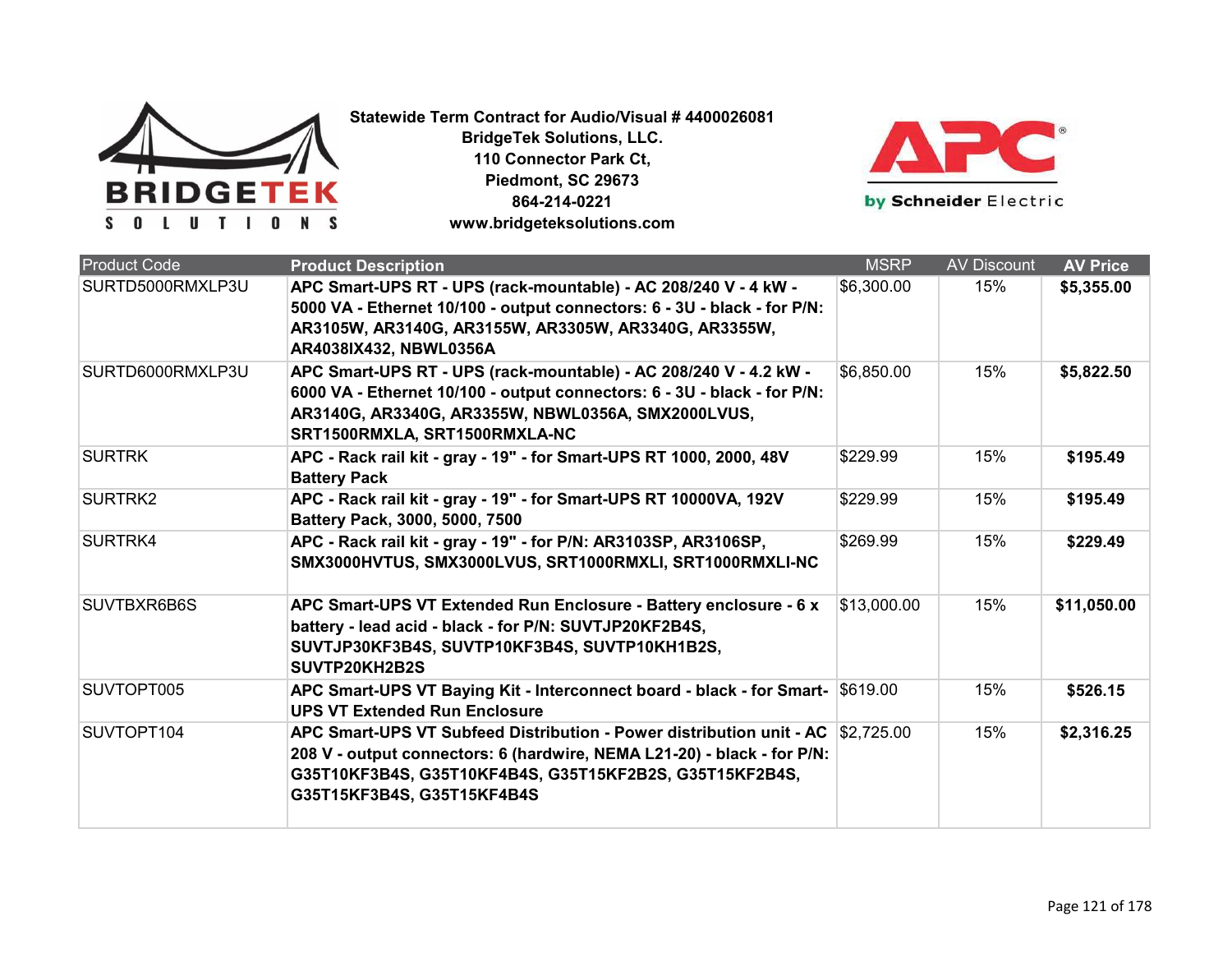



Product Code **Product Description** MSRP AV Discount **AV Price** SUVTP10KF2B2S **APC Smart-UPS VT 10kVA with 2 Battery Modules - UPS - AC 208/220 V - 8 kW - 10000 VA - 3-phase - Ethernet 10/100, RS-232 - output connectors: 2 - black** \$11,900.00 15% **\$10,115.00**  SUVTP10KF4B4S **APC Smart-UPS VT 10kVA with 4 Battery Modules - UPS - AC 208/220 V - 8 kW - 10000 VA - 3-phase - Ethernet 10/100, RS-232 - output connectors: 2 - black** \$13,900.00 15% **\$11,815.00**  SUVTP15KF3B4S **APC Smart-UPS VT 15kVA with 3 Battery Modules Expandable to 4 - UPS - AC 208/220 V - 12 kW - 15000 VA - 3-phase - Ethernet 10/100, RS-232 - output connectors: 2 - black** \$14,400.00 15% **\$12,240.00**  SUVTP15KF4B4S **APC Smart-UPS VT 15kVA with 4 Battery Modules - UPS - AC 208/220 V**  \$15,100.00 15% **\$12,835.00 - 12 kW - 15000 VA - 3-phase - Ethernet 10/100, RS-232 - output connectors: 2 - black** SUVTP20KF2B4S **APC Smart-UPS VT 20kVA with 2 Battery Modules Expandable to 4 - UPS - AC 208/220 V - 16 kW - 20000 VA - 3-phase - RS-232 - output connectors: 2 - black** \$15,700.00 15% **\$13,345.00**  SUVTP20KF4B4S **APC Smart-UPS VT 20kVA with 4 Battery Modules - UPS - AC 208/220 V - 16 kW - 20000 VA - 3-phase - Ethernet 10/100, RS-232 - output connectors: 2 - black** \$16,900.00 15% **\$14,365.00**  SUVTP30KF3B4S **APC Smart-UPS VT 30kVA with 3 Battery Modules Expandable to 4 - UPS - AC 208/220 V - 24 kW - 30000 VA - 3-phase - Ethernet 10/100, RS-232 - output connectors: 2 - black** \$17,700.00 15% **\$15,045.00**  SUVTP30KF4B4S **APC Smart-UPS VT 30kVA with 4 Battery Modules - UPS - AC 208/220 V**  \$18,600.00 15% **\$15,810.00 - 24 kW - 30000 VA - 3-phase - Ethernet 10/100, RS-232 - output connectors: 2 - black** SUVTP30KH4B4S **APC Smart-UPS VT 30kVA with 4 Battery Modules - UPS - AC 380/400/415 V - 24 kW - 30000 VA - 3-phase - Ethernet 10/100, RS-232 output connectors: 3 - black** \$24,500.00 15% **\$20,825.00**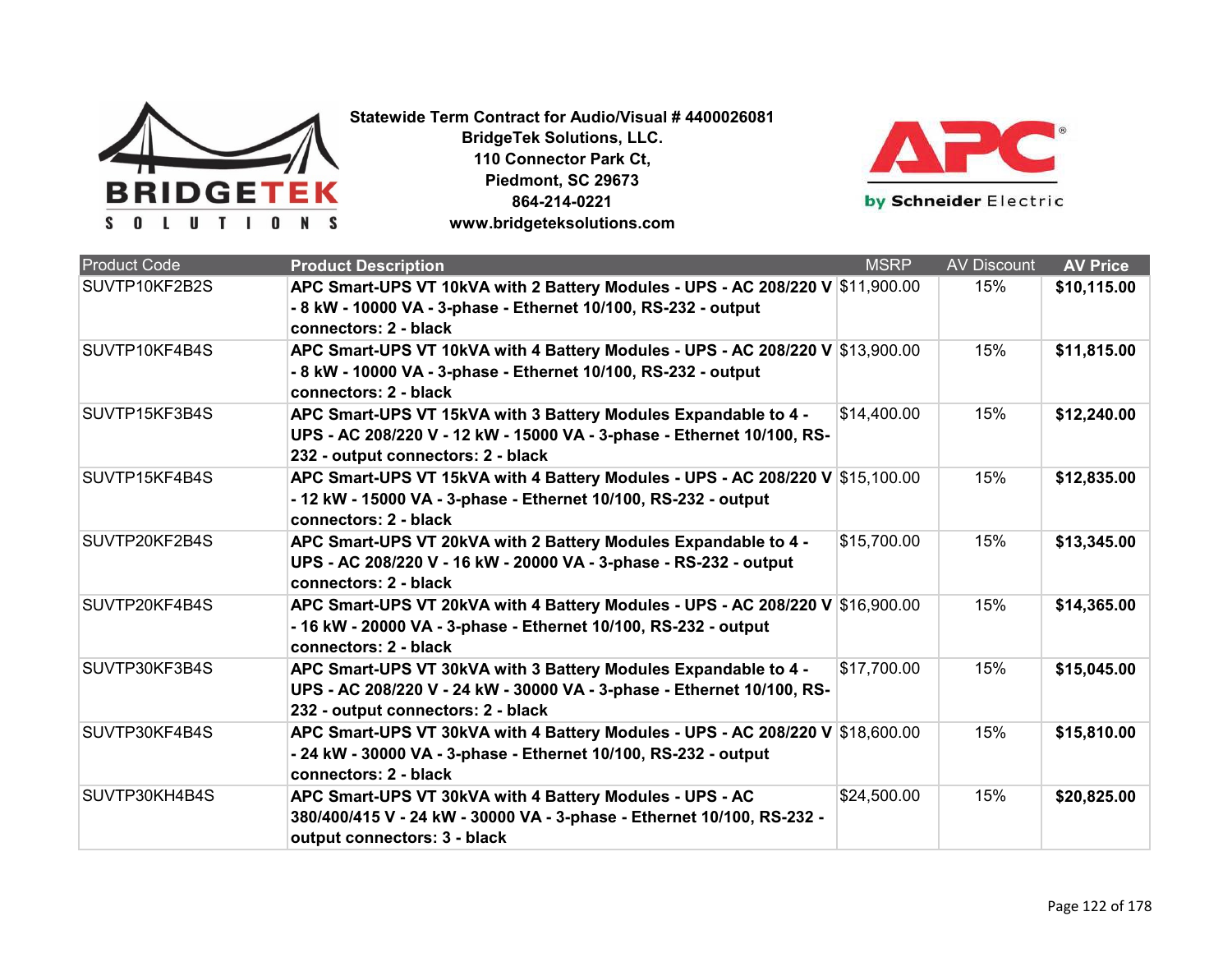



Product Code **Product Description** MSRP AV Discount **AV Price** SUVTR20KF5B5S **APC Smart-UPS VT 20kVA with 5 Battery Modules - Power array - AC 208/220 V - 16 kW - 20000 VA - 3-phase - Ethernet 10/100 - output connectors: 6 - black** \$20,800.00 15% **\$17,680.00**  SUVTR30KF3B5S **APC Smart-UPS VT 30kVA with 3 Battery Modules Expandable to 5 - Power array - AC 208/220 V - 24 kW - 30000 VA - 3-phase - Ethernet 10/100 - output connectors: 6 - black** \$20,500.00 15% **\$17,425.00**  SUVTR30KF4B5S **APC Smart-UPS VT 30kVA with 4 Battery Modules Expandable to 5 - Power array - AC 208/220 V - 24 kW - 30000 VA - 3-phase - Ethernet 10/100 - output connectors: 6 - black** \$21,200.00 15% **\$18,020.00**  SWDCE1000NIF-DIGI **StruxureWare Data Center Expert - License - 1000 nodes - Linux, Win for P/N: G5K9635CH, G9K9635CH, G9KEPS9635CH**  $\vert$ \$45,000.00  $\vert$  15%  $\vert$  \$38,250.00 SWDCE25NIF-DIGI **StruxureWare Data Center Expert - License - 25 Node Infrastructure Keys - Linux, Win - for P/N: G5K9635CH, G9K9635CH, G9KEPS9635CH** \$1,800.00 15% **\$1,530.00**  SWDCE25NSV-DIGI **StruxureWare Data Center Expert - License - 25 Node Surveillance Keys - Linux, Win - for P/N: G5K9635CH, G9K9635CH, G9KEPS9635CH** \$4,725.00 15% **\$4,016.25**  SY10K40F **APC Symmetra PX - UPS - AC 120/208 V - 10 kW - 10000 VA - Ethernet -**  $$25,300.00$  $|$  $15\%$  $|$  **\$21,505.00 output connectors: 1 - PFC - 42U - black** SY20K100F **APC Symmetra PX 20kW Scalable to 100kW - Power array - AC 208 V - 20 kW - 20000 VA - 3-phase - output connectors: 1 - black** \$41,300.00 15% **\$35,105.00**  SY20K40F **APC Symmetra PX - UPS - AC 208 V - 20 kW - 20000 VA - Ethernet - PFC - 42U - Canada, United States - black** \$32,300.00 15% **\$27,455.00**  SY30K40F **APC Symmetra PX - UPS - AC 208 V - 30 kW - 30000 VA - Ethernet - 42U - Canada, United States - black** \$39,500.00 15% **\$33,575.00**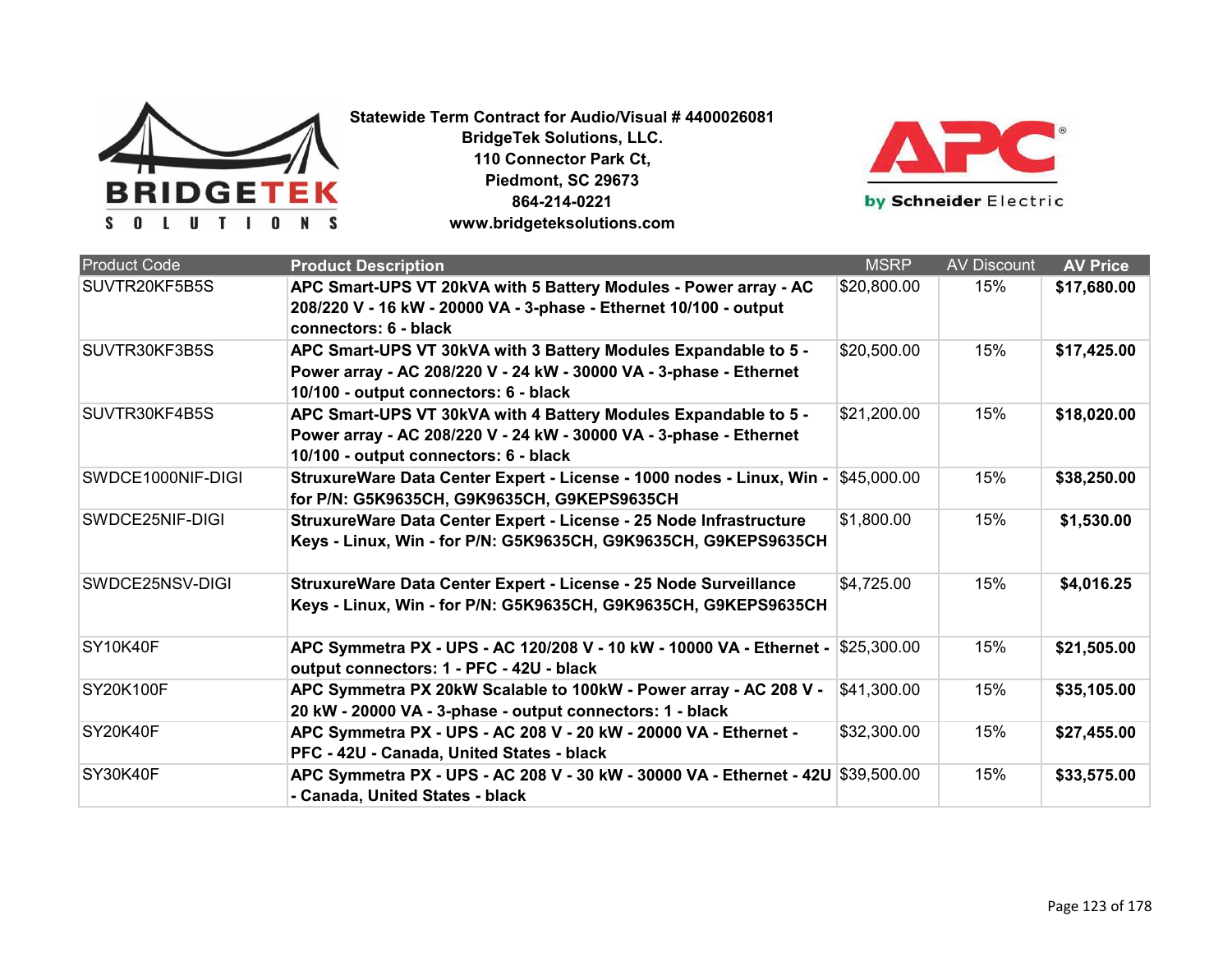



Product Code **Product Description** MSRP AV Discount **AV Price** SY40K100F **APC Symmetra PX 40kW Scalable to 100kW - Power array - AC 208 V - 40 kW - 40000 VA - 3-phase - Ethernet - output connectors: 1 - black** \$54,400.00 15% **\$46,240.00**  SY40K40F **APC Symmetra PX 40kW - UPS - AC 120/208 V - 40 kW - 40000 VA - Ethernet - output connectors: 5 - PFC - 42U - Canada, United States black** \$46,700.00 15% **\$39,695.00**  SY48K48H-PD **APC Symmetra PX All-In-One 48kW Scalable to 48kW - Power array - AC 400 V - 48 kW - 48000 VA - 3-phase - output connectors: 1 - PFC - 42U - black** \$75,800.00 15% **\$64,430.00**  SY60K100F **APC Symmetra PX 60kW Scalable to 100kW - Power array - AC 208 V - 60 kW - 60000 VA - 3-phase - Ethernet - output connectors: 1 - black** \$67,600.00 15% **\$57,460.00**  SYA12K16P **APC Symmetra LX 12kVA Scalable to 16kVA N+1 - Power array - AC 208/240 V - 12000 VA - Ethernet 10/100 - output connectors: 1 - 19U black, silver** \$16,600.00 15% **\$14,110.00**  SYA12K16PXR **APC Symmetra LX 12kVA Scalable to 16kVA N+1 - Power array - AC 208/240 V - 12000 VA - Ethernet 10/100 - output connectors: 1 - 32U black, silver** \$24,500.00 15% **\$20,825.00**  SYA12K16RMI **APC Symmetra LX 12kVA Scalable to 16kVA N+1 - Power array (rackmountable) - AC 220/230/240/380/400/415 V - 12000 VA - Ethernet 10/100 - output connectors: 19 - 19U - black, silver - for P/N: AR3103SP, AR3106SP, SMX2000LVUS, SMX3000HVTUS, SMX3000LVUS, SRT** \$15,900.00 15% **\$13,515.00**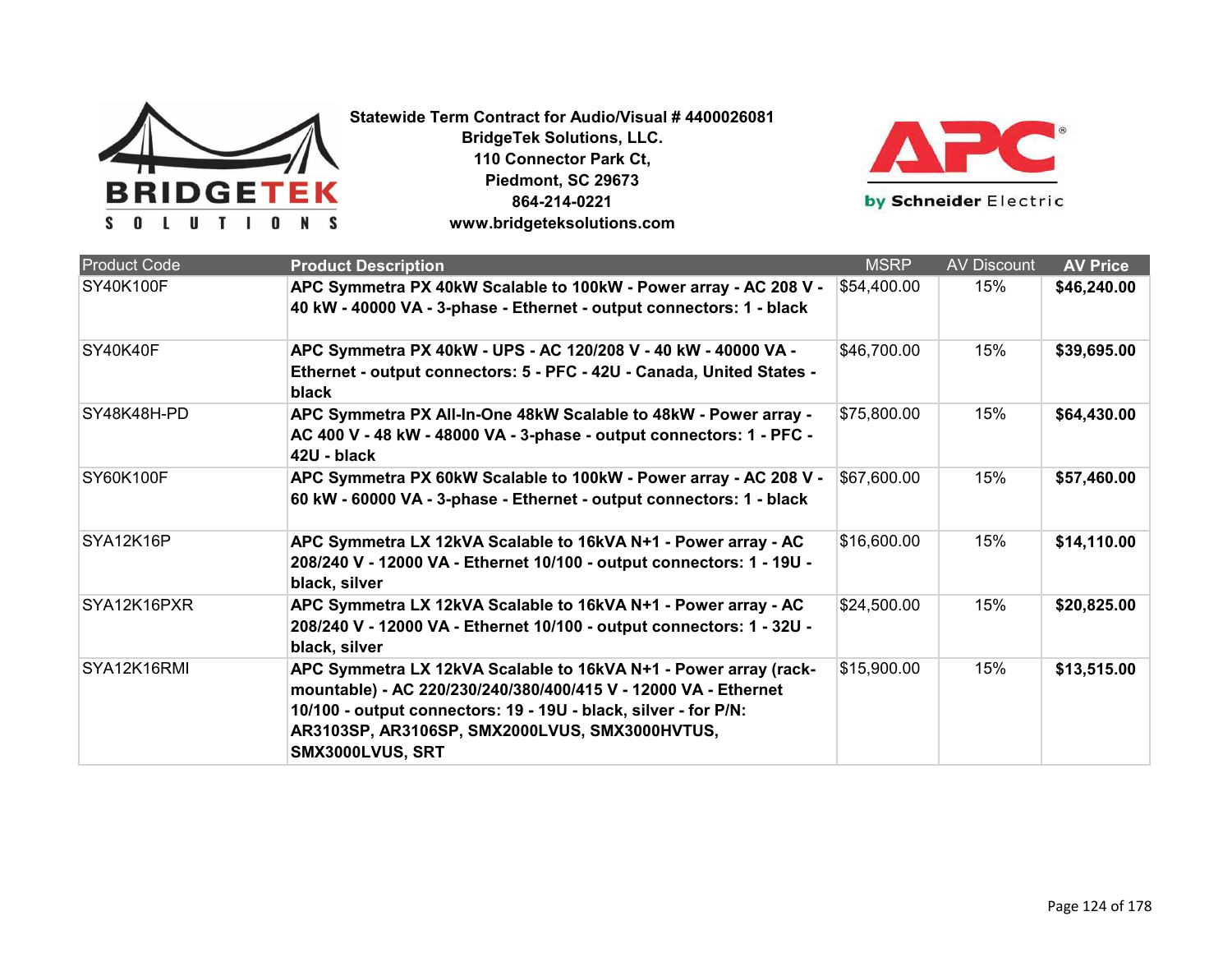



Product Code **Product Description** MSRP AV Discount **AV Price** SYA12K16RMP **APC Symmetra LX 12kVA Scalable to 16kVA N+1 - Power array (rackmountable) - AC 208/240 V - 12000 VA - Ethernet 10/100 - output connectors: 13 - 19U - 19" - black, silver - for P/N: AR3103SP, AR3106SP, SMX2000LVUS, SMX3000HVTUS, SMX3000LVUS, SRT1000RMXLI** \$17,900.00 15% **\$15,215.00**  SYA16K16P **APC Symmetra LX 16kVA Scalable to 16kVA N+1 - Power array - AC 208/240 V - 16000 VA - Ethernet 10/100 - output connectors: 1 - black, silver** \$20,500.00 15% **\$17,425.00**  SYA16K16PXR **APC Symmetra LX 16kVA Scalable to 16kVA N+1 - Power array - AC 208/240 V - 16000 VA - Ethernet 10/100 - output connectors: 1 - 32U black, silver** \$27,500.00 15% **\$23,375.00**  SYA16K16RMI **APC Symmetra LX 16kVA Scalable to 16kVA N+1 - Power array (rackmountable) - AC 220/230/240/380/400/415 V - 16000 VA - Ethernet 10/100 - output connectors: 19 - 19U - black, silver - for P/N: AR3103SP, AR3106SP, SMX2000LVUS, SMX3000HVTUS, SMX3000LVUS, SRT** \$19,800.00 15% **\$16,830.00**  SYA16K16RMP **APC Symmetra LX 16kVA Scalable to 16kVA N+1 - Power array (rackmountable) - AC 208/240 V - 16000 VA - Ethernet 10/100 - output connectors: 13 - 19U - black, silver - for P/N: AR3103SP, AR3106SP, SMX2000LVUS, SMX3000HVTUS, SMX3000LVUS, SRT1000RMXLI** \$21,600.00 15% **\$18,360.00**  SYA4K8P **APC Symmetra LX 4kVA Scalable to 8kVA N+1 - Power array - AC 208/240 V - 4000 VA - Ethernet 10/100 - output connectors: 1 - 13U black, silver** \$10,100.00 15% **\$8,585.00**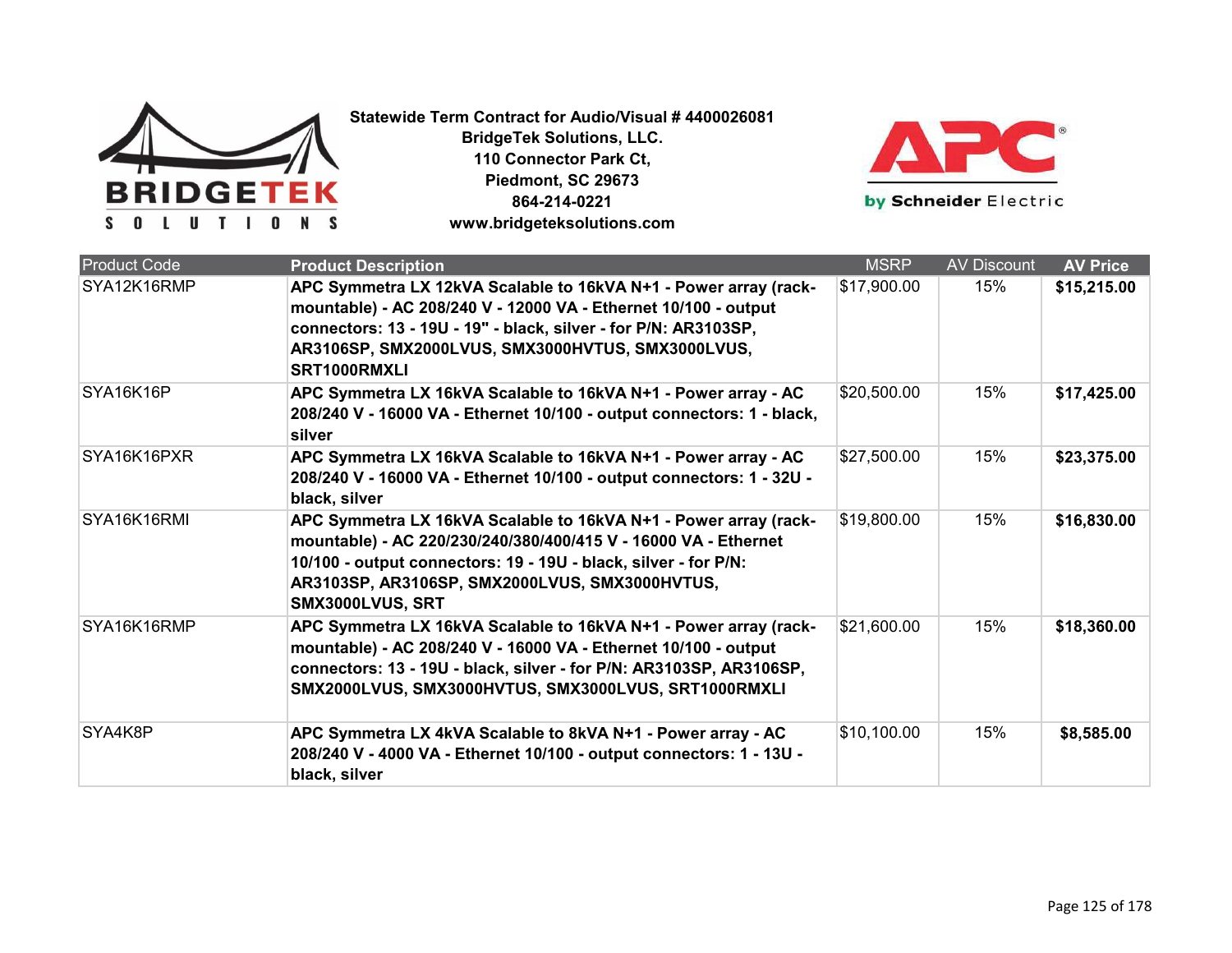



Product Code **Product Description** MSRP AV Discount **AV Price** SYA4K8RMP **APC Symmetra LX 4kVA Scalable to 8kVA N+1 - Power array (rackmountable) - AC 208/240 V - 4000 VA - Ethernet 10/100 - output connectors: 7 - 13U - black, silver - for P/N: AR3103SP, AR3106SP, SMX2000LVUS, SMX3000HVTUS, SMX3000LVUS, SRT1000RMXLI** \$11,000.00 15% **\$9,350.00**  SYA8K16IX798 **APC Symmetra LX 8kVA Scalable to 16kVA N+1 - Power array - AC 230/400 V - 5.6 kW - 8000 VA - 3-phase - RS-232 - black, silver** \$8,950.00 15% **\$7,607.50**  SYA8K16IXRX798 **APC Symmetra LX 8kVA Scalable to 16kVA N+1 Extended Run Tower - Power array - AC 230/400 V - 5.6 kW - 8000 VA - 3-phase - RS-232 black, silver** \$15,300.00 15% **\$13,005.00**  SYA8K16JXRX798 **APC Symmetra LX 8kVA Scalable to 16kVA N+1 Extended Run Tower - Power array - AC 200 V - 5.6 kW - 8000 VA - RS-232 - Japan - black, silver** \$16,000.00 15% **\$13,600.00**  SYA8K16P **APC Symmetra LX 8kVA Scalable to 16kVA N+1 - Power array - AC 208/240 V - 8000 VA - Ethernet 10/100 - output connectors: 1 - 19U black, silver** \$13,100.00 15% **\$11,135.00**  SYA8K16PX798 **APC Symmetra LX 8kVA Scalable to 16kVA N+1 - Power array - AC 208**  \$10,100.00 15% **\$8,585.00 V - 6.4 kW - 8000 VA - RS-232 - black, silver - for P/N: SYA16K16P, SYA4K8P, SYA8K16I, SYA8K16PXR, SYA8K8I, SYA8K8P, SYA8K8RMP** SYA8K16PXR **APC Symmetra LX 8kVA Scalable to 16kVA N+1 - Power array - AC 208/240 V - 8000 VA - Ethernet 10/100 - output connectors: 1 - 32U black, silver** \$21,900.00 15% **\$18,615.00**  SYA8K16PXRX798 **APC Symmetra LX 8kVA Scalable to 16kVA N+1 Extended Run Tower - \$15,900.00 Power array - AC 208 V - 6.4 kW - 8000 VA - RS-232 - black, silver** \$15,900.00 15% **\$13,515.00**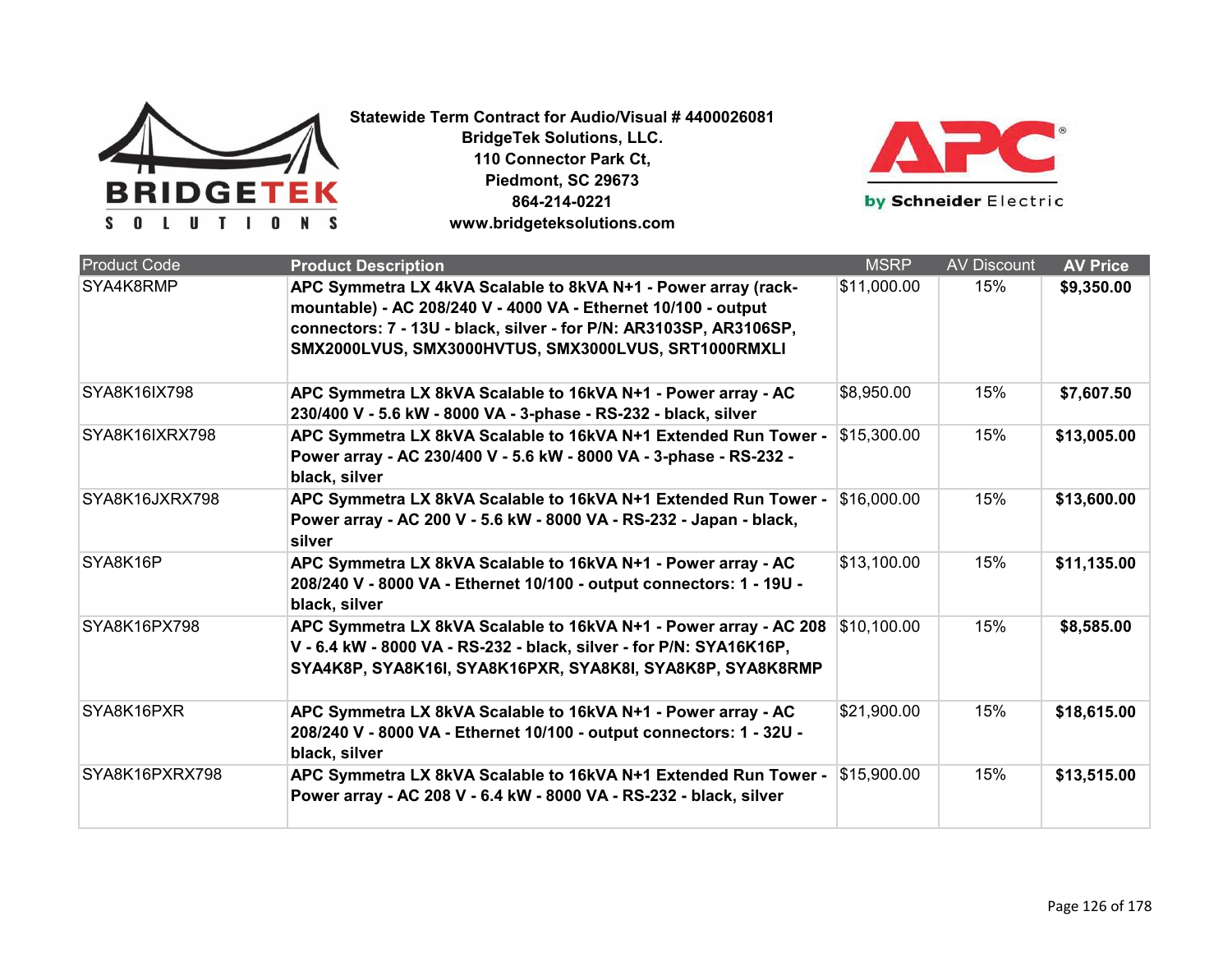



Product Code **Product Description** MSRP AV Discount **AV Price** SYA8K16RMP **APC Symmetra LX 8kVA Scalable to 16kVA N+1 - Power array (rackmountable) - AC 208/240 V - 8000 VA - Ethernet 10/100 - output connectors: 1 - 19U - 19" - black, silver - for P/N: AR3103SP, AR3106SP, SMX2000LVUS, SMX3000HVTUS, SMX3000LVUS, SRT1000RMXLI** \$13,800.00 15% **\$11,730.00**  SYA8K8IX798 **APC Symmetra LX 8kVA Scalable to 8kVA N+1 - Power array - AC 230/400 V - 5.6 kW - 8000 VA - 3-phase - RS-232 - black, silver** \$11,600.00 15% **\$9,860.00**  SYA8K8P **APC Symmetra LX 8kVA Scalable to 8kVA N+1 - Power array - AC 208/240 V - 8000 VA - Ethernet 10/100 - output connectors: 1 - 13U black, silver** \$13,200.00 15% **\$11,220.00**  SYA8K8PX798 **|APC Symmetra LX 8kVA Scalable to 8kVA N+1 - Power array - AC 208 V \$10,100.00 | 15% | \$8,585.00 - 6.4 kW - 8000 VA - RS-232 - black, silver** SYA8K8RMP **APC Symmetra LX 8kVA Scalable to 8kVA N+1 - Power array (rackmountable) - AC 208/240 V - 8000 VA - Ethernet 10/100 - output connectors: 7 - 13U - black, silver - for P/N: AR3103SP, AR3106SP, SMX2000LVUS, SMX3000HVTUS, SMX3000LVUS, SRT1000RMXLI** \$14,800.00 15% **\$12,580.00**  SYAF16KRMT **APC Symmetra LX 16kVA N+1 - Power array cabinet (rack-mountable) -**  \$10,700.00 15% **\$9,095.00 AC 208/240 V** SYAF16KT **APC Symmetra LX 16kVA N+1 - Power array cabinet - AC 208/240 V** \$6,325.00 15% **\$5,376.25**  SYAF16KXR9T **APC Symmetra LX 16kVA N+1 Extended Run Tower - Power array - AC 208/240 V - 16000 VA** \$9,025.00 15% **\$7,671.25**  SYAF8KRMI **APC Symmetra LX 8kVA N+1 Frame - Power array cabinet (rackmountable) - AC 220/230/240/380/400/415 V** \$5,700.00 15% **\$4,845.00**  SYAF8KRMT **APC Symmetra LX 8kVA N+1 - Power array cabinet (rack-mountable) - AC 208/240 V** \$7,500.00 15% **\$6,375.00**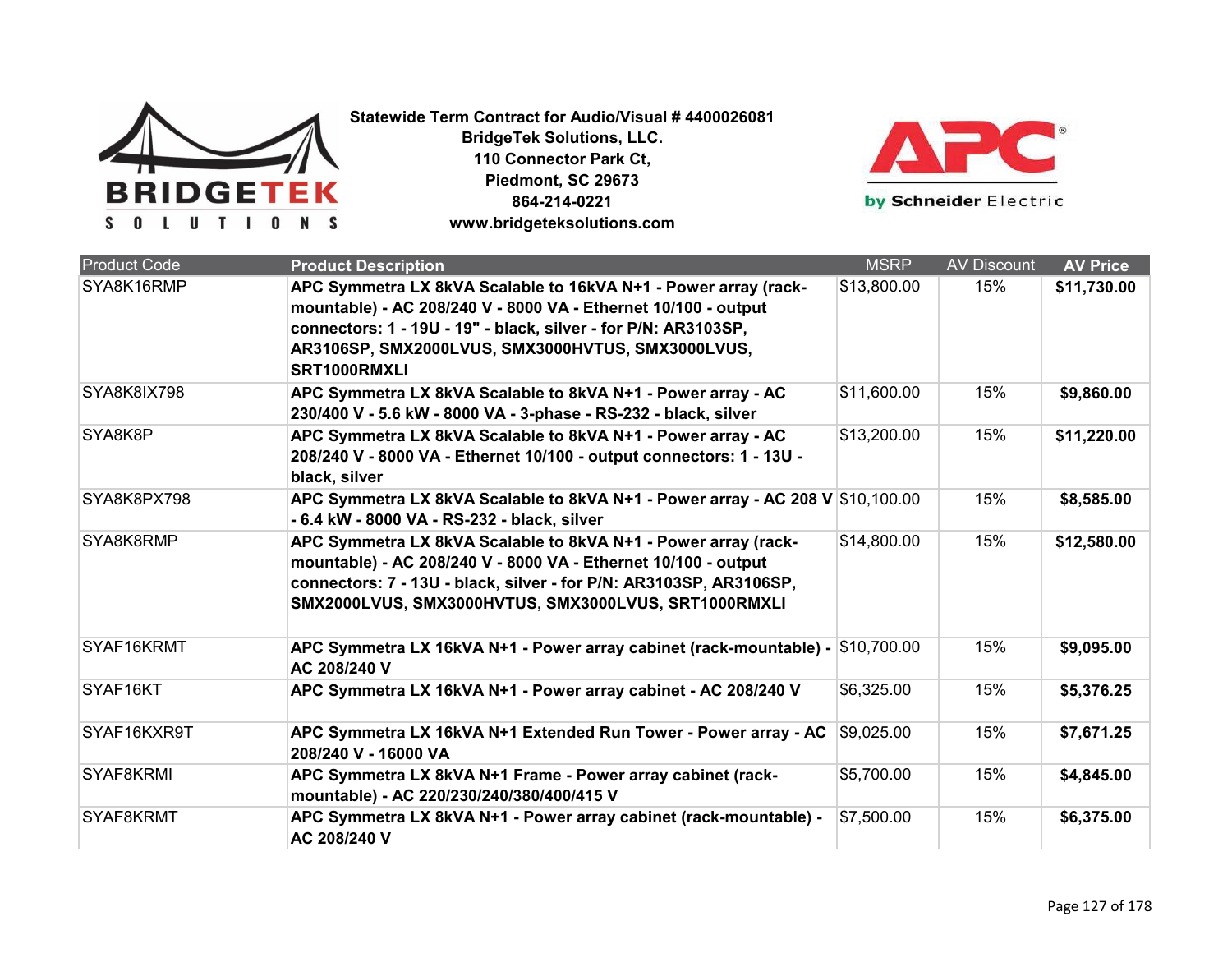



Product Code **Product Description** MSRP AV Discount **AV Price** SYAFSU13 **APC - UPS management module - black, silver - for Symmetra LX 8kVA**  \$3,375.00 15% **\$2,868.75 Scalable to 8kVA N+1** SYAFSU15 **APC Symmetra LX Communications Card - Remote management adapter - for Symmetra LX** \$139.99 15% **\$118.99**  SYAFSU16 **APC Symmetra LX XR Communication Card - UPS management module - black, silver - for P/N: SYARMXR3B3J, SYAXR9B9J, SYBFXR3RM, SYBFXR3RMJ, SYBFXR9, SYBFXR9J, SYBFXR9RM** \$599.00 15% **\$509.15 SYAOPT1 APC - Rack rail kit - for Symmetra LX \$299.99** 15% **\$254.99** SYAOPT2 **APC - UPS frame kit - CTO - for P/N: SMX1000C, SMX1500RM2UC, SMX1500RM2UCNC, SMX750C, SMX750CNC, SRT5KRMXLW-TW** \$259.99 15% **\$220.99**  SYAOPT5I **APC Battery Cabinet Cable - Power cable - AC 230 V - 15 ft - black - for Symmetra LX Battery Module** \$739.00 15% **\$628.15**  SYAPD1 **APC - Power distribution strip - AC 208 V - output connectors: 3 (NEMA L14-30, NEMA L5-20) - black - for Symmetra LX** \$379.99 15% **\$322.99**  SYARMXR3B3 **APC Extended Run - Power array cabinet (rack-mountable) - AC 208 V -**  \$3,250.00 15% **\$2,762.50 5U - black - for P/N: AR3357X674, AR9300SP, AR9300SP-R, AR9307SP, AR9307SP-R, SYA8K16PX798, SYAF16KRMICH** SYARMXR3B3I **APC Extended Run - Power array cabinet (rack-mountable) - AC 230 V - 5U - black - for P/N: AR3357X674, SYA12K16ICH, SYA12K16IXRCH, SYA16K16IXRCH, SYA8K16ICH, SYAF16KRMICH** \$3,175.00 15% **\$2,698.75**  SYARMXR9B9 **APC Extended Run - Power array cabinet (rack-mountable) - AC 208 V -**  \$8,700.00 15% **\$7,395.00** 

> **13U - black - for P/N: AR3357X674, AR9300SP, AR9300SP-R, AR9307SP, AR9307SP-R, SYA12K16IXRCH, SYAF16KRMICH**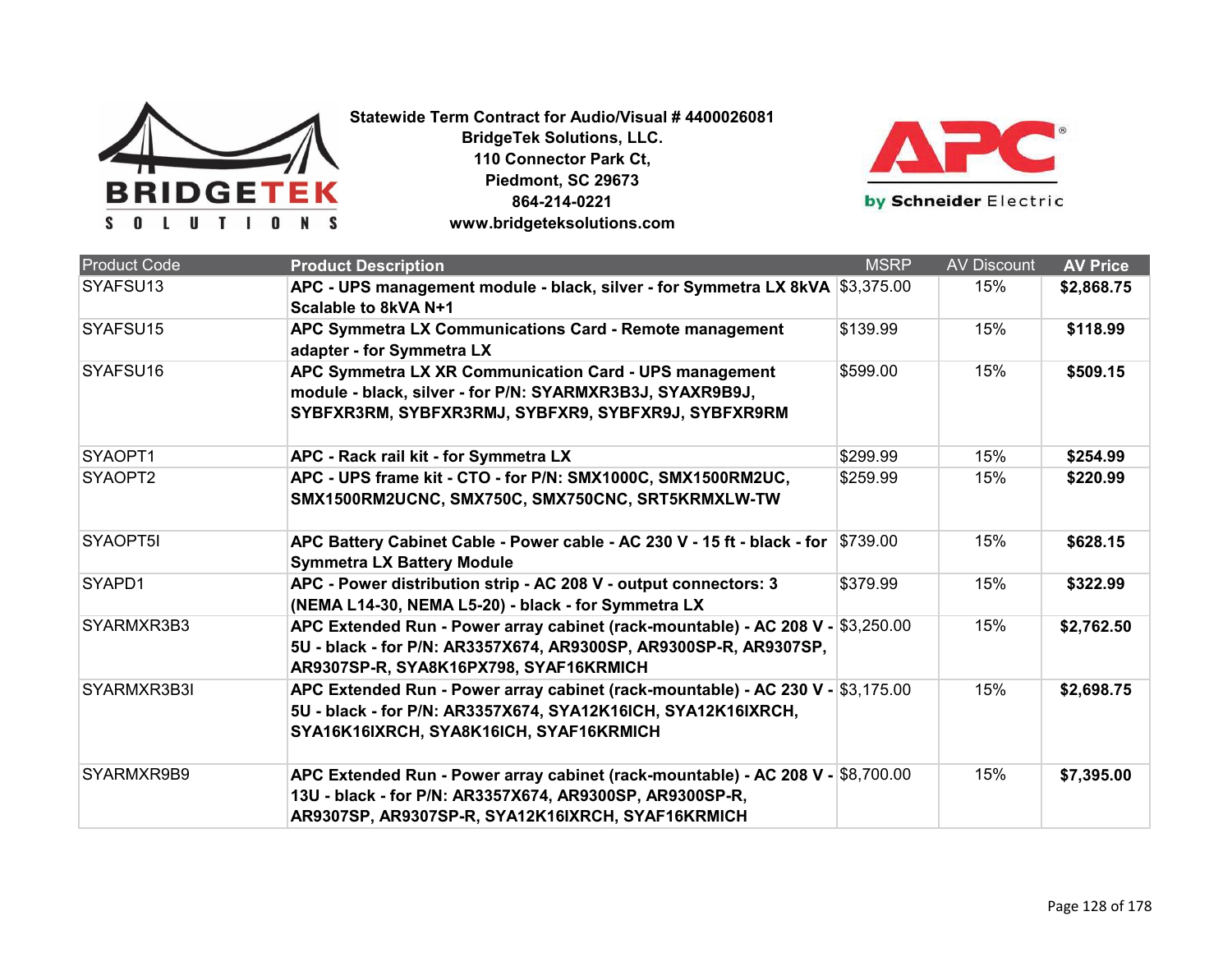



Product Code **Product Description** MSRP AV Discount **AV Price** SYARMXR9B9I **APC Extended Run - Power array cabinet (rack-mountable) - AC 230 V - 13U - black - for P/N: AR3357X674, SYA12K16ICH, SYA12K16IXRCH, SYA16K16IXRCH, SYA8K16ICH, SYAF16KRMICH** \$8,375.00 15% **\$7,118.75**  SYAXR9B9 **APC Extended Run - Power array cabinet - AC 208 V - black - for P/N: SYA12K16ICH, SYA12K16IXRCH, SYA12K16RMICH, SYA16K16IXRCH, SYA8K16ICH, SYAF16KRMICH** \$8,325.00 15% **\$7,076.25**  SYBATT **APC - UPS battery - lead acid - beige - for P/N: SY16K3IBX120, SY8KEX3IBX120, SYXR12B12-BX120, SYXR12B12I-BX120, SYXR12I-BMBX120** \$799.00 15% **\$679.15**  SYBFXR3RM **APC Extended Run Frame 3 Battery - Power array cabinet (rackmountable) - AC 120/208 V - 5U - black - for P/N: SYA12K16ICH, SYA12K16IXRCH, SYA12K16RMICH, SYA16K16IXRCH, SYA8K16ICH, SYAF16KRMICH** \$979.00 15% **\$832.15**  SYBFXR9 **APC Extended Run Frame 9 Battery - Power array cabinet - AC 208 V black - for P/N: SYA12K16ICH, SYA12K16IXRCH, SYA12K16RMICH, SYA16K16IXRCH, SYA8K16ICH, SYAF16KRMICH** \$1,975.00 15% **\$1,678.75**  SYBFXR9I **APC Extended Run Frame 9 Battery - Power array cabinet - AC 230 V for P/N: SYA12K16ICH, SYA12K16IXRCH, SYA12K16RMICH, SYA16K16IXRCH, SYA8K16ICH, SYAF16KRMICH** \$2,000.00 15% **\$1,700.00**  SYBFXR9J **APC Extended Run Frame 9 Battery - Power array cabinet - AC 200 V black - for P/N: SYA16K16JXR, SYA16K16RMJ, SYA4K8RMJ, SYA8K16JXR, SYA8K16RMJ, SYA8K8RMJ, SYAXR9B9J** \$1,950.00 15% **\$1,657.50**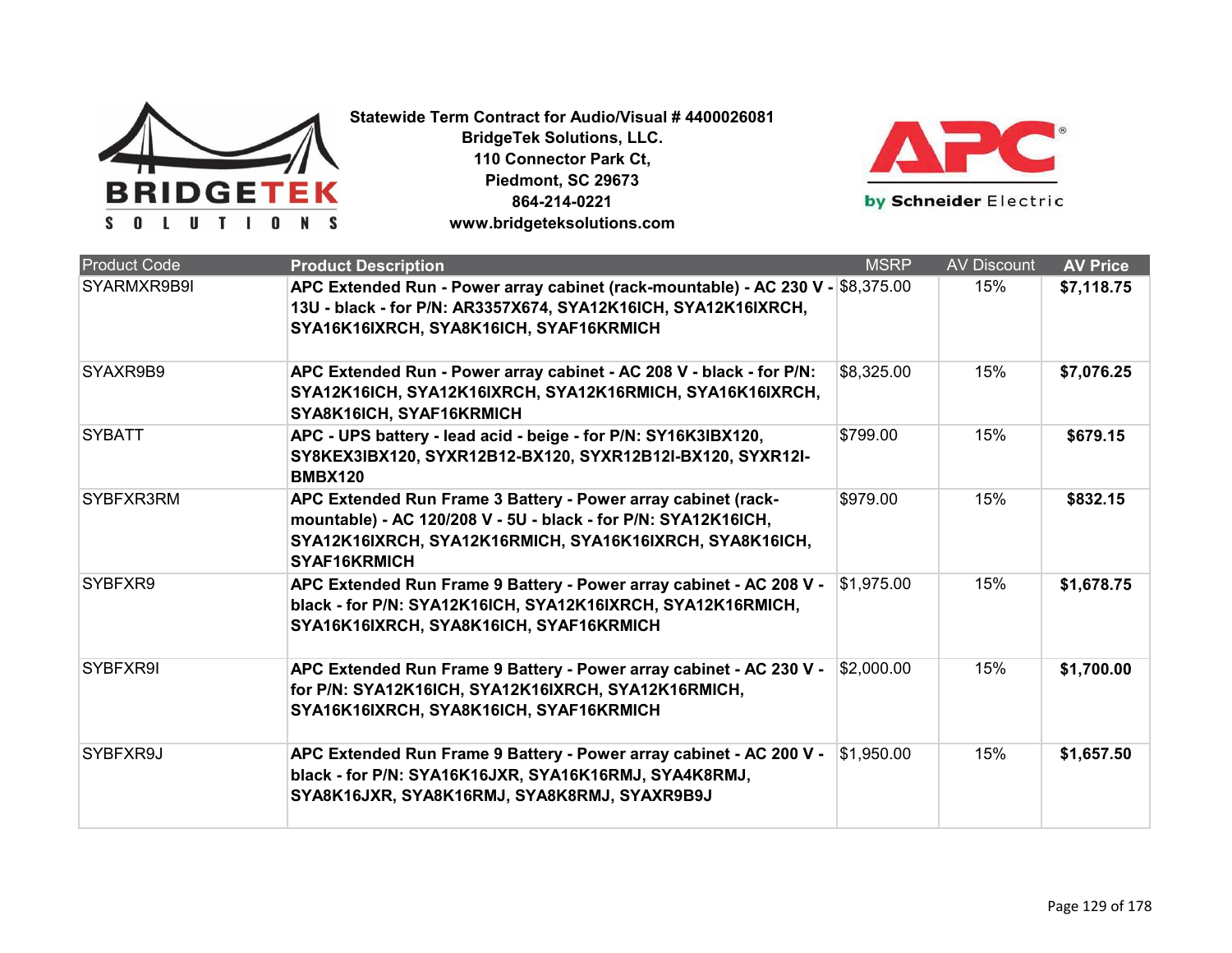



Product Code **Product Description** MSRP AV Discount **AV Price** SYBFXR9RM **APC Extended Run Frame 9 Battery - Battery enclosure (rackmountable) - AC 208 V - 13U - black - for P/N: SYA12K16ICH, SYA12K16IXRCH, SYA12K16RMICH, SYA16K16IXRCH, SYA8K16ICH, SYAF16KRMICH** \$1,775.00 15% **\$1,508.75**  SYBFXR9RMI **APC Extended Run Frame 9 Battery - Power array cabinet (rackmountable) - AC 230 V - 13U - for P/N: SYA12K16ICH, SYA12K16IXRCH, SYA12K16RMICH, SYA16K16IXRCH, SYA8K16ICH, SYAF16KRMICH** \$1,825.00 15% **\$1,551.25**  SYBT2 **APC-UPS battery-lead acid-Canada, United States-beige-for P/N: \$789.00 15% \$670.65 PSXBR6KT, SYH2K6RMT-TF3, SYH4K6RMT-TF3, SYH6K6RMT-TF3, SYRMXR4B4IA, SYRMXR4I** SYBT3 **APC - UPS battery - lead acid - for P/N: PSXBR12KI, PSXRX12KI, SYP12K12RMT-2TF2, SYP12K12RMT-2TF3, SYP8K12RMT-2TF3, SYPF12KT** \$749.00 15% **\$636.65**  SYBT4 **APC - UPS battery - black - for P/N: G35T15K3IS, G35T40K3IS, SUVTJP20KF2B4S, SUVTJP30KF3B4S, SUVTRTF20KB5F, SY30K40E** \$2,500.00 15% **\$2,125.00**  SYBT5 **APC Symmetra Battery Module - UPS battery - 1 x battery - lead acid for P/N: SYA12K16ICH, SYA12K16IXRCH, SYA16K16IXRCH, SYA8K16I-CC, SYA8K16PX798, SYAF16KRMICH** \$839.00 15% **\$713.15**  SYBT5FR **APC - UPS battery - 1 x battery - lead acid - for Symmetra LX \$899.00 15% \$764.15** SYBT9-B4 **APC High Performance Battery Module - UPS battery string - 1 x battery - lead acid - for Symmetra PX 10kW Scalable to 100kW** \$3,075.00 15% **\$2,613.75**  SYBT9-B6 **APC High Performance Battery Module - UPS battery string - 6 x battery - lead acid - for Symmetra PX 250/500kW Battery Enclosure for up to 8 Battery Modules** \$4,650.00 15% **\$3,952.50**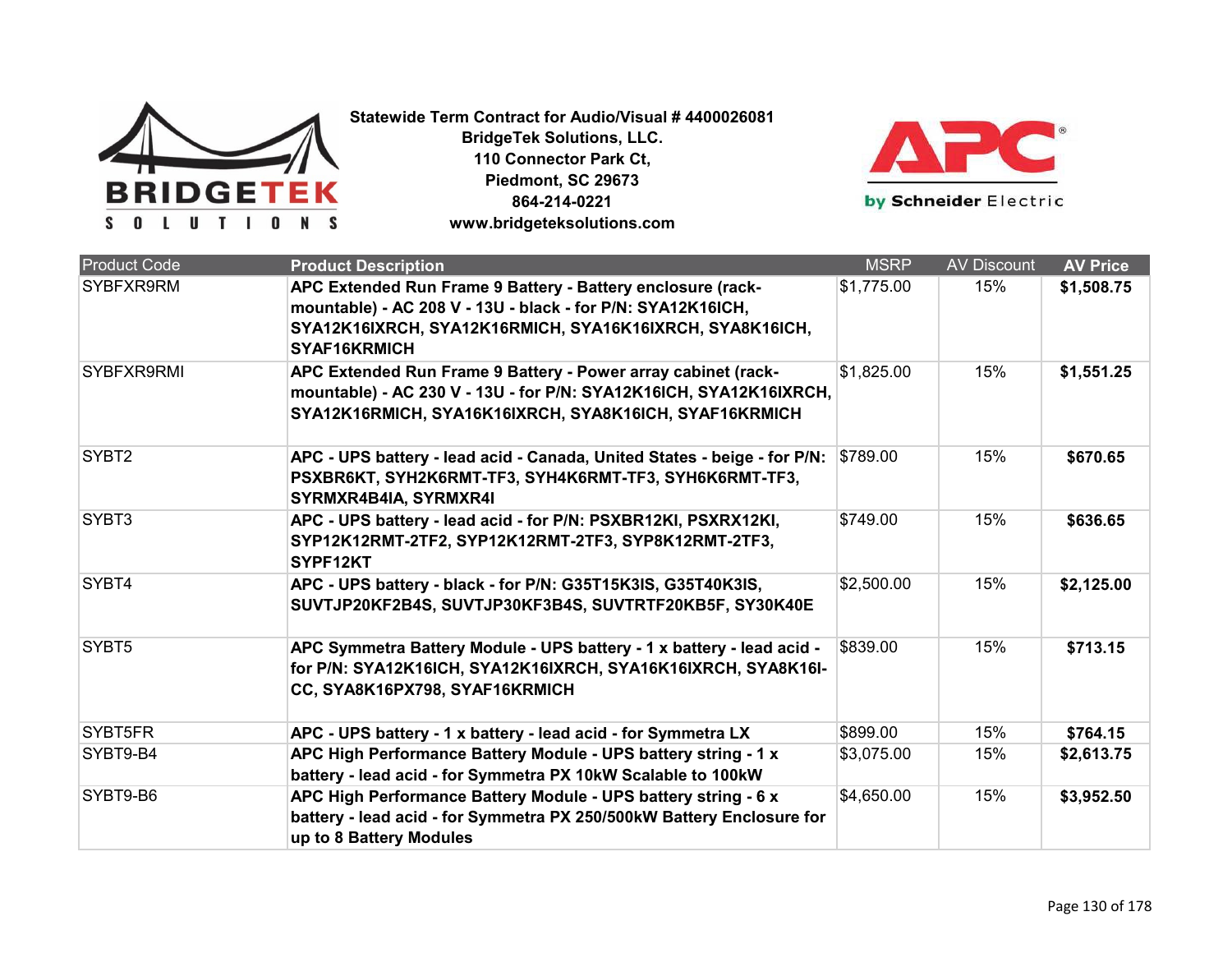



Product Code **Product Description** MSRP AV Discount **AV Price** SYBT9-B6LL **APC High Performance Battery Module - UPS battery string - 6 x battery - lead acid - for P/N: SY125K250D-NB, SY125K250DR-PDNB, SY125K500D-NB, SY125K500DR-PDNB** \$5,075.00 15% **\$4,313.75**  SYBTU1-PLP **APC - UPS battery - lead acid - black - for P/N: G35T40KHS, ISX20K20H, SUVTRTF20KB5F, SY20K80H, SYCF40KH, SYCF80KH, SYSW40KH, SYSW80KH** \$619.00 15% **\$526.15**  SYBTU2-PLP **APC Symmetra PX High Performance Battery Unit - UPS battery - 1 x battery - lead acid - 9 Ah - for Symmetra PX 100kW Frame, 250/500kW IO Frame, 250kW Power Module Frame** \$789.00 15% **\$670.65**  SYCBTMON **APC Battery Monitoring Card - UPS monitoring module** \$529.00 15% \$449.65 **APC Display and Computer Interface Card - UPS management module \$369.99** 15% **\$314.49** SYCFXR8-8 **APC Symmetra PX Extended Run Premium Battery Cabinet Fully Populated w/ Battery Modules - Battery enclosure - AC 208 V - 8 x battery - black - for Symmetra 6kVA, 8KVA, 8kVA Scalable to 16kVA N+1, 8kVA Scalable to 8kVA N+1** \$24,900.00 15% **\$21,165.00**  SYCFXR8S **APC Symmetra PX 40 kVA Extended Run Frame - Battery enclosure - 0 \$9,700.00 15% \$8,245.00 x battery - black - for P/N: ISX20K20F, ISX20K20H, SY10K40F, SY20K40E, SY20K40F, SY30K40E, SY30K40F, SY40K40F** SYH2K6RMT **APC Symmetra RM 2kVA Scalable to 6kVA N+1 - Power array (rackmountable) - AC 208/240 V - 2000 VA - Ethernet 10/100 - output connectors: 3 - 8U - Canada, United States - black - for P/N: AR3103SP, AR3106SP, SMX2000LVUS, SMX3000HVTUS, SMX3000LVUS, SRT1000R** \$3,950.00 15% **\$3,357.50**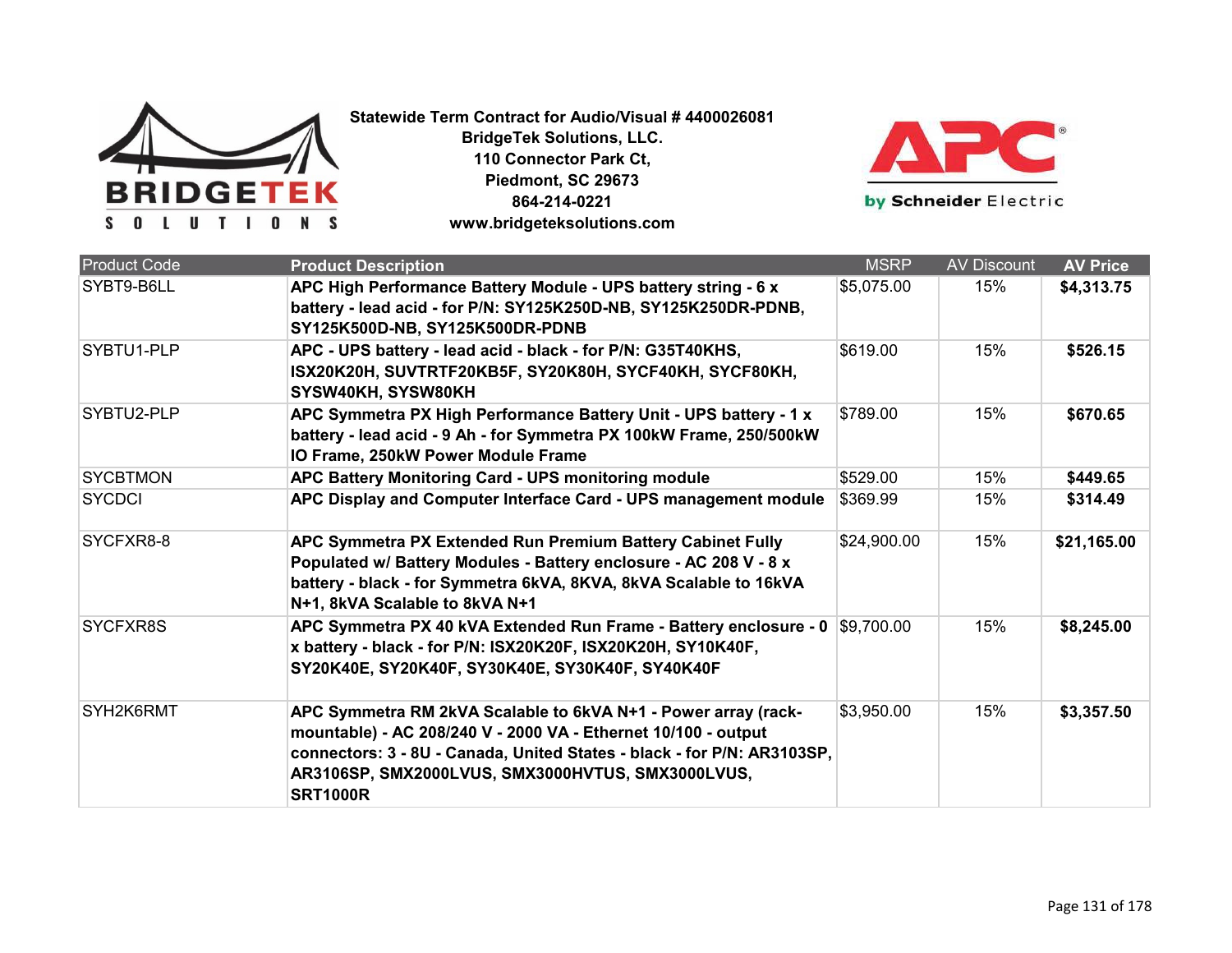



Product Code **Product Description** MSRP AV Discount **AV Price** SYH2K6RMT-P1 **APC Symmetra RM 2kVA Scalable to 6kVA N+1 - Power array (rackmountable) - AC 208 V - 1400 Watt - Ethernet 10/100 - output connectors: 14 - 10U - Canada, United States - black - for P/N: AR3103SP, AR3106SP, SMX2000LVUS, SMX3000HVTUS, SMX3000LVUS, SRT1000R** \$4,800.00 15% **\$4,080.00**  SYH2K6RMT-TF3 **APC Symmetra RM 2kVA Scalable to 6kVA N+1 - Power array (rackmountable) - AC 208 V - 2000 VA - Ethernet - output connectors: 6 black - for P/N: AR3103SP, AR3106SP, SMX2000LVUS, SMX3000HVTUS, SMX3000LVUS, SRT1000RMXLI** \$4,750.00 15% **\$4,037.50**  SYH4K6RMT **APC Symmetra RM 4kVA Scalable to 6kVA N+1 - Power array (rackmountable) - AC 208/240 V - 2800 Watt - Ethernet 10/100 - output connectors: 3 - 8U - Canada, United States - black - for P/N: AR3103SP, AR3106SP, SMX2000LVUS, SMX3000HVTUS, SMX3000LVUS, SRT100** \$7,175.00 15% **\$6,098.75**  SYH4K6RMT-P1 **APC Symmetra RM 4kVA Scalable to 6kVA N+1 - Power array (rackmountable) - AC 208 V - 2800 Watt - Ethernet - output connectors: 14 - 10U - Canada, United States - black - for P/N: AR3103SP, AR3106SP, SMX2000LVUS, SMX3000HVTUS, SMX3000LVUS, SRT1000RMXLI** \$7,775.00 15% **\$6,608.75**  SYH4K6RMT-TF3 **APC Symmetra RM 4kVA Scalable to 6kVA N+1 - Power array (rackmountable) - AC 208 V - 4000 VA - Ethernet - output connectors: 6 black - for P/N: AR3103SP, AR3106SP, SMX2000LVUS, SMX3000HVTUS, SMX3000LVUS, SRT1000RMXLI** \$7,700.00 15% **\$6,545.00**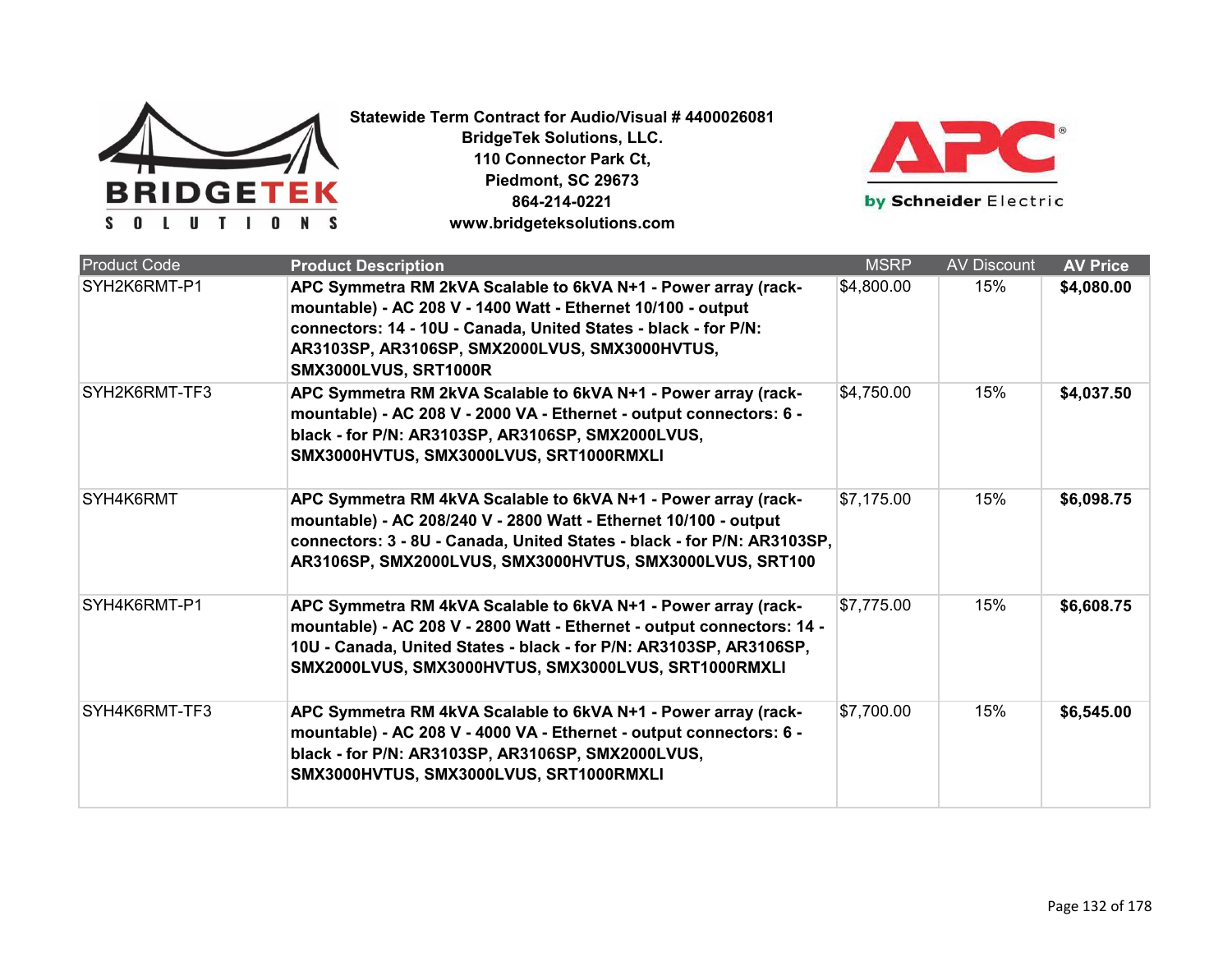



Product Code **Product Description** MSRP AV Discount **AV Price** SYH6K6RMT **APC Symmetra RM 6 kVA scalable to 6kVA N+1 - Power array (rackmountable) - AC 208/240 V - 4200 Watt - Ethernet 10/100 - output connectors: 3 - 8U - Canada, United States - black - for P/N: AR3103SP, AR3106SP, SMX2000LVUS, SMX3000HVTUS, SMX3000LVUS, SRT10** \$9,950.00 15% **\$8,457.50**  SYH6K6RMT-P1 **APC Symmetra RM 6 kVA scalable to 6kVA N+1 - Power array (rackmountable) - AC 208 V - 6000 VA - Ethernet - output connectors: 14 - 10U - North America - black - for P/N: AR3103SP, AR3106SP, SMX2000LVUS, SMX3000HVTUS, SMX3000LVUS, SRT1000RMXLI** \$11,100.00 15% **\$9,435.00**  SYH6K6RMT-TF3 **APC Symmetra RM 6 kVA scalable to 6kVA N+1 - Power array (rackmountable) - AC 208 V - 6000 VA - Ethernet - output connectors: 6 black - for P/N: AR3103SP, AR3106SP, SMX2000LVUS, SMX3000HVTUS, SMX3000LVUS, SRT1000RMXLI** \$11,000.00 15% **\$9,350.00**  SYHF6KT **APC - Rack mounting frame - for Symmetra Apple 15%** 15% **\$935.00 \$935.00** SYMBP100F **APC Maintenance Bypass Panel - Bypass switch - AC 208 V - 120000 VA - 3-phase - output connectors: 1 - black - for Symmetra PX 100kW, 10kW, 20kW, 40kW, 50kW, 70kW, 90kW** \$10,400.00 15% **\$8,840.00**  SYMIM3 **APC Symmetra RM Main Intelligence Module - Power control unit (plug-**\$1,225.00 15% **\$1,041.25 in module) - for Symmetra RM 12kVA, 2kVA, 4kVA, 6, 8kVA** SYMIM4 **APC Symmetra Main Intelligent Module - Power control unit - for P/N: SYCF40KF** \$2,400.00 15% **\$2,040.00**  SYMIM5 **APC Intelligence Module - Power control unit (plug-in module) - for Symmetra LX** \$2,225.00 15% **\$1,891.25**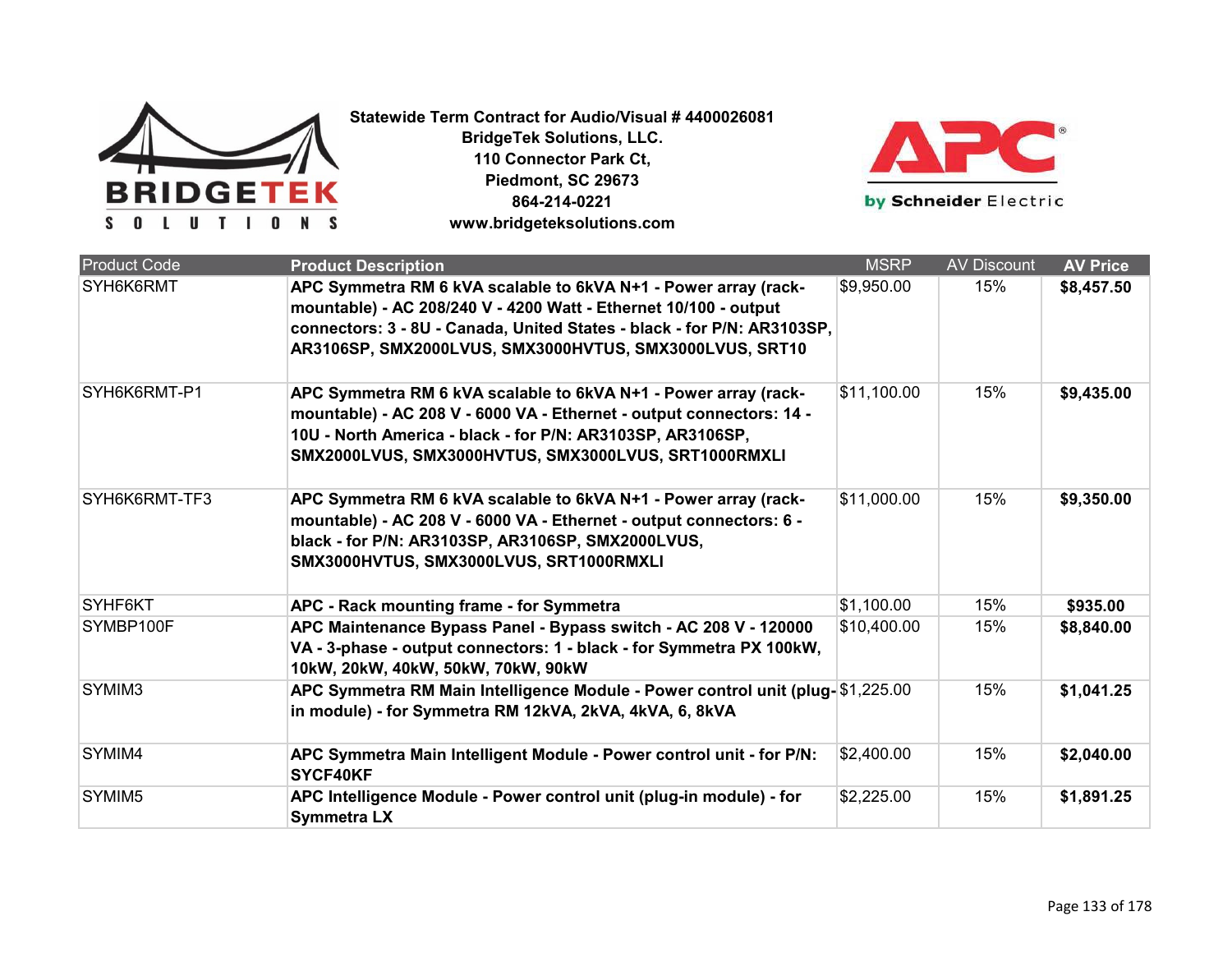



Product Code **Product Description** MSRP AV Discount **AV Price** SYOPT1 **APC - Floor stand - black - for Symmetra RM 2kVA Scalable to 6kVA N+1** \$719.00 15% **\$611.15 APC - Power extension cable - power to power - 4 ft - for Symmetra RM \$289.99** 15% **8246.49** SYOPT4I **APC - Battery cable - 4 ft - for P/N: SYA12K16ICH, SYA12K16IXRCH, SYA12K16RMICH, SYA16K16IXRCH, SYA8K16ICH, SYAF16KRMICH** \$259.99 15% **\$220.99**  SYPD11 **APC Symmetra LX power distribution panel - Power backplate - NEMA L6-30 (F) - black - for P/N: SURT14KRMXLJ, SURT15KRMXLT-TF5, SURT20KRMXLT-1TF10K, SURT20KRMXLT-TF5, SYA8K8PX798** \$389.99 15% **\$331.49**  SYPD3 **APC - Power distribution strip - AC 200/208/240 V - output connectors:**  \$369.99 15% **\$314.49 3 (NEMA L6-30, NEMA L6-20) - Japan, North America - for Symmetra RM** SYPD6 **APC - Power distribution strip (plug-in module) - AC 208/240 V (NEMA L6-30, hardwire) - for Symmetra RM 2kVA, 4kVA, 6** \$339.99 15% **\$288.99**  SYPD7 **APC - Power distribution strip - AC 208/240 V - output connectors: 3 (NEMA L6-20) - black - for Symmetra RM** \$369.99 15% **\$314.49**  SYPM **APC Symmetra Power Module - UPS (plug-in module) - AC 200/208/230/240/400 V - 2.8 kW - for Symmetra 12KVA, 16KVA, 4KVA, 8KVA; Symmetra RM 12kVA, 2kVA, 4kVA, 6, 8kVA** \$4,500.00 15% **\$3,825.00**  SYPM10KF2 **APC Symmetra PX Power Module - UPS (plug-in module) - AC 208 V - 10 kW - 10000 VA - 3-phase - no battery - 3U - black - for P/N: SY20K100F-NB, SY50K100F-NB, SY60K100F-NB, SY70K100F-NB, SY80K100F-NB, SY90K100F-NB** \$6,150.00 15% **\$5,227.50**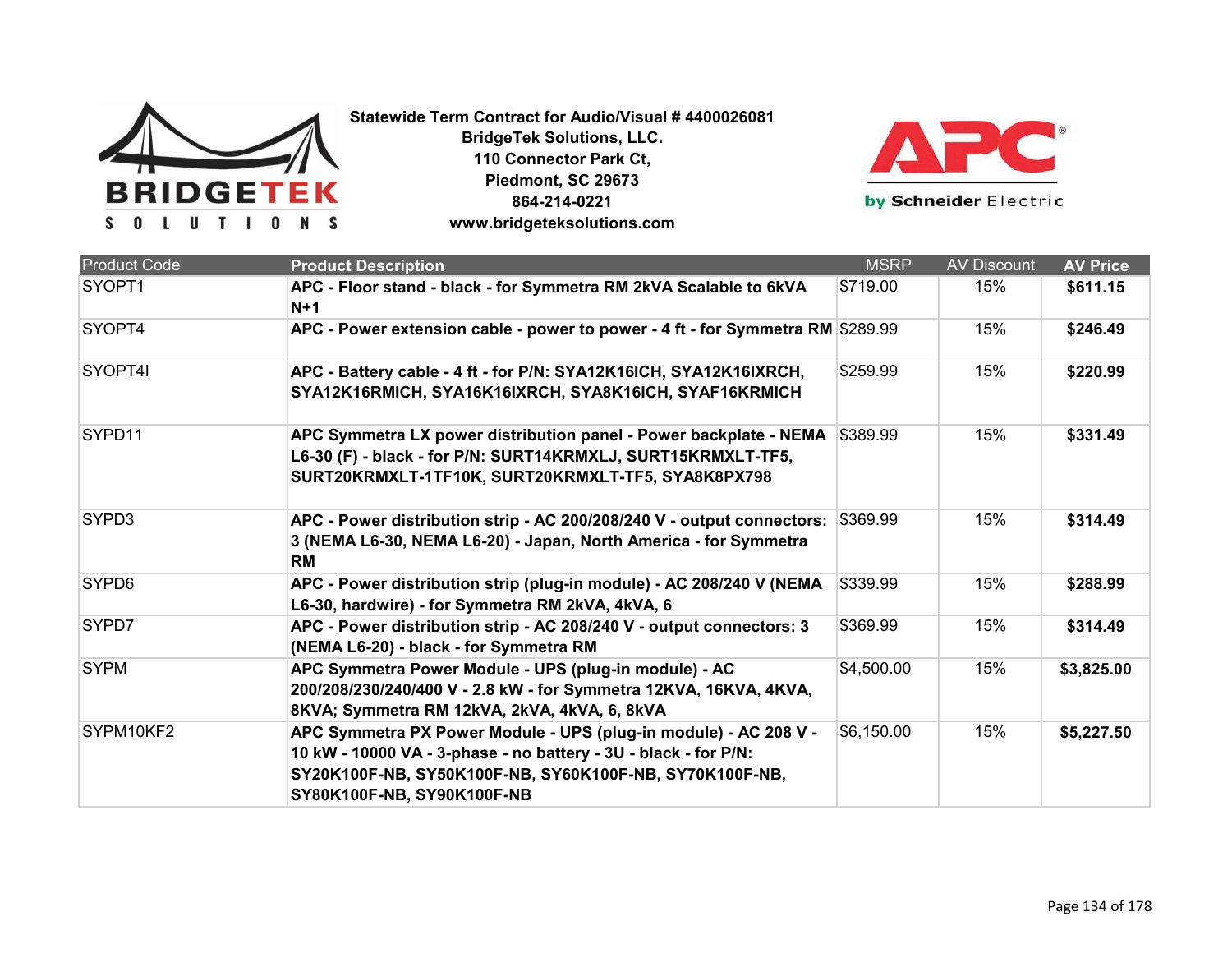



Product Code **Product Description** MSRP AV Discount **AV Price** SYPM25KD **APC Symmetra PX Power Module - UPS (plug-in module) - AC 400/480 V - 25 kW - 3-phase - for P/N: SY100K250D, SY125K250D, SY125K250D-NB, SY125K500D, SY125K500D-NB, SY150K250D** \$11,100.00 15% **\$9,435.00**  SYPM2KU **APC Symmetra RM Power Module - UPS (plug-in module) - AC 200/208 V - 1.4 kW - 2000 VA - no battery - for P/N: SYH4K6RMJ-P1, SYH4K6RMJ-TF3, SYH6K6RMJ, SYH6K6RMJ-P1, SYH6K6RMJ-TF3, SYMIM5** \$2,350.00 15% **\$1,997.50**  SYPM4KP **APC Symmetra LX Power Module - UPS (plug-in module) - AC 200/208/240 V - 3.2 kW - 4000 VA - no battery - silver - for P/N: SYA12K16RMP-KIT, SYA16K16RMP-KIT, SYA4K8RMP-KIT, SYA8K8PX798, SYA8K8RMP-KIT** \$3,125.00 15% **\$2,656.25**  SYPM4KU **APC Symmetra RM Power Module - UPS (plug-in module) - AC 200/208/230/240 V - 2.8 kW - 4000 VA - for Symmetra RM 8kVA Scalable to 12kVA N+1 or 16kVA** \$3,000.00 15% **\$2,550.00**  SYRIM3 **APC Symmetra Redundant Intelligence Module - Power control unit (plug-in module) - for Symmetra RM 2kVA Scalable to 6kVA N+1, 8kVA Scalable to 12kVA N+1 or 16kVA** \$749.00 15% **\$636.65**  SYRMXR2B4 **APC Symmetra RM XR Frame - UPS battery - 2 x battery - lead acid - 4U**  \$3,825.00 15% **\$3,251.25 - black - for P/N: ISXCR1SY16K16P5, SYH6K6RMJ, SYH6K6RMJ-P1, SYH6K6RMJ-TF3, SYP12K12RMT-2TF2 SYRMXR4 APC - Power array cabinet (rack-mountable)** 452,225.00 15% **\$1,891.25** SYRMXR4B4 **APC Symmetra RM XR Frame - UPS battery - 4 x battery - lead acid - 4U - black - for P/N: ISXCR1SY16K16P5, SYH6K6RMJ, SYH6K6RMJ-P1, SYH6K6RMJ-TF3, SYP12K12RMT-2TF2** \$5,200.00 15% **\$4,420.00**  SYSW250KD **APC Symmetra PX Static Switch Module - Bypass switch (plug-in module) - AC 480 V - 250 kW - 250000 VA - 3-phase - black** \$8,025.00 15% **\$6,821.25**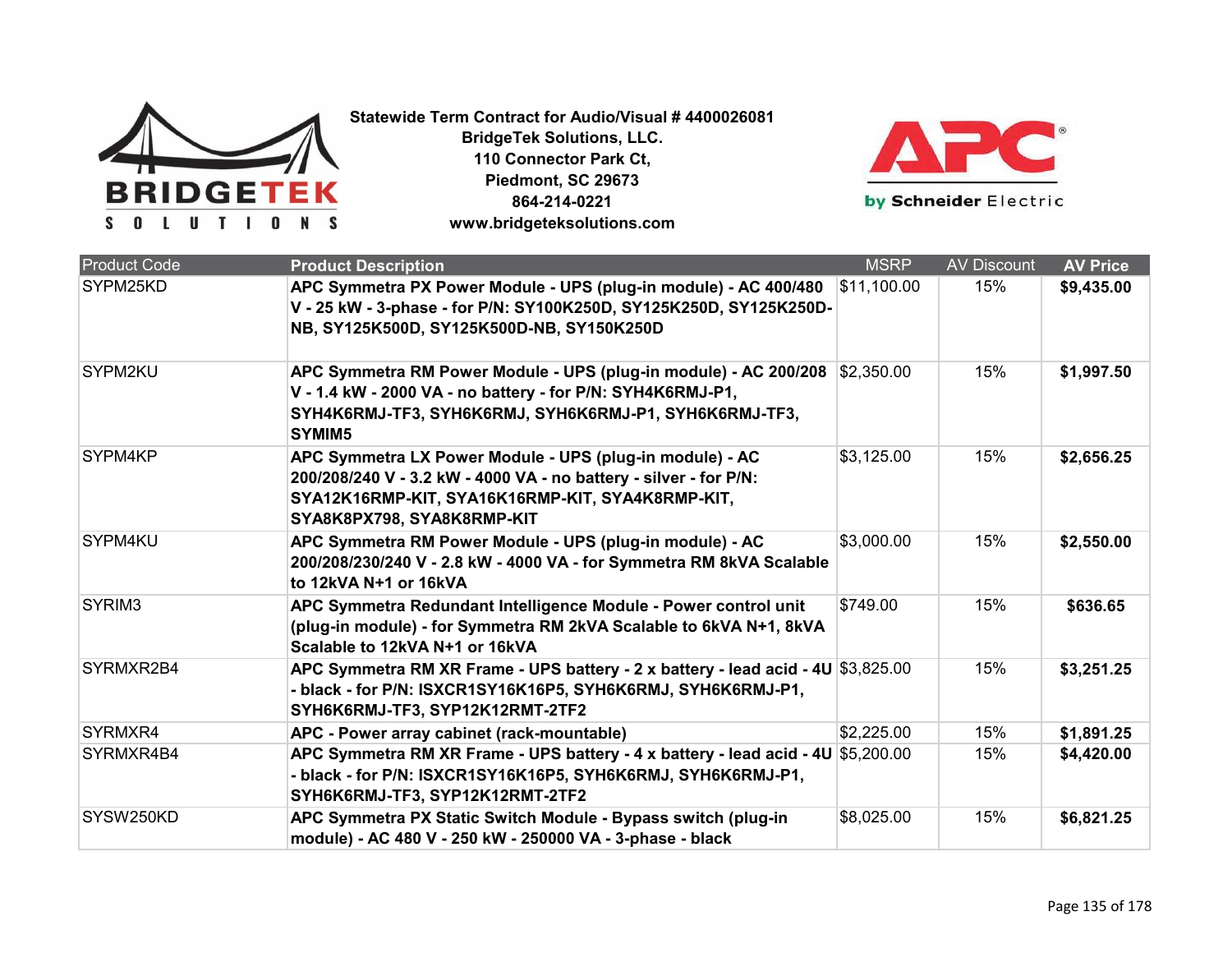



Product Code **Product Description** MSRP AV Discount **AV Price** SYSW40KF **APC Symmetra PX - Bypass switch (plug-in module) - AC 208 V** \$2,700.00 15% **\$2,295.00**  SYSW500KD **APC Symmetra PX Static Switch Module - Bypass switch (plug-in module) - AC 400/480 V - 500 kW - 500000 VA - 3-phase - black** \$10,000.00 15% **\$8,500.00**  SYSW80KF **APC - Bypass switch (plug-in module) - AC 208 V - for Symmetra PX 80kW** \$6,775.00 15% **\$5,758.75**  SYXRCC **APC Symmetra XR Communications Card - Remote management adapter** \$519.00 15% **\$441.15**  UTS10Bl |**APC Universal Transfer Switch 10-Circuit - Bypass switch - AC 120/240 |\$579.00 | 15% | \$492.15 V** UTS6 **APC Universal Transfer Switch 6-Circuit - Bypass switch - AC 120 V**  $\,$  **\$432.99 15% \$368.04 <b>\$368.04** UTS6H **APC Universal Transfer Switch 6-Circuit - Bypass switch - AC 120 V \$469.00 15% \$398.65 <b>\$398.65** VER-AA64 **APC - Mounting clip** \$5.00 15% **\$4.25**  W1YONSITENBD-AC-01 **APC On-Site Service with Monitoring & Dispatch - Extended service agreement - parts and labor - 1 year - on-site - response time: NBD for P/N: AP6201CH, AP6221CH, AP6351CH, AP6451CH, AP6453CH, KVM-DVIVMCAC, KVM-HDMIVMCAC** \$109.99 15% **\$93.49**  W1YONSITENBD-AC-02 **APC On-Site Service Upgrade to Factory Warranty with Monitoring & Dispatch - Extended service agreement - parts and labor - 1 year - onsite - response time: NBD - for P/N: AP4421, AP4433, AP6003A, AP6020A, AP6031A, AP6032A, AP6120A, AP7800B, APF8000** \$109.99 15% **\$93.49**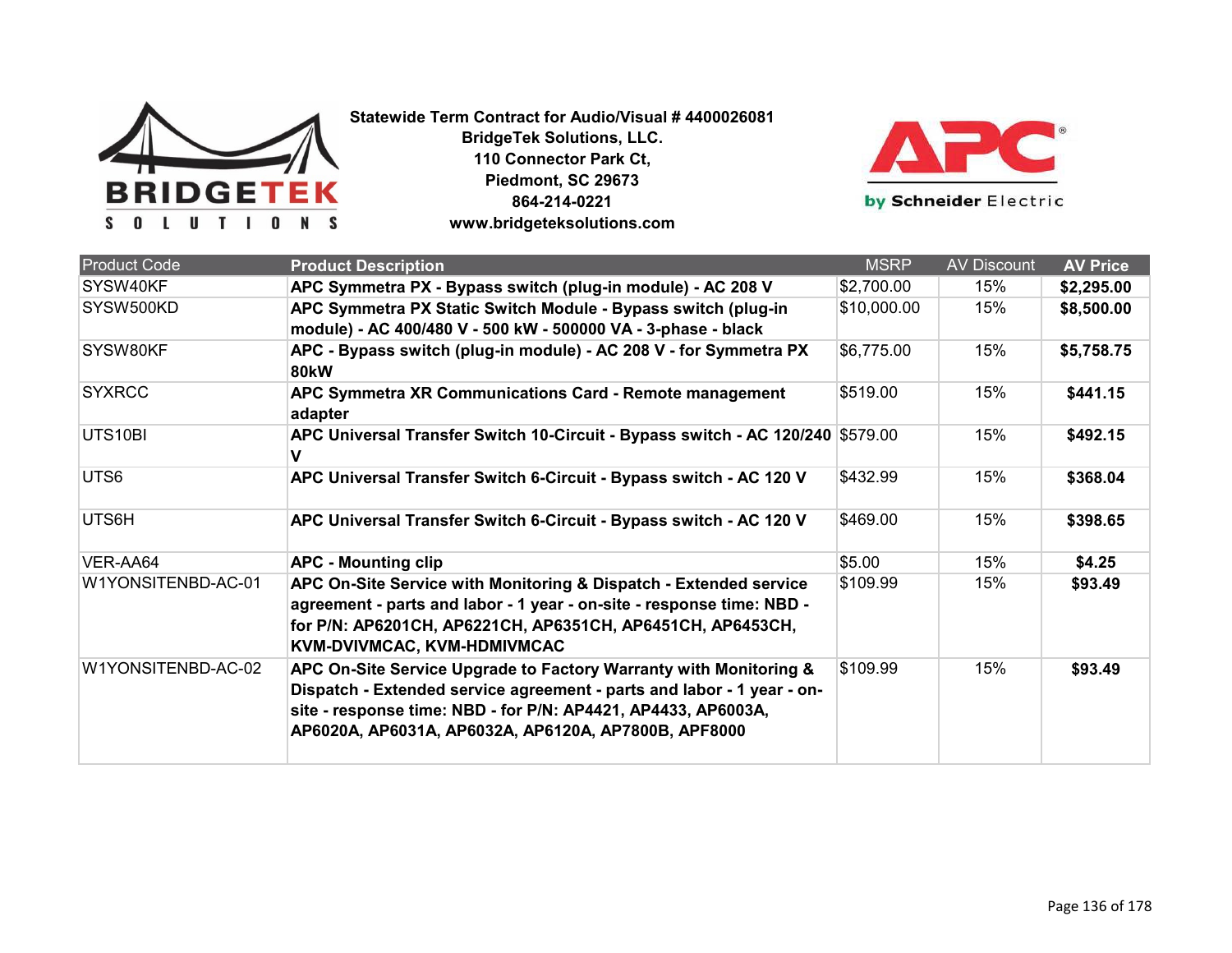



by Schneider Electric

| <b>Product Code</b> | <b>Product Description</b>                                                                                                                                                                                                                                             | <b>MSRP</b> | <b>AV Discount</b> | <b>AV Price</b> |
|---------------------|------------------------------------------------------------------------------------------------------------------------------------------------------------------------------------------------------------------------------------------------------------------------|-------------|--------------------|-----------------|
| W1YONSITENBD-AC-03  | APC On-Site Service Upgrade to Factory Warranty with Monitoring &<br>Dispatch - Extended service agreement - parts and labor - 1 year - on-<br>site - response time: NBD - for P/N: AP4423, AP4424, AP4430, AP4431,<br>AP4432, AP4434, AP4450, AP4452, AP4452J, AP4453 | \$139.99    | 15%                | \$118.99        |
| W1YONSITENBD-AC-04  | APC On-Site Service Upgrade to Factory Warranty with Monitoring &<br>Dispatch - Extended service agreement - parts and labor - 1 year - on-<br>site - response time: NBD - for P/N: GVX1250K1500HS, PDPMIB1N-40,<br>PDPMIB2N-20, PDPPDU-40, PDPUPS1N-40, PDPUPS2N-20   | \$239.99    | 15%                | \$203.99        |
| W1YONSITENBD-SP-01  | APC On-Site Service Upgrade to Factory Warranty with Monitoring -<br>Extended service agreement - parts and labor - 1 year - on-site -<br>response time: NBD - for P/N: BE850G2, BR1200SI, BR1600SI,<br>SCL400RMJ1U, SCL500RMI1U, SCL500RMI1UC, SCL500RMI1UNC          | \$109.99    | 15%                | \$93.49         |
| W1YONSITENBD-SP-02  | APC On-Site Service Upgrade to Factory Warranty with Monitoring -<br>Extended service agreement - parts and labor - 1 year - on-site -<br>response time: NBD - for P/N: SMTL1000RMI2UC, SMTL750RMI2UC,<br>SMX1000C, SMX48RMBP2US, SMX750C, SMX750CNC                   | \$109.99    | 15%                | \$93.49         |
| W1YONSITENBD-SP-04  | APC On-Site Service Upgrade to Factory Warranty with Monitoring -<br>Extended service agreement - parts and labor - 1 year - on-site -<br>response time: NBD - for P/N: SMTL2200RM2UC, SRT1500XLJ,<br>SRT192BP2US, SRT192BPUS, SYPM4KPX424, XU2K0LLXXRCC               | \$239.99    | 15%                | \$203.99        |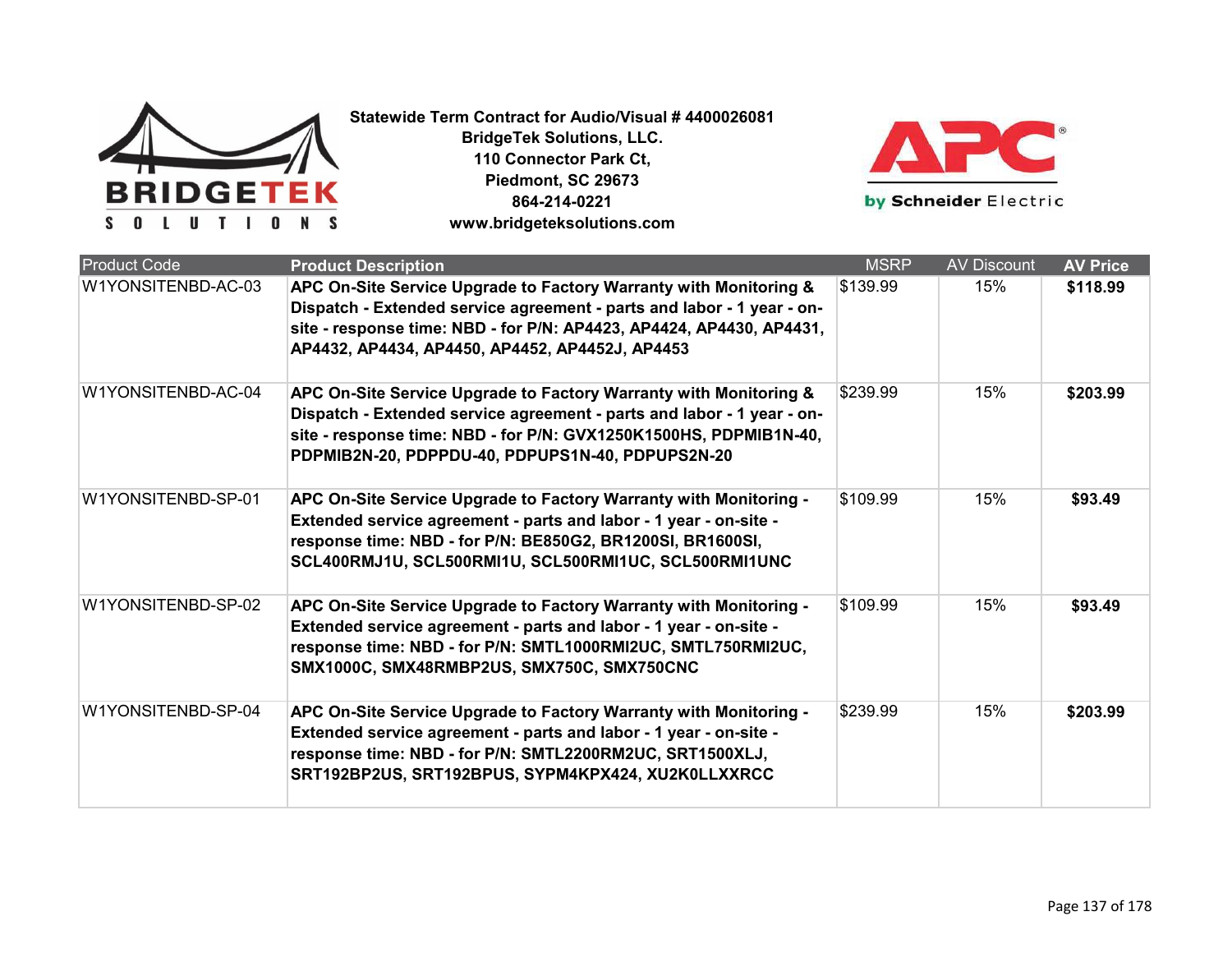



Product Code **Product Description** MSRP AV Discount **AV Price** W1YONSITENBD-SP-05 **APC On-Site Service Upgrade to Factory Warranty with Monitoring - Extended service agreement - parts and labor - 1 year - on-site response time: NBD - for P/N: SMTL3000RM2UC, SRT2400XLJ, SRT3000XLA-TW, SRT3000XLTW, SRT5KRMXLW-TW, SRT6KXLTW** \$539.00 15% **\$458.15**  W1YONSITENBD-SP-06 **APC On-Site Service Upgrade to Factory Warranty with Monitoring - Extended service agreement - parts and labor - 1 year - on-site response time: NBD - for P/N: SRT10KXLJ, SRT10KXLTUS, SRT10KXLTW, SRT10RMXLIX806, SRT8KXLJ, SRT8KXLTUS** \$629.00 15% **\$534.65**  W1YONSITENBD-SP-07 **APC On-Site Service Upgrade to Factory Warranty with Monitoring - Extended service agreement - parts and labor - 1 year - on-site response time: NBD - for P/N: SURT15KRMXLT, SURT15KRMXLT-1TF10K, SURT15KRMXLT-TF5, SYA12K16RMICH, SYA8K16RMICH** \$719.00 15% **\$611.15**  W1YONSITENBD-SP-08 **APC On-Site Service Upgrade to Factory Warranty with Monitoring - Extended service agreement - parts and labor - 1 year - on-site response time: NBD - for P/N: SURT20KRMXLT, SURT20KRMXLT-1TF10K, SURT20KRMXLT-TF5, SYA16K16RMICH, SYAF16KRMICH** \$759.00 15% **\$645.15**  W3YONSITENBD-SP-01 **APC On-Site Service Upgrade to Factory Warranty with Monitoring - Extended service agreement - parts and labor - 3 years - on-site response time: NBD - for P/N: BE850G2, BR1200SI, BR1600SI, SCL400RMJ1U, SCL500RMI1U, SCL500RMI1UC, SCL500RMI1UNC** \$349.99 15% **\$297.49**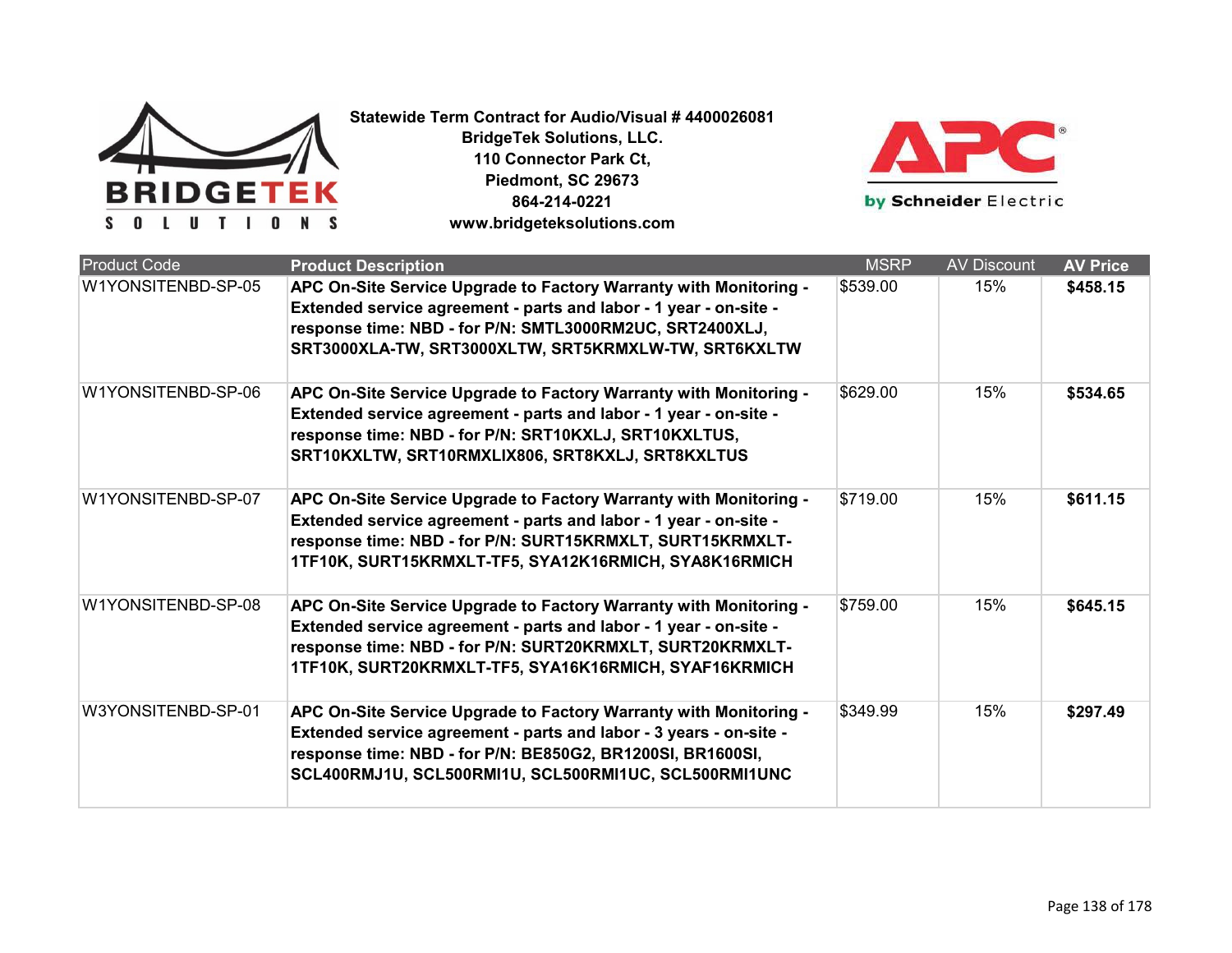



Product Code **Product Description** MSRP AV Discount **AV Price** W3YONSITENBD-SP-02 **APC On-Site Service Upgrade to Factory Warranty with Monitoring - Extended service agreement - parts and labor - 3 years - on-site response time: NBD - for P/N: SMTL1000RMI2UC, SMTL750RMI2UC, SMX1000C, SMX48RMBP2US, SMX750C, SMX750CNC** \$349.99 15% **\$297.49**  W3YONSITENBD-SP-03 **APC On-Site Service Upgrade to Factory Warranty with Monitoring - Extended service agreement - parts and labor - 3 years - on-site response time: NBD - for P/N: SMT1500I-AR, SMT1500R2I-AR, SMT2200I-AR, SMX1500RM2UC, SMX1500RM2UCNC, SRT1000XLJ** \$449.00 15% **\$381.65**  W3YONSITENBD-SP-05 **APC On-Site Service Upgrade to Factory Warranty with Monitoring - Extended service agreement - parts and labor - 3 years - on-site response time: NBD - for P/N: SMTL3000RM2UC, SRT2400XLJ, SRT3000XLA-TW, SRT3000XLTW, SRT5KRMXLW-TW, SRT6KXLTW** \$1,775.00 15% **\$1,508.75**  W3YONSITENBD-SP-07 **APC On-Site Service Upgrade to Factory Warranty with Monitoring - Extended service agreement - parts and labor - 3 years - on-site response time: NBD - for P/N: SURT15KRMXLT, SURT15KRMXLT-1TF10K, SURT15KRMXLT-TF5, SYA12K16RMICH, SYA8K16RMICH** \$2,350.00 15% **\$1,997.50**  W3YONSITENBD-SP-08 **APC On-Site Service Upgrade to Factory Warranty with Monitoring - Extended service agreement - parts and labor - 3 years - on-site response time: NBD - for P/N: SURT20KRMXLT, SURT20KRMXLT-1TF10K, SURT20KRMXLT-TF5, SYA16K16RMICH, SYAF16KRMICH** \$2,475.00 15% **\$2,103.75**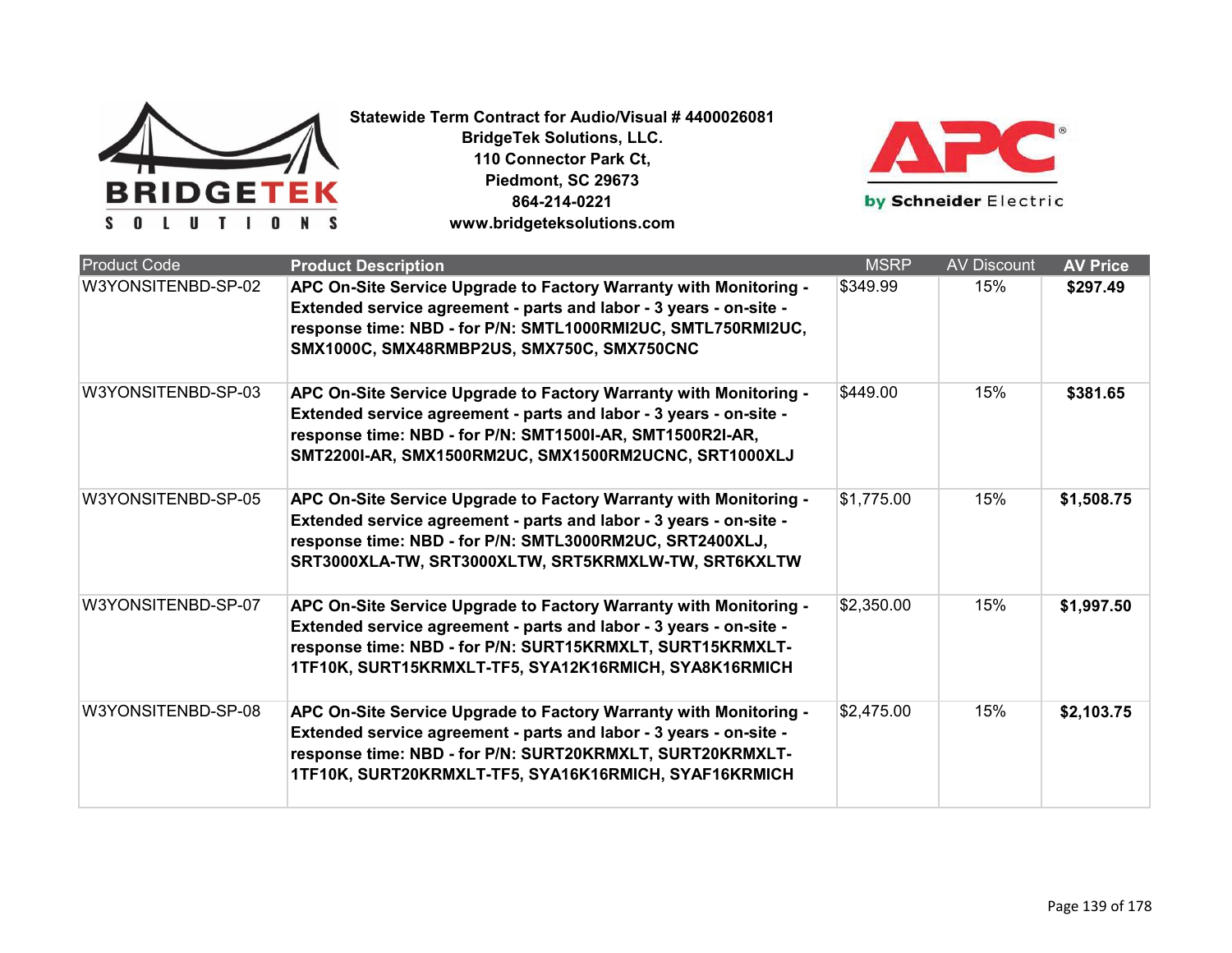



**Product Code Product Description MSRP** AV Discount **AV Price** \$159.99 15% **\$135.99**  \$179.99 15% **\$152.99**  \$199.99 15% **\$169.99**  \$199.99 15% **\$169.99** 

| WADV1PEAA       | APC Advantage EcoStruxure Asset Advisor Service - Technical<br>support - remote monitoring (for UPS up to 10 kVA) - 1 year - 24x7 - for<br>P/N: SMTL2200RM2UC, SMTL3000RM2UC, SRT10KXLJ, SRT192BPUS,<br><b>SRTG5KXLI, SRTG6KXLI</b>                                                           | \$159.99   | 15% | \$135.99   |
|-----------------|-----------------------------------------------------------------------------------------------------------------------------------------------------------------------------------------------------------------------------------------------------------------------------------------------|------------|-----|------------|
| WADVEAA-AA-01   | APC Advantage EcoStruxure Asset Advisor Service - Technical<br>support - remote monitoring (for UPS 11-40 kVA) - 1 year - 24x7 - for<br>P/N: GVSUPS20KRFS, GVSUPS20KRGS, GVSUPS25KRFS,<br>GVSUPS30KRGS, GVSUPS40KRFS, GVSUPS40KRGS                                                            | \$179.99   | 15% | \$152.99   |
| WADVEAA-AA-02   | APC Advantage EcoStruxure Asset Advisor Service - Technical<br>support - remote monitoring (for UPS 41-150 kVA) - 1 year - 24x7 - for<br>P/N: GVSUPS50KRFS, GVSUPS50KRGS, GVSUPS60KFS,<br>GVSUPS60KRGS, GVSUPS75KFS, GVSUPS80KRGS                                                             | \$199.99   | 15% | \$169.99   |
| WADVEAA-AX-00   | APC Advantage EcoStruxure Asset Advisor Service - Technical<br>support - remote monitoring - 1 year - 24x7 - for P/N: ACRH301P,<br>ACRH301S, ERC601DD1CPS, ERC601DD1HPS, ERC601DS1CGS,<br>ERC611CD0CGE                                                                                        | \$199.99   | 15% | \$169.99   |
| WADVPLN1P-SU-05 | <b>Schneider Electric Critical Power &amp; Cooling Services 1P Advantage</b><br>Plan - Technical support - parts and labor (for UPS 5-7 kVA) - 1 year -<br>on-site - 9x5 - response time: NBD - for P/N: SRT192BP2J,<br>SRT192BP2US, SRT192BPUS, SRT192RMBPUS, SRTG5KXLI,<br><b>SRTG6KXLI</b> | \$1,175.00 | 15% | \$998.75   |
| WADVPLN1P-SU-06 | <b>Schneider Electric Critical Power &amp; Cooling Services 1P Advantage</b><br>Plan - Technical support - parts and labor (for UPS 8-10 kVA) - 1 year -<br>on-site - 9x5 - response time: NBD - for P/N: SRC10KUXICH,<br>SRT10KXLJ, SRT10KXLTUS, SRT10KXLTW, SRT10RMXLIX806, SRT8K           | \$1,350.00 | 15% | \$1,147.50 |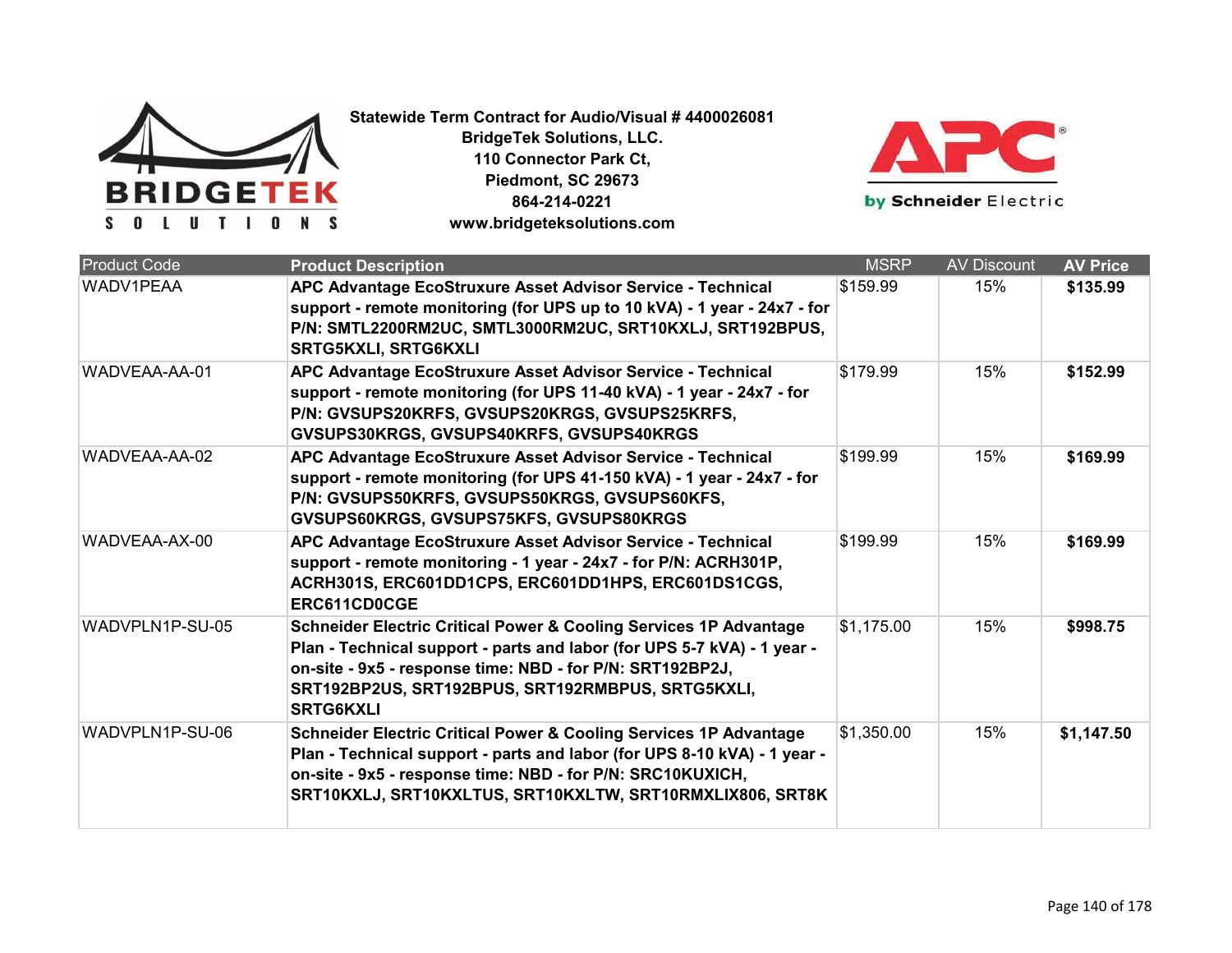



**Product Code <b>Product Description** MSRP AV Discount **AV Price** WADVPLN1P-SU-07 **Schneider Electric Critical Power & Cooling Services 1P Advantage Plan - Technical support - parts and labor (for UPS 15 kVA) - 1 year on-site - 9x5 - response time: NBD - for P/N: SURT15KRMXLI, SURT15KRMXLT, SURT15KRMXLT-1TF10K, SURT15KRMXLT-TF5, SURT1** \$1,625.00 15% **\$1,381.25**  WADVPLN1P-SU-08 **Schneider Electric Critical Power & Cooling Services 1P Advantage Plan - Technical support - parts and labor (for UPS 20 kVA) - 1 year on-site - 9x5 - response time: NBD - for P/N: SURT20KRMXLT, SURT20KRMXLT-1TF10K, SURT20KRMXLT-TF5, SURT20KUXICH, SURT2** \$2,125.00 15% **\$1,806.25**  WADVPLN1P-SY-05 **Schneider Electric Critical Power & Cooling Services 1P Advantage Plan - Technical support - parts and labor - 1 year - on-site - 9x5 response time: NBD - for P/N: SYA4K8I, SYA4K8RMI, SYA4K8RMJ, SYARMXR3B3I, SYBFXR3RMI, SYH2K6RMJ, SYH2K6RMJ-P1** \$1,475.00 15% **\$1,253.75**  WADVPLN1P-SY-06 **Schneider Electric Critical Power & Cooling Services 1P Advantage Plan - Technical support - parts and labor - 1 year - on-site - 9x5 response time: NBD - for P/N: SYA8K16RMJ, SYARMXR3B3, SYAXR9B9I, SYBFXR3RMI, SYBFXR3RMJ, SYBFXR9RMI, SYH6K6T** \$1,650.00 15% **\$1,402.50**  WADVPLN1P-SY-07 **Schneider Electric Critical Power & Cooling Services 1P Advantage Plan - Technical support - parts and labor - 1 year - on-site - 9x5 response time: NBD - for P/N: SYA12K16ICH, SYA12K16RMICH, SYA16K16ICH, SYA8K16ICH, SYA8K16PX798, SYA8K8PX798** \$2,000.00 15% **\$1,700.00**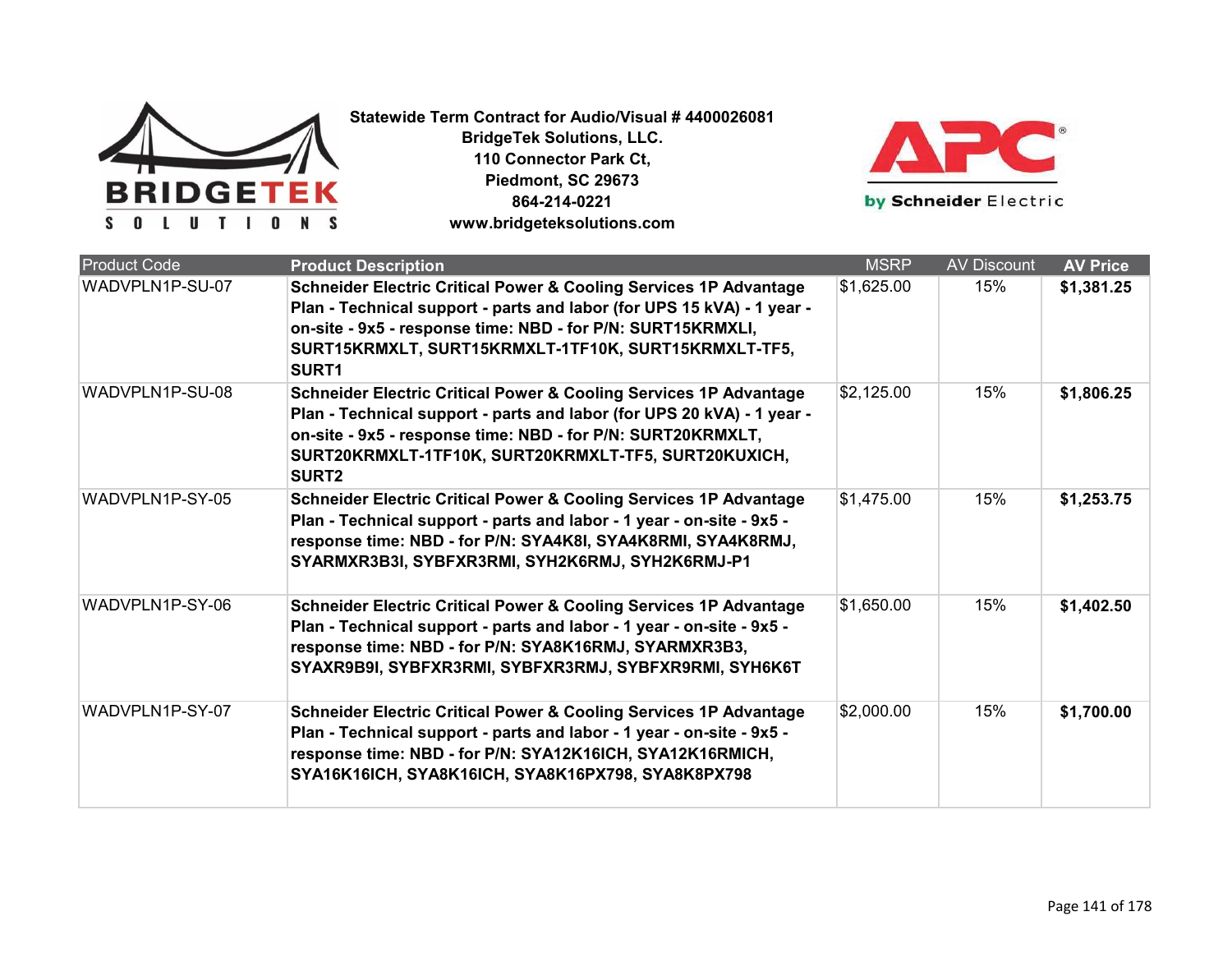



Product Code **Product Description** MSRP AV Discount **AV Price** WADVPLN1P-SY-08 **Schneider Electric Critical Power & Cooling Services 1P Advantage Plan - Technical support - parts and labor - 1 year - on-site - 9x5 response time: NBD - for P/N: SYA12K16IXRCH, SYA16K16IXRCH, SYA16K16RMICH, SYAF16KBXRMT, SYP12K12RMT-2TF2** \$2,375.00 15% **\$2,018.75**  WADVPLUS-AX-26 **Schneider Electric Critical Power & Cooling Services Advantage Plus Service Plan - Technical support - preventive maintenance - 1 year - onsite - business hours - for P/N: ACRC100, ACRC101, ACRC103, ACRC301H, ACRC301S, ACRC301SX797** \$1,600.00 15% **\$1,360.00**  WADVPLUS-AX-41 **Schneider Electric Critical Power & Cooling Services Advantage Plus Service Plan - Technical support - preventive maintenance - 1 year - onsite - business hours - for P/N: ACRC501, ACRD500, ACRD501, ACRD600, ACRD600P, ACRD601, ACRD601P, ACRD602, ACRD602P** \$3,000.00 15% **\$2,550.00**  WADVPLUS-G3-21 **Schneider Electric Critical Power & Cooling Services Advantage Plus Service Plan - Technical support - preventive maintenance (for UPS 10- 15 kVA) - 1 year - on-site - business hours - for P/N: G35T15K3IS, G35T15KF2B2S, G35T15KF2B4S, G35T15KF3B4S, G35T15KF** \$1,600.00 15% **\$1,360.00**  WADVPLUS-G3-23 **Schneider Electric Critical Power & Cooling Services Advantage Plus Service Plan - Technical support - preventive maintenance (for UPS 30 kVA) - 1 year - on-site - business hours - for P/N: G35T30K3IS, G35T30KF3B4S, G35T30KF4B4S, G35T30KH4B4S, SUVTJP30KF3** \$2,275.00 15% **\$1,933.75**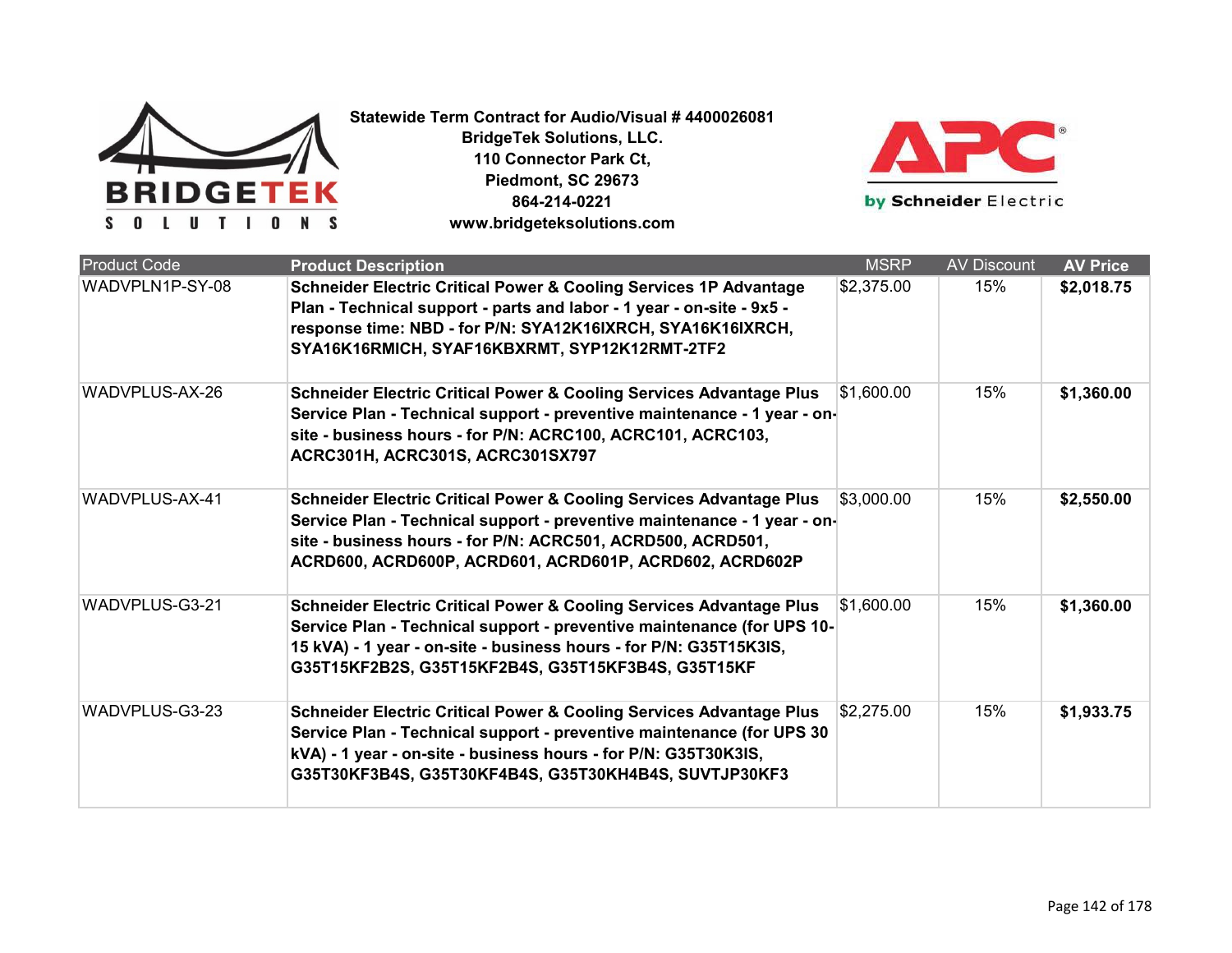



Product Code **Product Description** MSRP AV Discount **AV Price** WADVPLUS-PD-50 **Schneider Electric Critical Power & Cooling Services Advantage Plus Service Plan - Technical support - preventive maintenance (for UPS 60kW / 150 kW with PDU) - 1 year - on-site - business hours - for P/N: PD150G6F, PDPB150G6F, PDPM100F6F-M, PDPM100F-M, P** \$1,425.00 15% **\$1,211.25**  WADVPLUS-PX-24 **Schneider Electric Critical Power & Cooling Services Advantage Plus Service Plan - Technical support - preventive maintenance (for UPS 40 kVA and/or PDU) - 1 year - on-site - business hours - for P/N: SY40K40F, SY40K40H** \$2,700.00 15% **\$2,295.00**  WADVPLUS-PX-38 **Schneider Electric Critical Power & Cooling Services Advantage Plus Service Plan - Technical support - preventive maintenance (for UPS 80 kVA and/or PDU) - 1 year - on-site - business hours - for P/N: SY70K80F, SY80K100F, SY80K100F-NB, SY80K80F, SY80K80FD \$4,225.00** 15% **\$3,591.25** WADVPRIME-G3-22 **Schneider Electric Critical Power & Cooling Services Advantage Prime Service Plan - Extended service agreement - labor (for UPS 20 kVA) - 1 year - on-site - business hours - response time: NBD - for P/N: G35T20K3IS, G35T20KF2B4S, G35T20KF3B4S, G35T20KF4B4** \$2,775.00 15% **\$2,358.75**  WADVULTRA-AX-14 **APC Advantage Ultra Service Plan - Extended service agreement parts and labor - 1 year - on-site - for P/N: ACSC100, ACSC101, RACSC101, RACSC101E, RACSC112, RACSC112E, RACSC201, RACSC201E** \$1,975.00 15% **\$1,678.75**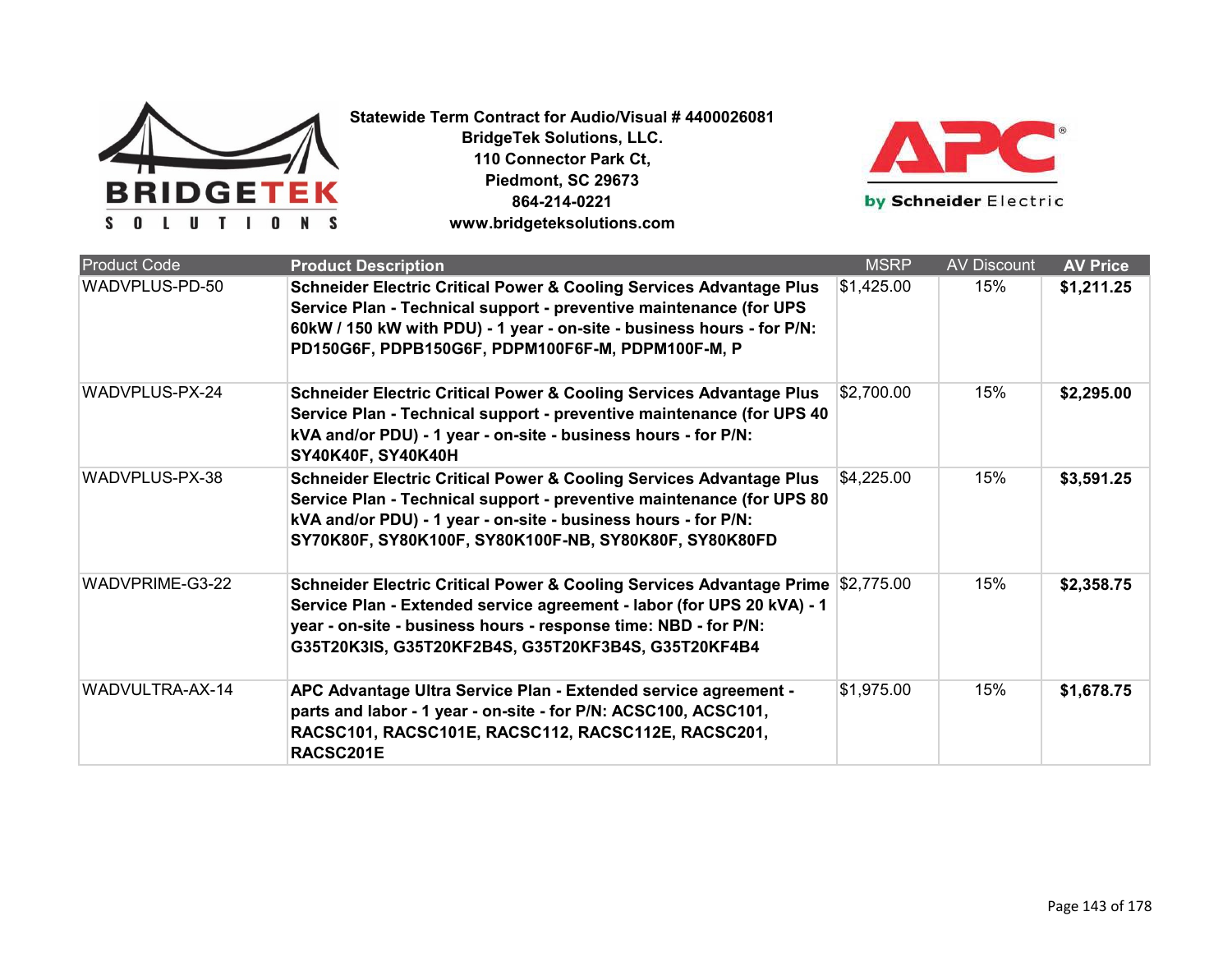



**Product Code <b>Product Description** MSRP AV Discount **AV Price** WADVULTRA-AX-15 **Schneider Electric Critical Power & Cooling Services Advantage Ultra Service Plan - Extended service agreement - parts and labor (for UPS 10 kW) - 1 year - on-site - 8x5 - response time: NBD - for P/N: ACRD100, ACRD101, ACRD200, ACRD201** \$3,325.00 15% **\$2,826.25**  WADVULTRA-AX-26 **APC Advantage Ultra Service Plan - Extended service agreement parts and labor - 1 year - on-site - for P/N: ACRC100, ACRC101, ACRC103, ACRC301H, ACRC301S, ACRC301SX797** \$2,325.00 15% **\$1,976.25**  WADVULTRA-AX-41 **APC Advantage Ultra Service Plan - Extended service agreement parts and labor - 1 year - on-site - for P/N: ACRC501, ACRD500, ACRD501, ACRD600, ACRD600P, ACRD601, ACRD601P, ACRD602, ACRD602P** \$4,575.00 15% **\$3,888.75**  WADVULTRA-AX-43 **APC Advantage Ultra Service Plan - Extended service agreement parts and labor - 1 year - on-site - business hours - response time: NBD - for NetworkAIR** \$4,375.00 15% **\$3,718.75**  WADVULTRA-G3-21 **Schneider Electric Critical Power & Cooling Services Advantage Ultra Service Plan - Extended service agreement - parts and labor (for UPS 10-15 kVA) - 1 year - on-site - business hours - response time: NBD for P/N: G35T15K3IS, G35T15KF2B2S, G35T15KF2B4S** \$2,550.00 15% **\$2,167.50**  WADVULTRA-G3-22 **Schneider Electric Critical Power & Cooling Services Advantage Ultra Service Plan - Extended service agreement - parts and labor (for UPS 20 kVA) - 1 year - on-site - business hours - response time: NBD - for P/N: G35T20K3IS, G35T20KF2B4S, G35T20KF3B4S, G** \$3,300.00 15% **\$2,805.00**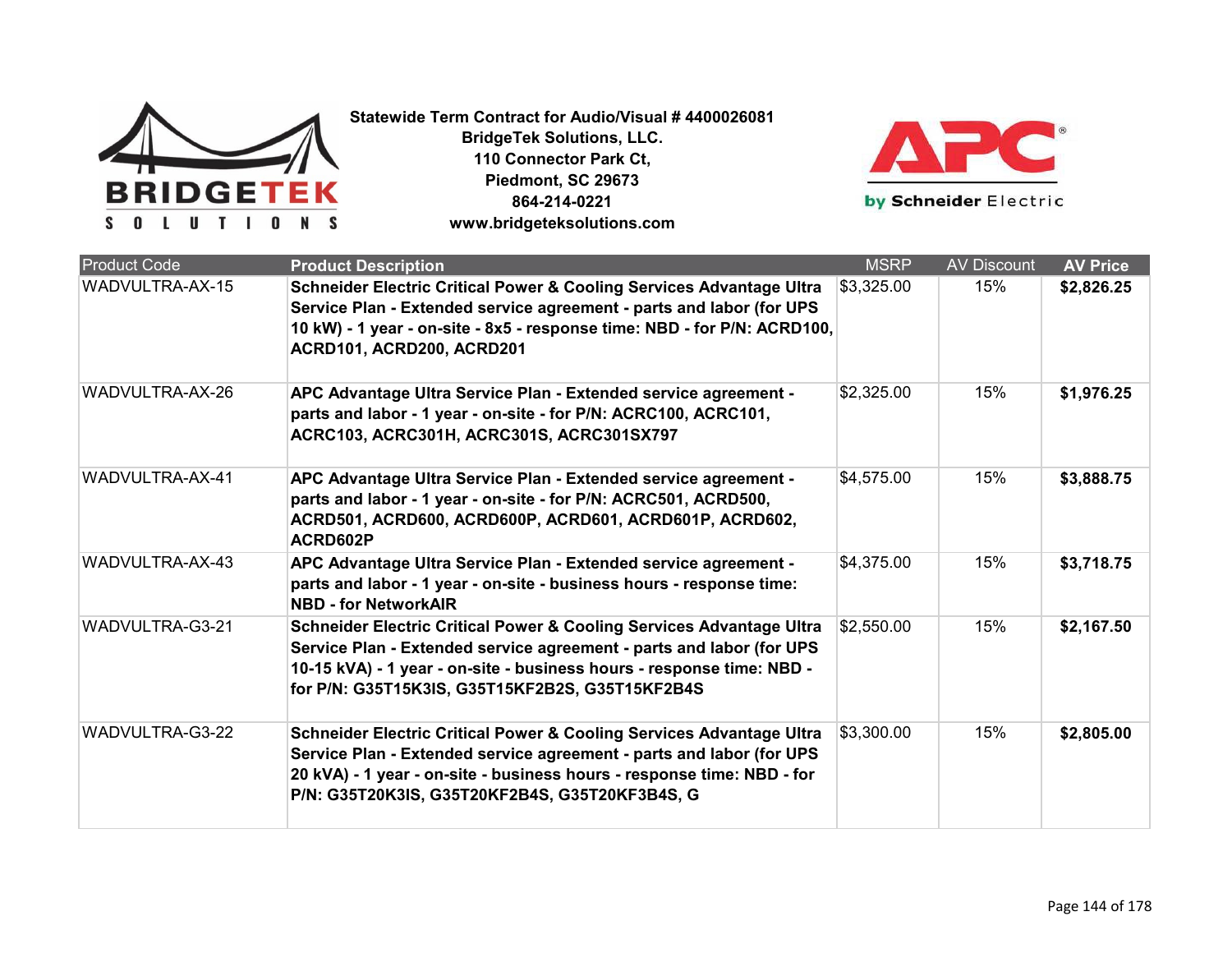



**Product Code <b>Product Description** MSRP AV Discount **AV Price** WADVULTRA-G3-23 **Schneider Electric Critical Power & Cooling Services Advantage Ultra Service Plan - Extended service agreement - parts and labor (for UPS 30 kVA) - 1 year - on-site - business hours - response time: NBD - for P/N: G35T30K3IS, G35T30KF3B4S, G35T30KF4B4S, G** \$3,775.00 15% **\$3,208.75**  WADVULTRA-G5-13 **Schneider Electric Critical Power & Cooling Services Advantage Ultra Service Plan - Extended service agreement - parts and labor (for UPS 100-130 kVA) - 1 year - on-site - business hours - response time: NBD for P/N: G55TUPM100HMS, G55TUPM120HMS, G55TUP** \$5,300.00 15% **\$4,505.00**  WADVULTRAM-PX-21 **APC Advantage Ultra Service Plan - Extended service agreement parts and labor (for products installed more than 10 years) - 1 year - onsite** \$4,675.00 15% **\$3,973.75**  WADVULTRAM-PX-24 **APC Advantage Ultra Service Plan - Extended service agreement parts and labor (for products installed more than 10 years) - 1 year - onsite - for P/N: SY40K40F, SY40K40H** \$5,375.00 15% **\$4,568.75**  WADVULTRAM-PX-34 **Schneider Electric Critical Power & Cooling Services Advantage Ultra Service Plan - Extended service agreement - parts and labor (for UPS 40 kVA) - 1 year - on-site - business hours - response time: NBD - for P/N: SY30K100F-NB, SY30K80F, SY40K100F, SY40K8** \$6,725.00 15% **\$5,716.25**  WADVULTRAM-PX-35 **APC Advantage Ultra Service Plan - Extended service agreement parts and labor (for UPS 50 kVA with 80/100 frames and/or PDU) - 1 year - on-site - for P/N: SY50K100F, SY50K100F-NB, SY50K80F, SY50K80FD, SY50K80H, SYC50K80F** \$6,825.00 15% **\$5,801.25**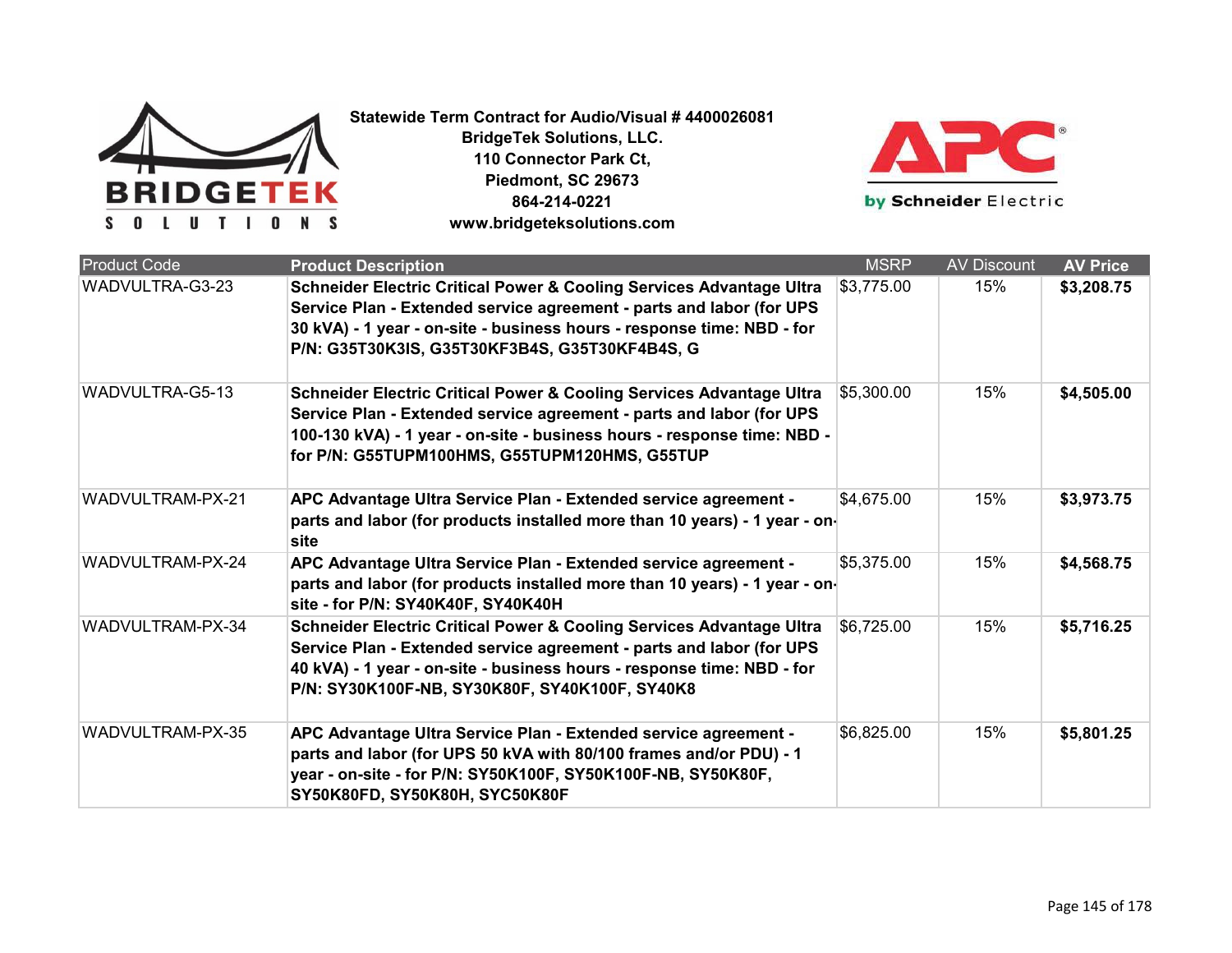



Product Code **Product Description** MSRP AV Discount **AV Price** WADVULTRAM-PX-38 **APC Advantage Ultra Service Plan - Extended service agreement parts and labor (for products installed more than 10 years) - 1 year - onsite - for P/N: SY70K80F, SY80K100F, SY80K100F-NB, SY80K80F, SY80K80FD, SY80K80H, SYC80K80F** \$7,650.00 15% **\$6,502.50**  WADVULTRA-NX-81 **Schneider Electric Critical Power & Cooling Services Advantage Ultra Service Plan - Extended service agreement - parts and labor (for UPS 250 kW with 2 first XR frames and PDU) - 1 year - on-site - business hours - response time: NBD - for P/N: SY125K250J** \$13,300.00 15% **\$11,305.00**  WADVULTRA-NX-84 **Schneider Electric Critical Power & Cooling Services Advantage Ultra Service Plan - Extended service agreement - parts and labor (for UPS 250 kW with 2 first XR frames and PDU) - 1 year - on-site - business hours - response time: NBD - for P/N: SY250K500D** \$17,400.00 15% **\$14,790.00**  WADVULTRA-PD-30 **Schneider Electric Critical Power & Cooling Services Advantage Ultra Service Plan - Extended service agreement - parts and labor (for 1/2 rack remote power panel) - 1 year - on-site - 8x5 - response time: NBD for P/N: PDPM144F, PDPM150G6F, PDPM150L6F, P** \$2,200.00 15% **\$1,870.00**  WADVULTRA-PD-50 **Schneider Electric Critical Power & Cooling Services Advantage Ultra Service Plan - Extended service agreement - parts and labor (for UPS 60kW / 150 kW with PDU) - 1 year - on-site - 8x5 - response time: NBD for P/N: PD150G6F, PDPB150G6F, PDPM100F6F-M,** \$2,425.00 15% **\$2,061.25**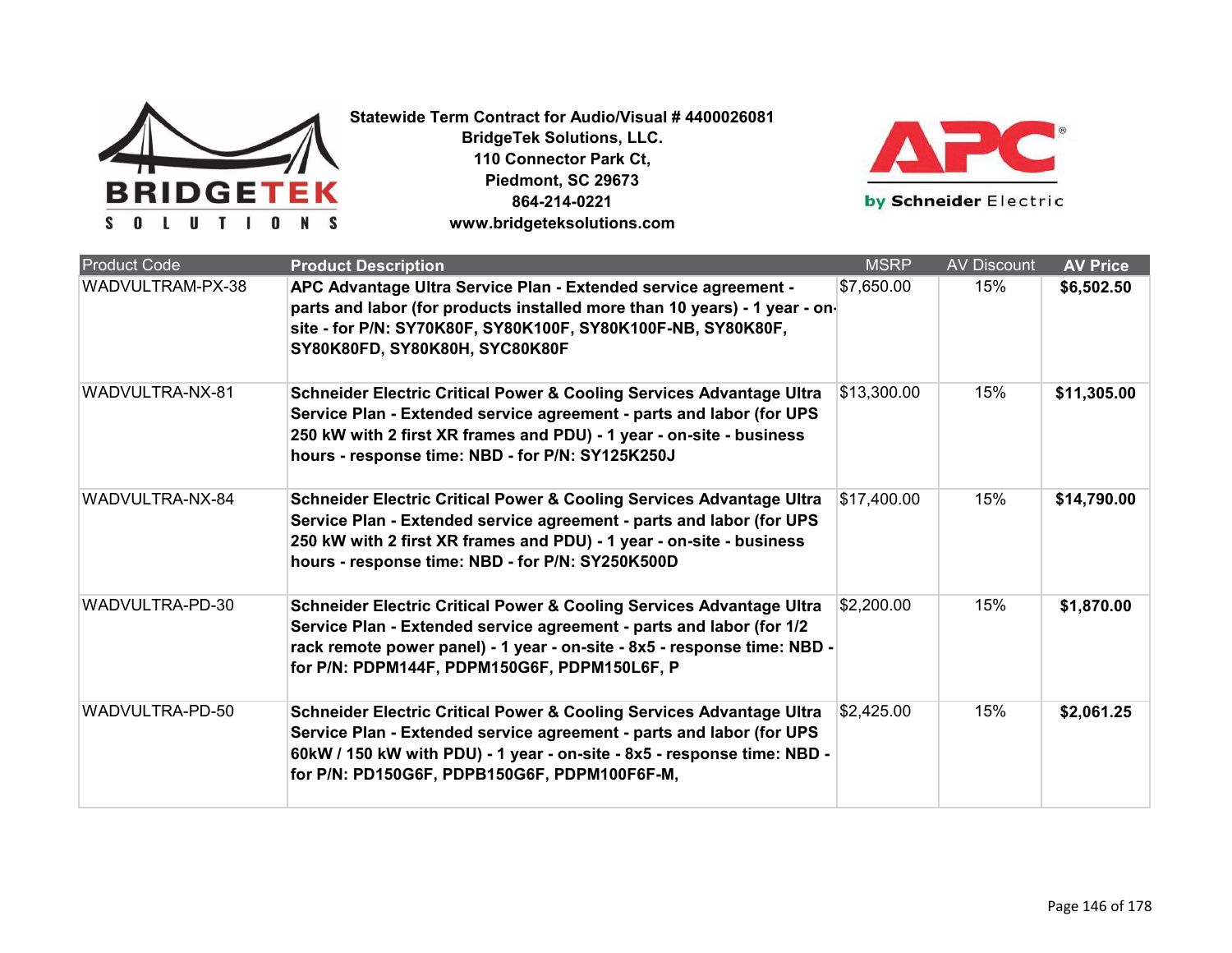



**Product Code <b>Product Description** MSRP AV Discount **AV Price** WADVULTRA-PX-21 **Schneider Electric Critical Power & Cooling Services Advantage Ultra Service Plan - Extended service agreement - parts and labor (for UPS 10-40 kVA and/or PDU) - 1 year - on-site - 8x5 - response time: NBD for P/N: ISX20K20F, ISX20K20H, SY10K40E, SY10K4** \$3,800.00 15% **\$3,230.00**  WADVULTRA-PX-22 **Schneider Electric Critical Power & Cooling Services Advantage Ultra Service Plan - Extended service agreement - parts and labor (for UPS 20-40 kVA and/or PDU) - 1 year - on-site - 8x5 - response time: NBD for P/N: SY20K40E, SY20K40F, SY20K40H** \$4,050.00 15% **\$3,442.50**  WADVULTRA-PX-23 **Schneider Electric Critical Power & Cooling Services Advantage Ultra Service Plan - Extended service agreement - parts and labor (for UPS 30-40 kVA and/or PDU) - 1 year - on-site - 8x5 - response time: NBD for P/N: SY30K40E, SY30K40F, SY30K40H** \$4,275.00 15% **\$3,633.75**  WADVULTRA-PX-24 **Schneider Electric Critical Power & Cooling Services Advantage Ultra Service Plan - Extended service agreement - parts and labor (for UPS 40 kVA and/or PDU) - 1 year - on-site - 8x5 - response time: NBD - for P/N: SY40K40F, SY40K40H** \$4,550.00 15% **\$3,867.50**  WADVULTRA-PX-31 **Schneider Electric Critical Power & Cooling Services Advantage Ultra Service Plan - Extended service agreement - parts and labor (for 10 kVA UPS and/or PDU) - 1 year - on-site - 8x5 - response time: NBD - for P/N: SY1000K1000G, SY10K100F, SY10K100F-NB, SY** \$4,900.00 15% **\$4,165.00**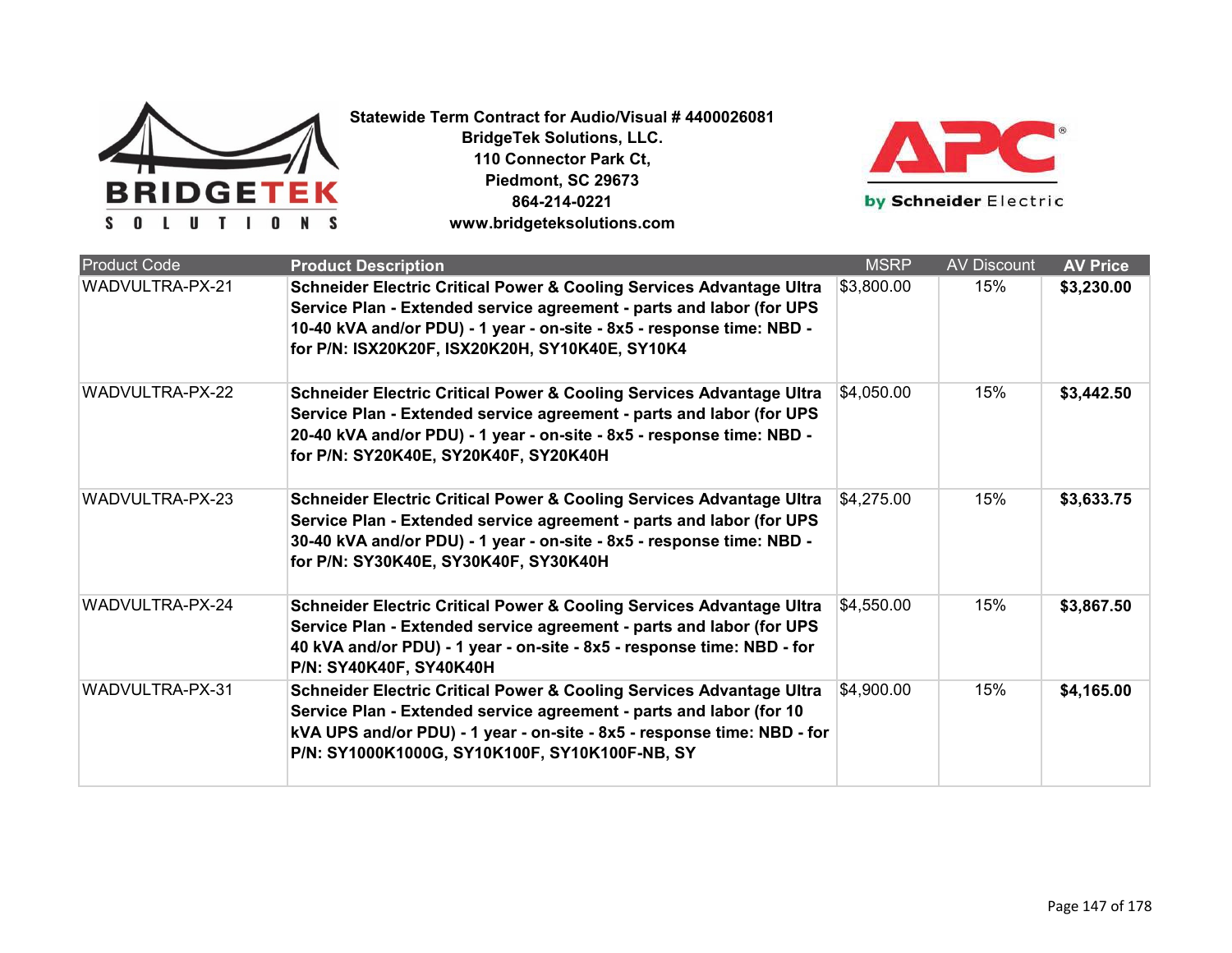



**Product Code <b>Product Description** MSRP AV Discount **AV Price** WADVULTRA-PX-34 **Schneider Electric Critical Power & Cooling Services Advantage Ultra Service Plan - Extended service agreement - parts and labor (for UPS 40-80 kVA and/or PDU) - 1 year - on-site - 8x5 - response time: NBD for P/N: SY30K100F-NB, SY30K80F, SY40K100F, SY4** \$5,475.00 15% **\$4,653.75**  WADVULTRA-PX-35 **Schneider Electric Critical Power & Cooling Services Advantage Ultra Service Plan - Extended service agreement - parts and labor (for UPS 50-80 kVA and/or PDU) - 1 year - on-site - 8x5 - response time: NBD for P/N: SY50K100F, SY50K100F-NB, SY50K80F, SY5** \$5,550.00 15% **\$4,717.50**  WADVULTRA-PX-36 **Schneider Electric Critical Power & Cooling Services Advantage Ultra Service Plan - Extended service agreement - parts and labor (for UPS 60-80 kVA and/or PDU) - 1 year - on-site - 8x5 - response time: NBD for P/N: SY60K100F, SY60K100F-NB, SY60K80F, SY6** \$5,925.00 15% **\$5,036.25**  WADVULTRA-PX-37 **Schneider Electric Critical Power & Cooling Services Advantage Ultra Service Plan - Extended service agreement - parts and labor (for UPS 70-80 kVA and/or PDU) - 1 year - on-site - 8x5 - response time: NBD for P/N: SY70K100F, SY70K100F-NB, SY70K80F, SY7** \$6,100.00 15% **\$5,185.00**  WADVULTRA-PX-38 **Schneider Electric Critical Power & Cooling Services Advantage Ultra Service Plan - Extended service agreement - parts and labor (for UPS 80 kVA and/or PDU) - 1 year - on-site - 8x5 - response time: NBD - for P/N: SY70K80F, SY80K100F, SY80K100F-NB, SY80K8** \$6,225.00 15% **\$5,291.25**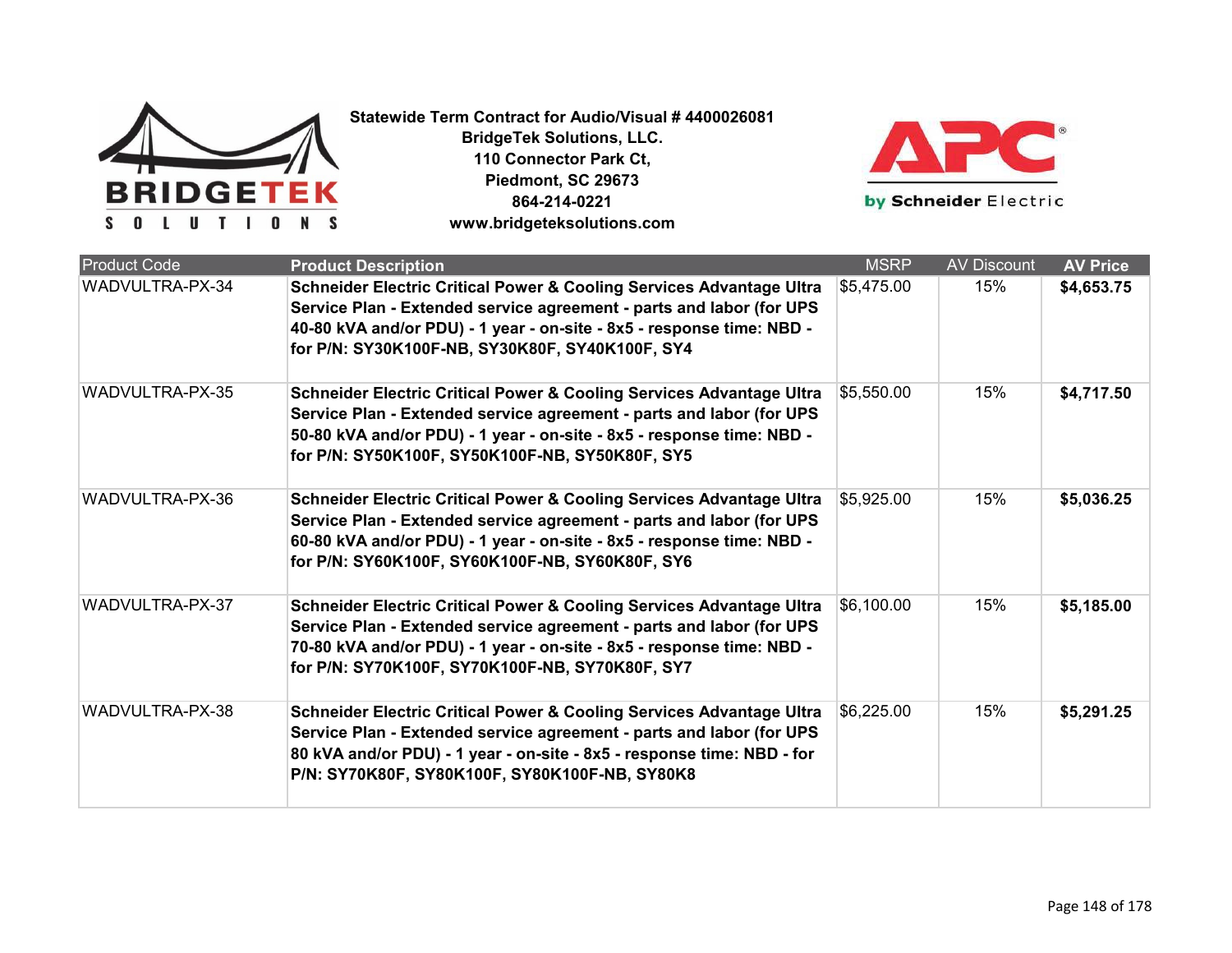



| <b>Product Code</b> | <b>Product Description</b>                                                                                                                                                                                                                                            | <b>MSRP</b> | <b>AV Discount</b> | <b>AV Price</b> |
|---------------------|-----------------------------------------------------------------------------------------------------------------------------------------------------------------------------------------------------------------------------------------------------------------------|-------------|--------------------|-----------------|
| WADVULTRA-PX-39     | Schneider Electric Critical Power & Cooling Services Advantage Ultra<br>Service Plan - Extended service agreement - parts and labor (for UPS<br>90 kVA 100 and/or PDU) - 1 year - on-site - business hours - response<br>time: NBD - for P/N: SY90K100F, SY90K100F-NB | \$6,725.00  | 15%                | \$5,716.25      |
| WADVULTRA-PX-41     | Schneider Electric Critical Power & Cooling Services Advantage Ultra<br>Service Plan - Extended service agreement - parts and labor (for UPS<br>100 kVA and/or PDU) - 1 year - on-site - business hours - response<br>time: NBD - for P/N: SY100K100F, SY100K100F-NB  | \$7,150.00  | 15%                | \$6,077.50      |
| <b>WAOTCOOLROW</b>  | Advanced Operator Training for In-Row Cooling - lectures and labs -<br>on-site                                                                                                                                                                                        | \$5,325.00  | 15%                | \$4,526.25      |
| WAOT-PX-00          | Advanced Operator Training for Symmetra PX 20 - 80 - lectures and<br>labs - up to 6 students                                                                                                                                                                          | \$5,325.00  | 15%                | \$4,526.25      |
| WASSEM5X8-3R-PX-10  | APC Scheduled Assembly Service 5X8 - Installation - on-site - 8x5                                                                                                                                                                                                     | \$879.00    | 15%                | \$747.15        |
| WASSEM5X8-5R-PX-20  | APC Scheduled Assembly Service 5X8 - Installation - on-site - 8x5 - for \$2,300.00<br>P/N: AR3003, AR3003SP, AR3006, AR3006SP, AR3103, AR3103SP,<br>AR3106, AR3106SP, AR9300SP                                                                                        |             | 15%                | \$1,955.00      |
| WASSEM5X8-AX-14     | APC Scheduled Assembly Service and Start-Up Service - Installation -<br>on-site - 8x5 - for P/N: ACSC100, ACSC101, RACSC101, RACSC101E,<br>RACSC112, RACSC112E, RACSC201, RACSC201E                                                                                   | \$1,875.00  | 15%                | \$1,593.75      |
| WASSEM5X8-AX-15     | APC Scheduled Assembly Service 5X8 - Installation - on-site - 8x5 - for \$1,250.00<br>P/N: ACRD100, ACRD101, ACRD200, ACRD201                                                                                                                                         |             | 15%                | \$1,062.50      |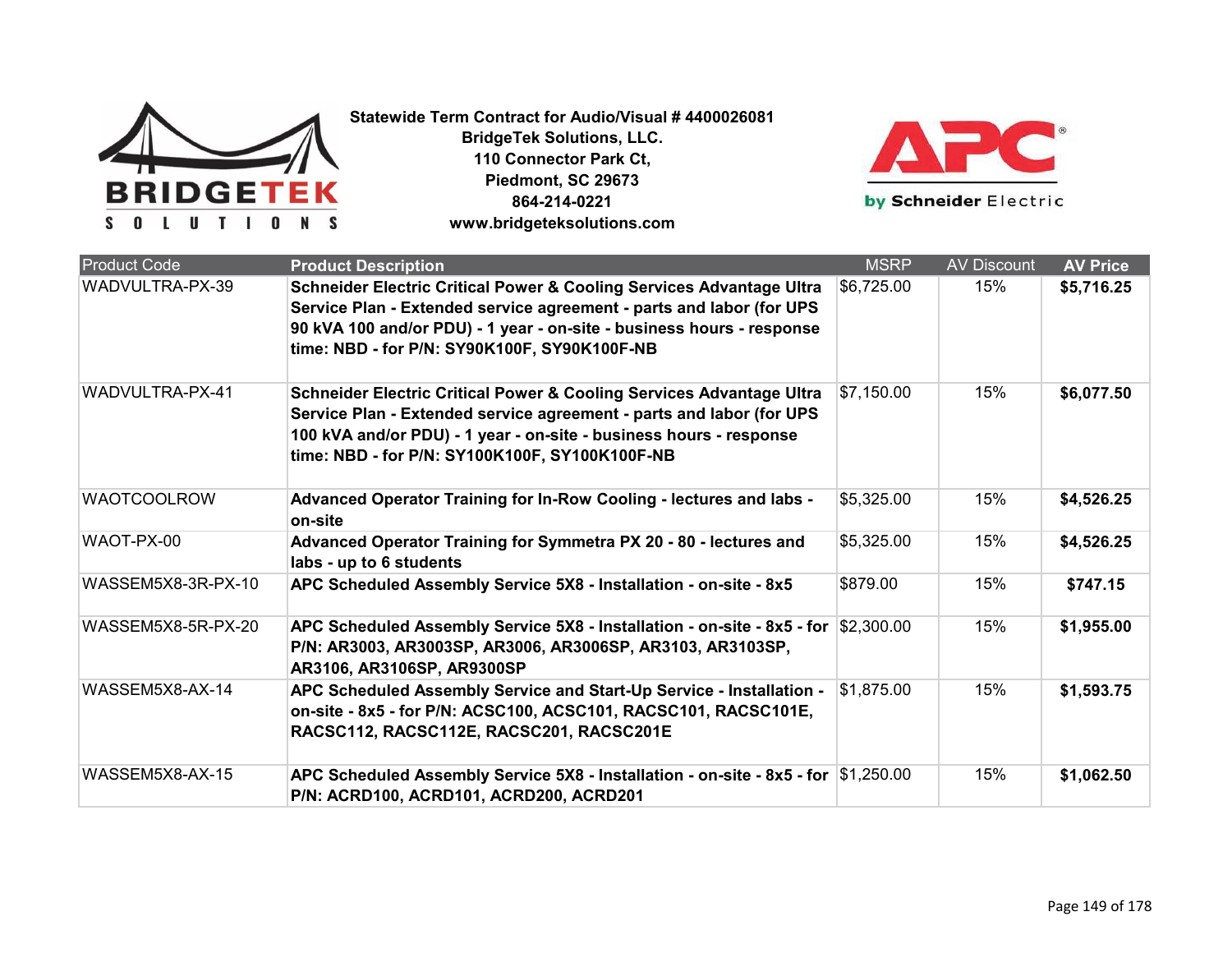



Product Code **Product Description** MSRP AV Discount **AV Price** WASSEM5X8-AX-22 **APC Scheduled Assembly Service - Installation - on-site - 8x5 - for P/N:**  \$1,725.00 15% **\$1,466.25 ACRC500, ACRC501, ACRC502, ACRC600, ACRC600P, ACRC601, ACRC601P, ACRC602, ACRC602P** WASSEMEXBAT-LB-02 **APC Assembly Service - Installation (for 1 Li-ion Battery Cabinet with (2) Battery Modules) - 8x5 - for P/N: LIBSESMG13UL, LIBSESMG16UL, LIBSESMG17UL, LIBSMG95OUL1PH, LIBSMG95SUL, LIBSMG95SUL1PH** \$3,275.00 15% **\$2,783.75**  WASSEMEXBAT-PX-23 **APC Scheduled Assembly Service - Installation - on-site - 24x7 - for P/N: SY30K40E, SY30K40F, SYCFXR8, SYCFXR8-8, SYCFXR8S** \$1,825.00 15% **\$1,551.25**  WASSEMNB-NB-10 APC Scheduled Assembly Service - Installation - on-site - 24x7 \$359.99 15% \$305.99 WASSEMUPS-3R-SB-00 **APC Scheduled Assembly Service and Start-Up Service - Installation on-site - for P/N: SMX48RMBP2US, SRT10KXLJ, SRT192BP2J, SRT192BP2US, SRT48BPJ, SRT8KXLJ, SRTG5KXLT** \$1,325.00 15% **\$1,126.25**  WASSEMUPS-3R-SY-00 **APC Scheduled Assembly Service and Start-Up Service - Installation on-site - for P/N: SYA12K16RMICH, SYA8K16PX798, SYA8K8PX798, SYAF16KBXRMT, SYH6K6T, SYP12K12RMT-2TF2** \$1,775.00 15% **\$1,508.75**  WASSEMUPS5X8-PX-21 **APC Scheduled Assembly Service - Installation (for UPS 40 kVA and/or** \$1,725.00 **PDU) - on-site - 8x5 - for P/N: ISX20K20F, SY10K40E, SY10K40H, SY20K40E, SY20K40H, SY30K40E, SY30K40H, SY40K40H** \$1,725.00 15% **\$1,466.25**  WBEXTWAR1YR-AC-01 **APC Extended Warranty (Renewal or High Volume) - Extended service**  \$44.99 15% **\$38.24 agreement - 1 year - for P/N: AP6201CH, AP6221CH, AP6351CH, AP6451CH, AP6453CH, KVM-DVIVMCAC, KVM-HDMIVMCAC**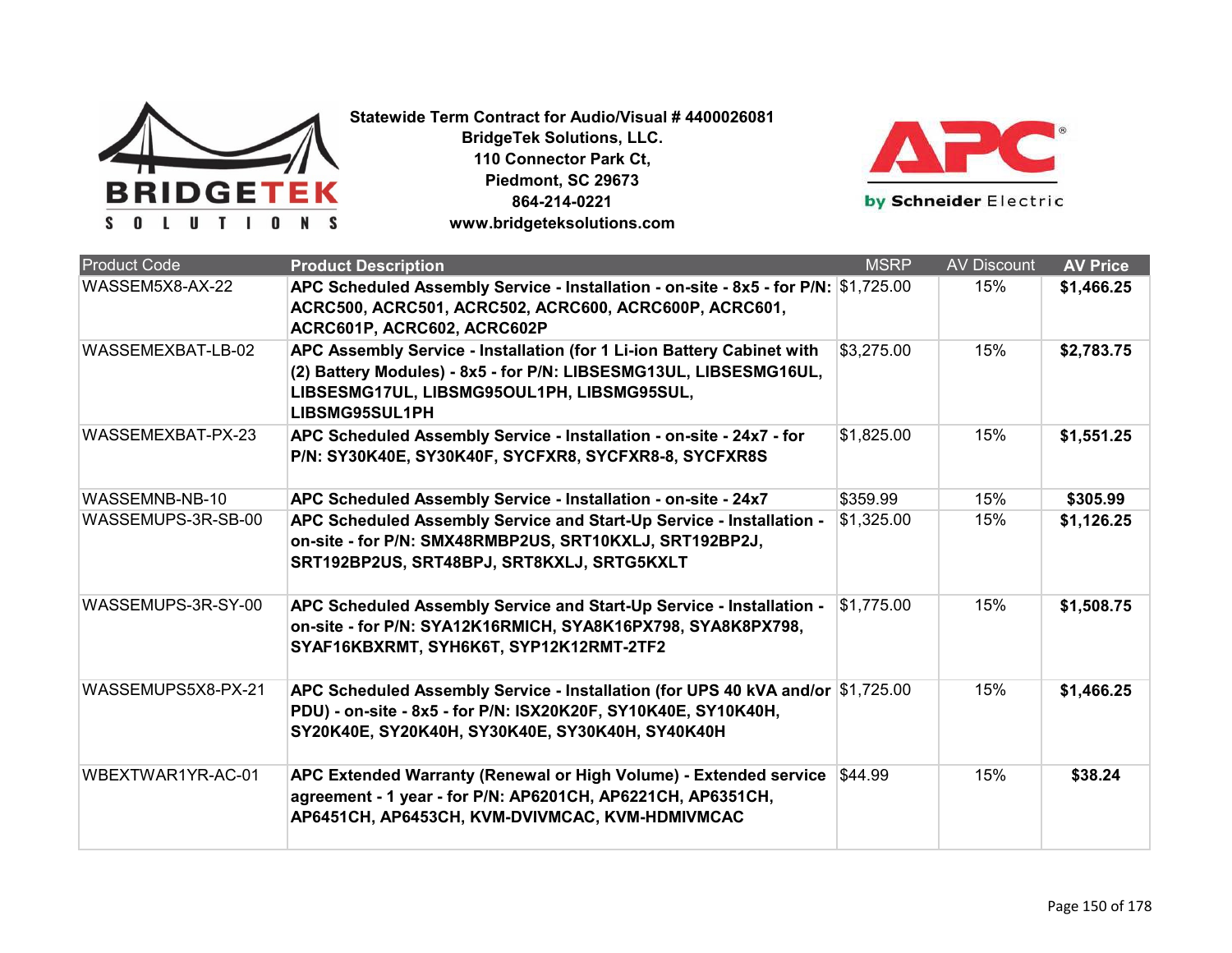



Product Code **Product Description** MSRP AV Discount **AV Price** WBEXTWAR1YR-AC-02 **APC Extended Warranty (Renewal or High Volume) - Extended service**  \$59.99 15% **\$50.99 agreement - 1 year - for P/N: AP4421, AP4433, AP7800B, AP7801B, AP7802B, AP7821B, AP7850B, AP7901B, APF8000** WBEXTWAR1YR-AC-03 **APC Extended Warranty (Renewal or High Volume) - Extended service agreement - 1 year - for P/N: AP4423, AP4424, AP4430, AP4431, AP4432, AP4434, AP4450, AP4452, AP4452J, AP4453** \$99.99 15% **\$84.99**  WBEXTWAR1YR-AC-04 **|APC Extended Warranty (Renewal or High Volume) - Extended service \$189.99 | 15% | \$161.49 agreement - 1 year - for P/N: AP7899B, AP7968B, AP7998B, AP8461, AP8481, AP8966, AP8967, GVX1250K1500HS, SRT10KRMTF** WBEXTWAR1YR-NB-07 **|APC Extended Warranty - Extended service agreement - parts - 1 year - \$719.00 | 15% | \$611.15 shipment - response time: NBD - for P/N: AP9335TH, NBPD0165, NBRK0750** WBEXTWAR1YR-SP-01 **APC Extended Warranty Service Pack - Technical support - phone consulting - 1 year - 24x7 - for P/N: BGM1500, BGM1500B, BV1000, BV800, BVN650M1, BVN650M1-CA, BVN900M1, BVN900M1-CA** \$44.99 15% **\$38.24**  WBEXTWAR1YR-SP-02 **APC Extended Warranty Service Pack - Technical support - phone consulting - 1 year - 24x7 - for P/N: SMX1000C, SMX48RMBP2US, SMX750C, SRT1000RMXLI-NC, SRT48BPJ, SRT72BPJ, SRT72RMBPUS** \$44.99 15% **\$38.24**  WBEXTWAR1YR-SP-03 **APC Extended Warranty Service Pack - Technical support - phone consulting - 1 year - 24x7 - for P/N: SMT1500I-AR, SMT1500R2I-AR, SMT2200I-AR, SMX1500RM2UC, SRT1000XLJ, SRTG192XLBP4** \$79.99 15% **\$67.99**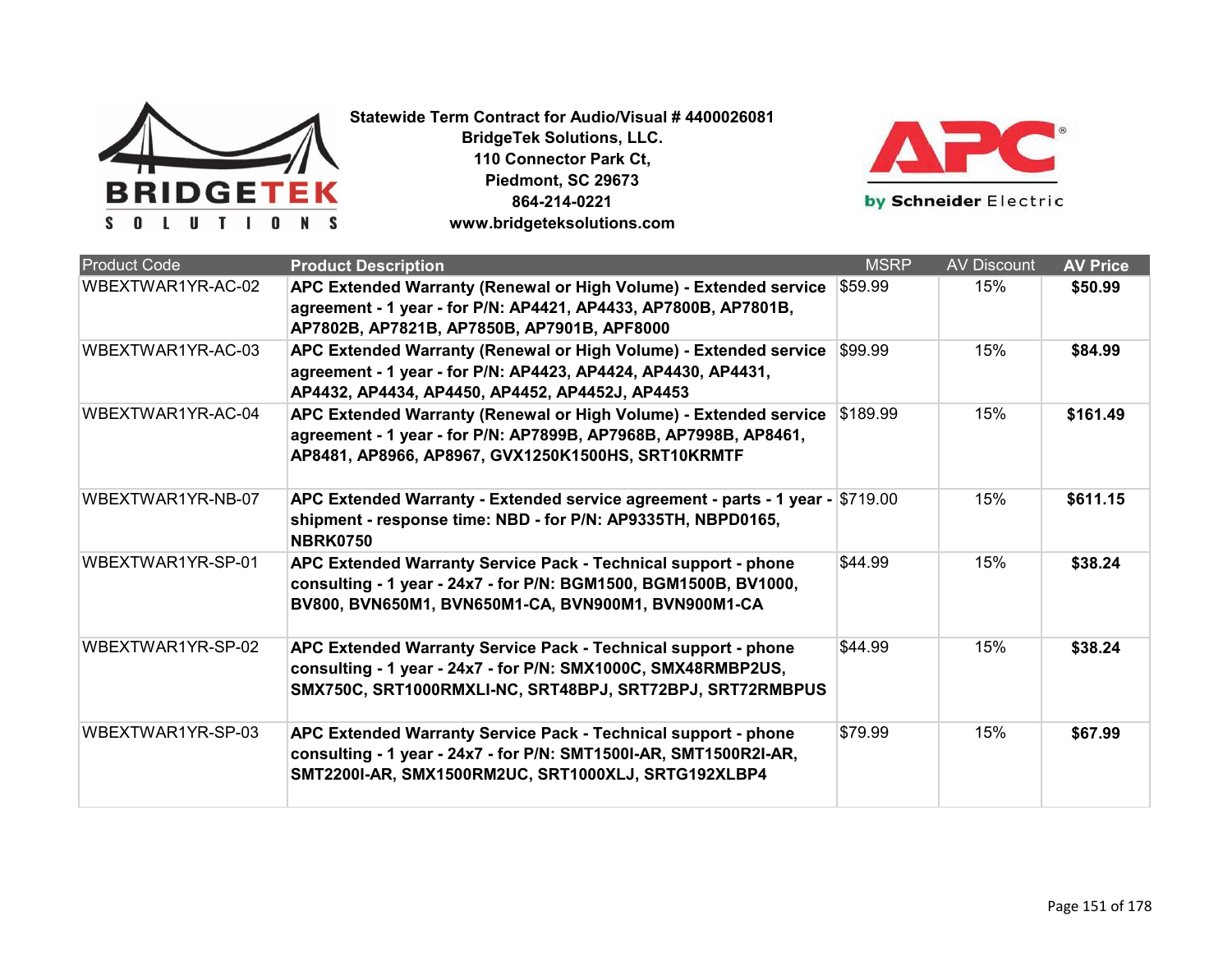



Product Code **Product Description** MSRP AV Discount **AV Price** WBEXTWAR1YR-SP-04 **APC Extended Warranty Service Pack - Technical support - phone consulting - 1 year - 24x7 - for P/N: SRT1500XLJ, SRT192BP2J, SRT192BP2US, SRT192BPUS, SRT96BPJ, SRT96RMBPUS, XU2K0LLXXRCC** \$149.99 15% **\$127.49**  WBEXTWAR1YR-SP-05 **APC Extended Warranty Service Pack - Technical support - phone consulting - 1 year - 24x7 - for P/N: SRT2400XLJ, SRT3000XLA-TW, SRT3000XLTW, SRT5KRMXLW-TW, SRT6KXLTUS, SRT6KXLTW** \$279.99 15% **\$237.99**  WBEXTWAR1YR-SP-06 **APC Extended Warranty Service Pack - Technical support - phone consulting - 1 year - 24x7 - for P/N: SRT10KXLJ, SRT10KXLTUS, SRT10KXLTW, SRT10RMXLIX806, SRT8KXLJ, SRT8KXLTUS, SRTG5KXLT** \$559.00 15% **\$475.15**  WBEXTWAR1YR-SP-07 **APC Extended Warranty Service Pack - Technical support - phone consulting - 1 year - 24x7 - for P/N: SURT15KRMXLT-TF5, SYA12K16ICH, SYA12K16RMICH, SYA16K16ICH, SYA8K16ICH, SYA8K16RMICH** \$919.00 15% **\$781.15**  WBEXTWAR1YR-SP-08 **APC Extended Warranty Service Pack - Technical support - phone consulting - 1 year - 24x7 - for P/N: SURT20KRMXLT-TF5, SYA12K16IXRCH, SYA16K16IXRCH, SYA16K16RMICH, SYAF16KRMICH** \$1,300.00 15% **\$1,105.00**  WBEXTWAR3YR-NB-07 **APC Extended Warranty - Extended service agreement (extension) parts - 3 years (years: 3rd - 5th) - shipment - response time: NBD - for P/N: AP9335TH, NBPD0165, NBRK0750** \$1,750.00 15% **\$1,487.50**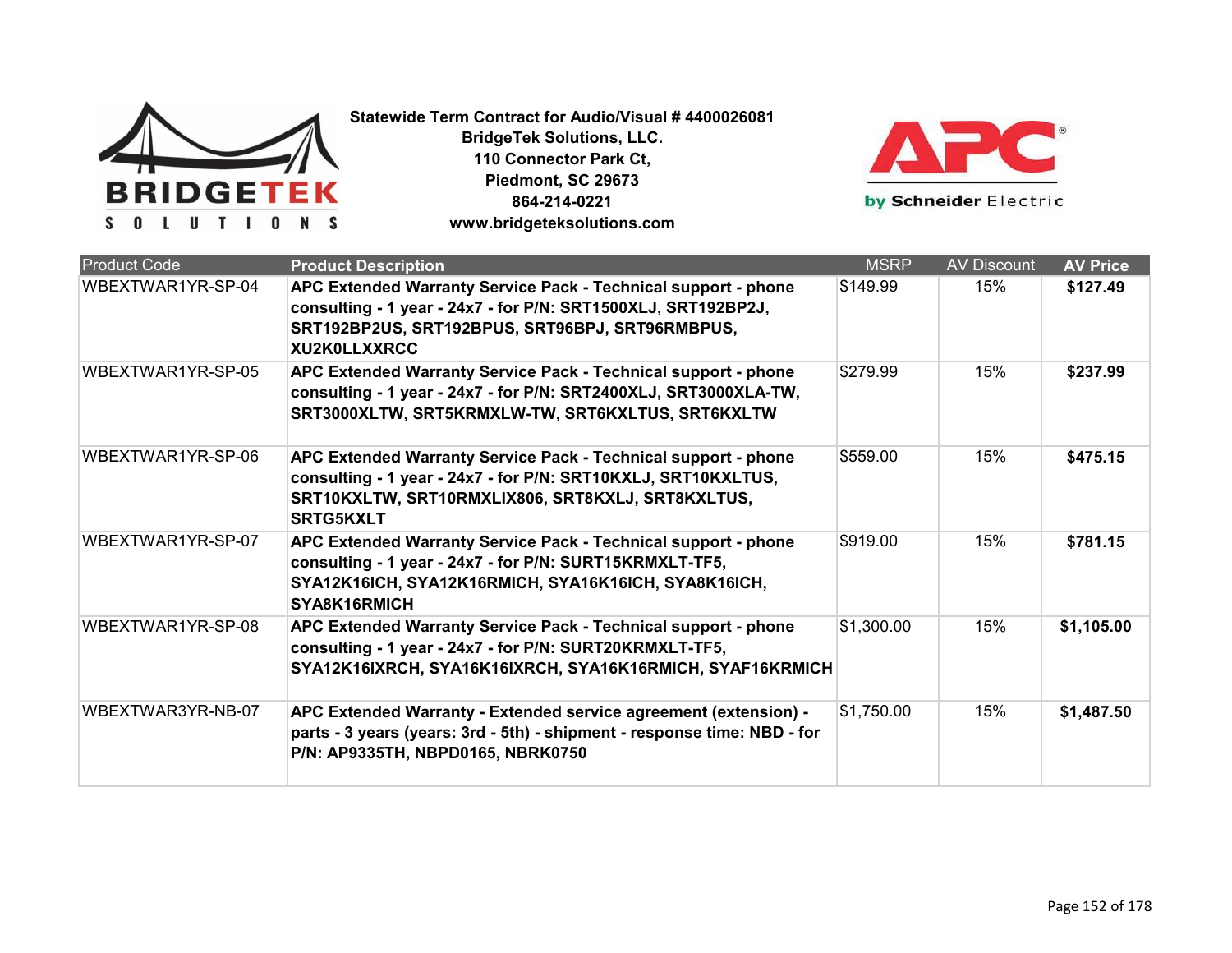



Product Code **Product Description** MSRP AV Discount **AV Price** WBEXTWAR3YR-SP-01 **APC Extended Warranty Service Pack - Technical support - phone consulting - 3 years - 24x7 - for P/N: BE670M1, BE850G2, BR1200SI, BR1600MI, BR1600SI, BR900MI, BV1000, BV650, BV800** \$89.99 15% **\$76.49**  WBEXTWAR3YR-SP-02 **APC Extended Warranty Service Pack - Technical support - phone consulting - 3 years - 24x7 - for P/N: SMX1000C, SMX48RMBP2US, SMX750C, SRT1000RMXLI-NC, SRT48BPJ, SRT72BPJ, SRT72RMBPUS** \$119.99 15% **\$101.99**  WBEXTWAR3YR-SP-03 **APC Extended Warranty Service Pack - Technical support - phone consulting - 3 years - 24x7 - for P/N: SMT1000R2I-AR, SMT1500I-AR, SMT1500R2I-AR, SMT2200I-AR, SMX1500RM2UC, SRT1000XLJ** \$169.99 15% **\$144.49**  WBEXTWAR3YR-SP-04 **APC Extended Warranty Service Pack - Technical support - phone consulting - 3 years - 24x7 - for P/N: SRT1500XLJ, SRT192BP2J, SRT192BP2US, SRT192BPUS, SRT96BPJ, SRT96RMBPUS, XU2K0LLXXRCC** \$329.99 15% **\$280.49**  WBEXTWAR3YR-SP-05 **APC Extended Warranty Service Pack - Technical support - phone consulting - 3 years - 24x7 - for P/N: SRT2400XLJ, SRT3000XLA-TW, SRT3000XLTW, SRT5KRMXLW-TW, SRT6KXLTUS, SRT6KXLTW** \$639.00 15% **\$543.15**  WBEXTWAR3YR-SP-06 **APC Extended Warranty Service Pack - Technical support - phone consulting - 3 years - 24x7 - for P/N: SRT10KXLJ, SRT10KXLTUS, SRT10KXLTW, SRT10RMXLIX806, SRT8KXLJ, SRT8KXLTUS, SRTG5KXLT** \$1,275.00 15% **\$1,083.75**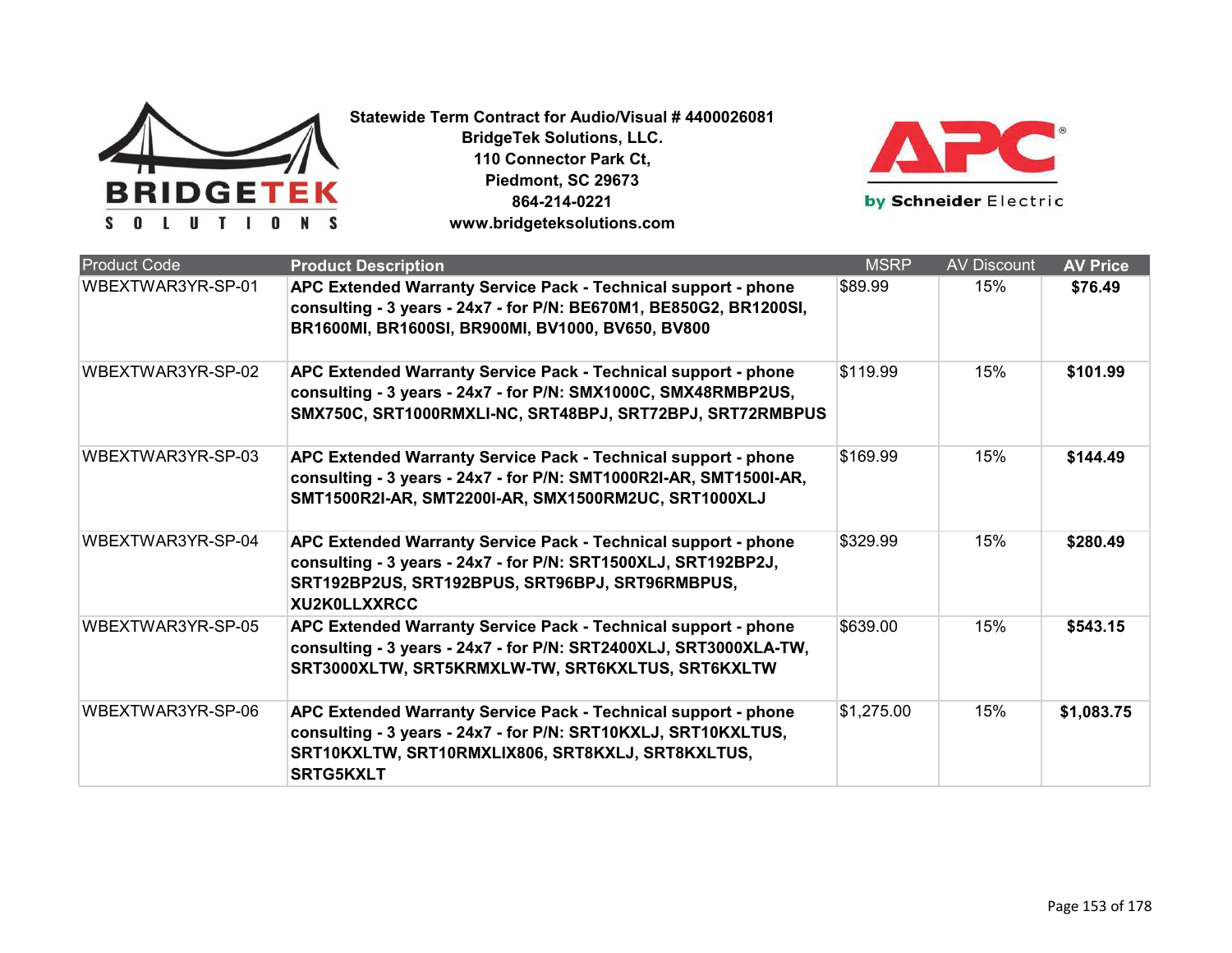



Product Code **Product Description** MSRP AV Discount **AV Price** WBEXTWAR3YR-SP-07 **APC Extended Warranty Service Pack - Technical support - phone consulting - 3 years - 24x7 - for P/N: SURT15KRMXLT-TF5, SYA12K16ICH, SYA12K16RMICH, SYA16K16ICH, SYA8K16ICH, SYA8K16RMICH** \$2,125.00 15% **\$1,806.25**  WBEXTWAR3YR-SP-08 **APC Extended Warranty Service Pack - Technical support - phone consulting - 3 years - 24x7 - for P/N: SURT20KRMXLT-TF5, SYA12K16IXRCH, SYA16K16IXRCH, SYA16K16RMICH, SYAF16KRMICH** \$2,950.00 15% **\$2,507.50**  WBPMV-UP-01 **APC Battery Preventive Maintenance - Technical support - preventive maintenance - on-site - business hours - for P/N: GVSUPS50KRFS, GVSUPS50KRGS, GVSUPS60KFS, GVSUPS60KRGS, GVSUPS75KFS, GVSUPS80KRGS** \$18.99 15% **\$16.14**  WCAM1YR10 **APC Software Maintenance Contract - Technical support - for APC Capacity Manager - 10 racks - phone consulting - 1 year** \$759.00 15% **\$645.15**  WCAM3YR10 **APC Software Maintenance Contract - Technical support - for APC Capacity Manager - 10 racks - phone consulting - 3 years** \$1,700.00 15% **\$1,445.00**  WCHM3YR10 **APC Software Maintenance Contract - Technical support - for APC InfraStruXure Change - 10 racks - phone consulting - 3 years** \$1,525.00 15% **\$1,296.25**  WCONFIG1NB-NB-10 **Netbotz Configuration Service - Configuration - travel expense coverage - on-site - business hours - for P/N: NBRK0250, NBRK0750, NBWL0755, NBWL0756** \$4,925.00 15% **\$4,186.25**  WDCE1YR1000N-DIGI **APC Software Maintenance Contract - Technical support - for StruxureWare Data Center Expert - 1000 nodes - phone consulting - 1 year - 24x7** \$7,975.00 15% **\$6,778.75**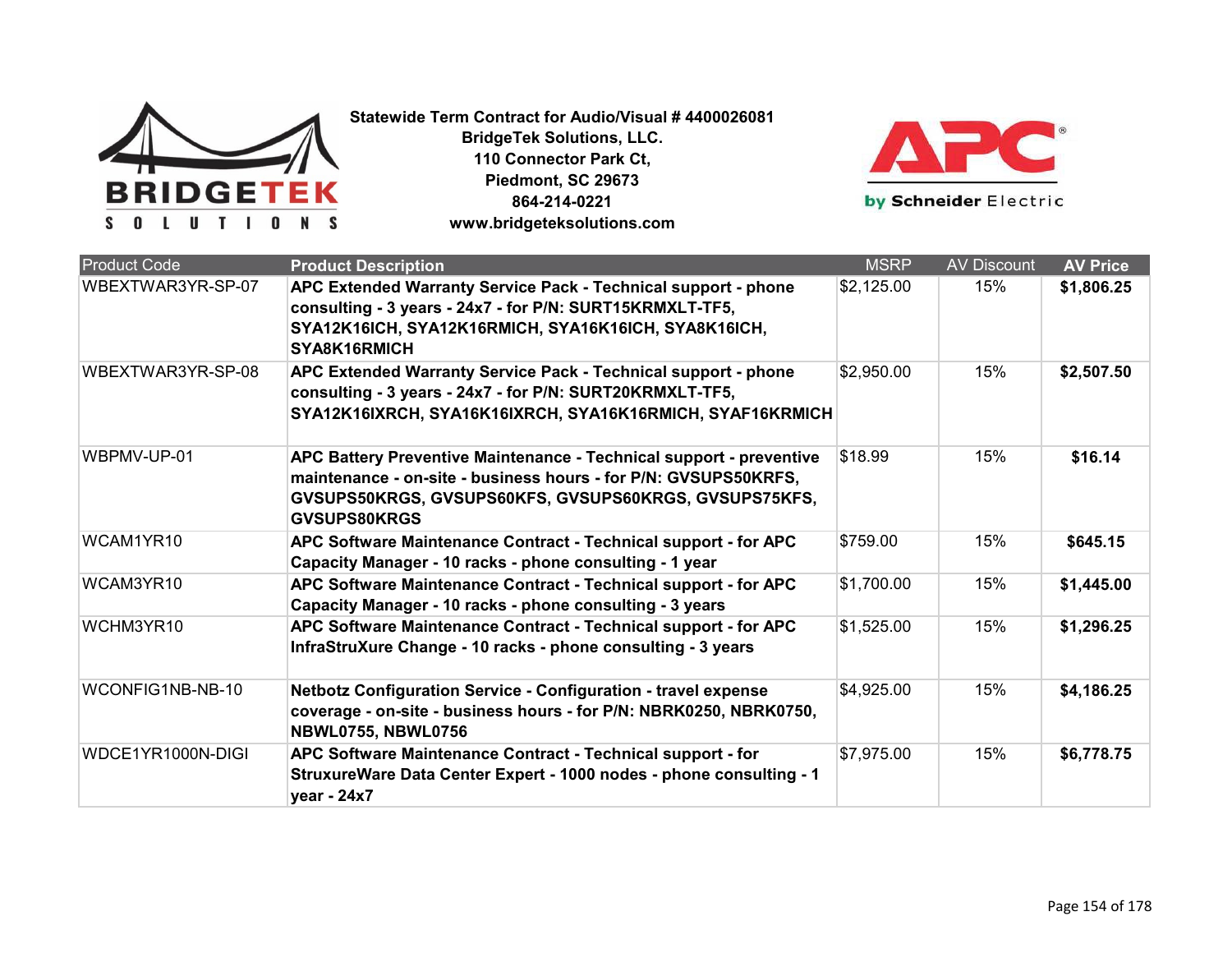



Product Code **Product Description** MSRP AV Discount **AV Price** WDCE1YR25N-DIGI **APC Software Maintenance Contract - Technical support - for StruxureWare Data Center Expert - 25 nodes - phone consulting - 1 year - 24x7** \$379.99 15% **\$322.99**  WDCE1YR500N-DIGI **APC Software Maintenance Contract - Technical support - for StruxureWare Data Center Expert - 500 nodes - phone consulting - 1 year - 24x7** \$4,575.00 15% **\$3,888.75**  WDCE3YR25N-DIGI **APC Software Maintenance Contract - Technical support - for StruxureWare Data Center Expert - 25 nodes - phone consulting - 3 years - 24x7** \$889.00 15% **\$755.65**  WEXTWAR1YR-AX-11 **APC Extended Warranty - Extended service agreement - parts - 1 year -**  \$149.99 15% **\$127.49 shipment - 8x5 - response time: NBD - for P/N: ACF115, ACF127, ACF136, ACF400, ACF402, ACOA501, ACPSC2000, ACPSC3000, ACPSC3500** WEXTWAR1YR-SP-01 **APC Extended Warranty Renewal - Technical support (renewal) phone consulting - 1 year - 24x7 - for P/N: BGM1500, BGM1500B, BV1000, BV800, BVN650M1, BVN650M1-CA, BVN900M1, BVN900M1-CA** \$59.99 15% **\$50.99**  WEXTWAR1YR-SP-02 **APC Extended Warranty Renewal - Technical support (renewal) phone consulting - 1 year - 24x7 - for P/N: SMX1000C, SMX48RMBP2US, SMX750C, SMX750CNC, SRT48BPJ, SRT72BPJ, SRT72RMBPUS** \$59.99 15% **\$50.99**  WEXTWAR1YR-SP-03 **APC Extended Warranty Renewal - Technical support (renewal) phone consulting - 1 year - 24x7 - for P/N: SMT1500R2I-AR, SMT2200I-AR, SMX1500RM2UC, SMX1500RM2UCNC, SRT1000XLJ, SRTG192XLBP4** \$99.99 15% **\$84.99**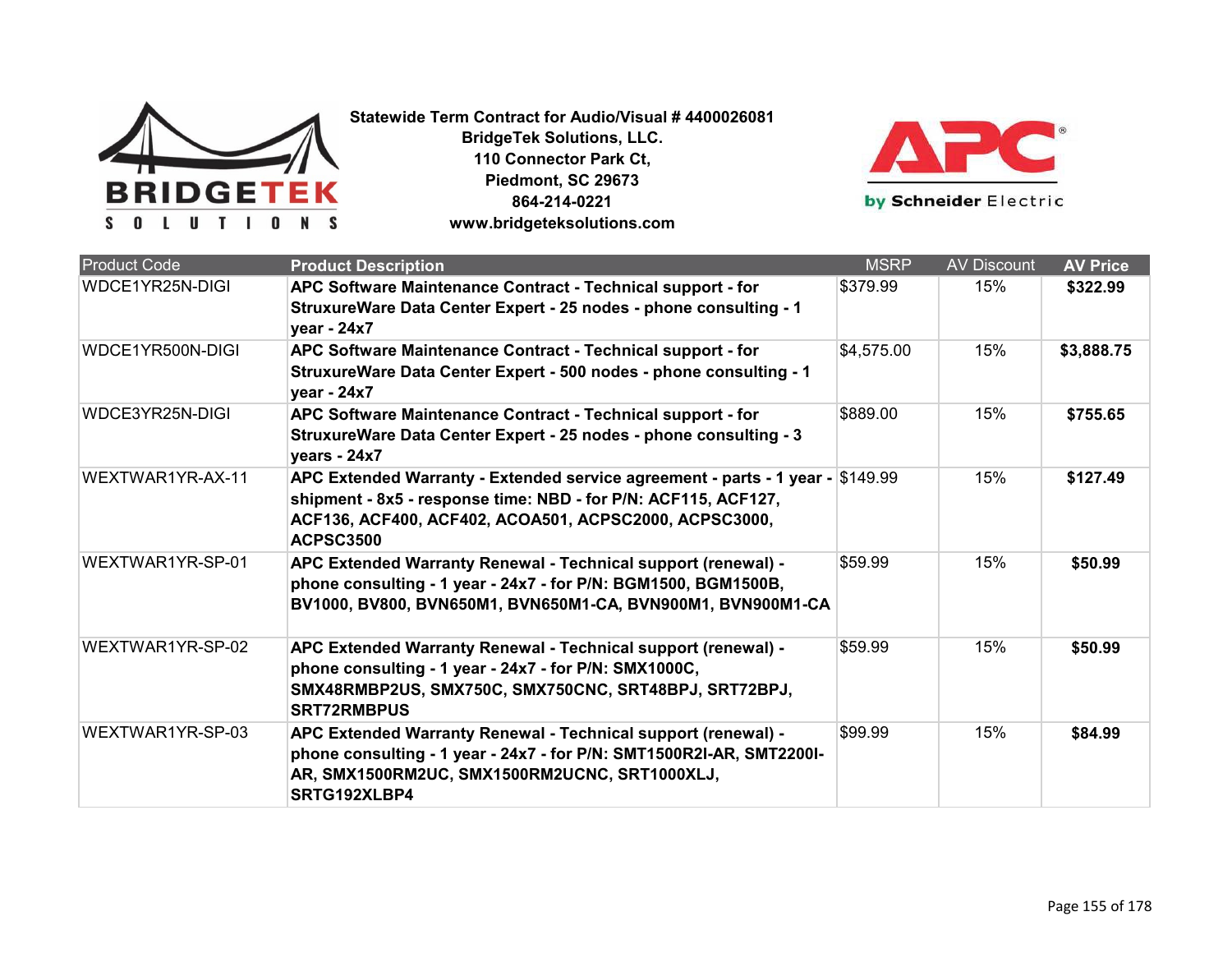



Product Code **Product Description** MSRP AV Discount **AV Price** WEXTWAR1YR-SP-04 **APC Extended Warranty Renewal - Technical support (renewal) phone consulting - 1 year - 24x7 - for P/N: SRT1500XLJ, SRT192BP2J, SRT192BP2US, SRT192BPUS, SRT96BPJ, SYPM4KPX424, XU2K0LLXXRCC** \$179.99 15% **\$152.99**  WEXTWAR1YR-SP-05 **APC Extended Warranty Renewal - Technical support (renewal) phone consulting - 1 year - 24x7 - for P/N: SRT2400XLJ, SRT3000XLA-TW, SRT3000XLTW, SRT5KRMXLW-TW, SRT6KXLTUS, SRT6KXLTW** \$349.99 15% **\$297.49**  WEXTWAR1YR-SP-06 **APC Extended Warranty Renewal - Technical support (renewal) phone consulting - 1 year - 24x7 - for P/N: SRT10KXLJ, SRT10KXLTUS, SRT10KXLTW, SRT10RMXLIX806, SRT8KXLJ, SRT8KXLTUS, SRTG5KXLT** \$689.00 15% **\$585.65**  WEXTWAR1YR-SP-07 **APC Extended Warranty Renewal - Technical support (renewal) phone consulting - 1 year - 24x7 - for P/N: SYA12K16ICH, SYA12K16RMICH, SYA8K16ICH, SYA8K16PX798, SYA8K16RMICH, SYA8K8PX798** \$1,150.00 15% **\$977.50**  WEXTWAR1YR-SP-08 **APC Extended Warranty Renewal - Technical support (renewal) phone consulting - 1 year - 24x7 - for P/N: SURT20KRMXLT-TF5, SYA12K16IXRCH, SYA16K16IXRCH, SYA16K16RMICH, SYAF16KRMICH** \$1,600.00 15% **\$1,360.00**  WEXTWAR3YR-SP-01 **APC Extended Warranty Renewal - Technical support (renewal) phone consulting - 3 years - 24x7 - for P/N: BE670M1, BE850G2, BR1200SI, BR1600MI, BR1600SI, BR900MI, BV1000, BV650, BV800** \$109.99 15% **\$93.49**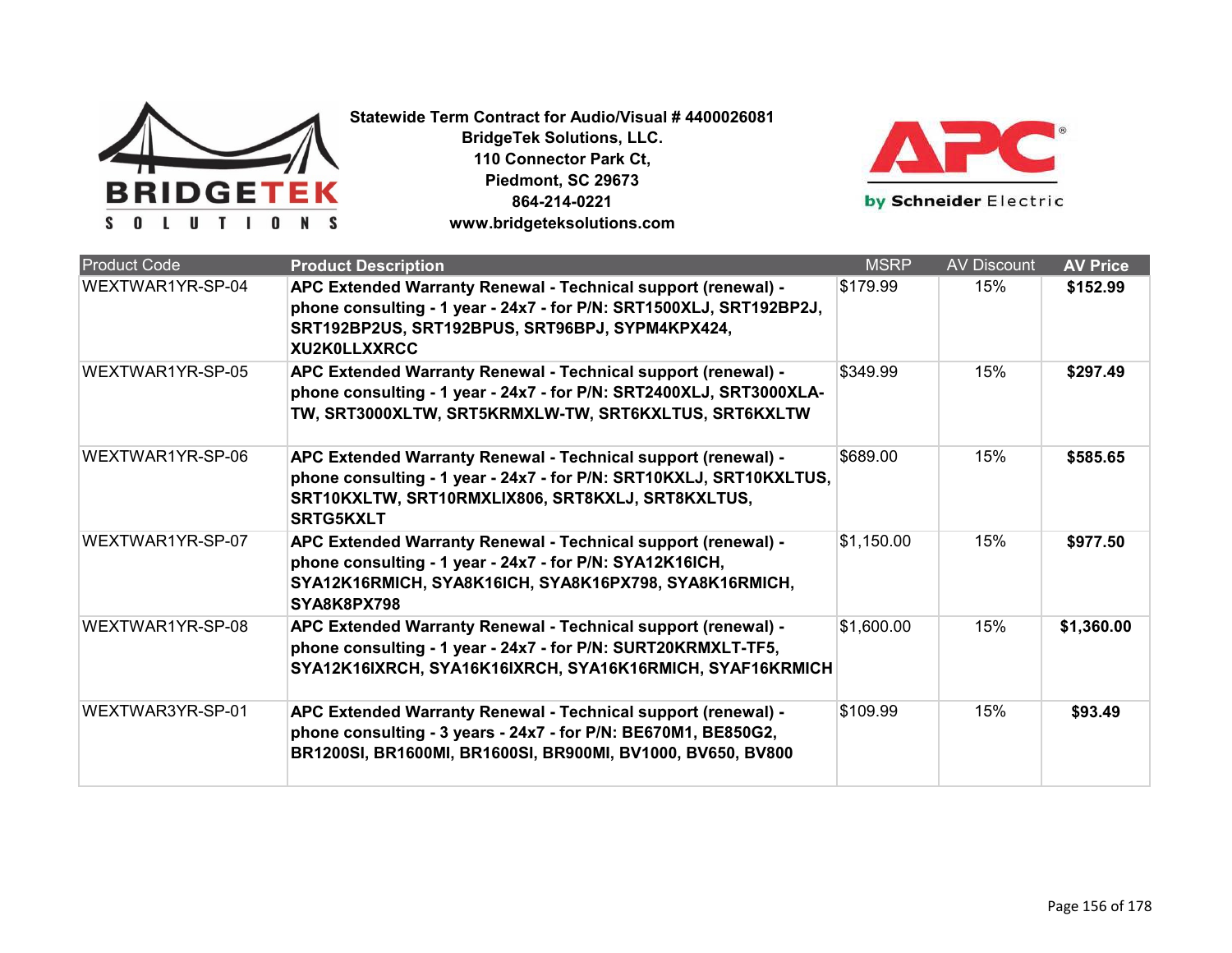



Product Code **Product Description** MSRP AV Discount **AV Price** WEXTWAR3YR-SP-02 **APC Extended Warranty Renewal - Technical support (renewal) phone consulting - 3 years - 24x7 - for P/N: SMX1000C, SMX48RMBP2US, SMX750C, SMX750CNC, SRT48BPJ, SRT72BPJ, SRT72RMBPUS** \$149.99 15% **\$127.49**  WEXTWAR3YR-SP-03 **APC Extended Warranty Renewal - Technical support (renewal) phone consulting - 3 years - 24x7 - for P/N: SMT1500I-AR, SMT1500R2I-AR, SMT2200I-AR, SMX1500RM2UC, SMX1500RM2UCNC, SRT1000XLJ** \$239.99 15% **\$203.99**  WEXTWAR3YR-SP-04 **APC Extended Warranty Renewal - Technical support (renewal) phone consulting - 3 years - 24x7 - for P/N: SRT1500XLJ, SRT192BP2J, SRT192BP2US, SRT192BPUS, SRT96BPJ, SYPM4KPX424, XU2K0LLXXRCC** \$449.00 15% **\$381.65**  WEXTWAR3YR-SP-05 **APC Extended Warranty Renewal - Technical support (renewal) phone consulting - 3 years - 24x7 - for P/N: SRT2400XLJ, SRT3000XLA-TW, SRT3000XLTW, SRT5KRMXLW-TW, SRT6KXLTUS, SRT6KXLTW** \$859.00 15% **\$730.15**  WEXTWAR3YR-SP-06 **APC Extended Warranty Renewal - Technical support (renewal) phone consulting - 3 years - 24x7 - for P/N: SRT10KXLJ, SRT10KXLTUS, SRT10KXLTW, SRT10RMXLIX806, SRT8KXLJ, SRT8KXLTUS, SRTG5KXLT** \$1,725.00 15% **\$1,466.25**  WEXTWAR3YR-SP-07 **APC Extended Warranty Renewal - Technical support (renewal) phone consulting - 3 years - 24x7 - for P/N: SURT15KRMXLT-1TF10K, SURT15KRMXLT-TF5, SURT20KRMXLT, SYA12K16RMICH, SYA8K16RMICH** \$2,875.00 15% **\$2,443.75**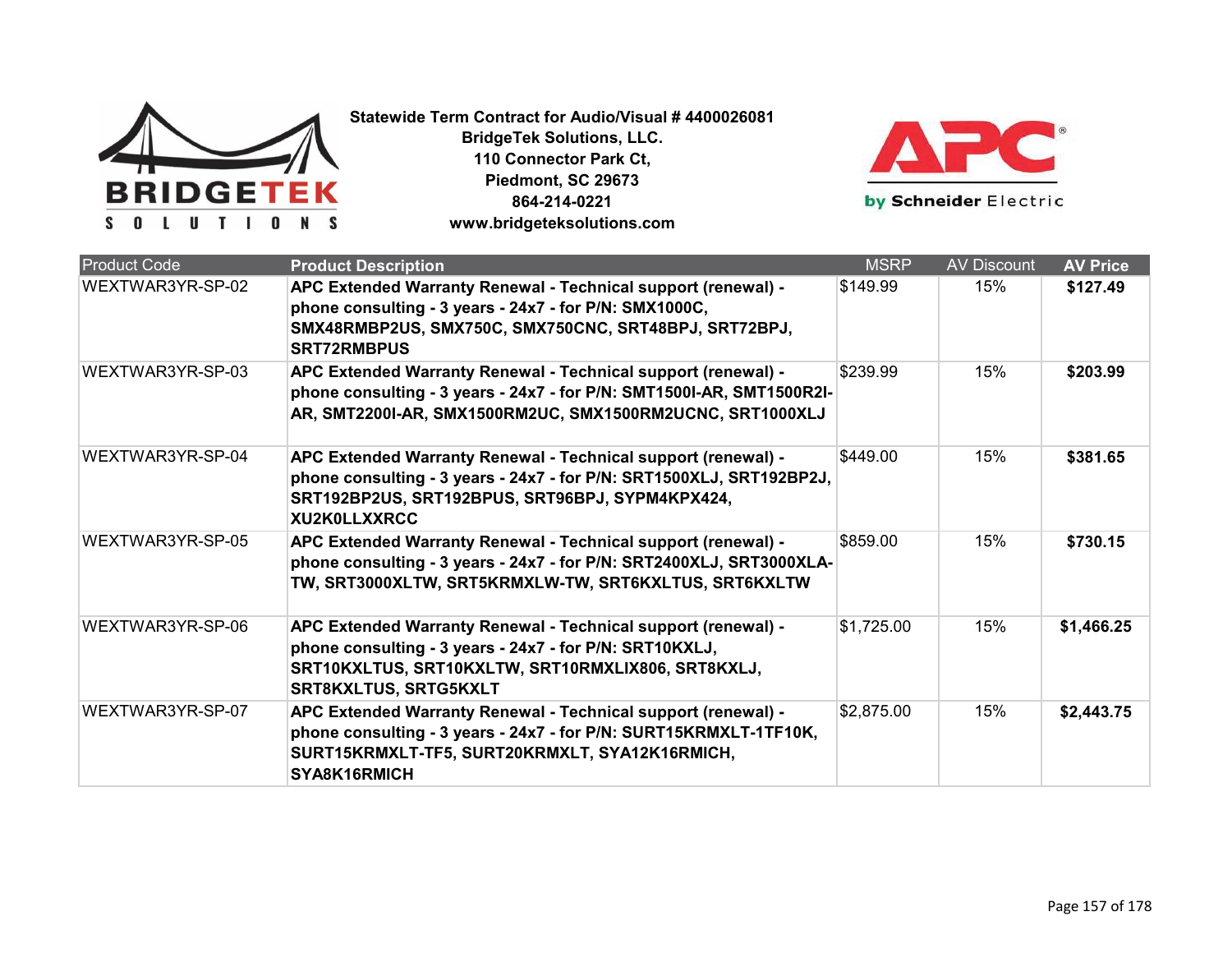



Product Code **Product Description** MSRP AV Discount **AV Price** WEXTWAR3YR-SP-08 **APC Extended Warranty Renewal - Technical support (renewal) phone consulting - 3 years - 24x7 - for P/N: SURT20KRMXLT, SURT20KRMXLT-1TF10K, SURT20KRMXLT-TF5, SYA16K16RMICH, SYAF16KRMICH** \$4,000.00 15% **\$3,400.00**  WEXWAR1Y-AC-01 **APC Extended Warranty (Renewal or High Volume) - Extended service agreement (for 1 accessory) - 1 year - for P/N: AP6201CH, AP6221CH, AP6351CH, AP6451CH, AP6453CH, KVM-DVIVMCAC, KVM-HDMIVMCAC** \$44.99 15% **\$38.24**  WEXWAR1Y-AC-02 **APC Extended Warranty (Renewal or High Volume) - Extended service**  \$69.99 15% **\$59.49 agreement (for 1 accessory) - 1 year - for P/N: AP4421, AP4433, AP7800B, AP7801B, AP7802B, AP7821B, AP7850B, AP7901B, APF8000** WEXWAR1Y-AC-03 |**APC Extended Warranty (Renewal or High Volume) - Extended service │\$109.99 │ 15% │ \$93.49 agreement (for 1 accessory) - 1 year - for P/N: AP4424, AP4430, AP4431, AP4432, AP4434, AP4450, AP4452, AP4452J, AP4453, AR4000MVA** WEXWAR1Y-AC-04 **|APC Extended Warranty (Renewal or High Volume) - Extended service \$199.99 | 15% | \$169.99 agreement (for 1 accessory) - 1 year - for P/N: GVX1250K1500HS, PDPMIB1N-40, PDPMIB2N-20, PDPPDU-40, PDPUPS1N-40, PDPUPS2N-20** WITEDS3YR-SP-03 **APC On-Site Service Upgrade to Factory Warranty with IT Expert Enabled Dispatch Service - Extended service agreement - parts and labor - 3 years - on-site - for P/N: SMT1500R2I-AR, SMT2200I-AR, SMX1500RM2UC, SMX1500RM2UCNC, SMX48RMBP2US, SRT1000XLJ** \$359.99 15% **\$305.99**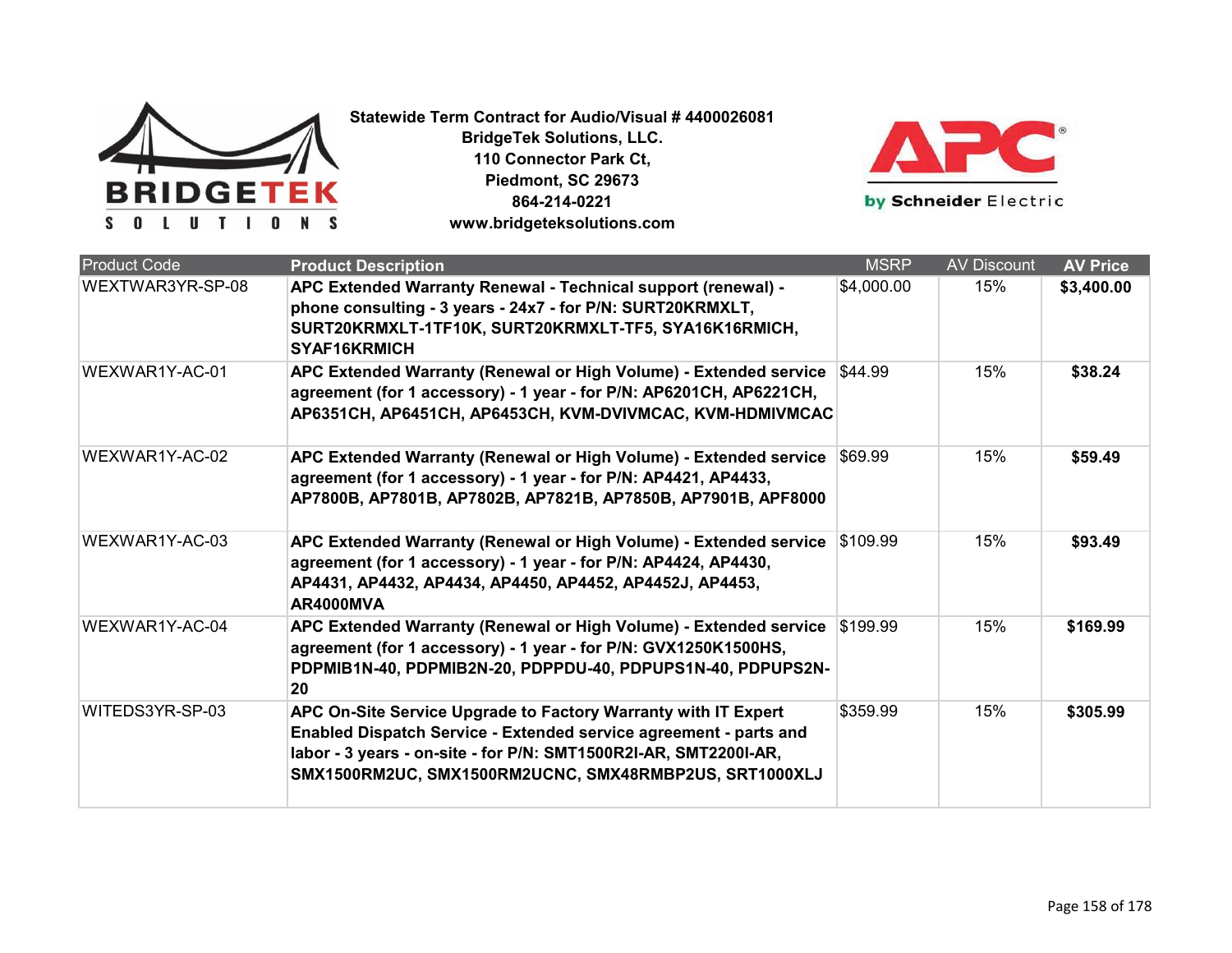



Product Code **Product Description** MSRP AV Discount **AV Price** WITO1YR10 **APC Software Maintenance Contract - Technical support - for StruxureWare Data Center Operation: IT Optimize - 10 racks - phone consulting - 1 year - 24x7** \$539.00 15% **\$458.15**  WITO3YR10 **APC Software Maintenance Contract - Technical support - for StruxureWare Data Center Operation: IT Optimize - 10 racks - phone consulting - 3 years - 24x7** \$1,325.00 15% **\$1,126.25**  WMBRS12-MB-T4 **APC Modular Battery Replacement Service - Installation / configuration (for 12 UPS batteries) (for UPS battery) - on-site - business hours - for P/N: G35TEFBXR6, SUVTJP20KF2B4S, SUVTJP30KF3B4S, SUVTRTF20KB5F, SY10K40E, SY30K40E** \$25,800.00 15% **\$21,930.00**  WMBRS16-MB-T9B6 **Schneider Electric Modular Battery Replacement Service - Installation /**  \$61,600.00 15% **\$52,360.00 configuration (for 16 UPS batteries) - on-site - business hours - for P/N: SY125K250JDL-PD, SY125K250JD-NB, SY125K250JDR-PD, SY125K250JDR-PDNB, SY125K500JD** WMBRS1-MB-T4 **APC Modular Battery Replacement Service - Installation / configuration \$3,125.00 15% \$2,656.25 (for UPS battery) - on-site - business hours - for P/N: G35TEFBXR6, SUVTJP20KF2B4S, SUVTJP30KF3B4S, SUVTRTF20KB5F, SY10K40E, SY30K40E** WMBRS2-MB-T4 **APC Modular Battery Replacement Service - Installation / configuration \$4,625.00 15% \$3,931.25 (for 2 UPS batteries) (for UPS battery) - on-site - business hours - for P/N: G35TEFBXR6, SUVTJP20KF2B4S, SUVTJP30KF3B4S, SUVTRTF20KB5F, SY10K40E, SY30K40E** WMBRS2-MB-T9B4 **APC Modular Battery Replacement Service - Installation / configuration (for 2 UPS batteries) - on-site - business hours - for P/N: SY32K160H-NB, SY32K96H-NB, SY64K160H-NB, SY64K96H-NB, SY96K160H-NB, SY96K96H-NB** \$5,475.00 15% **\$4,653.75**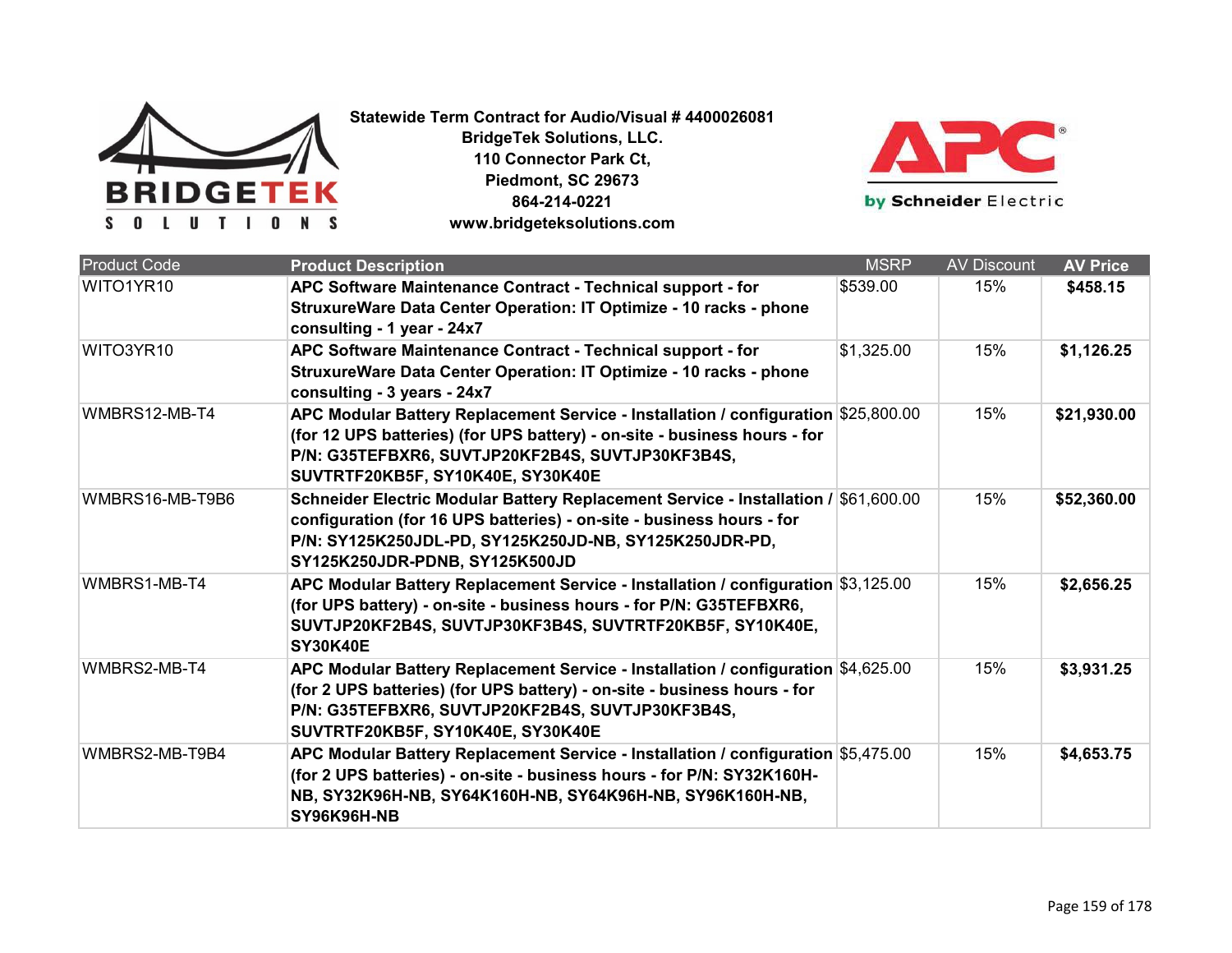



| <b>Product Code</b> | <b>Product Description</b>                                                                                                                                                                                                                                  | <b>MSRP</b> | <b>AV Discount</b> | <b>AV Price</b> |
|---------------------|-------------------------------------------------------------------------------------------------------------------------------------------------------------------------------------------------------------------------------------------------------------|-------------|--------------------|-----------------|
| WMBRS32-MB-T5       | APC Modular Battery Replacement Service - Installation / configuration \$19,500.00<br>(for 32 UPS batteries) (for UPS battery) - on-site - business hours - for<br>P/N: SYA8K16PX798, SYA8K8PX798, SYARMXR3B3, SYBFXR3RM,<br>SYBFXR9, SYBFXR9RM, SYBFXR9RMI |             | 15%                | \$16,575.00     |
| WMBRS3-MB-T4        | APC Modular Battery Replacement Service - Installation / configuration \$6,750.00<br>(for 12 UPS batteries) (for UPS battery) - on-site - business hours - for<br>P/N: G35TEFBXR6, SUVTJP20KF2B4S, SUVTJP30KF3B4S,<br>SUVTRTF20KB5F, SY10K40E, SY30K40E     |             | 15%                | \$5,737.50      |
| WMBRS4-MB-T4        | APC Modular Battery Replacement Service - Installation / configuration \$8,825.00<br>(for 4 UPS batteries) (for UPS battery) - on-site - business hours - for<br>P/N: G35TEFBXR6, SUVTJP20KF2B4S, SUVTJP30KF3B4S,<br>SUVTRTF20KB5F, SY10K40E, SY30K40E      |             | 15%                | \$7,501.25      |
| WMBRS4-MB-T5        | APC Modular Battery Replacement Service - Installation / configuration \$4,275.00<br>(for 4 UPS batteries) (for UPS battery) - on-site - business hours - for<br>P/N: SYA8K16PX798, SYA8K8PX798, SYARMXR3B3, SYBFXR3RM,<br>SYBFXR9, SYBFXR9RM, SYBFXR9RMI   |             | 15%                | \$3,633.75      |
| WMBRS6-MB-T5        | APC Modular Battery Replacement Service - Installation / configuration \$4,425.00<br>(for UPS battery) - on-site - business hours - for P/N: SYA8K16PX798,<br>SYA8K8PX798, SYARMXR3B3, SYBFXR3RM, SYBFXR9, SYBFXR9RM,<br><b>SYBFXR9RMI</b>                  |             | 15%                | \$3,761.25      |
| WMBRS8-MB-T4        | APC Modular Battery Replacement Service - Installation / configuration \$16,900.00<br>(for 8 UPS batteries) (for UPS battery) - on-site - business hours - for<br>P/N: G35TEFBXR6, SUVTJP20KF2B4S, SUVTJP30KF3B4S,<br>SUVTRTF20KB5F, SY10K40E, SY30K40E     |             | 15%                | \$14,365.00     |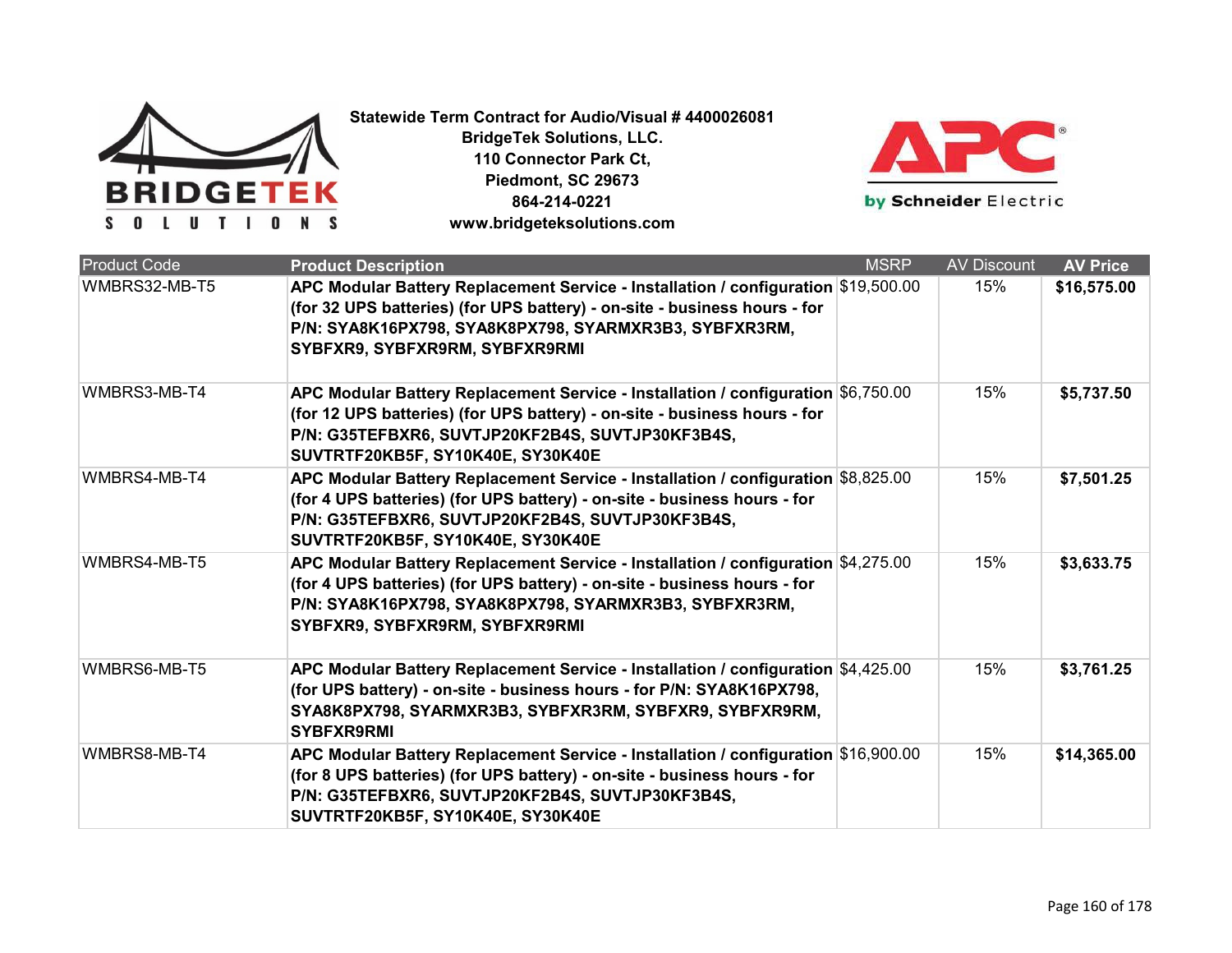



Product Code **Product Description** MSRP AV Discount **AV Price** WMBRS9-MB-T5 **APC Modular Battery Replacement Service - Installation / configuration (for UPS battery) - on-site - business hours - for P/N: SYA8K16PX798, SYA8K8PX798, SYARMXR3B3, SYBFXR3RM, SYBFXR9, SYBFXR9RM, SYBFXR9RMI** \$5,675.00 15% **\$4,823.75**  WMBRS9-MB-T9B4 **APC Modular Battery Replacement Service - Installation / configuration \$22,300.00 (for 9 UPS batteries) - on-site - business hours - for P/N: SY32K160H-NB, SY32K96H-NB, SY64K160H-NB, SY64K96H-NB, SY96K160H-NB, SY96K96H-NB** \$22,300.00 15% **\$18,955.00**  WMBSYB-MB-T4 **APC - UPS battery - black - with Recycling Service - for P/N: G35TEFBXR6, SUVTJP20KF2B4S, SUVTJP30KF3B4S, SUVTRTF20KB5F, SY10K40E, SY30K40E** \$1,975.00 15% **\$1,678.75**  WMD1YOSNBD-MDC-01A **APC On-Site Service with Monitoring & Dispatch - Extended service agreement - parts and labor - 1 year - on-site - response time: NBD** \$399.99 15% **\$339.99**  WMD1YOSNBD-MDC-01B | APC On-Site Service with Monitoring & Dispatch - Extended service **agreement - parts and labor - 1 year - on-site - response time: NBD** \$709.00 15% **\$602.65**  WMD1YOSNBD-MDC-01C **APC On-Site Service with Monitoring & Dispatch - Extended service agreement - parts and labor - 1 year - on-site - response time: NBD for Micro DC 24U SX, 42U SX** \$969.00 15% **\$823.65**  WMD1YOSNBD-MDC-02A **APC On-Site Service with Monitoring & Dispatch - Extended service agreement - parts and labor - 1 year - on-site - response time: NBD for Micro DC 24U SX, 42U SX** \$539.00 15% **\$458.15**  WMD1YOSNBD-MDC-02B **APC On-Site Service with Monitoring & Dispatch - Extended service agreement - parts and labor - 1 year - on-site - response time: NBD -**  \$849.00 15% **\$721.65** 

**for Micro DC 24U SX, 42U SX**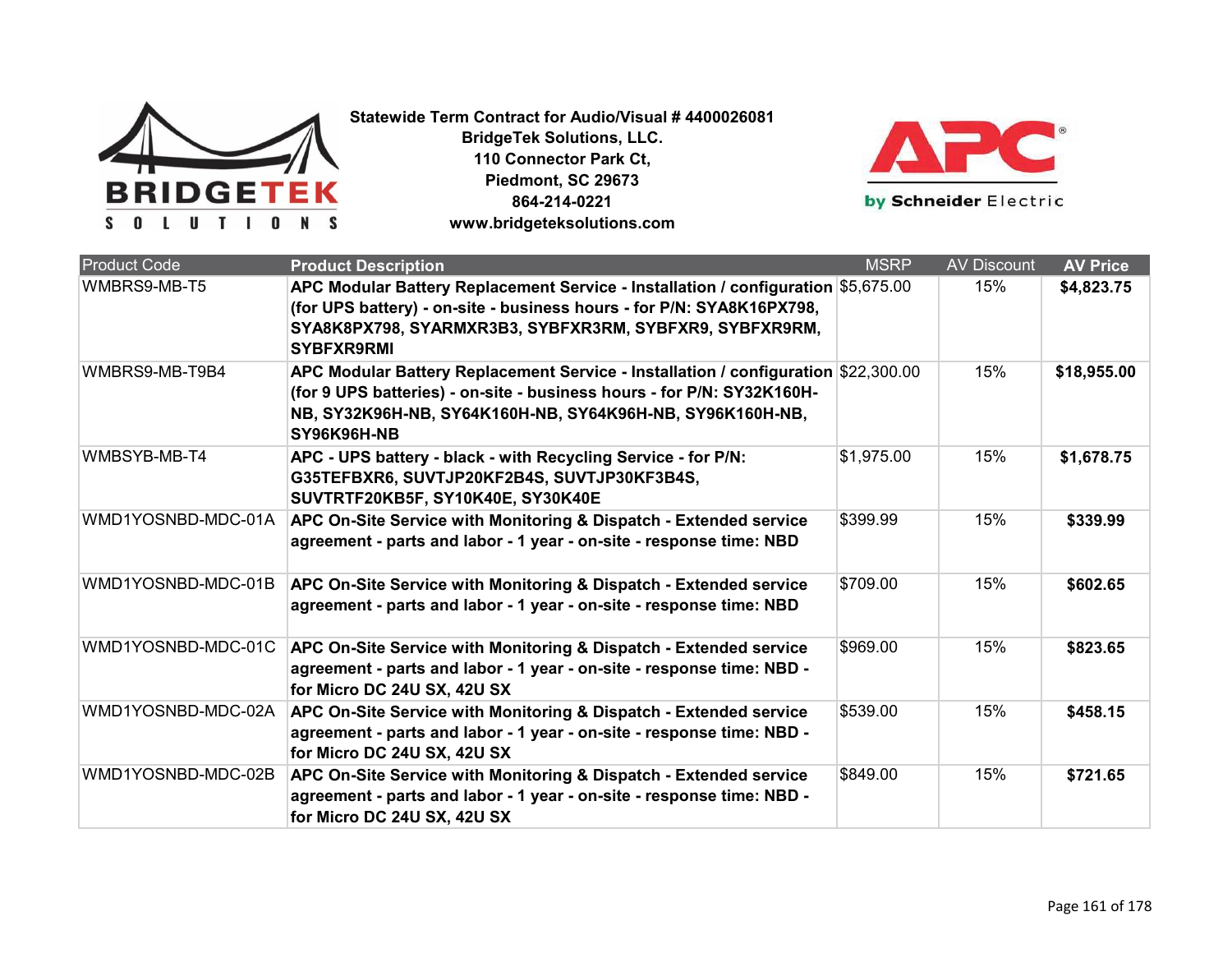



**Product Code <b>Product Description** MSRP AV Discount **AV Price** WMD1YOSNBD-MDC-02C **APC On-Site Service with Monitoring & Dispatch - Extended service agreement - parts and labor - 1 year - on-site - response time: NBD for Micro DC 24U SX, 42U SX** \$1,125.00 15% **\$956.25**  WMD1YOSOFW-SP-01 **APC On-Site Service (Out of Factory Warranty) with Monitoring & Dispatch - Extended service agreement - parts and labor - 1 year - onsite - response time: NBD - for P/N: BGM1500, BGM1500B, BV1000, BV800, BVN650M1, BVN650M1-CA, BVN900M1, BVN900M1-CA** \$319.99 15% **\$271.99**  WMD1YOSOFW-SP-02 **APC On-Site Service (Out of Factory Warranty) with Monitoring & Dispatch - Extended service agreement - parts and labor - 1 year - onsite - response time: NBD - for P/N: SMX1000C, SMX48RMBP2US, SMX750C, SMX750CNC, SRT48BPJ, SRT72BPJ, SRT72RMBPUS** \$419.00 15% **\$356.15**  WMD1YOSOFW-SP-03 **APC On-Site Service (Out of Factory Warranty) with Monitoring & Dispatch - Extended service agreement - parts and labor - 1 year - onsite - response time: NBD - for P/N: SMT1500I-AR, SMT1500R2I-AR, SMT2200I-AR, SMX1500RM2UC, SMX1500RM2UCNC, SRT1000XLJ** \$449.00 15% **\$381.65**  WMD1YOSOFW-SP-04 **APC On-Site Service (Out of Factory Warranty) with Monitoring & Dispatch - Extended service agreement - parts and labor - 1 year - onsite - response time: NBD - for P/N: SMTL2200RM2UC, SRT1500XLJ, SRT192BP2US, SRT192BPUS, SRT96BPJ, XU2K0LLXXRCC** \$469.00 15% **\$398.65**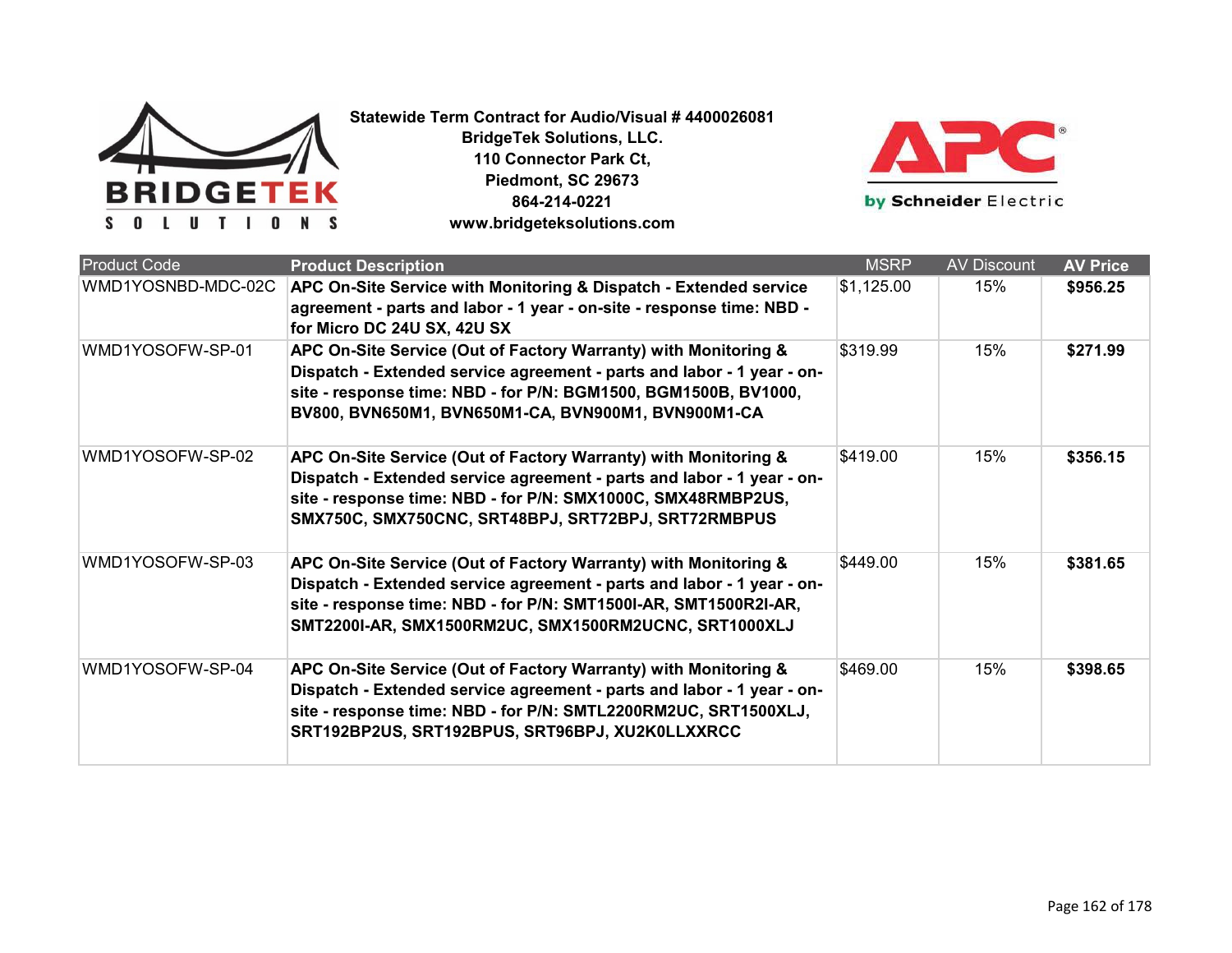



**Product Code <b>Product Description** MSRP AV Discount **AV Price** WMD1YOSOFW-SP-05 **APC On-Site Service (Out of Factory Warranty) with Monitoring & Dispatch - Extended service agreement - parts and labor - 1 year - onsite - response time: NBD - for P/N: SMTL3000RM2UC, SRT2400XLJ, SRT3000XLA-TW, SRT3000XLTW, SRT5KRMXLW-TW, SRT6KXLTW** \$689.00 15% **\$585.65**  WMD1YOSOFW-SP-06 **APC On-Site Service (Out of Factory Warranty) with Monitoring & Dispatch - Extended service agreement - parts and labor - 1 year - onsite - response time: NBD - for P/N: SRT10KXLJ, SRT10KXLTUS, SRT10KXLTW, SRT10RMXLIX806, SRT8KXLJ, SRT8KXLTUS, SRTG5KXLT** \$1,325.00 15% **\$1,126.25**  WMD1YOSOFW-SP-07 **APC On-Site Service (Out of Factory Warranty) with Monitoring & Dispatch - Extended service agreement - parts and labor - 1 year - onsite - response time: NBD - for P/N: SURT15KRMXLT-1TF10K, SURT15KRMXLT-TF5, SURT20KRMXLT, SYA12K16RMICH, SYA8K16RMICH** \$2,150.00 15% **\$1,827.50**  WMD1YOSOFW-SP-08 **APC On-Site Service (Out of Factory Warranty) with Monitoring & Dispatch - Extended service agreement - parts and labor - 1 year - onsite - response time: NBD - for P/N: SURT20KRMXLT, SURT20KRMXLT-1TF10K, SURT20KRMXLT-TF5, SYA16K16RMICH, SYAF16KRMICH** \$2,650.00 15% **\$2,252.50**  WMD5YOSNBD-SP-01 **APC On-Site Service with Monitoring & Dispatch - Extended service agreement - parts and labor - 5 years - on-site - response time: NBD for P/N: BGM1500, BGM1500B, BV1000, BV800, BVN650M1, BVN650M1- CA, BVN900M1, BVN900M1-CA** \$609.00 15% **\$517.65**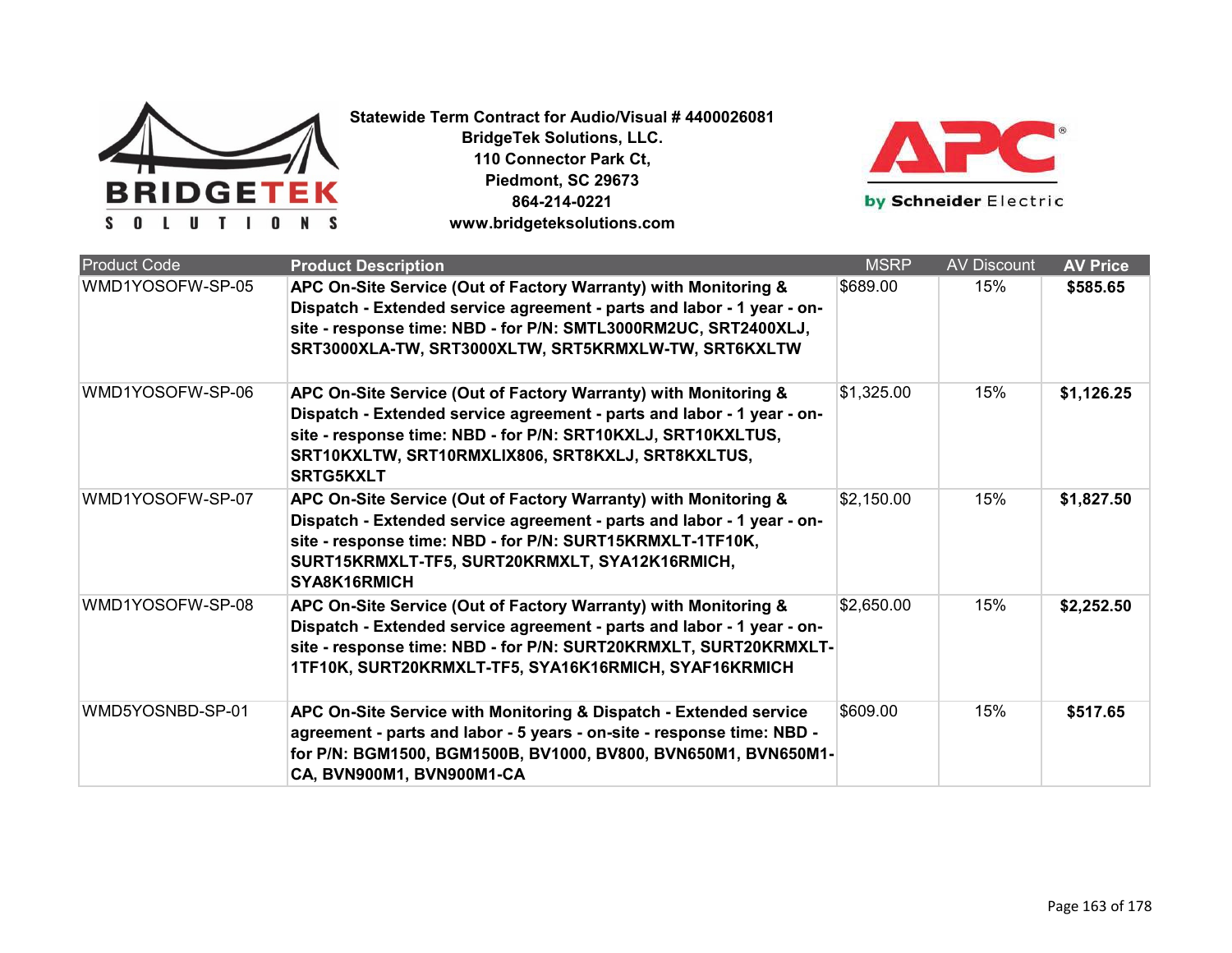



Product Code **Product Description** MSRP AV Discount **AV Price** WMD5YOSNBD-SP-02 **APC On-Site Service with Monitoring & Dispatch - Extended service agreement - parts and labor - 5 years - on-site - response time: NBD for P/N: SMX1000C, SMX48RMBP2US, SMX750C, SMX750CNC, SRT48BPJ, SRT72BPJ, SRT72RMBPUS** \$609.00 15% **\$517.65**  WMD5YOSNBD-SP-03 **APC On-Site Service with Monitoring & Dispatch - Extended service agreement - parts and labor - 5 years - on-site - response time: NBD for P/N: SMT1500I-AR, SMT1500R2I-AR, SMT2200I-AR, SMX1500RM2UC, SMX1500RM2UCNC, SRT1000XLJ** \$849.00 15% **\$721.65**  WMD5YOSNBD-SP-04 **APC On-Site Service with Monitoring & Dispatch - Extended service agreement - parts and labor - 5 years - on-site - response time: NBD for P/N: SRT1500XLJ, SRT192BP2J, SRT192BP2US, SRT192BPUS, SRT96BPJ, SRT96RMBPUS, XU2K0LLXXRCC** \$1,725.00 15% **\$1,466.25**  WMD5YOSNBD-SP-05 **APC On-Site Service with Monitoring & Dispatch - Extended service agreement - parts and labor - 5 years - on-site - response time: NBD for P/N: SRT2400XLJ, SRT3000XLA-TW, SRT3000XLTW, SRT5KRMXLW-TW, SRT6KXLTUS, SRT6KXLTW** \$3,150.00 15% **\$2,677.50**  WMD5YOSNBD-SP-06 **APC On-Site Service with Monitoring & Dispatch - Extended service agreement - parts and labor - 5 years - on-site - response time: NBD for P/N: SRT10KXLJ, SRT10KXLTUS, SRT10KXLTW, SRT10RMXLIX806, SRT8KXLJ, SRT8KXLTUS, SRTG5KXLT** \$5,750.00 15% **\$4,887.50**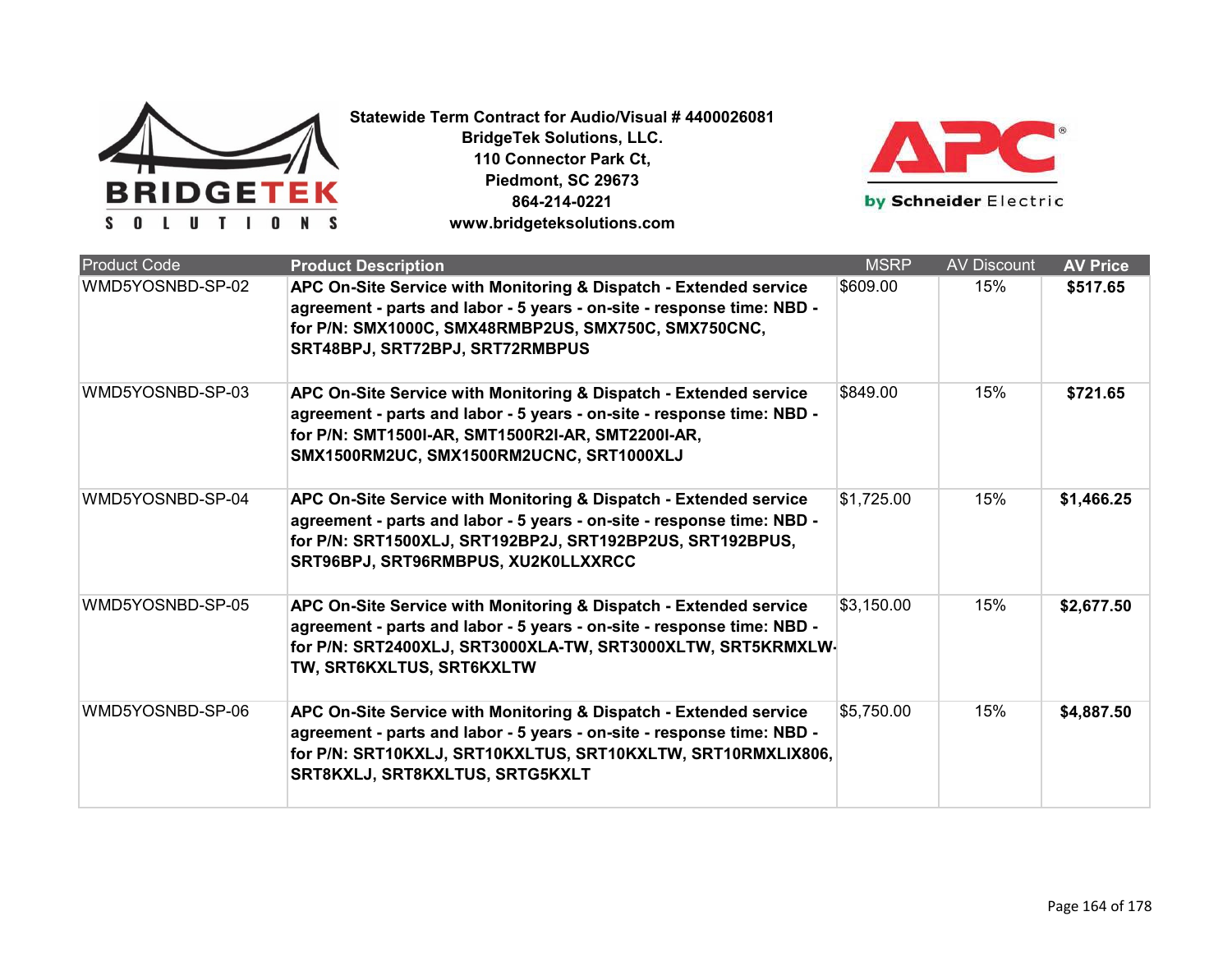



Product Code **Product Description** MSRP AV Discount **AV Price** WMD5YOSNBD-SP-07 **APC On-Site Service with Monitoring & Dispatch - Extended service agreement - parts and labor - 5 years - on-site - response time: NBD for P/N: SURT15KRMXLT-1TF10K, SURT15KRMXLT-TF5, SURT20KRMXLT, SYA12K16RMICH, SYA8K16RMICH** \$7,175.00 15% **\$6,098.75**  WMD5YOSNBD-SP-08 **APC On-Site Service with Monitoring & Dispatch - Extended service agreement - parts and labor - 5 years - on-site - response time: NBD for P/N: SURT20KRMXLT, SURT20KRMXLT-1TF10K, SURT20KRMXLT-TF5, SYA16K16RMICH, SYAF16KRMICH** \$7,975.00 15% **\$6,778.75**  WMD5YOSNBD-SPL-11 **APC On-Site Service with Monitoring & Dispatch - Extended service agreement - parts and labor - 5 years - on-site - response time: NBD for P/N: SCL500RM1UNC, SCL500RMI1UC** \$569.00 15% **\$483.65**  WMD5YOSNBD-SPL-12 **APC On-Site Service with Monitoring & Dispatch - Extended service agreement - parts and labor - 5 years - on-site - response time: NBD for P/N: SMTL1000RM2UC, SMTL1500RM3UC** \$569.00 15% **\$483.65**  WMD5YOSNBD-SPL-13 **APC On-Site Service with Monitoring & Dispatch - Extended service agreement - parts and labor - 5 years - on-site - response time: NBD for P/N: SMTL1500RM3UC** \$739.00 15% **\$628.15**  WMD5YOSNBD-SPL-14 **APC On-Site Service with Monitoring & Dispatch - Extended service agreement - parts and labor - 5 years - on-site - response time: NBD for P/N: SMTL1500RM3UC, SMTL2200RM2UC** \$1,325.00 15% **\$1,126.25**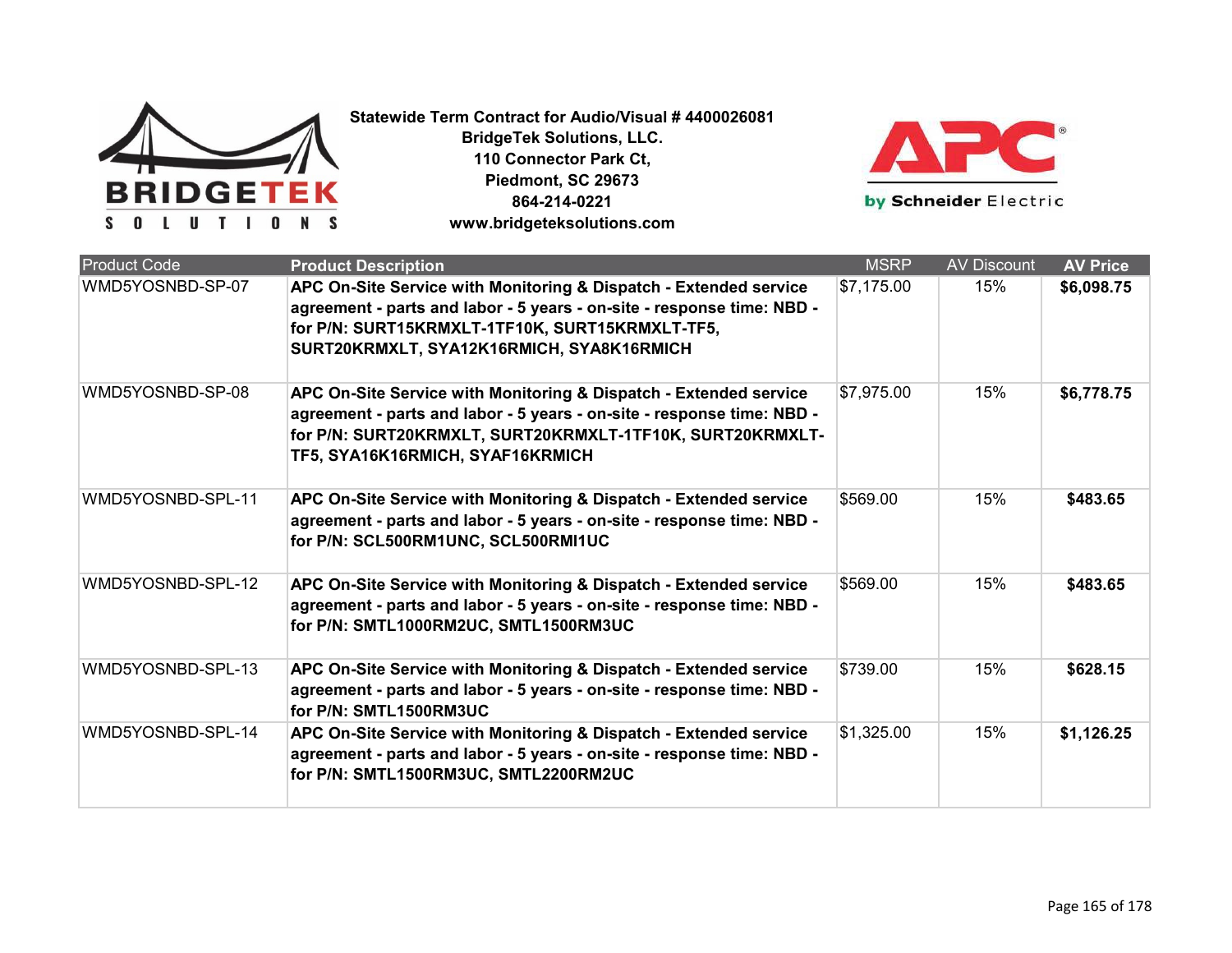



Product Code **Product Description** MSRP AV Discount **AV Price** WMD5YOSNBD-SPL-15 **APC On-Site Service with Monitoring & Dispatch - Extended service agreement - parts and labor - 5 years - on-site - response time: NBD for P/N: SMTL3000RM2UC** \$2,950.00 15% **\$2,507.50**  WMD5YOSNBD-SPL-16 **APC On-Site Service with Monitoring & Dispatch - Extended service agreement - parts and labor - 5 years - on-site - response time: NBD** \$3,425.00 15% **\$2,911.25**  WMD5YOSNBD-SPL-17 **APC On-Site Service with Monitoring & Dispatch - Extended service agreement - parts and labor - 5 years - on-site - response time: NBD** \$3,925.00 15% **\$3,336.25**  WMD5YOSNBD-SPL-18 **APC On-Site Service with Monitoring & Dispatch - Extended service agreement - parts and labor - 5 years - on-site - response time: NBD** \$4,125.00 15% **\$3,506.25**  WMPRS2B-LX-02 **APC Modular UPS Revitalization Service - Extended service agreement \$6,650.00 15% <b>\$5,652.50 - preventive maintenance - on-site - for P/N: SYA8K16I, SYA8K16IXR, SYA8K16PX798, SYA8K8I, SYA8K8PX798, SYA8K8RMI, SYA8K8RMP** WMPRS2-MP-22 **Modernization Service - Extended service agreement - labor - on-site for P/N: ISX20K20F** \$16,200.00 15% **\$13,770.00**  WMPRS3-MP-23 **Modernization Service - Extended service agreement - labor - on-site for P/N: ISX20K20F** \$18,900.00 15% **\$16,065.00**  WMPRS4B-LX-04 **APC Modular UPS Revitalization Service - Extended service agreement \$9,575.00 15% \$8,138.75 - preventive maintenance - on-site - for P/N: SYA12K16P, SYA12K16PXR, SYA16K16I, SYA16K16P, SYA16K16PXR,** 

**SYA16K16RMI, SYA16K16RMP**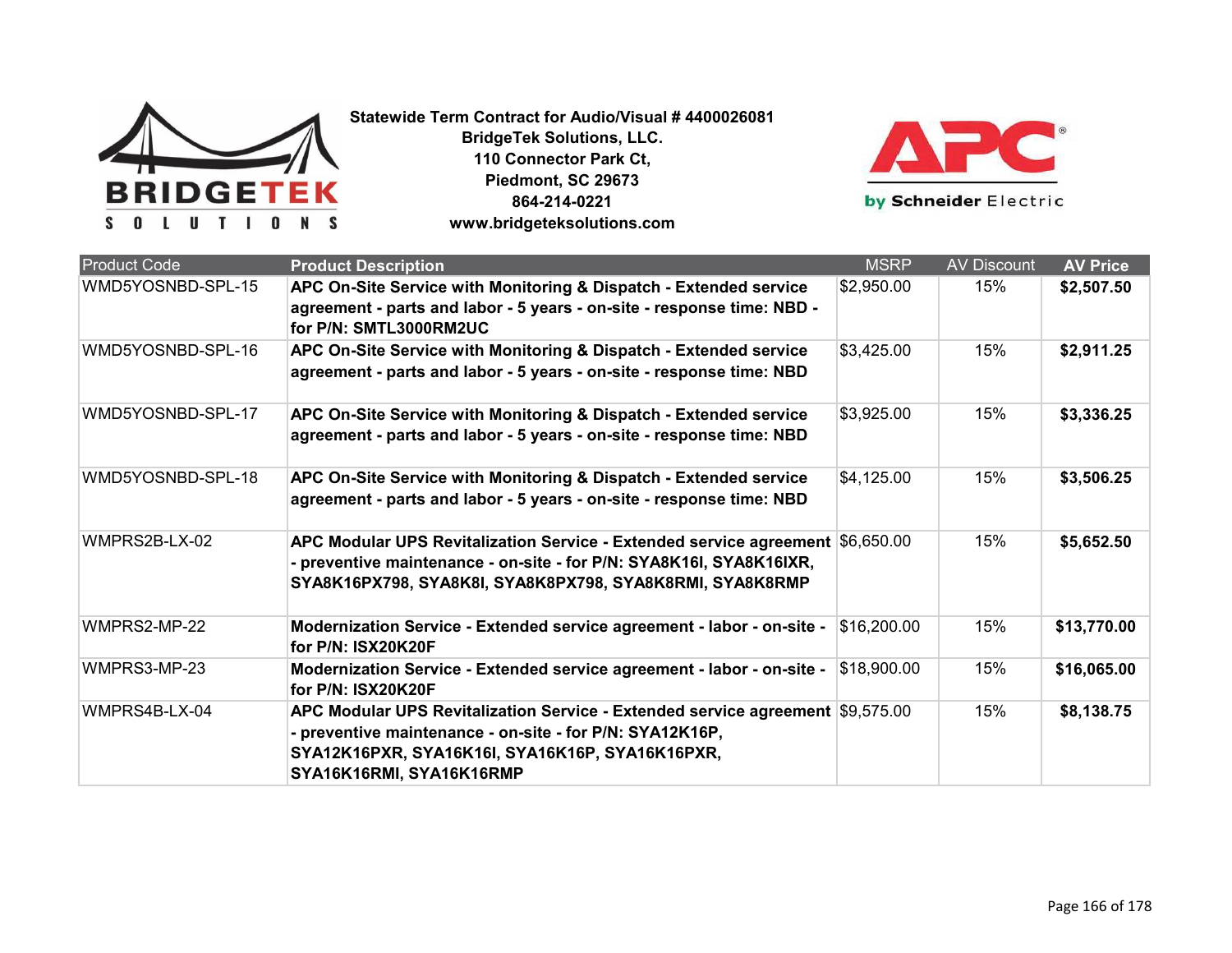



| <b>Product Code</b> | <b>Product Description</b>                                                                                                                                                                                         | <b>MSRP</b> | <b>AV Discount</b> | <b>AV Price</b> |
|---------------------|--------------------------------------------------------------------------------------------------------------------------------------------------------------------------------------------------------------------|-------------|--------------------|-----------------|
| WMPRS4-MP-84        | <b>Schneider Electric Critical Power &amp; Cooling Services Modular Power</b><br>Revitalization Service - Technical support - preventive maintenance - 1<br>year - for P/N: SY10K80F, SY20K80F, SY30K80F, SY40K80F | \$26,900.00 | 15%                | \$22,865.00     |
| WMPRS5B-LX-05       | APC Modular UPS Revitalization Service - Extended service agreement \$10,600.00<br>- preventive maintenance - on-site - for P/N: SYA16K16P,<br>SYA16K16PXR, SYA16K16RMI, SYA16K16RMP                               |             | 15%                | \$9,010.00      |
| WMPRS5-MP-45        | Modernization Service - Extended service agreement - labor - on-site -<br>for P/N: SY10K40F, SY20K40E, SY20K40F, SY30K40E, SY30K40F,<br><b>SY40K40F</b>                                                            | \$25,400.00 | 15%                | \$21,590.00     |
| WMPRS5-MP-85        | Modernization Service - Extended service agreement - labor - on-site -<br>for P/N: SY10K80F, SY20K80F, SY30K80F, SY40K80F, SY50K80F                                                                                | \$29,900.00 | 15%                | \$25,415.00     |
| WMPRS9-MP-89        | Modernization Service - Extended service agreement - labor - on-site -<br>for P/N: SY10K80F, SY20K80F, SY30K80F, SY40K80F, SY50K80F,<br>SY60K80F, SY70K80F, SY80K80F                                               | \$41,800.00 | 15%                | \$35,530.00     |
| WMS1M25N            | <b>APC Extended Warranty Software Support Contract - Technical</b><br>support - for InfraStruXure Central - 25 nodes - phone consulting - 1<br>month $-24x7$                                                       | \$34.99     | 15%                | \$29.74         |
| <b>WMS1MBASIC</b>   | APC Extended Warranty - Technical support - for InfraStruXure Central \$29.99<br>Basic - phone consulting - 1 month - 24x7 - for P/N: AP9218, AP9465                                                               |             | 15%                | \$25.49         |
| WMS1YR1000N         | APC Extended Warranty - Technical support - for InfraStruXure Central \$7,975.00<br>- 1000 nodes - phone consulting - 1 year - 24x7                                                                                |             | 15%                | \$6,778.75      |
| WMS1YR100N          | APC Extended Warranty - Technical support - for InfraStruXure Central \$1,150.00<br>- 100 nodes - phone consulting - 1 year - 24x7                                                                                 |             | 15%                | \$977.50        |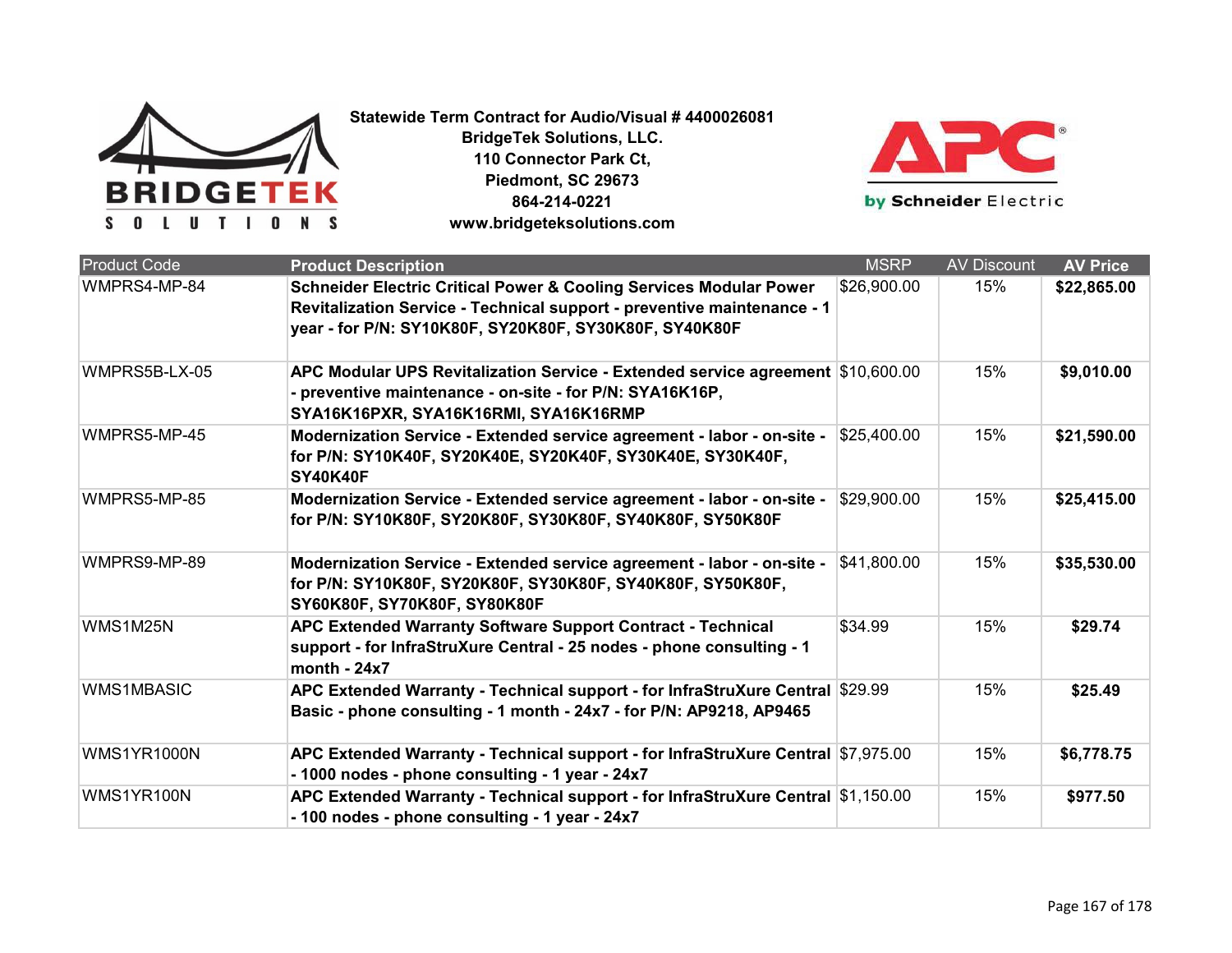



Product Code **Product Description** MSRP AV Discount **AV Price** WMS1YR25N |APC Extended Warranty - Technical support - for InfraStruXure Central **\$379.99** \$322.99 **- 25 nodes - phone consulting - 1 year - 24x7** WMS1YR500N |APC Extended Warranty - Technical support - for InfraStruXure Central **\$4,575.00** \$3,888.75 \$3,888.75 **- 500 nodes - phone consulting - 1 year - 24x7** WMS1YRBASIC |**APC Extended Warranty - Technical support - for InfraStruXure Central |\$329.99 | 15% | \$280.49 Basic - phone consulting - 1 year - 24x7 - for P/N: AP9465** WMS1YRENT **|APC Extended Warranty - Technical support - for InfraStruXure Central <b>|\$329.99 | 15% | \$280.49 Enterprise - phone consulting - 1 year - 24x7 - for P/N: AP9475** WMS1YRHW-BASIC **APC Extended Warranty - Extended service agreement - parts and labor - 1 year - for InfraStruXure Central Basic** \$329.99 15% **\$280.49**  WMS1YROVM-DIGI **APC Software Support Contract - Technical support - for StruxureWare**  \$299.99 15% **\$254.99 Data Center Expert Virtual Machine - phone consulting - 1 year - 24x7** WMS1YRSTD **APC Extended Warranty - Technical support - for InfraStruXure Central**  \$329.99 15% **\$280.49 Standard - phone consulting - 1 year - 24x7 - for P/N: AP9470** WMS1YRVM |**APC Software Support Contract - Technical support - for StruxureWare |\$299.99 | 15% | \$254.99 Central Virtual Machine - phone consulting - 1 year - 24x7 - for P/N: AP9475** WMS3YR100N |APC Extended Warranty - Technical support - for InfraStruXure Central **\$2,550.00** \$2,167.50 \$2,167.50 **- 100 nodes - phone consulting - 3 years - 24x7** WMS3YR25N |APC Extended Warranty - Technical support - for InfraStruXure Central **\$889.00** \$755.65 **- 25 nodes - phone consulting - 3 years - 24x7**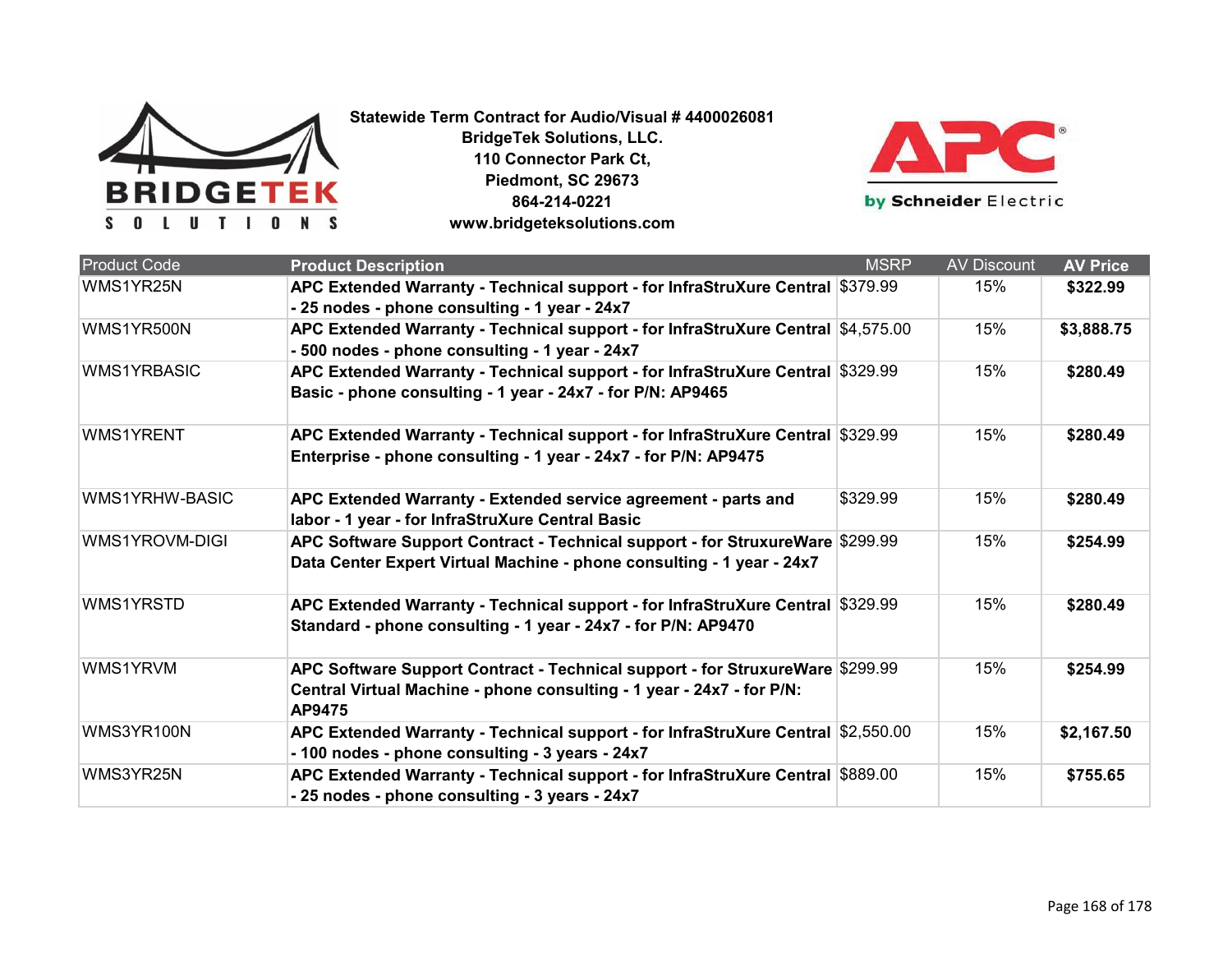



Product Code **Product Description** MSRP AV Discount **AV Price** WMS3YRBASIC **|APC Extended Warranty - Technical support - for InfraStruXure Central <b>\$769.00 | 15% | \$653.65 Basic - phone consulting - 3 years - 24x7 - for P/N: AP9465** WMS3YRENT **APC Extended Warranty - Technical support - for InfraStruXure Central <b>\$769.00 15% \$653.65 Enterprise - phone consulting - 3 years - 24x7 - for P/N: AP9475** WMS3YROVM-DIGI **APC Software Maintenance Contract - Technical support - for StruxureWare Data Center Expert - 1 virtual machine - phone consulting - 3 years - 24x7** \$709.00 15% **\$602.65**  WMS3YRSTD **|APC Extended Warranty - Technical support - for InfraStruXure Central <b>|\$769.00 | 15% | \$653.65 Standard - phone consulting - 3 years - 24x7 - for P/N: AP9470** WMS3YRVM |**APC Software Support Contract - Technical support - for StruxureWare |\$709.00 | 15% | \$602.65 Central Virtual Machine - phone consulting - 3 years - 24x7 - for P/N: AP9475** WNBSP0141 **APC Extended Warranty - Extended service agreement (renewal) replacement - 1 year - for NetBotz 320, Rack Monitor 356, Rack Monitor 450; Rack Monitor 450; Room Monitor 355, 455** \$279.99 15% **\$237.99**  WNBWN001 **APC Software Support Contract Base - Technical support - phone consulting - 2 years - for P/N: NBWL0355, NBWL0355A, NBWL0356A, NBWL0455A, NBWL0456A** \$219.99 15% **\$186.99**  WNBWN002 **APC Software Support Contract Base - Technical support - phone consulting - 2 years - for P/N: AP9319X446, NBRK0201, NBRK0551, NBRK0570** \$329.99 15% **\$280.49**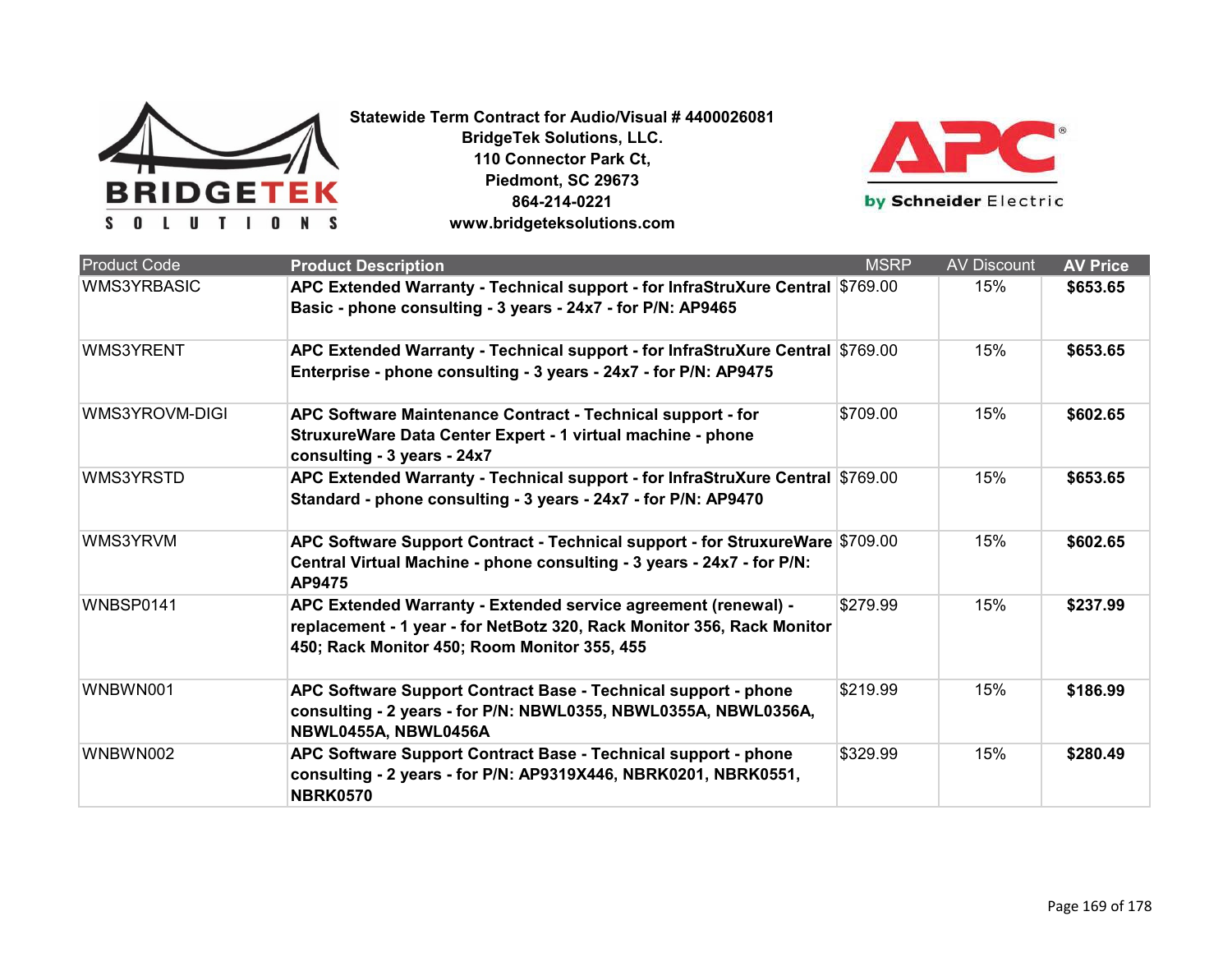



| <b>Product Code</b>    | <b>Product Description</b>                                                                                                                                                                                                         | <b>MSRP</b> | <b>AV Discount</b> | <b>AV Price</b> |
|------------------------|------------------------------------------------------------------------------------------------------------------------------------------------------------------------------------------------------------------------------------|-------------|--------------------|-----------------|
| WNBWN003               | APC Extended Warranty Software Support Contract & Hardware<br>Warranty - Extended service agreement - parts and labor - 1 year - for<br>P/N: NBWL0355, NBWL0355A, NBWL0355-DUP, NBWL0356A,<br>NBWL0455A, NBWL0455-DUP, NBWL0456A   | \$209.99    | 15%                | \$178.49        |
| WNBWN004               | APC Extended Warranty Software Support Contract & Hardware<br>Warranty - Extended service agreement - parts and labor - 1 year - for<br>P/N: NBRK0201, NBRK0450-DUP, NBRK0450-MP, NBRK0550-DUP,<br>NBRK0550-MP, NBRK0551, NBRK0570 | \$319.99    | 15%                | \$271.99        |
| <b>WNSC010101</b>      | APC InfraStruXure Central Management Software Configuration -<br>Installation / configuration - on-site - 8x5 - for P/N: AP9218, AP9465,<br>AP9470, AP9475, AP9480                                                                 | \$2,075.00  | 15%                | \$1,763.75      |
| <b>WNSC010102</b>      | APC InfraStruXure Central Basic Administration - Installation /<br>configuration - on-site - 8x5 - for P/N: AP9465, AP9470, AP9475,<br>AP9480                                                                                      | \$889.00    | 15%                | \$755.65        |
| <b>WNSC010103</b>      | APC InfraStruXure Central Advanced Administration - Configuration -<br>on-site - 8x5 - for P/N: AP9465, AP9470, AP9475, AP9480                                                                                                     | \$599.00    | 15%                | \$509.15        |
| <b>WNSC010111</b>      | APC InfraStruXure Device Identification - Configuration - for<br>InfraStruXure Central - 9x5 - for P/N: AP9465, AP9470, AP9475                                                                                                     | \$5.00      | 15%                | \$4.25          |
| <b>WNSCISXCADM</b>     | APC InfraStruxure Central Administrator Training - lectures and labs -<br>on-site                                                                                                                                                  | \$4,925.00  | 15%                | \$4,186.25      |
| <b>WNSCRISXEADM</b>    | Remote Data Center Expert Administrator Training - lectures and labs -<br>1 day - up to 5 students - on-site                                                                                                                       | \$3,325.00  | 15%                | \$2,826.25      |
| <b>WNSWDCIMCUSTOMR</b> | APC Data Center Infrastructure Management Custom Service -<br>Subscription license - hosted - Rest of World                                                                                                                        | \$1,450.00  | 15%                | \$1,232.50      |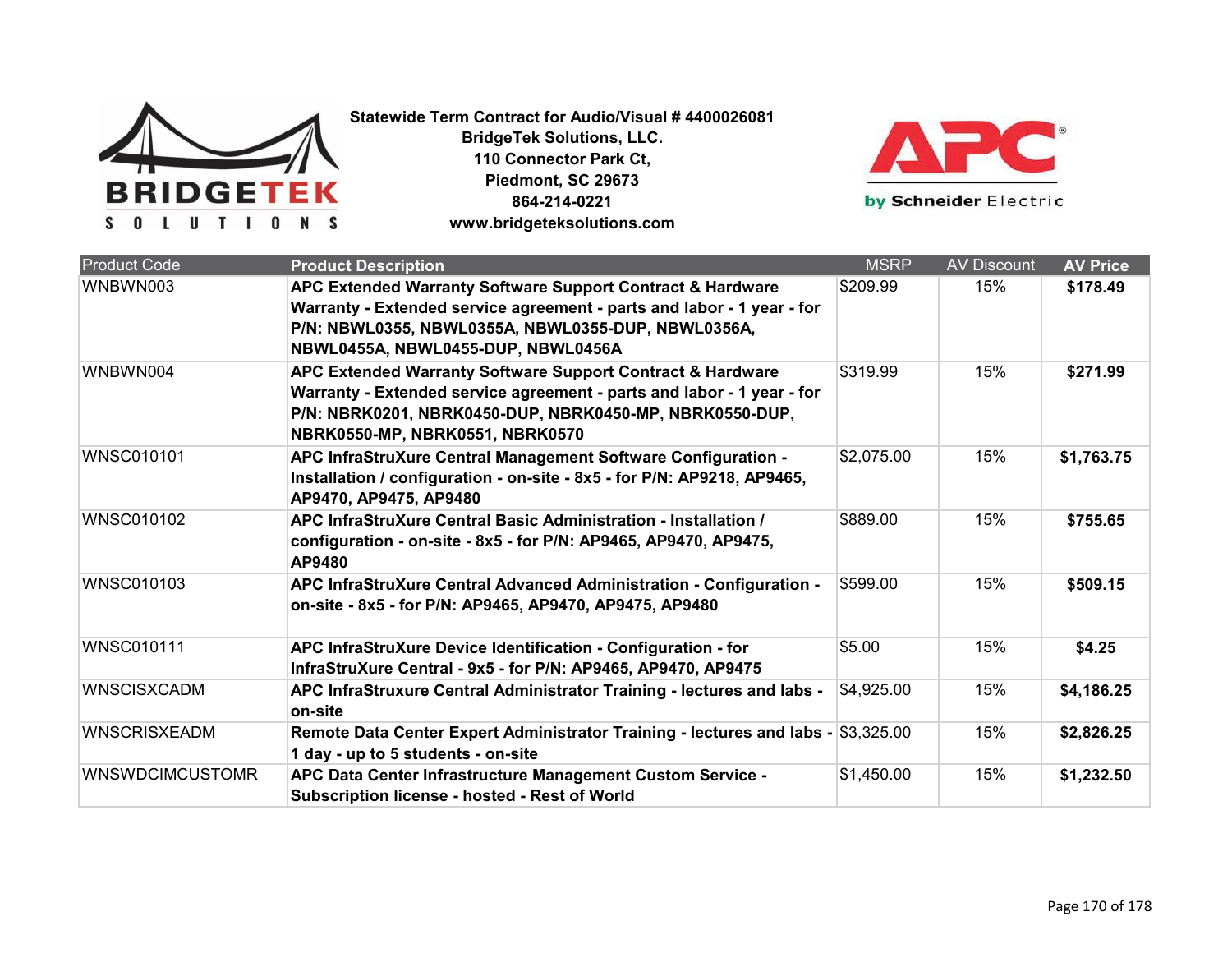



| <b>Product Code</b> | <b>Product Description</b>                                                                                                                                                                                                                                                                     | <b>MSRP</b> | <b>AV Discount</b> | <b>AV Price</b> |
|---------------------|------------------------------------------------------------------------------------------------------------------------------------------------------------------------------------------------------------------------------------------------------------------------------------------------|-------------|--------------------|-----------------|
| WOE1YR-AX-15        | <b>Schneider Electric Critical Power &amp; Cooling Services Cooling On-Site</b><br>Warranty Extension Service - Extended service agreement - parts and<br>labor - 1 year - on-site - business hours - response time: NBD - for P/N:<br>ACRD100, ACRD101, ACRD200, ACRD201                      | \$3,150.00  | 15%                | \$2,677.50      |
| <b>WOE2YR-G3-21</b> | <b>Schneider Electric Critical Power &amp; Cooling Services UPS &amp; PDU</b><br>Onsite Warranty Extension Service - Extended service agreement -<br>parts and labor (for UPS 10-15 kVA) - 2 years - on-site - business hours<br>- response time: NBD - for P/N: G35T15K3IS, G35T15KF2B        | \$3,975.00  | 15%                | \$3,378.75      |
| WOE2YR-G3-23        | <b>Schneider Electric Critical Power &amp; Cooling Services UPS &amp; PDU</b><br><b>Onsite Warranty Extension Service - Extended service agreement -</b><br>parts and labor (for UPS 30 kVA) - 2 years - on-site - business hours -<br>response time: NBD - for P/N: G35T30K3IS, G35T30KF3B4S, | \$5,925.00  | 15%                | \$5,036.25      |
| WOPS1YR10           | APC Software Maintenance Contract - Technical support - for APC<br>InfraStruXure Operations - 10 racks - phone consulting - 1 year                                                                                                                                                             | \$379.99    | 15%                | \$322.99        |
| WOPS3YR10           | APC Software Maintenance Contract - Technical support - for APC<br>InfraStruXure Operations - 10 racks - phone consulting - 3 years - 24x7                                                                                                                                                     | \$849.00    | 15%                | \$721.65        |
| WPCAVCOOL-UG-01     | APC Pre-Contract Audit Service - Technical support - inspection - on-<br>site - for P/N: SURT15KRMXLT-1TF10K, SURT15KRMXLT-TF5,<br>SURT20KRMXLT-1TF10K, SURT20KRMXLT-TF5, SYH6K6T                                                                                                              | \$989.00    | 15%                | \$840.65        |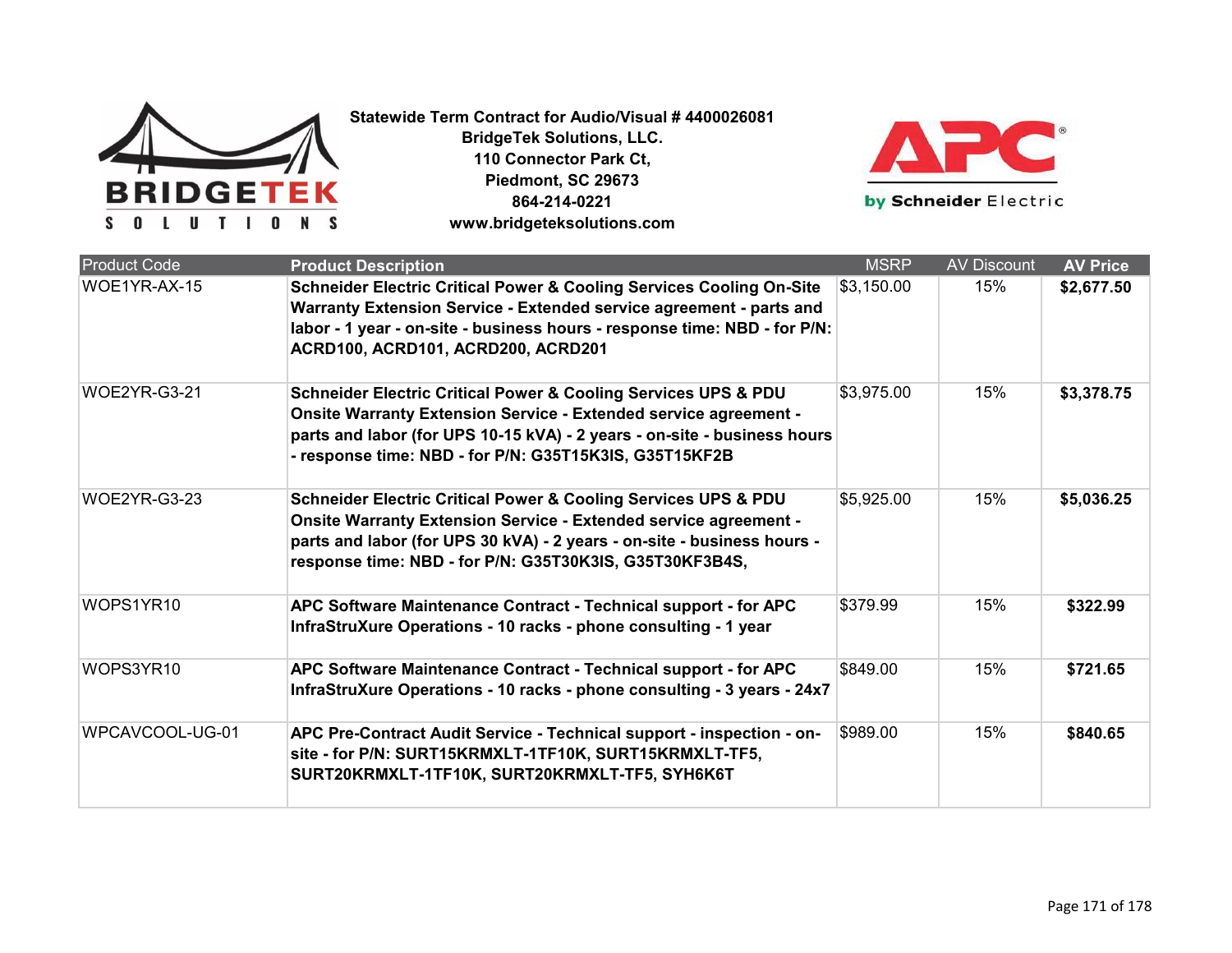



Product Code **Product Description** MSRP AV Discount **AV Price** WPCAVCOOL-UG-02 **APC Pre-Contract Audit Service - Technical support - inspection - onsite - for P/N: SY100K100F, SY50K100F, SY60K100F, SY70K100F, SY80K100F, SY80K80FD, SY90K100F** \$1,125.00 15% **\$956.25**  WPCAVCOOL-UG-03 **APC Pre-Contract Audit Service - Technical support - inspection (for UPS over 50 kW) - on-site - for P/N: SY160K160H, SYMF400KG, SYMF400KH** \$1,350.00 15% **\$1,147.50**  WPCAVUPS-UG-02 **APC Pre-Contract Audit Service - Technical support - inspection (for UPS 41-150 kVA) - on-site - for P/N: SY100K100F, SY50K100F, SY60K100F, SY70K100F, SY80K100F, SY80K80FD, SY90K100F** \$1,125.00 15% **\$956.25**  WPCAVUPS-UG-03 **APC Pre-Contract Audit Service - Technical support - inspection (for UPS 151-500 kVA) - on-site - for P/N: SY160K160H, SYMF400KG, SYMF400KH** \$1,350.00 15% **\$1,147.50**  WPMV-PX-21 **APC Preventive Maintenance Visit - Technical support - preventive maintenance (for 10 kVA UPS and/or PDU) - on-site - 8x5 - for P/N: ISX20K20F, SY10K40E, SY10K40H, SY20K40E, SY20K40H, SY30K40E, SY30K40H, SY40K40H** \$1,250.00 15% **\$1,062.50**  WSAPMV-UG-01 **APC Preventive Maintenance Visit - Technical support - preventive maintenance (for UPS 40 kVA) - 1 incident - on-site - for P/N: AMRUPS, E3SUPS10KFBS, E3SUPS15KFBS, E3SUPS20KFBS, E3SUPS30KFBS, E3SUPS40KFBS** \$1,600.00 15% **\$1,360.00**  WSAPMV-UG-02 **APC Preventive Maintenance Visit - Technical support - preventive maintenance (for UPS 41-150 kVA) - 1 incident - on-site - for P/N: SY100K100F, SY50K100F, SY60K100F, SY70K100F, SY80K100F, SY80K80FD, SY90K100F** \$2,125.00 15% **\$1,806.25**  WSITECOORD **APC Site Coordination Service - Configuration - on-site \$4,425.00 15% \$3,761.25**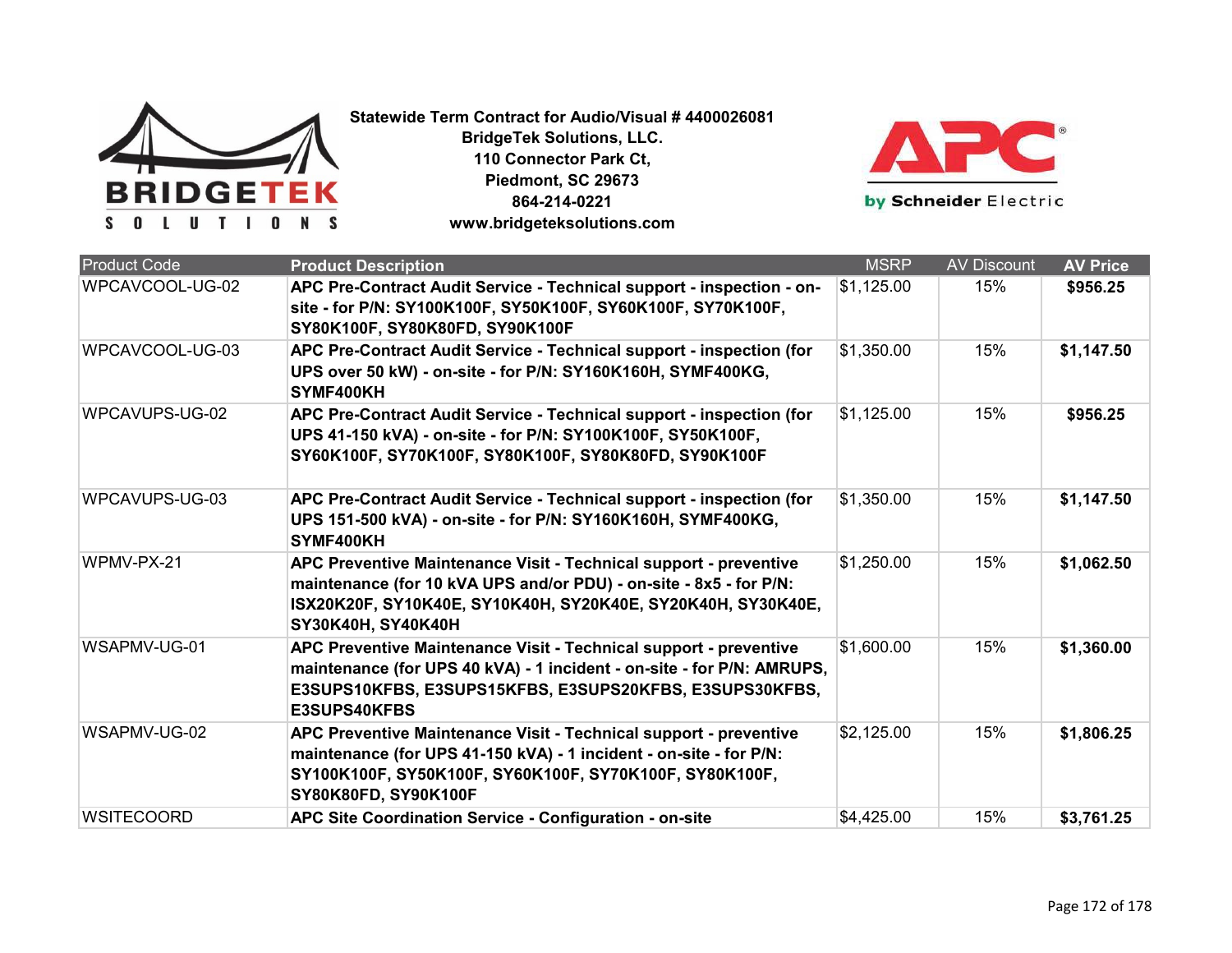



| <b>Product Code</b> | <b>Product Description</b>                                                                                                                                                                                                                | <b>MSRP</b> | <b>AV Discount</b> | <b>AV Price</b> |
|---------------------|-------------------------------------------------------------------------------------------------------------------------------------------------------------------------------------------------------------------------------------------|-------------|--------------------|-----------------|
| WSTRTUP5X8-AX-15    | APC Start-UP Service 5X8 - Installation / configuration - on-site - 8x5 -<br>for P/N: ACRD100, ACRD101, ACRD200, ACRD201                                                                                                                  | \$1,475.00  | 15%                | \$1,253.75      |
| WSTRTUP5X8-AX-22    | APC Start-UP Service 5X8 - Installation / training - 1 incident - on-site -<br>8x5 - for P/N: ACRC500, ACRC501, ACRC502, ACRC600, ACRC600P,<br>ACRC601, ACRC601P, ACRC602, ACRC602P                                                       | \$1,175.00  | 15%                | \$998.75        |
| WSTRTUP5X8-AX-41    | APC Start-UP Service 5X8 - Installation / training - 1 incident - on-site -<br>8x5 - for P/N: ACRC501, ACRD500, ACRD501, ACRD600, ACRD600P,<br>ACRD601, ACRD601P, ACRD602, ACRD602P                                                       | \$1,600.00  | 15%                | \$1,360.00      |
| WSTRTUP-G3-22       | APC Start-UP Service - Installation / configuration (for UPS 20 kVA) -<br>on-site - business hours - for P/N: G35T20K3IS, G35T20KF2B4S,<br>G35T20KF3B4S, G35T20KF4B4S, SUVTJP20KF2B4S, SUVTRTF20KB5F                                      | \$979.00    | 15%                | \$832.15        |
| WSTRTUP-G3-23       | APC Start-UP Service - Installation / configuration (for UPS 30 kVA) -<br>on-site - business hours - for P/N: G35T30K3IS, G35T30KF3B4S,<br>G35T30KF4B4S, G35T30KH4B4S, SUVTJP30KF3B4S, SUVTP30KHS                                         | \$1,325.00  | 15%                | \$1,126.25      |
| WSTRTUP-LB-02       | APC Start-UP Service 5X8 - Installation / configuration (for 1 Li-ion<br>Battery Cabinet with (2) Battery Modules) - on-site - 8x5 - for P/N:<br>LIBSESMG13UL, LIBSESMG16UL, LIBSESMG17UL,<br>LIBSMG95OUL1PH, LIBSMG95SUL, LIBSMG95SUL1PH | \$2,225.00  | 15%                | \$1,891.25      |
| WSTRTUP-SB-00       | APC Power-UP Service 5 X 8 - Installation / configuration - on-site - 8x5 \$809.00<br>- for P/N: SMX48RMBP2US, SRT10KXLJ, SRT192BP2J, SRT192BP2US,<br>SRT48BPJ, SRT8KXLJ, SRTG5KXLT                                                       |             | 15%                | \$687.65        |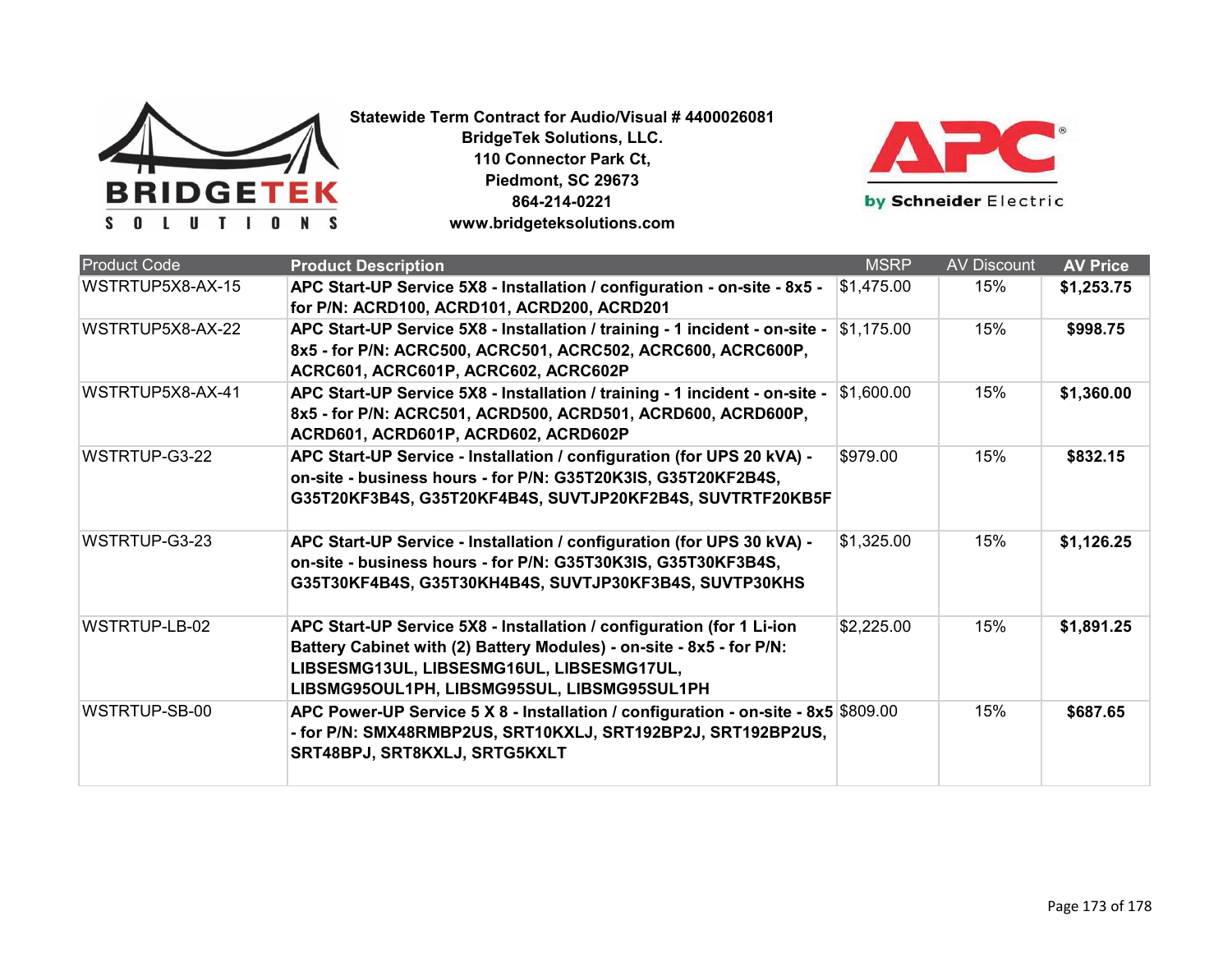



Product Code **Product Description** MSRP AV Discount **AV Price** WSTRTUP-SY-00 **APC Power-UP Service 5 X 8 - Installation / configuration - on-site - 8x5** \$1,200.00 **- for P/N: SYA12K16RMICH, SYA8K16PX798, SYA8K8PX798, SYAF16KBXRMT, SYH6K6T, SYP12K12RMT-2TF2** \$1,200.00 15% **\$1,020.00**  WSYCBTMON **APC Battery Monitoring Card - UPS monitoring module <b>\$649.00** 15% **\$551.65 \$551.65** WUPG4HR-AX-00 **APC On-Site Service 4 Hour Response On Site Service Upgrade to Existing On-Site Service Warranty - Extended service agreement parts and labor - 1 year - on-site - response time: 4 h - for P/N: ACRH301P, ACRH301S, ERC601DD1CPS, ERC601DD1HPS, ERC601DS1CGS** \$799.00 15% **\$679.15**  WUPG4HR-UG-01 **APC On-Site Service 4 Hour Response On-Site Service Upgrade to Factory Warranty or Existing On-Site Service Contract - Extended service agreement - parts and labor (for UPS up to 40 kVA) - 1 year - onsite - response time: 4 h - for P/N: AMRUPS, GVSUPS25K** \$749.00 15% **\$636.65**  WUPG4HR-UG-02 **APC On-Site Service 4 Hour Response On-Site Service Upgrade to Factory Warranty or Existing On-Site Service Contract - Extended service agreement - parts and labor (for UPS 41-150 kVA) - 1 year - onsite - response time: 4 h - for P/N: AMRUPS, GVSUPS120KG** \$1,525.00 15% **\$1,296.25**  WUPG4HR-UG-03 **APC On-Site Service 4 Hour Response On-Site Service Upgrade to Factory Warranty or Existing On-Site Service Contract - Extended service agreement - parts and labor (for UPS 151-500 kVA) - 1 year - onsite - response time: 4 h - for P/N: AMRUPS, GVL200K500** \$2,375.00 15% **\$2,018.75**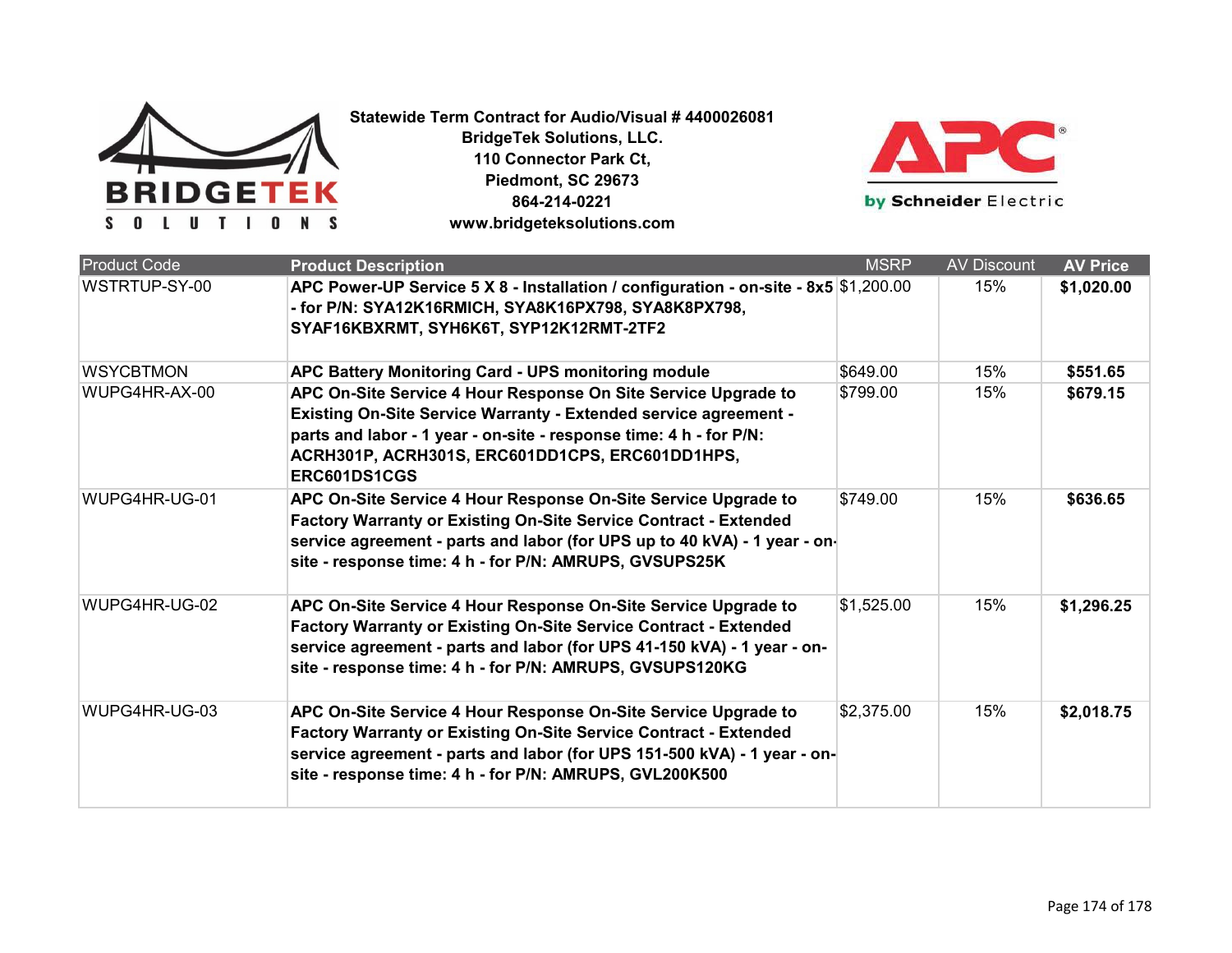



**Product Code <b>Product Description** MSRP AV Discount **AV Price** WUPG8HR7X24-AX-00 **APC On-Site Service 8 Hour 7X24 Response Upgrade to Existing Service Contract - Extended service agreement - parts and labor - 1 year - on-site - response time: 8 h - for P/N: ACRH301P, ACRH301S, ERC601DD1CPS, ERC601DD1HPS, ERC601DS1CGS, ERC611CD0CGE** \$539.00 15% **\$458.15**  WUPG8HR7X24-UG-01 **APC On-Site Service 8 Hour 7X24 Response Upgrade to Factory Warranty or Existing Service Contract - Extended service agreement parts and labor (for UPS up to 40 kVA) - 1 year - on-site - response time: 8 h - for P/N: GVSUPS20KRGS, GVSUPS25KRFS, GVSUPS30** \$649.00 15% **\$551.65**  WUPG8HR7X24-UG-02 **APC On-Site Service 8 Hour 7X24 Response Upgrade to Factory Warranty or Existing Service Contract - Extended service agreement parts and labor (for UPS 41-150 kVA) - 1 year - on-site - response time: 8 h - for P/N: GVSUPS120KGS, GVSUPS50KRGS, GVSUPS60KF** \$1,300.00 15% **\$1,105.00**  WUPGASSEM7-UG-01 **APC Scheduling Upgrade to 7X24 for Existing Assembly Service - Installation (for UPS up to 40 kVA) - 24x7 - for P/N: E3SUPS40KHB, E3SUPS40KHB1, E3SUPS40KHB2, SRT6KXLTUS, SRT8KXLJ, SRTG5KXLI, SRTG6KXLI** \$349.99 15% **\$297.49**  WUPGONSITEFW-SB-00 **APC On-Site Service Upgrade to Factory Warranty - Extended service agreement - parts and labor - 1 year - on-site - 9x5 - response time: NBD - for P/N: SMX48RMBP2US, SRT1000XLJ, SRT10KXLJ, SRT192BP2J, SRT192BP2US, SRT48BPJ, SRT8KXLJ** \$649.00 15% **\$551.65**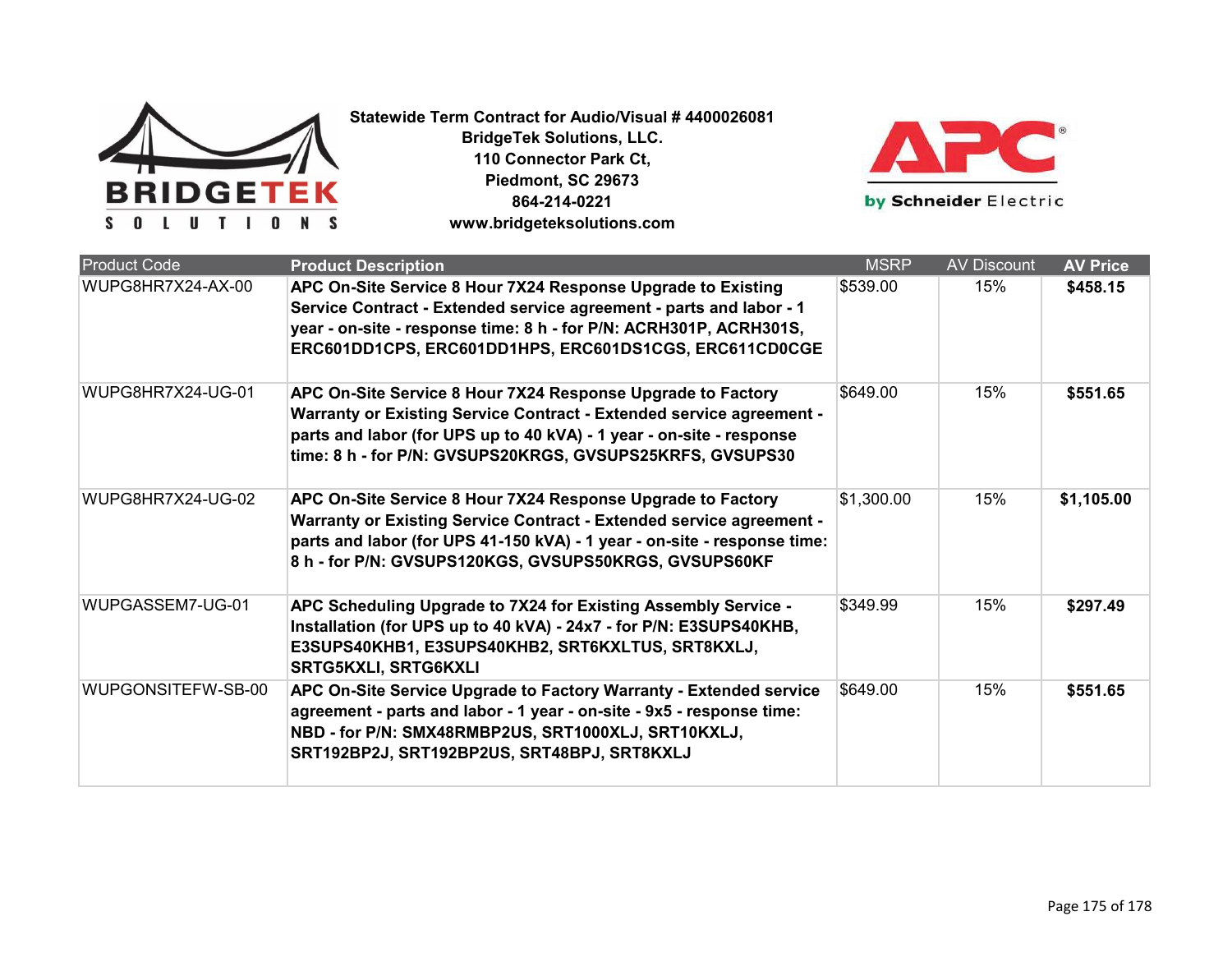



| <b>Product Code</b> | <b>Product Description</b>                                                                                                                                                                                                                                                         | <b>MSRP</b> | <b>AV Discount</b> | <b>AV Price</b> |
|---------------------|------------------------------------------------------------------------------------------------------------------------------------------------------------------------------------------------------------------------------------------------------------------------------------|-------------|--------------------|-----------------|
| WUPGONSITEFW-SY-00  | APC On-Site Service Upgrade to Factory Warranty - Extended service<br>agreement - parts and labor - 1 year - on-site - 9x5 - response time:<br>NBD - for P/N: SYA12K16RMICH, SYA8K16PX798, SYA8K8PX798,<br>SYAF16KBXRMT, SYH6K6T, SYP12K12RMT-2TF2                                 | \$769.00    | 15%                | \$653.65        |
| WUPGPCAVCOL7-UG-02  | APC Pre-Contract Audit Service Upgrade to 7x24 - Technical support -<br>inspection - on-site - 24x7                                                                                                                                                                                | \$569.00    | 15%                | \$483.65        |
| WUPGPCAVUPS7-UG-01  | APC Scheduling Upgrade to 7X24 for Existing PCAV - Installation (for<br>UPS up to 40 kVA) - 24x7 - for P/N: GVSUPS20KRFS, GVSUPS20KRGS,<br>GVSUPS25KRFS, GVSUPS30KRGS, GVSUPS40KRFS,<br><b>GVSUPS40KRGS</b>                                                                        | \$569.00    | 15%                | \$483.65        |
| WUPGPMV7X24-AX-00   | APC 7X24 Scheduling Upgrade from Existing Preventive Maintenance<br>Service - Technical support - preventive maintenance - on-site - 24x7 -<br>for P/N: ACRC301SX797, ACRC601P, ACRC602, ACRC602P, ACRD301,<br>ACRD301G, ACRH301P, ACRH301S                                        | \$529.00    | 15%                | \$449.65        |
| WUPGPMV7X24-UG-01   | APC 7X24 Scheduling Upgrade from Existing Preventive Maintenance<br>Service - Technical support - preventive maintenance (for UPS up to<br>40 kVA) - 1 incident - on-site - Upgrade - for P/N: GVSUPS20KRGS,<br>GVSUPS25KRFS, GVSUPS30KRGS, GVSUPS40KRFS,<br><b>GVSUPS40KRGS,</b>  | \$489.00    | 15%                | \$415.65        |
| WUPGPMV7X24-UG-02   | APC 7X24 Scheduling Upgrade from Existing Preventive Maintenance<br>Service - Technical support - preventive maintenance (for UPS 41-150<br>kVA) - 1 incident - on-site - Upgrade - for P/N: AMRUPS,<br>GVSUPS120KGS, GVSUPS60KFS, GVSUPS60KRGS, GVSUPS75KFS,<br><b>GVSUPS80KR</b> | \$669.00    | 15%                | \$568.65        |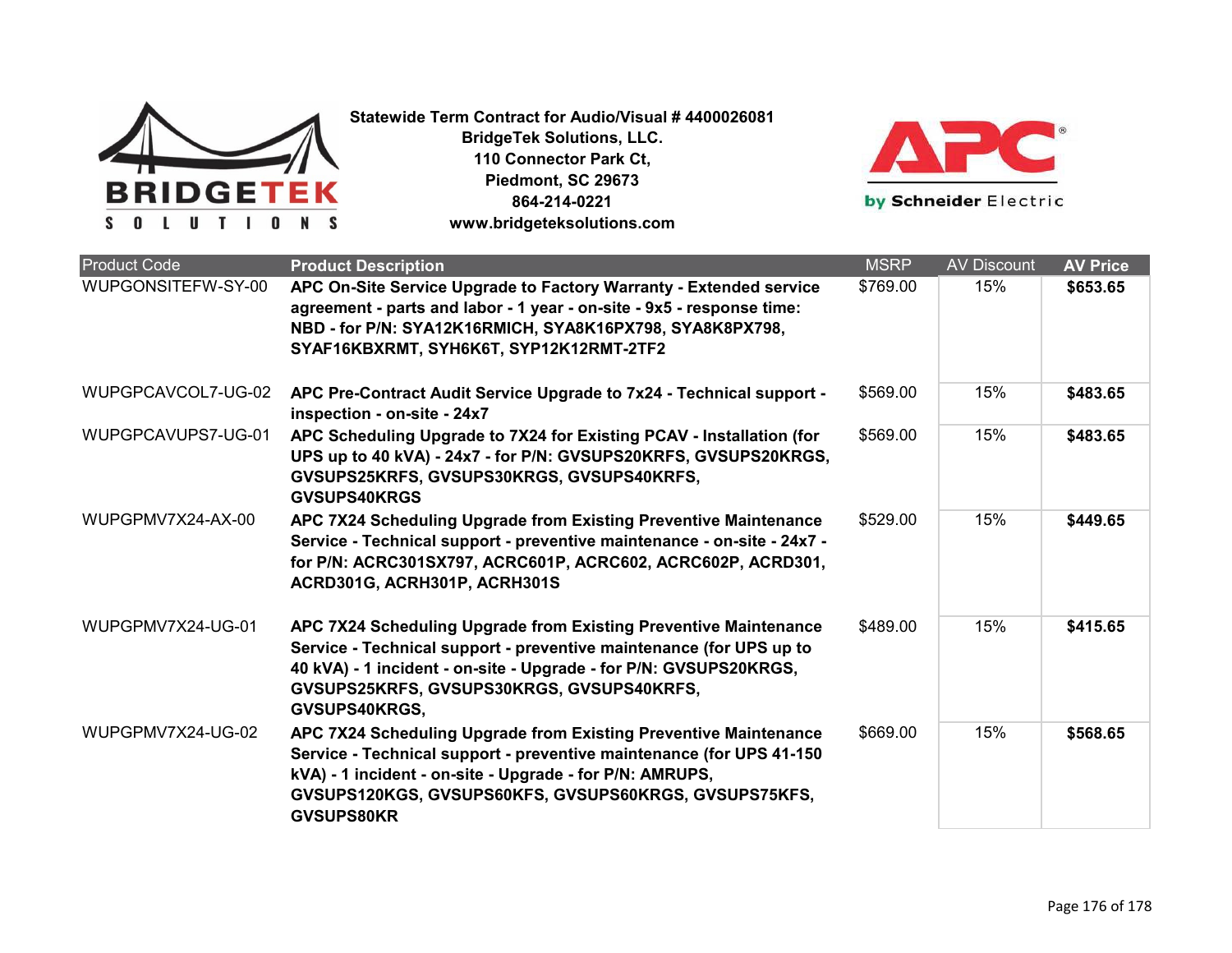



**Product Code <b>Product Description** MSRP AV Discount **AV Price** WUPGPMV7X24-UG-03 **APC 7X24 Scheduling Upgrade from Existing Preventive Maintenance Service - Technical support - preventive maintenance (for UPS 151-500 kVA) - 1 incident - on-site - Upgrade - for P/N: AMRUPS, GVL200K500DS, GVL300K500DS, GVL400K500DS, GVL500KDS, GVX750K500** \$1,050.00 15% **\$892.50**  WUPGQPMV5X8-AX-00 **APC Upgrade to provide Quarterly 5X8 Preventive Maintenance Visits - Technical support - preventive maintenance - on-site - 8x5 - for P/N: ACRC301SX797, ACRC601P, ACRC602, ACRC602P, ACRD301, ACRD301G, ACRH301P, ACRH301S** \$1,300.00 15% **\$1,105.00**  WUPGSTRTUP7-UG-01 **APC Scheduling Upgrade to 7X24 for Existing Startup Service - Installation (for UPS up to 40 kVA) - 24x7 - for P/N: AMRUPS, GVSUPS20KRGS, GVSUPS25KRFS, GVSUPS30KRGS, GVSUPS40KRFS, GVSUPS40KRGS** \$919.00 15% **\$781.15**  WUPGSTRTUP7-UG-02 **APC Scheduling Upgrade to 7X24 for Existing Startup Service - Installation - 24x7 - for P/N: AMRUPS, GVSUPS50KRGS, GVSUPS60KFS, GVSUPS60KRGS, GVSUPS75KFS, GVSUPS80KRGS** \$1,100.00 15% **\$935.00**  XB050XX1XS **APC - UPS battery - 50 Ah - Canada, United States - for P/N: XP1K9NN42RCC, XU1K3LLXXRCC** \$359.99 15% **\$305.99**  XB102XX1XS **APC SecureUPS - UPS battery - 100 Ah - Canada, United States - for P/N: XP1K9NN42RCC, XU1K3LLXXRCC** \$429.00 15% **\$364.65**  XHXXS7A4F **APC SecureUPS Battery Harness SBS75 Cabinet Accessory - Power cable kit - 4 ft - for P/N: XU1K3LLXXRCC, XU2K0LLXXRCC** \$319.99 15% **\$271.99**  XHXXS7A8F **APC SecureUPS Battery Harness SBS75 Cabinet Accessory - Power**  \$389.99 15% **\$331.49** 

**cable kit - 12 ft - for P/N: XU1K3LLXXRCC**